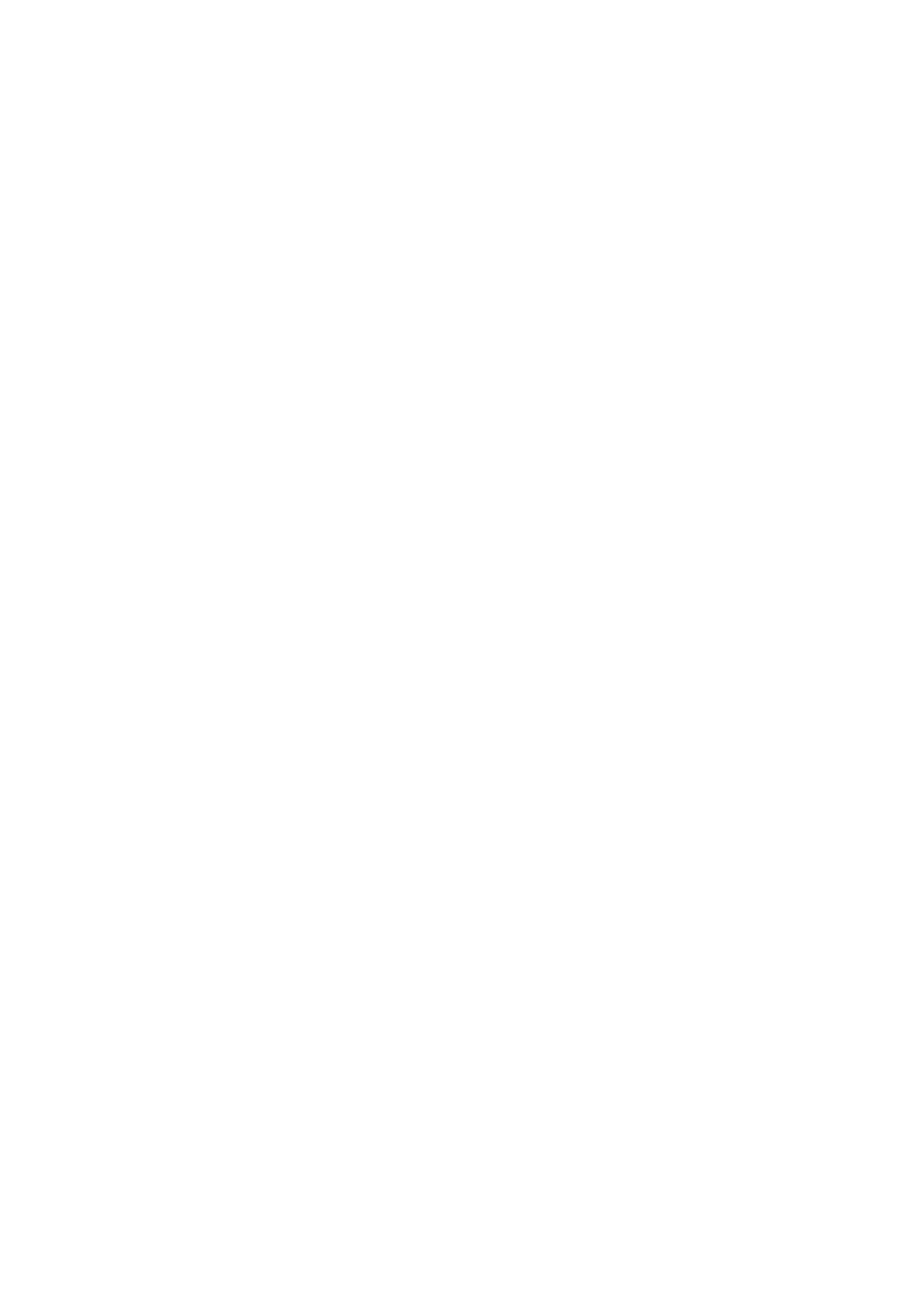БЕЗБЕДНОСНИ ДИЈАЛОЗИ ISSN 1857-7172 Број 4, Скопје 2011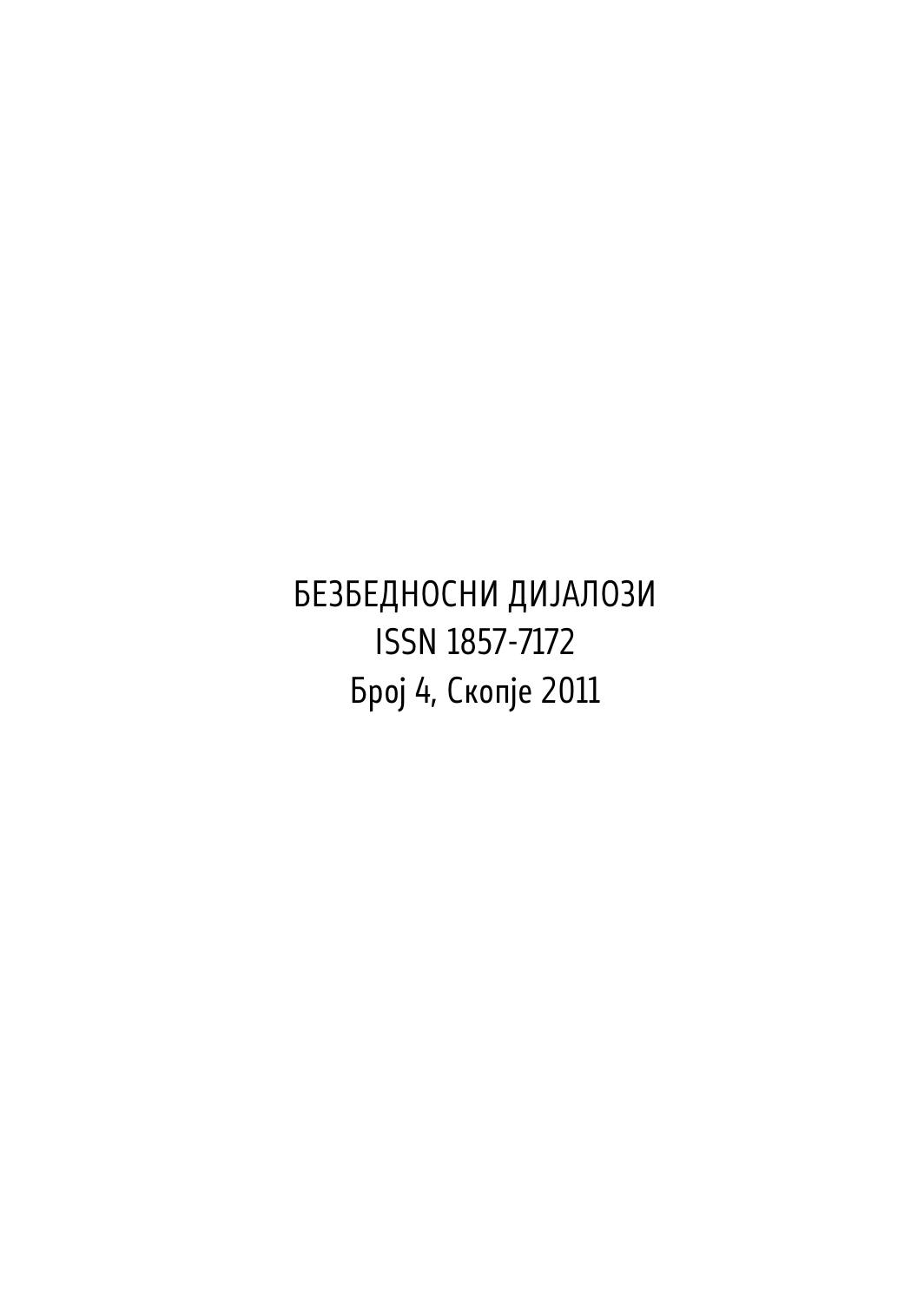#### Издавач

## Филозофски факултет - Скопје Институт за безбедност, одбрана и мир

Уредувачки одбор: тел. (+389) 2 3066 232, email: biljanav@fzf.ukim.edu.mk

## ГЛАВЕН И ОДГОВОРЕН УРЕДНИК EDITOR IN CHIEF

Билјана Ванковска

## ЗАМЕНИК НА ГЛАВНИОТ УРЕДНИК

Оливер Бакрески

## УРЕДУВАЧКИ ОДБОР - EDITORIAL BOARD

Митко КОТОВЧЕВСКИ, професор, Институт за безбедност, одбрана и мир Зоран НАЦЕВ, професор, Институт за безбедност, одбрана и мир Лидија ГЕОРГИЕВА, професор, Институт за безбедност, одбрана и мир Марина МИТРЕВСКА, професор, Институт за безбедност, одбрана и мир Тони МИЛЕСКИ, професор, Институт за безбедност, одбрана и мир Jan OBERG, Sweden Michael SHULTZ, Sweden Franc-Lothar ALTMAN, Germany James PETTIFER, Great Britain, Costas DANOPOULOS, USA Žarko PUHOVSKI, Croatia Gorazd MESKO, Slovenia Velizar SHALAMANOV, Bulgaria Zelimir KESETOVIC, Serbia

## ТЕХНИЧКИ СЕКРЕТАР

Сергеј ЦВЕТКОВСКИ, асистент, Институт за безбедност, одбрана и мир

Лектор на македонски јазик: Билјана Богданоска Лектор на англиски јазик: Марија Боева Компјутерска обработка: Бомат графикс Печати: Бомат графикс Тираж: 250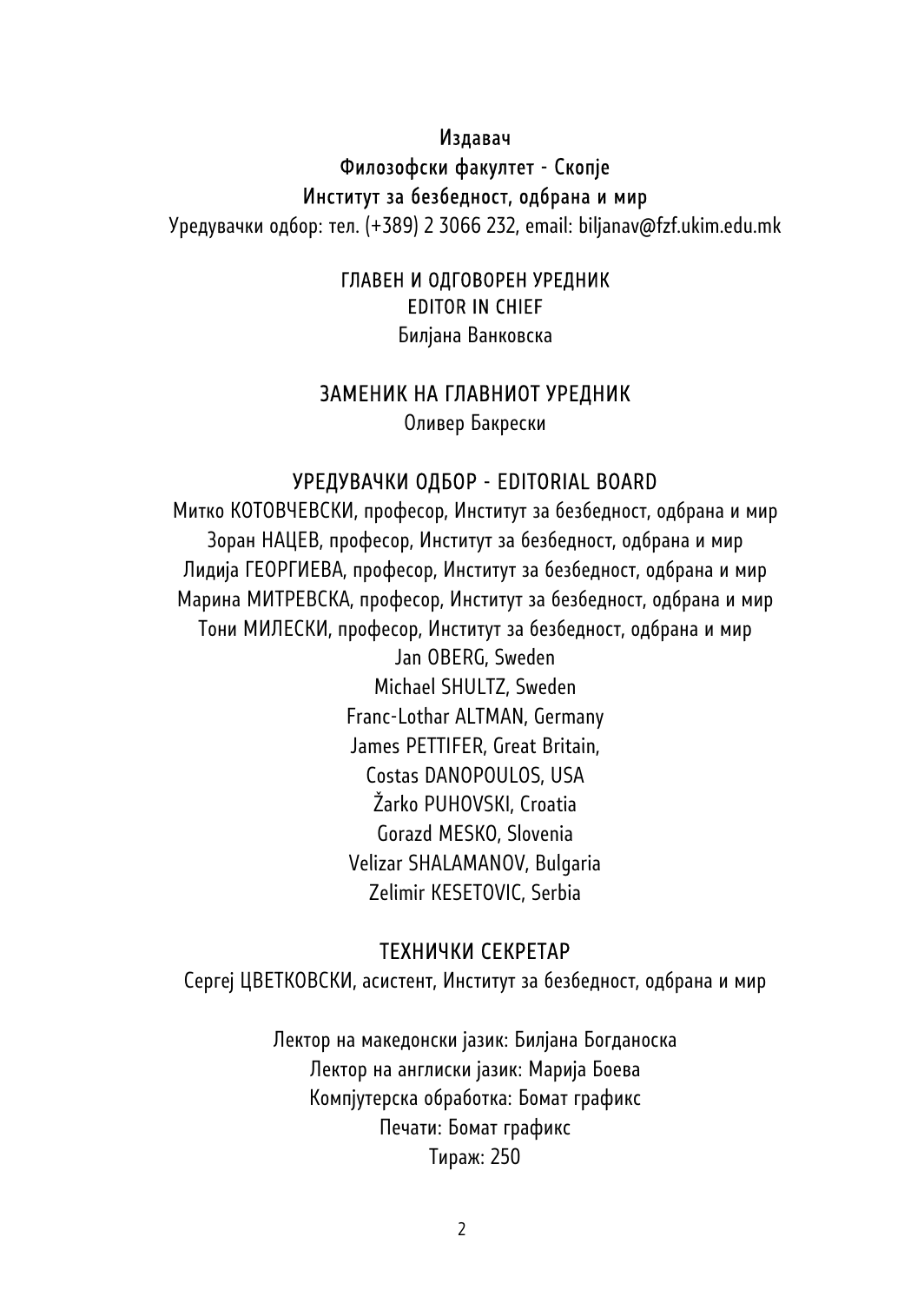# СОДРЖИНА

| Научни трудови: |                                                          |  |
|-----------------|----------------------------------------------------------|--|
|                 | 1. GLOBALISATION AND INDIAN CIVIL-MILITARY RELATIONS     |  |
|                 |                                                          |  |
|                 | 2. ЛЕГИТИМНОСТА НА УПОТРЕБАТА НА СИЛА ВО СЛУЧАЈОТ ЛИБИЈА |  |
|                 |                                                          |  |
|                 | 3. ЕКОНОМСКИТЕ ФАКТОРИ КАКО ПРЕДУСЛОВ ЗА ПОЈАВА НА       |  |
|                 | КОНФЛИКТИ                                                |  |
|                 |                                                          |  |
|                 | 4. INSTITUTIONALISED ORGANISED CRIME AND TERRORISM AS    |  |
|                 | CONSEQUENCES AND MEANS OF THE GENERAL CONCEPT OF         |  |
|                 | SYSTEMIC CORRUPTED FOREIGN POLICY                        |  |
|                 |                                                          |  |
|                 | 5. CORPORATE SECURITY AND CRITICAL INFRASTRUCTURE        |  |
|                 | PROTECTION IN THE REPUBLIC OF MACEDONIA: PERSPECTIVES    |  |
|                 | <b>AND CHALLENGES</b>                                    |  |
|                 |                                                          |  |
|                 | 6. ОРГАНИЗИРАНИОТ КРИМИНАЛ КАКО БЕЗБЕДНОСНО-ПОЛИТИЧКИ    |  |
|                 | И ДЕСТА-БИЛИЗИРАЧКИ ФАКТОР ЗА РАЗВОЈ НА ОПШТЕСТВАТА      |  |
|                 | ВО ТРАНЗИЦИЈА (студ. на случај-Република Македонија)     |  |
|                 |                                                          |  |
|                 | 7. SECESSION AND SELF-DETERMINATION OF PEOPLE IN         |  |
|                 | <b>INTERNATIONAL LAW: The case of former Yugoslavia,</b> |  |
|                 |                                                          |  |
|                 | 8. КОНЦЕПЦИИ НА СУВЕРЕНИТЕТ. ДИСКУРС, МЕТАТЕОРИЈА И      |  |
|                 | ПРАКСА.                                                  |  |
|                 |                                                          |  |
|                 | Стручни трудови:                                         |  |
|                 | 1. "ЈАСМИН РЕВОЛУЦИЈА" - ПРВАТА АВТЕНТИЧНА РЕВОЛУЦИЈА ВО |  |
|                 | АРАПСКИОТ СВЕТ- ТУНИС                                    |  |
|                 |                                                          |  |
| 2.              | МЕТОДИ ЗА СУЗБИВАЊЕ НА МОДЕРНИОТ ТЕРОРИЗАМ               |  |
|                 |                                                          |  |
|                 |                                                          |  |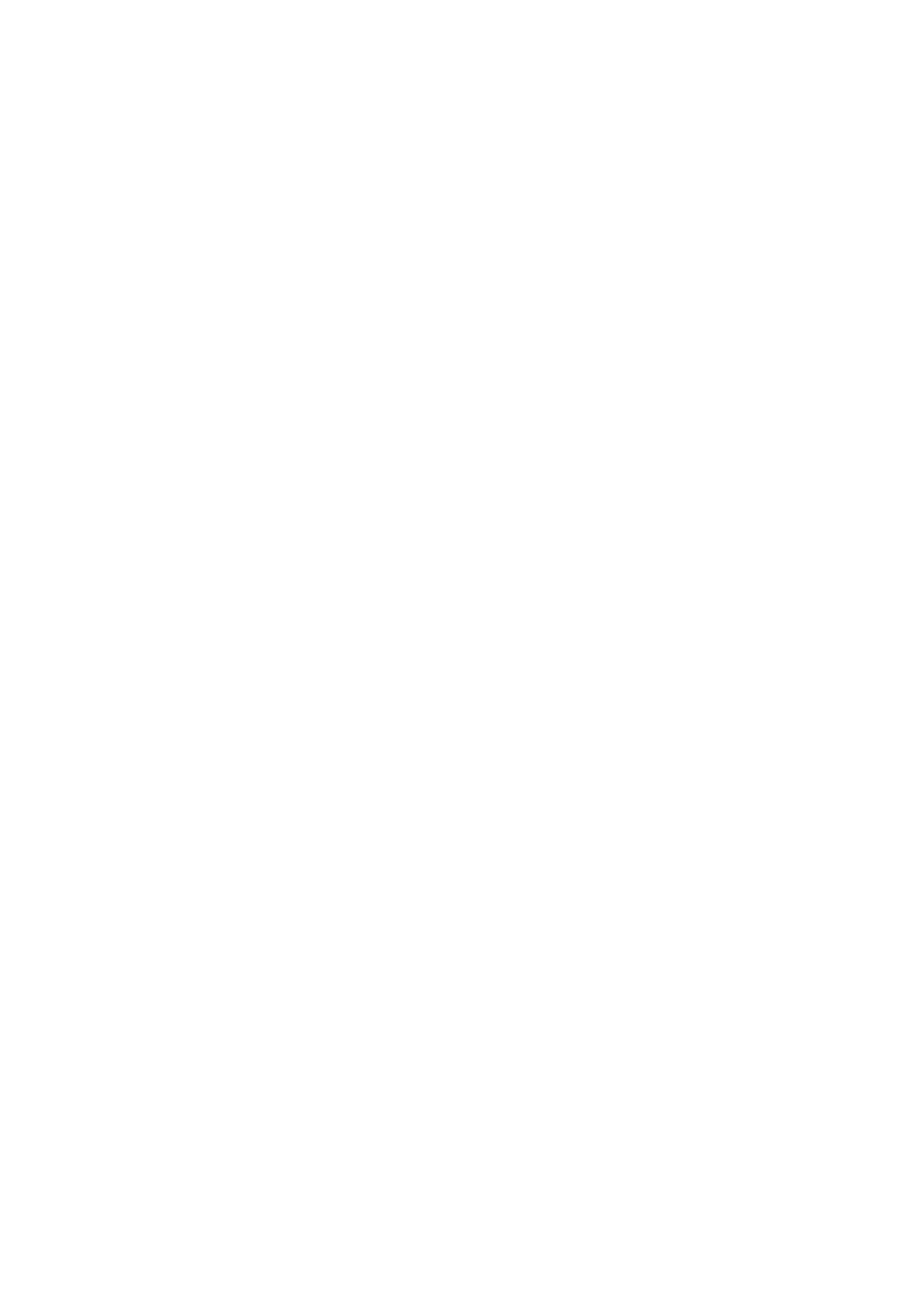## GLOBALISATION AND INDIAN CIVIL-MILITARY RELATIONS A NEW HOPE - AT INDIA PAKISTAN BORDER A Culture of Peace Process in Kashmir (A Case Study of a School Near LOC)

# By PROFESSOR Leena PARMAR Email: leenaparmar5@gmail.com

## INTRODUCTION

The conventional notion of security has been and remains State-centric with military as its major instrument, entrusted with the duty to defend the territorial integrity of the nation-state. No doubt, safeguarding territorial integrity from external aggression is most vital for the honorable existence of any nation-state. However there are equally, if not more vital concerns and facets of security, that are often, ignored in the specialized security discourse of military strategists-, where the concerned area is ravaged by militancy, hatred and innocent killings. Military security through armed and ammunitions with latest equipment's often neglects the social structures, people's movements, and non-state actors, thus making the entire process elitist, parochial and often insensitive.

The changing nature of Civil-Military Relations in Asia has been focus for any serious scholar of peace and security. This current research is on the Civil Military Relations, an Army – Corporate world initiative. This is aimed at bringing peace to the people of the Kashmir Valley.

In any discussion on national security, it would be useful to keep in mind the physical parameters of our concerns. In this context it would be worthwhile to recount a few facts which though otherwise well known are not adequately kept in view. India is the seventh largest country in the world. It has an area of about 3.3 million sq. kms land boundaries of 15,200 km, over 600 island territories, a coastline of over 7,500 km and an Exclusive Economic Zone (EEZ) of 2.5 million sq. km. We have land frontiers with six countries and maritime borders with five countries. Our island territories in the east, 1,300 km away from the mainland, are far closer to our Association for South East Asian Nation (ASEAN) neighbors. Except Haryana and Madhya Pradesh, all other states and some of the Union territories have one or more land or maritime borders which require to be safeguarded. Our borders with Pakistan and China are militarized; those with Pakistan generate a variety of threats to our country. While speaking about India's security concerns, it is also necessary to remember that our country represents an immense cultural and geographical diversity and socio-religious traditions, which go back to 5,000 years of recorded history. Every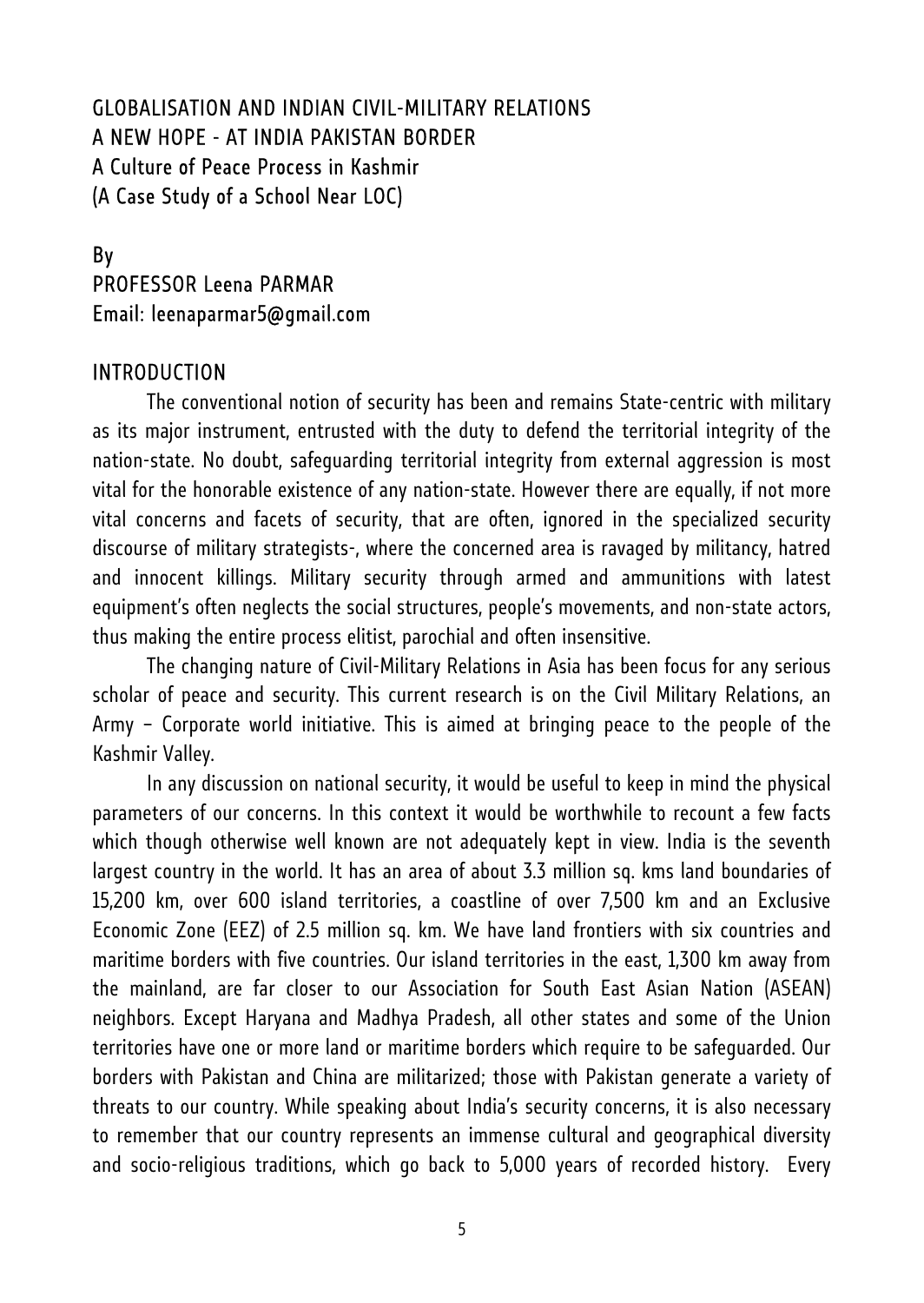major religion in the world is practiced in India; our Muslim population is the second largest in the world, significantly larger than that of Pakistan. The roots of India's secular and pluralistic traditions are embedded deep in our ancient history. [1]

Military professionalism is an influential but controversial concept in the study of civil-military relations. The Indian military has been unique among the armies in the developing world in several ways since the historical background and political context is different in each country. Yet, the framework enables us to study some of the trends of institutional development in Indian military organization. The typology offers us as a guide to systematize this current research finding. More-over no country is immune from the transnational influences that shape civil-military relations. Since the relationship between the military and society in each social system also reflects national and cultural considerations, the need of the hour is to understand developmental trends over time through imperial research findings.

India is the world's largest and most populous democracy and largest developing country with a democratic system. Surrounded by military-dominated and non-democratic states, it represents one of the most interesting cases of firm, stable, and authoritative civilian control of the military. It is remarkable that the appalling problems of low economic development, sharp differences in income, mass poverty, over-population, illiteracy, and ethnic antagonism, absence of any linguistic unity, cultural fragmentation, social diversities, and a complex class system do not seem to hinder civilian control of the Indian military. The two neighbors of India-Pakistan and Bangladesh-are comparable or closely matched to her in a number of ways yet display divergent patterns of civil-military relations. [2]

Students of civil-military relations, particularly those in the developing countries, admit that they have to work on meager data. The relative newness of this area of study could be one of the reasons for this. The study of civil-military relations in the narrow sense, that is, confined mainly to military coups and interventions, attained importance after the Second World War. [3]

A broad review of the social science literature on civil-military relations suggests that scholarly work in this field has essentially been of two types. First, there are theoretical studies in the form of comprehensive theories and hypotheses and, second, there are empirical studies. The main weakness of the theoretical writings is that they either concentrate on the characteristics of civilian politics and their influence on military intervention while generally ignoring the organizational and professional qualities of the military itself, or they gave emphasis to the latter, to the exclusion or inadequate treatment of the social and political environment. [4]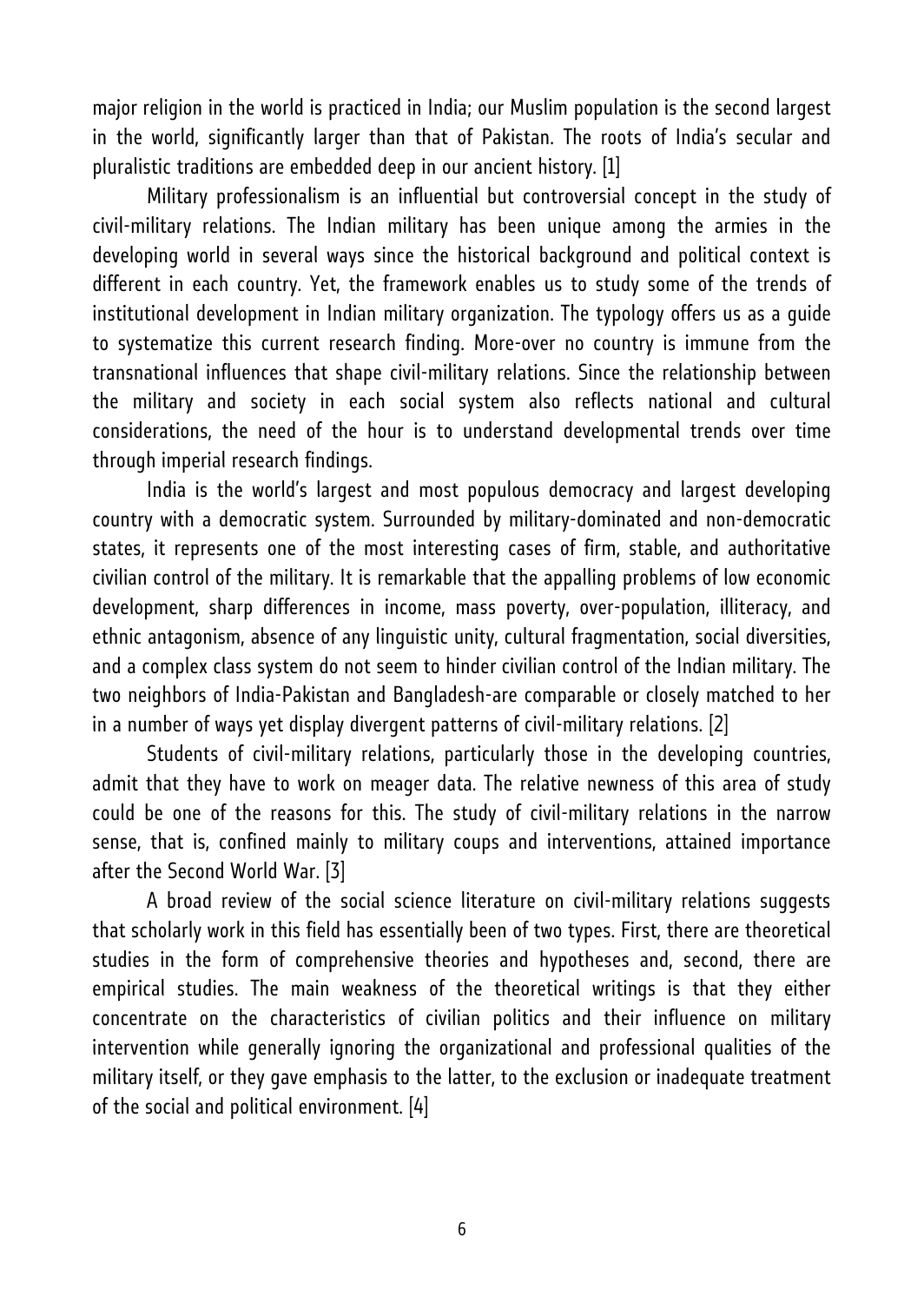The empirically oriented statistical studies have been criticized for not paying sufficient attention to the quality of data and to the theoretical basis for imputing causality and interpreting the results. [5]

Assessing the theoretical and empirical validity of Lasswell's influential but utopian construct of possible or probable developments, one finds it refuted, at first glance at least, by the course of events. The Garrison- soldier model has been followed by the liberal and civilian oriented professional solider model advanced by Samuel P. Huntington. Huntington attempted to explain the nature of the modern military profession in terms of its loyalty to its master, the civilian dominated democratic state. The major contribution of Huntington's general theory of civil-military relations lies in his argument that the rise of military professionalism is inversely related to military intervention, that is, the modern professional sense of mission, military-mindedness and corporate autonomy incline the military against political intervention. However, Huntington's controversial argument that professionalism inclines the military towards a low political posture has been challenged by several scholars. Nonetheless, Huntington's 'The Soldier and the State' is one of the earliest sophisticated attempts to set up a general theoretical frame-work of civil-military relations. Civil-military relations can best be understood as a process in which there is a great deal of fluidity and informality. The relationship cannot be completely captured by using interest group models alone or by setting large institutional networks contending or co-operating with each other.[6]

Civil-military relations can range across a broad spectrum and precisely where they fall on that spectrum at any given point of time depends on a multiplicity of variables. Focusing only on a few of them can produce a seriously distorted picture. Moreover, the dynamics of a country's civil-military relations over time can be highly complex, for many factors can spark changes in these relations. [7]

In recent years, 75% of all terrorism-related causalities in the world occurred in Asia. South Asia and contiguous regions have been the major target areas of terrorism, insurgencies, and separatist movements in comparison with other parts of Asia. Afghanistan, Pakistan, Central Asia, Xinjiang, India, Sri-Lanka and Nepal are facing serious problems with terrorist threats. In South Asia, the number of fatal casualties in terrorist attacks is the highest in the world; internecine ethnic, communal and separatist conflicts pose a serious threat to stability and interstate relations in this region. India, Pakistan, Sri Lanka and Nepal are witnessing multiple conflicts in which ideological, ethnic, communal and political issues are intertwined. There are many reasons why these countries have been vulnerable to various forms of violence but the main reason is the failure of political management to meet the aspirations of the people. In other words, it is the failure of the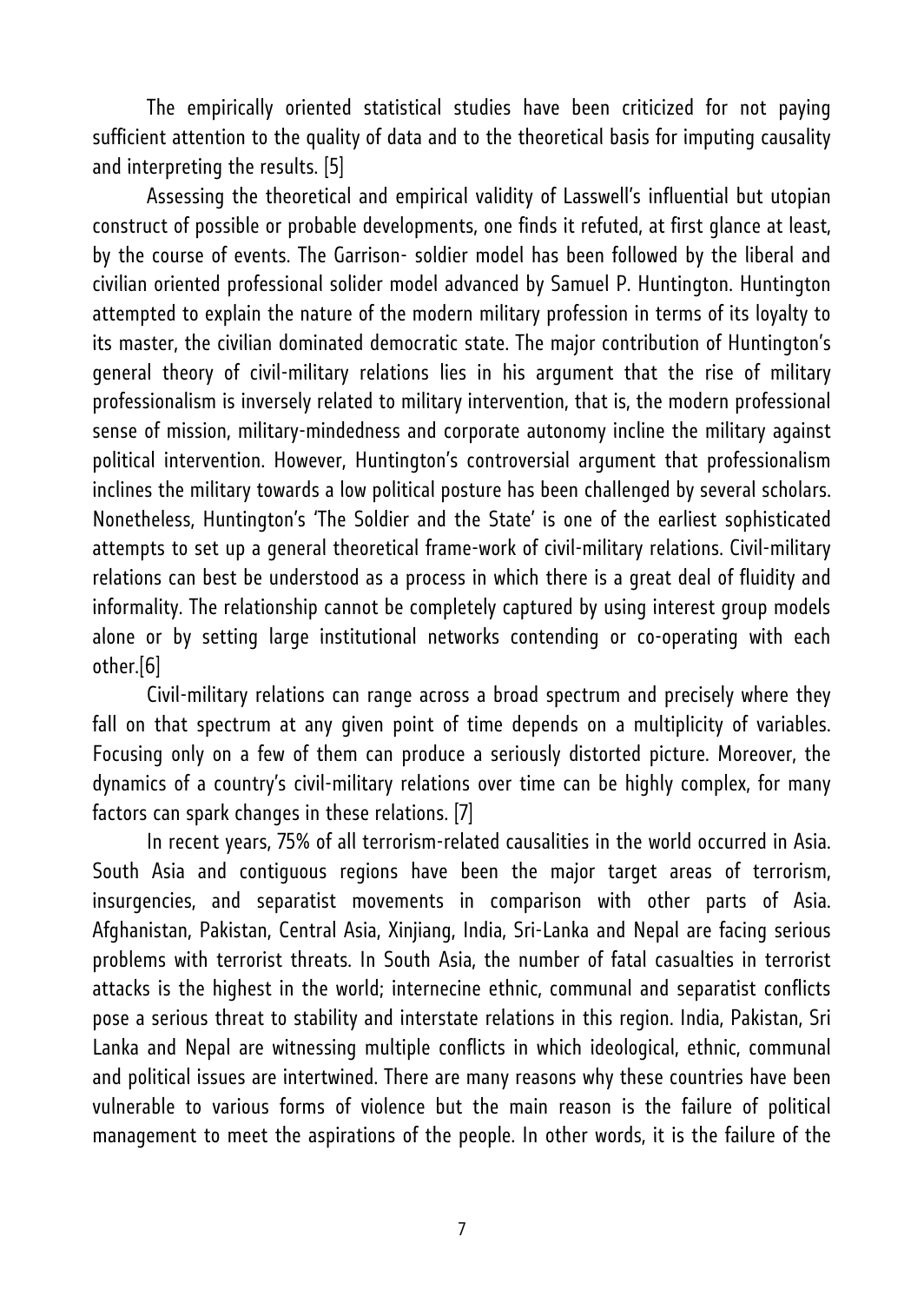governance that has given rise to dissatisfaction, terrorism and insurgencies, which is a common feature in most countries of the region.

Most terrorist groups, operating in South Asia, are based in Pakistan, Afghanistan and Sri Lanka. The Liberation Tigers of Tamil Elam (LTTE) has generally confined its activities to Sri Lanka but terrorist groups in Pakistan and Afghanistan exert pressure on their neighbors by operating across international borders as a part of the global jihad movement. Terrorist organizations located in Afghanistan- Pakistan belt are supported by Pakistan's Inter Services Intelligence (ISI) and religious parties. While this situation has remained unchanged for the last few decades, ongoing conflicts between India and Pakistan and across border tensions between the two countries largely contribute to the insecurity in the region. The Sri Lankan conflict remains as a no-war no-peace situation; Bangladesh is witnessing a collapse of governance and this has given a fillip to Islamic Fundamentalism.[8]

## METHODOLOGY

In this article, the Army – Corporate world initiative has been highlighted through the example of a school, which is situated at the India Pakistan border near Line Of Control in Uri Sector (Jammu & Kashmir). The present paper focuses on the new school, which was opened about a couple of years ago and how it is transforming the people in that area. This effort is meant to be collaborative and interactive – entirely a partnership between the corporate house and the common people, who lived for years with fear and terrorism. The role of the Indian Army is of facilitator.

No sociological study has been done taking into consideration the people's perception, aspiration and expectation. The author visited the area in June 2003, 2004, 2005 and interacted with cross section of the society. The methodology of this paper is Case study along with unstructured Interview. Extensive interviews have been conducted on 100 students and about 100 parents whose children are studying in the school and also the community at large. For interviews, men, women and children of different religions along with group meetings at several places gave the investigator the opportunity to meet maximum people within limited time. They were eager to speak, very spontaneous and one could see and feel the enthusiasm of those who remained under pitiable and neglected conditions for years together.

In contrast to the Western World, where we find by the end of the Cold War, changes in the security concerns, which led to formal re-definition of their major missions. Indian Army still focuses on what Moskos calls "defense of their homeland", but at the same time participates in international peace keeping operations, and other humanitarian operations. But if we try to look into the military functions today, we definitely find some minor shift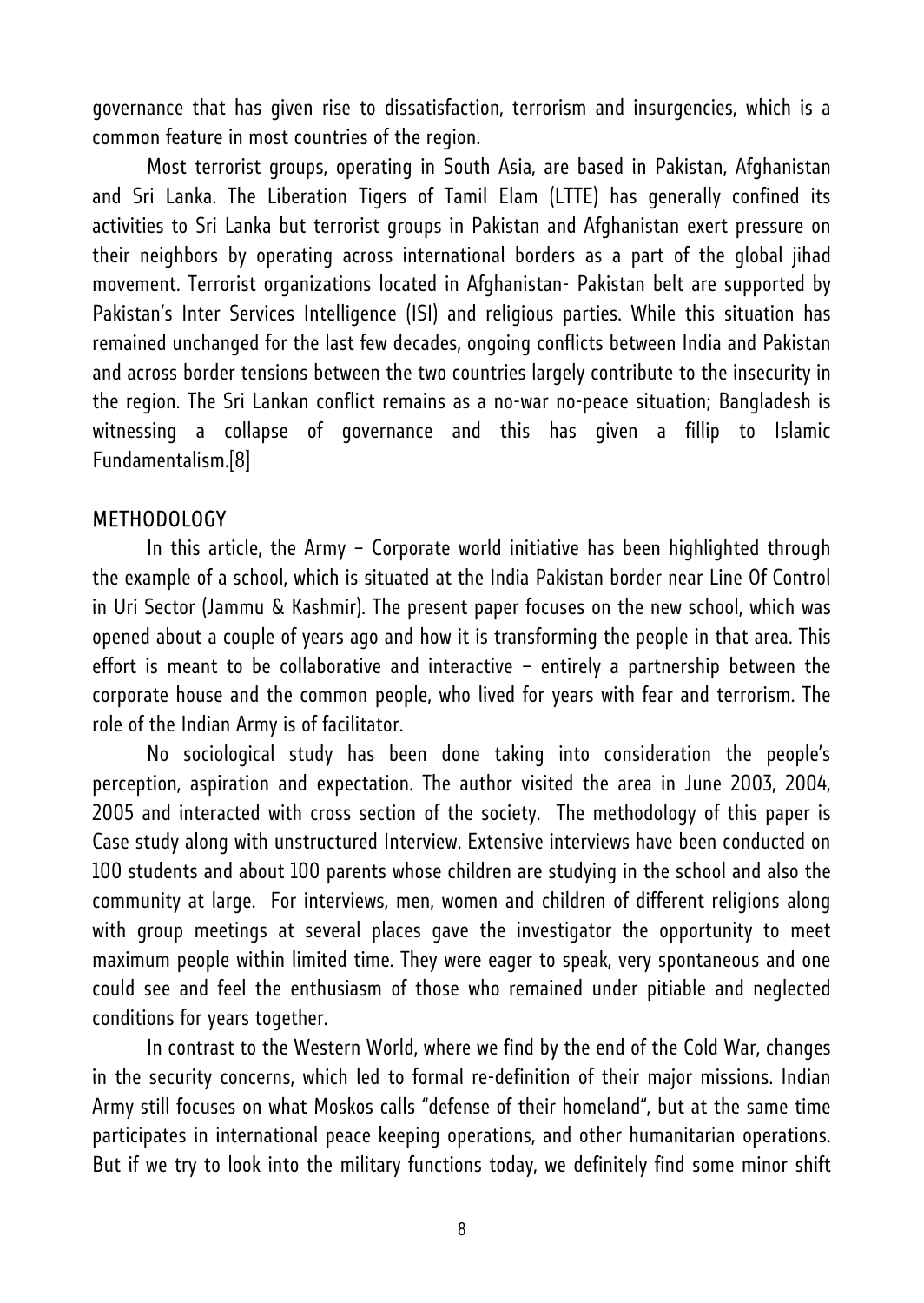from primarily war fighting or war deterrence to military deployments for peace and humanitarian purposes. This may be due to the change in the threat perception from Pakistan and China. The shift is towards peace missions, humanitarian activities of the armed forces, and simultaneously we find some changes in public attitude and opinion. Thus the author has tried to focus the school at the India Pakistan border, as a comparative case study method, choosing the richness of detail provided by the framework of Charles Moscos, to understand military as a developmental construct. (Out of the two major projects "Operation Sadbhavavna" and "Operation Ujala", which are being taken up by the army in Kashmir' this school comes under the project –"Operation Ujala".)

At a time when relation between India and Pakistan are upbeat as never before, it may appear inappropriate to recall the past which has been a long history of enmity between the two countries. Yet while doing so, we must not shed the lessons we can learn the past, because that would amount to throwing out the baby along with the bath water. These lessons can be a guide for the future. Moreover, knowledge of the past helps in understanding the present. The birth of India and Pakistan as independent nation was accompanied by a holocaust, the like of which had never occurred in human history. Millions got killed and uprooted in an orgy of unprecedented communal violence. The partition of India was a pyretic victory of communalism over secularism. Jinnah was not a fundamentalist in his personal life but he aroused religious fervor to achieve his political goal. He was a charismatic leader who in a shot time, managed to mobilize the support of all Muslims on the sub-continent. He succeeded in establishing a nation state on the basis of religion. This had never happened earlier in history. Yet Jinnah"s vision was of a secular Pakistan which he made clear in his address to the Pakistan Constituent Assembly. He did not live for long thereafter. Perhaps it was too late for the people of Pakistan to change course. Pakistan became a theocratic state. Despite the setback to secularism in 1947, India stuck to its secular ideals, in keeping with its tradition of thousands of years. [9]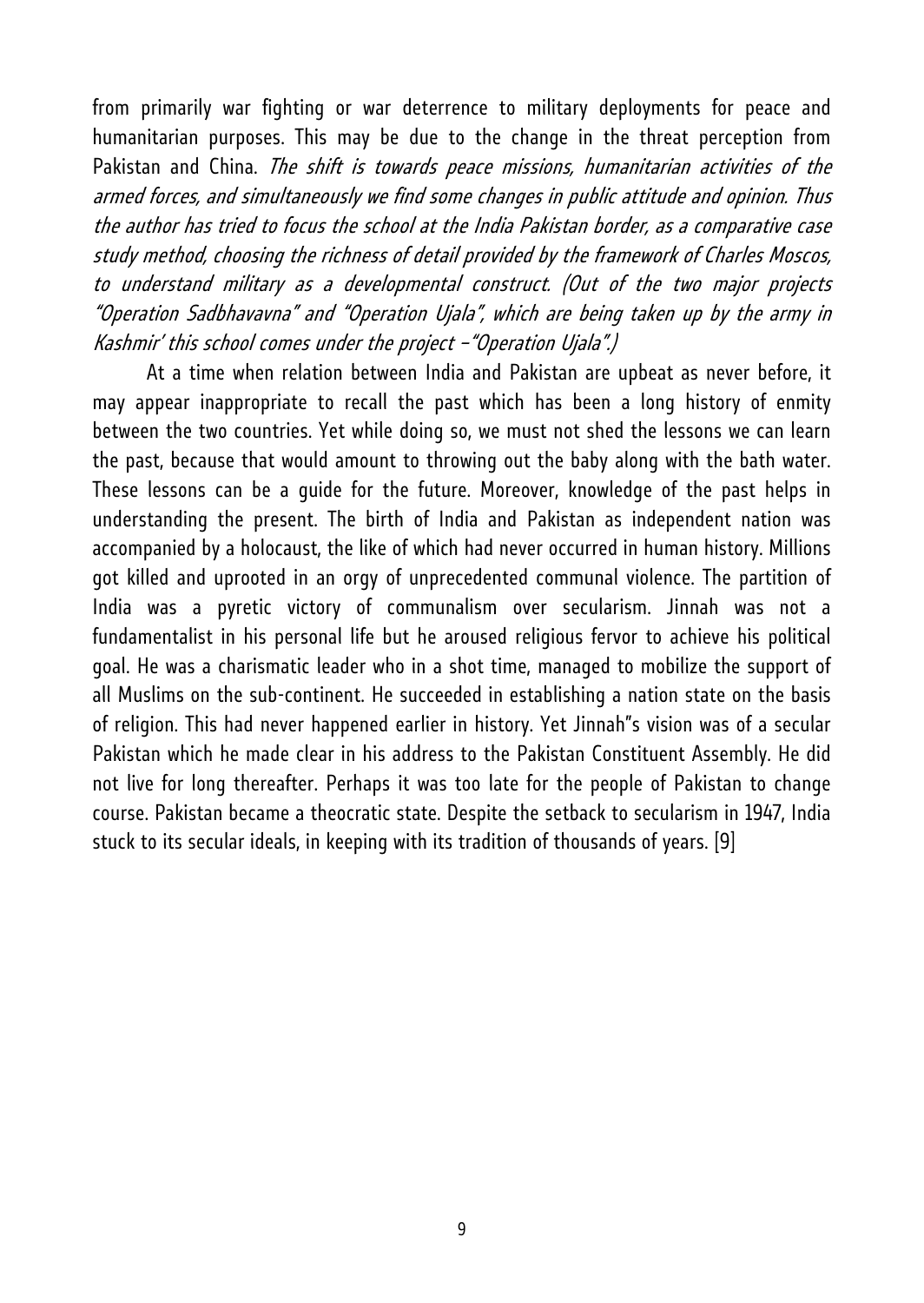#### JAMMU & KASHMIR - PROPORTIONAL DIVISION OF AREA





Inside India : 45.6 % Out Side India : 54.4 %

The above diagram shows the actual area of Jammu & Kashmir. 35% of area is with Pakistan (Pakistan Occupied Kashmir), 26% is Ladakh, 16% area is with China, 11% area is Jammu, 7% is Kashmir Valley, 2% area is ceded to China. So, we have 46% area inside India and 54% of the area is out side India.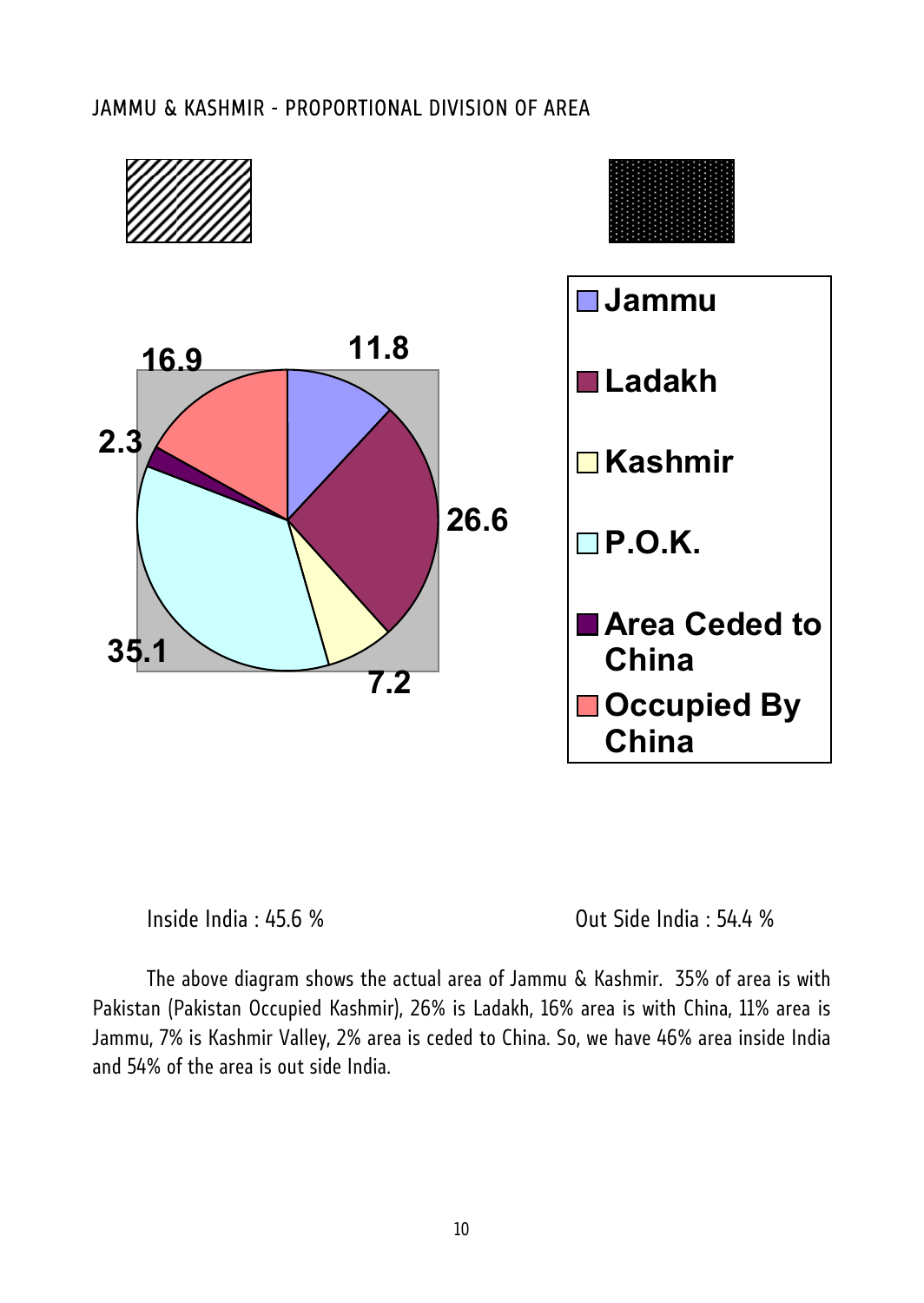## KASHMIR – THE HISTORICAL PERSPECTIVES

Pakistan was created on the two nation theory which implied in the perception of Pakistan that Hindus and Muslims can not coexist together. India on the other hand adapted a secular and pluralistic multi-ethnic model.

The two neighbors India and Pakistan were born of Partition, the most savage separation of people and territory in 20<sup>th</sup> century history. Since 1947, India and Pakistan have fought four wars over Kashmir and Bangladesh. Pakistan openly abets cross-border terrorism and mutual suspicion rules bilateral relations. The rest of the world considers the region a potential nuclear flash-point.

Jammu and Kashmir (J&K) was one of the 565 princely states of India on which the British paramountcy lapsed at the stroke of midnight on 15 August 1947. The ruler of these princely states was given the option to join either of the dominions- India or Pakistan. The ruler of J&K Maharaja Hari Singh did not exercise the option to join either of the two dominions, and instead, wanted a Standstill Agreement pending final decision on his state's accession. With Muslims comprising a majority of the population in Kashmir Valley, one could easily have expected communal politics to develop but the people of this Valley, through centuries of their history had developed tolerance and peaceful coexistence, irrespective of different religious beliefs. The National Conference led by Mr. Sheikh Abdullah, a popular Kashmiri leader, believed in nationalism based on community interests and not on religion. Mr. M.A Jinnah tried but failed to win the sympathies of the Muslims of Kashmir for his two-nation theory. Perhaps a plebiscite, soon after the partition of India and Pakistan, would have been overwhelmingly favorable to India.

Frustrated by this and with the aim of intimidating the population, Pakistan tribesmen entered Kashmir on 22 Oct. '47', and indulged in large-scale bloodshed. On 26 Oct. 1947, however, Maharaja Hari Singh signed the Instrument of Accession in favor of India. This instrument was accepted by the Governor General of India, Lord Mountbatten, on 27 Oct. 1947, thereby making J&K a legal and constitutional part of the Union of India. India took up the issue of Pak aggression in J&K to the UN, but it was only 01 Jan 1949 that a cease-fire actually came into operation, leaving approximately 84,000 sq. km ( 54.4%) of Jammu and Kashmir under Pakistan control. Ever since then, the state of J&K has remained a bone of contention between India and Pakistan, with the two countries going to war over the issue in 1965, 1971 and 1999.

At the heart of the Indo-Pakistani conflict there are two constraints. The first constraint is the political utility of the war-like tensions between the two countries, and the second is the mutually sustaining mindsets, which recognize war as the only real solution. Both India and Pakistan are constantly vulnerable to the urge to fight. Millions of people in both countries are beset by the drudgery of peace. Military preparedness and the news of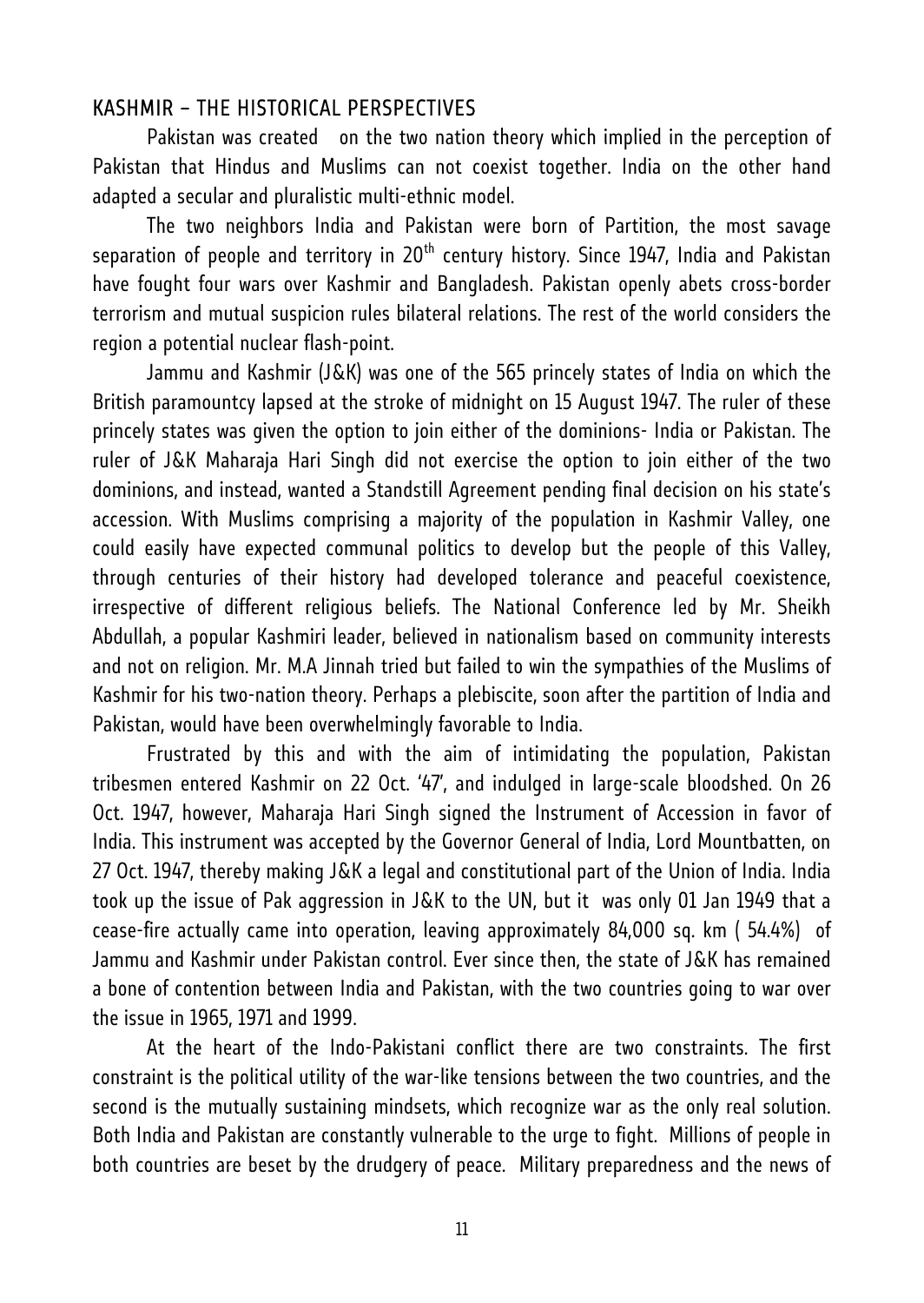impending war have the unfortunate capacity to give both the young nation-states an instant sense of purpose. One cannot help recalling a time in the 1970s when India derived a similar sense of purpose by acting as a force for world peace. But it began to lose that sense of identity, even as the failure of the economic development projects of the 1960s became all too apparent. A new national identity began to take shape alongside Cold War models. Hunger, poverty and illiteracy gradually ceased to inspire the state planning apparatus. The self-image of military power began to serve a cohesive political role. [10]

Both India and Pakistan have used education and the media to reinforce hostile attitudes. In Pakistan, school textbooks openly teach prejudice towards Hinduism and equate India with Hindus, forgetting India's struggle for secularism. Elite public schools have a better record, but their products either migrate or learn to live on the margins of a fluid, routinely manipulated public space. That journey to the margin of a rapidly shrinking political space is just beginning for the Indian elite whose children have been raised on the staple scientific diet in a corrupt and chaotic political milieu. [11]

## PRESENT SITUATION

Let us now move from the past to the present. The end of the Cold War in the closing years of the last century and the crumbling of the Twin Towers on 11 September 2oo1 have changed the international scene. After 11 September 2001, the West has woken up to the threat of international terrorism, which India had been combating for over a decade. The increasing perception about India emerging as a major economic power of the future is another factor. There is a strong urge for peace among the peoples of India and Pakistan and a growing desire to improve mutual relations. Bonhomie and friendly feelings generated through cricket, people to people contact have been a remarkable development which even the most optimistic observer of yesteryears could not have visualized. [12]

#### OPERATION UJALA - THE PEACE PROCESS

Operation UJALA - is a modest, but extremely purposeful effort to contribute to bringing about normalcy to the Kashmir Valley portion of the J & K., The central objective of Operation UJALA is also to change the existing largely neutral and sometime hostile perception of a large section of the population by making a meaningful contribution by addressing some of their concerns.

The aim is to act as a catalyst and a facilitator, and provide the initial impetus to the endeavors of the population, in selected ventures. Four areas have been chosen for attention – Education, Self-help, Cooperative ventures, and Healthcare. In each of these areas, selected ventures have been started. For example, in Educational projects, schools and hostels for children of victims of terrorism, have been given the highest priorities..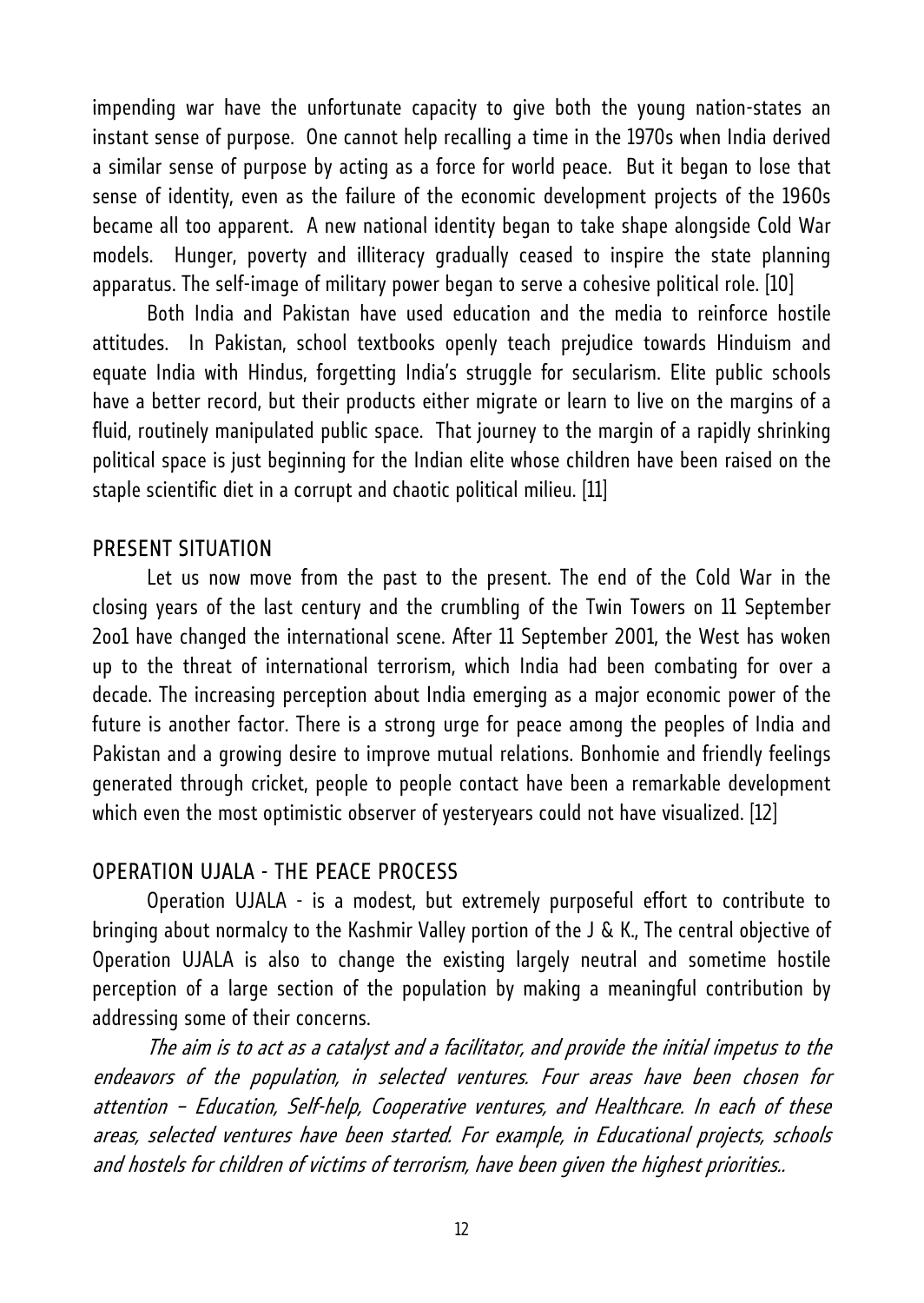All ventures are meant to be collaborative and participative – entirely a partnership between the corporate house, the people managing the venture and – for the purpose of ensuring smooth functioning and continuity – the Army unit in location. The major portion of the funding is expected from philanthropic corporate houses inclined to be participants in this truly nationalist cause. The basic idea is to create a corpus and provide initial startup outlay, so that the projects become self-sustaining gradually. In some cases, the startup capital comes from Army's funds. The funds collected are generally handled entirely by the locals nominated by the corporate houses (the Army provides assistance in identification of trustworthy and efficient persons) to manage the venture. The Army neither receives nor handles any kind of fund, however, assists in monitoring their proper utilization. The Army facilitates by providing safety and security of personnel associated with the projects and supervision of the projects to ensure optimum utilization of funds. Army also provides initial accommodation and facilities to the personnel engaged in these ventures in border areas where such infrastructure may not be readily available. Army also provides sanitation, and pure drinking water facilities .The Army obtains regular feedback on the progress of the ventures and act as a monitoring mechanism on behalf of the business house. The Army provides resources for reshaping the curricula of madrassas, sponsors the visits of cultural troupes that can perform both in urban and rural areas. The Indian army also provides expertise to cooperatives and self-help ventures, assists in securing a market for these goods to be sold in the open market... Army also plays a very important role in sending talented children to exclusive institutes such as National School of Drama and National Institute of Design .The Indian Army also look after the provision of sponsorship for artificial limbs project, medical treatment in border areas and up - gradation of existing medical clinics. School children from the Valley visits other parts of the country and children from other parts of the nation visit the Valley as part of this noble project.

Army has started in a very productive way the process of development in Jammu and Kashmir which covers education,, Information Technology, Women Empowerment, Medicare and Community Development. Indian Army is providing basic gender needs to the women to improve their status within the family and community. Operation Ujala has brought selfawareness among the women through social awareness and literacy campaign. Operation Ujala with its philosophy of human development, has done and doing a great service for the people of Kashmir.

## HELP FROM CII (CONFIGURATION OF INDIAN INDUSTRIES) AND THEIR CONTRIBUTION

In the last few years, CII's thrust in Jammu and Kashmir has been on the social sector. The philosophy has been, and is, that there has to be concerned attempts to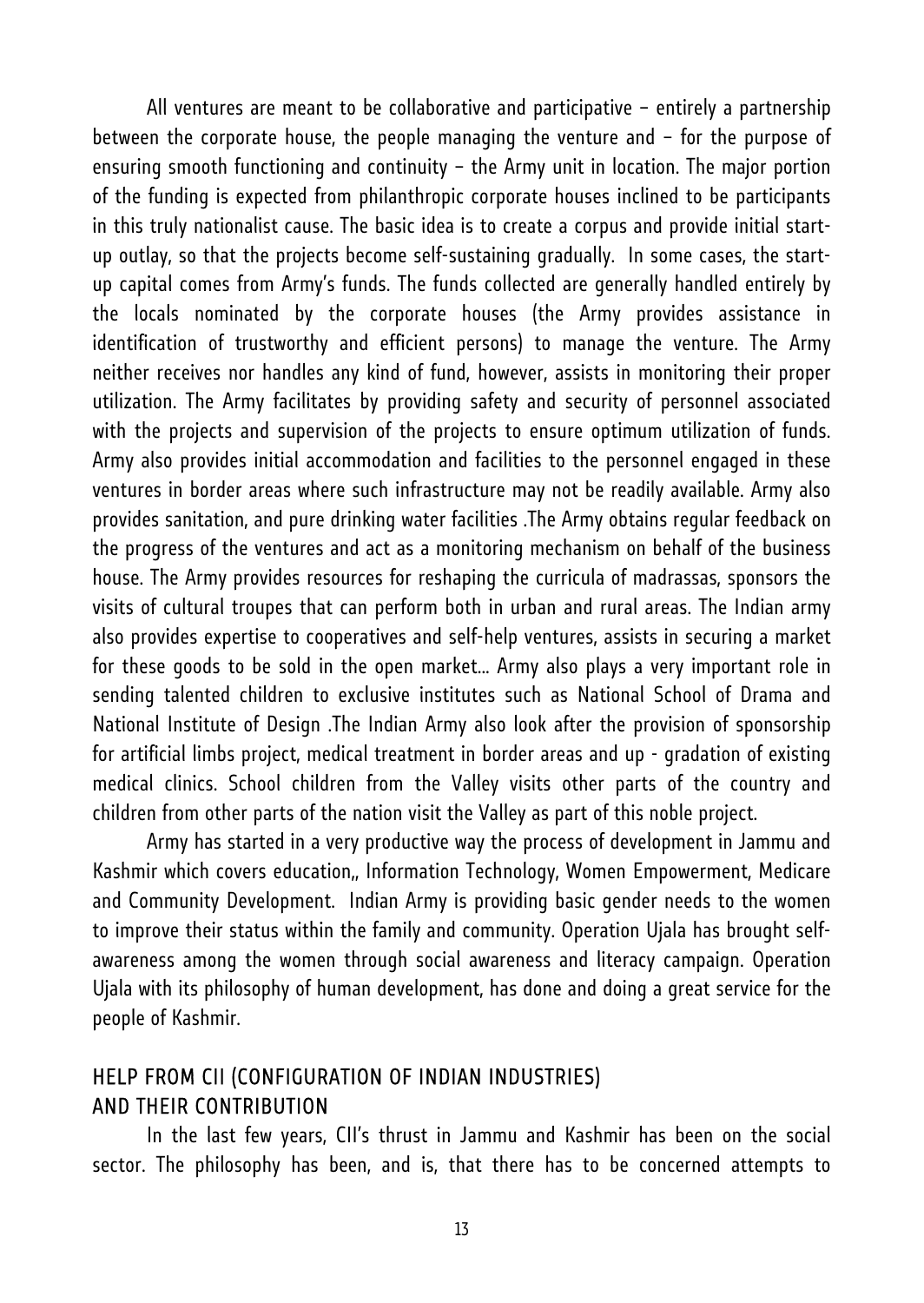strengthen the delicate social fabric that exists in J&K today. With this objective, CII has undertaken a number of initiatives in the last couple of years. CII's involvement has been through a multidimensional approach. The first of these has been focused on the orphans affected by the militancy and violence. These children are between the age of 7 and 15 years and it was felt that education was the best way to restore normalcy in their young, bruised, frightened lives. The second focus group has been women & young girls affected by the violence. CII felt the necessity of working with them to help them regain their sense of dignity and self-esteem, and instilling in them the confidence to be part of a progressive society. Since January 2003, CII, along with 'Sadhbhavna' Trust, has been mobilizing women into self-help Groups-with the objective of harnessing a united, powerful force, with more bargaining power, and capability to be effective agents of social change. Introduction of micro-finance help women in starting micro-enterprises, thus ensuring livelihood, selfreliance, and most importantly a belief in themselves. And the third target group has been the youth in the state.

Playing a pivotal role, the Indian Army mobilized the resources and manpower at its command not only to motivate large numbers of young people to attend the workshop but also work hard with the youth to transport them from their homes to the training centers for the purpose.

#### GOODWILL SCHOOL, BONIYAR

What is so unique about this school? Education plays an important role in shaping the future of any nation. It is pertinent and imperative that people residing in remote areas in Kashmir have access to quality education. To achieve this objective the PIR PANJAL BRIGADE of the DAGGER DIVISION has opened this school at Boniyar in Uri Tehsil to provide quality education to the children of local villages that had remained impoverished due to lack of communication and proximity to the line of control at the Indo-Pakistan border. The School was inaugurated on 22. July 2002 by the Army on defense land with a total of 209 children from Nursery to  $1<sup>st</sup>$  class with an expansion plan of increasing one higher class in each academic session. Good will school, Boniyar is an English medium school, which provides ample opportunities to the children for overall development of their personality.

Due to continuous efforts through this school to bring in socio-politico and economic equality and also for providing quality education, the school has been declared as a model school in a short span of one year in this region. The salient features of the school are as given below: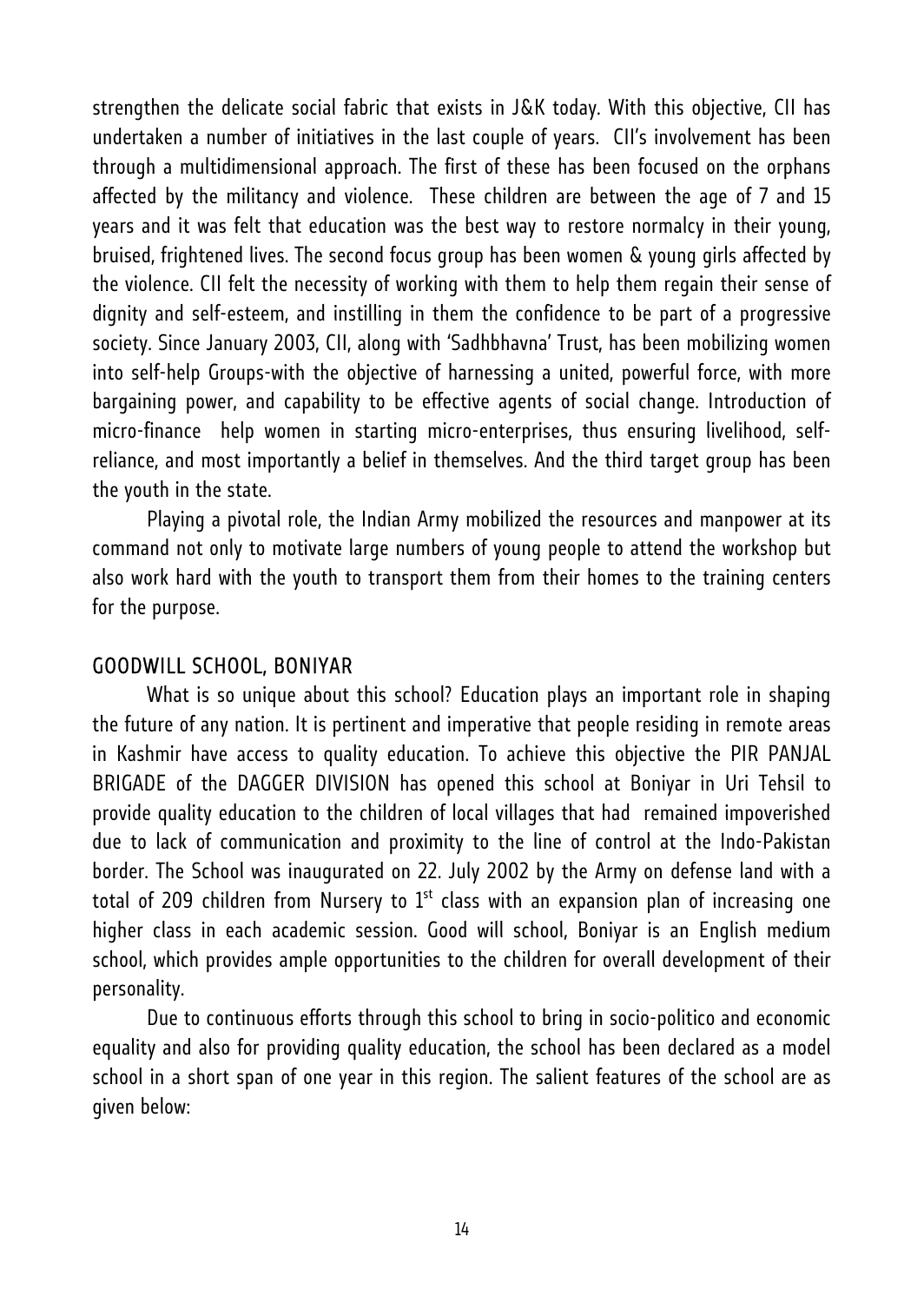- (a) Education for all round development their personality.
- (b) Co-education.
- (c) Optimal student-teacher ratio.
- (d) Computer training.
- (e) Library and TV facility.
- (f) Indoor and outdoor sports facilities.
- (g) Free education to the needy children-16 scholarships.
- (h) Free education to the needy children- 16 scholarships.
- (i) Free school bus services for bringing the children to school from villages and dropping them back.

# SALIENT FEATURES

- 245 Students (co-ed) from 28 villages.
- Teaching- Learning by Play Way Method.
- Teaching based on Three-Language Formula (English, Hindi & Urdu).
- Expansion Plan.

# **SUBSIDIES**

- Free Transport from Villages to School & Back
- Free Education to Needy Children. Sixteen Scholarships.
- Boys Hostel for Poor Children of Remote Villages on Line of Control..
- Free Medical Facility.
- Minimal Fee Structure.

# BOYS HOSTEL BONIYAR

To provide Free Boarding and Lodging to poor & needy the school has a hostel located on the Line of Control, who cannot afford education and commute daily to the school. A country can be termed as powerful only when it has educated people. Goodwill school, Boniyar is a small effort in this direction by PIR PANJAL BRIGADE of DAGGER DIVISON.

# SALIENT ASPECTS OF THE BOYS HOSTEL

• Basic Infrastructure Created from Own resources (Includes Fully Furnished Accommodation. Study Room, Recreation Room & Sports Facilities).

• Battalions of 161 Brigades Sponsoring the Boys. (including tuition fees, stationery, uniform )

- Free Medical Facility.
- Free Lodging & Messing.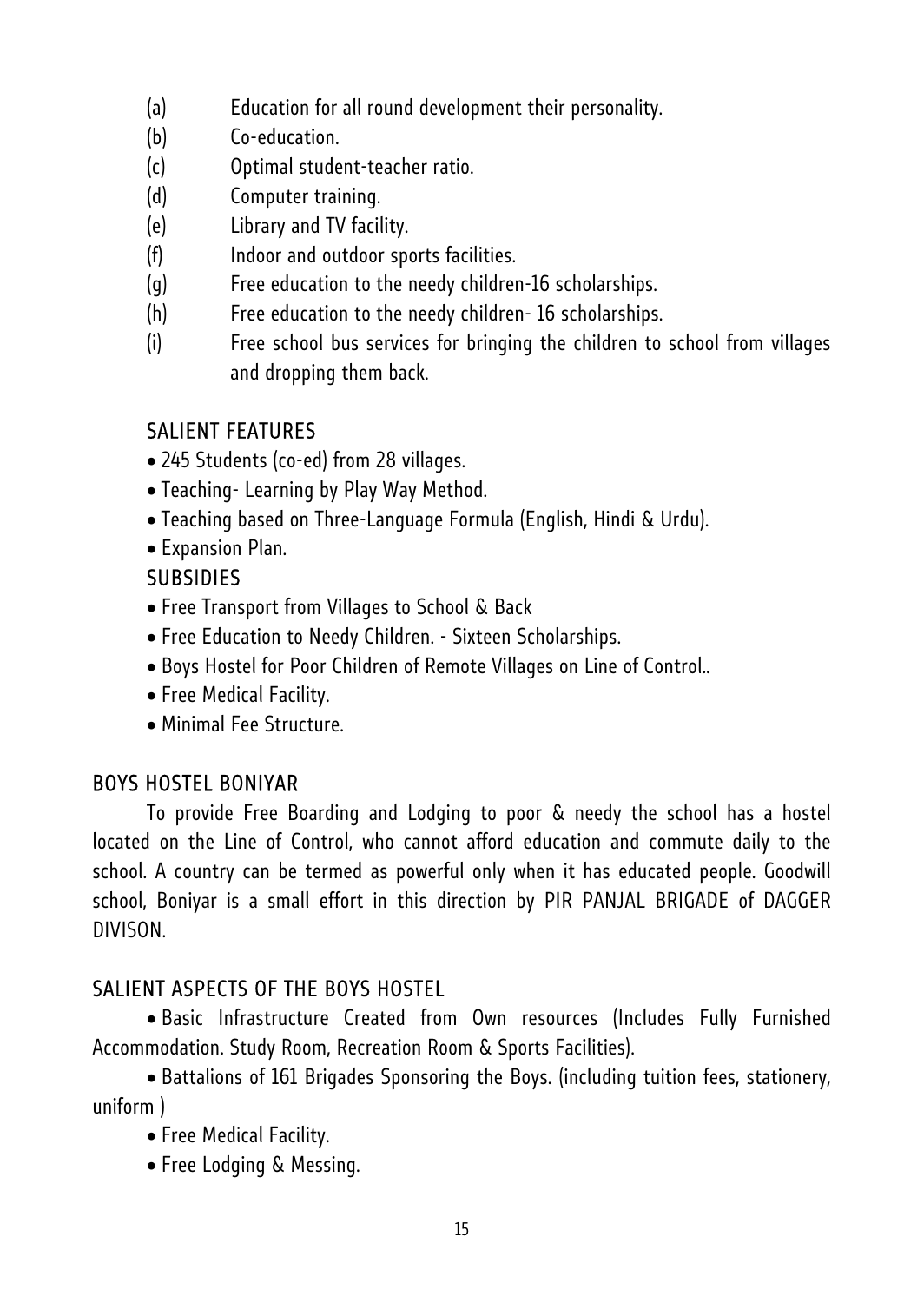# Table No. 1

# VILLAGE WISE STRENGTH & DISTANCE FROM GOODWILL SCHOOL, BONIYAR

| Sr. No.          | Village              | Strength by Bus (K) |
|------------------|----------------------|---------------------|
| 1.               | Rampur               | 34                  |
| $\overline{2}$ . | Thathamulla          | 15                  |
| 3.               | <b>Boniyar</b>       | 39                  |
| 4.               | Nowshera             | 20                  |
| 5.               | Pringal              | 03                  |
| 6.               | Limber               | 04                  |
| 7.               | Ghantamulla          | 03                  |
| 8.               | Mohura               | 14                  |
| 9.               | Chandanwari          | 03                  |
| 10.              | Uranboha             | 27                  |
| 11.              | Noorkha              | 13                  |
| 12.              | Dawaran              | 03                  |
| 13.              | Gingal               | 02                  |
| 14.              | Trikanjan            | 28                  |
| 15.              | Salasan              | 08                  |
| 16.              | Neelam               | 08                  |
| 17.              | Maidanan             | 08                  |
| 18.              | Prankutra            | 01                  |
| 19.              | <b>HillarPriniya</b> | 04                  |
| 20.              | <b>Bela</b>          | 01                  |
| 21.              | Lari                 | 01                  |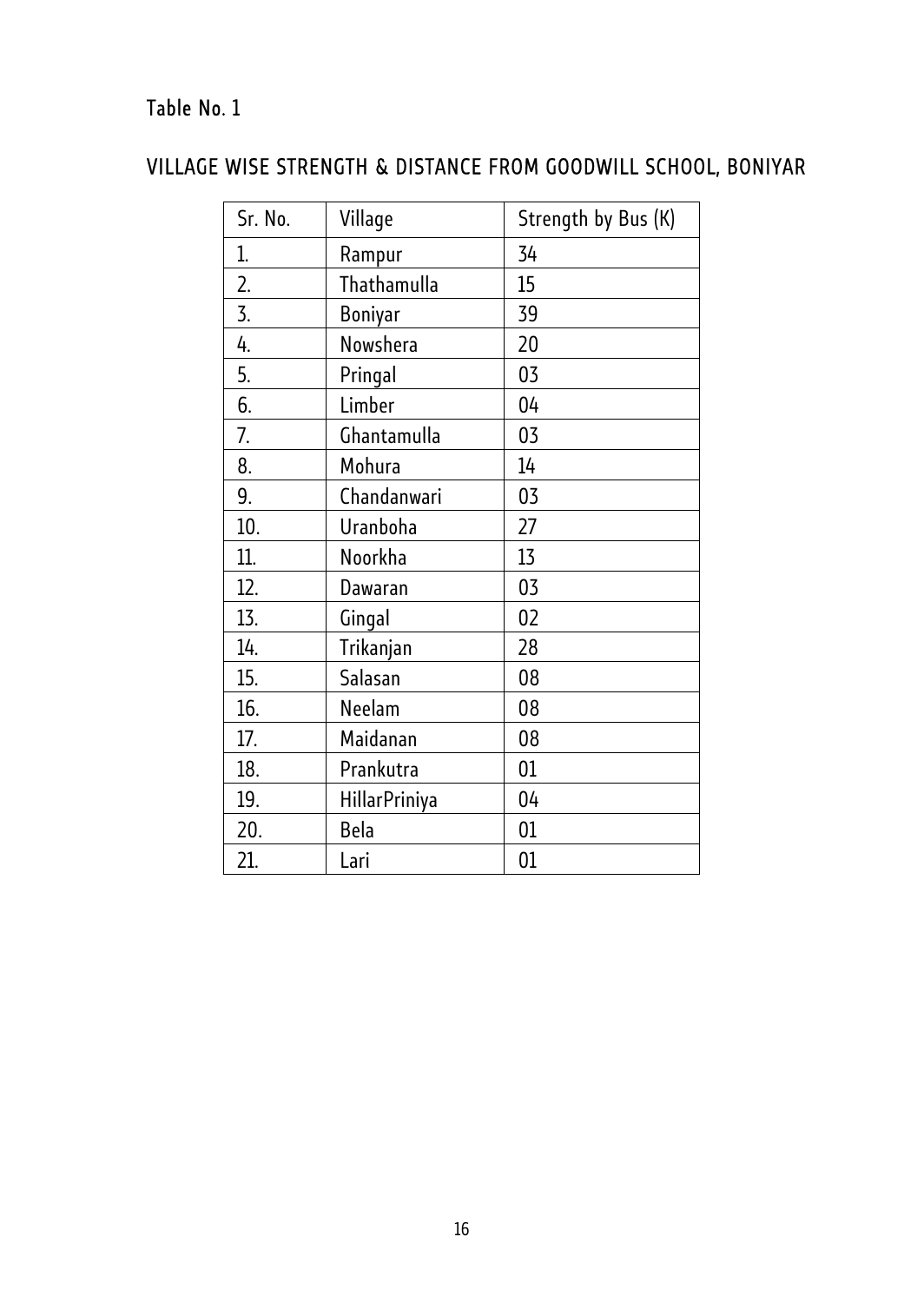# Table No. 2 HIGHLIGHT OF THE SCHOOL

| Transport from Village to the School                                    |
|-------------------------------------------------------------------------|
| Learning English as Compulsory Subject                                  |
| Painting and Handicraft                                                 |
| <b>Computer Training to All The Students</b>                            |
| <b>Dramatics and Other School Activities</b>                            |
| <b>Compulsory Games</b>                                                 |
| <b>Strict Discipline</b>                                                |
| <b>School Uniform For All</b>                                           |
| <b>Ethos of Secularism</b>                                              |
| <b>Gender Sensitivity</b>                                               |
| Teacher Students Relationship With the Bondage of Trust, Friendship and |
| Space for Discussing Conflict Situation                                 |
|                                                                         |

The biggest facility which is being provided to the students is the free transport. The table No. 2 shows that children from far away villages come to the school .The school bus even goes up to 34 kilometer to fetch some students from the hilly area . This has boosted the image of the army in a very big way. Children are learning English as a compulsory subject, which is very significant to note as in that area no other language is known/used except perhaps the local dialect. This facility of language along with the compulsory computer learning has given the children and parents a lot of confidence. They have started thinking beyond their village and gradually understanding that the world is larger than their villages' .The army discipline along with smart uniforms is transforming the small children into responsible citizens of the country. Children learn games, dramatics, music, and painting, handicrafts, which is making them self-confident. These children can be compared to the children of any of the best schools in Bombay or New-Delhi.

The ethos of secularism and gender sensitivity of the school help the child towards the aims of education. This also helps the children in socializing into a democratic set up through appropriate school co-curricular activities and judicious choice of topics/subjects.

#### TEACHER AND STUDENT RELATIONSHIP

The teachers are well qualified and devoted who are taking a lot of pain, much more than other public/private schools where the parents help the children with home work. Since most of the parents are illiterate, the obligation and work of the teacher increases to make the weaker children come at par with the brighter ones. Most of the students are first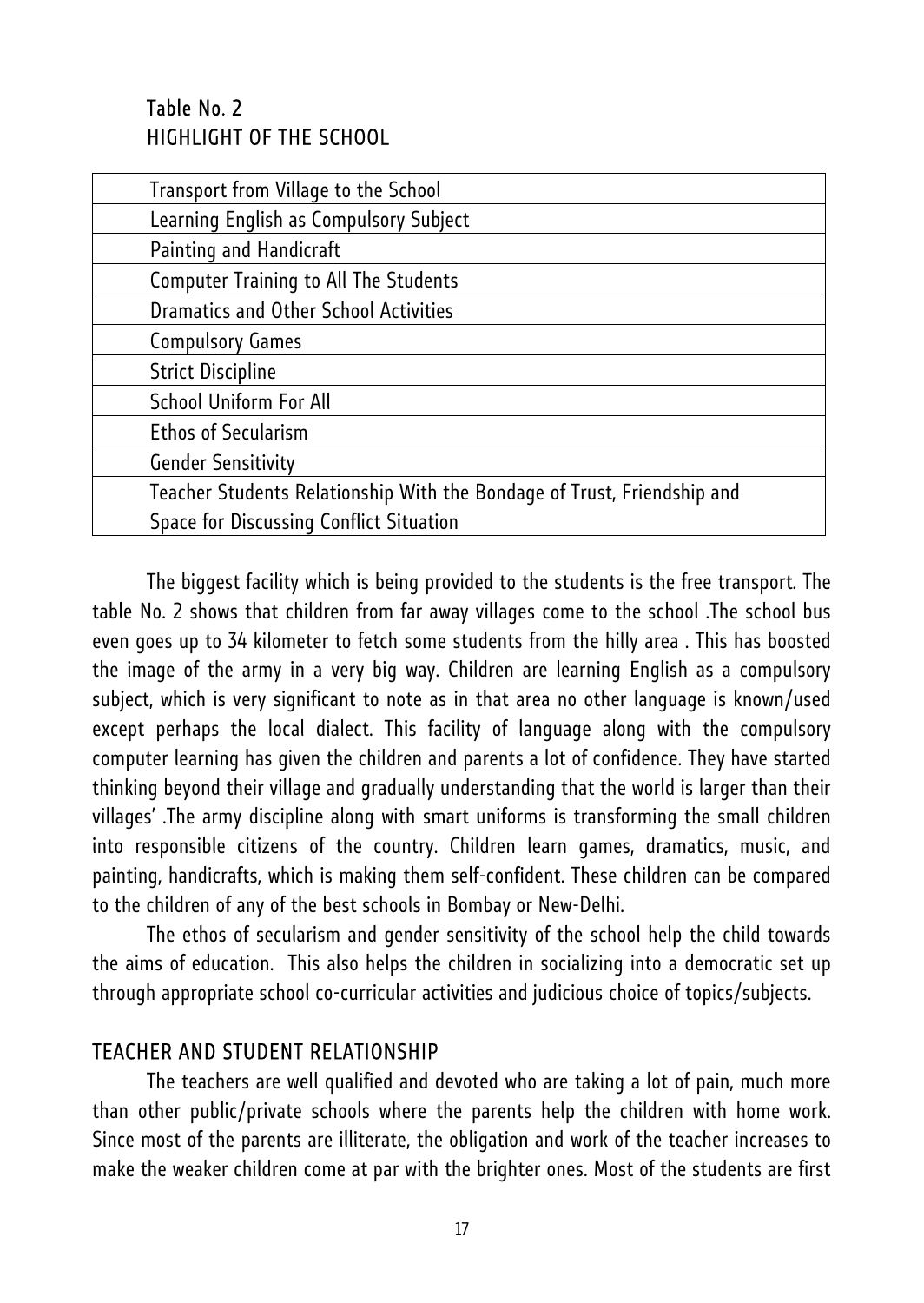generation learners. They are completely dependent on the school for initiating reading and writing skills and culture of the school. Many children are also vulnerable to the conditions prevailing at home.

The research shows these children and teachers share and reflect on their individual and collective experiences without fear of judgment. This enables them to understand and relate to differences instead of fearing them. Conflict and tension are part of the children's lives. They constantly encounter situation, which call for moral assessment and action, whether in relation to subjective experiences of conflict involving the self, family and society or in dealing with exposure to violent conflict in the area where they live. The teachers help these children to deal with conflict and facilitate awareness of its nature and role in their lives. Teachers are not only teaching but also creating an atmosphere of trust, friendship and a safe space where children can share experiences and discuss which help them towards a process of decision making in the future.

## PARENTS VIEWS

- 1. Our children are in the best hands of the Indian Armed forces.
- 2. The Indian Army is looking after the children, so there is no fear now.
- 3. I lost (woman) my husband in cross border terrorism; I thought I lost every thing in life. But Indian Army has picked up my three children for education.
- 4. We can see the change in our children. They are getting wiser, bolder and they are learning so many good things in the school.
- 5. I never saw a computer in my life. My son says that he is learning computer in the school. He says that " it is helpful for him for his future"
- 6. We have full faith on the schoolteachers. They take extra pains to teach the weaker children.
- 7. We wonder that our little girl is teaching us about cleanliness and sanitation
- 8. We need not worry about our children's future. Our children would be future officers of the Armed Forces.
- 9. The facility of the bus to take the children from home and drop them after school has made us assured that Indian Army is really interested in our progress and development.
- 10. We want more such school to be opened near the India-Pakistan border so that every child can get the opportunity to go to the best schools.
- 11. The biggest contribution of the school is to see our children dreaming of becoming something in life.
- 12. The greatest agony is that we can't help the children in their homework, as we are illiterate.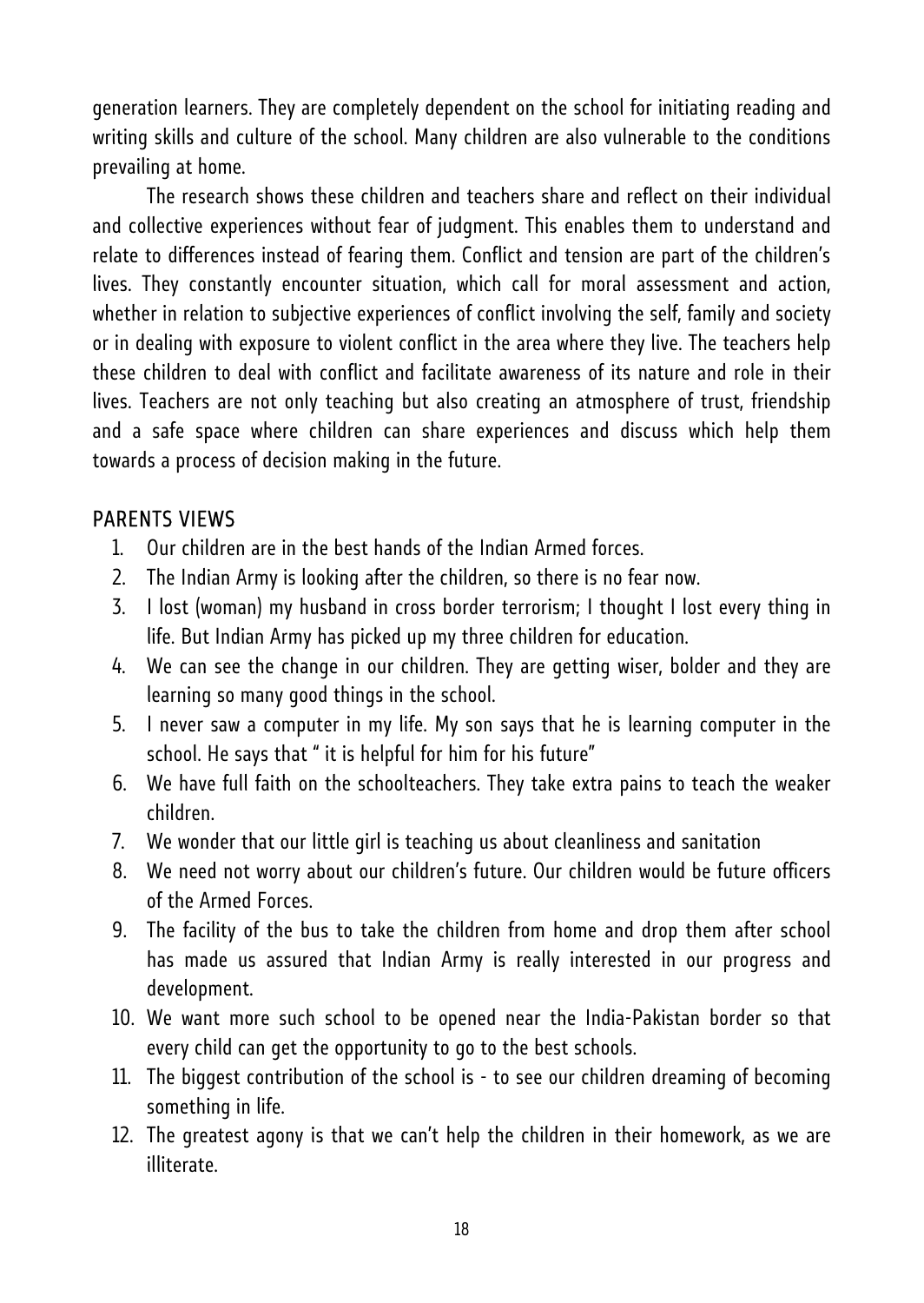## CHILDREN'S VIEWS

- 1. My sister and myself did not come out of our small hut for days after militants killed my parents. We were hungry and scared (aged 7and 8). Then Army personnel came here, rescued us, brought along with them to this hostel. We are grateful to the Indian Army.
- 2. I want to join the Indian Armed Forces as an officer.
- 3. I remember how militants in front of me killed my father. When I grow up I will see that there are no militants in this area.
- 4. The school has separate toilets for boys and girls; this facility is not available in our own houses.
- 5. My parents died in an accident long time back, when I was a year old. I used to live with my elder brother. Militants killed my brother and I had no one now I stay in the school hostel.
- 6. My idol is Colonel ( Principal of the school ). I want to be like him when I grow up.
- 7. I have learnt to clean up/ wash up my hands before eating any food, which I did not know earlier.
- 8. I feel so good to wear school uniform; my mother says that I look very handsome in it.
- 9. I want to be a school teacher (Girl student) when I grow up.
- 10. Why some people are killing others? I want to kill those who are killing others.
- 11. My parents are shocked to know that I can dream of becoming an engineer or doctor.
- 12. When I grow up, I would like to work for this village so that all the future children join this school.

## **CONCLUSION**

A country can be powerful only when it has educated people. Goodwill school, Boniyar is a small effort in this direction by PIR PANJAL BRIGADE of DAGGER DIVISION. These small children have grown up with war and violence so far and this school is an example of the effort of the army and the corporate world initiative for peace in the valley, to convey the message of love, non-violence and peace.

If we analyze honestly, the high-budget, high expectations of peace efforts by the politicians have not been successful on the ground level. Instead, the continuing and increasing arms race by both the countries has put more fuel into the fire. And, the built-up of distinctive nuclear arsenal by both the countries now threatens the very survival of the planet. Then whose security are we talking about? What kind of peace are we looking for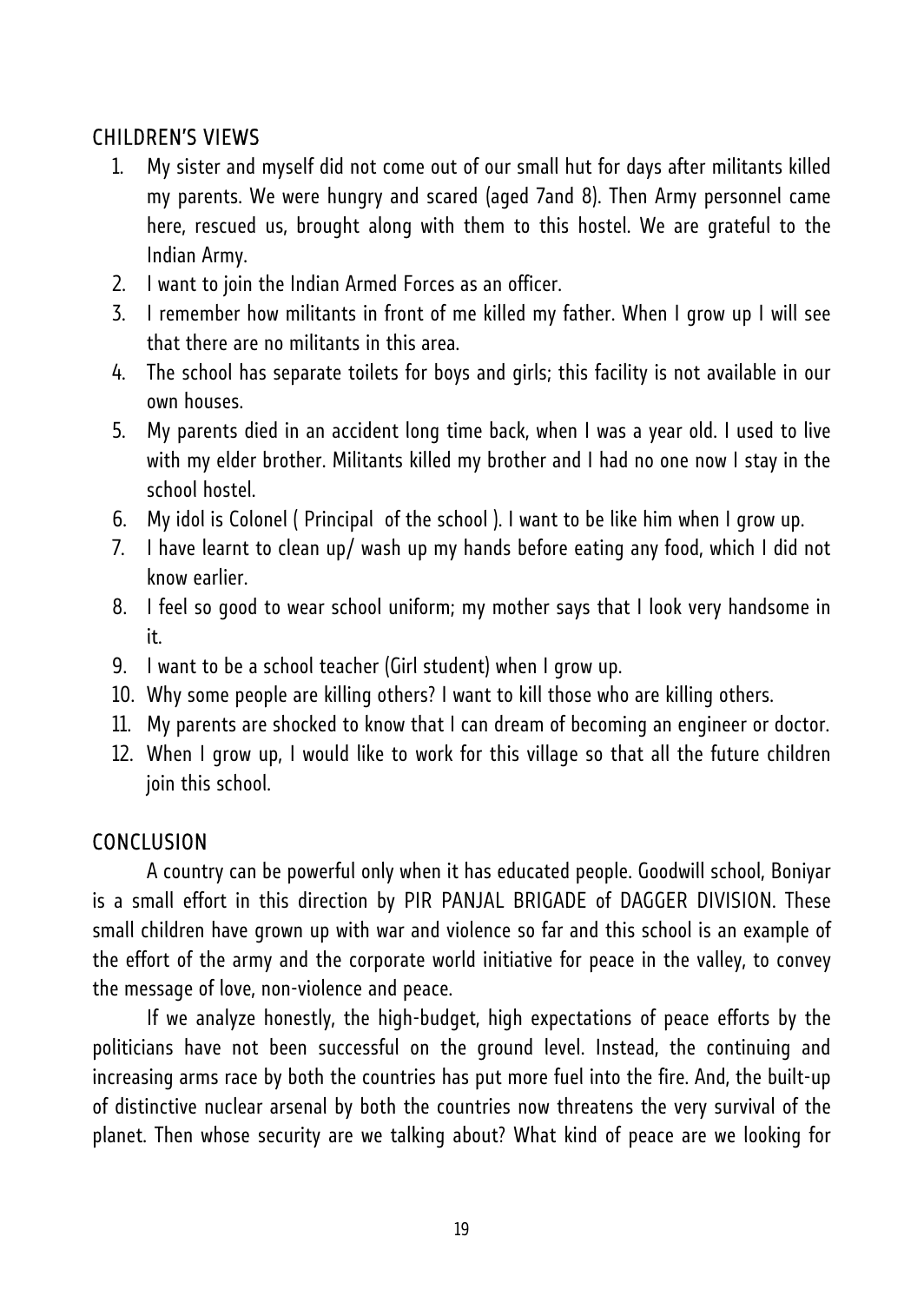through mighty arms and huge security establishments? Are we in a process to create a 'secure state' with "insecure people" inside?

The security environment could be improved only when the state-centric security perspective is abandoned in favor of society-centric one. And such genuine efforts are made which could ensure democratic and responsive governance, plurality of socio-cultural life of people and autonomy of decision - which is free from external interference and rest on national needs and aspirations. Thus, it is the non-military aspects of national security that need strengthening, not the conventional military aspects of security.

The paper comes out with the people's aspiration and expectation. The results of this research are quite shocking. The common man/woman in the area is interested in two times meal, poverty alleviation programs, and electrification in their homes, road and transport system and health clinics. Above all they want a secured future of their children and this school is a ray of hope for them. They want to live in a peaceful atmosphere, as they are tired of cross border terrorism, militancy and uncertainty. The present structure of violence and aggression needs to be reconsidered from the vantage point of the people at the periphery.

The ongoing operations in Afghanistan and Iraq indicate that technology by itself can not guarantee victory. National and regional pride can motivate a group to wage guerrilla warfare. The weak, so to speak, can resort to asymmetric warfare. Asymmetric means of waging war are not new. The history of development of defense versus attack, counter technology versus technology, and conventional versus non-conventional shows how numerically inferior or simple technologies have upset high technology. Decoys, viruses, deception and guerilla warfare are asymmetric manifestations. Peace loving people can become the most ferocious fighters if motivated with a cause or ideology. Bengali insurgents of the 'Mukti Bahini' or a Tamil fighter of the LTTE have demonstrated this transformation to Pakistan and Sri-Lankan militaries respectively. But at that point of time very few could have imagined the growth of the suicide bombers and Fidayeen squads. This is an important convergence of the motivation and will of humans to fight till the last. This convergence indicates that fighting spirit can be aroused and sustained by any race or tribe if there is sufficient motivation.

 The people of Jammu and Kashmir, torn and tortured by tyranny of the militants at the close of the twentieth century cast wistful eyes upon their past fulfillment's, upon the golden age of Sultan Zain-ul-Abidin of Kashmir and the golden age of Raja Ranjit Dev of Jammu and these splash them with wonder and lead them to hope the good days of peace and prosperity may return on the swift wings of time! All around they see devastation and desolation but no hand of the tyrant could destroy the characteristic spirit of the people or their heritage of spiritual messages of their saints and sages. And even now there is a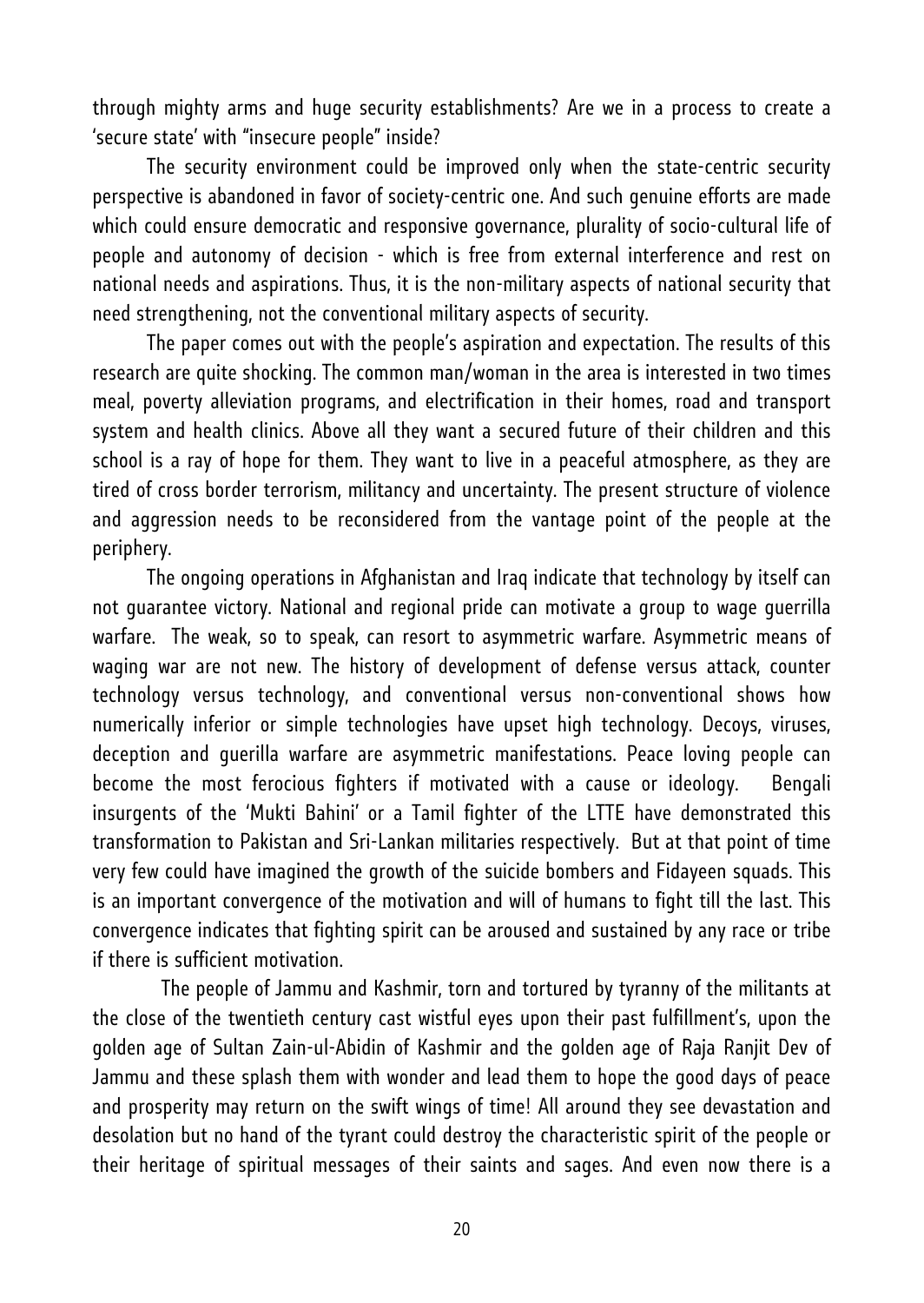feeling that the deep valleys are overflowing with the words of Khawaja Habib, rendered into English, as follows:

"Whosoever realizes his own true Self? Uncovers the vessels of wine, Overflows with joy, is intoxicated And forgets his lower self; He will not know a Hindu From a 'Musalman' (Muslim)

Thus the symphony of the traditions and cultures still echoes its varied melodies. [13] The present study / research aims to know how the people of this valley are responding to this peace process and how army is trying to transform life in Kashmir Valley. More and more people from all over the world are realizing that the answer to present problem of violence is to be found in a morality which replaces greed with contentment, hate with tolerance, and killing with reverence for life. At the common man's level also, awareness to these dangers of violence is growing. Many protest groups are contributing their mite in arousing the human conscience further. Principles of Ahimsa, Satya, Aparigraha, Anekantwad, etc. assume great relevance in this context.

## THE EXTREME IMPORTANCE OF THIS PROJECT "OPERATION UJALA" BEGINS FROM HERE.

 Peace operations have become a most important tool for international crisis management. And they will remain so for a long time, with occasional ups and downs, and will continue to develop further. Given that such missions/operations are likely to be increasingly gaining more importance in future, it will be important to ensure that the lessons learned in such operations are shared as widely as possible.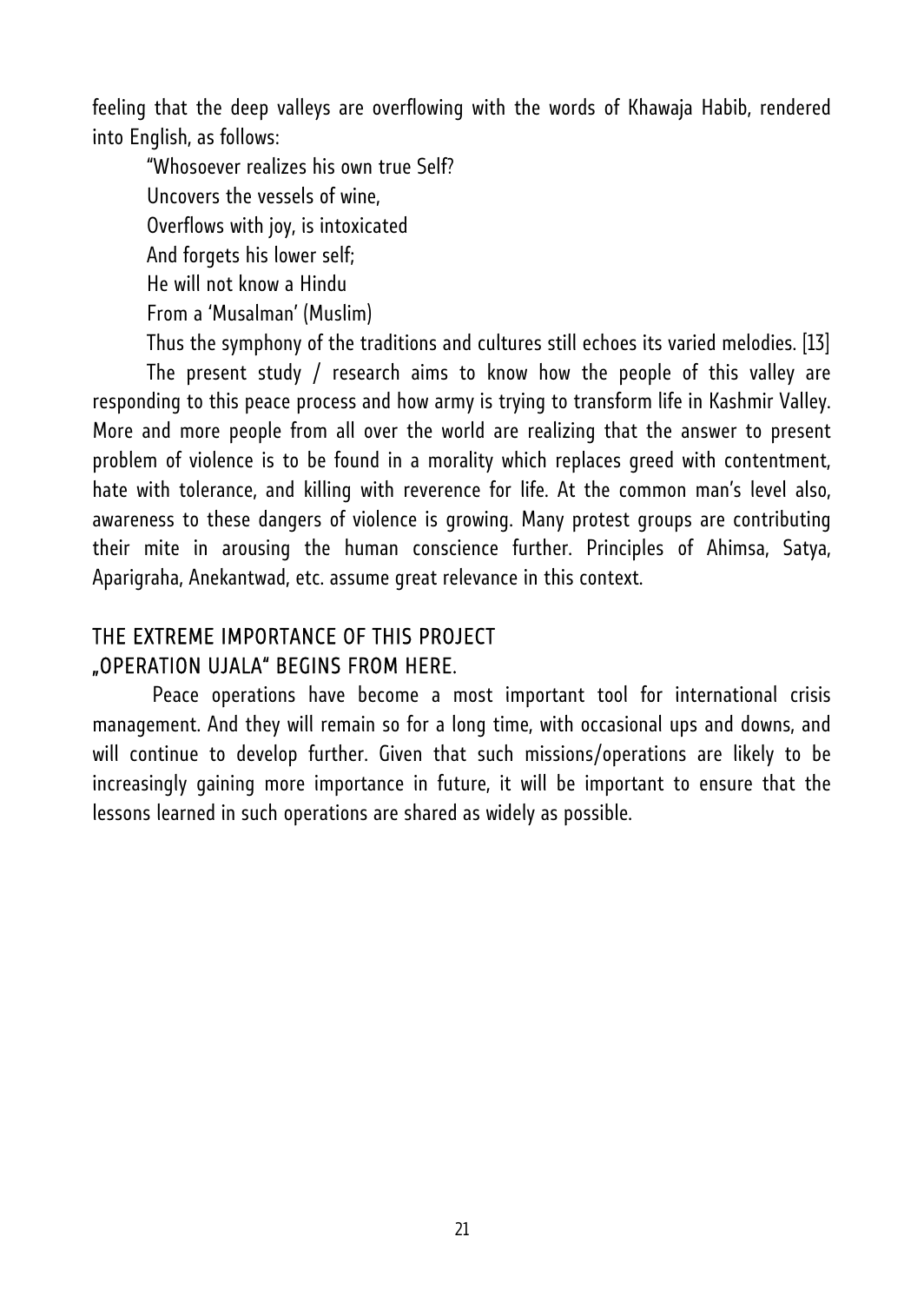## REFERENCES

- 1. N. N. Bohra, "Internal Security Management. Some concerns" Security & Society –
- 2. Volume 1 No. 1, winter 2004
- 3. Stephen P. Cohen, 'Civilian Control of the Military in India', Claude E. Jr. Welch (ed.), Civilian Control of the Military: Theory and Cases From Developing Countries (Albany: State University of New York Press, 1976), pp. 43-64.
- 4. Amos Perlmutter, 'The Arab Military Elite', World Politics, vol. XXII, no. 2 (January 1970), p. 269; Ekkart Zimmermann, 'Towards a Causal Model of Military Coup d'etat', Armed Forces and Society, vol. V, no. 3 (Spring 1979), P. 392; Henry Bienen, 'Civil-Military Relations in the Third World', International Political Science Review, vol. II, no. 3 (February 1981),pp. 363-65; Morris Janowitz (ed.), Civil-Military Relations: Regional Perspectives (Beverly Hills: Sage Publications, 1981), pp. 10-13; and Michel L. Martin,' Introduction', in Michel Louis Martin and Ellen Stern McCrate (eds.), The Military, Militarism, and the Policy (New York: the Free Press, 1984), pp. 1-30. )
- 5. A.R. Luckham, 'A Comparative Typology of Civil-Military Relations', Government and Opposition, vol. VI, no. 1 (Winter 1971), pp. 8-9.
- 6. Morris Janowitz, The Military in the Political Development of New Nations: An Essay in Comparative Analysis (Chicago: The University of Chicago Press, 1964), p. 11.
- 7. Veena Kulrija , 'Civil Military Relations in South Asia, Pakistan, Bangladesh, and India.' Sage Publications, New Delhi/New Busy Park/London: 1991.
- 8. See Albright, op. Cit.. pp. 575-76.
- 9. Afsir Karim, "Challenges of International Terrorism", Security & Society Volume 1 No. 1, Winter 2004
- 10. Lt. Gen. S. K. Sinha, PVSM (Retd.) "Jammu & Kashmir : Past, Present and Future" USI Journal, Page No. 183 April – June 2005
- 11. P.Stobdan, "Kashmir: The Key Issues," Strategic Analysis, IDSA, Vol. XIX No. 1, April 1996.
- 12. Krishna Kumar, "Alternatives to National Suicide: Peace as Daily War," The Times of India, Page No. 190 .June 13, 2002
- 13. Lt. Gen. S. K. Sinha, PVSM (Retd.) "Jammu & Kashmir : Past, Present and Future" USI Journal, April – June 2005
- 14. Professor Somnath Wakhlu, 'The Rich Heritage of Jammu and Kashmir Studies in Art, Architecture, History and Culture of the Region.' Gyan Publishing House, New Delhi, 1998, p. no. 17)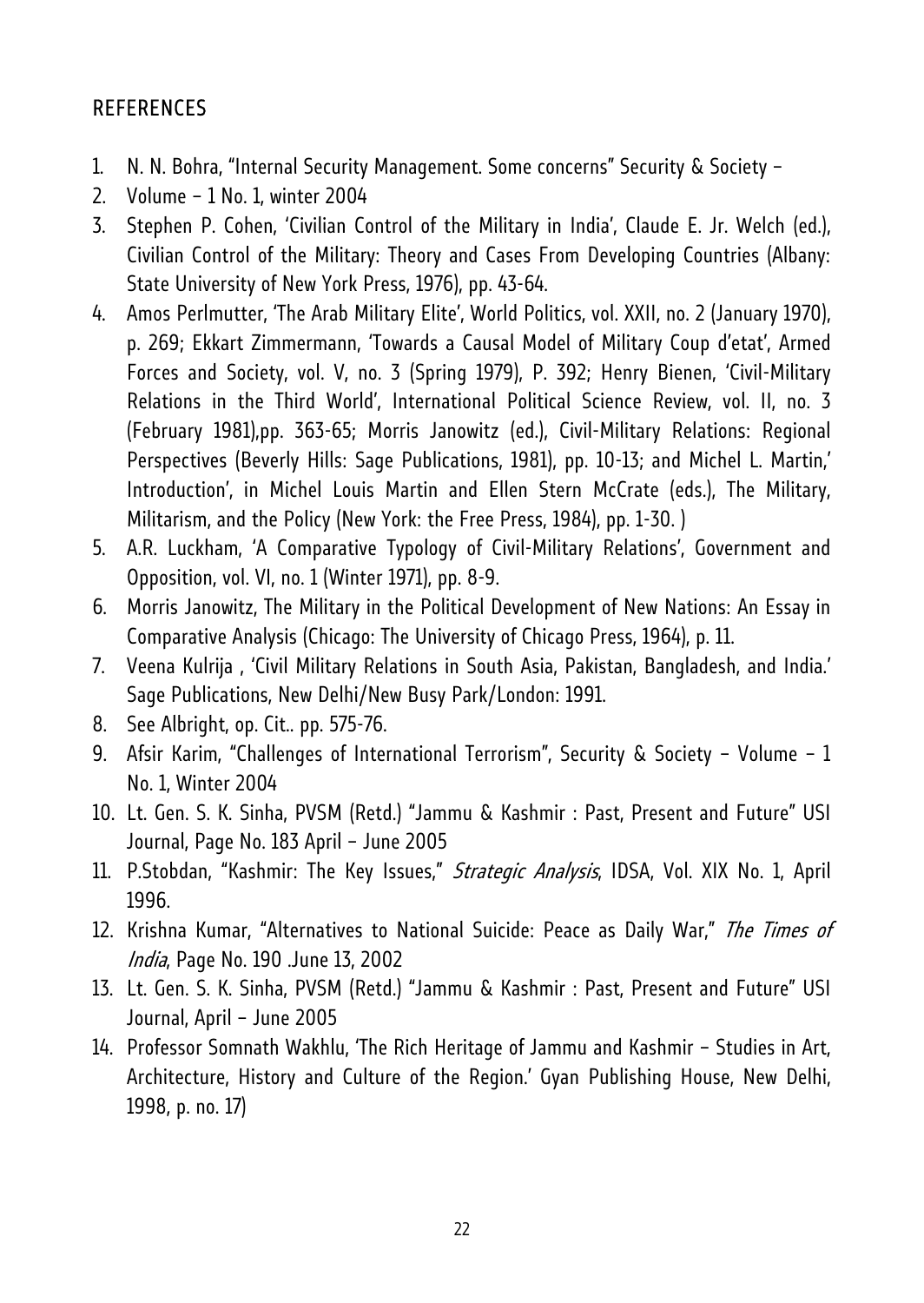## ЛЕГИТИМНОСТА НА УПОТРЕБАТА НА СИЛА: СЛУЧАЈОТ ЛИБИЈА Рина КИРКОВА

#### АПСТРАКТ

Уште од самиот почеток, воената интервенција врз Либија предизвика спротивставени толкувања во врска со легитимитетот и легалитет на употребата на сила. На политички план, додека западните влади тврдеа дека интервенцијата е и нужна и правно заснована, Русија силно приговараше за прекумерна употреба на сила и бараше одговорност за цивилните жртви. Дебатата се пресели и на академски план. Меѓународните невладини организации алармираа за тешки повреди на човековите права и за воени злоосторства сторени од двете страни во конфликтот (бунтовниците и силите на режимот). На самиот почеток на граѓанскиот судир и на надворешната интервенција која следуваше, медиумите ја отсликаа загрижувачкјата ситуација на теренот: бегалска и хуманитарна криза, како и масовна деструкција како консеквенци на воените дејствија. Постои впечаток дека интервенцијата на трета страна со воени средства наместо заштита на цивилите доведе до интензивирање на спиралата на насилство и до влошување на пложбата на цивилите. Со оглед на обемот на материјални и човечки консеквенци, како прво се поставува прашањето за тоа дали постоеше нужност од воена интервенција во Либија. Исто така, дискутабилно е и тоа дали воената интервенција беше законита и легитимна според позитивното меѓународно право. За да се истражат овие дилеми, текстот нуди правна анализа на базичните документи и норми на меѓународното право кои ја уредуваат воената интервенција врз суверена држава. Особено се става акцент на одредбите на Повелбата на ОН како и на двете резолуции на Советот за безбедност на ОН (Резолуцијата 1970 и 1973). Авторката заклучува дека меѓународната интервенција против режимот на Гадафи, наспроти обидите да се оправда правно, се поместуваше од одговорноста да се заштитат невините цивили до земање страна во граѓанска војна, па до заложби за смена на режимот. Ова остава широк простор за спекулации околу скриената агенда на силите кои интервенираа.

Клучни зборови: меѓународно право, употреба на сила, легитимитет, одговорност да се заштити, Либија

23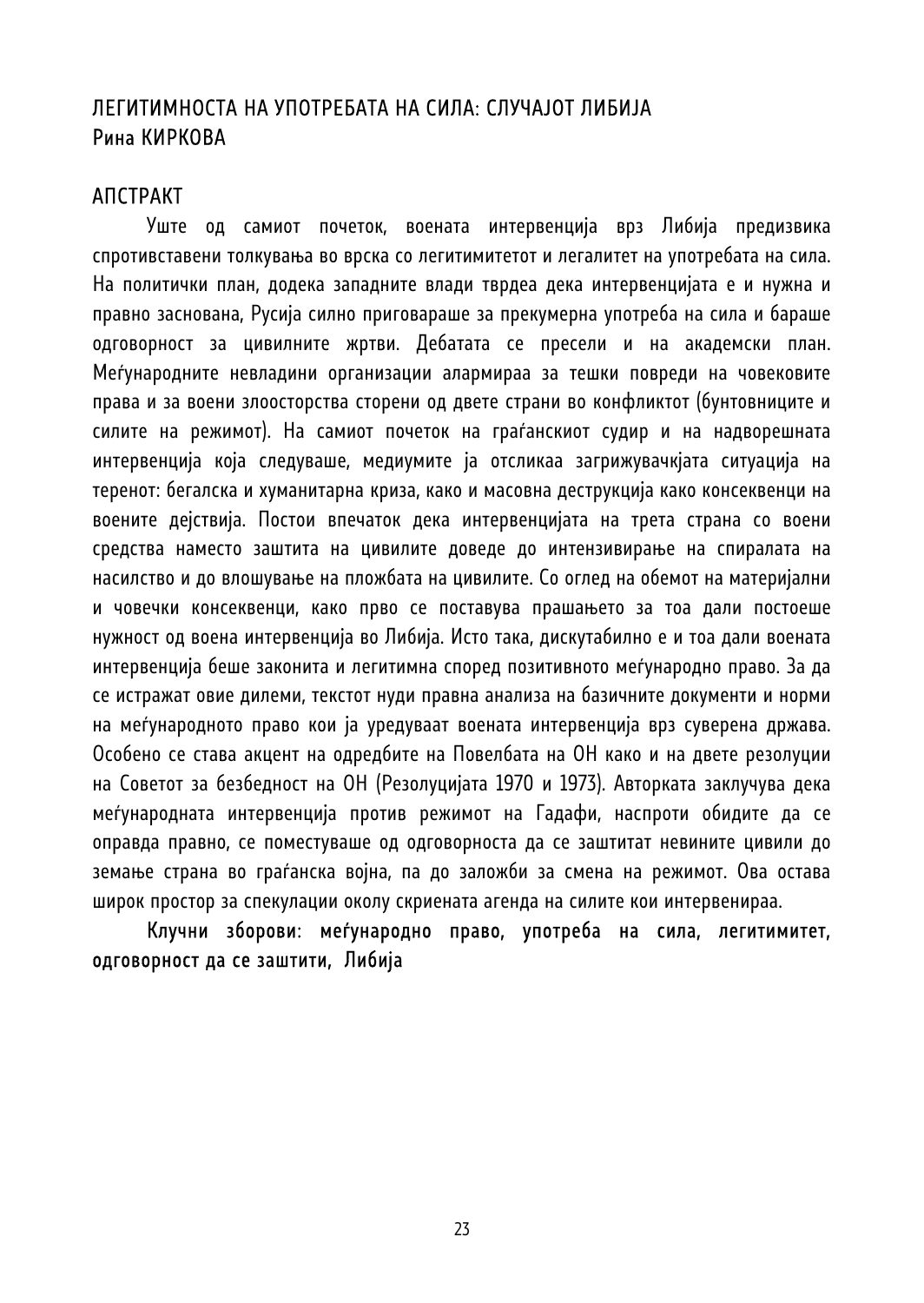# **ABSTRACT**

Since the the beginning, the military intervention in Libya caused opposed interpretations on its legitimacy and legality. While the Western governments claimed that the use of force was both necessary and legal, Russia strongly objected alleged overuse of force and demanded accountability for the civilian casualties. Academic debate followed too. On the other hand, international NGOs alarmed on the gross violation of human rights and war crimes committed by both conflict parties i.e. the rebels and the regime forces. In the wake of the internal conflict and the external intervention that followed, media reports pictured the situation on the ground, i.e. the refugee crisis, humanitarian disaster and massive material destruction as side-effects of the military actions. There is an impression that the third-party intervention instead of protection of the civilians caused intensification of the spiral of violence and worsened the plight of the civilians. Given the scope of the material and human consequences, a question that arises first is if there was a need for military intervention in Libya. Also it is questionable if the military intervention was legal and legitimate under the positive international law. In order to explore these dilemmas, the text offers analyzes the basic documents and international law that regulate a military intervention on a sovereign state. The author particularly elaborates the provisions of the United Nations Charter as well as the two relevant UN Security Council's Resolutions on Libya (i.e. Resolution 1970 and Resolution 1973). The author concludes that the international intervention against the Gaddafi regime, against its legal rationale, shifted from responsibility to protect innocent civilians to taking side in a civil war and regime change at all costs. It leaves vast space for speculations on the hidden agenda of the intervening Western powers.

# Key words: International law, use of force, legitimacy, responsibility to protect, Libya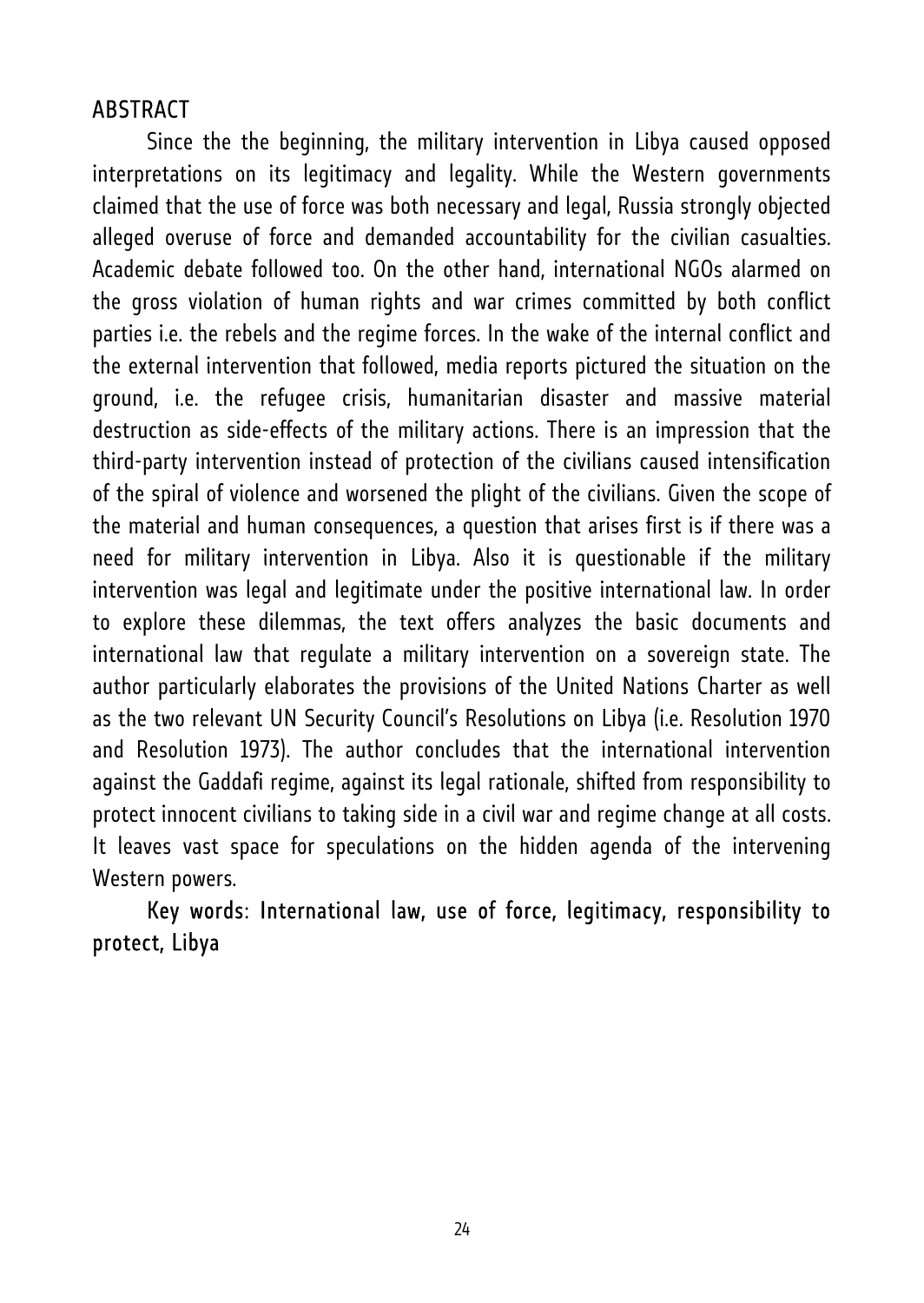#### ВОВЕД

Почетокот на воената интервенција врз Либија,во март 2011 година, за западните лидери, предводени од францускиот претседател Саркози и американскиот претседател Обама, беше недвосмислено нужна и оправдана. Тие се повикуваа на обврската на меѓународната заедница да ги заштити цивилите од злосторствата на диктаторскиот режим на Гадафи, кој се спротивставуваше на барањата за демократизација. Во прв план беше истакнат завршниот документ од Светскиот самит на ОН одржан во рамките на Пленарната седница на Генералното собрание во периодот од 14 до 16 септември $^{\rm l}$  со кој Обединетите нации се стекнаа со обврска да ги заштитат цивилите во случај нагеноцид, воени злосторства, злосторства против човештвото или етничко чистење.Но, ваквата елаборација доби опозиција во ликот на Русија, која уште од самиот почеток зазема спротивен став т.е. дека во случајот на Либија е прекршено меѓународното право и дека се направени големи пропусти. Ова беа официјалните позиции на најмоќните држави-актери во меѓународните односи.

Но, поделеност постоеше и се уште постои во научната и стручната јавност, особено по прашањето за легалитетот и легитимитетот на употребената сила во Либија. Ставовите најчесто се бранат со бројот на жртвите. Додека поддржувачите укажуваат дека интервенцијата била потребна за да се спречи насилството врз цивилното население, оние кои ја критикуваат,сметаат дека воените методи нанеле поголема штетита отколку полза, па затоа ја оспоруваат легитимноста на по интервенцијата. Критиките се упатени и во однос на степенот на вмешаност на меѓународните сили што го доведува во прашање легитимитетот на воената интервенција во Либија. Пред да биде направена меѓународно-правна анализа на нормите кои регулираат изведување меѓународна интервенција потребно е да се изложи кус хронолошки осврт на случувањата кои доведоа до воената интервенција во Либија.

## ХРОНОЛОШКИ ОСВРТ НА СЛУЧУВАЊАТА ВО ЛИБИЈА ОД 2011 ГОДИНА

l

Таканаречената "Арапска пролет" започна во Тунис, но многу бргу верижно се прелеа во повеќе земји од Северна Африка и од Блискиот Исток. Една од арапските држави која беше зафатена со бранот протести за менување на силите на власт беше и Либија. Оваа 6 милионска држава, богата со високо квалитетна нафта, веќе 40 години (од 1969) беше предводена од полковникот Гадафи кој во 1977 година ја прогласи за социјалистичка држава и наметна такво уредување. Гадафи, популарно наречениот крал

<sup>&</sup>lt;sup>1</sup> Од овој Самит кој беше продолжение на Милениумскиот самит на ОН од 2000 приоизлезе завршен документ насловен како World Summit Outcome Document. Начелото Responsibility to protect подоцна е потврдено и со Резолуцијата 1674 на Советот за безбедност на ОН.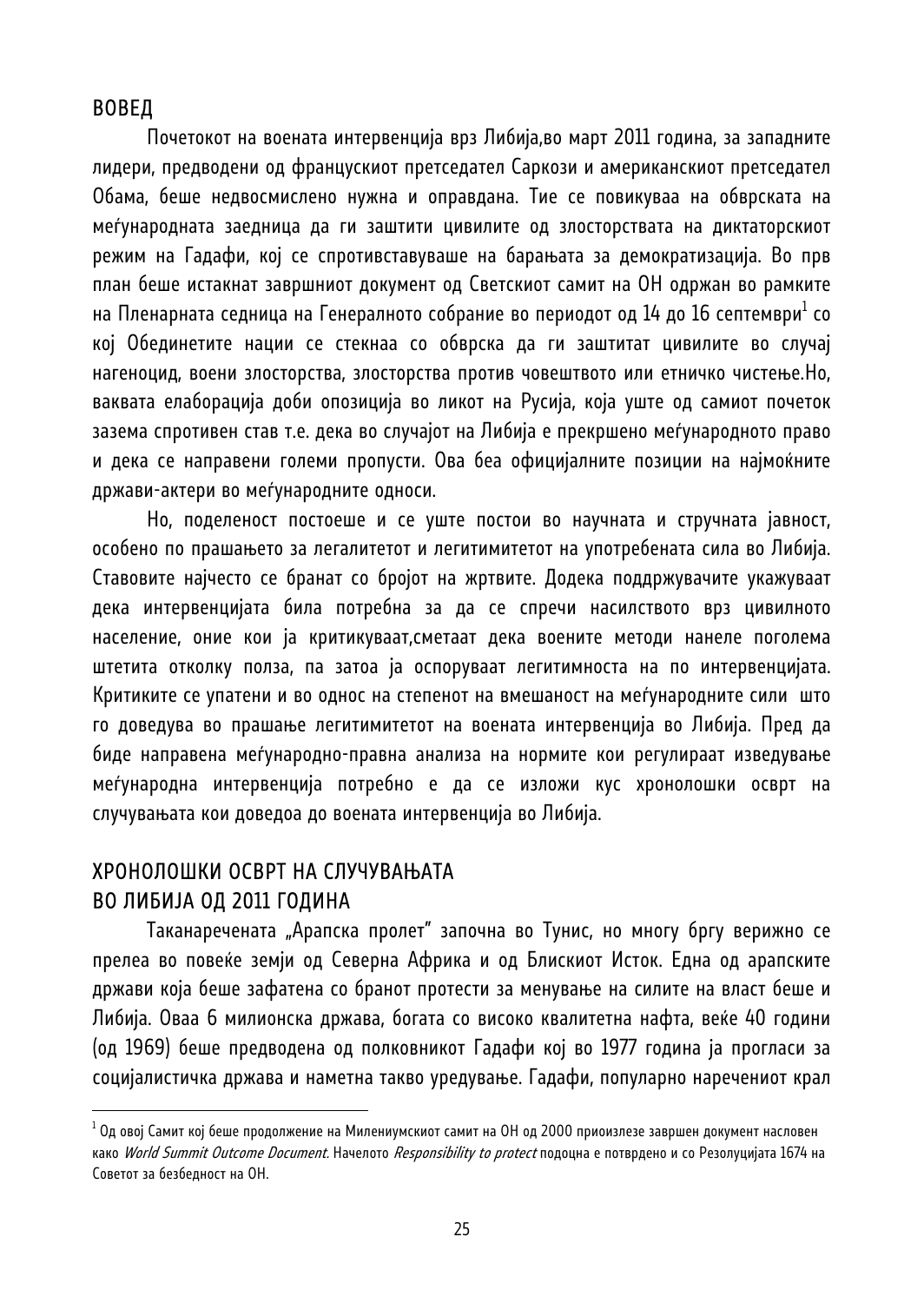на сите кралеви во Африка беше иницијатор за создавање на организацијата Афричка унија која требаше да прерасне во Обединета африканска унија. На својот континент овој лидер уживаше огроман почит, но западно европските демократии по терористичкиот напад врз Шкотска од 1988 годинаго прогласија за непријател, а Советот за безбедност на ОН на Либија и воведе санкции. Западот често го обвинуваше за практикување на султанизам, односно владеење со земјата преку поставување на членовите на неговата фамилија и членови на неговото племе на високи државнички позиции, преку кои само ја зацементирувал лидерската позиција, и за негово лично богатење од нелегалната продажба на нафтата за сметка на економијата на Либија. Всушност овие две обвинувања беа и основните причини за избувнувањето на граѓанската војна во Либија.

Граѓанската војна позната и како Либиска револуција започна на 15 февруари 2011 година со протести во Бенгази, каде дојде до вооружен судир меѓу демонстрантите, од една страна, и вооружените сили на режимот на Гадафи, од друга. Набргу, по акцијата на безбедносните структури, дојде до поинтензивни демонстрации во повеќето големи градови во Либија. До крајот на февруари неколку големи градови веќе не беа под контрола на државата (Бенгази, Тобруг, Мисрата, Бајда, Завија, Зувара, Сормн).

Во првите денови од она што веќе почна да заликува на граѓанска војна, очекувано, странците на привремена работа во Либија почнаа први масовнода ја напуштаат државата, но беше извесно дека е можна и бегалска криза на либиските граѓани. Европските држави, пред сѐ Италија и Франција, изразија огромна загриженост во однос на очекуваниот бран бегалци. За бројот на жртвите на теренот сѐуште немаше официјални извештаи, но новинарите шпекулираа со неколку илјади жртви. И покрај тоа што оваа шпекулација подоцна се покажа за неточна (според изјавата на главниот обвинител на Меѓународниот кривичен суд, Луис Морено Окампо, дадена во мај 2011, до почетокот на воената интервенција против Гадафи во Либија беа убиени меѓу 500 и 700 бунтовници)<sup>2</sup>, сепак, врз основа на овие аргументисамо 10 дена по избувнувањето на граѓанската војна, поточно, на 26 февруари 2011, Советот за безбедност на ОН ја донесе Резолуцијата 1970 со која се воведоасанкции против Либија.<sup>3</sup> Со оваа Резолуција, со која се осудуваше режимот на Гадафи за системско кршење на човековите права (став 2) и се потенцираше загриженоста дека на крајот овој конфликт против цивилното население може да резултира со злосторства против човештвото (став 8), беше воведено воено ембарго, забрана за патување на 16 членови од потесното семејство на Гадафи и

<sup>&</sup>lt;sup>2</sup> Simons, Marlise; MacFarquhar, Neil (4 May 2011). "Libyan Officials' Arrests Sought by Court in Hague".*The New York* Times.http://www.nytimes.com/2011/05/05/world/africa/05nations.html? r=1&ref=world

 $3$ Resolution 1970 (2011), Adopted by the Security Council at its 6491st meeting, on

<sup>26</sup> February 2011, http://daccess-dds-ny.un.org/doc/UNDOC/GEN/N11/245/58/PDF/N1124558.pdf?OpenElement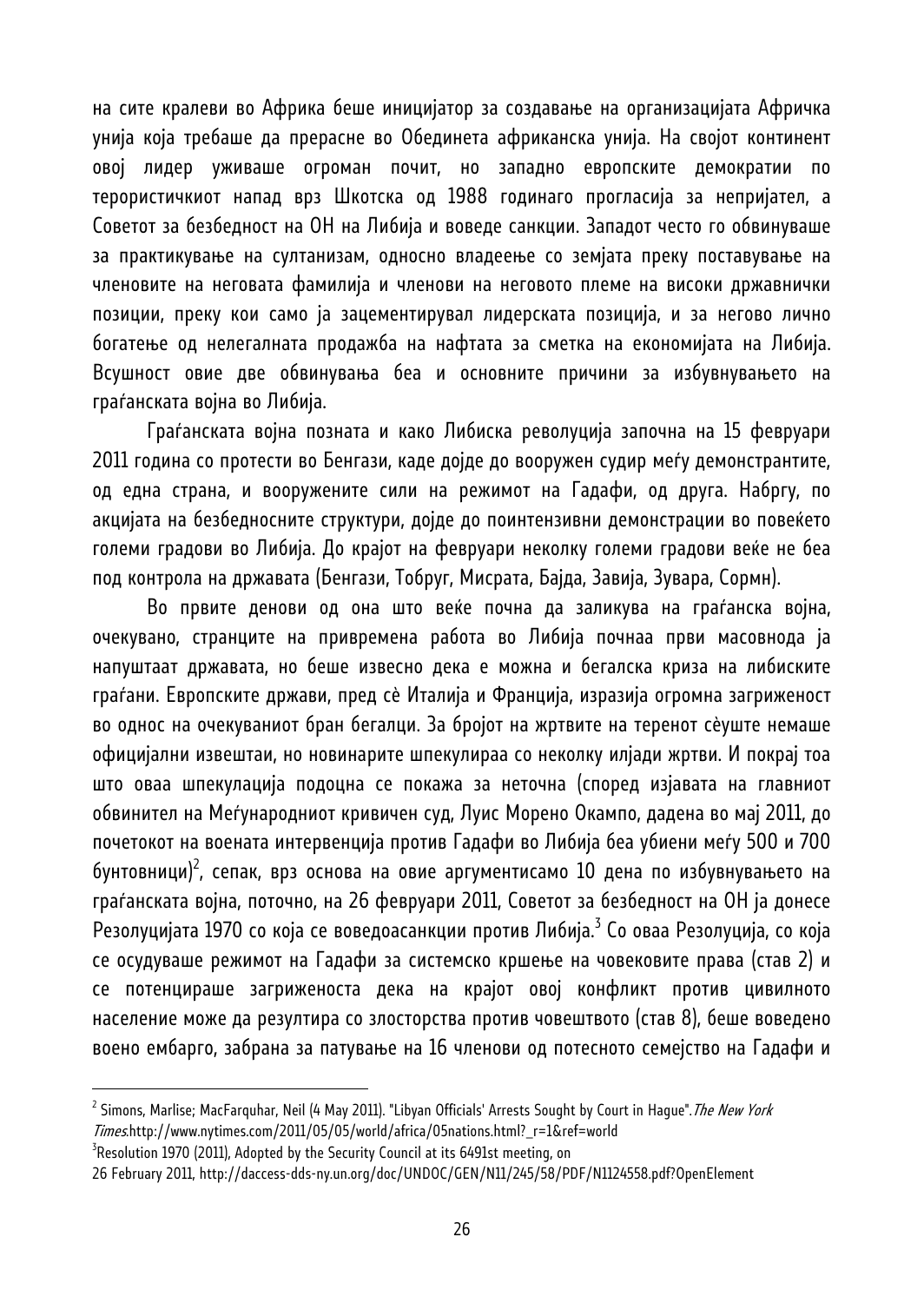неговиблиски соработници, како и замрзнување на личните финансиски средства на седум членови на семејството Гадафи. Но, само по 4 дена од донесувањето на оваа Резолуција, односно на 2 март 2011 година, канадскиот носач на авиони се укотви во либиските територијално води.<sup>4</sup> Со овој потег, повеќе од јасно стана дека на Резолуцијата 1970 нема да и се остави многу простор да биде имплементирана, ниту ќе се чека таа да даде некакви позитивни резултати. Очекувано, на 17 март, односносамо 20 дена по донесувањето на Резолуцијата 1970, Советот за безбедност со 10 гласови за и 5 воздржани донесе нова резолуција "за ситуацијата во Либија"<sup>5</sup>. Врз основа на оваа Резолуција на 19 март всушност започна воената интервенција врз Либија.

# ЛЕГИТИМИТЕТОТ И ЛЕГАЛИТЕТОТ НА УПОТРЕБАТА НА СИЛА ВРЗ ЛИБИЈА

l

Само еден месец по првите демонстрации во Либија врз оваа суверена држава беше употребена воена сила. Всушност, меѓународните сили кои земаа учество во оваа воена интервенција беа директна поддршка за бунтовниците на теренот, а не хуманитарци во мисија на заштита на цивилите. На самиот почеток на операцијата беа вклучени Белгија, Британија, Канада, САД, Франција, Данска, Италија, Норвешка, Катар и Шпанија. Подоцна коалициските сили броеа 19 држави. Од 31. март, кога зоната на забранети летови и контролата на военото ембарго го презеде НАТО, британско и француско учествостана доминатно.

Во еден момент на терен се изгледаше чудно. Гадафи изјавуваше дека бунтовниците не се прогресивни сили кои бараат демократизација на државата, туку дека се платенци на Ал Каеда, кои имаат непосредна цел да го симнат од власт, а крајна цел - експлоатација на нафтените ресурси заради финансирање на терористичките активности. Од друга страна,меѓународните коалициони сили, кои имаа основна задача воспоставување забранета зона на летови,дејстуваа како воздушна иразузнавачка поддршка на вооружените бунтовници на теренот. На очиглед на целата светска јавност коалициските сили ги пречекоруваа овластувањата добиени со Резолуцијата 1973 со што се овозможи симнување на Гадафи од власт и негово свирепо убиство.

Основен меѓународно-правен акт со кој се регулира употребата на сила на меѓународната заедница против суверена држава е Повелбата на Обединетите нации. Втор битен правен извор, кој во случајов ја оправдува употребата на сила, е

<sup>&</sup>lt;sup>4</sup>Leblanc, Daniel (21 October 2011), "Canada turns commitment into clout in Libya", *The Globe and Mail*,

http://www.theglobeandmail.com/news/politics/canada-turns-commitment-into-clout-in-libya/article2210169/ 5

<sup>&</sup>lt;sup>5</sup>Резолуцијата 1973, насловена како "Ситуацијата во Либија" беше донесена на 17 март 2011 година. За неа гласаа САД, Велика Британија, Франција, БиХ, Колумбија, Габон, Либан, Нигерија, Португалија, Јужна Африка, додека воздржани беа Русија, Кина, Германија, Бразил и Индија.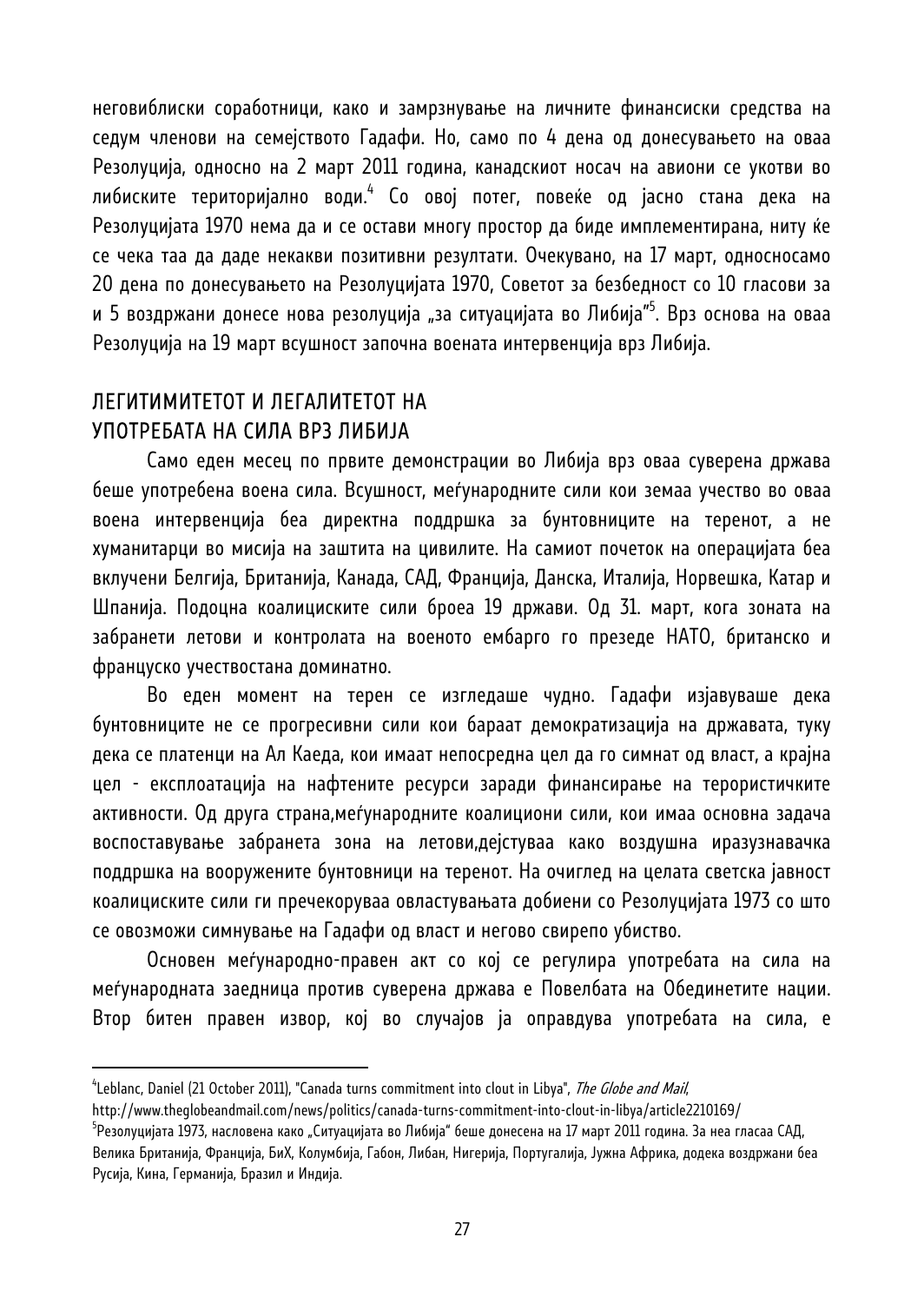принципот/клаузулата "Одговорност да се заштити" (Responsibility to protect). Конечно, најконкретна правнаоснова за мандатот на меѓународните сили за овој случај е Резолуцијата 1973 на Советот за безбедност на ОН.

## ПОВЕЛБАТА НА ОБЕДИНЕТИТЕ НАЦИИ<sup>6</sup>

Според Повелбата на Обединетите нации, клучен и единствен орган кој има задача да се грижи за зачувување на мирот и безбедноста во светот е Советот за безбедност (член 24). Глава VI и VII од Повелбатасодржат одредби со кои се регулираат ситуациите кога Советот за безбедност на ОН е овластен да одлучува кои активности ќе бидат преземени за да се одржи или да се воспостави меѓународниот мир и безбедност. Според Повелбата, Советот за безбедност најнапред треба да ги повика страните во спор да пристапат кон мирно решавање на конфликтот (содржано во членовите од глава VI). Доколку овој повик не донесе успех, следната фаза е преземање акции за одржување и воспоставување на меѓународниот мир и безбедност (Глава VII). Како што објаснува членот 41 од Повелбата, оваа фаза не подразбира автоматска употреба на вооружена сила. Во овој член, дури селективно се наведени можните мерки, кои ѝ се дадени на располагање на меѓународната заедница да ги примени во случај на нужност како што се: делумно прекинување на трговските, железничките, воздушните, поштенските и другите сообраќајни врски, па и прекинување на дипломатските односи. Но, дури откако ќе бидат исцрпени овие средства Советот за безбедност "доколку смета декапредвидените мерки во членот 41 не се доволни или не се покажале доволни може да презземе акција со употреба на воздушни,поморски или копнени сили", со цел обезбедување на светскиот мир и безбедност (содржано во членот 42). Плановите и акциите за дејстувањето на вооружените сили на ОН ги донесува Советот за безбедност со помош на Воениот комитет (содржано во членовите 45 и 46 од Повелбата на ОН).

Второто битно прашање за случајот Либијашто произлегува од Повелбата на ОН се однесува на суверенитетот на државите.

Во членот 2 став 7 од Повелбата се наведува дека "оваа Повелба, во никој случај, не им дава право на Обединетите нации да се мешаат во прашањата кои по својата суштина спаѓаат во внатрешна надлежност на секоја држава, ниту бара од членовите на Организацијата овие прашања да бидат решавани според нормите на оваа Повелба". Односно, според овој член Повелбата на ОН не навлегува во суверените права на државите.

Доколку случајот на воената интервенциаја врз Либија се анализира исклучиво низ призма на одредбите на Повелбата на ОН може да се заклучи следново: воената

 $^6$  Charter of the United Nations, http://www.un.org/en/documents/charter/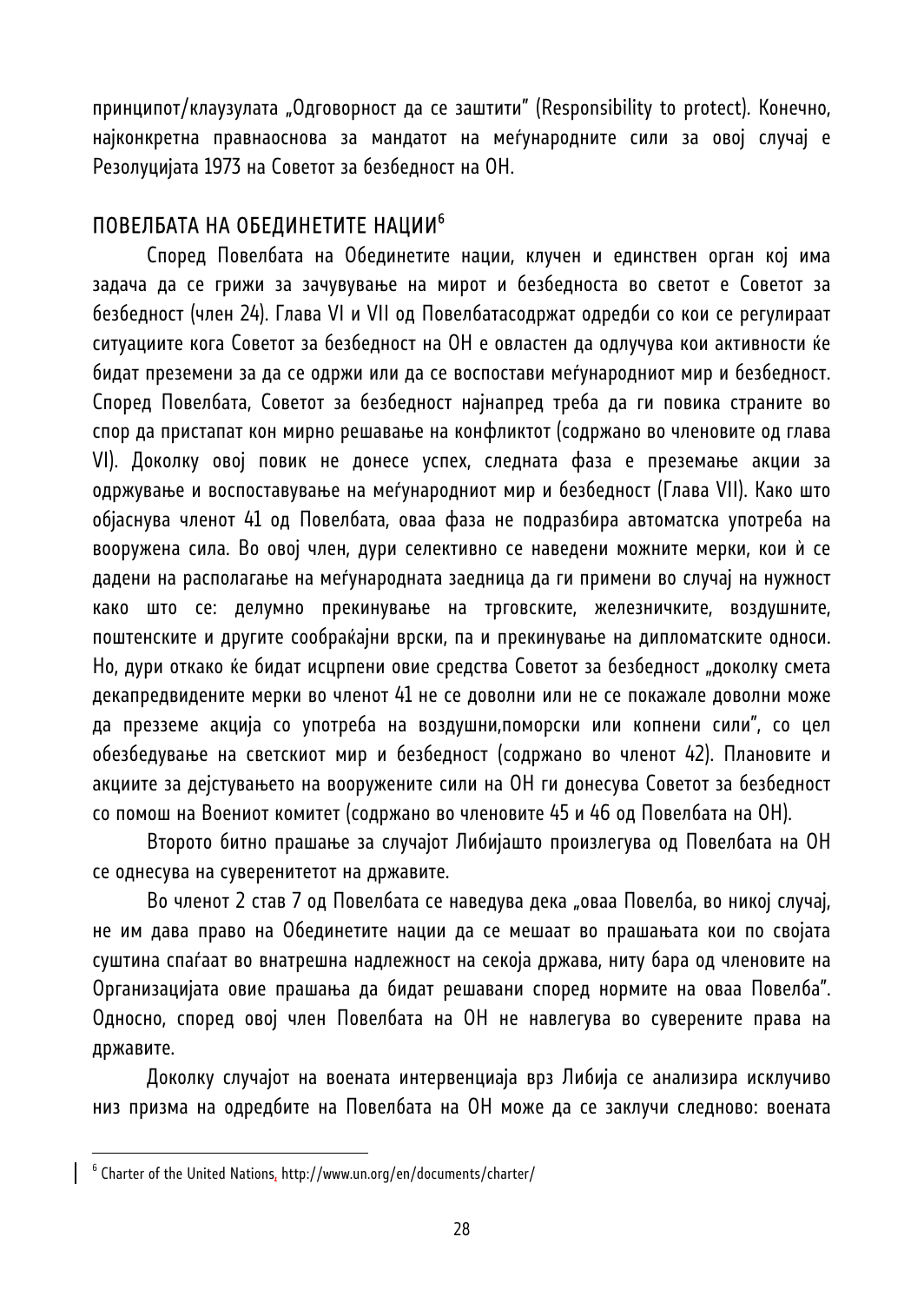интервенција врз Либија не е во согласност со меѓународното право. Најнапред, во овој случај не беа исцрпени сите можни мерки за мирно решавање на споровите. На Резолуцијата 1970, која имаше за цел токму мирно разрешување на овој случај, не и се остави доволно време и простор да донесе позитивни резултати, туку, само по 20 дена, Советот за безбедност донесе нова Резолуција чија содржина ќе биде елаборирана подолу во овој текст. Второ, за овој случај Воениот комитет воопшто не беше свикан, а со самото тоа, ниту ги донесе плановите и акциите за дејствување на вооружените сили на ОН. Трето, со ниту еден документ не беше констатирано дека предвидените мерки за мирно решавање на спорови и предвидените мерки со членот 41 не биле доволни мерки за да се премине на преземање на вооружена интервенција.И на крајот, Либија како членка на Обединетите нации е држава на која и се гарантира правото на суверенитет на својата територија, а со тоа (член 2 став 7) на Обединетите нации во никој случај не им се дава правото да се мешаат во внатрешните прашања на Либија. Во конкретниот случај, важно е да се напомене дека либиските бунтовници, за разлика од останатите примери на Арапската пролет каде се протестираше и бараше демократизација со ненасилни средства, од самиот старт се определија за насилни средства и вооружени обиди за симнување на Гадафи од власт.

# ОДГОВОРНОСТ НА МЕЃУНАРОДНАТА ЗАЕДНИЦА ДА ГИ ЗАШТИТИ ЦИВИЛИТЕ

Вториот правен извор од каде се црпи легитимитетот за воената интервенција врз Либија е принципот Одговорност да се заштити. "Responsibility to protect" е принцип базиран на идејата дека суверенитетот не е привилегија, туку одговорност на државите. Овој принцип стана дел од меѓународното право со усвојувањето на финалниот документ од Светскиот самит на ОН од 2005 година (објаснето погоре). Со овој принцип, всушност, е утврдено дека државите, односно владите, се примарно одговорни за заштита на своето население од геноцид, воени злосторства, злосторства против човештвото и етничко чистење, додека, меѓународната заедница треба да и помогне на државата во остварувањето на оваа задача. Доколку државата не успее да го заштити населението или е сторител на ваквизлосторства, меѓународната заедница може да употреби присилни механизми за заштита на цивилното население, вклучително и колективна употреба на сила, преку овластувањата на Советот за безбедност на ОН.<sup>7</sup>

Прашањето за легитимноста на интервенцијта во Либија врз основа на принципот " Responsibility to protect" е многу контраверзно. Корените на овој принцип датираат по геноцидот во Руанда, кога меѓународната заедница, поточно Обединетите нации беа

<sup>7</sup> http://www.responsibilitytoprotect.org/index.php/about-rtop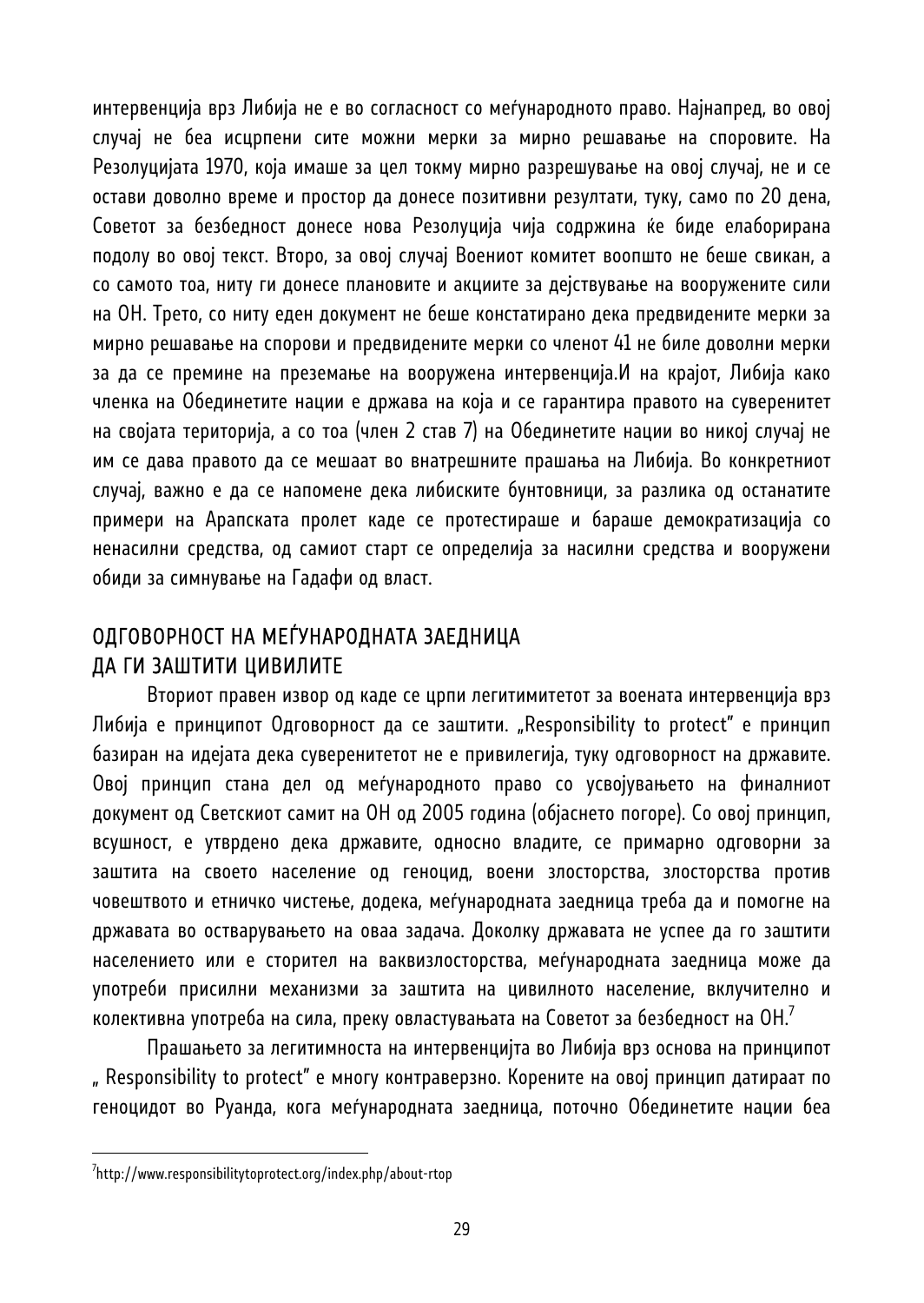повикани од јавното мислење на одговорност со образложение дека ништо не презеле. За да не се повтори Руанда, овој принцип, всушност, се наметна како доктрина за разрешување идни вакви конфликти. Но, во случајот со Либија,до моментот кога е донесена втората резолуција (1973), врз основа на која беше извршена воената интервенција, на терен биле убиени меѓу 500 и 700 бунтовници (цитирано погоре) кои вооружено ги нападнале либиските сили за безбедност. Всушност оттука ипроизлегува контроверзноста за тоа дали убивањето на 500-700 бунтовници може да се толкува како геноцид, воено злосторство, злосторствопротив човештвото или етничко чистење, дефинирани со Римскиот статус на Меѓународниот кривичен суд<sup>8</sup>. Наспроти ова може да се наведе примерот на Сирија каде бројот на жртвите во протестите надминува 4000, а сѐуште не е преземена каквабило присилнаакција. Оттука, станува јасно дека принципот "Responsibility to protect" не се применува подеднакво за сите суверени држави или веднаш се наметнува прашањето за легитимноста на употребата на сила врз Либија која паѓа во сенката на интересите на големите силинакратко анализирани подолу.

## РЕЗОЛУЦИЈАТА 1973<sup>9</sup>

l

Резолуцијата 1970 на Советот за безбедност на ОН од 26 февруари 2011, која беше усвоена едногласно, по повод систематското кршење на човековите права предвидуваше санкции против режимот на Моамер Гадафи без употреба на воена сила. По повод насилството врз цивилите од страна на либиската арапска џамахирија извршено во периодот меѓу 15 февруари и 16 март 2011 година,Советот за безбедност, на 17 март 2011 година, ја донесе Резолуцијата 1973.Со оваа Резолуција се побара итен прекин на огнот и изнаоѓање решение за легитимните барања на либискиот народ. Но, тука веднаш се поставува прашањето дали овие барања се од мнозинството, дали се легитимни и колку се навистина прекршени? Овие барања се дел од внатрешните односи на Либија и секое мешање за нивно исполнување претставува кршење на членот 2 став 7 од Повелбата на ОН.

Со Резолуцијата се воспостави и забранета зона на летови која се однесуваше на полетување и слетување на сите авиони кои се регистрирани или се во сопственост на Либија, управувани од страна на либиските државјани или компании. Ставовите 19, 20 и 21 се однесуваа на замрзнување на сите средства, финансиски и економски ресурси кои се поседувани или контролирани директно или индиректно од страна на либиските

 ${}^{\rm 8}$ ROME STATUTE OF THE INTERNATIONAL CRIMINAL COURT,entered into force on 1 July 2002, http://untreaty.un.org/cod/icc/statute/romefra.htm 9

<sup>&</sup>lt;sup>9</sup> Resolution 1973 (2011), Adopted by the Security Council at its 6498th meeting, on 17 March 2011, http://daccess-ddsny.un.org/doc/UNDOC/GEN/N11/268/39/PDF/N1126839.pdf?OpenElement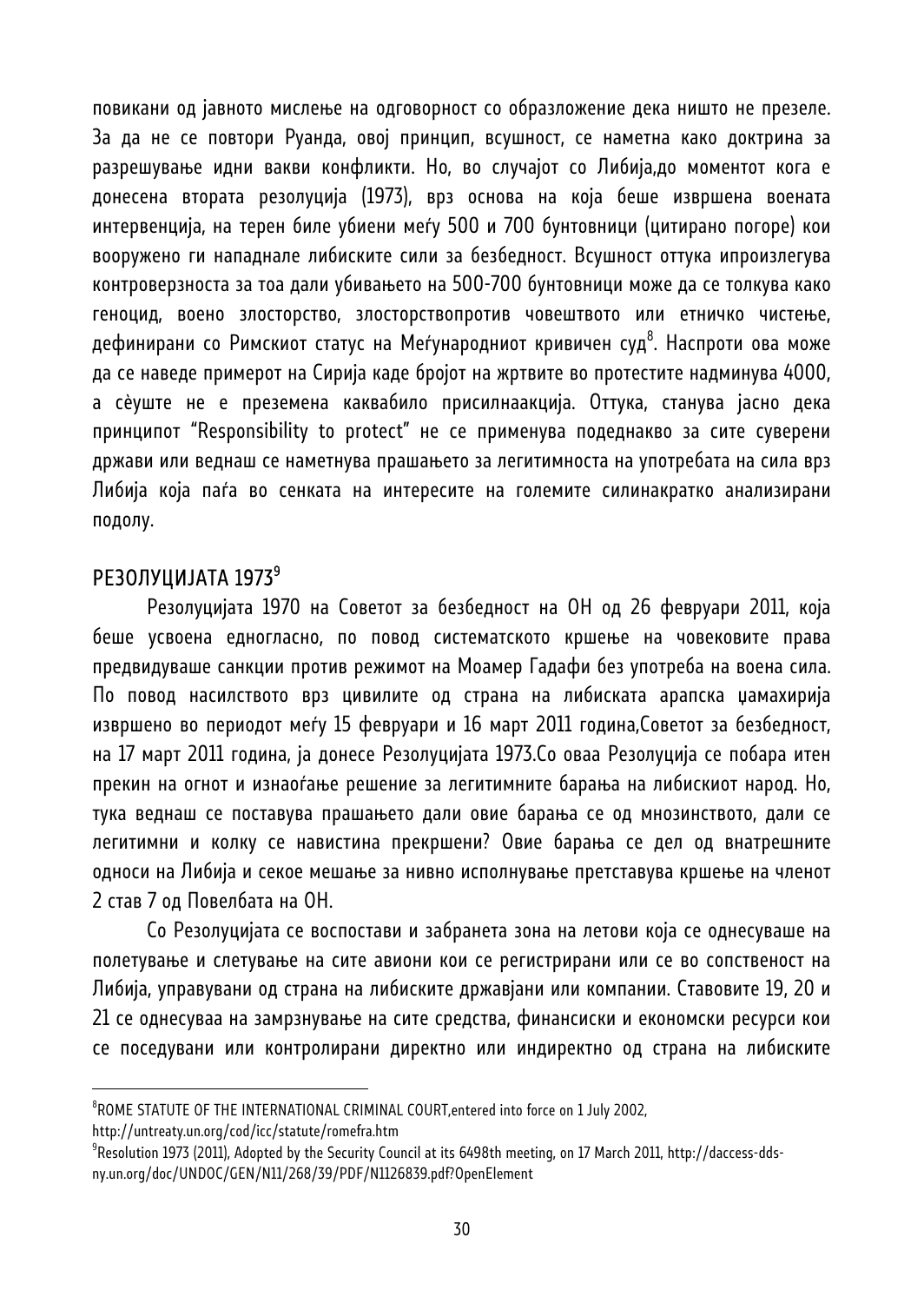власти или од страна на поединци или правни лица кои дејствуваат во нивно име или насока, а ставовите 22 и 23 најдиректно го оневозможија Гадафи и неговата фамилија да ја напушти државата.

Но, најанализиран од сите ставови е ставот 4, кој се однесува на заштитата на цивилите и воедно од него се црпи легитимитетот на воената интервенција. Во него се вели дека можат да бидат преземени сите потребни средства за заштита на цивилите и населените цивилни области што се под закана на властите на Либија.

Факт е дека во ниту еден параграф на јасен и недвосмислаен начин не е предвидена употреба на воена сила против режимот на Гадафи и неговотонасилно менување од власта од страна на меѓународната заедница. Но, сепак, и покрај тоа што ниту беа исцрпени сите можности за мирно решавање на конфликтот, ниту и се даде шанса на Резолуцијата 1970, а ниту им се даде шанса на мерките предвидени со Резолуцијта 1973,само по 2 дена од нејзиното донесување, врз основа на еден недоволно објаснет став започнаа нападите врз Либија.

#### ДЕМОКРАТИЗАЦИЈА НА ЛИБИЈА ИЛИ ИСПОЛНУВАЊЕ НА НЕЧИИ ИНТЕРЕСИ

На 20 октомври 2011 главната вест која го обиколи светот беше свирепото убиство на Гадафи. На сите телевизии беше прикажано нечовечното изживување со повредениот Гадафи, а потоа и третманот на неговото мртво тело. Неговото убиство го означи и крајот на војната, небаре мисијата на меѓународната заедница беше неговото тргнување, а не заштита на цивилното население, а медиумите ја пренесуваа вестаеуфорично<sup>10</sup> и победнички како сите проблеми на либискиот народ да беа решени со тој чин. Но, дали етака?

Низ бројки војната во Либија изгледа вака. Според Меѓународната организација за миграција во периодот март-јуни 2011, 350.000 бегалци примил Египет, 540.000 Тунис, 30.000 Чад и не повеќе од 500 Италија.<sup>11</sup> Стравувањата на Италија, со кои го подбуцнуваше светот, а пред се западна Европа во корист на воената интервенција, дека од неаќе побараат заштитанад 300 илјади бегалци и дека кризата во Либија е закана за светскиот мир и безбедност не се остварија.<sup>12</sup> Во периодот од јуни до септември новинските агенции повторно соопштуваа за нови бројки на бегалци кои

<sup>&</sup>lt;sup>10</sup>Barry Malone, "Gaddafi killed in hometown, Libya eyes future", *Reuters*,10 October,

http://www.reuters.com/article/2011/10/20/us-libya-idUSTRE79F1FK20111020, David Hirst, "Colonel Muammar Gaddafi obituary", *The Guardian*, 10 October, http://www.guardian.co.uk/world/2011/oct/20/colonel-muammar-gaddafi?<br><sup>11</sup>Cross=border movement in Egypt on 14–14 June 2011". IOM– Egypt. 14 June 2011. http://www.migration-

crisis.com/libya/reports/view/561, http://www.abc.net.au/news/2011-05-08/500-libyan-refugees-rescued-off-italiancoast/2708888,

 $^{12}$ Squires, Nick (23 February 2011). "Libya: Italy fears 300,000 refugees". The Daily Telegraph (London),

http://www.telegraph.co.uk/news/worldnews/africaandindianocean/libya/8343963/Libya-Italy-fears-300000-refugees.html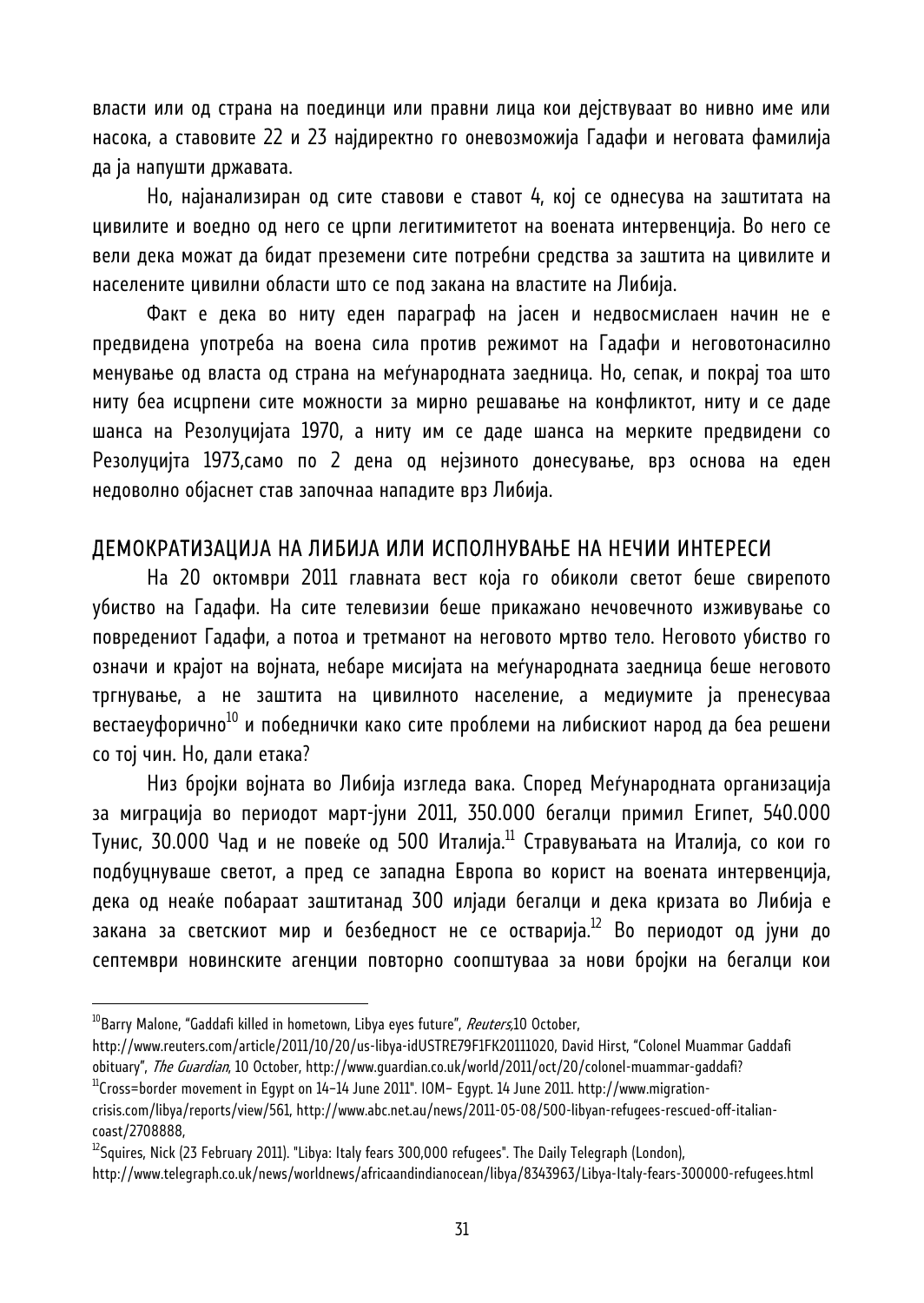бараазасолништа во соседните држави. Во овој период повеќе се зборуваше за чистење на цели градови и села во кои живееле поддржувачите на Гадафи, а кои биле протерани од страна на бунтовниците поддржани од силите на НАТО.<sup>13</sup> Во однос на жртвите, на почетокот на конфликтот имаше написи во кои се тврдеше дека силите на Гадафи убиле  $10.000$  цивили<sup>14</sup>, потоа 6.500 и 8000.<sup>15</sup> Но, во јуни, по еден месец работење на терен Амнести интернешнал соопшти дека тие не нашле докази за таквите тврдења. Според нивниот извештај во почетокот на конфликтот биле убиени не повеќе од 180 демонстранти.16 За конечниот број жртви сѐ уште нема официјална бројка, но според изјавата на министерот за здравство на преодната влада во Либија, најмалку 30.000 лица го загубиле животот, а над 50.000 се тешко повредени. Според неговата изјава повеќе од половината се од редот на поддржувачите на Гадафи.<sup>17</sup> Материјалната штета која е направена, болестите предизвикани од конфликтот и последиците по екосистемот од конфликтот сѐ уште не се проценети. Прашањето кое тука веднаш проникнува е која беше вистинската цел на интервенцијата врз Либија? Дали навистина станува збор за поддршка на демократските сили и "заштита на цивилното население" во обидот да се демократизира оваа арапска држава или одредени држави имаа свои национални интереси кои можат да бидат исполнети само со смена на режимот на Гадафи? Или прашањето може да се симплифицира вака: дали интервенцијата на НАТО навистина беше легитимна односно поради кои причини оваа воена интервенција може да се оправда?

По шест месечната интервенција Либија стана тешко вооружена област, во која покрај бунтовниците и цивилното население располага со тешко вооружување.<sup>18</sup> Искуството покажува дека вооружувањето на населението е лесно достижна цел, но да се одземе и да се разоружа е премногу тешко. Ако е тоа така, во поделената Либија меѓу

 $17$ Karin Laub (8 September 2011). "Libyan estimate: At least 30,000 died in the war". The

 $^{13}$ The Daily Telegraph reported on 11 September that almost the entire population of Taworgha, a town of about 10,000 people, had been forced to flee their homes by anti-Gaddafi fighters after their takeover of the settlement. Gilligan, Andrew (11 September 2011). "Gaddafi's ghost town after the loyalists retreat". The Daily Telegraph.The

Telegraph.http://www.telegraph.co.uk/news/worldnews/africaandindianocean/libya/8754375/Gaddafis-ghost-town-after-theloyalists-retreat.html<br><sup>14</sup>Aljazeera Live Blog Libya – Feb 22". Al Jazeera. 22 February 2011. http://blogs.aljazeera.net/africa/2011/02/22/live-blog-

libya-feb-22

<sup>15&</sup>quot;Aljazeera Live Blog Libya – March 20". Al Jazeera. 20 March 2011. http://blogs.aljazeera.net/live/africa/libya-live-blogmarch-20-0.

<sup>&</sup>lt;sup>16</sup>Cockburn. Patrick (24 June 2011). "Amnesty questions claim that Gaddafi ordered rape as weapon of war". *The Independent* (London), http://www.independent.co.uk/news/world/africa/amnesty-questions-claim-that-gaddafi-ordered-rape-as-weaponof-war-2302037.html

Guardian.AssociatedPress.http://www.guardian.co.uk/world/feedarticle/9835879<br><sup>18</sup>CassimCachalia, "Opening Pandora's Box: NATO's military intervention in Libya", Defenceweb, 21 september 2011,

http://www.defenceweb.co.za/index.php?option=com\_content&view=article&id=19306:opening-pandoras-box-natos-militaryintervention-in-libya-&catid=56:diplomacy-a-peace&Itemid=111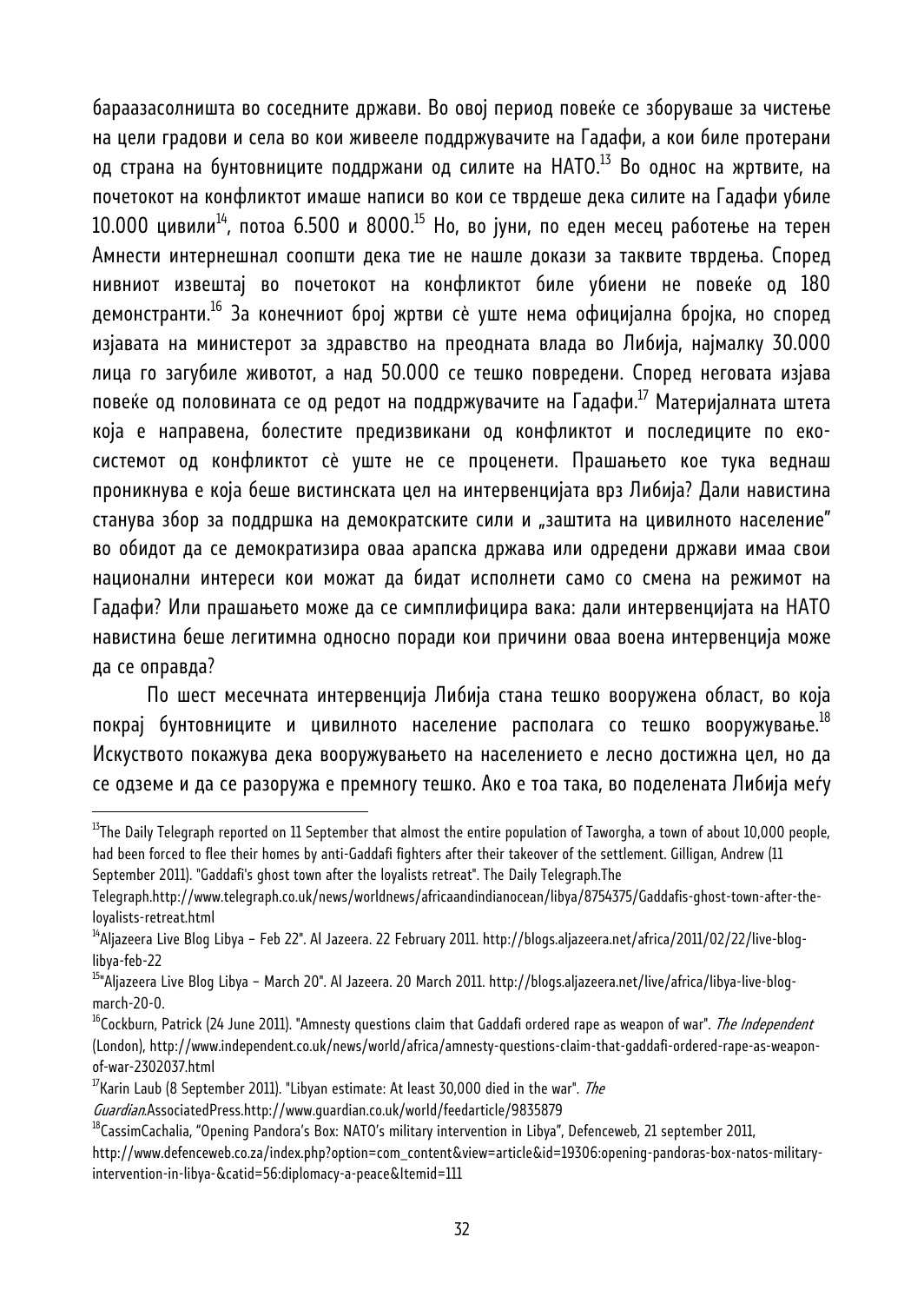поддржувачите на Гадафи и бунтовниците залажување е да се верува дека земјата ќе може да биде демократизирана на мирен начин. Во корист на ова тврдење одат и придобивките кои Либијците ги имаа во социјалистичкиот систем на Гадафи: бесплатно школување, бесплатно здравство, бескаматни кредити кои најчесто и не се враќаа, просечни плати за оние кои немаа вработување соодветно на својата професија итн. Сите овие придобивки и многу други кои во 42 годишното владеење на Гадафи беа дел од нормалното живеење на Либијците ќе бидат заменети со правилата на слободниот капитал и правото на глас како основна придобивка на демократијата.

Уште од започнувањето на демонстрациите во Либија, Британија и Франција вршеа огомен притисок врз меѓународната заедица за употреба на сила врз режимот. Францускиот претседател Никола Саркози се наметна како лидер на меѓународната коалиција против Либија, а Франција беше предводник иво признавањето на легитимноста на привремената влада на бунтовниците.<sup>19</sup> Британија не беше толку агресивна во туркањето на интервенцијата, но, сепак имаше доминантно учество. Иако постојат и национални интереси на други европски и вон европски држави за интервенцијата врз Либија, сепак, тука накратко се претставени само финансиските интереси на овие две држави кои је презедоа лидерската позиција во кампањата против режимот во Либија.

Интересите на Франција во Либија, пред сѐ, се енергетски иако Франција досега сосема добро профитира и од продажбата на оружје и воена опрема. Помеѓу 2004 и 2011, по укинувањето на ембаргото за Либија, Триполи од Париз купил оружје во вредност од околу половина милијарда долари (повеќе од која и да е друга европска држава). Но, во 2010 година италијанската влада дојде многу блиску до склучување на договор за воени зделки, вредни повеќе од една милијарда долари, и се чинеше дека односите меѓу Рим и Триполи го преземаат приматот над француските напори пред да започне интервенцијата. Што се однесува до енергетските интереси, најголемата француска енергетска компанија "Total SA" работи во Либија, но не на нивото на кои работат италијанската "ENI" и германската "Винтершал". Имајќи ги предвид огромните и речиси неистражени резерви на висококвалитетна нафта во Либија француските компании со сигурност ќе профитираат по помошта што Франција им ја даде на либијските бунтовници, а сега носители на власта.<sup>20</sup>

<sup>&</sup>lt;sup>19</sup>Франција ја призна привремената влада на Либија на 10 март, по што следуваа длабоки полемики во рамките на ЕУ дали треба или не да се избрзува со вакви одлуки.

 $^{20}$ Europe's Libya Intervention: France and the United Kingdom, Special Series: Europe's Libya Intervention, 25 march 2011, http://www.stratfor.com/theme/special-series-europes-libya-intervention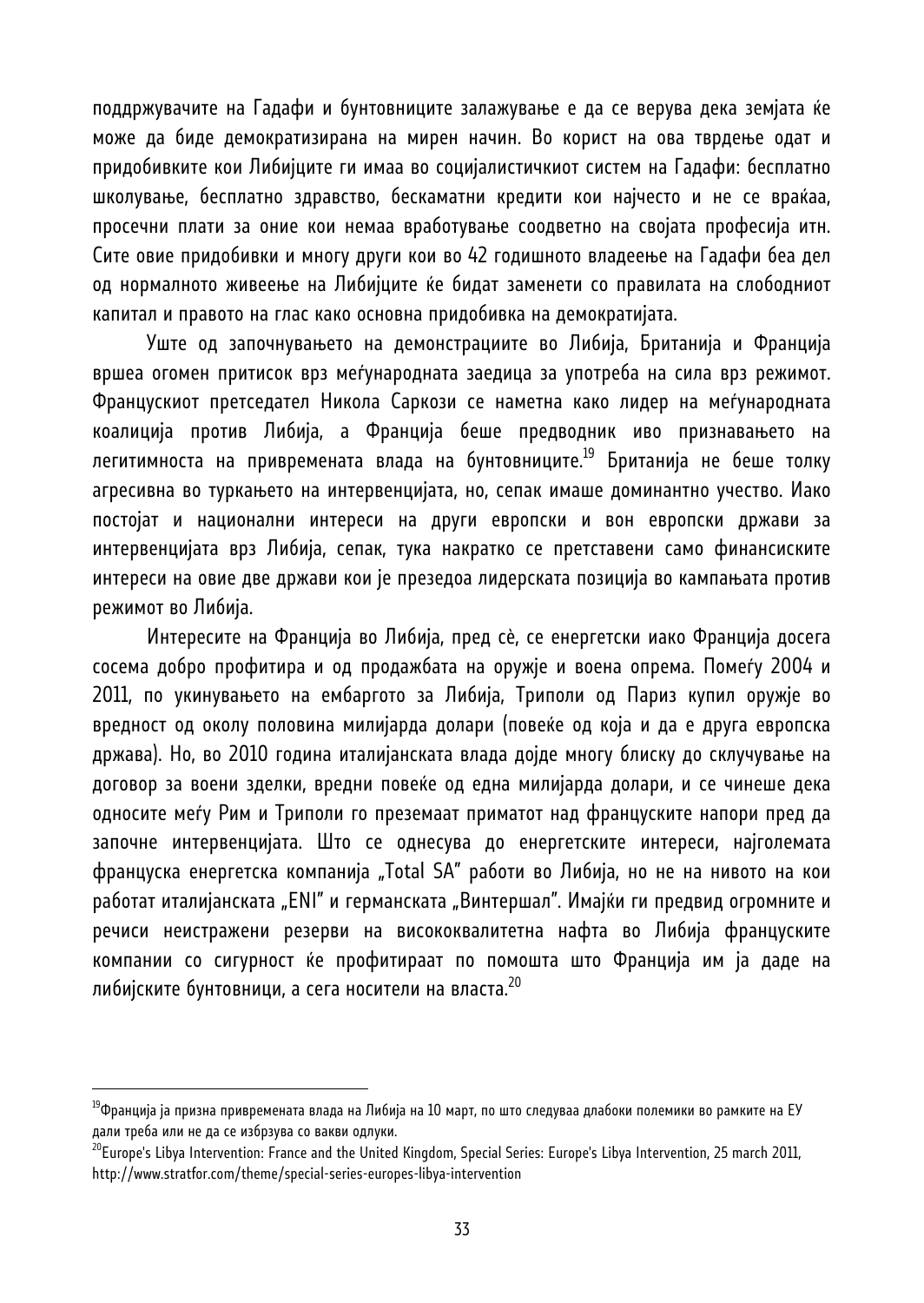Во однос на британските енергетски интереси во едицијата на Стратфор<sup>21</sup> за интервенцијата во Либија се наведува дека Британија која немаше продажба на оружје за време на Гадафи и која немаше концесии за експлатација на нафта има најмногу интереси од промената на власта во Триполи. Британскиот енергетски магнат Бритиш Петролеум, кој досега немаше свое производство во Либија, во 2009 година најави дека ќе инвестира околу 20 милијарди долари. Но, иако Бритиш Петролеум во 2007 година постигна договор со Триполи за дупчење на нови копнени и морски нафтени извори, реализацијата сѐ уште не е отпочната. Британските медиуми шпекулираа дека причината за одолговлечувањето на влезот на Бритиш Петролеум е во барањето на Гадафи да биде ослободен бомбашот од Локерби (терористичкиот напад врз Шкотска од 1988 година). Имајќи ги овие факти предвид, сосема е оправдано, секому, со здрав разум, веднаш да му се наметне прашањето, дали воената интервенција врз Либија беше навистина акција на меѓународната заедница за заштита на цивилното население или станува збор за неброени пати докажаната теза на Тукидит дека силните можат а слабите мораат?

#### ЗАКЛУЧОК

l

Во последните две децении меѓународната заедница, некогаш под закрилата на Обединетите нации некогаш и против нивна волја, но секогаш предводена од западните сојузници презеде бројни воени интервенции, почнувајќи одБосна и Косово, до Авганистан, Брегот на слоновата коска, Дарфур, Конго, Ирак. Либија засега е последната држава на списокот на воени интервенции. Сите овие интервенции беа преземени заради зачувување на меѓународниот мир и безбедност или спречување на хуманитарна катастрофа. Но, со сите овие интервенции настрадаа многу невини цивили. По сите инциденти на колатерална штета соопштенијата до медиумите од официјалните представници на инволвираните држави беа идентични "ние многу жалиме". Доколку се согласиме дека животите на тие цивили биле цената за одржување на меѓународниот мир и безбедноста или спречување на хуманитарна катастрофа, дали можеме и да се согласиме со тврдењето дека целта била постигната? Дали денес навистина Босна е демократска и функционална држава, дали тоа е Косово, Конго, Авганистан или Ирак? Дали навистина сите овие примери се вистинските примери како треба да се остварува меѓународната безбедност? Во случај некој и да се согласува со ова тврдење, што заслужува да биде елаборирано во посебен труд, Либија секако не е вистинскиот пример.

 $^{21}$ Europe's Libya Intervention: France and the United Kingdom, Special Series: Europe's Libya Intervention, 25 march 2011, http://www.stratfor.com/theme/special-series-europes-libya-intervention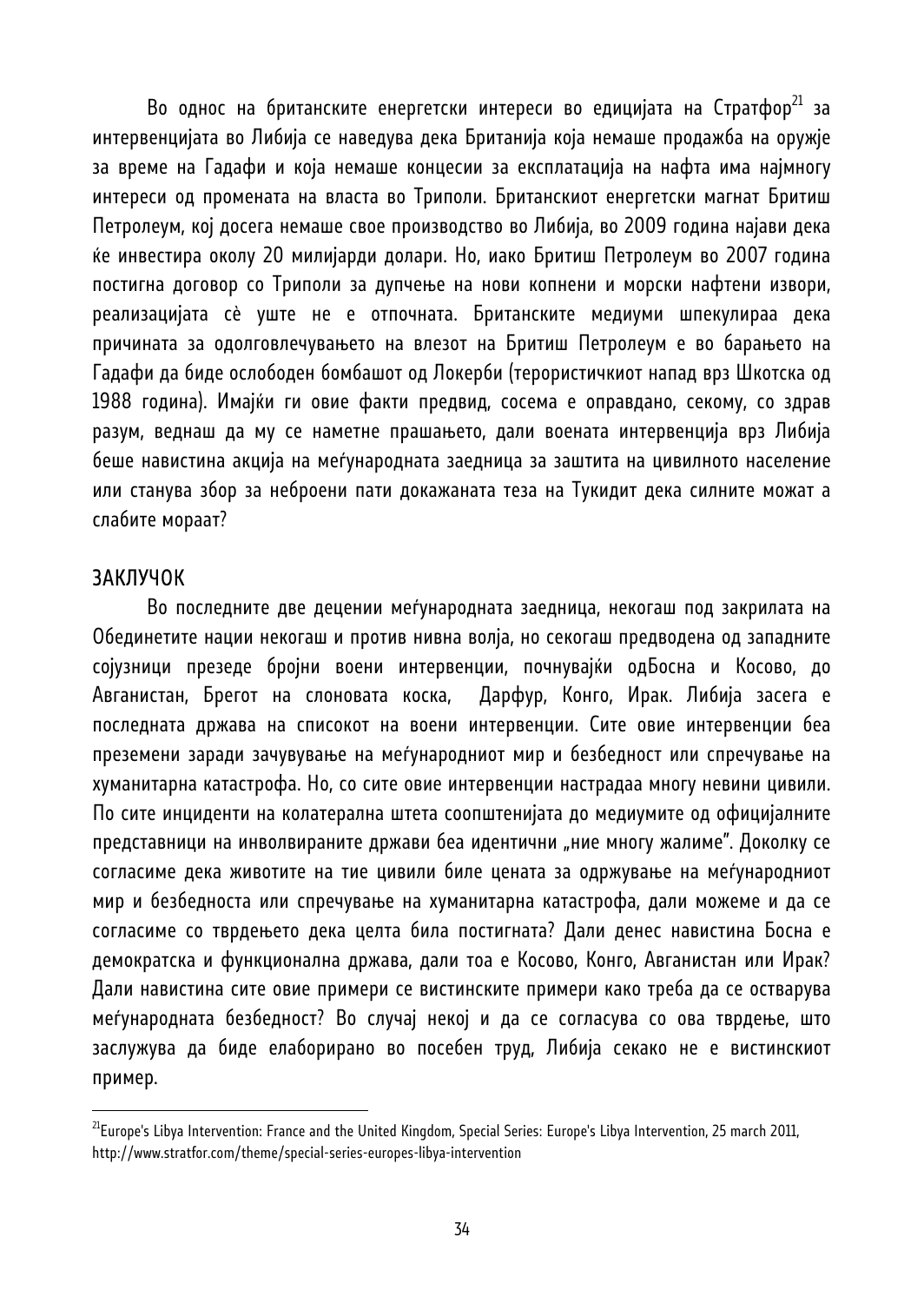Ако пред воената интервенција врз Либија оваа 6 милионска држава беше закана за меѓународниот мир и безбедност и ако навистина беше во прашање хуманитарна катастрофа, кога на терен беа убиени неколку стотици демонстранти, тогаш како сега да гледаме на Либија кога има еден милион бегалци без покрив над главата, стотици илјади повредени и над 2 милини луѓе на кои им загинал некој близок, како последица од воената интервенција? Како да гледаме на ѕверствата што се вршеа од двете страни во конфликтот, а се разгореа по започнувањето на интервенцијата? Како ќе се оствари внатрешно помирување? По завршувањето на меѓународната интервенција, во Либија се воспостави систем на шеријат, па така дури и Арапската пролет и демократизацијата паднаа во заборав.

На крајот и покрај тоа што со тврдењето дека воената интервенција во Либија не беше легитимна можеби некој и нема да се сложи, бројките покажуваат дека во ниту еден случај оваа интервенција неможе да се оправда. Но, доколку покрај сите аргументи против дадеме легитимитет на оваа интервенција, тогаш, без понатамошно објаснување, можеме да тврдиме дека светот станува уште понебезбедно место за живеење.

### КОРИСТЕНИ ИЗВОРИ

1. "Aljazeera Live Blog Libya – March 20". Al Jazeera. 20 March 2011. http://blogs.aljazeera.net/live/africa/libya-live-blog-march-20-0.26 February 2011, http://daccess-dds

ny.un.org/doc/UNDOC/GEN/N11/245/58/PDF/N1124558.pdf?OpenElement

- 2. Aljazeera Live Blog Libya Feb 22". Al Jazeera. 22 February 2011. http://blogs.aljazeera.net/africa/2011/02/22/live-blog-libya-feb-22
- 3. Blomfield, Adrian, "Libya: 'more than 1,000dead", The Daily Telegraph (London), http://www.telegraph.co.uk/news/worldnews/africaandindianocean/libya/83425 43/Libya-more-than-1000-dead.html, пристапено на 24 мај 2011 година
- 4. CassimCachalia, "Opening Pandora's Box: NATO's military intervention in Libya", Defenceweb, 21 september 2011, http://www.defenceweb.co.za/index.php?option=com\_content&view=article&id= 19306:opening-pandoras-box-natos-military-intervention-in-libya- &catid=56:diplomacy-a-peace&Itemid=111
- 5. Charter of the United Nations http://www.un.org/en/documents/charter/
- 6. Clara M. O'Donnell,"Is Libya NATO's Final Bow?",The Brookings Institution, December 02, 2011,

http://www.brookings.edu/opinions/2011/1202\_libya\_odonnell\_vaisse.aspx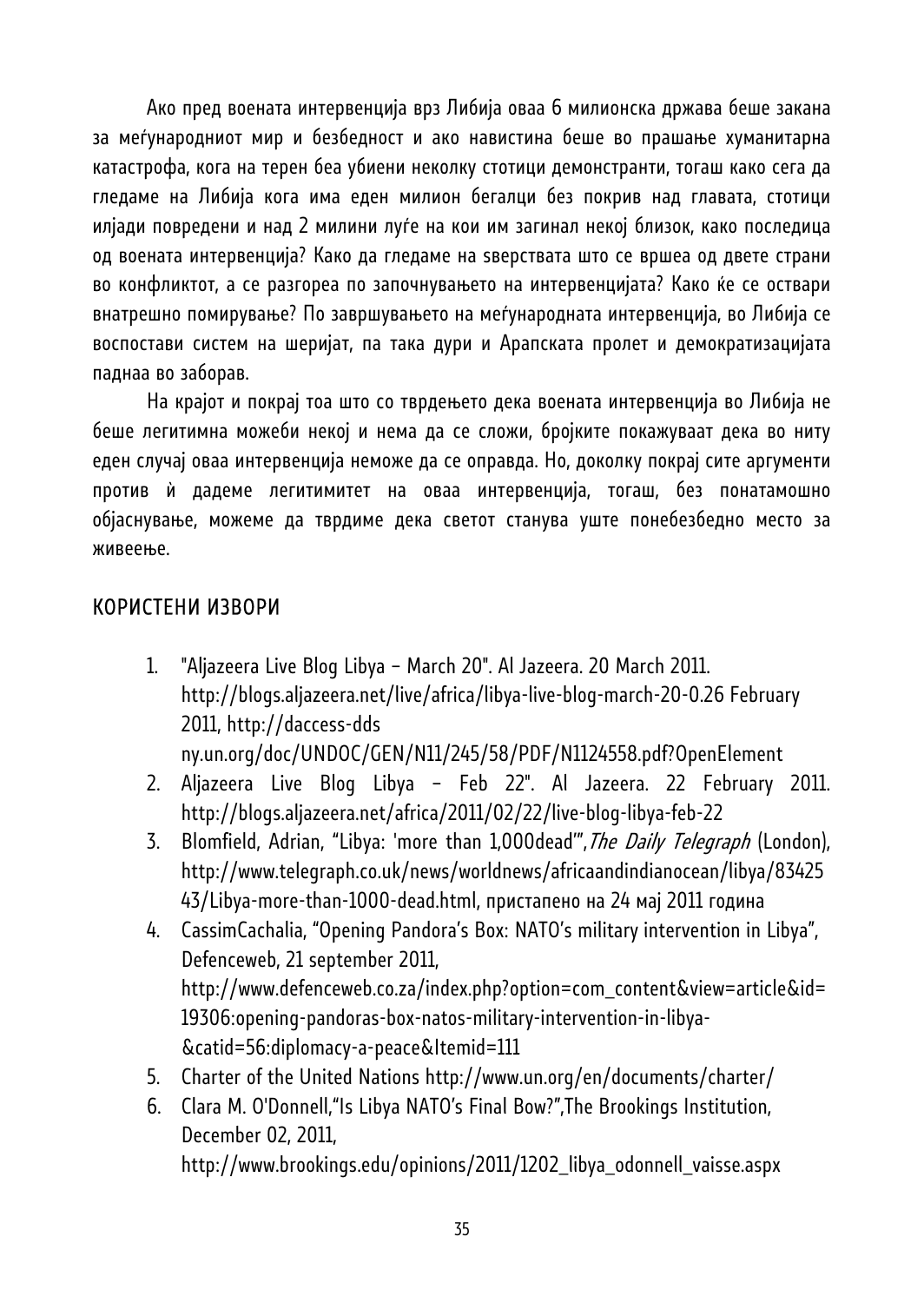- 7. Cockburn, Patrick (24 June 2011). "Amnesty questions claim that Gaddafi ordered rape as weapon of war". The Independent (London), http://www.independent.co.uk/news/world/africa/amnesty-questions-claimthat-gaddafi-ordered-rape-as-weapon-of-war-2302037.html
- 8. Cross=border movement in Egypt on 14–14 June 2011". IOM– Egypt. 14 June 2011.http://www.migration-crisis.com/libya/reports/view/561, http://www.abc.net.au/news/2011-05-08/500-libyan-refugees-rescued-offitalian-coast/2708888,
- 9. Europe's Libya Intervention: France and the United Kingdom, Special Series: Europe's Libya Intervention, 25 march 2011, http://www.stratfor.com/theme/special-series-europes-libya-intervention
- 10. Gilligan, Andrew (11 September 2011). "Gaddafi's ghost town after the loyalists retreat".The Daily Telegraph.The Telegraph.http://www.telegraph.co.uk/news/worldnews/africaandindianocean/lib ya/8754375/Gaddafis-ghost-town-after-the-loyalists-retreat.html
- 11. Karin Laub (8 September 2011). "Libyan estimate: At least 30,000 died in the war". The state of the state of the state of the state of the state of the state of the state of the state of the state of the state of the state of the state of the state of the state of the state of the state of the stat

Guardian.AssociatedPress.http://www.guardian.co.uk/world/feedarticle/9835879

- 12. Leblanc, Daniel (21 October 2011), "Canada turns commitment into clout in Libya", The Globe and Mail, http://www.theglobeandmail.com/news/politics/canada-turns-commitmentinto-clout-in-libya/article2210169/
- 13. Resolution 1970 (2011), Adopted by the Security Council at its 6491st meeting, on
- 14. Resolution 1973 (2011), Adopted by the Security Council at its 6498th meeting, on 17 March 2011, http://daccess-ddsny.un.org/doc/UNDOC/GEN/N11/268/39/PDF/N1126839.pdf?OpenElement
- 15. Simons, Marlise; MacFarquhar, Neil (4 May 2011). "Libyan Officials' Arrests Sought by Court in Hague". The New York Times. http://www.nytimes.com/2011/05/05/world/africa/05nations.html?\_r=1&ref=w orld
- 16. Squires, Nick (23 February 2011). "Libya: Italy fears 300,000 refugees". The Daily Telegraph (London), http://www.telegraph.co.uk/news/worldnews/africaandindianocean/libya/83439

63/Libya-Italy-fears-300000-refugees.html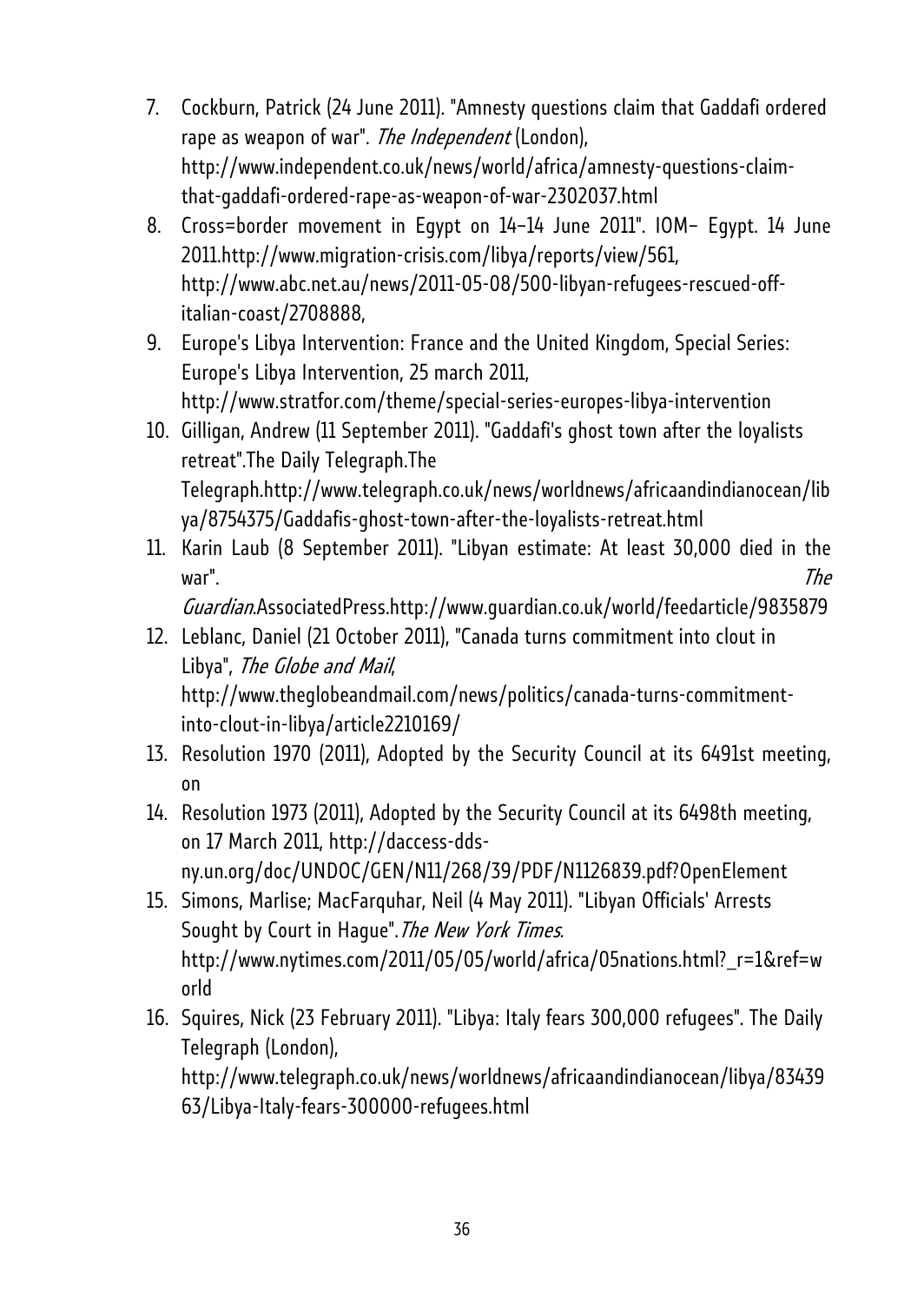## ЕКОНОМСКИТЕ ФАКТОРИ КАКО ПРЕДУСЛОВ ЗА ПОЈАВА НА КОНФЛИКТИ

# Срѓан МИЛАШИНОВИЌ

Криминалистичко-полициска академија – Београд Оливер БАКРЕСКИ

Институт за безбедност, одбрана и мир – Скопје

## АПСТРАКТ

 Теоретската елаборација во трудот се фокусира на економските фактори како предуслов за појава на конфликти, а зголемениот интерес за истражување на оваа тема се јавува по завршување на Втората светска војна, кога многу земји формираа специјализирани научноистражувачки институции за истражување на ова подрачје. Така нараснатите интереси предизвикаа континуирано да се истражуваат економските фактори што е и основна претпоставка за барање форми и решенија во концептот за градење на мир. Надминувањето на одредени диспропорции кои се јавуваат како резултат на одредени специфичности и секако како резултат на недоследности во кумулираното знаење и тврдиот став за причините за појава на конфликти треба да даде одговор на круцијалните прашања врзани со самите конфликти.

Клучни зборови: економски фактори, економска моќ, економски ресурси, глобална економија, конфликти

## THE ECONOMIC FACTORS AS A PRECONDITION FOR EMERGENCE OF CONFLICTS

### **ABSTRACT**

The theoretic elaboration in this paper focuses on the economic factors as a precondition for emergence of conflicts. The increased interest for examination of this subject appeared after the end of the World War II, when many countries formed specialized scientifical and research institutions for researches in this domain. So, the increased interest provoced a continuous research of the economic factors, which is the fundamental presumption when seeking forms and solutions in the concept of peace building. Over-coming certain disproportions that are a result of some specifics, and ofcourse are a result of the inconsistent cumulated knowledge and the hard attitude for the reasons of conflict emergence, should give the answer for the crucial issues tied with the conflicts itself.

Key words: Economic factors, econimic power, economic resources, global economy, conflicts.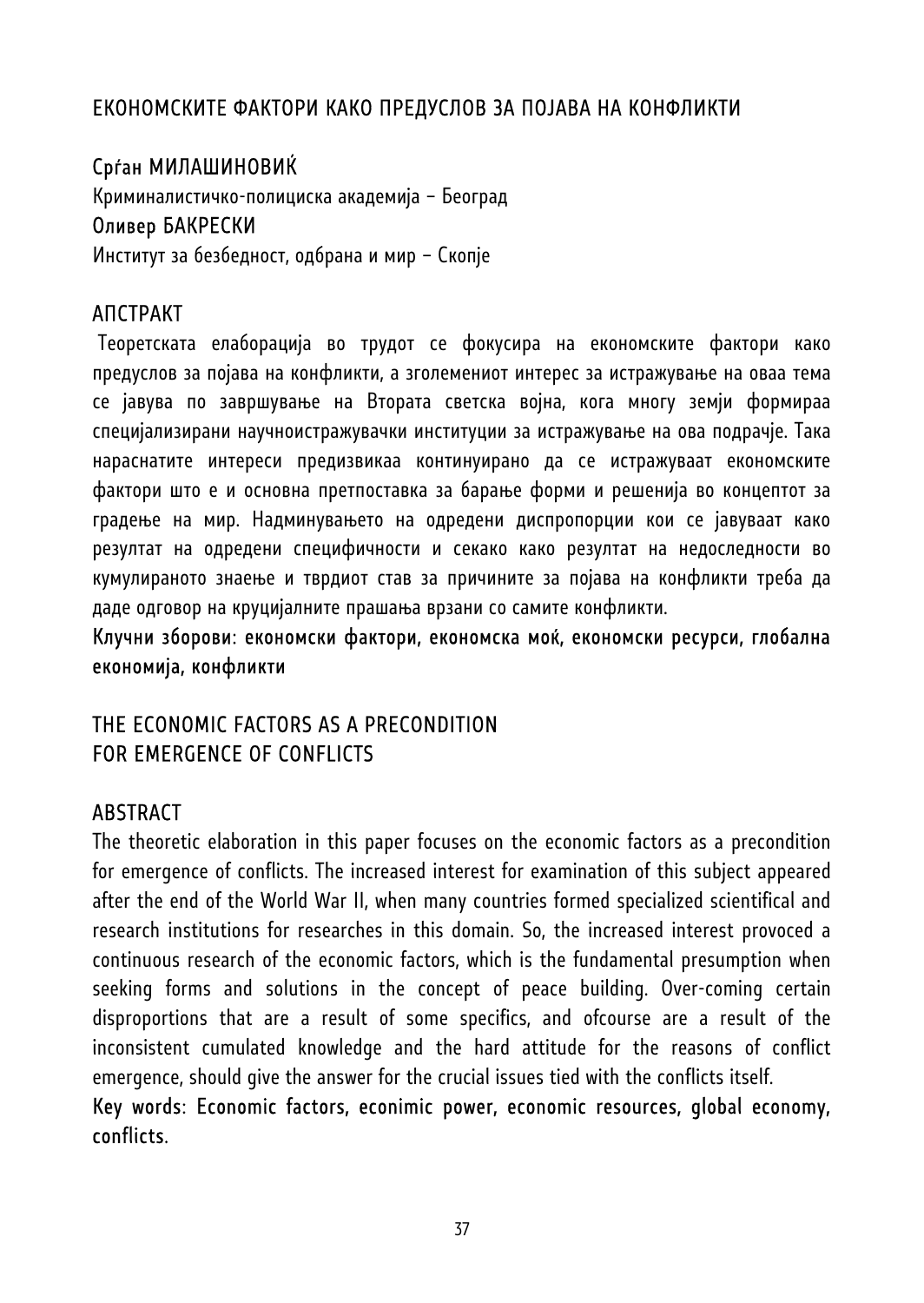#### ЕКОНОМСКИТЕ МЕХАНИЗМИ НА СОЗДАВАЊЕ КОНФЛИКТИ И УПРАВУВАЊЕ СО КОНФЛИКТИТЕ ВО ОДДЕЛНИ ЗЕМЈИ

Во современиот свет се одвиваат два паралелни процеса, кои освен со позитивни, резултираат и со мноштво негативни последици. Тоа се 1) глобализацијата од седумдесеттите години на XX век, која се темели во најголем дел на филозофијата на неолиберализмот; и 2) транзицијата на поранешните реалсоцијалистички држави, почнувајќи од 1989 година. Двата процеса имаат своја историска и идеолошка подготовка во развиените западни земји и насочени се кон реализација на нивните економски и военостратегиски интереси.

Почетоците на политиката насочени на поткопување на економскиот систем на социјалистичките земји, како вовед во економска, а со тоа и во социјално-политичка криза, датираат уште од крајот на Втората светска војна.22 Меѓутоа, од почетокот на седумдесеттите години на минатиот век, САД и развиените западноевропски земји почнуваат да спроведуваат синхронизирани и опсежни идеолошко-политички, дипломатско-информативни и финансиски операции, кои во еден дел довеле до економска криза и на крајот до крах на реалсоцијалистичките системи во Средна и Источна Европа. Политиката насочена на предизвикување, потоа и на управување со економските кризи, кои верижно произведуваат негативни социјални, политички и национални последици, по крахот на реалсоцијализмот и почнувањето на процесот на реставрација на капитализмот во земјите од Исток, има свој континуитет.

Хронолошки набљудувано од агол на економските фактори, првата таква операција е изведена со нудење евтини кредити, што довело до енормна финансиска задолженост на повеќето социјалистички земји спрема странство и должнички кризи; втората стратегиска операција била насочена на создавање техничко-технолошка зависност, со посредство на увозот на технологија и лиценци, со кои дошло до неконтролирано одлевање на капиталот од социјалистичките земји.

Финансиското задолжување на најголем број социјалистички земји во текот на седумдесеттите и осумдесеттите години на минатиот век било дел од т.н. должничка стратегија на развиените западни општества. Таквата политика и економска стратегија поаѓала од претпоставката дека помалку развиените земји со кредити може да се направат зависни и подложни на различни економски уцени или удари, особено ако недоволно ги поддржуваат одделните надворешнополитички потези на земјите на доверителите.<sup>23</sup> Од друга страна, со економските механизми (блокади, квоти, санкции,

<sup>&</sup>lt;sup>22</sup> Prvulović V.: *Ekonomska diplomatija*, Beograd, 2001.<br><sup>23</sup> Стратегијата на финансиско задолжување на неразвиените земји својата нагорна линија ја има уште од 1963 година. Таа година вкупниот износ на кредит изнесувал за земјите во развој 34 милијарди долари без камата, за во 1986 година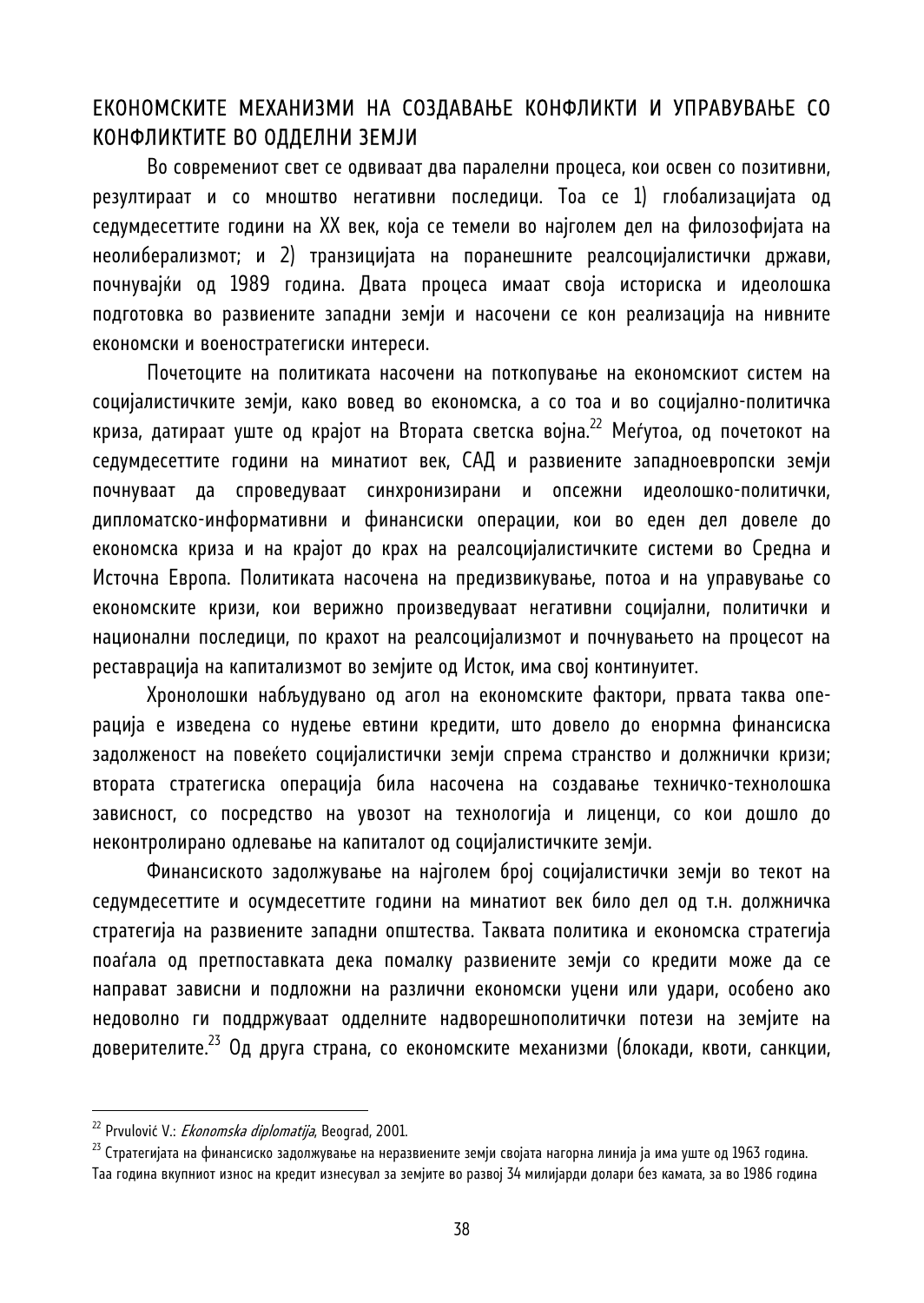клаузули), сразмерно со економската и со финансиската задолженост односно зависност, овие земји стануваат погодни и за политичка манипулација, што како последица има комплетна внатрешна економска, а со тоа и социјално-политичка дестабилизација. Тоа за свој краен резултат има создавање услови за капитална промена на општественополитичкиот систем, со тоа што начините на промена (од социјални протести, т.н. тивки револуции, до вооружени бунтови) на режимот и системот повторно зависат од интересите на моќните западни држави. Случајот со Полска, Унгарија, Романија, Бугарија и со СФРЈ во тој поглед претставува повеќе од репрезентативен пример.

Во почетокот на 1980-тите години социјалистичките земји на Средна и Источна Европа имале огромни долгови, и тоа од десет до триесет милијарди долари. Нетовредноста на долгот во регионот како целина се зголемила од шест милијарди долари на седумдесет и девет милијарди долари во периодот помеѓу 1970 и 1980 година. Од тоа време задолженоста перманентно расте, за во текот на 1980-тите годин да води до безнадежна и разорна спирала на задолжување. Во првата половина на 80-тите години на минатиот век почнува втората фаза на кредитната политика на Запад во вид на подигнување на каматните стапки на евтините кредити на рекордни 16%. Последица било тоа што во 1990 година Полска акумулирала четириесет и една милијарда и осумстотини милиони долари нето-долг, Унгарија дваесет милијарди и триста милиони, а Бугарија девет милијарди и осумстотини милиони долари. Долгот на Унгарија бил двократно поголем од вредноста на нејзиниот извоз, на Бугарија три пати, а на Полска пет пати. Евтините кредити и високите камати ги турнале повеќето земји на Централна и Југоисточна Европа во банкрот: Полска, Југославија и Бугарија станале несолвентни земји и барале репрограмирање на долговите. Повеќето нови кредити служеле за отплата на каматата на старите долгови. Од кредитите што ги земале земјите на Централна и Југоисточна Европа, само четвртина е инвестирана во стопанството.<sup>24</sup>

Техничко-технолошката зависност на неразвиените и на социјалистичките земји од западноевропските држави и САД, како една од планираните политички стратегии доаѓа до израз исто така на средината на седумдесеттите години на ЏЏ век. Во практиката таа зависност се манифестирала исто како и денес, со тоа што земјитеизвознички на технологија повеќекратно им оневозможувале на примачите на технологијата самостојни економски активности, правец и темпо на развој. Со тоа технологијата и нејзиниот трансфер, меѓу другото, станале првокласно политичко, а не само економско прашање на сите земји во светот. Од гледиште на создавање претпоставки и услови за предизвикување општествени кризи и конфликти, зависноста

долгот да се искачи на 1.200 милијарди долари без камата. Во текот на 1990 година долгот бил 1.322, а во 2000 година бил 2.400 милијарди долари. Според: Prvulović V.: *Ekonomska diplomatija*, Beograd, 2001.<br><sup>24</sup> Податоци според: Berend I.: *Centralna i Istočna Evropa*, CID, Podgorica, 2001, str.273-275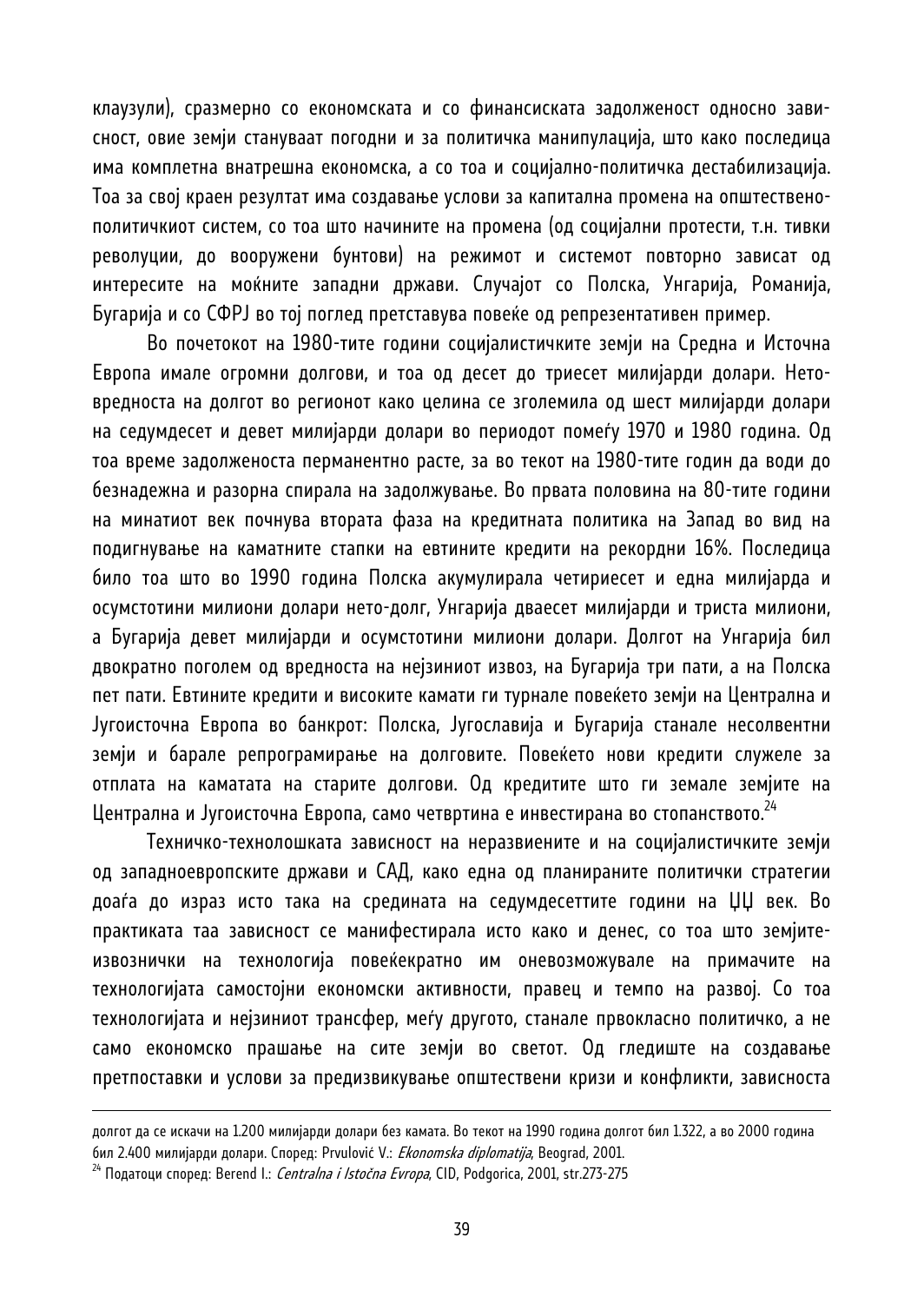на техничко-технолошкиот карактер има повеќекратно значење. Некои од карактеристиките и ефектите на примената на овие економски методи на потчинување се:

−Прво, техничко-технолошката зависност претставува втор пол на финансиската задолженост. Било очигледно давање на ефтини кредити кои долгорочно биле пресметани и на постигнување технолошка зависност на социјалистичките стопанства, со сите други неизбежни последици што подоцна ќе ги произведе оваа зависност.

−Второ, дискриминаторските клаузули во лиценцните договори, заедно со т.н. провизија (мито и корупција), според мислењето на голем број авторитети на општествената и економската теорија, биле основен лост на стратегијата за предизвикување кризи и управување со нив во реалсоцијалистичките земји, која својот континуитет го има и денес во земјите во транзиција. Така во 98% лиценцни договори постоеле една или повеќе рестриктивни клаузули, потоа 83% корисници на лиценци имале обврска суровините, репроматеријалите и компонентите да ги увезуваат од одредени извори, а истовремено во 89% од тие договори на корисникот на лиценца му е ограничуван или целосно забрануван извоз на производи со изразена увезена технологија.<sup>25</sup> Клаузулите често содржеле и забрана за извоз на производи од странска технологија повеќе од десет години, како и право на странскиот партнер тие рокови да ги продолжува во недоглед.

−Трето, економската стратегија на западните држави имала уште една димензија, која била поврзана во иста мера како и денес со увозот на технологијата. Таа се манифестирала во создавањето на психологијата на зависност, подоцна и т.н. потрошувачка психологија, во сите реалсоцијалистички општества, што некои автори го толкуваат тоа како културен империјализам. Во таа смисла Х. Магдоф истакнува: "Во целокупната историја на империјализмот се развивале културна зависност и недостиг од самосвест. На луѓето им е наметнувано мислењето дека најдобрите производи се изработуваат на Запад, дека само метрополите може да произведат современа технологија".26 На тој начин настанал проблем што не е само економски, туку многу поширок, општествен па и културен. Со почнувањето на транзицијата во земјите на Исток културно-информацискиот империјализам, кој ја поттикнува потрошувачката заради престиж, дошол до полн израз. Новите елити во сето тоа имаат посебно значење, бидејќи настојуваат по критериумите и навиките да се изедначат со елитите на високоразвиените западни општества. Другата страна на овој феномен во земјите во транзиција се манифестирала со нараснувањето на социјалната патологија и имотниот

<sup>&</sup>lt;sup>25</sup> Todorović B., Vilić D.: *Krize: izazivanje i upravljanje krizama*, GrafoMark, Beograd, 1997. str.39<br><sup>26</sup> Цитат според: Svetličić M.: *Zlatne niti transnacionalnih kompanija*, Ekonomika, Beograd, 1986. str. 431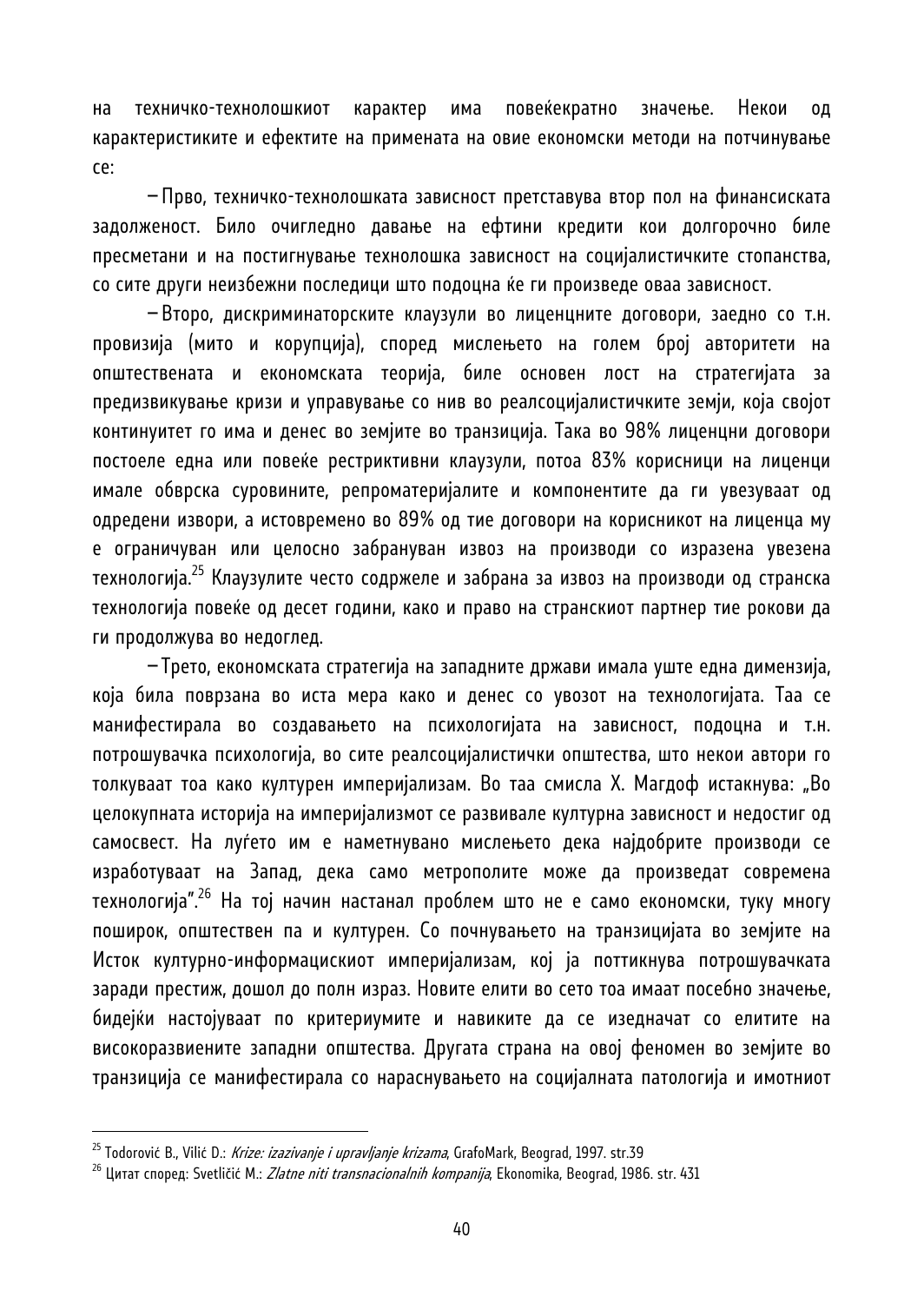криминал на пониските скали на социјалната структура, додека на нивото на елитите се развивал организираниот криминал.

Анализата на кризите и на конфликтите во земјите во транзиција исклучиво низ призмата на економските интереси на моќните држави, или сведувањето на проблемите само на нив, би била едностраност во пристапот, бидејќи општото сфаќање на материјалните интереси опфаќа повеќе од непосредна финансиска корист на една или повеќе држави, индустрии или конгломерати. Финансиските и индустриските елити на моќните земји, како што истакнува аналитичарот Д. Норт, "ги одредуваат своите материјални интереси во рамките на меѓународните геополитички пресметки. Постојат случаи во кои јалово и пусто парче земја, лишено од значајни богатства што може да се извлечат од неа, сè уште се смета за стратегиска положба со непроценлива вредност, можеби поради географската положба во меѓународните политички односи и обврски. Гибралтар, кој главно се состои од една голема карпа, има токму таков вид положба. Постојат и други региони што имаат такво извонредно значење, како таков се истакнува Персискиот Залив, каде што империјалистичките сили ќе направат сè што е во нивната моќ за да ја задржат контролата над таквиот регион. Балканот не плови во море од нафта; ниту е една јалова пуста земја. Но неговото стратегиско значење е еден постојан фактор во империјалистичката политика на моќта. Дури иако само поради својата географска положба, или како критична транзитна точка на Западна Европа кон Исток, или како заштитна зона против ширењето на Русија (и по распаѓањето на СССР) кон Југ, Балкан игра критична улога во меѓународната рамнотежа на силите.<sup>27</sup>

Затоа објективната анализа на општествените конфликти во земјите во транзиција не е можна без уважување на овие факти, особено без согледување на доктрината на неолиберализмот како филозофија и основно стратегиско определување на моќните западни држави.

#### НЕОЛИБЕРАЛИЗАМ И НЕОИМПЕРИЈАЛИЗАМ: ПОШИРОКА ИСТОРИСКА И ИДЕОЛОШКА РАМКА

l

По Втората светска војна, на основите на Маршаловиот план и теолошката револуција во педесеттите години на XX век, земјите од Запад бележеле импозантни стапки во својот економски пораст сè до почетокот на 70-тите години на минатиот век, кога дошло до значително опаѓање на порастот и се заканувале криза и рецесија. Настанатата криза за акумулација на капиталот дополнително била продлабочена со "петролејскиот шок", кој во првата половина на 70-тите години ги зафатил развиените

<sup>&</sup>lt;sup>27</sup> North D.: *Political lessons Dravn from Balkan War*, Publiched by the International Commitete of the Fourth International, jun 1999. p.6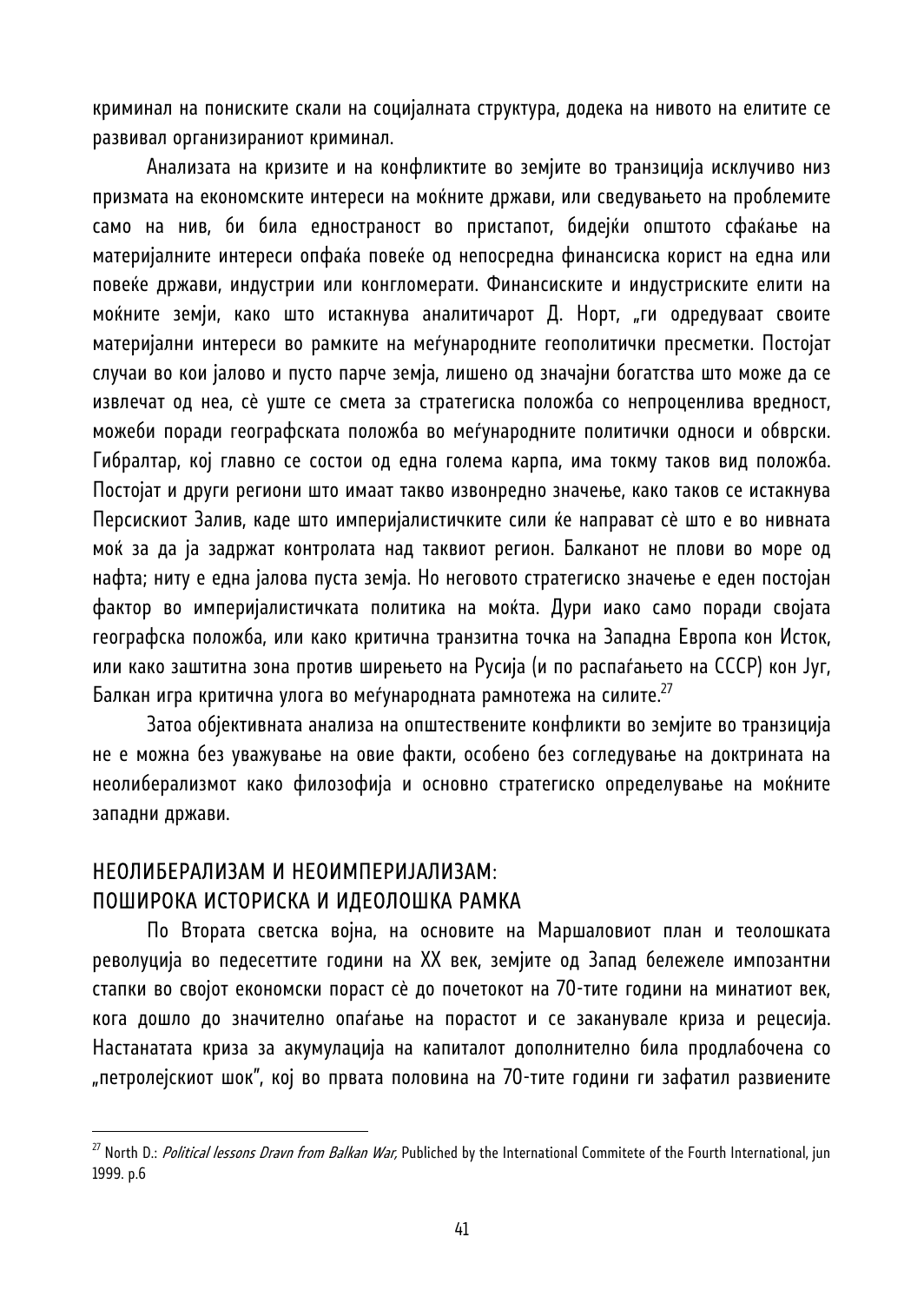западни држави, што го условило распаѓањето на златниот монетарен систем Бретон Вудски и најголемата економска криза на капитализмот по Големата депресија во 1930 година.

Постојната криза дополнително била засилена со сè почестите протести на работничката класа (штрајкот на рударите во Британија во 1974 година, револуцијата во Португалија во 1974 година) и антиимперијалистичката борба на полуколонијалните држави, која го достигнала врвот во Виетнамската војна во 1975 година. Буржоазијата на развиените капиталистички земји, соочена со зачестените економско-социјални проблеми, почнала да спроведува опсежни мерки на Кензијанската макроекономска политика на внатрешен план и истовремено да ја организира монетаристичката политика на "преработување" на петро-доларот низ интернационалните финансиски системи во евтини кредити за државите што зависеле од увозот на нафта. Меѓутоа, високите социјални издатоци на државата за благосостојба и понатамошно зголемување на цената на суровата нафта на светскиот пазар придонеле ниту една од овие политики да не ги реши фундаменталните економски проблеми. Краен исход на рецесијата во периодот 1974-1975 година била појавата на криза што добила нов облик и содржина, т.н. стагфлација, а се изразувала низ постојано високи стапки на невработеност и инфлација. Таквата ситуација брзо водела и кон криза во интернационалниот финансиски систем. Со инфлација на рекордни нивоа, државите што примале "евтини кредити" во стварноста имале негативни каматни стапки.

Одговорот на западните капиталистички држави на стагфлацијата, кризата на акумулација и на падот на профитните стапки бил изразен во монетарни економскополитички мери, кои синтетички се наречени "неолиберална реставрација". Монетарците на основа на учењето на М. Фридман заговарале целосно исклучување на државните интервенции во областите на вработување, интервенции во стопанството и формирање на цените, сметајќи дека тоа прашање треба да му се препуштат на пазарот. Теориската суштина на овие мерки се состоела во преместувањето на нагласката од управување на барањето за контрола и управување со понудата, рестриктивна монетарна политика, прераспределба на националниот доход преку фискалната политика, дерегулација и приватизација. Всушност, ревитализиран е концептот на класичната економија на А. Смит, но само делумно, како невидлива рака на пазарот, додека улогата на државата и понатаму останала клучно важен фактор во економскиот живот на Запад. Советникот на поранешниот државен секретар на САД, г. Томас Фридман, изјавил за "Њујорк тајмс"

42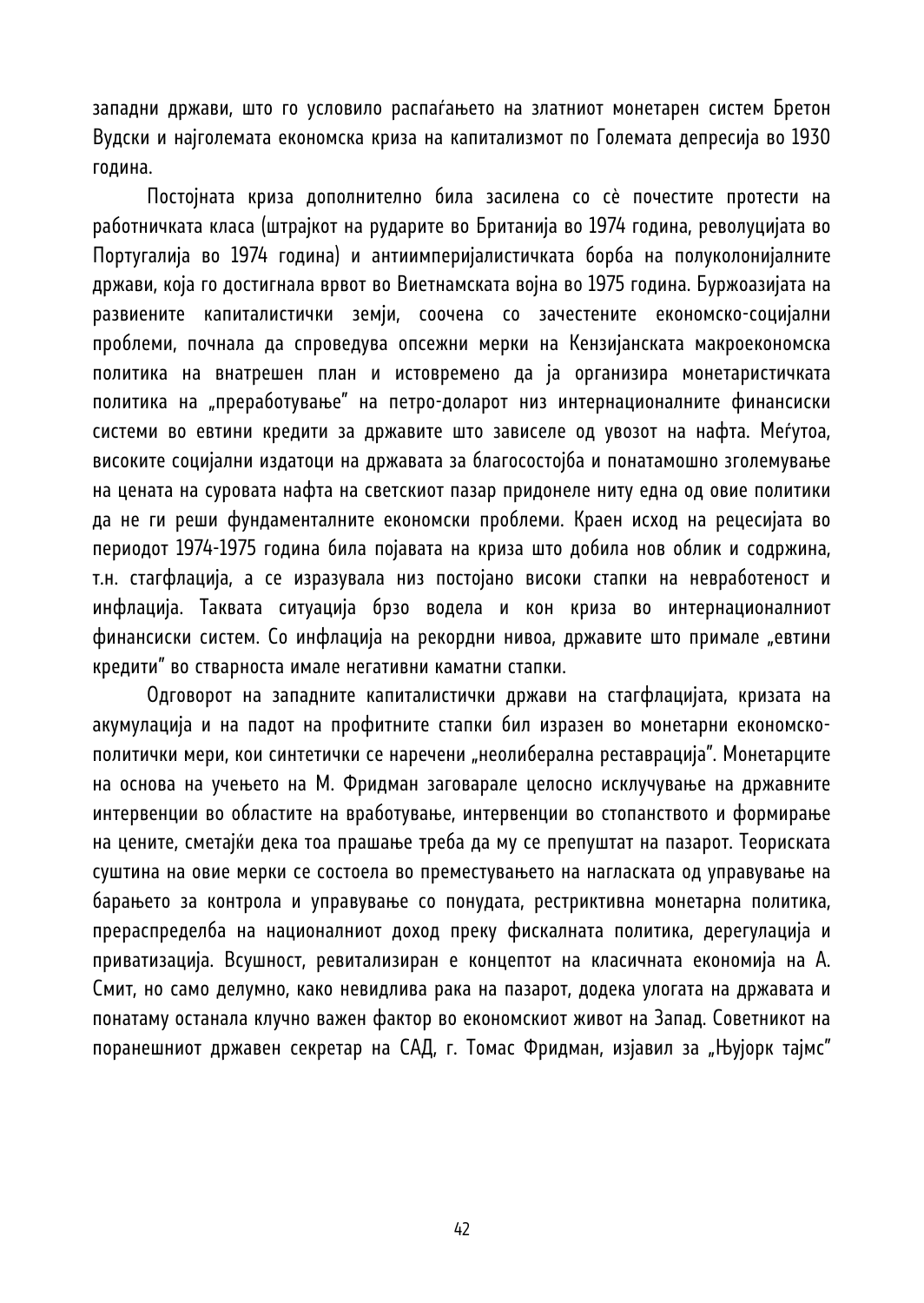дека невидливата рака на пазарот никогаш не би функционирала без невидливата железна тупаница на државата.  $^{28}$ 

Првите потези на неолибералната политика се спроведени во САД низ политиката на високи каматни стапки на Советот за федерални резерви на САД (US Federal Reserve Board), во 1979 година, заради потиснување на инфлацијата и невработеноста од системот. Во стварноста, оваа програма, поради која каматните стапки скокнале дури и до 20%, претставувала првенствено програма на огромен трансфер на богатство во рацете на банките и на поголемите финансиски институции.

Во почетокот на осумдесеттите години на минатиот век, овие мерки резултирале со понатамошно намалување на трошоците на социјалната држава во сите поголеми капиталистички земји, паралелно со програмата на зголемениот трансфер на богатство од земјите во развој со посредство на камата на поранешните евтини кредити. Така, државите што значително се задолжиле би платиле за увоз на нафта во двојно понеповолна положба. Од една страна, вистинските камати на долговите брзо растеле, додека од друга страна, цените на стоките на меѓународниот пазар што се користени за купување странски валути за отплатување на долговите брзо паѓале. Тоа од своја страна произвело рецесија, која од 1981 до 1982 година почнала нагло да се шири.

Последица на таквата неолиберална макроекономска политика било зголемување на кризата со долгови во земјите од третиот свет. Крајно неповолната положба и економската криза во овие земји понатаму се продлабочени со почнувањето на реализацијата на т.н. "Програма на структурно приспособување" (Program of Structural Restructuring), од страна на ММФ. Суштината на оваа програма се состоела во тоа што земјите што имаат долгови можат да примат нови кредити само доколку преземат значајни мерки на "приспособување" на своите економии на неолибералните принципи. Тоа значело радикално менување на средствата наменети за државните проекти и дела, инвестиции, а особено на средствата за социјална служба. Главна цел на тоа било светската економија да се изложи на доминација на главните индустриски компании и финансиски институции, ММФ и Светска банка, во кои, врз основа на правото, извлекувањето на клучните одлуки ги донесуваат најразвиените западни држави, пред сè САД.

Овие мерки имале катастрофални економски и социјални последици во сите земји во развој. Пресметано е дека помеѓу 1984 и 1990 година земјите во развој што ја користеле Програмата за структурално приспособување трансферирале 178 милијарди долари во западните комерцијални банки, што навело поранешен функционер на

 $^{28}$  Цитат според: Ivašov L. G.: *В Вашингтонская ыекфеупшя НАТО*, Военно-исторический журнал, Москва, 2000. No. 1, str. 15.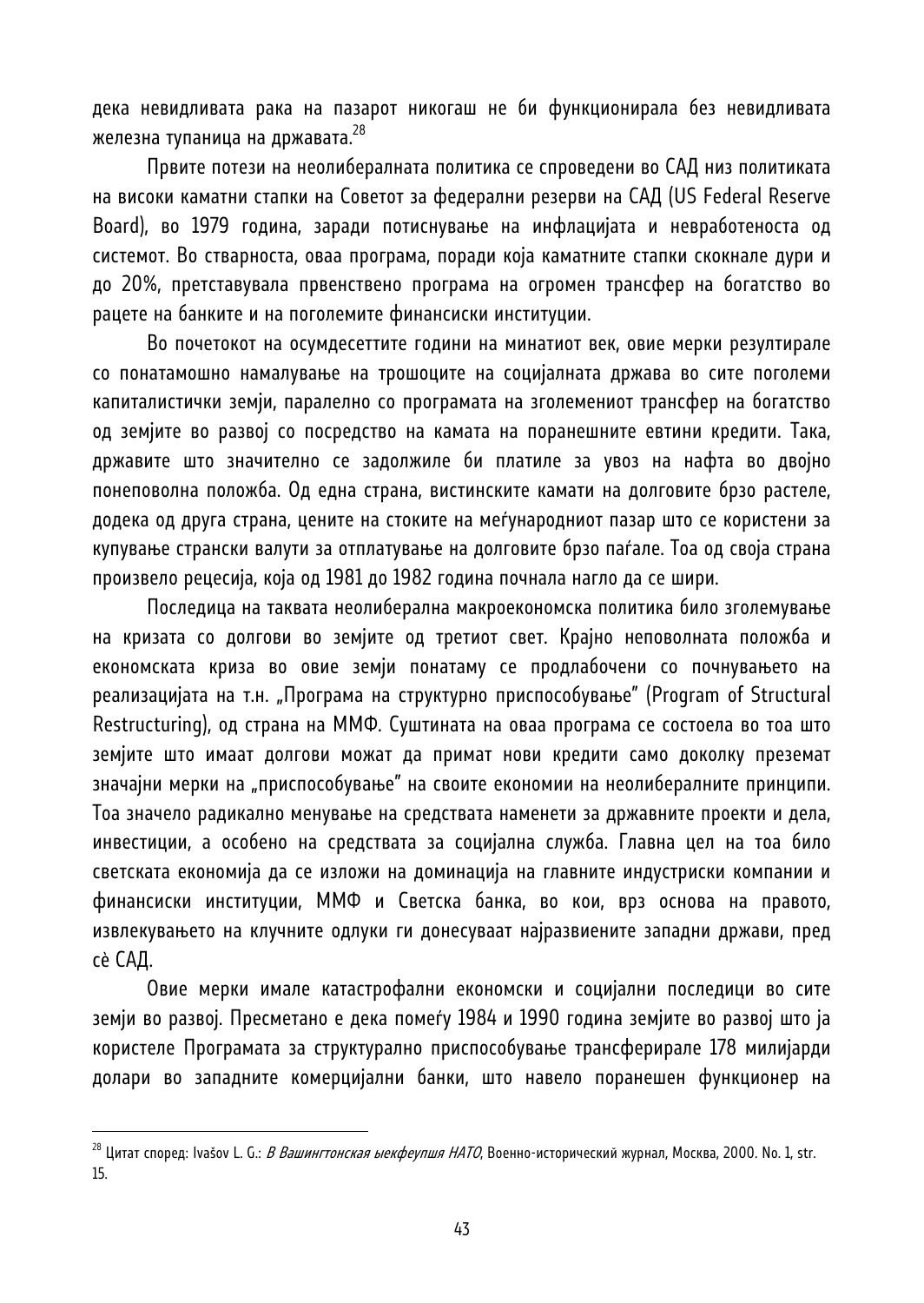Светска банка да изјави: "Уште од средниот век, кога европските конквистадори ја опљачкале Латинска Америка, светот сè уште не доживеал таков прилив на богатство во правецот што го гледаме денес".<sup>29</sup>

### СУШИНА И ОСНОВНИ ЕЛЕМЕНТИ НА НЕОЛИБЕРАЛИЗМОТ КАКО ЕКОНОМСКО-ПОЛИТИЧКА ДОКТРИНА И ИДЕОЛОГИЈА ЗА ПРЕДИЗВИКУВАЊЕ КОНФЛИКТИ

Неолиберализмот како економско-политичка доктрина и идеологија на крупното приватно сопствеништво и слободниот пазар е израз на кризата на акумулација на капиталот, но и на кризата на капиталистичкиот начин на производство. Теориската мисла одамна идентификувала дека кризата е амбиентална рамка и нужен елемент на капитализмот. Но далеку од тоа дека кризата значи и нужен крај на капитализмот, таа под одредени услови го ревитализира, за што доволно зборуваат неговата повеќевековна историја и опстојување. Меѓутоа, неолиберализмот истовремено е и реакција на вистинските проблеми на развојот предизвикани од преголемата редистрибутивна улога на државата и јавните служби. Затоа строгата контрола на надниците и на издатоците на социјалната држава била во центарот на критиката на класиците на неолибералната теорија, пред сè на Ф. Хаек и на М. Фридман. $^{50}$ 

Неолиберализмот како доктрина и стратегија на економско-политичкиот и поширокиот општествен развој во зависност од историските и општествените околности во водечките капиталистички земји резултирал со различни модели на пазарни економии и со различни социјални последици на практичната примена на тие модели. Во тој поглед се јавиле два основни модела: првиот, англосаксонски или индивидуалистички, олицетворен во реганизмот ("висока технологија, мало претпријатие") и тачеризмот ("народен капитализам"), каде што економската ефикасност е стратегиска цел; и вториот, германско-јапонски модел, каде што државата задржала извесни социјални функции.<sup>31</sup> Двата модела тежнеат кон максимална ефикасност за алокација на ресурсите, додека пазарот е основен инструмент за економска регулација. Со исчезнувањето на европскиот модел на реалсоцијализмот, неолиберализмот од англосаксонски тип станува не само стратегија туку и планетарна идеологија, зад која се

<sup>&</sup>lt;sup>29</sup> Цитат според: Ismi A.: *Plunder With a Human Face, Ekonomist*, February 1998.<br><sup>30</sup> Hajek F.A.: *Put u ropstvo*, Global Book, Novi Sad, 1997 i Fridman M.: *The Counter-Revolution in Monetary Theory,* Occacional Papers, No.33 1976.

<sup>&</sup>lt;sup>31</sup> За неолибералните модели на пазарните економии да се види кај: Babić B.: *Uloga države u privredi*, Savetovanje: Država i privredne reforme, Privredna komora Jugoslavije, Beograd, mart, 2002; Bujšić B.: Hipoteza o uniformnosti institucionalne infrastrukture tržišnih ekonomija, Zbornik Institucionalna infrastruktura u tranziciji ka tržišnoj ekonomiji, IDN, Beograd, 1994. str.4-8; Petrović M.: *Uloga države u savremenoj tržišnoj privredi*, Institut za ekonomiju, Beograd, 2000. str.9-21. Vidojević, Z.: Tranzicija restauracija i neototalitarizam, Institut društvenih nauka, Beograd, 1997.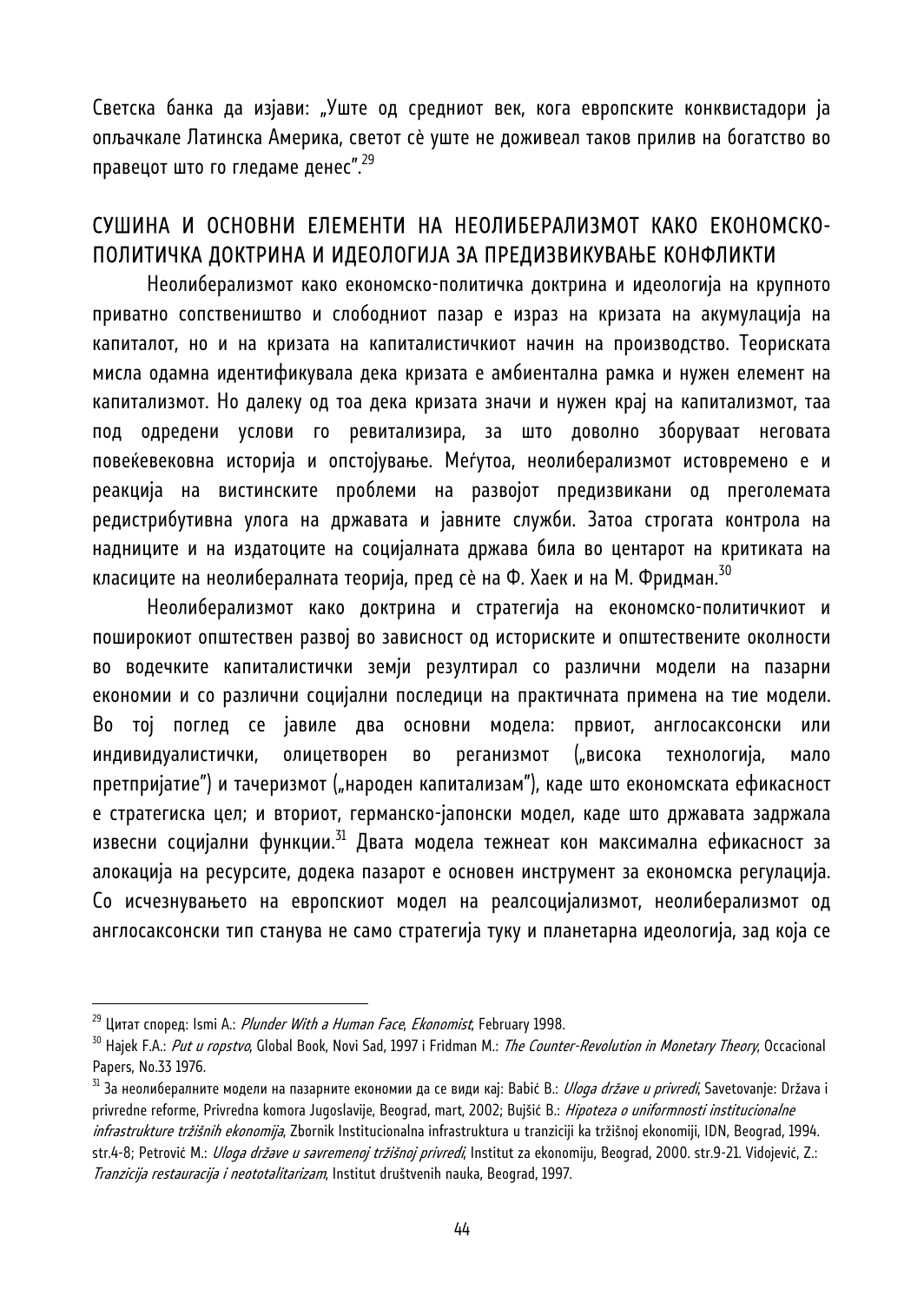наоѓаат политичко-економската и воената моќ на најразвиените капиталистички држави, пред сè на САД.

Суштината на неолиберализмот како доктрина и идеологија на планетарната експанзија на капиталот се состои, од една страна, во радикализацијата на основните елементи на класичниот либерализам: големата приватна своина и слободниот пазар.<sup>32</sup> Од друга страна, неговата суштина се изразува со посредство на апсолутизацијата на начелото на капиталистичката рационалност, односно во вид на смалување на трошоците на социјалната држава, која е во функција на зголемување на профитот. Оттука, на внатрешен план како основни цели на неолиберализмот се јавуваат: зголемување на профитот, слободно претприемаштво и пазар, силна интервенционистичка држава и дерегулација на нејзините редистрибутивни социјални функции.

На надворешен план основните цели на неолибералната доктрина и идеологија се: создавање услови за светска експанзија на моќните економски корпорации и гигантски банкарски институции; формирање глобален пазар на капиталот; создавање политички и воено силни интервенционистички држави како најзначаен фактор за поддршка и заштита на интересите на крупниот капитал. Со тоа неолиберализмот се јавува како идеолошка форма на неоколонијализмот и неоимперијализмот, односно понатамошно зголемување на богатството и на моќта на најразвиените држави.

Фактот и тезата дека поимите на неоимперијализмот и неоколонијализмот се оптоварени со идеолошко-политичките конфронтации, дека се сметаат за анахрони поими на политичкиот речник од периодот на Студената војна и пред тоа, не значи дека содржината што ја покриваат навистина не постои. За планетарниот продор на капиталот, тежнението на најмоќните капиталистички земји да ја зачуваат и прошират својата моќ економски, политички и воено потчинувајќи други држави, да поттикнуваат или да почнуваат локални војни заради заштита на своите интереси, можат да се употребуваат и други термини. Меѓутоа промената на терминот не значи и промена на реалната состојба на односите во меѓународната заедница на планетарно ниво. Поради тоа неоимперијализмот и неоколонијализмот не се само термини туку поими што ја изразуваат суштината на денешната стварност. Дека тие поими се далеку од анахроност доволно кажува и повторното воведување на изразот протекторат во политичкиот речник во XXI век.

 $^{32}$  Љ. Тадиќ нагласува дека "либералната идеологија го извела принципот дека историски настанатиот облик на движната приватна своина на буржоаскиот тип не е само услов за егзистенција туку и природна основа за слобода на индивидуите воопшто. Според тоа, слободна е само она индивидуа што е приватен сопственик", Tadić Lj.: Nauka o politici, Rad, Beograd, 1996. str.347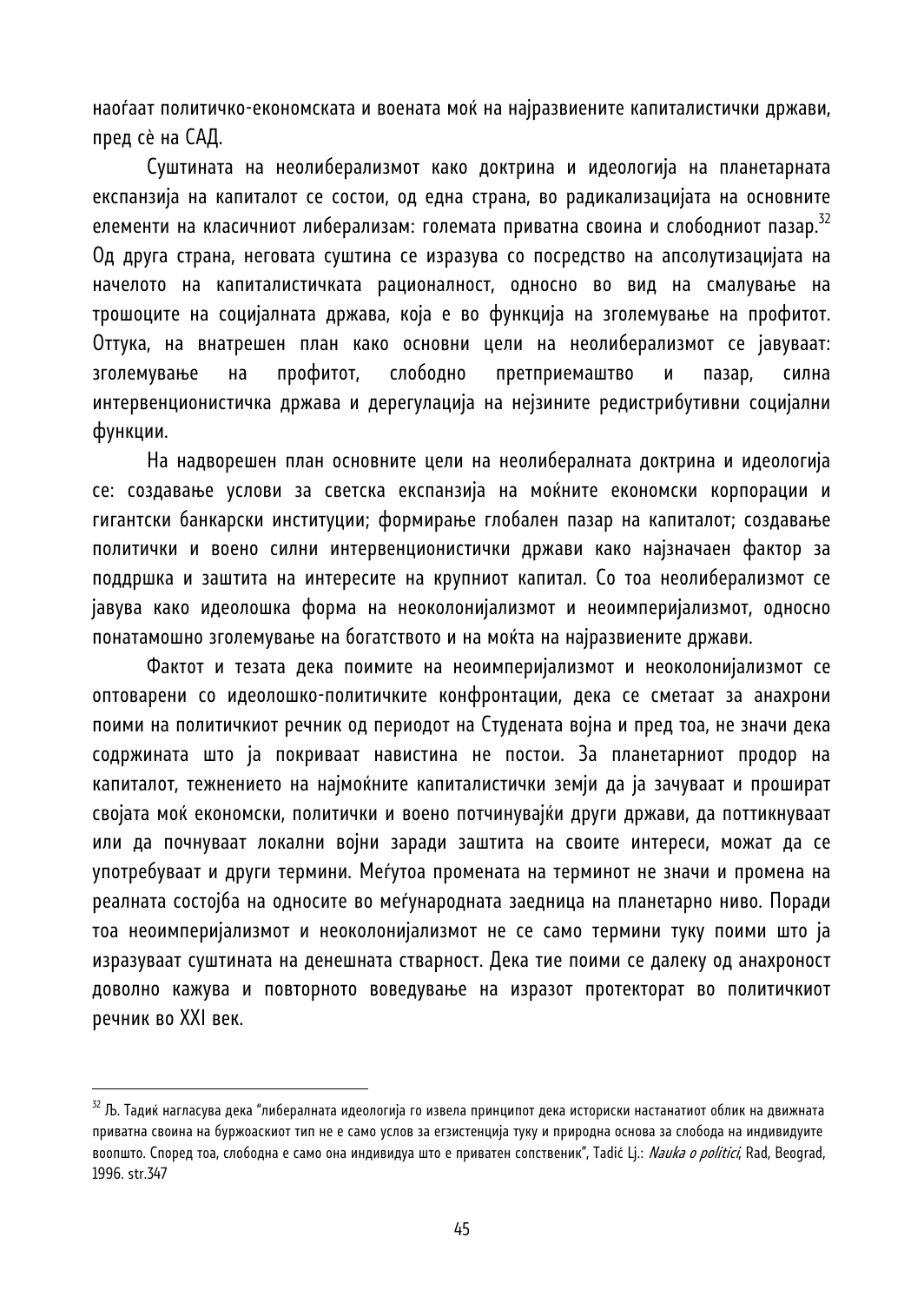Крајот на XX и почетокот на XXI век ги карактеризира револуција во сферата на производството, која се засновала на информатички технологии, финансиски пазар и фузионирање на мегакапиталот<sup>33</sup>, со што е создадено информатичко општество. Таквите процеси ги следи и обнова на империјалистичките амбиции на најмоќните држави на светскиот центар. Тоа, меѓу другото, е најочигледно во специфичната спрега на финансиската олигархија, силата на военоиндустрискиот комплекс и крупните магнати во масмедиумската индустрија во современиот свет, бидејќи индустријата на вооружување претставува голем извор на приходи и екстра-профит. Во текот на 1998 година, САД во светската продажба на оружје учествувале со 12,3% и со заработка од 19 милијарди долари, додека за наредната година предвиделе зголемување на заработувачката за 4,5 милијарди долари. На интересот на овие сили настанала и се развивала идеологијата на неолиберализмот, глобализмот и неоимперијалната планетарна доминација. Таа во прв ред го изразува тежнението на олигополите да доминираат со економските, еколошките и комуникациските ресурси и моќ на современиот свет, за бенефицирано да профитираат експлоатирајќи го светот на трудот и осиромашувајќи ги послабите земји и народи.

Мултинационалните корпорации со посредство на т.н. портфолио-инвестиции<sup>34</sup> и приватните инвестициски фондови низ т.н. шпекулативен капитал<sup>35</sup> се јавуваат како основни субјекти на идеологијата на неолиберализмот и материјализатори на процесот на глобализација на производството и финансиите. Суштината на овие инвестиции е во краткорочно остварување голем профит од инвестициите и многу лесно деинвестирање во однос на директните инвестиции со долгорочен карактер, бидејќи основниот и клучен интерес на корпорациите и фондовите се профитот и неговото зголемување. Меѓутоа, компаниите и фондовите својата конкурентност не ја црпат исклучиво од ресурсите на матичната или која било поединечна национална економија, туку настојуваат да стекнат и имаат на располагање глобални ресурси (global sourcing). Затоа е потребно слободно

 $^{\rm 33}$  Во текот на 1998 година, во Европа се фузирани 16.317 компании, во САД вкупно 14.408. Во тоа не е опфатено само банкарството (франкфуртско-лондонско со над 2 билиона финансиски потенцијал) туку и индустријата (фармацевтска, на алуминиумот, тутунот), потоа прометот на храната, медиумите и забавата, како и воената индустрија. Светските интеграции се олицетворени во ОПЕК, СТО, ЕУ и НАТО. Според Ранковиć М.:: Nova paradigma moći, Sociološki pregled, Vol.XXXIV, No.3-4. 2000. str.16

 $^{34}$  Д. Ѓуриќ истакнува дека "генерално земено, краткорочната природа на портфолиото инвестиции може да предизвика сериозна волативност на пазарот на земјата во која овој вид инвестиција е направена. Тие во последните години добиле на значење со развојот на финансиските пазари во земјите што се во фаза на изградба на пазарната економија и во земјите во транзиција и можат, исто така, да дејствуваат дестабилизирачки на движењата на финансиските пазари, особено во сегментите на двизните пазари." *Globalizacija Finansijskih tržišta*, www.yurope. com /zines/ 28.9.2002.<br><sup>35</sup> Шпекулативниот капитал во најголем дел е во сопственост на пензиските фондови и заедничките инвестиц

фондови. Нивните управители со причина ги нарекуваат господари на геофинансиите. За нивната моќ доволно зборува примерот на САД, каде што пензиските фондови изнесуваат над 6.000 милијарди долари. Според: The World Economy: Performance and Prospects; UNCTAD, Washington, D.C., 1999. p.79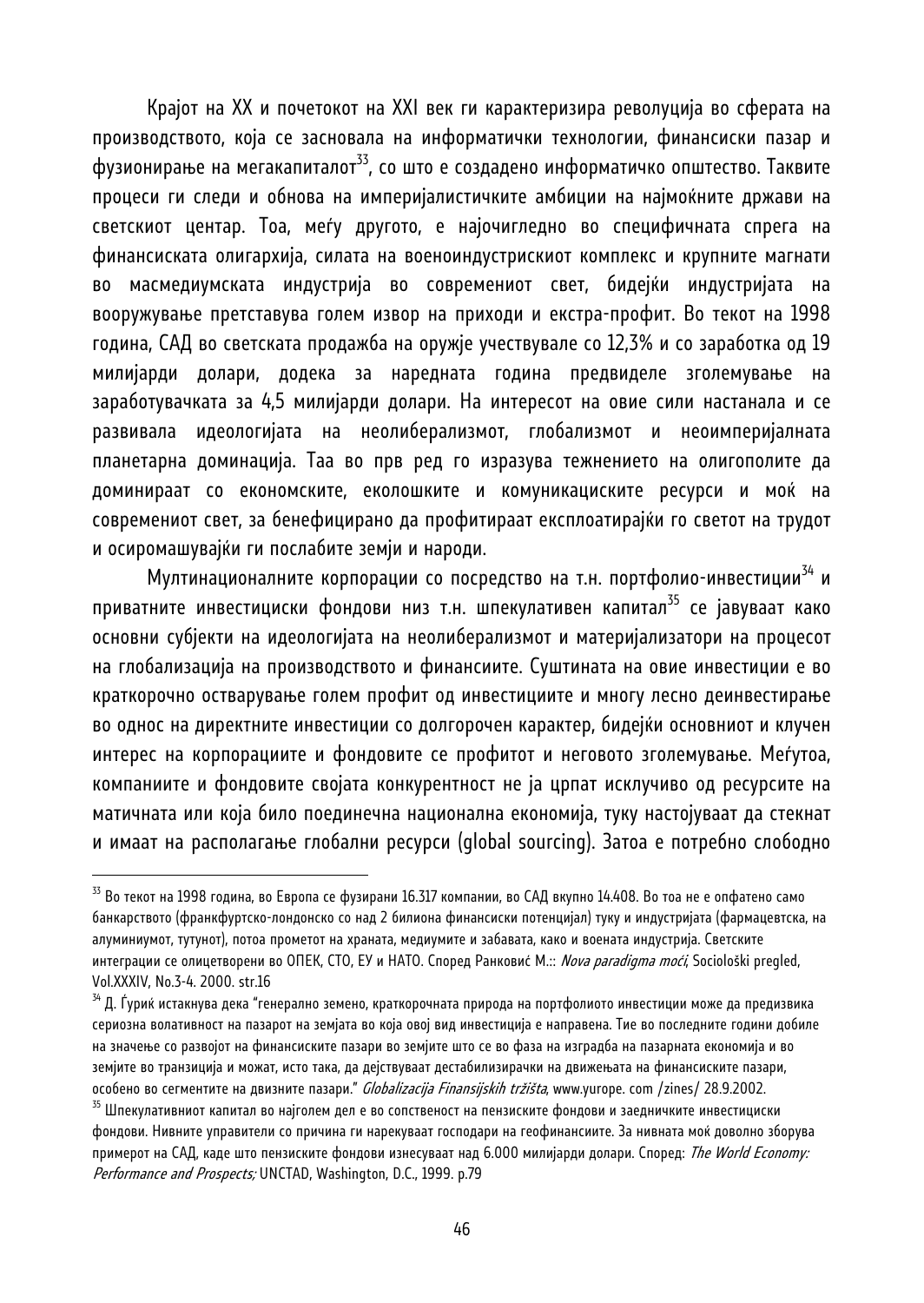да се движат по целиот свет, да се хомогенизираат пазарните правила на игра во глобални размери, да се стандардизираат производите, процедурите, регулативите и образованието на работната сила. Со други зборови, во светски размери им е неопходна релативно хомогенизирана и стандардизирана понуда на производствените ресурси. По правило, тоа не е првенствен интерес на класичните национални држави - држави во национални граници.

Благодарение на новите технологии и монополи на глобално ниво во последната деценија на XX век, империјализмот доживеал брза преобразба. Тој се огледува во тоа што во својата експанзија применува сè помали облици на класично воено-политичко дејствување пресметано на поробување на неразвиениот дел од светот, а сè повеќе користи рафинирани методи и средства, пред сè од економска природа. На тој начин неоимперијализмот во својот најголем дел се манифестира како економски империјализам.

За моќните западни земји, кои капиталистичката рационалност ја стават во прв план, овој вид империјализам е неспоредливо поприфатлив од оној од пред еден век од повеќе причини и тоа: прво, поевтин е бидејќи не постојат традиционалните административни трошоци што ги бара протекторатот, второ, не постојат трошоците за воени издатоци што постоеле во периодот на империјалните походи, и трето, а и најзначајно, е тоа што неразвиените земји, на кои им припаѓаат голем број земји во транзиција, самите бараат и инсистираат на распродажба на националното богатство на моќните западни корпорации и држави низ процесите на приватизација.

#### УЛОГАТА НА МЕЃУНАРОДНИТЕ ЕКОНОМСКО-ПОЛИТИЧКИ ОРГАНИЗАЦИИ ВО СОЗДАВАЊЕТО ОПШТЕСТВЕНИ КРИЗИ И КОНФЛИКТИ ВО ОДДЕЛНИ ЗЕМЈИ

Како основни цели на процесот на транзиција во сите земји на Исток се поставени, прво, зголемување на економската ефикасност и животниот стандард и, второ, остварувањето политичка демократија.

Реализацијата на вака формулираните цели во најголем дел изостанала. Причината за тоа секако треба да се бара во фактот што ниту во теоријата ниту во практиката не постоеле искуства или патокази како адекватно може да се промени централизираниот политички и економски систем на демократски и пазарни принципи. Радикалните решенија што се очекувани од кредитите и инвестициите што им биле ветени на новите политички елити, во најголем дел изостанале или оделе на поранешни долгови и камати. Со спроведување "шок-терапија" дошло до драстичен пад на брутодомашниот производ, особено на индустриското производство во сите земји во

47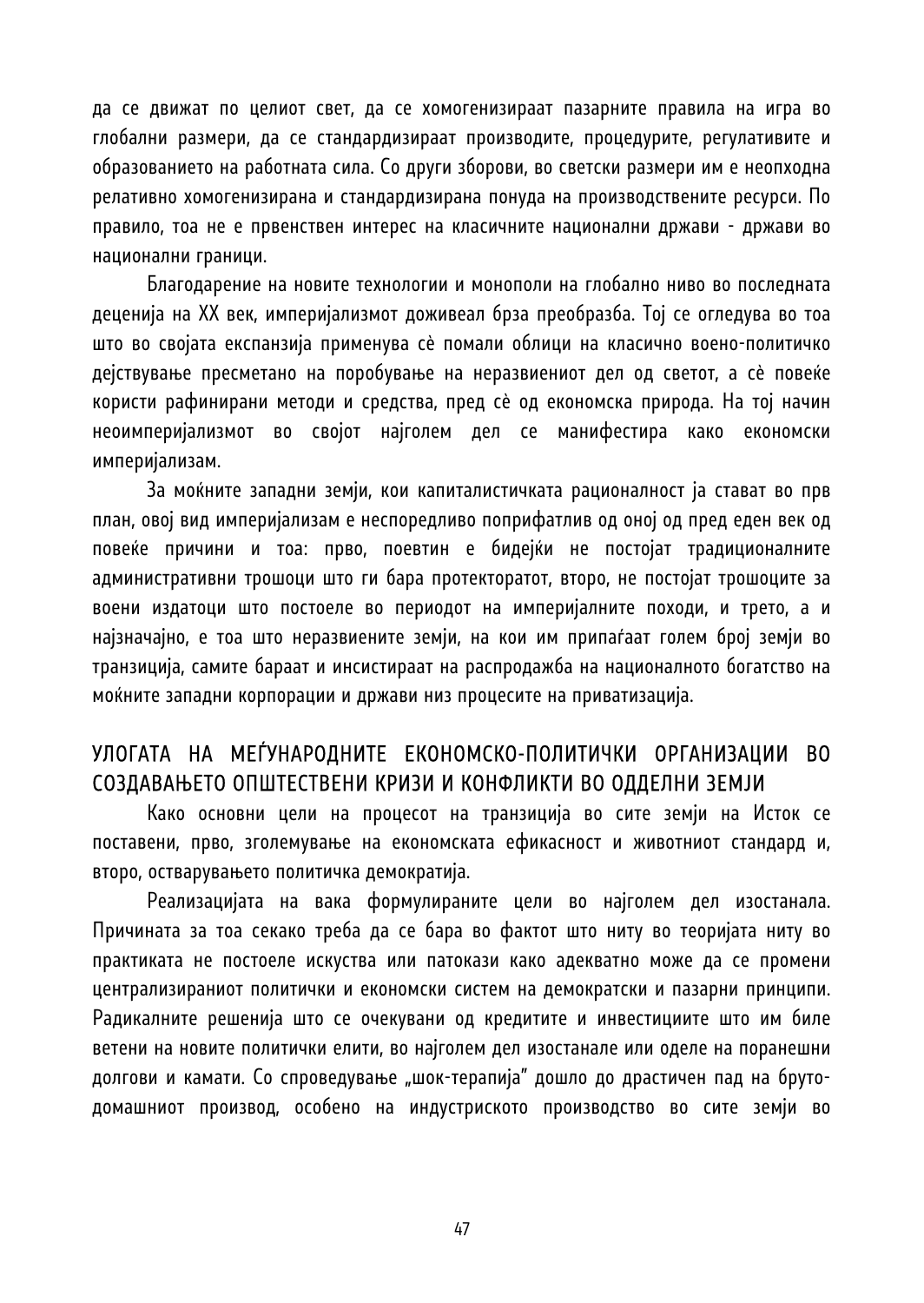транзиција.36 Освен тоа, транзицискиот шок довел и до пад на инвестициите, што произвело пораст на стапките на невработеност, кои од 1990 до 1997 година константно во сите земји во транзиција изнесувале повеќе од  $10\%$  работоспособно население.<sup>37</sup> Тоа, од своја страна, довело до изострување на економската криза, политичка нестабилност, големи општествени тензии, кои понатаму ги произвеле национализмот, социјалните конфликти и мноштво општествени девијации, во литературата означувани како "див капитализам", "првобитна акумулација", "необолшевизам", "латиноамерикански синдром", "мафиократија" и слично.

Голем удел во настанокот на тие негативни општествени трендови имаат меѓународните финансиски и некои политички организации. Тоа произлегува од нивната цел, односно настојување да обезбедат сигурен пласман и акумулација на капиталот, како и пораст на профитот, без разлика на социјалните последици на таквата политика. Во палетата економски фактори што во земјите во транзиција многу често како свој краен резултат имаат нестабилност и социоекономска криза (како увод во појавата на национализмот, етничките и верските партикуларизми и конфликти), особено се издвојуваат оние што ги спроведуваат ММФ, Светска банка, Светската трговска организација, Европската Унија и ОЕЦД. Тоа се: рестриктивна монетарна политика, макроекономска стабилност, целосна либерализација на надворешната трговија, демонополизација на државата во стопанството и радикална приватизација. Овие економски фактори се спроведени со посредство на: прво, наметнатиот неолиберален модел на транзиција (кој има форма на зависна модернизација и неоколонијализам; потоа кредитирање што нема инвестициски и производствен туку во најголем дел должнички карактер, со што се создава должничко ропство; доколку некоја земја изрази противење на предложениот модел на трансформирање на стопанството и општеството воопшто, ќе се сретне со можноста за: санкции, ембарго, притисоци, уцени, рестриктивни клаузули, бојкот, блокади, царини и слично), и второ, специфичните категории на "помош" што се нудат во земјите во транзиција.

Пред согледувањето на економските фактори, механизми и улоги што ги имале и ги имаат меѓународните економско-политички организации на создавањето кризи и конфликти важно е да се истакне еден важен фактор. Причината поради која на реалсоцијалистичките земји им се случила транзиција на радикални неолиберални

 $^{36}$  Во периодот од 1990 до 1997 година, БДП и индустриското производство бележеле негативни стапки на пораст во однос на предтранзицискиот период. Освен Полска, која на крајот на 1997 година остварила 112% БДП во однос на 1989 година, сите други земји бележеле пад: Чешка 98%; Бугарија 63%; Унгарија 90%; Романија 82%; Словачка 95%; Албанија 80%; Хрватска 76%; Естонија 83%; Македонија и Литванија 56%; Молдавија 35%; Русија 58%; Уделот на индустријата во БДП е намален во Бугарија од 37,4% на 29,4%; Чешка од 40,2% на 35,0%; Унгарија од 25,1 на 23,5%; Полска од 42,0% на 27,1%; Романија од 37,9% на 35,6%; Словачка од 37,9% на 28,2%; www.CIA. worldfact.com/ 2002.<br><sup>37</sup> Freedom Hous-a. *Nations in Transition*, www.freedomhouse.org/ 1998/. 10.5.2002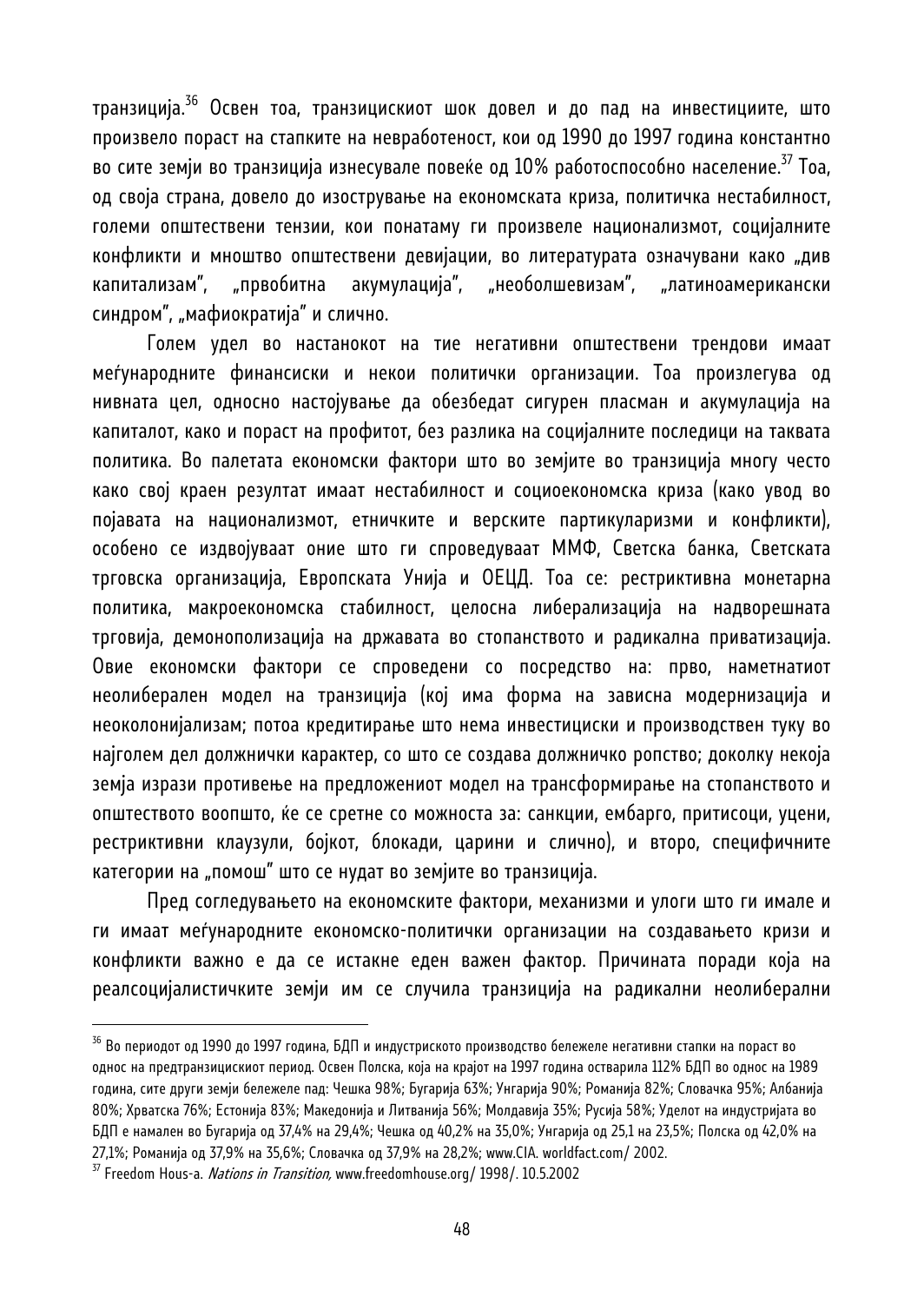основи (кои своевремено ги заговарале Ф. Хаек и Р. Нозик) е во тоа што Запад од секоја своја победа сака да има корист. Со таа цел теориското обликување на концептот на транзиција им е доверено на авторитетите на неокласичната теорија О. Бланчард, П. Кругман, Р. Дорнбус (О. Blanchard, Р. Krugman, R. Dornbuch),<sup>38</sup> додека Д. Липтон и Ј. Сакс39 непосредно учествувале во трансформацијата на некои поранешни реалсоцијалистички земји, која резултирала со крајно негативни економски и социјални последици. Применетите неокласични теориски концепти поаѓале од начелото дека социјалистичките стопанства имаат проблем со т.н. вишок побарувачка (excessive demand), кој се елиминира со рестриктивна монетарна и фискална политика со девалвација на валутата. Наредната мерка би се состоела, според мислењето на овие автори, во дерегулација на цените, слободната трговија, либерализацијата на приватниот сектор и целосната демонополизација на државниот сектор.

Од друга страна, Запад со посредство на ММФ, Светска банка, СТО, Европската Унија и ОЕЦД, на земјите од Централна и Југоисточна Европа едноставно им наметна ваков модел на транзиција на неолибералниот англосаксонски тип, кој како последица имал речиси една деценија репродуцирање на: социјално-економските кризи, зголемувањето на општествената патологија, организираниот криминал и различните општествени конфликти, особено помеѓу богатите и сиромашните, во речиси сите земји во транзиција.

#### ЗАКЛУЧОК

l

Како последица на економските фактори спроведувани низ различни механизми од страна на западните држави, транзицијата на источноевропските економии во првите десет години не ги дала очекуваните резултати. Рестриктивната монетарна политика што ја наметна ММФ и чија цел беше намалување на вишокот побарувачка, доведе до нагло скокање на каматните стапки, што економијата во земјите во транзиција ја доведе до рецесија. Тоа понатаму го забрзало падот на економијата и бизнисот, заработката и побарувачката за домашните производи. Во настојувањето да го урамнотежат буџетот државите пристапиле на намалување на своите инвестиции. Поради намалувањето на монетарната маса, нерентабилните претпријатија не можеле да ги добијат заемите што им биле неопходни за опстанок, додека на рентабилните им била скратена можноста за експанзија. Од друга страна, со воведување на конвертибилноста на домашните валути со фиксен девизен курс во околности на неспоредливо поголеми стапки на инфлација одошто во западните економии, дошло до апресијација на домашните валути и

<sup>&</sup>lt;sup>38</sup> Blanchard O., Krugman P., Dornbusch R.: *Reform in Eastern Europe*, MIT, Cambridge, mass, 1991.<br><sup>39</sup> Lipton D., and Sachs J.: *Creating a Market Economy in Eastern Europe: the Case of Poland*, Brookings Paper on Econo Activity, No.1/90; Sachs J.: Privatisation in Russia: Some Lessons from Estern Europe, American Economic Review, Maj, 1992.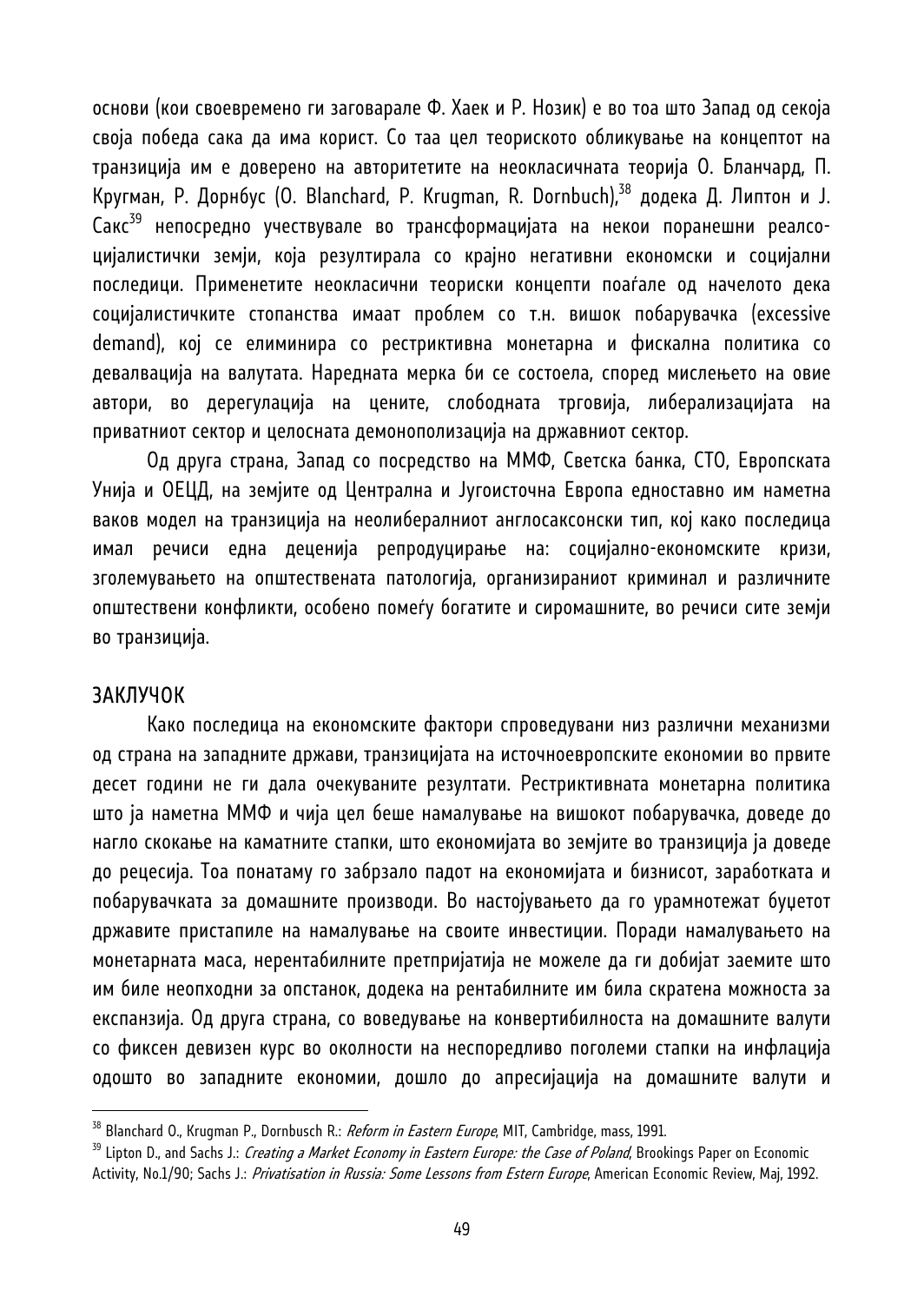дополнително смалување на конкурентноста на домашните производи на меѓународниот пазар.

Општата економска депресија во земјите во транзиција дополнително е поттикната со мерките на отворање и либерализација на пазарот. Тоа го навело Б. Бабиќ на заклучокот дека "едвај и теориски е можно поефикасно решение за поткопување на домашниот производствен апарат отколку што е спојот на целосна либерализација на увозот и прогласувањето на конвертибилноста на домашната валута во економиите што инаку не биле во соодветна мера конкурентни на светскиот пазар".<sup>40</sup> Наглиот пораст на побарувачката за евтини западни производи, кои главно имале дампинг-цени, го оставил домашното производство без побарувачка, што резултирало со голем број стечаи на претпријатијата и со зголемување на невработеноста.

Понатамошното продлабочување на економската криза во земјите во транзиција, освен со прогласување конвертибилност на валутите, со помош на девалвација и целосна либерализација на надворешната трговија, поттикнато е и со препораки за масовна приватизација. Моделот на масовна приватизација му овозможил на странското присвојување најквалитетни имоти и производствени капацитети на земјите од Исток, и тоа по многу ниски цени. Притоа, она најважното и најлошо за економијата на земјите во транзиција е што западните инвеститори кога ќе откупат некоја фабрика брзо ја затвораат. Причините се во фактот што западните инвеститори и купци не се заинтересирани за приватизација на производствените капацитети (иако таа е важна поради ниските цени на работната сила и ниските даноци), туку првенствено за откуп на лиценци, освојување на пазарот за пласман на својата стока, и тоа токму онаа што е произведена во приватизирано па потоа затворено претпријатие. Тоа секако не била повремена туку масовна појава во сите земји во транзиција, особено во Унгарија и во Чешка, во која над 80% акции се во посед на странски инвеститори.<sup>41</sup>

Крајно неповолните економски околности во земјите во транзиција дополнително се продлабочени со продорот на шпекулативниот западен капитал, како и на капиталот во вид на казино-економија, кој предизвикал финансиски нарушувања и хиперинфлаторни удари во некои земји.  $42$ 

<sup>&</sup>lt;sup>40</sup> Babić B.: *Zemlje istoka, Ekonomist*, 3-4, Beograd, 1994. str.149<br><sup>41</sup> За застапеноста на странските инвестиции во земјите на Централна и Источна Европа во:: Stojanović I.: *Država i privredne reforme*, Prometej, Beograd, 2000. str.98<br><sup>42</sup> За порастот на т.н. берзански или шпекулативен капитал М. Цхоуссудовскѕ изнесува: "просечниот дневен обем на

девизните трансакции пораснал од 15 милијарди \$ у 1973 г. на 880 милијарди \$ во 1992 г. и над 1.300 во 1995 г., од што само 15% отпаѓаат на реални трговски трансакции, остатокот главно има шпекулативен карактер. Тоа е основна категорија на глобализацијата како неоколонијализацијата што ја спроведуваат САД и неколку западни земји. *The Global* Financial Crisis, Third World Rewiew, no. 86 Oktober 1997. www.twn.org.// 1.10.1998.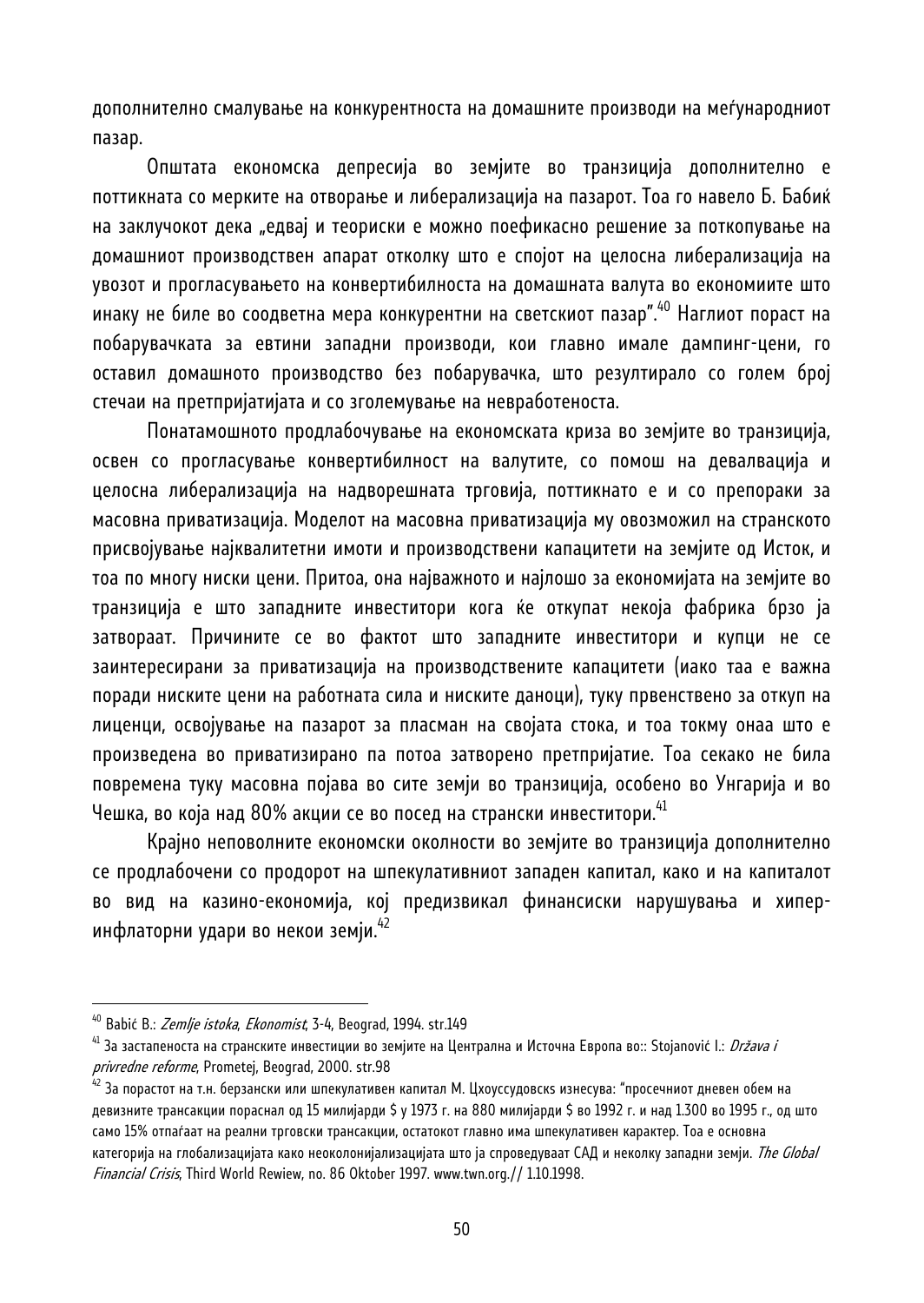Со тоа моделите на реформи, кои пред сè ги понудиле експерти од САД, имале разорувачки ефект по вкупната структура на реалсоцијалистичките општества. Изостанувањето на стручна, финансиска и технолошка помош ја претворило очекуваната благосостојба во несовладливи економски тешкотии, инфлација, невработеност, зголемување на сиромаштијата и бедата, различни поделби на верска, национална, идеолошка и секаква друга основа. Падот на општествениот производ, неадекватната (пљачкашка) приватизација, руинирањето на производствената база, социјалните поларизации до кои доаѓало, меѓу другото и со неконтролирано пљачкање на целото општествено богатство, криминализацијата на општеството и низ системските аномалии се општи обележја на овие општества. Во трагањето по нов идентитет на општествениот развој и модернизација, овие земји биле дезориентирани во односот на Европа Мастрихт, и пред сè пред недефинираните и непредвидливи исходи на идните настани.

Како што истакнува Т. Балабанов: "Распределбата станала стихијна, а социјалното раслојување сè позабрзано. Сè помал број жители стануваат сè побогати, а сè поголем број се борат со елементарната егзистенција. Акумулацијата на капиталот се одвива стихијно и сè повеќе потсетува на т.н. првобитна капиталистичка акумулација. Сето тоа предизвикува големи социјални тензии. Општествениот капитал пропаѓа. Државата е разлабавена и се кинат органските врски во економскиот систем. Цел Исток се наоѓа во општ хаос". $43$ 

Досегашниот тек на реформите во најголем број земји во транзиција покажал дека повеќето остварени преобразби не одговараат на долгорочните национални интереси на земјите од Исток, ниту придонесуваат за јакнење на нивната економија и на вкупната безбедност. Движењето на поранешните реалсоцијалистички земји кон пазарни односи и уважување на "објективните економски законитости" почнало, според мислењето на аналитичарите, да "поприма апсурдно-формален карактер, бидејќи главните критериуми за оцена на реформите не се нивото и квалитетот на живот на населението и безбедност за државата и општеството, туку темпо и рамки на насадените економски проекти, кои се измислени на врвот, но кои животот ги отфрла. "Реформаторите" го принудиле општеството за избраната стратегија и тактика за тотална капитализација и лично богатење да ја плати цената што испаднала неизмерно висока".<sup>44</sup> Тоа ги навело некои автори на изјавата дека "патот што им е наметнат на земјите во транзиција и кој тие го прифатиле за да го прескокнат "историското доцнење", повеќе личи на регионалниот распад и економскиот либерализам од 1920

<sup>&</sup>lt;sup>43</sup> Balabanov T.: *The Sistemic and Institutional Changes in Eastern Europe*, EAEPE, Barcelona, 1993. p.2<br><sup>44</sup> Osipov G.V.: *Socijalno-politička situacija u Rusiji*, Beograd, FPN, 1995. str.9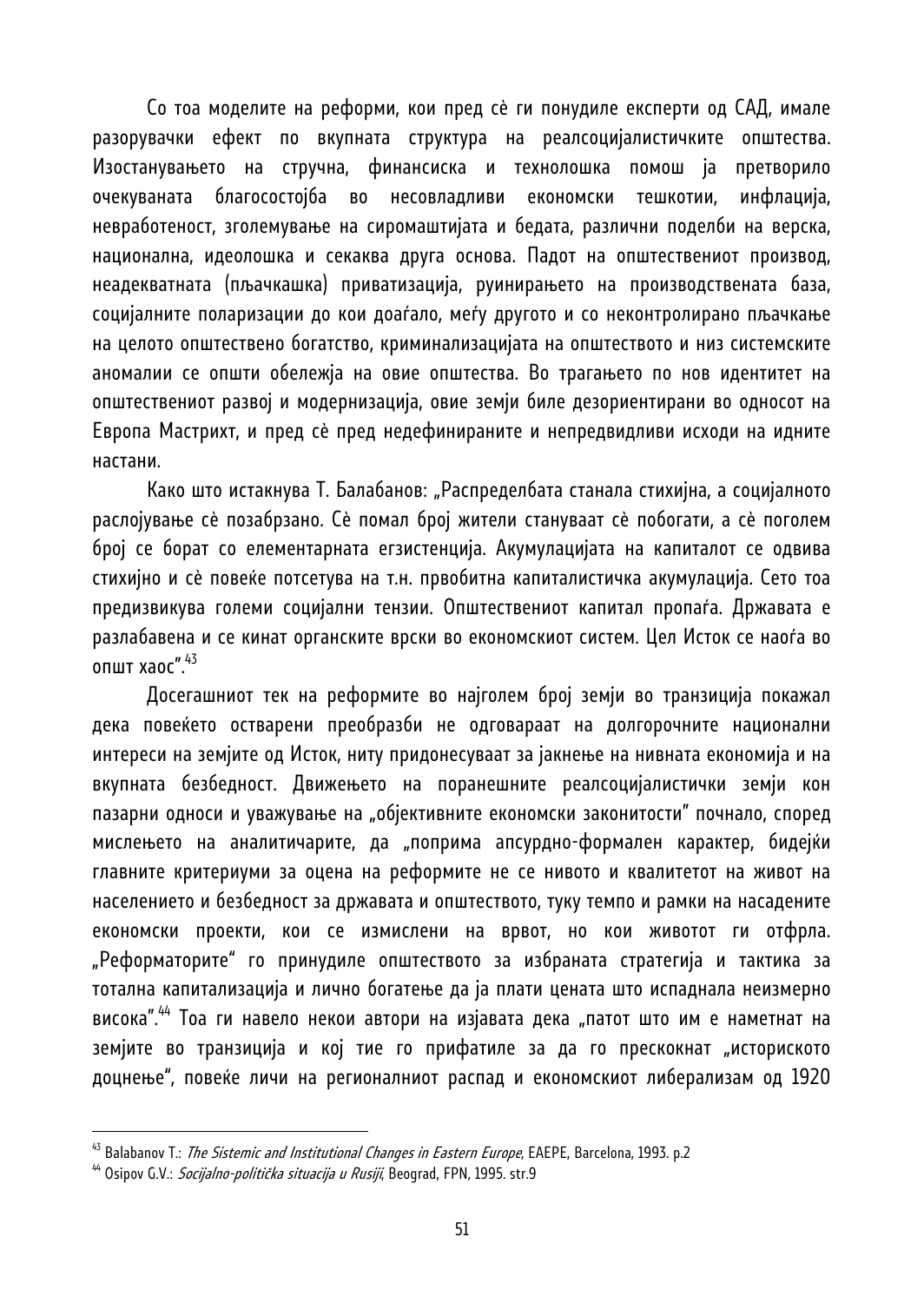година, отколку на искуствата со економските чуда од 1950-тите години, во Западна Европа". $45$ 

#### ЛИТЕРАТУРА:

- 1. Balabanov T.: *The Sistemic and Institutional Changes in Eastern Europe*, EAEPE, Barcelona, 1993.
- 2. Barrow Michael, Statistics for Economics, Accounting and Business Studies, Second Edition, Longman, London and New York, 1997
- 3. Babić B.: *Uloga države u privredi*, Savetovanje: Država i privredne reforme, Privredna komora Jugoslavije, Beograd, mart, 2002;
- 4. Berend I.: Centralna i Istočna Evropa, CID, Podgorica, 2001.
- 5. Babić B.: Zemlje istoka, Ekonomist, 3-4, Beograd, 1994.
- 6. Berend I.: Centralna i Istočna Evropa, CID, Podgorica, 2001
- 7. Blanchard O., Krugman P., Dornbusch R.: Reform in Eastern Europe, MIT, Cambridge, mass, 1991.
- 8. Blanchard Oliver, *The Economics of Post-Communist Transition*, Clarendon Press, Oxford, 1997
- 9. Bujšić B.: Hipoteza o uniformnosti institucionalne infrastrukture tržišnih ekonomija, Zbornik Institucionalna infrastruktura u tranziciji ka tržišnoj ekonomiji, IDN, Beograd, 1994.
- 10. Woodward S.: *Balkan Tragedy*, The Brooking Institution, 1995.
- 11. Vidojević, Z.: Tranzicija restauracija i neototalitarizam, Institut društvenih nauka, Beograd, 1997.
- 12. Vlajki E.: The New Totalitarian Society, Legas, New York, Ottawa, Toronto, 1999.
- 13. Ivašov L. G.: *В Вашингтонская ыекфеупшя НАТО*, Военно-исторический журнал, Mосква, 2000. No. 1
- 14. Ismi A.: Plunder With a Human Face, Ekonomist, February 1998.
- 15. Jevtović M., Milašinović S.: Samougrožavanje društva socijalno patološke devijacije, Sinex, Beograd, 2002.
- 16. Ernest I., Bogart, Direct and Indirect Costs of the Great World War, New York 1919; dr Max Lanter, Die Finanzierung des Kriedes, Luzern 1950
- 17. Kregel and Marzner: Agenda for the Reconstruction of Central and Estern Europe, Challenge September-October. 1992.
- 18. Komazec S., Ristić Ž.; Antiinflaciona strategija, Naučna knjiga, Beograd, 1992.

<sup>&</sup>lt;sup>45</sup> Kregel and Marzner: Agenda for the Reconstruction of Central and Estern Europe, Challenge September-October. 1992. str.37.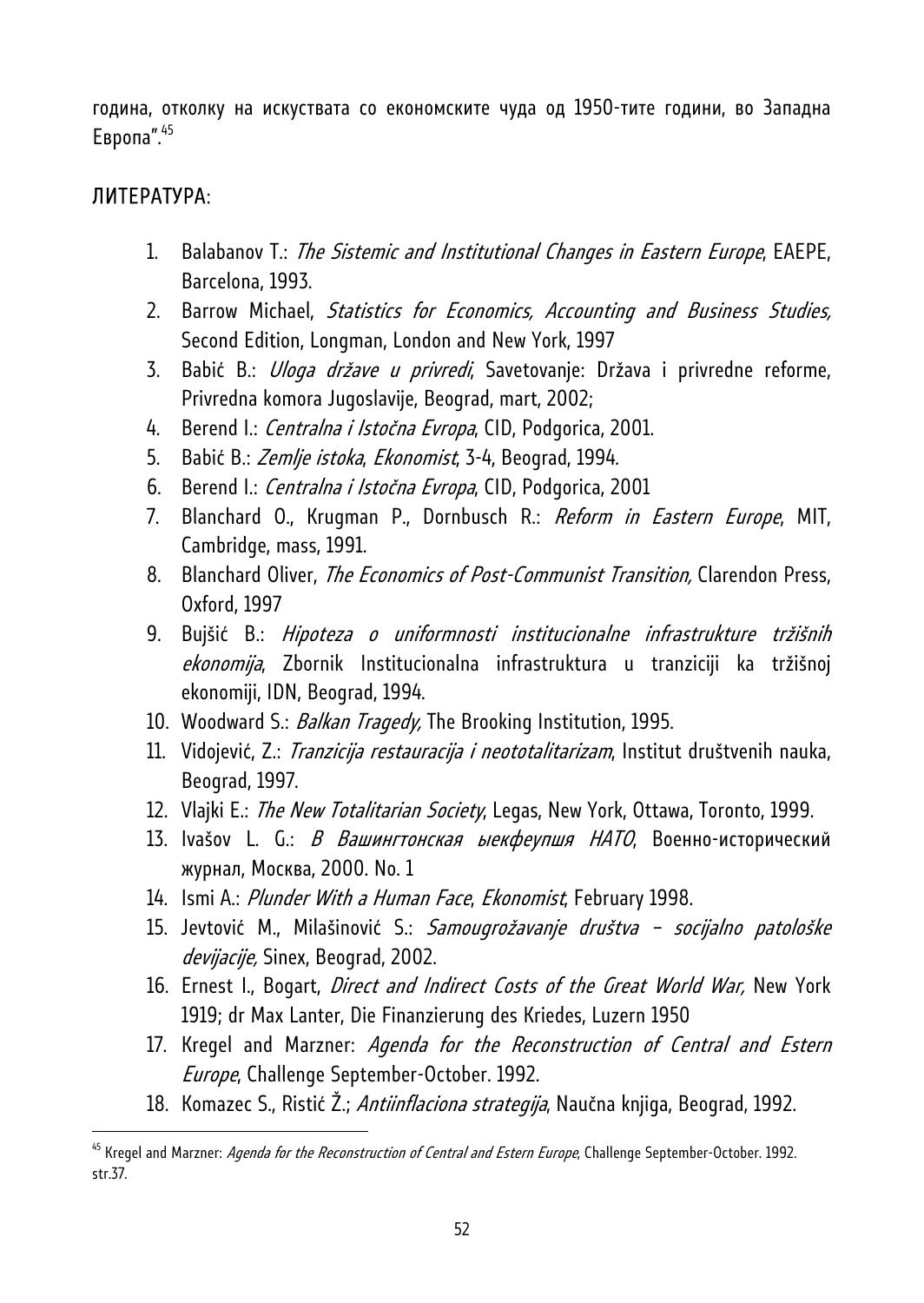- 19. Lipton D., and Sachs J.: Creating a Market Economy in Eastern Europe: the Case of Poland, Brookings Paper on Economic Activity, No.1/90.
- 20. Mitrović, Lj.: *Globalizacija i novi svetski poreda*, www.inaffairs.com./2001/inf-a/.
- 21. Milosavljević M.: Socijalna politika u tranziciji, Zbornik Defektološkog fakulteta u Beogradu, 1998; Vuković D.: Sistemi socijalne sigurnosti, FPN, Beograd, 1998.
- 22. North D.: *Political lessons Dravn from Balkan War*, Publiched by the International Commitete of the Fourth International, jun 1999.
- 23. Osipov G.V.: Socijalno-politička situacija u Rusiji, Beograd, FPN, 1995.
- 24. Prvulović V.: Ekonomska diplomatija, Beograd, 2001.
- 25. Petrović M.: *Uloga države u savremenoj tržišnoj privredi*, Institut za ekonomiju, Beograd, 2000.
- 26. Sachs J.: Privatisation in Russia: Some Lessons from Estern Europe, American Economic Review, Maj, 1992.
- 27. Svetličić M.: Zlatne niti transnacionalnih kompanija, Ekonomika, Beograd, 1986.
- 28. Stojanović, I.: Država i privredne reforme, Prometej, Beograd, 2000.
- 29. Tadić Lj.: Nauka o politici, Rad, Beograd, 1996.
- 30. Todorović B., Vilić D.: Krize: izazivanje i upravljanje krizama, GrafoMark, Beograd, 1997.
- 31. The World Economy: Performance and Prospects; UNCTAD, Washington, D.C., 1999.
- 32. Friedman G.&M.: The Future of War: Pover, Technology, and American World, Dominance in the 21 st Century, St.Martins Press, 1998.
- 33. Chussodovsky M.: The Globalisation of Poverty, Zed Books, 1996.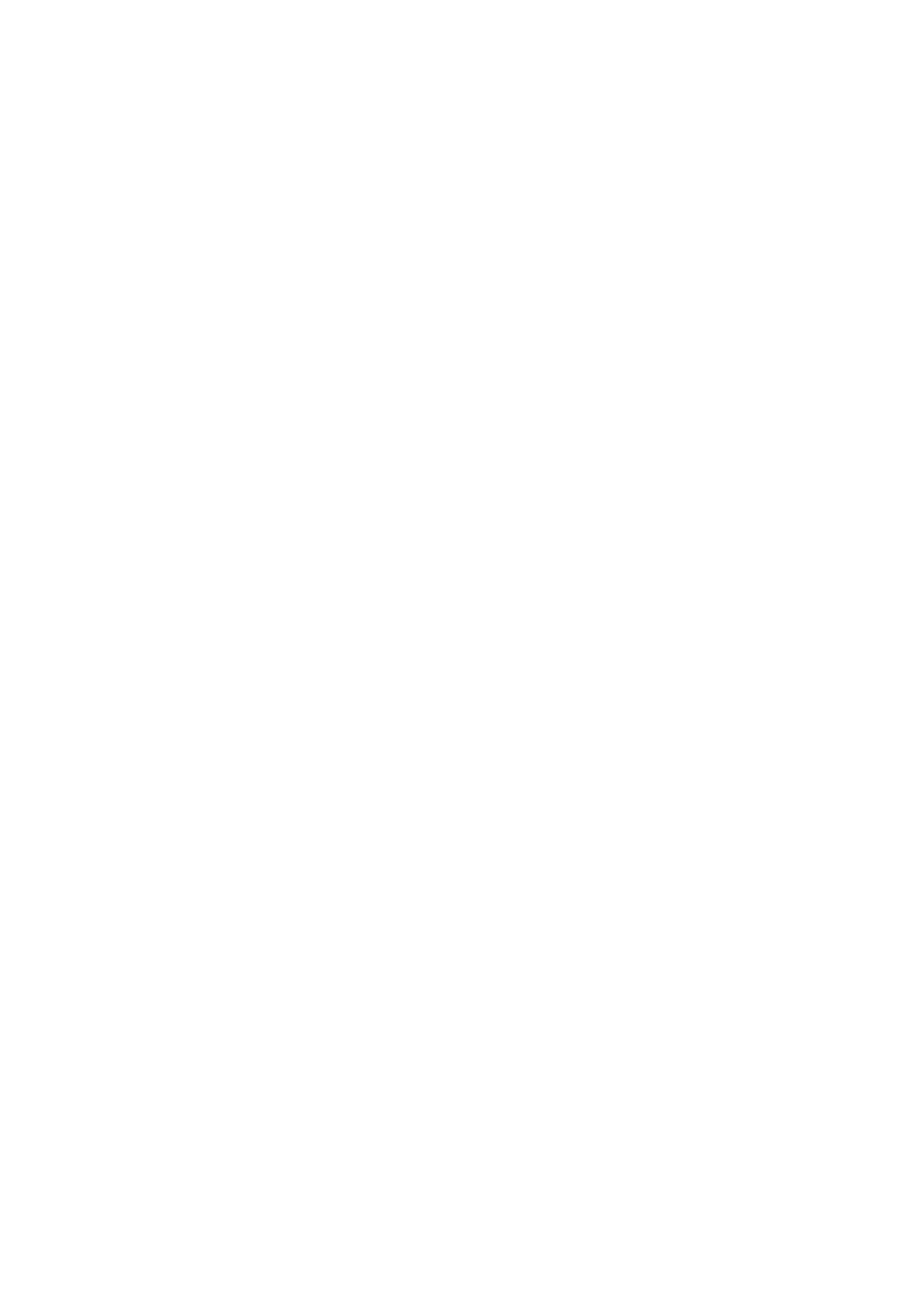### INSTITUTIONAL ORGANISED CRIME AND TERRORISM AS CONSEQUENCES AND MEANS OF THE GENERAL CONCEPT OF SYSTEM CORRUPTED FOREIGN POLICY

### Associate Professor, PhD, Miodrag LABOVIC, Faculty of Security-Skopje, Republic of Macedonia

#### ABSTRACT

l

 Institutionalized type of organized crime is the most perfidious type in the context of general concept of a system corrupted foreign policy, continually led by the most powerful countries in the world to achieve geo-strategic (geo-economic, geo-political and military) long-term interests in mega capital. It is about an old practice of imperialism and today's ex-territorial neo-colonialism. Novelty is that the author theoretically shaped the level of organized crime, with scientifically valid arguments. <sup>46</sup> Moreover, in order to implement such policies, all multilateral political, security and financial organizations, and even the international courts have been used as instruments. This policy of the most powerful countries in the world today has a dominant influence on the international political and economic relations. *Ultima ratio* of this policy is military intervention, with or without approval of the UN Security Council, as well as the secret logistics in organizing civil wars, inter-ethnic conflicts and other various armed riots, state putsch and terrorist attacks on sovereign states situated thousands miles away from the aggressor country. Nevertheless, we are witnessing notorious empirical examples from the contemporary international reality of applied methods of "double criteria" for the very similar occurrences, harsh interference in the internal affairs of sovereign countries whose governments do not converge with the global politics of the dominant power. It is a blatant violation of principals of international public law, even its full suspension. To rationalize these attacks, various excuses are used for alleged prevention of humanitarian disasters, protection of human rights and freedoms and so on.

 Not even the citizens of great power countries aren't protected from subtle directed terrorist attacks in whose territory the attacks are conducted, if it is in the interest to fabricate public opinion in order to undertake farther steps in the context of the general concept of a systematically corrupted politics. There are indisputable scientific evidences that by methods of mathematics, physics and chemistry prove that the alleged terrorist attacks on September 11, 2001 in New York could not be organized without the logistics of

<sup>&</sup>lt;sup>46</sup> About the new typology of organized crime and especially the theoretical new concept, theoretically launched for the first time, see: Miodrag Labovic & M. Nikolovski, Organised crime and corruption, Faculty of security, Skopje, 2010, pp. 66-97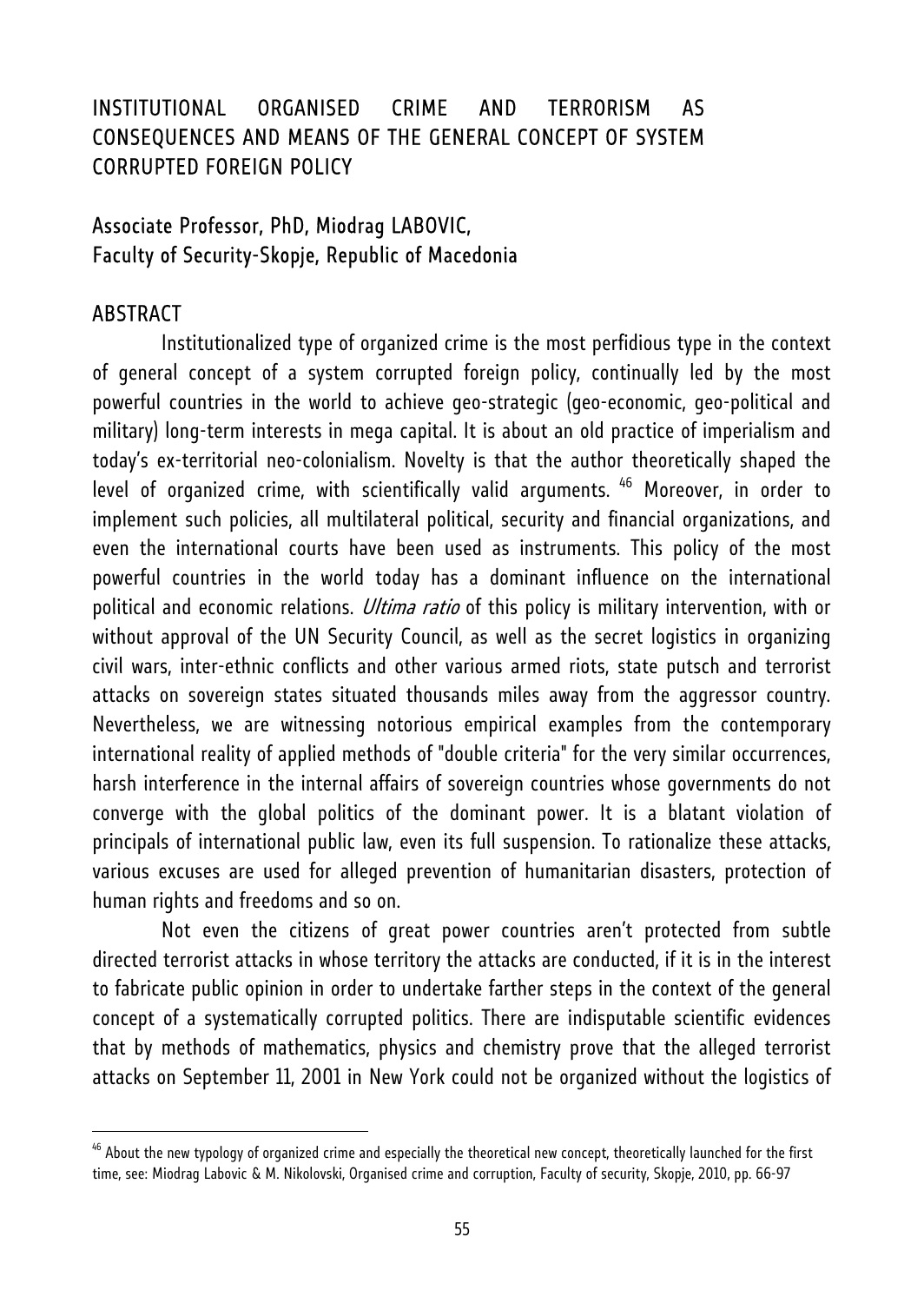the American intelligence services. $47$  Collateral damage of all these violent "export of democracy" and state terror, expressed in thousands of murdered children, women and older people, goes beyond any damages that might be done by any other type of organized crime. On the contrary, the institutionalized type of organized crime as aggressive war or state terror remains the "grey zone" of legal restricts in the international documents and national legislative of the countries in the world.

This type of organized crime excludes the individual criminal law liability, between other things, since these acts are not treated as an execution of criminal offences by the highest representatives of those countries, but as a legitimate conduct of foreign policy. Even more, unseen precedent is sought so to exempt the commanders from any criminal responsibility, as well as the other representatives of the armed forces of the United States in front of the International Criminal Court, by which, all the other parties involved in armed conflicts around the world are found to be in a very unequal position. From that point of view, this type of most perfidious organized crime insofar represents a sociological hidden crime, and not a crime in the criminal law meaning. Therefore, this crime is unrecognizable, not only for ordinary citizens, but also for the great part of the experts and scientific community.48 The way out of this situation, cannot be found in the apocalyptically fatalistic predictions or expectations for spontaneous reallocation of historic dominant world power in the new multi-polar or bipolar world. The way out must be sought in the neutralization of the causes that led to the general concept of a system corrupted politics whose consequences is institutionalized organized crime and the rapid growth of international terrorism. In that context, the new avant-garde scientific notion should play an important role, by strengthening the awareness and by creating pressure on all levels for new and fairer international order, distribution of work and incomes.

### Key words: Institutionalized organized crime, general concept of system corrupted foreign policy, terrorism

<sup>&</sup>lt;sup>47</sup> Kevin Bareth, *Wisconsin state journal*, Wisconsin University, 2006 (interview published by the daily newspaper *"Utrinski* Vesnik" 5/6 august, Skopje, 2006.<br><sup>48</sup> Miodrag Labovic & M. Nikolovski, Organised crime and corruption, Faculty of security, Skopje, 2010, pp. 92-97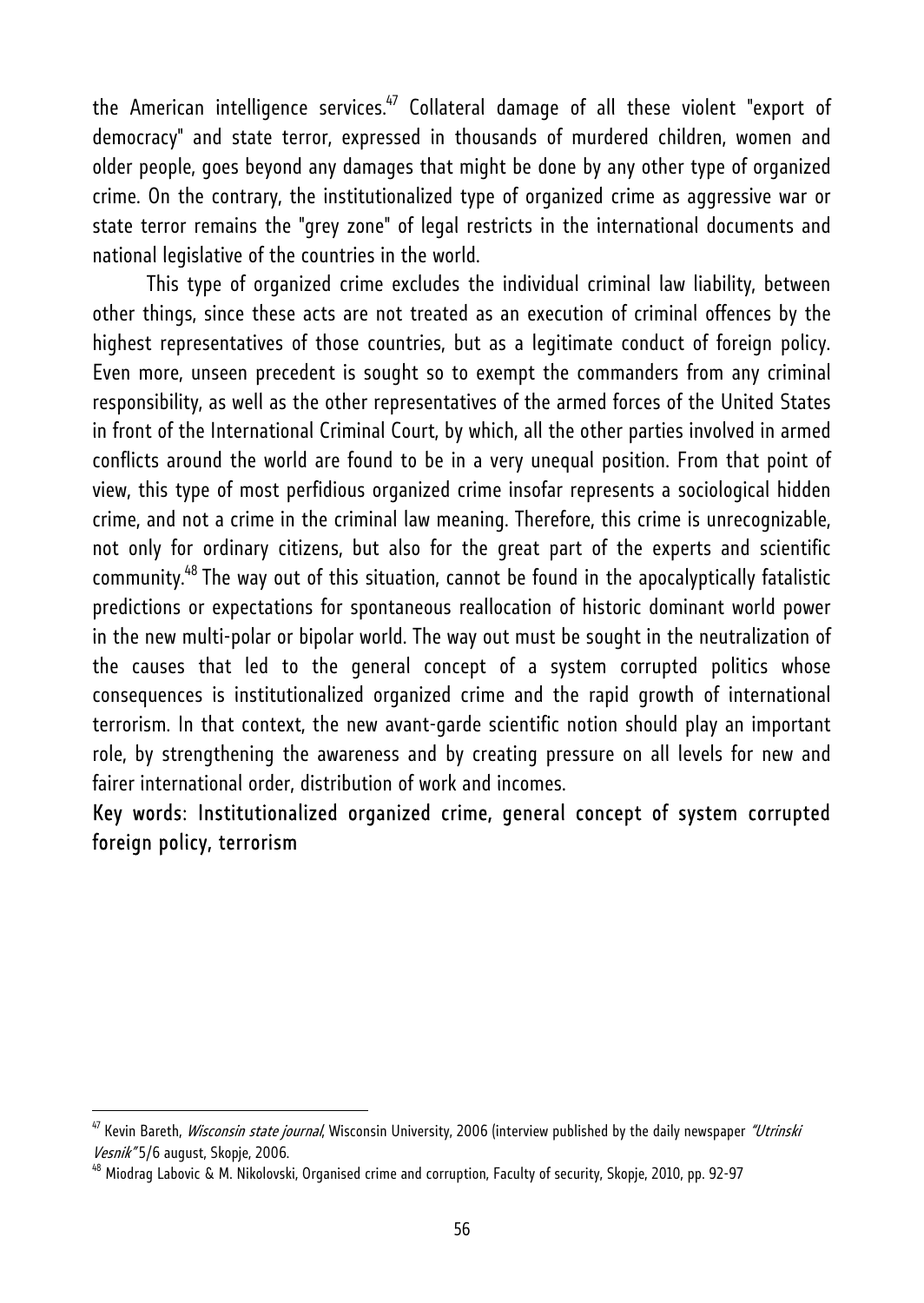### THE INSTITUTIONAL ORGANIZED CRIME AS CONSEQUENCE OF THE GENERAL CONCEPT OF THE SYSTEM CORRUPTED POLICY

 In theory, the new type of the institutionalized organized crime, because of the general concept of the system corrupted politics, is a continuation in leading the foreign policy of the great world powers, regardless from which party the Government comes from, or what is the personification of the institution, lets say, the State President. The general concept of the system corrupted politics actually means the level of the political system, which creates a national strategy in the foreign policy in both system and systematical ways, whose fulfillment of the national priority interests and strategic goals is being accomplished with both conventionally forbidden and morally-humanistic disallowed means<sup>49</sup>. In the theoretical new type of institutionalized organized crime it is not a matter of acquiring a direct, personal criminal profit or any other type of protecting the personal interests of the highest carriers of such politics, through which it is being manifested (at least the personal interests are not a priority). This highest and most subtle type of institutional organized crime exceeds all conventional and unconventional corruption transactions, even among the highest great powers statesmen. With this type, regardless of the personifications in the state institutions, the substance is the exercise of the general concept of a system corrupted politics, which systematically generates the political and economy system of capitalist expansionism and exterritorial imperialistic neocolonialism. The institutionalized organized crime is a concealed crime. Seen from institutional and sociological approach, it means de facto and not de jure, crime protected by the law.

 This type of institutional organized crime has a strong impact on the international economy and political relations. Thus, this most perfidy type of organized crime indirectly affects the wider national great powers interests, because most of the citizens in those countries enjoy the benefits of the social, health, tax and other policies, in order to "buy" the social peace (possible avoidance of protests, demonstrations, turmoil, strikes, civil wars). That directly affects 80% of the world population in the poor parts of the world and the transition countries.<sup>50</sup> Therefore, this type of organized crime is in fact a sociological idea of

<sup>&</sup>lt;sup>49</sup> Refer to Michael D. Lyman and Gary W. Potter, "Organized crime", Magor, Skopje, 2009, page 432, saying that "The crime is an excellent maker of the capitalist oil. Those that wish to influence the results produced by the machine understand that the money made by the crime is an effective tool that enables them to go wherever they want, in the same way as the money made in an another way. Those that make the money control the machine. The crime is a side effect of the effective political economy. It is a main product of the political economy. The crime is in fact the foundation of the politically and economically built relations in the democratic-capitalistic societies".

<sup>&</sup>lt;sup>50</sup> See: Natalia Nikolovska, "The big illusion", Culture, Skopje, 2000. It is really necessary to point out the brave and objective judgment of the most eminent representatives of these organizations, such as James Woolfenson, former president of the World Bank, who noted that "There must be something not normal in a world where 20% of the population handles 80% of the wealth", or the former vice president of the World Bank for Europe, Jean Francois Rischard, who openly doubted the potentials of the UN, IMF and WB, so to solve the big problems of the globalizations.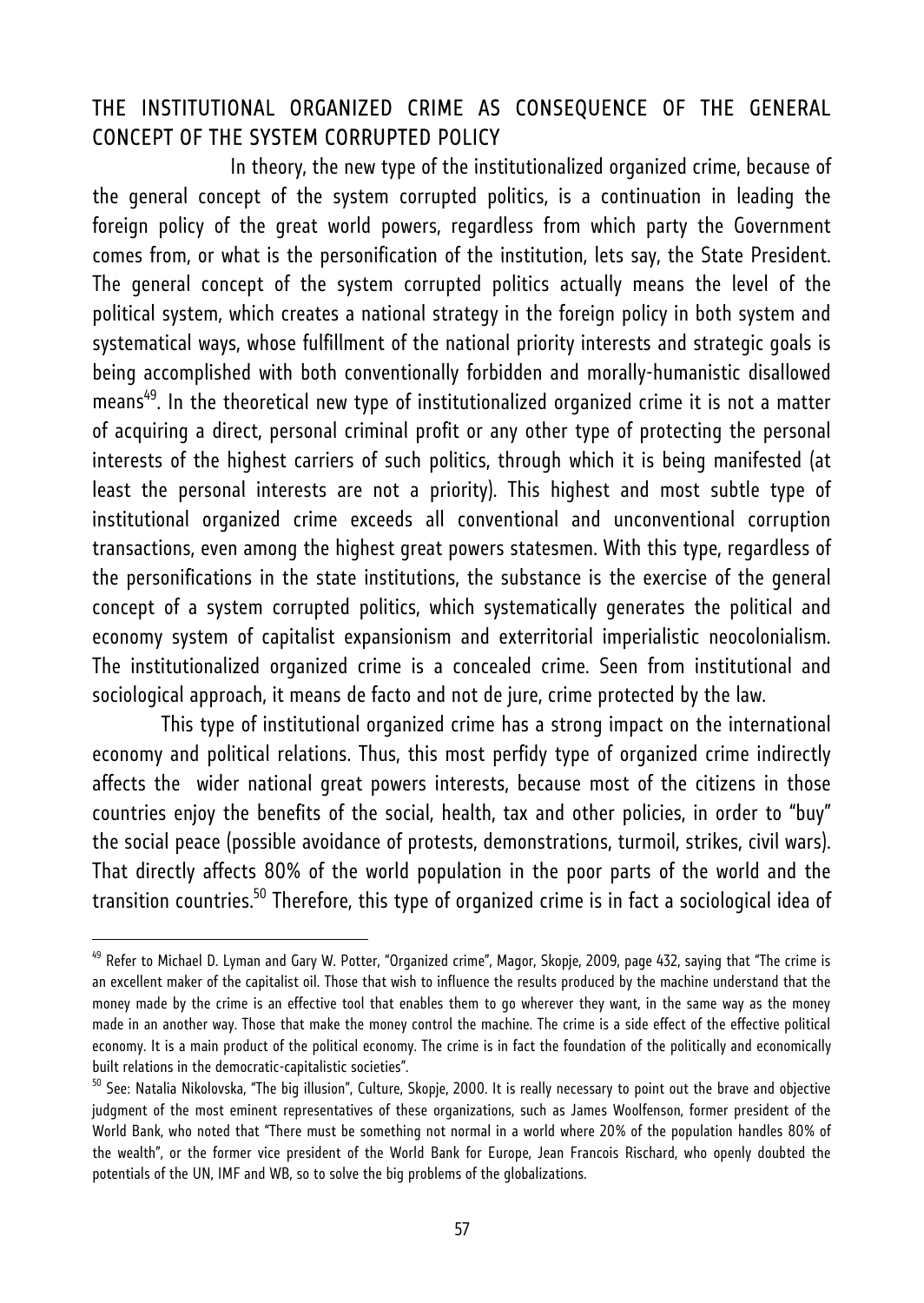the organized crime, because it is not treated equally or it is out of every positive international legal regulation and positive criminal law legislation of any country in the world.

 There is an enormous difference among this highest type of institutional organized crime, as a result of the general concept of system corrupted politics led by the most powerful countries in the global economy and political relations, versus the forms and methods through which the other types and particularly institutional type of organized crime is carried out in the transitional and undeveloped countries<sup>51</sup>. In those countries, the forms of institutional organized crime directly harm the state and its citizens. There are clear signs that this form of institutional type of financial organized crime is also present in west developed countries. Ever more, it is considering as a main cause for the debt crisis in the western world. In those countries, where institutional organized crime is carried out, those forms directly harm the state and its citizens. This highest, and most sophisticated type of institutional organized crime is performed through most perfidy and most subtle methods, on continual foreign politics level, whose ultimo ratio is the military intervention in countries that are situated thousands kilometers away from the country aggressor. Due to the above mentioned reasons, nobody is held responsible for the killed civilians: children, women, old and weak people. This type of organized crime eliminates the subjective, criminal-law responsibility and complicity, simply because these activities, foreseen as criminal offences against the humanity and the international law are not treated as international criminal offences, but as a legitimate way of conducting politics.

Such military actions or fabricated terrorist acts, even against its citizens on their own territory, relentlessly cause invaluable and immeasurable damages in losing human lives and material demolitions. During an interview for the American newspaper "Wisconsin State Journal", Kevin Barrett, assistant professor at the American University "Wisconsin Madison" stated that the American Government planned the terrorist attacks on September  $11<sup>th</sup>$  in 2001, so to provoke a mission against terrorism with the attack on the sovereign state Afghanistan. There are video clips from these events, posted on the Internet, and according to the scientific aspect with the laws of Physics, Chemistry and Mathematics,

In the UNDP report, in 1999, the dark side of the globalization in the transition countries was supported by the numbers: 10 million lost human lives as a result of shortening the life time; an enormous expansion of poverty: in 1989, 4% of the population in the transition countries (14 million people) had an average per capita \$2 daily, while in 1995, 32% out of 147 million "transition" people entered the zone of African poverty (under \$2 daily). The trend continues and according to the scientific estimations, over half of the transition population will most probably live in an extreme poverty at the end of the century.

<sup>&</sup>lt;sup>51</sup> About a new typology of the organized crime, see: Miodrag Labovic & M. Nikolovski, Organised crime and corruption, Faculty of security, Skopje, 2010, pp. 66-97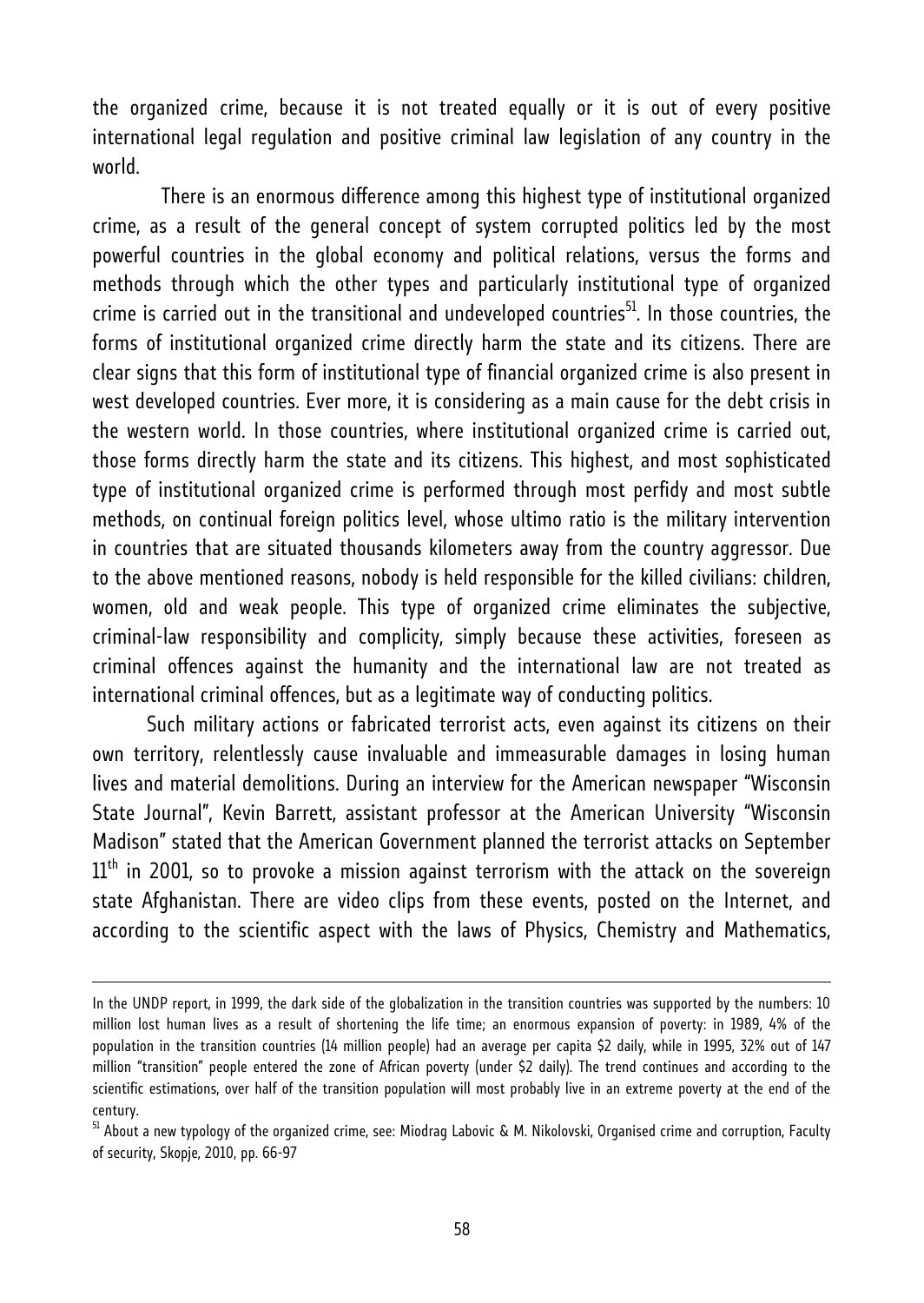there is no way that the "twin" buildings in the World Trading Centre in New York and the Pentagon building could be damaged in such way using passenger planes. However, the material proofs cannot be collected because the US intelligent services that organized this attack will never let the scientific and non-government organizations to check the actual scene, to measure and collect evidence, so to prove it later.

A similar vanguard refers to the military attacks on Iraq in 2003, when the false information from CIA were used as a motive to attack, as if a nuclear weapon is being produced in Iraq, it is a threat to the national interests of USA and the humanity. After the American-British armed forces occupied the territory of sovereign Iraq, it was concluded that there is no sign of any type of nuclear weapon production on the territory of Iraq. Still, the attacks were justified with a rationalization that the non-democratic and inhuman regime of Saddam Hussein was brought down, from whom the Iraqi people were supposed to be saved.

There is a documentary produced by a certain American house, which states that the motives for the First and the Second World War (for which there were more profound reasons), are in fact the following: the supposed sinking of the American submarine, when a few hundred American soldiers lost their lives – just before the USA entered the First World War. These facts were actually used to win over the public opinion in the USA and influence the massive, voluntary joining the USA Army. A reason for winning the public opinion, just before the USA entered the Second World War was supposedly the intentionally sent, false information about the conditions of the Japanese Army, when the American Army was dragged into an unequal collision. Many American soldiers lost their lives then, in the clash with the Japanese Army in Pearl Harbor.

 Later on, the same countries sent humanitarian donations for restoration of the ruins through their own companies. All those invaluable and immeasurable damages have been marked as collateral damages, as a side effect that was inevitable, so to prevent something worse. When such politics is not successful with the political and the diplomatic means and resources, then a military action is inevitable. It is not said by chance that the war is the last method or a lengthened arm of the politics. There is even a search for yet precedent for an exemption from a criminal responsibility for the commanders, commandants and the members of the armed forces of the USA in front of the International criminal court. On that way, they are placed into a completely unequal condition before all other participants in the military conflicts all over the world. This type of institutional organized crime like aggressive war or a state terror remains the "grey zone" of the legal sanction in the international document and most of the national legislatives of the countries over the world. Therefore, it is not recognizable, for the regular citizens and also most of the professional and scientific public.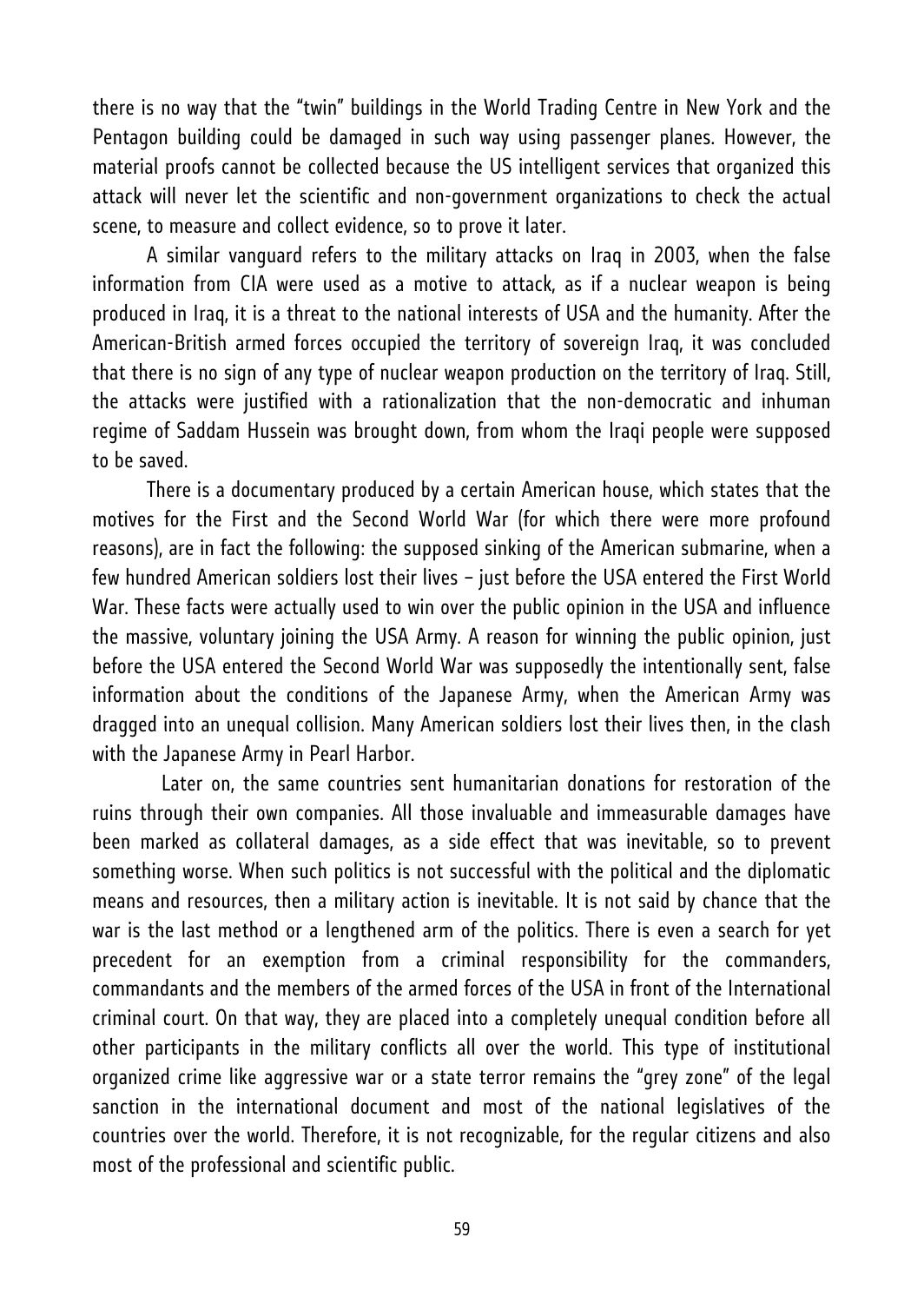The institutional type of organized crime, because of general concept of systemcorrupted politics is not something new. It is just a newly created theoretical concept. It has been part of the international relations history, especially between the great powers. Today, its indications can be found especially in the way of the greatly coordinated functioning of the international financial and security-political organizations, of the so-called international community towards the governments of the disobedient leaders. In fact, we are witnesses of empiric examples, generally known in the modern international reality, of using the method of a double standard for the similar occurrences in internal or international conflicts; a brutal interference in the national matters of sovereign countries, which is a direct breakage of one of the basic principles of the international public constitution, even a total suspension of the international public law by using a military force on the sovereign countries without a decree of the UN Security Council. Everything is being done with a justification that a human catastrophe is to be prevented or the national interests of NATO leading countries are to be protected, which are tens of thousands kilometers far from the targeted country. In addition, there is an excuse for "exporting" democracy for a supposed defense of the human rights and freedoms in sovereign countries, which are in fact of a great importance for the interesting spheres of great forces influence. There might be also some financial and other types of supporting terrorist organizations, as well as putting various subtle pressures to change the constitutional system of the weak countries; encouraging and supporting the logistics in civil wars fully, inter-ethnic relations in countries whose governments do not follow the goals of global politics. On the other side is "the carrot" given by the international community: donator financing of various needs for covering financial frauds and other "loopholes" in the budget deficits in developing countries; subtle diplomatic blackmails for giving credits under acceptable conditions (really necessary for the financially powerless countries). Everything is done so to achieve the longterm geo-strategic interests of mega capital that originate from the most powerful countries in the world.

#### THE TERRORISM AND THE GENERAL CONCEPT OF THE SYSTEM-CORRUPTED POLITICS

We already said that the institutional organized crime was classified as the most perfidious type of organized crime, due to the general concept of system-corrupted politics. In that case, terrorism should also be reconsidered as consequence or counteract to the General concept of the global, system corrupted politics, which permanently creates crisis and injustice of various types. In addition, the terrorism has been used as an instrument of the general concept of system-corrupted politics. Due to the fact that the terrorism is becoming international phenomenon more and more, the global problem is that the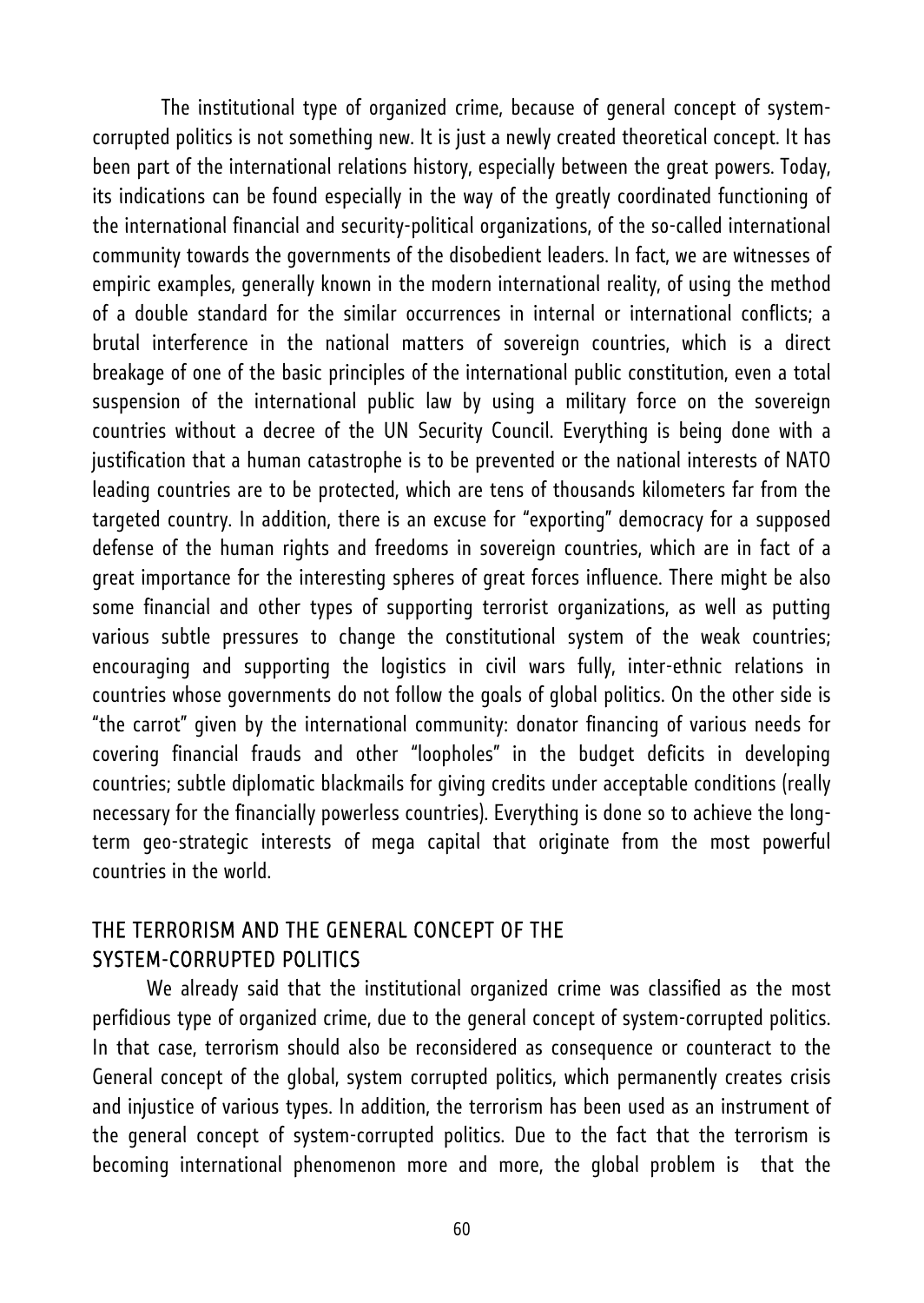terrorism recognize no borders and acts on a world level and since it threatens the international relations, the terrorists turned to use resources and methods that initiate human and material damages that jeopardize the international safety. The international community is making efforts to regulate the numerous questions directly and indirectly connected to terrorism. There have been many conventions, resolutions, recommendations and agreements from the 30' of 20 century up to now, connected to the terrorism and its accompanying elements. Although the number and the scope of such adopted and accepted international documents directly on indirectly related to terrorism is big (larger space is needed to have all of them reviewed and analyzed), nevertheless, there is still an opinion that not all documents fully contributed to the optimal efficiency in fighting the terrorism. This is mostly due to the existence of enormous scope of discreet and opportunistic solutions in these documents; the political color of the terrorism (its direct or indirect support by certain countries, as well as the reality of double standards, i.e. unequal validity and respect of the international documents and law from all the countries in the world) resulting with the disagreement in its true definition. Such obstacles on international level must be overcome if there is a wish to implement an efficient system to fight terrorism and a way to suppress it. I would point out UN and the Council of Europe as the main carriers of the international documents and instruments, and the organizations that had passed most of the acts, which are also the most important ones. The number is high and I would avoid numbering.

 We can also mention the efforts made by the international community to find measures and instruments that will be most suitable for preventing and suppressing this extremely negative occurrence, including measures that will be acceptable for all countries. If beside the international documents, the fight against terrorism also includes practicable efforts for its suppression through various intelligence and police-operational measures and actions, as well as creation of anti-terrorist coalition led by the USA, which results with practical performed military actions in Afghanistan and Iraq, there is still a defeating fact that the terrorist attacks do not stop spreading violence.

 There is the inevitable dilemma – if those international documents, anti-terrorist coalitions and fights against terrorism on a global level are really contributing in the battle against terrorism, since the growth of terrorism and the number of adopted international documents seem to be in a proportional relation. Simply said, we cannot neglect the fact that the terrorism is constantly rising despite many adopted international documents. It is a result of certain obscurities, unsaid things, hesitations, which are still present relative to establishing the single definition of the complex and multi-dimensional existence of the terrorism, its various appearances and other phenomena and etiological characteristics.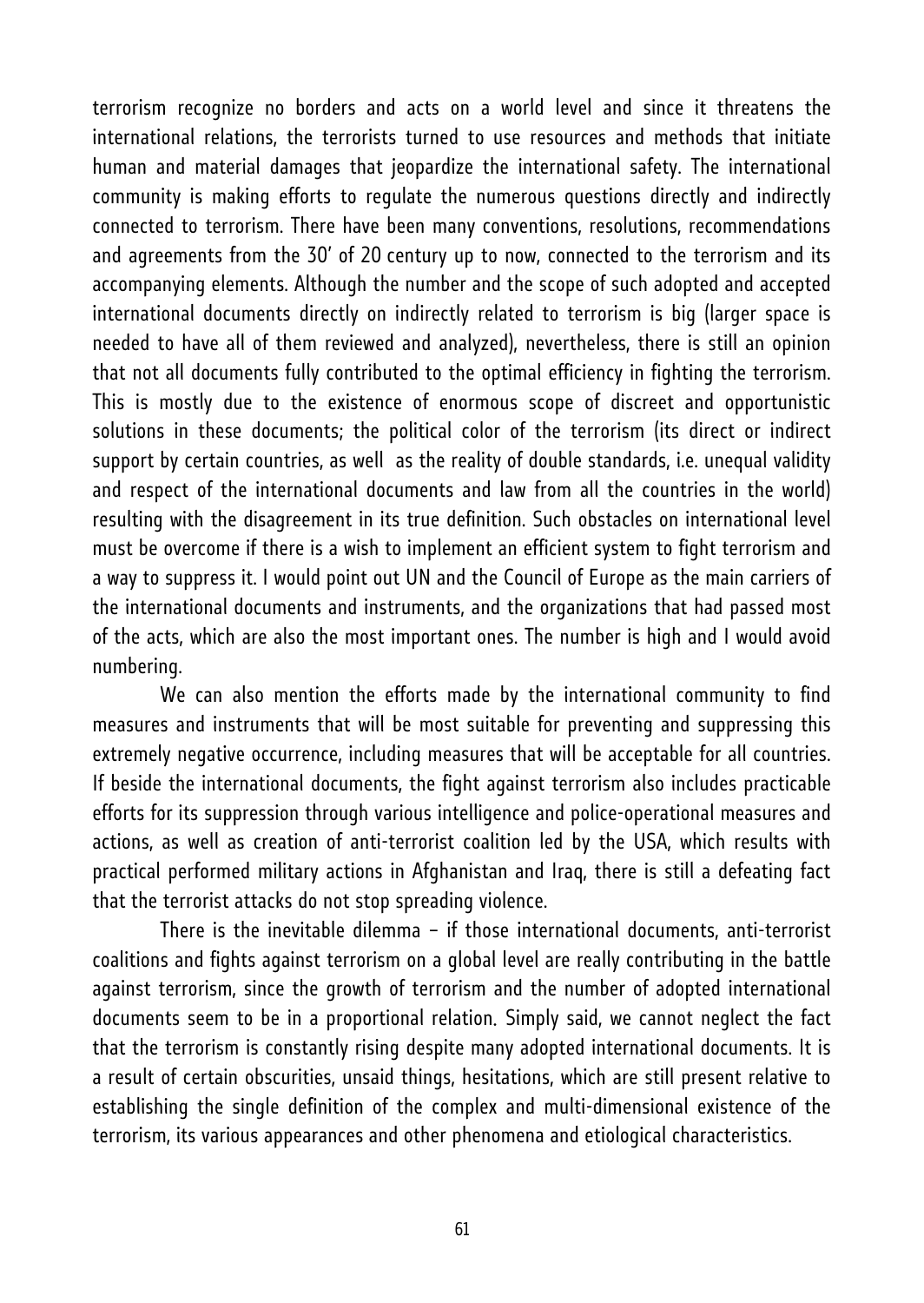From the aspect of analyzing the existing international rules on terrorism, there are many deficiencies, such as identification of terrorists with the fighters for human rights and the right on self-defense. There are cases when there is no definition about the terrorism in any international document, which could be supported by consensus; problems are being created in practice that reflects in two directions:

1. The lack of consensus for avoiding the matter of extradition and the need for separating the terrorism from the national liberation movements as some terrorists identify themselves with it. The positive side could be the attempt to exclude terrorist acts, which although with political goals, yet would not be an obstacle for extradition. Nevertheless, that is a specific approach, since it is related to certain acts, if they are performed against certain individuals and institutions. Thus, there is a confusion created, because the fight against terrorism is losing its sharpness.

2. There is no clear separation of terrorism from self-defense. Positive is the fact that both the colonial and racist regimes are considering it as terrorism. If there is no suitable solution, there are still questions about the applicable rules for an armed conflict in case of terrorist acts. Therefore, the right to self-defense is being mobilized in situations when there is a conditional aggression without a known subject. However, according to the classical theory of the international law, subjects of act of aggression are the states only. As per Geneva conventions from 1949, as well as according to Protocols of these conventions from 1977, terrorist organization is not the only side in armed conflict and the terrorists cannot identify themselves with fighters, rebels, saboteurs and hostages; neither can they refer to the rules of warfare.

The camouflaged identification of terrorists with fighters for human rights and freedoms, in situations when there are no rules in the international, military and humanitarian law, which could help to solve such a case, creates additional problems connected to the intervention and the so-called anticipated self-defense. Accordingly, it is necessary to undertake certain enactments from the international law, which do not correspond with the new reality and practice, implemented by the states in the fight against terrorism.

 According to the author of this paper, the terrorism could be defined as a criminal activity with use of brutal force and other kinds of violence by the terrorist organization, networks, states and individuals, by causing massive fear, non-confidence among citizens towards the government, with aim to force governments to fulfill ideological and political, national and religious interests of terrorism. From a socio-criminological point of view, there is an urgent need to start thinking about a casual neutralization of the globally degenerative side effect called terrorism, due to the circumstances when this kind of crime becomes a special form of the political and the general social pathology. The increase and

62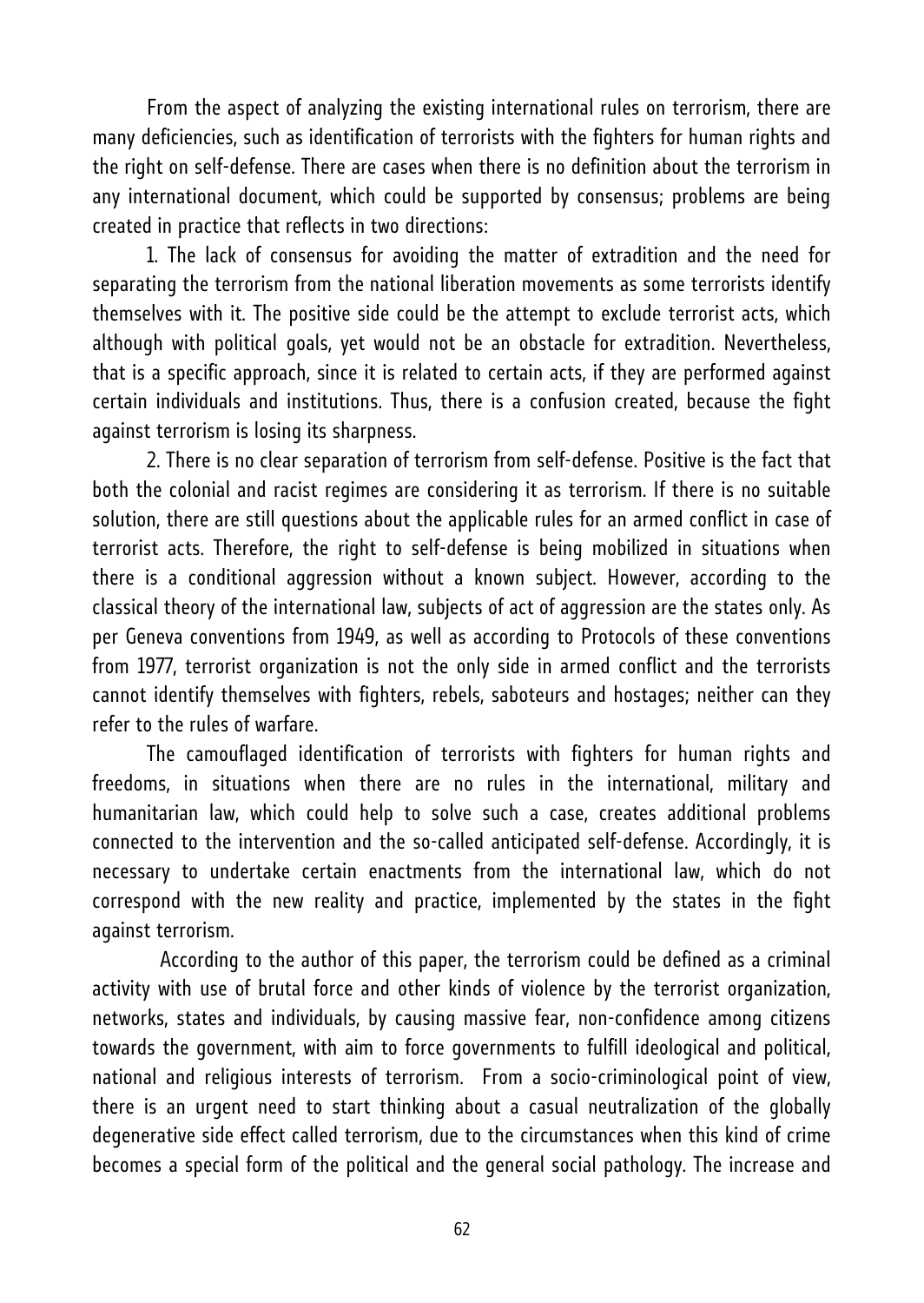more extreme and brutal escalation of the terrorism must be considered as danger that very seriously threatens to develop in most violent modus for an efficient achievement of the goals from a global, national all the way to the specific-individual level on the planet. It should not be considered only as accompanying occurrence that goes together with all positive and negative sides of the globalization process. Taking into account the reasons and circumstances that instigate terrorism, it can be considered as a separate ideological reflection, a response to the political and the general social pathology of the global society and the so-called "shuttle diplomacy" of the international community present everywhere. By the way, the global degenerative side effects cannot be neutralized only with the more intensive and brutal usage of the military and the violent means, which in fact contributed to increase the terrorism even more, but with the review of the basic course of global politics, if there is no tendency to have the world facing the unseen destruction of planetary  $dimensions<sup>73</sup>$ . Such a wrong approach means attacking the consequences instead the causes, which in fact caused those consequences. The solutions for dealing with the terrorism cannot be found if there is no way to enter the deepest and most complex determining structures where that phenomenon rises and develops. It is most obviously shown by the politics of force led by the Talien maxima "An eye for an eye, tooth for tooth", "The force doesn't ask God", or "If there is force, there is no justice", which leads to a total failure of such politics in The Middle and Far East. The best example for that is the Israeli-Palestinian conflict, with mutual killing almost every day, mostly of innocent civilians, which lasted for decades. If there is no crucial change, the mutual killings will last endlessly without any success in solving the dispute and establishing a normal life that is free from everyday shocks and fear for saving the poor lives of the civilians.

 A matter that deserves all due respect and imposes in the open discourse is the question whether the terrorism is, in fact, a myth, or a reality? The answer to this question is not and cannot be of a single dimension. Without any pretensions for a general answer as well as unnecessary simplifications, still it will be far from the truth if the terrorism is not understood as a real threat and challenge for the modern civilization. However, the events that occurred particularly in the first decade of the third millennium do not allow the science to overpass easily and lightly everything that burdened the international relations and the international public podium. To be precise, still there are many unanswered questions under the veil of the (un)covered conspiracy, the events of 9/11 in 2001, and everything that happened afterwards $52$ .

 $52$  Please refer to the already presented footnote, where Kevin Barrett, assistant professor of the American University, "Wisconsin Madison", during an interview for the American newspaper "Wisconsin State Journal" gives a scientific explanation that the twin towers were not pulled down by the hijacked airplanes. It was instead an act organized by the American Intelligence.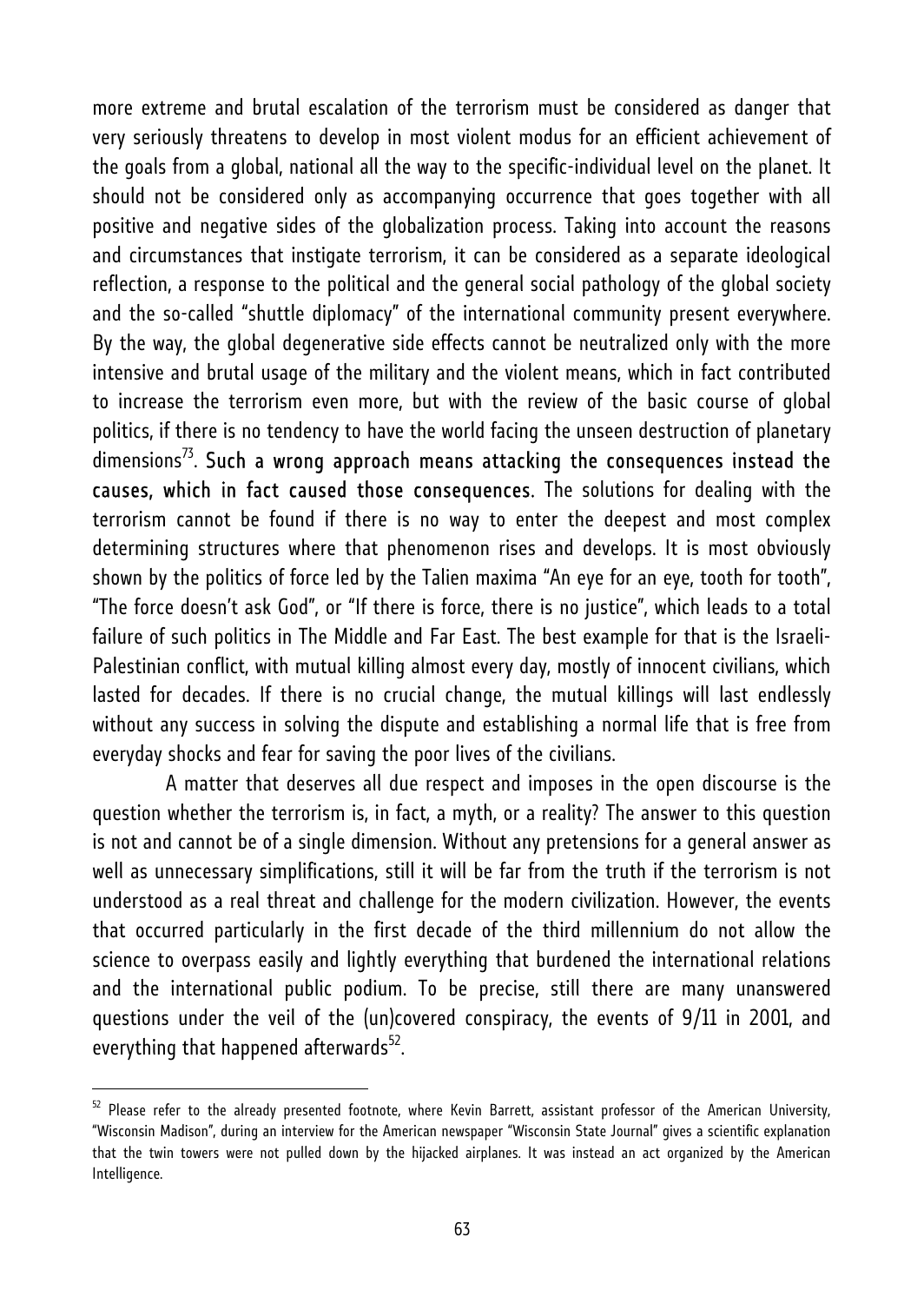Instead of conclusion, we shall try to find the answer through a offset question: if the present terrorism is overestimated, and in certain cases imagined as a motive for starting an aggressive war toward the sovereign countries, not for conquering those territories, but for accomplishing the long-term geo-strategic (geo-political and economic) interest of the exterritorial, imperialistic neocolonialism?!

#### CONNECTIONS AND DIFFERENCES BETWEEN ORGANIZED CRIME AND TERRORISM

It is highly important to determine the connection as well as the differences between organized crime and terrorism. Almost each author dealing with the issue of terrorism and organized crime or both at the same time has established a certain connection between the two phenomena that endanger citizens' safety, the country and the international community in general. This in all probability results from the fact that even reality itself contains certain points of connection between these two extremely dangerous types of crime. The thesis about the connection existing between terrorism and organized crime can be proven by analysis of the activities of certain terrorist organizations or known organized crime groups and associations, that are using means and assets or any other type of organized crime in order to achieve the determined goals, or simply to establish connections and collaborative actions when interests are mutual.

 There is no universal definition explaining these two entities fully. Therefore, the multiple opinions and attitudes regarding terrorism as a type of organized crime, whether these two are separate types of crime, and whether organized crime catalyses terrorism, do not come as a surprise. Still, it is certain that there are certain types of mutual connections and correlations between terrorism and organized crime, i.e. between terrorist and criminal organizations. Still, they are definitely two types of entities existing and operating separately.

Terrorism and organized crime, two crime phenomena present in our society, have certain mutual features, and it misleads some authors to see terrorism as a type of organized crime:

1.Hierarchical establishment of the organizational structure, clear task assignments and devoted execution

2.Operating in areas or places completely out of government access

3.Applying the identical methods for highly conspired communication

4.Cooperation between the terrorist and criminal organizations with purpose to provide financial sources used for terrorism

5.Terrorist organizations carry on highly profitable criminal operations, just like the criminal organizations, but strictly for financing the terrorists' needs and goals.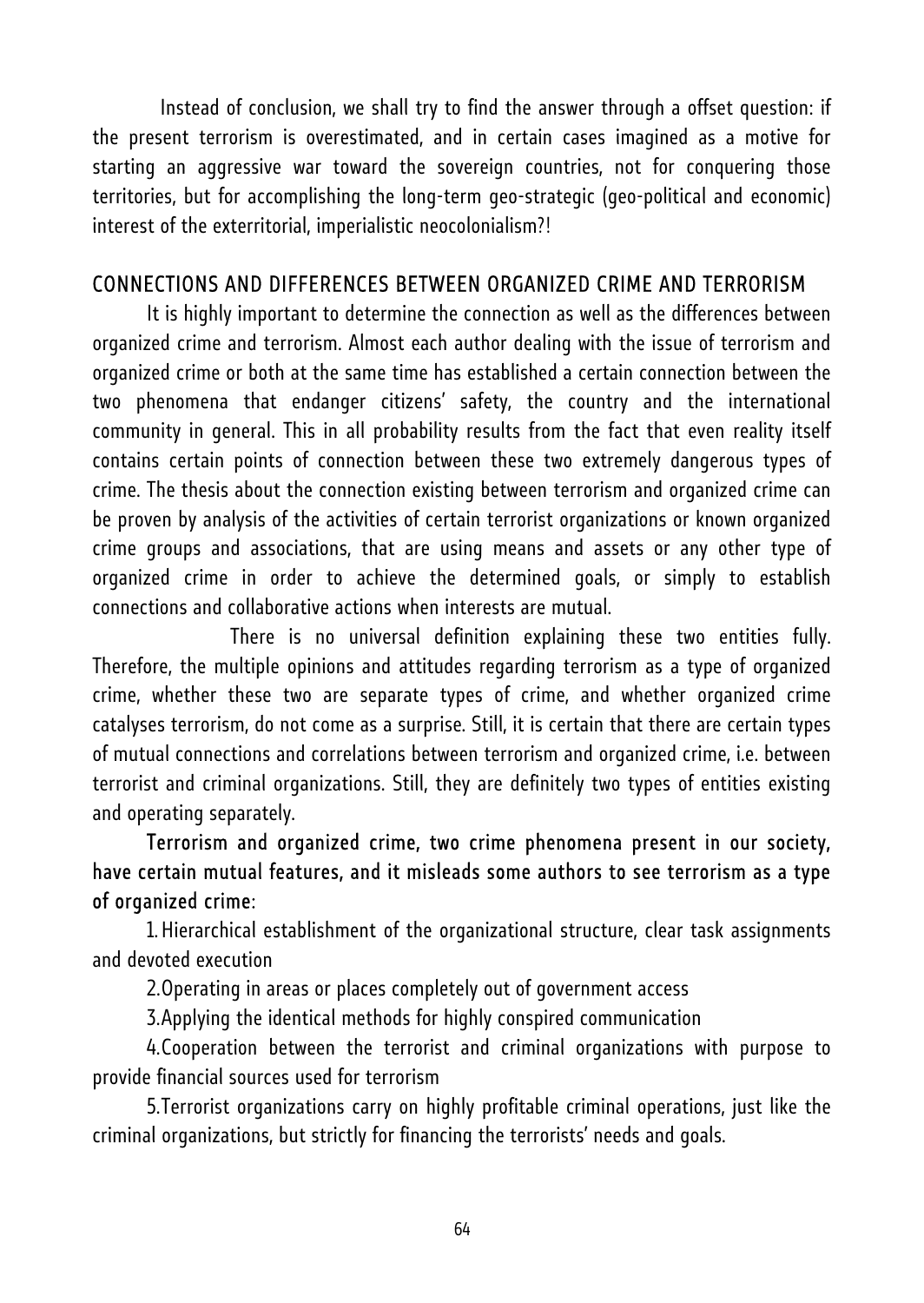#### The differences between terrorism and organized crime are evident in these two essential elements:

 "Terrorism and organized crime are using different methods, means and techniques of operating.

 "Terrorism applies strict force and other types of violence in order to cause more fear and insecurity among the people generally to achieve its terrorist objectives.

 "Terrorism operates mainly for political-ideological, national-separatist or religious purpose, whereas the main goals of the organized crime is acquiring or maintaining profit and/or power.

Organizationally, these similarities and differences may present terrorism and organized crime identically. However, considering the methods and the goals, these two phenomena are different. This leads to a clear distinction between these two criminal entities, which, on the other hand, leads to a specific socio – political, criminological, normative – institutionalized treatment and approach.

#### **CONCLUSION**

l

If the crime rises rapidly, especially terrorism and organized crime (within its two most sophisticated types-institutional and institutionalized one), then they represent the most serious security risks, even in the economic and political most developed countries in the world. Francis Fukuyama proclaimed the west liberal democracy as top achievement of the human civilization in terms of the political organization<sup>53</sup>. Then we can ask the question - what is wrong in the foundation of such political organization? Where is the mistake in capitalist political system, despite the fact that political organization is one of the many elements of such systems? Certainly, the answer is very complex. That kind of answer seeks much more space than the space that is foreseen for this article. Nevertheless, the author can say very briefly that the answer is hiding deeply in the impaired traditional values, in the disintegrated and non-functional family, as a basic micro organization of each society, and ultra liberal tendencies within all public and private spheres. That is unavoidable subproduct of the contemporary capitalistic society, whose creation is in its political system. Its economic system is solely the most concentrated expression of the political system.

The more the dynamic and uncertainty into the life of the people in fighting for profit or ensuring job position is rising, the more the alienation is growing too. The more the alienation among the people is rising the criminal rate gets bigger, but also the sociopathological appearances, such as alcoholism, prostitution, drug addiction, wandering, suicides, voyeurism etc. Unlike some undeveloped and poor countries, in the wealthy

<sup>&</sup>lt;sup>53</sup> See Frensis Fukuyama " The end of history and the last man", Skopje, Kultura, 1994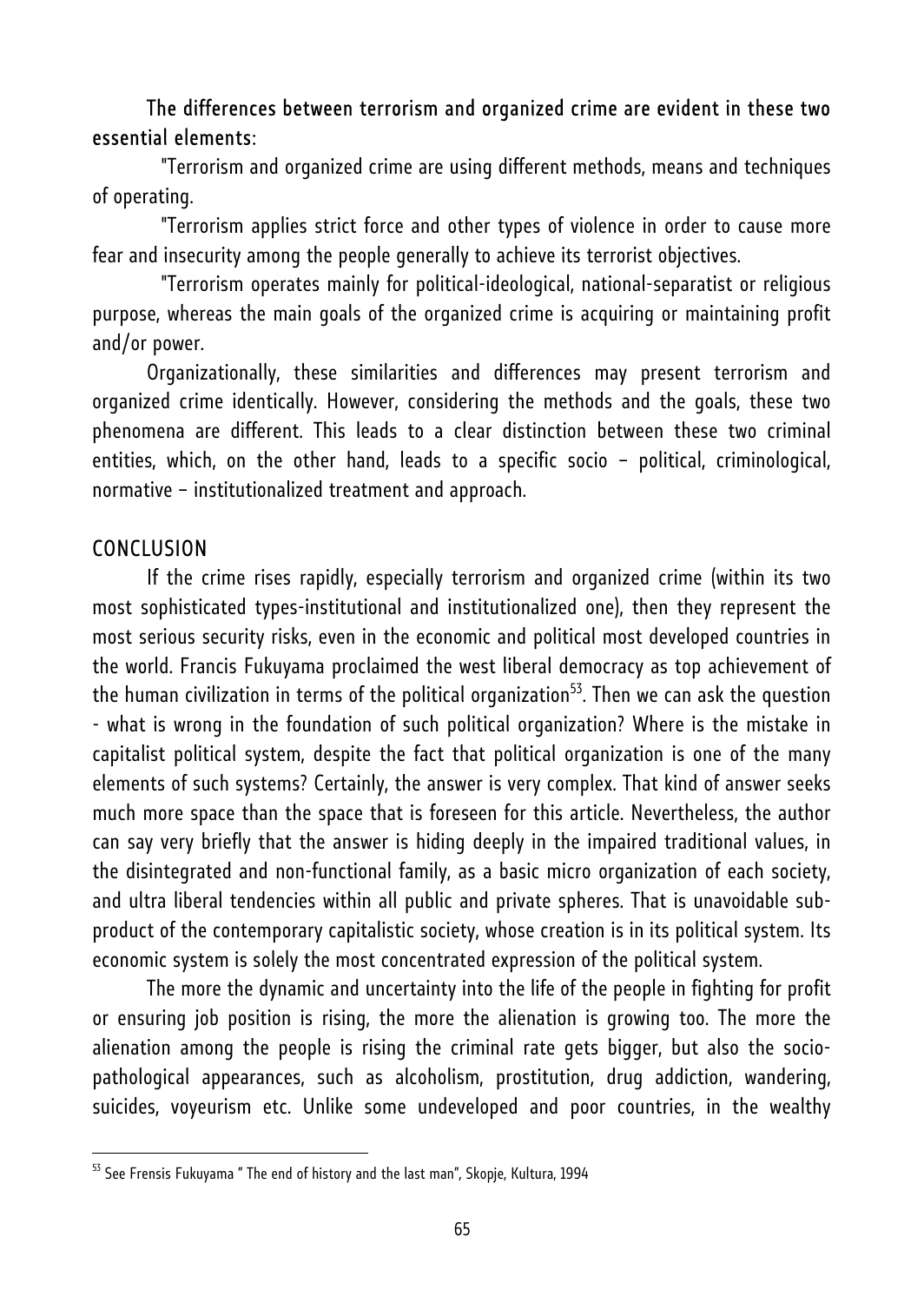countries nowadays special type of violence crime is widely present, such as killing children, pupils and students. Non-understandable and rationally unexplained murders of the innocent members of those societies (outside of terrorist acts), should be understood as a warning before more tragically events that jeopardize on west civilization in its raw and apocalyptic signal. It is a warning that something deeply go wrong in the womb of the contemporary west society. It is obviously that value priorities are reallocated into the impaired system of values. It could be necessary longer time for the treatment of the deepest socio-pathological occurrences, processes and relations. However, it seems that is indispensable to undertake complete re-conceptualization of political systems of the west societies, whose economic system is solely the most concentrated expression of such political systems.

In order not to be misunderstood, not in the context of some anti-capitalistic or neo-Marxist ideologies, I surely do not advocate a return toward the rigid models of monopartial and autocratic soc-realist regimes. However, not eclecticism, but real qualitative synthesis of the advantages from the advanced democratic socialism within qualitative combination with positive aspects of the pluralistically-capitalist "state of welfare" or "social-legal state" could be the right direction into essential solution of the challenges of contemporary capitalist society. The contemporary capitalism is in a culmination of its state phase. It became very clear after the outbreak of the global financial crisis (2008-2009 years), when something happened that is not immanent about capitalism: the state intervened financially and saved the banks and private corporations from bankruptcy, and where it was not possible to do anything, the state intervened with nationalization, by purchasing stock shares. However, the state (understate) capitalism is slowly showing symptoms of humanization both "inside" and "outside". During the 2011, debt crisis in the European Union receives such dimensions that the most prominent economists predict that the damage will be devastating in planetary scale that is far worse than in the 2008 $54$ . Question that deserves an answer is whether state capitalism is the top achievement of Western political thought, faced with its long-term inevitable crash. Maybe in the beginning we can and should consider creating a new concept. That should be a concept that will resolve the deep contradictions immanent in the essence of the capitalist system. Unburdened from which name to give, in essence, it is a concept for a real open, free and humane society in which the principle of epistemological pluralism and relativism, all real human values circulate equally. Pluralism and relativism of human values can only reach

<sup>&</sup>lt;sup>54</sup> Nouriel Roubini: Government Gridlock 'Ensures' 2012 Recession; finance.yahoo.com *By Stacy Curtin | Daily Ticker – Wed, Nov* 23, 2011 8:40 AM EST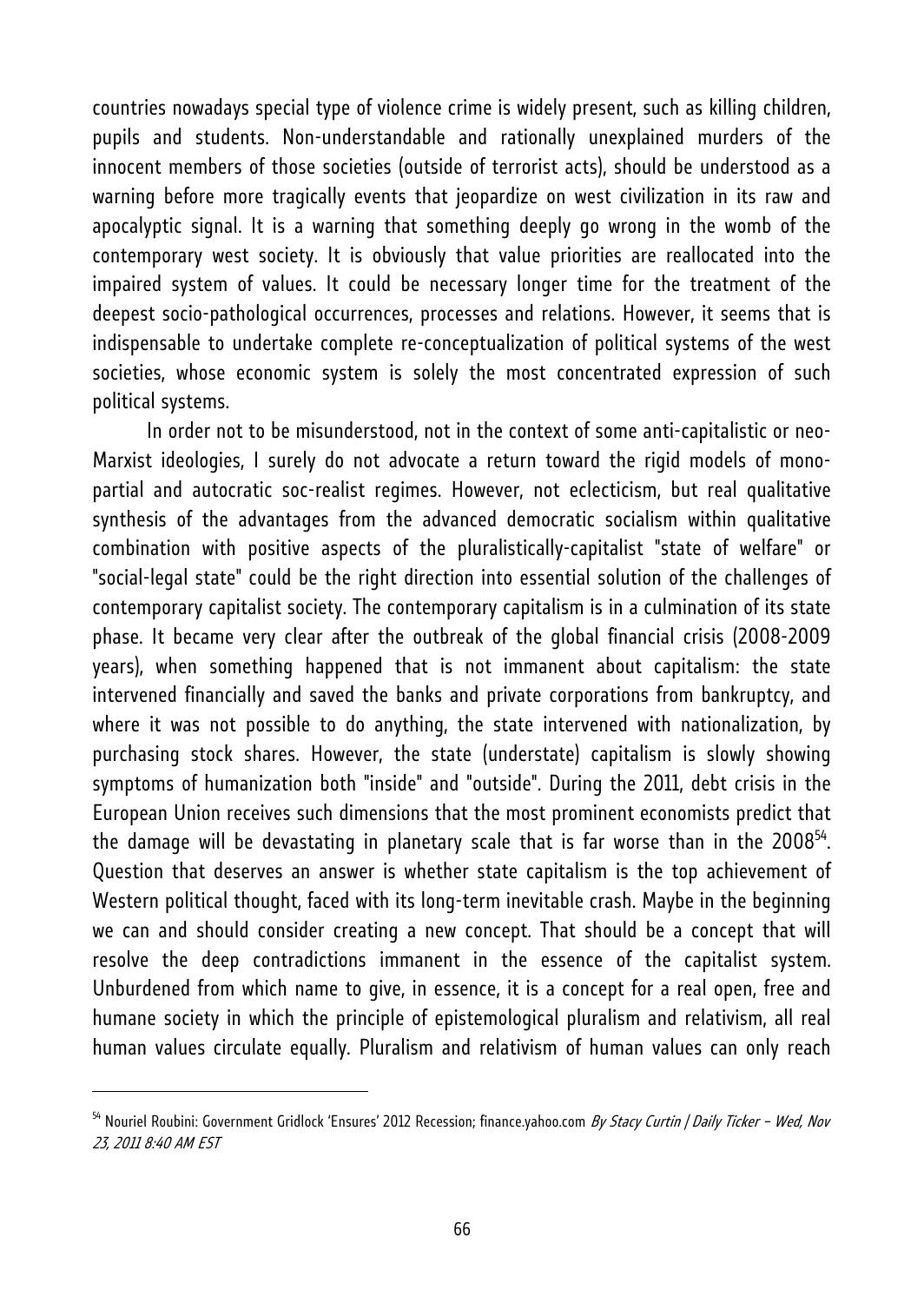true expression only when you create the conditions for existence of truly free, well informed, educated and economically independent citizens. I think that on this way you can keep the advantages of a liberal market economy, while further developing of social-legal state, which should neutralize the more and more intense tendencies towards creation of market society.

It is the only way to recover non-market values: altruism, philanthropy, security, unconditional friendship and love, solidarity between people and the true meaning of family - values that slowly but surely disappear from modern Western society. In conditions of intensified globalization because of the inevitably rapid technological development, there is a tendency for ultra liberal market values to infect all countries with the virus of the market society. So far, the largest empires in history were not destroyed and decomposed from outside. They were decomposed from inside. Preserving the fundamental human values from inside, Western civilization, as the flagship of the modern world, in case they decide to redefine the foundations on which the present capitalist system is based on, that will externally reflect humanism, which will significantly relax and humanize international political and economic relations.

Global trends do not circumvent Republic of Macedonia. Institutionalized type of organized crime is not and cannot be distinctive for small and underdeveloped countries like ours. This exclusivity is reserved only for great forces. We can only feel the effects of the general concept of system corrupted politics. However, as far as terrorism and in particular institutional type of organized crime, it is likely that these phenomena cannot bypass Republic of Macedonia.Certain quasi-scientists do not know to draw the line about where science ends and where the science begins. Namely, publicly the thesis that we should not follow Euro-Atlantic integration for the money is widely placed, but only for the sake of Western values. This looks more like a diplomatically-demagogic thesis rather than a scientific thesis, considering the arguments presented above, and the devastating consequences caused not only by institutionalized organized crime (as a consequence of system corrupted politics immanent for internal feature of deeply contradictory being of exterritorial and neo-colonialist imperialism), but also as consequences of the debt crisis in all their ferocity, caused by institutional organized crime, for whom I sincerely believed until recently that is characteristic only for transitional and underdeveloped countries and that along with middle and low corruption is completely absent from developed countries of the western world.

In the context of the general concept of systemic corrupted policy, special attention should be paid to the current regional events in Northern Kosovo and Greece. In this sense, the thesis that our foreign policy should be fully awake with monitoring the developments in northern Kosovo has been placed, due to possible unfolding of events with the possibility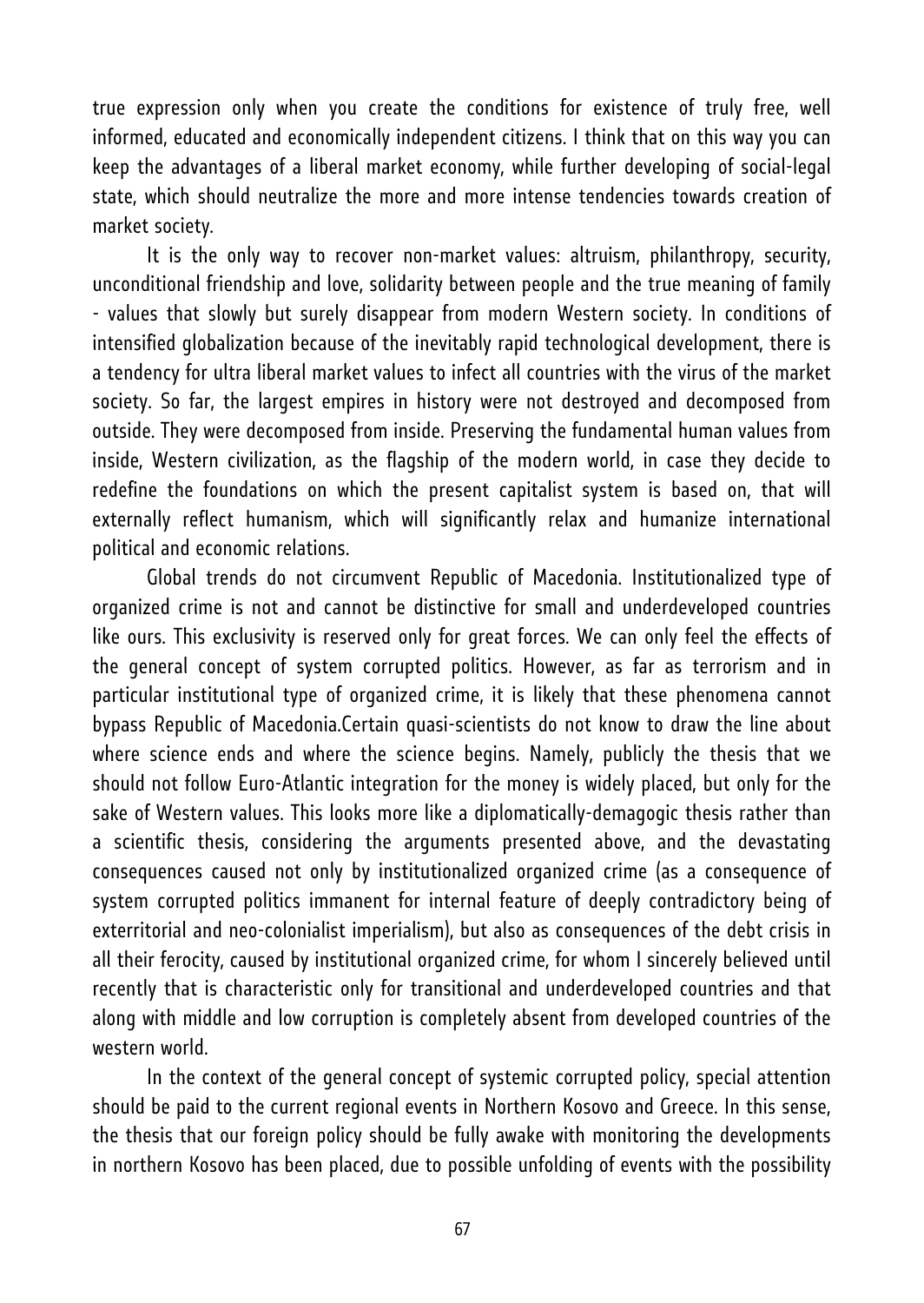of secession and annexation of Northern Kosovo into Serbia. It is obvious that developments must be closely monitored. However, I consider that possible domino effect at the most unfavorable developments will be expressed through increased anxiety on the political scene in Macedonia and possible isolated incidents that can cause damage. However, recognizing the etiology and methods of operation of the general concept of systemic corrupted foreign policy, I think the chances for secession of Northern Kosovo to Serbia are small, including here joining the rest of Kosovo to Albania and parts of Macedonia. Even smaller are the chances for the division of Macedonia, because the territory of our country has never been a major geo-strategic goal of the major "players" on the world stage, but we have only been the sub-goal of strategic higher goals<sup>55</sup>. Such subgoal is already completed work by signing the Ohrid Framework Agreement that opened the possibilities for the concept of bi-national state and promoting procedural decision-making mechanism (the so-called Badinter principle) with expressed tendency this principle to be promoted at almost all state levels both vertically and horizontally. In addition, it is almost accepted method of consensual democracy with all implications and consequences on the Macedonian state, which according to many criteria cannot be compared with Switzerland or Belgium.

Consequently, there is a crucial question: What in such circumstances the Republic of Macedonia can do, when it is more than clear that its foreign policy has no impact on resolving major international issues. In other words, what are the consequences of such view for re-conceptualization of the capitalist political system and values promoted declaratively and realistically inapplicable, as we are witnessing in many cases, not only in our case, but also from cases of the political and security empiric of many other countries in the world, that double criteria have been used to resolve similar issues by the so-called International community. Hyper-information of some analysts is not sufficient substitute for the intellectual ability to abstract perception of the most complex phenomena, processes and relations that take place in the international political scene. The inability to see the essence of the problem and the need for re-conceptualization of the present capitalist state, in fact means the inability to grasp the political system of capitalism, whose most concentrated expression is its economy, because of its internal immanent contradictions, which generates general concept of systemic corrupt foreign policy, whose consequences and both instruments are institutionalized organized crime and international terrorism.

Science must not stay behind the reports and statements made by powerful international actors. Science, if it is the real one, must anticipate phenomena, processes and

<sup>&</sup>lt;sup>55</sup>From which reasons the division of Macedonia does not meet the long-term geo-strategic interests of major powers, see the broader argument: Miodrag Labovic, interview with the weekly "Start" issue from 10.08.2011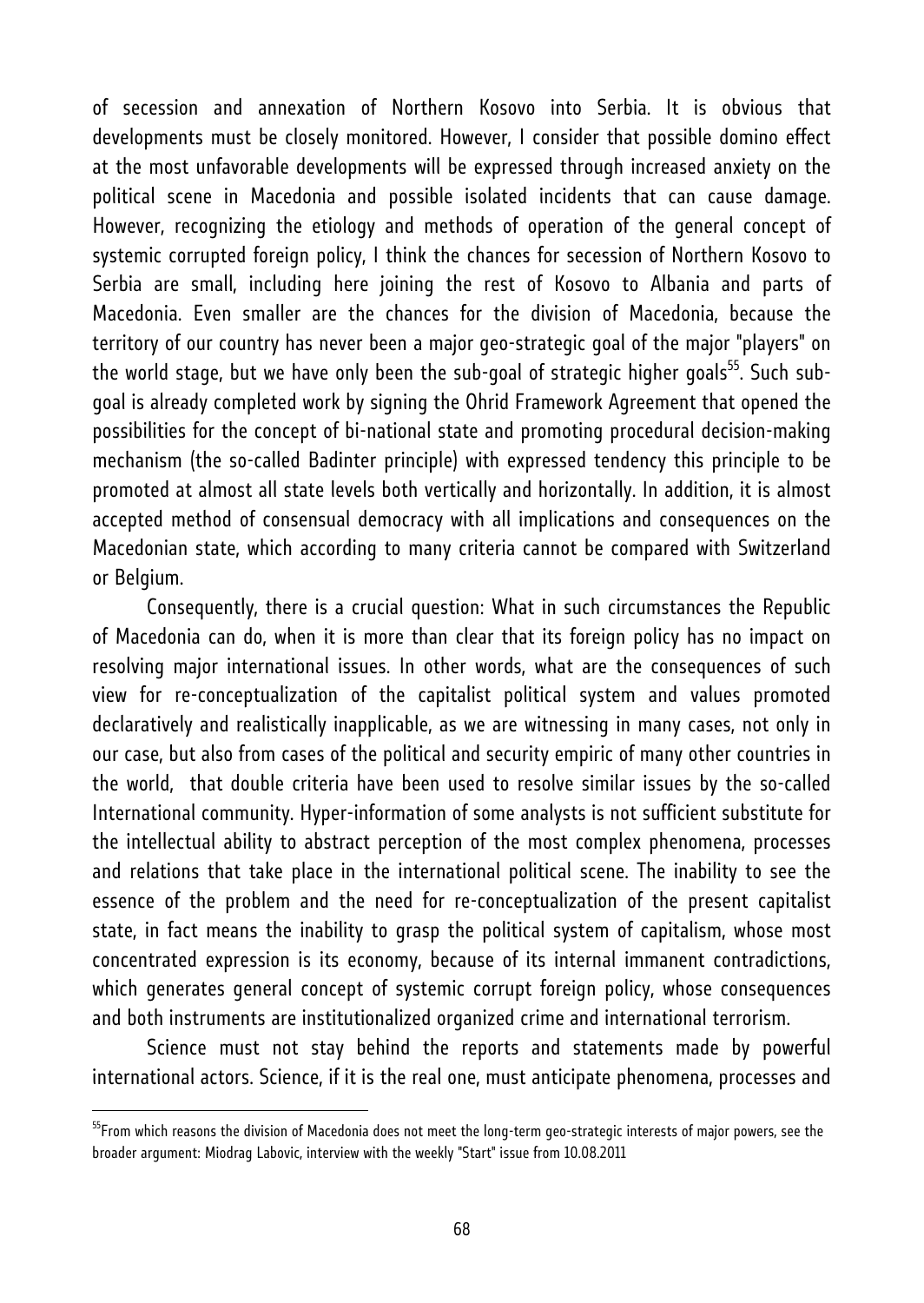relations through deeper and long-term extra-institutional scientific insights. These observations not always converge, but often diametrically opposed to the current political management, actually the diplomacy. It is known that the politics is different from political science, as crime from Criminology. Hence, a certain scientific findings should serve to the Macedonian foreign policy and politics in general, to prepare on time and to create ground for substantial reforms inside and outside, in a diplomatic manner and appropriate tactics to extract optimal solutions for the realization of national interests of Republic of Macedonia. In this sense, taking into consideration that the North-Atlantic security alliance still has not its world-scale qualitative alternative, Macedonia must make efforts with completely available strength to move towards Euro-Atlantic integration, particularly towards NATO.Nevertheless, not at any price, especially not after the decision of the International Court of Justice in The Hague, this unambiguously confirmed that justice in the name issue with Greece is on side of Macedonia. At the internal level, the reforms must continue, in a qualitatively new, radical approach<sup>56</sup>, where reforms should not be made only to meet the "benchmarks" set by international factors, that we have already fulfilled them in most parts. However, the reforms must move to way that is more essential for us in terms of establishing specific normative and institutional mechanisms for achieving the most painful point: the practical application of accepted international standards that may not be copied mechanically, because that way, they you will not give us the expected results<sup>57</sup>.

#### ЗАКЛУЧОК

l

Ако денес, криминалот, воопшто, расте со незапирлива брзина, а особено тероризмот и организираниот криминал (во неговите два најсофистицирани типовиинституционалниот и институционализираниот), тогаш тие претставуваат најсериозни безбедносни ризици дури и во економски најразвиените и политички најреферентните системи на светот. Френсис Фукујама ја прогласи западната граѓанско либерална демократија како врвен дострел на човековата цивилизација во поглед на политичка организација.58 Тогаш се поставува прашањето - што е тоа што не чини длабоко во темелите на таа политичка организација? Каде е грешката во политичките системи на капитализмот, иако политичката организација е само еден од повеќето конститутивни елемнти на тие системи?

<sup>&</sup>lt;sup>56</sup>For complete overview of a coherent and complementary draft national strategy against organized crime and corruption, see in: М. Лабовиќ., "Власта корумпира", Де Гама, Скопје, 2006<br><sup>57</sup> Compare the complementary and coherent design solutions in system-strategic approach in the fight against sophisticated

types and forms of organized crime, with answers and solutions to global and domestic most referent authors. See Miodrag Labovic & M. Nikolovski, Organised crime and corruption, Faculty of security, Skopje, 2010, pp. 80-97 и 185-187

 $^{58}$  Види: Френсис Фукујама, "Крајот на историјата и последниот човек", Култура, Скопје, 1994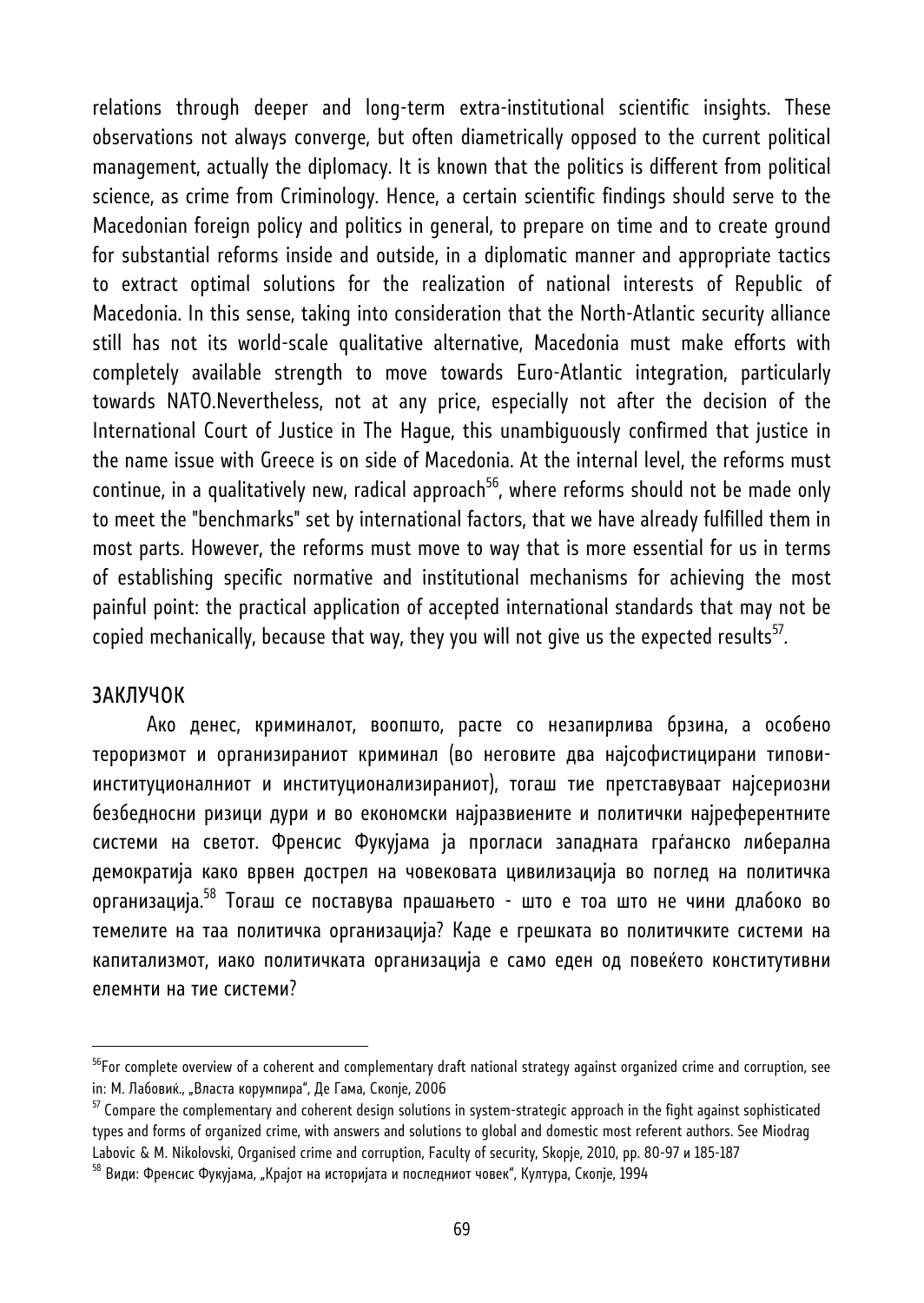Одговорот секако дека е премногу комлексен. Таквиот одговор несомнено бара повеќе простор и време што далеку го надминува просторот предвиден за овој труд. Сепак, макар и накратко авторот не може, а да не каже дека одговорот се крие длабоко во нарушените традиционални вредности, во дезинтеграцијата, деградацијата и дифункционалноста на семејството како основна клетка на општеството, како и во ултра-либералните тенденции во сите сфери на јавниот и приватен живот. Сето тоа е неизбежен нус-продукт на современото капиталистичко општество, чија што еманација и креација е неговиот политички систем, а економијата е само негов најконцентриран израз. Колку повеќе се зголемува динамиката и неизвесноста во секојдневниот живот на луѓето во беспоштедната трка за профит или зачувувањето на работното место, толку повеќе расте отуѓеноста. Колку расте отуѓеноста меѓу луѓето, толку се зголемува криминалот, но и девијантните, социо-патолошки појави, (алкохолизам, наркоманија, проституција, скитање, самоубиства, воајерство и сл.). За разлика од некои сиромашни и неразвиени земји, во високо развиените земји денес е зачестено присутен новиот облик на насилнички криминал: масовни убиства на деца во градинки, на ученици и студенти во нивните школски клупи. Несфатливите и рационално необјаснивите убиства на најнедолжните, невини членови на овие општества (надвор од терористичките акти), треба да се сфати како опомена пред уште потрагични настани што и се закануваат на западната цивилизација во нивниот најсуров и апокалиптичен предзнак. Тоа е предупредување дека длабоко во утробата на современото западно општество нешто не чини. Очигледно е дека вредносните приоритети во постоечкиот систем на вредности се мошне изместени. За лекувањето на тешките социјално патолошки појави, процеси и односи ќе треба подолго време. Меѓутоа, се чини дека повеќе од неопходна е целосна реконцептуализација на политичките системи во западното општество, чиј што најконцентриран израз се економските системи во тие општества.

Да не бидам погрешно разбран во контекст на анти-капиталистичките и неомарксистички идеологии, сигурно дека не заговарам враќање кон ригидните и истрошени модели на еднопартиските и автократски соц-реалистички режими. Меѓутоа, не еклектицизам, туку вистинска квалитативна синтеза на предностите на еден напреден демократски социјализам (кој беше во најава, но во реалноста докрај не се оствари), во квалитативна комбинација со позитивните страни на плуралистичко капиталистичката "држава на благосостојба" односно "социјално-правната држава" можат да бидат вистинскиот правец за суштинско решавање на предизвиците пред кои што е исправено современото општество. Современиот капитализам денес се повеќе се етатизира. Тоа стана премногу јасно по избивањето на светската финансиска криза (2008-2009 год.) кога се случи нешто што е контра-иманентно на капитализмот: државата финансиски интервенираше и ги спасуваше од банкрот приватните банки и

70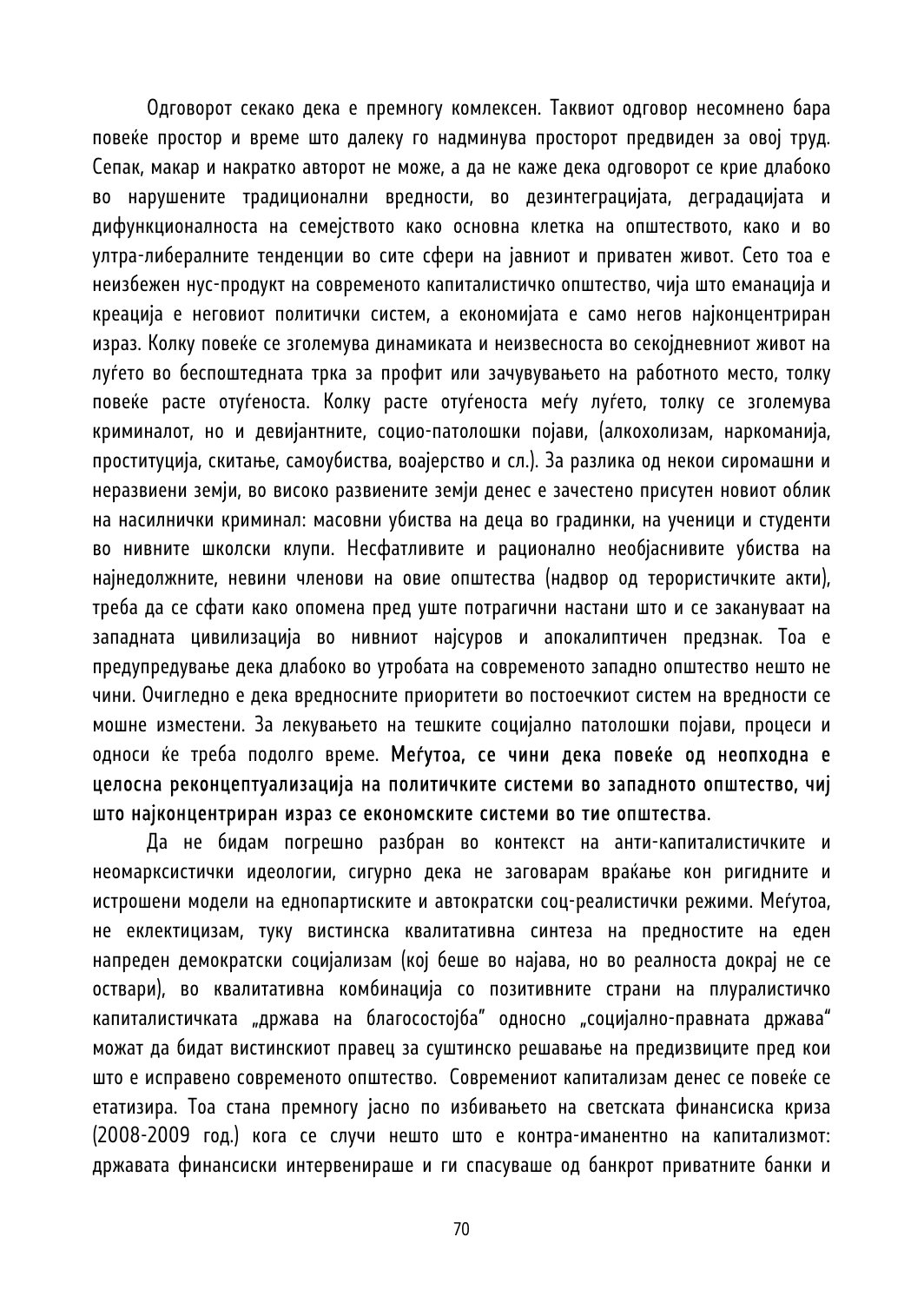корпорации, а таму каде што не можеше да се спасат ги национализираше преку откуп на акционерските удели. Сепак, етатизираниот (подржавениот) капитализам споро покажува симптоми на хуманизација "одвнатре" и "однадвор". Во текот на 2011 година должничката криза во Европската Унија добива такви димензии што најугледните економисти предвидуваат дека штетите ќе бидат катастрофални во планетарни размери односно далеку полоши отколку во 2008 година.<sup>59</sup>

Прашање што заслужува одговор е: дали подржавениот капитализам е крајниот дострел на западната политичка мисла, соочена долгорочно со неговиот неизбежен крах. Можеби за почеток може и треба да се размисли за создавање нов концепт. Тоа треба да биде концепт што ќе ги разреши длабоките иманентни противречности во битието на капиталистичкиот систем. Необременети од името како ќе се нарекува, во суштина, тоа е концепт за вистински отворено, слободно и хумано општетсво во кое според принципот на епистемолошкиот плурализам и релативизам, сите хумани вредности реално ќе можат да бидат еднакво во оптек. Плурализмот и релативизмот на хуманите вредности единствено ќе може да дојдат до вистински израз само тогаш кога ќе се создадат услови за егзистирање на вистински слободни, добро информирани, образовани и економски независни граѓани. Сметам дека на ваков начин може да се зачуват либералните предности на пазарната економија, со истовремено понатамошно развивање на социјално-правната држава, која треба да ги неутрализира се позасилените тенденциите кон создавањето пазарно општество. Само така може да се повратат непазарните вредности: алтруизмот, филантропијата, безбедноста, неусловеното другарство и љубовта, солидарноста меѓу луѓето и вистинското значење на семејството - вредности што полека, но сигурно се губат од современото западно општество. Во услови на сè позасилена глобализација поради неминовниот рапиден техничко-технолошки развој, постои тенденција ултралибералните пазарни вредности да ги заразат речиси сите земји во светот од вирусот на пазарното општество. Досега, во историјата најголемите империи не беа освоени и распаднати примарно однадвор. Тие се распаднаа одвнатре. Зачувувајќи ги фундаменталните човекови вредности одвнатре, западната цивилизација како предводник на денешниот свет, доколку ги редефинира основите на кои почива денешниот капиталистички систем, ќе рефлектира и хуманизам однадвор, што битно ќе ги релаксира и хуманизира меѓународните политички и економски односи.

<sup>&</sup>lt;sup>59</sup> Nouriel Roubini: Government Gridlock 'Ensures' 2012 Recession; finance.yahoo.com *By Stacy Curtin | Daily Ticker - Wed, Nov* 23, 2011 8:40 AM EST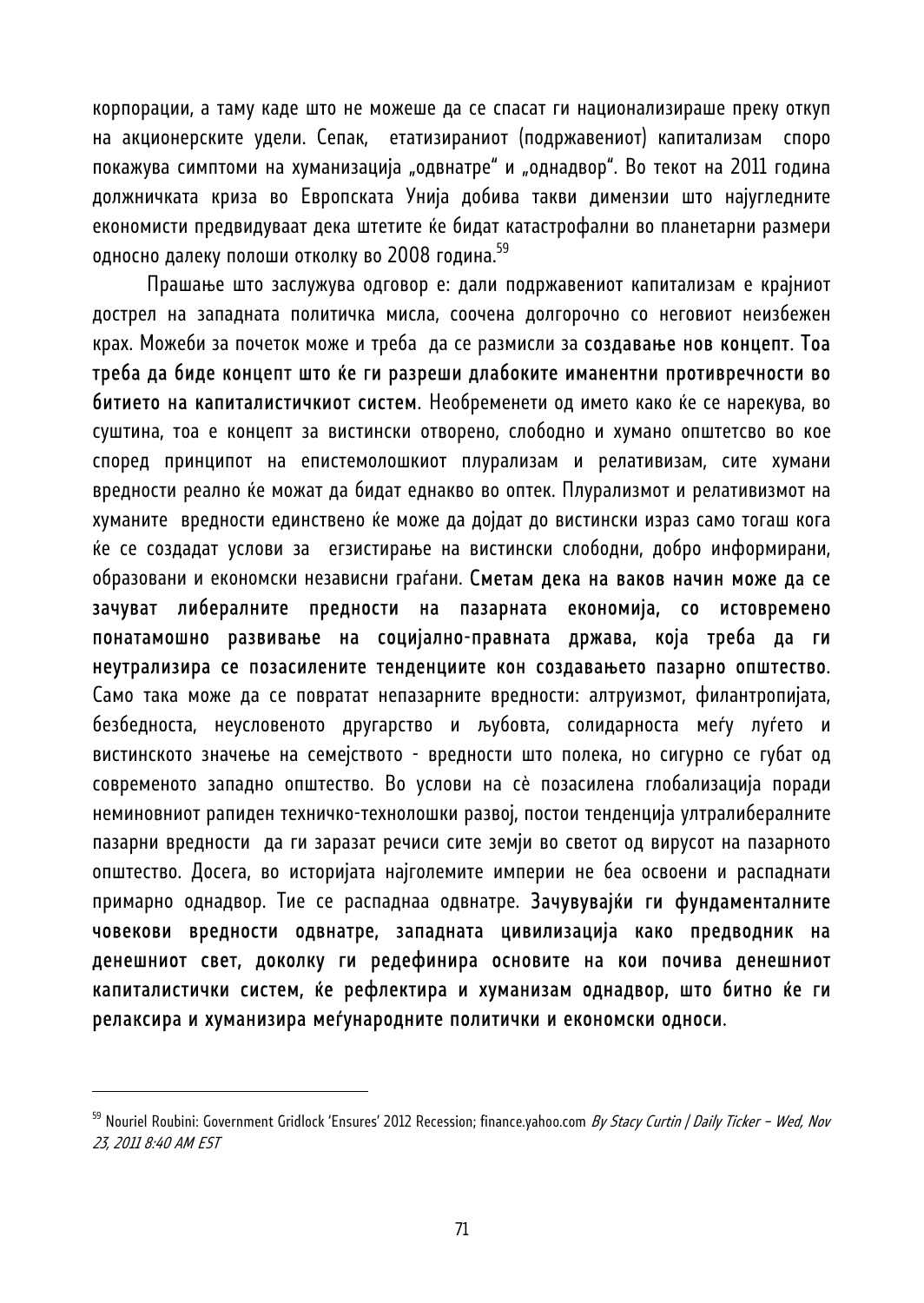Глобалните тенденции не ја заобиколуваат и Република Македонија. Институционализираниот тип на организиран криминал не е и не може да биде својствен за мали и неразвиени земји како нашата. Тоа е екслузивитет резервиран само за големите сили. Ние само може да ги чувствуваме последиците од генералниот концепт на системски корумпирана политика. Меѓутоа, што се однесува до тероризмот и особено институционалниот тип на организиран криминал, веројатно е дека овие феномени не можат да ја заобиколат и Република Македонија. Определени квази научници не знаат да повлечат линија каде завршува, а каде започнува науката. Имено, во јавноста се пласира тезата дека во Евро-атланските интеграции не треба да одиме само заради пари, туку пред се заради западните вредности. Ова повеќе личи на депласирана, демагошко-дипломатска флоскула, отколку на научна теза, имајќи ги предвид погоре изнесените аргументи, како и катастрофалните последици не само од институционализираниот организиран криминал (како последица на генералниот концепт на системски корумпирана политика, иманентна за длабоко противречното битие на екстериторијаниот неоколонијалистички импријализам), туку и последиците од должничката криза во целата нивна жестокост, причинети од институционалниот организиран криминал, за кој искрено верував до неодамна дека е својствен само за транзициските и неразвиените земји и дека заедно со ниската и средната корупција е целосно отсутен од развиените земји на западниот свет.

Во контекст на генералниот концепт на системски корумпирана политика, посебно внимание треба да се посвети на регионалните актуелни случувања во Северно Косово и во Република Грција. Во таа смисла се пласира теза дека нашата надворешна политика треба да биде целосно будна и да ги следи случувањата во Северно Косово, поради можниот расплет на настаните со можност за отцепување и припојување на Северно Косово кон Република Србија. Повеќе од јасно е дека случувањата мора будно да се следат. Сепак, сметам дека можниот домино ефект и при најнеповолен развој на настаните ќе се изрази низ зголемена нервоза на политичката сцена во Македонија и евентуални изолирани инциденти кои може да нанесат штета. Но, познавајќи ја етиологијата и методите на функционирање на генералниот концепт на системски крумпираната надворешна политика, сметам дека мали се шансите за отцепување на Северно Косово кон Србија и припојување на остатокот од Косово кон Република Албанија и делови од Република Македонија. Уште помали се шансите за поделба на Република Македонија, од причини што територијата на нашата земја никогаш не била главна гео-стратешка цел на големите "играчи" на светската сцена, туку ние сме само

72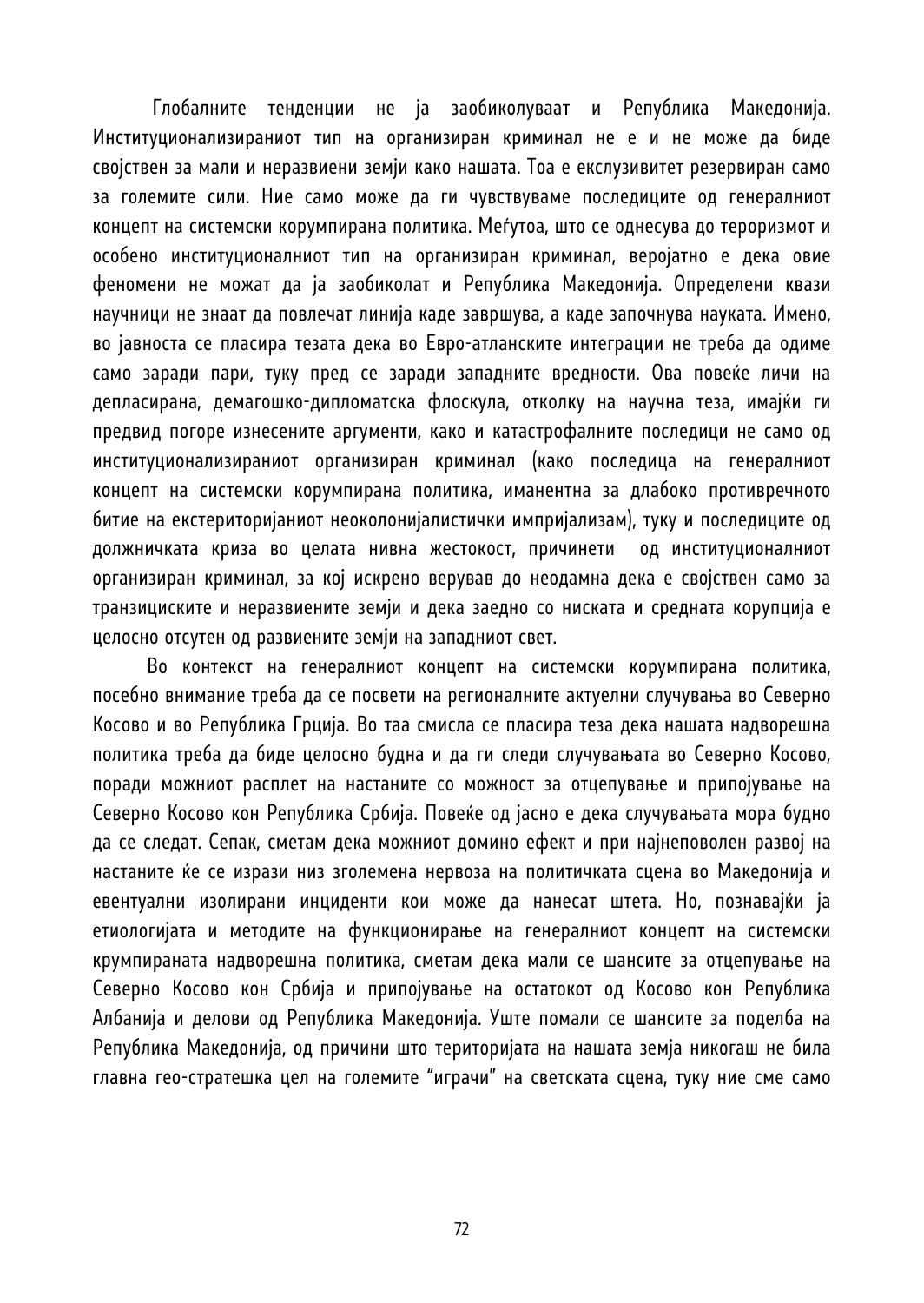определена потцел во функција на повисоки старетшки цели.<sup>60</sup> Таквата потцел е веќе завршена работа со потпишувањето на Охридскиот рамковен договор со кој што се отворени можностите за концептот на бинационална држава и протнување на процедуралниот механизам на одлучување (т.н. Бадинтеров принцип), со изразена тенденција да биде протнат речиси на сите нивоа по вертикала и хоризонтала во државата. Тоа безмалку е прифаќање на методот на консоцијална демократија со сите имликации и консеквенции по Македонската држава, која по многу основи неможе да се споредува со Швајцарија или Белгија.

Следствено на тоа, се наметнува круцијалното прашање: Што треба во вакви околности да прави Република Македонија, кога станува повеќе од јасно дека нејзината надворешна политика нема никаков импакт врз решавањето на крупните меѓународни прашања. Со други зборови, кои се консеквенциите од едно вакво видување за реконцептуализација на капиталистичкиот политички систем и вредностите кои што декларативно ги промовира, а реално не ги применува, бидејќи сведоци сме во многу случаи не само од нашата, туку и од политичко-безбедносната емпирија на многу други земји во светот дека на цена е двојниот аршин или асиметрично решавање на слични прашања од страна на т.н. меѓународна зедница. Хиперинформираноста до бесвест на некои аналитичари, не е доволна замена за интелектуалната способност за апстрактна перцепција на најсложените појави, процеси и односи што се одвиваат на меѓународната политичка сцена. Неможноста да се види суштината на проблемот и потребата од реконцептуализација на сегашната капиталистичка држава, всушност значи неможност да се сфати дека политичкиот систем на капитализмот, чиј што најконцентриран израз е неговата економија, поради своите внатершни иманетни противречности го генерира генералниот концепт на системски корумпирана надворешна политика, чии што последици и истовремено инструменти се институционализираниот организиран криминал и меѓународниот тероризам. Науката не смее да каска зад извештаите и изјавите на моќните меѓународни фактори. Науката ако е вистинска, мора да ги антиципира појавите, процесите и односите, преку подлабоки и долгорочни екстра-институционални научни согледувања. Овие согледувања не само што не конвергират, туку најчесто се дијаметрално спротивни со тековното водење политика односно дипломатија. Познато е дека политиката е различна од политологијата, исто како криминалот од криминологијата. Оттука, определените научни согледувања треба да и послужат на Македонската надворешна политика и воопшто политиката навремено да се подготвува и создава терен за суштински реформи внатре,

 $^{60}$  Од кои причини поделбата на Република Македонија не одговара на долгорочните гео-стратешки интереси на големите сили, види поопширна аргументација кај: Миодраг Лабовиќ, интервју за неделникот "СТАРТ" ОД 10.08.2011 година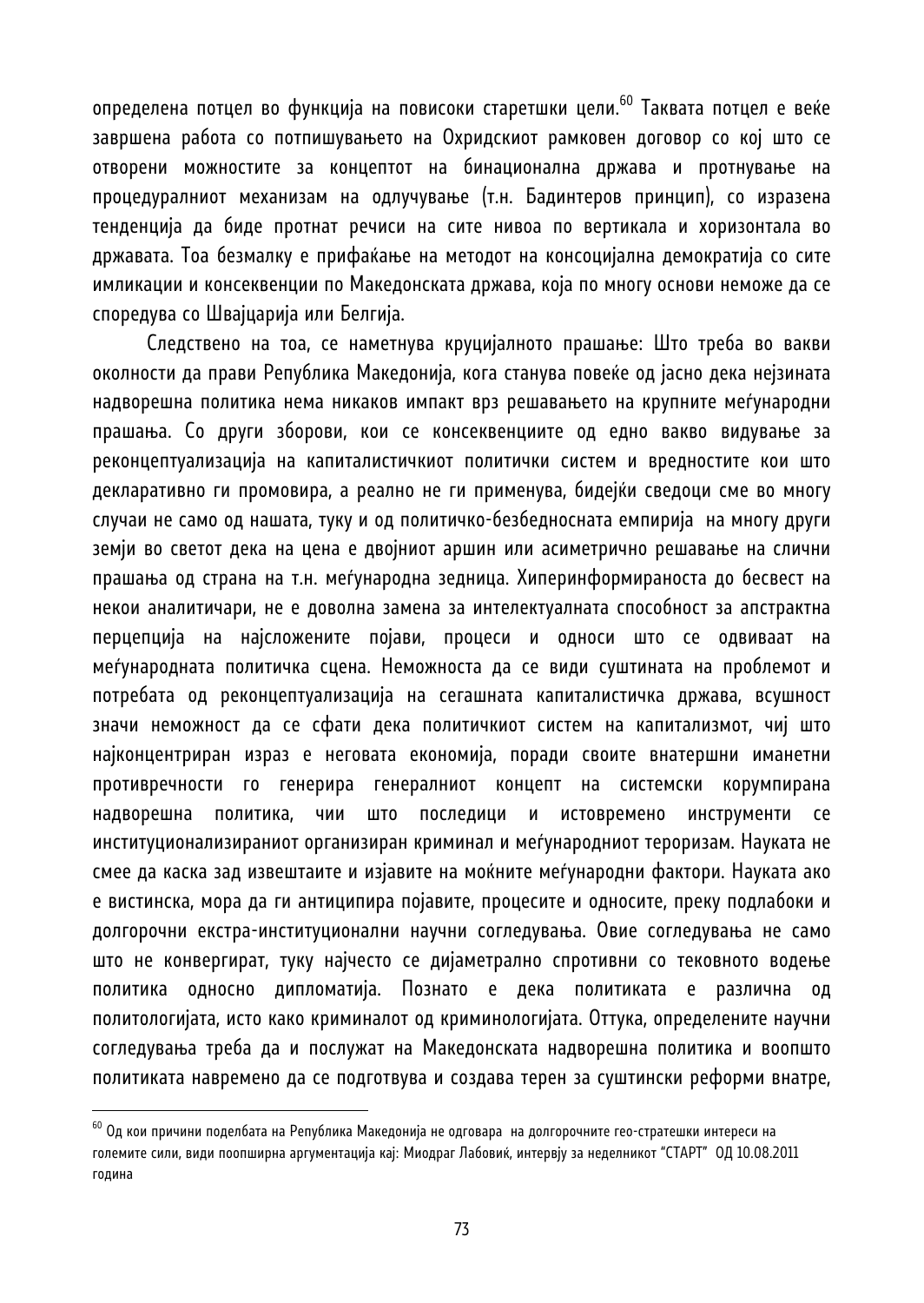а за надвор, во дипломатски манир и адекватна тактика да ги извлече најоптималните можни решенија за остварување на националните интереси на Република Македонија. Во таа смисла, со оглед на фактот дека Северно-атланската безбедносна алијанса сеуште во светски размери нема своја квалитативна алтернатива, Македонија треба со сите сили да прави напори кон Евро-атланските интеграции, особено кон НАТО. Но, не безглаво и по секоја цена, особено не по Одлуката на Меѓународниот суд за правда во Хаг, кој недвосмислено потврди дека правдата во спорот со името против Република Грција е на страна на Република Македонија. На внатрешен план, реформите мора да продолжат и тоа на еден нов квалитативно-радикален пристап, <sup>61</sup> при што реформите не терба да се прават само заради задоволување на "бенчмарковите" зададени од меѓународните фактори, кои патем речено, веќе ги имаме во најголем дел исполнето. Меѓутоа, реформите мора да одат на уште посуштински начин заради нас самите, во смисла создавање на посебни нормативно-институционални механизми за остварување на најболната точка: практичната примена на начелно прифатените меѓународни стандарди кои не смеат да бидат механички копирани, затоа што на тој начин нема да ги дадат очекуваните резултати. 62

#### **REFERENCES**

- 1. Barrett Kevin "Wisconsin State Journal", the American University "Wisconsin Madison", 2006
- 2. Fickenauer, J. (2005). Problems in definition: What is organized crime. Thousand Oaks, California:SAGE Publications, Inc.
- 3. Fijnaut, C., Paoli, L. (2004). Organised Crime in Europe: Concepts, Patterns and Policies in the European Union and beyond. Dodrecht: Springer.
- 4. Hagan, F. (2006). Organized Crime and organized crime: Indeterminate problems of definition. Berlin, Heilderberg: Springer. Labović, M. (2006). The Authority Corrupts. Skopje: De Gama.
- 5. Labović, M., Nikolovski, M. (2010). Organised Crime and Corruption. Skopje: Faculty of Security.Layman M. D., Potter G. V. (2009). Organised Crime. Skopje: Magor.

 $^{61}$ За целокупниот преглед за кохерентната и комплементарна предлог- национална стратегија против организираниот криминал и корупцијата, види кај: М. Лабовиќ., "Власта корумпира", Де Гама, Скопје, 2006<br><sup>62</sup> Спореди ги копмлементарни и кохерентни идејни решенија во системско-стратегискиот пристап во борбата против

најсофистицираните типови и облици на организиран криминал, со одговорите и решенијата на најреферентните светски и домашни автори. Види кај Miodrag Labovic & M. Nikolovski, Organised crime and corruption, Faculty of security, Skopje, 2010, pp. 80-97 и 185-187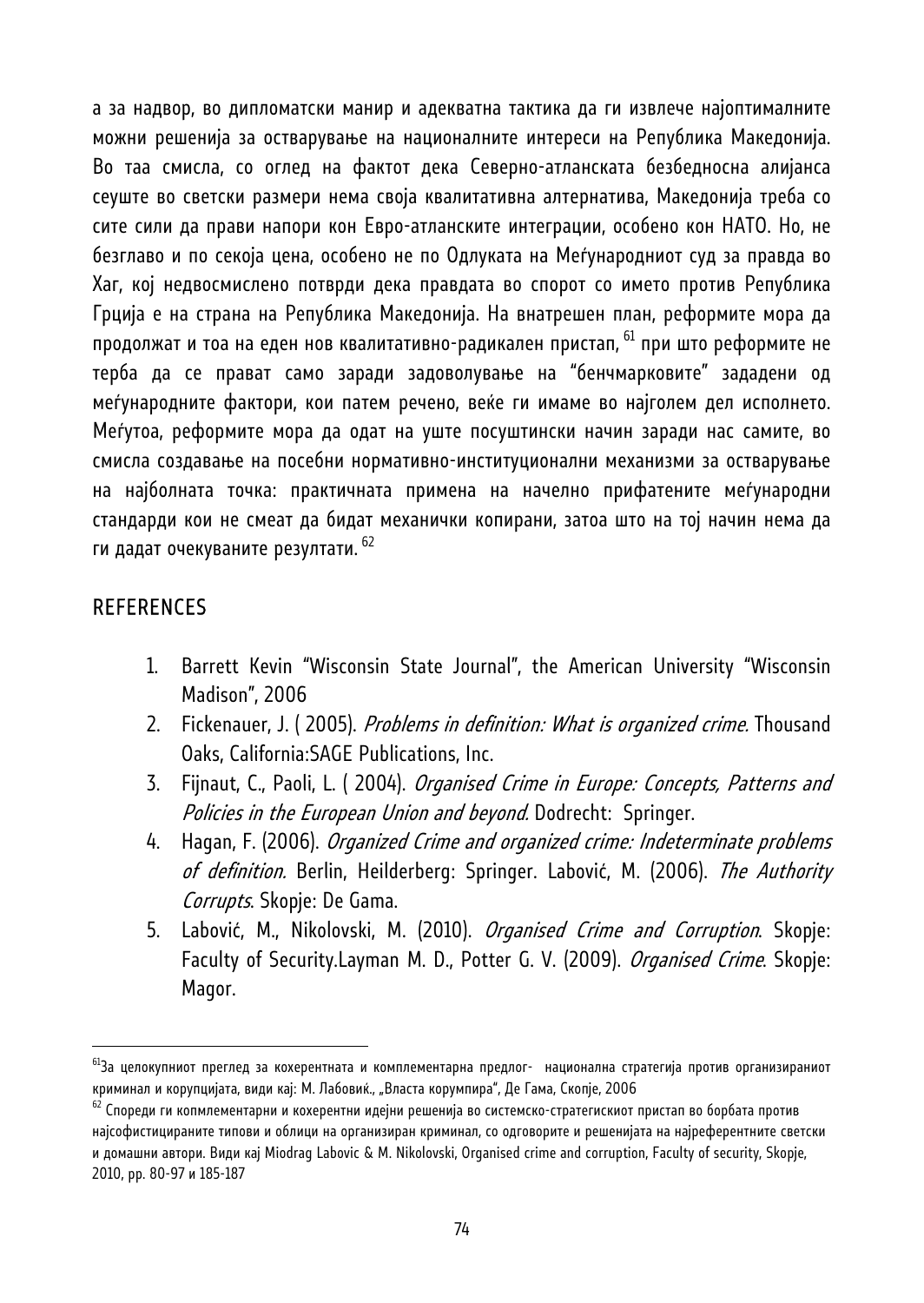- 6. Nikolovska, N., Sundać, D. (2001). Scenario for economic collapse of the transitional countries. Rijeka: International Business Consulting Center d.o.o.
- 7. Nikolovska Natalia, "The Big Illusion", Culture, Skopje, 2000
- 8. Roubini Nouriel: Government Gridlock 'Ensures' 2012 Recession; finance.yahoo.com By Stacy Curtin | Daily Ticker - Wed, Nov 23, 2011 8:40 AM EST
- 9. Williams, P. (2001). Transnational Criminal Networks. In: J. Arquilla and D. Ronfeldt (Eds), Networks and Netwars: The Future of Terror, Crime and Militancy. Santa Monika: Rand Corporation.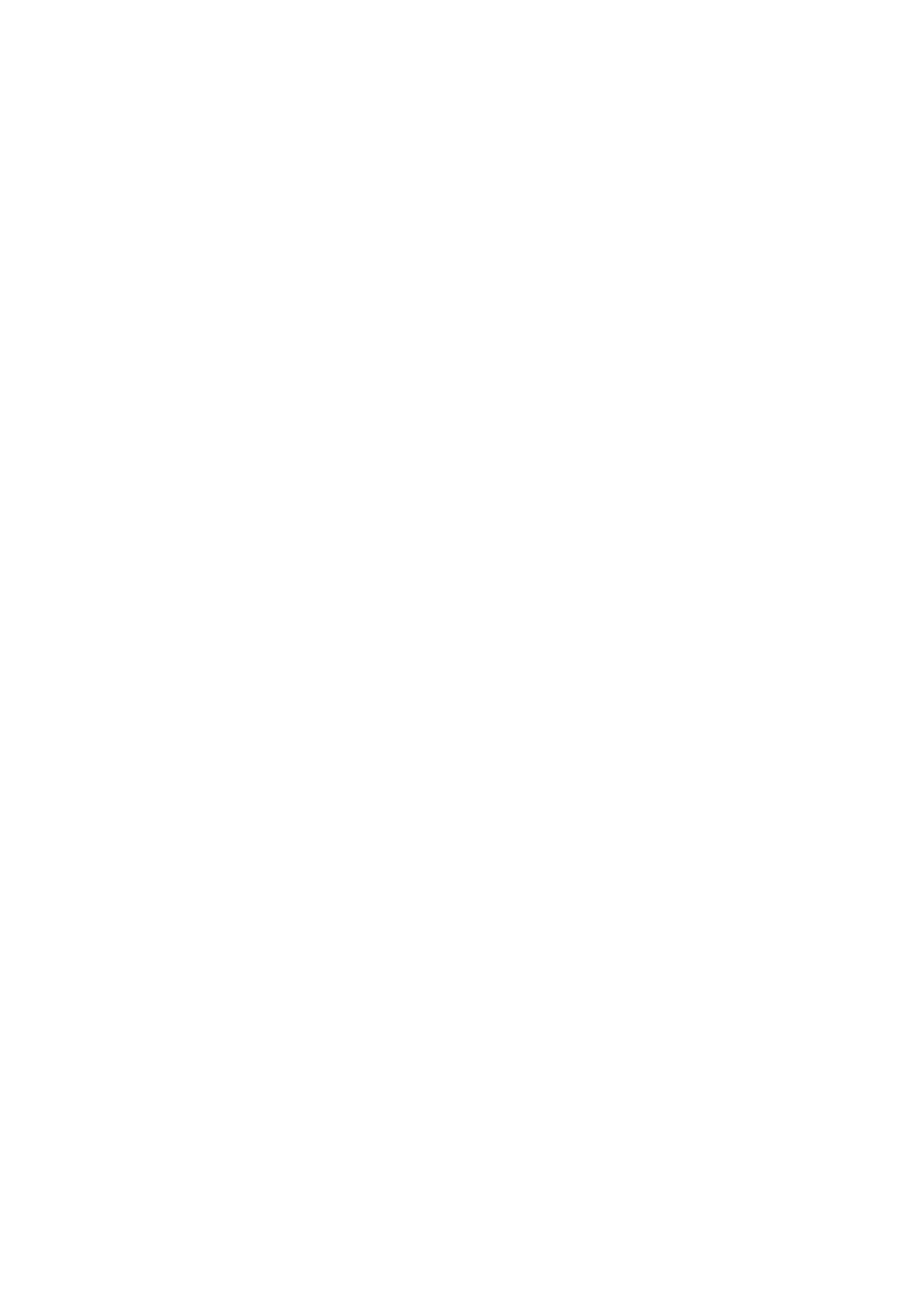# CORPORATE SECURITY AND CRITICAL INFRASTRUCTURE PROTECTION IN THE REPUBLIC OF MACEDONIA: PERSPECTIVES AND CHALLENGES Metodi HADJI-JANEV Stojan SLAVESKI

#### **ABSTRACT**

Global security challenges affected Macedonia and most of the post-communist countries in unique way. New security challenges defy legal absence of designated critical infrastructure and decentralized governmental approach in its protection. Existing decentralized network of governmental authorities in Macedonia will be only effective in its mission if reside on centralized planning and decentralized execution. Regarding the modern terrorists and organized crime modus operandi the centralized planning process needs to coordinate, facilitate and stimulate private corporate security in Macedonia. To prove this article will first explain how International World Order shift has affected Macedonian society. Than shortly it will address the legal background and organizational structure for critical infrastructure protection. Finally, it will propose necessary adjustments of the critical infrastructure protection system in Macedonia.

Key words: critical infrastructure protection, terrorism, organized crime, law, globalization

#### АПСРАКТ

Глобалните безбедносни предизвици ја погодија Македонија како и многу други пост-комунистички земји на единствен начин. Новите безбедносни предизвици го извадија на површина недостатокот од соодветно правно регулирање на постојната критичната инфраструктура како и децентрализираниот приод во нејзината заштита. Постојната децентрализирана мрежа на владини институции во Македонија ќе биде единствено ефективна во извршувањето на својата мисија ако почива на централизирано планирање и децентрализирано извршување. Современиот тероризам и организиран криминал налагаат соодветен централизиран планирачки процес кој ќе биде координиран, олеснет и стимулиран од страна на приватните корпоративни безбедносни компании во Македонија. Затоа во овој труд прво ќе објасниме како меѓународниот светски поредок има влијание на македонското општество. Потоа накратко ќе се задржиме на правната основа и организациска структура за заштитата на критичната инфраструктура. На крајот ќе дадеме одредени предлози за прилагодување на системот за заштита на критичната инфраструктура во Македонија.

Клучни зборови: заштита на критична инфраструктура, тероризам, организиран криминал, право, глобализација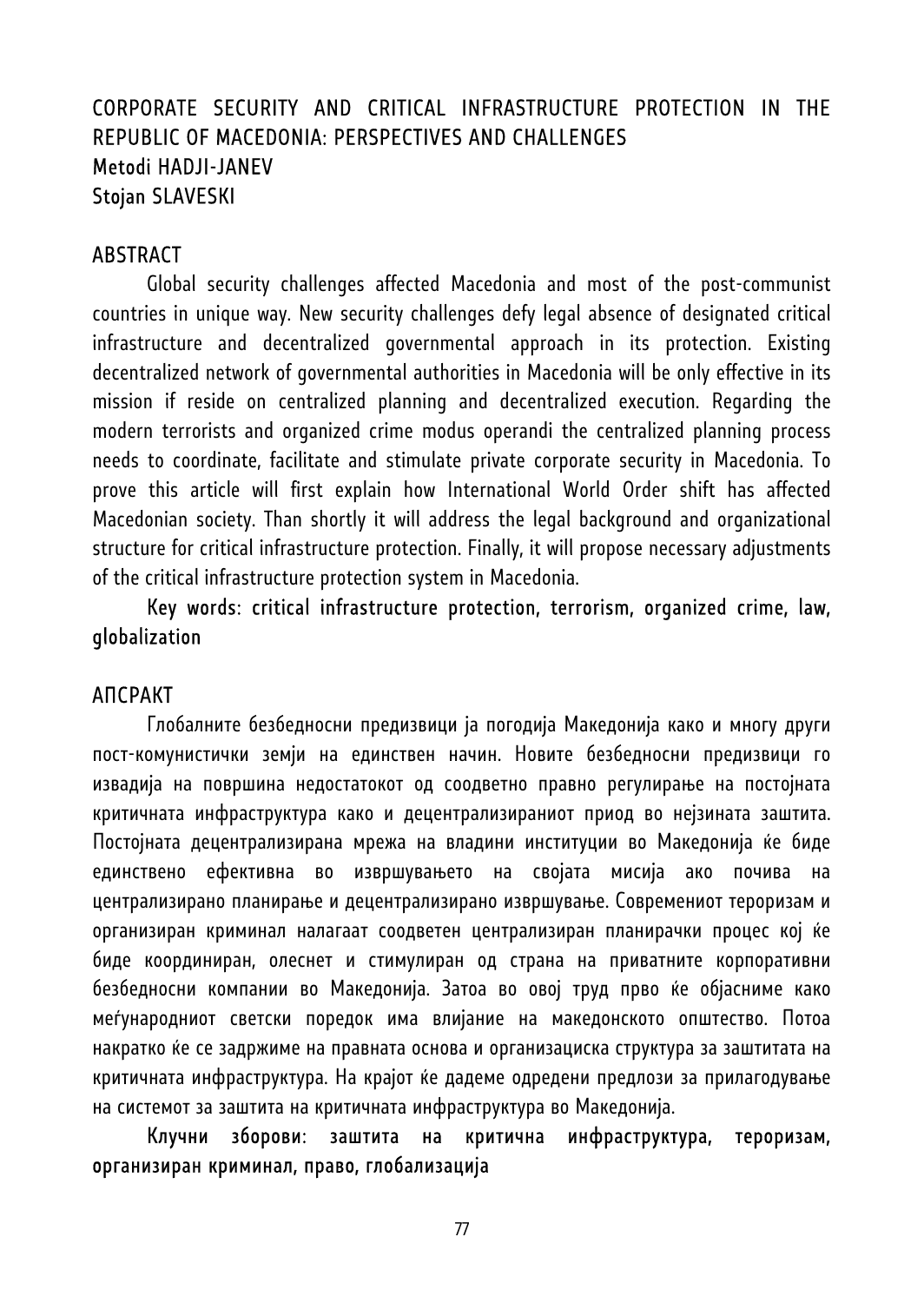#### INTRODUCTION

l

The process of globalization has dramatically affected Macedonian and the World security environment after the Cold War. Terrorism and organized crime have begun to pose asymmetric, network-based and unconventional threats to almost all country in the world. Security risks have become more complex and difficult to manage. They require protection and consideration of some infrastructures, social structures and actors that use to be on the margins of conventionally designed security strategies. Thus, critical infrastructure protection and corporate security have emerged as crucial elements in many national security strategies especially after terrorist attacks in USA (2001), Spain (2004), and UK (2005).

The explosion of globalization spilled allover the society's structure and complex transition from communism do liberal democracy. Trends of global democratization through transition in Macedonia have challenged Macedonian security for two reasons. First, due to the inexperience to appropriately nested private corporate security under the national security. Second, arguably, due to the acceptance of global democratic trends and active support of the military operations to impose these trends around the world.

# GLOBAL SECURITY AFTER THE COLD WAR: SHIFT IN THE WORLD ORDER, SECURITY TRENDS, EVENTS AND THE REPUBLIC OF MACEDONIA

The end of the Cold War has made tectonic shift in the international arena that affected almost every country in the world. The fall of iron curtains and innovation in technology and communication, have accelerated explosion of new non-state actors.<sup>63</sup> These new actors are independent but interlinked. Each one of them seeks to maximize its own survivability and advantage. The pursuit to achieve their goals has increased the flow of capital, goods, and services from continent to continent. In sum, as Friedman puttied, the world became flat.<sup>64</sup> However, the flat did not mean smooth.

The collapse of communism challenged victorious Western liberal democracies from the Cold War with the ghosts of decolonization and bipolarity.<sup>65</sup> Supporting the active role of the UN in conflict management, liberal democracies employed military power and attempted to manage the violent conflict in the former Yugoslavia. Nevertheless,

<sup>&</sup>lt;sup>63</sup> Goldman. Emily O. (2001). New Threats, New Identities and New Ways of War: The Sources of Change in National Security Doctrine, Journal of Strategic Studies. Vol. 24, pp. 12–42.<br><sup>64</sup> Friedman, T. (2005). *The World Is Flat: A Brief History of the Twenty-First Century*, Farrar, Straus and Giroux, where he

expands on his Golden Arches theory of conflict describing horizontal collaborations – connectedness across geographical, political, and cultural boundaries.

<sup>&</sup>lt;sup>65</sup> The suffocated issue of self-determination exploded in Yugoslavia and some parts of USSR. More on this see in: Summers J., (2007) Peoples and international law: how nationalism and self-determination shape a contemporary law of nations, Martinus Nijhoff Publishers, pp. 253-259.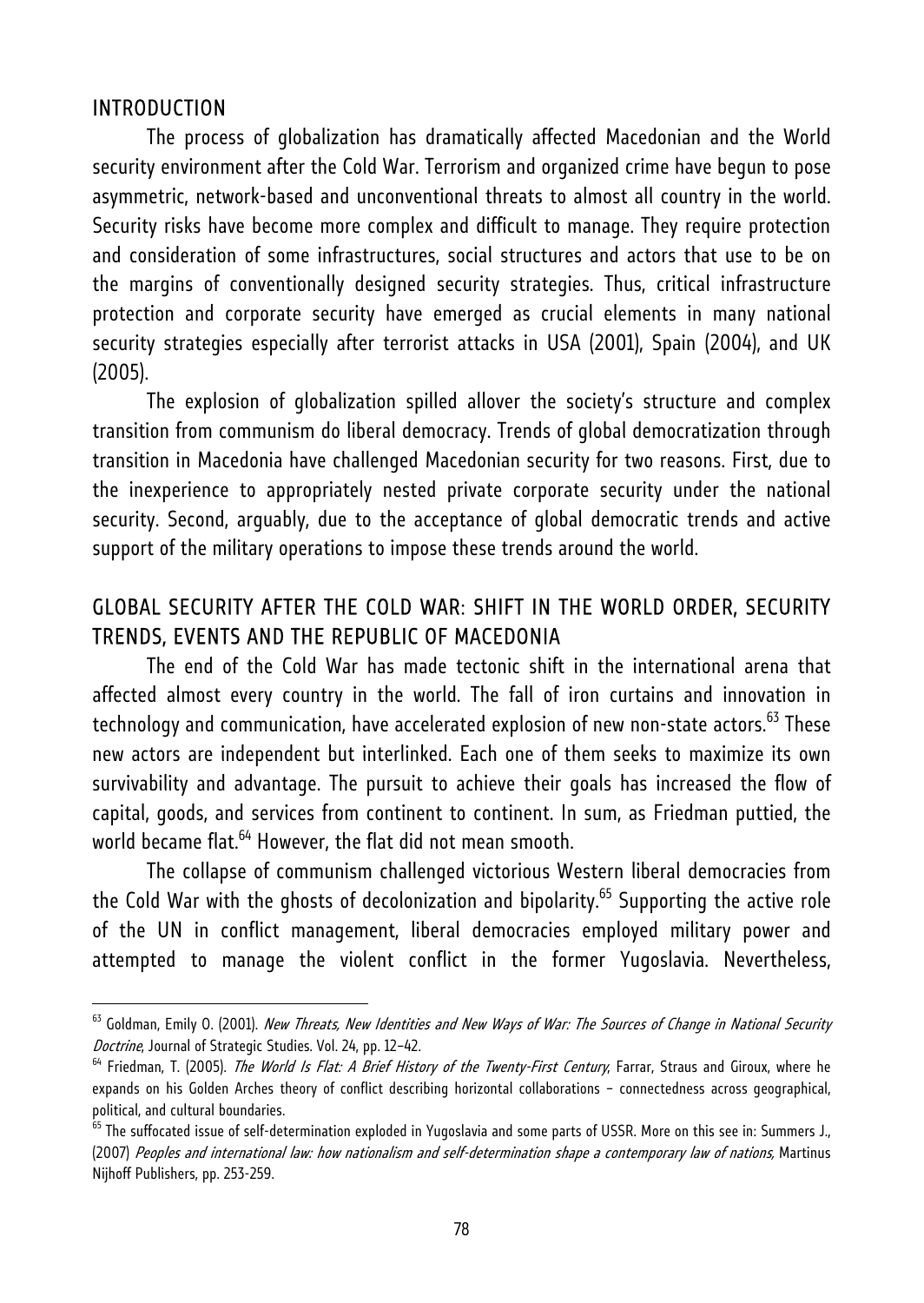inexperience in nation building in the theater of ethnic conflicts soon became evident. Without really understanding the patterns of the conflict Western liberal democracies believed that process of democratization will reconcile ethnic intolerance alone.<sup>66</sup> Instead of expected prosperity and believes that global democratization will improve security through business efficiencies and thus prevent the conflict to spill over, the domino effect of ethnic conflicts starting from Slovenia through Croatia and Bosnia didn't pass Kosovo and finally affected Macedonia.<sup>67</sup>

The post-conflict management processes in the former Yugoslavia ran through democratization, misunderstood the patterns of the complex environment. The lack of experience in managing the "privatization", like in most of the Former Yugoslav Republics, caused corruption and expansion of organized crime in Macedonian society.

This shift in international world order did not avoid existing conflicts and intolerance in the Middle East too. The process of globalization spread to the Middle East with the same intensity and its own specifics to the region. The unidirectional top-down character of globalization, by its opponents in this region soon was interpreted as attempt for domination by the most powerful economies. $68$  Even more, according to some views inappropriate approach to this issue within the globalization by the West brought 9/11 event.

In this context the process of democratization through globalization did not recognize potentials that multidimensional network of none-state actors embodied in the new complex security environment have. This network straddles the boundaries of military operations, nation building, economic differences, social stability, and moral acceptability. Each of the components of this network are interlinked and connected in unique patterns specific to the tradition, culture and certain geography. On one hand, the new complex environment has helped to stimulate economies and cultural exchange. On the other hand, it broth unimagined power and opportunities for violent groups to expand their geographic horizons, lethality of their attacks and influence over the international relations.<sup>69</sup> Many scholars also argue that the process of democratization as a tool to bring peace and stability in the Meddle East is seen as dangerous disruptions that have spread throughout the world in the name of globalization. Even the globalization alone is not accepted by some Muslims, but seen as intrusions that disrupt the social order, corrupt the government, harm the environment, exploit children and women, and threaten traditional cultures and

<sup>&</sup>lt;sup>66</sup> More on this issue see in Wolf, M. (2004), *Why Globalization Works*, New Haven, CT: Yale University Press, p.315-316.<br><sup>67</sup> For Bosnia and Kosovo in this context see: Perito, R.M. (2004), *Where Is The Lone Ranger Whe* 

for Peace, p. 153-170, and 183-190. For Macedonia see: Phillips, J. (2004), Macedonia: Warlords the rebels in the Balkans, I.B.Tauris & Co Ltd, p. 103-117.

<sup>&</sup>lt;sup>68</sup> Wright R. (2004). *The Globalization of Morality, What Is Enlightenment?* (August–October), pp. 32–36.<br><sup>69</sup> Forst, B. (2009). *Terrorism, Crime and Public Policy*, Cambridge University Press, p. 87.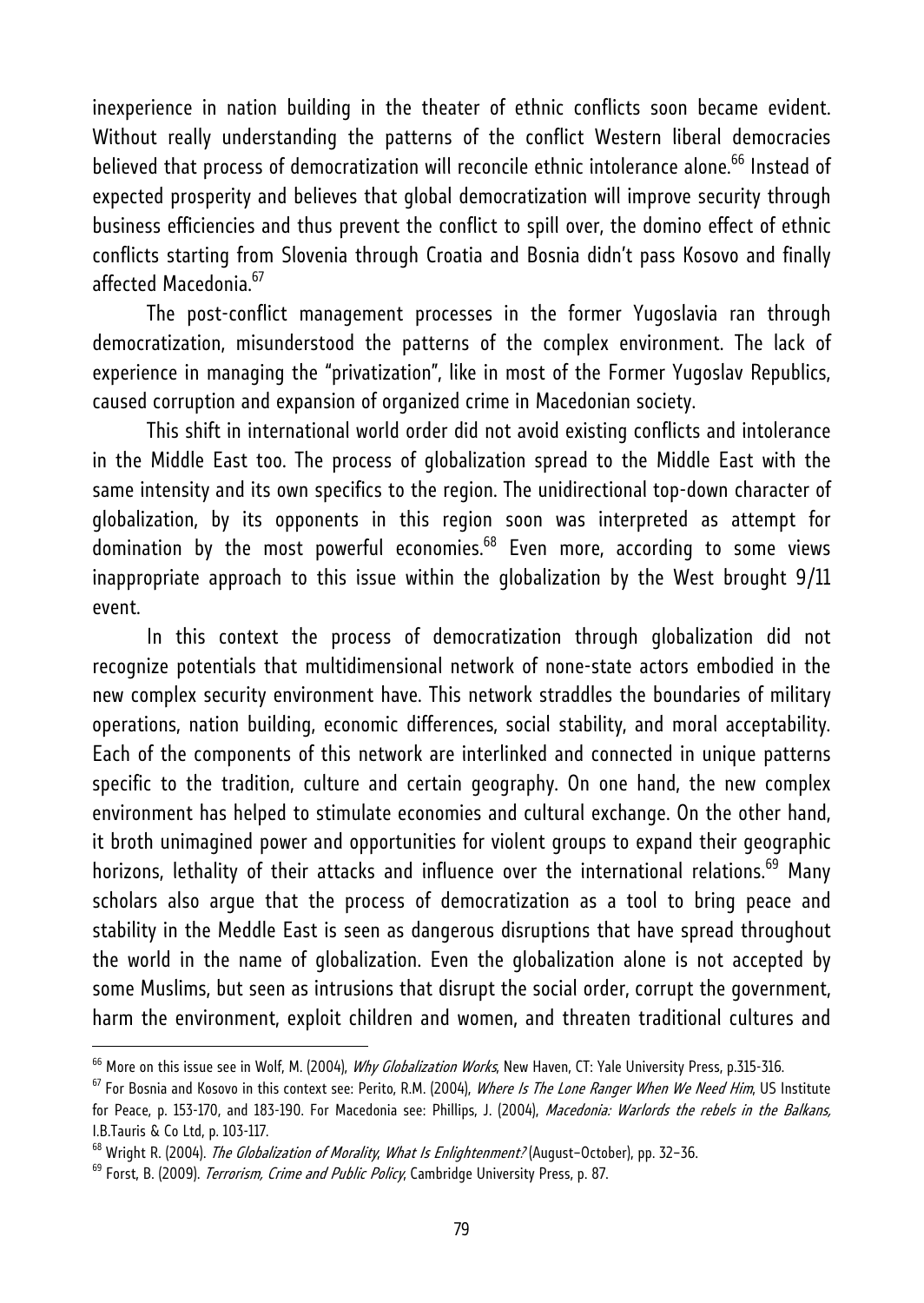associated moral behaviors. Some argues that globalization, has riled middle-class Muslim people from Meddle East to oppose the process of, as they saw, "westernization of the Muslim land" and came up with its own agenda.<sup>70</sup>

This shift in international world order and consequently in the security environment has challenged the development of the corporate security and protection of the critical infrastructure in the Republic of Macedonia too, for two reasons. First, due to the absence of values that supposed to appropriately endorse the private sector in security area and inexperience in new decentralized security management. Second, active involvement in the military operations in Afghanistan and Iraq by default increased security threats to the critical infrastructure in the Republic of Macedonia.

# WINDS OF CHANGE: CORPORATE SECURITY AND PROTECTION OF THE CRITICAL INFRASTRUCTURE IN THE REPUBLIC OF MACEDONIA AFTER THE INDEPENDENCE

The collapse of Yugoslavia and the decision for independence in Macedonia among other issues brought the hard question of security in the context of new ideological sphere. Security vacuum created with the political shift was soon replaced with the clear decision i.e. to welcome and incorporate the Euro-Atlantic values. However, this new decision was not that easy to follow. Wile the independence euphoria spell over the nation founding leaders tasted bitterness of transition. Security, both internal and external, beside other issues (the name issue, border demarcation, struggle for international recognition, political accommodation of the changes) was just one of the hotspots for the old and newborn political elite.

The former corporate security and centralized system of protection of the critical infrastructure built under the overall defense system umbrella vanished. Process of democratization in Macedonia along with the transition introduced civil control inside security sector following the western liberal and democratic patterns. This caused an earthquake inside the security sector for two reasons. First, it meant transition in the approach and the mentality of the security sector. Centralized security system ran by military and police professionals in specific parts, switched to decentralized, civilian control type security sector. Second, moving to the opposite extreme, the new civilian leaders (ministers) without experience in the security sector and without any strategic planning dramatically cut-off the funds for security and introduced inappropriate defense budget and logistic management. These early mistakes made as a result of inexperience, dried out some of the existing infrastructure and created security and legal vacuums.

 $^{70}$  Kepel argues that these residual effects of globalization are an essential tool that contributes to the growth of international terrorism. Kepel, G. (2005), The Roots of Radical Islam., London: Saqi, p. 112.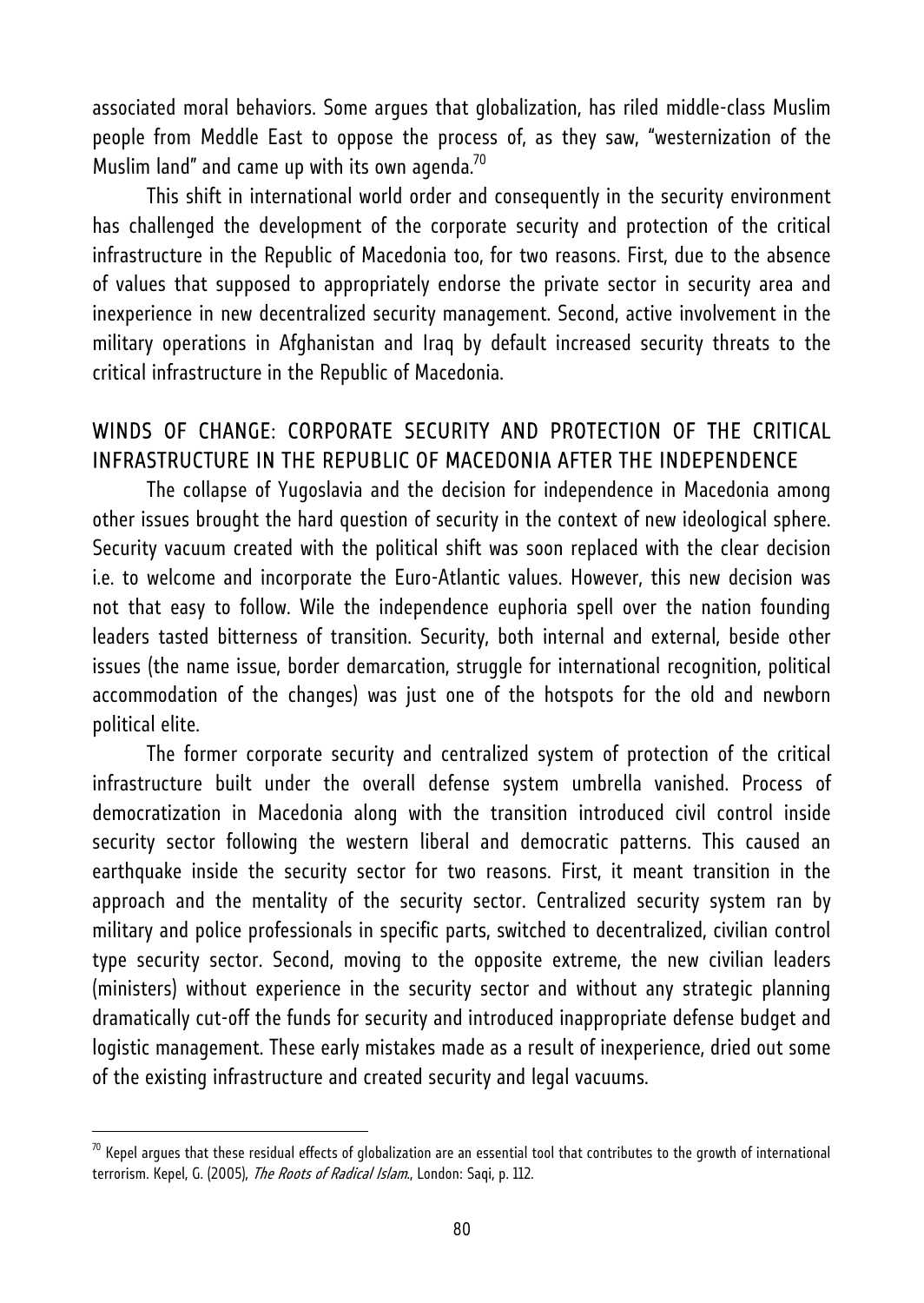The wave of privatization has entered security sector too. Understood as a function that supervise and manages the close coordination of all functions within the company that are concerned with security, continuity and safety, private security companies supposed to replace former corporate security. In practice, personal security and physical security, and to some extend, crime prevention and detection and fraud deterrence (in later stages), were the only offer that private security companies could have offered.<sup>71</sup> There was nothing correlated with the information security, risk management, not to speak about the compliance and ethic programs, corporate governance, business continuity planning, environment safety and health. Having in mind that the nature of the market and the surrounding environment was not ready for such type of correlation this was quite acceptable. Even more, since there was no real experience in this field on both side (new owners of the corporation and the private security companies) the true value of corporate security has not been understood properly. This and the legal vacuum like in the rest of region have created quite negative image of private security companies.

Operating under the legal darkness for almost nine years private security companies in Macedonia have not avoided "thin red line" from organized crime accusation.<sup>72</sup> Transitioning from police and armed forces trained professionals switched to private security companies, protecting banks, schools, money transfers and important people. As some extreme critics see this "the private security sector became its own political, criminal and social force."73 Nevertheless, pursuit for Euro-Atlantic values over the years has helped Macedonian society to heal from the inappropriate transition.

The same is true for government security sector. Harmonization and fulfillment of the Euro-Atlantic standards initially has helped to define the roles between police forces and armed forces. These processes have also urged the establishment of the agencies and other governmental bodies like (Crisis Management Center or Protection and Rescue Directorate) that replaced emptiness and overlapping in the so-called internal security and protection area. The emergence of the new agencies and governmental bodies in this area has also helped to fulfill the legal vacuum in protection of the critical infrastructure in the Republic of Macedonia. Even though there is significant improvement in legal context and decentralization in the roles current security environment as we saw brings threats that require far more than just the nice structure and regulations.

 $71$  See for example: OSA, Agency for security of persons and prosperity, available at

http://www.osa.com.mk/Default.aspx?id=b7909f65-d327-45de-9f65-38ff39d5a65d<br><sup>72</sup> Cain, Phil, *Separating "protection" from "corruption" in Eastern European private security companies*, Global Post 23.08.2010, available at: http://www.balkans.com/open-news.php?uniquenumber=67888  $^{73}$  Ibid.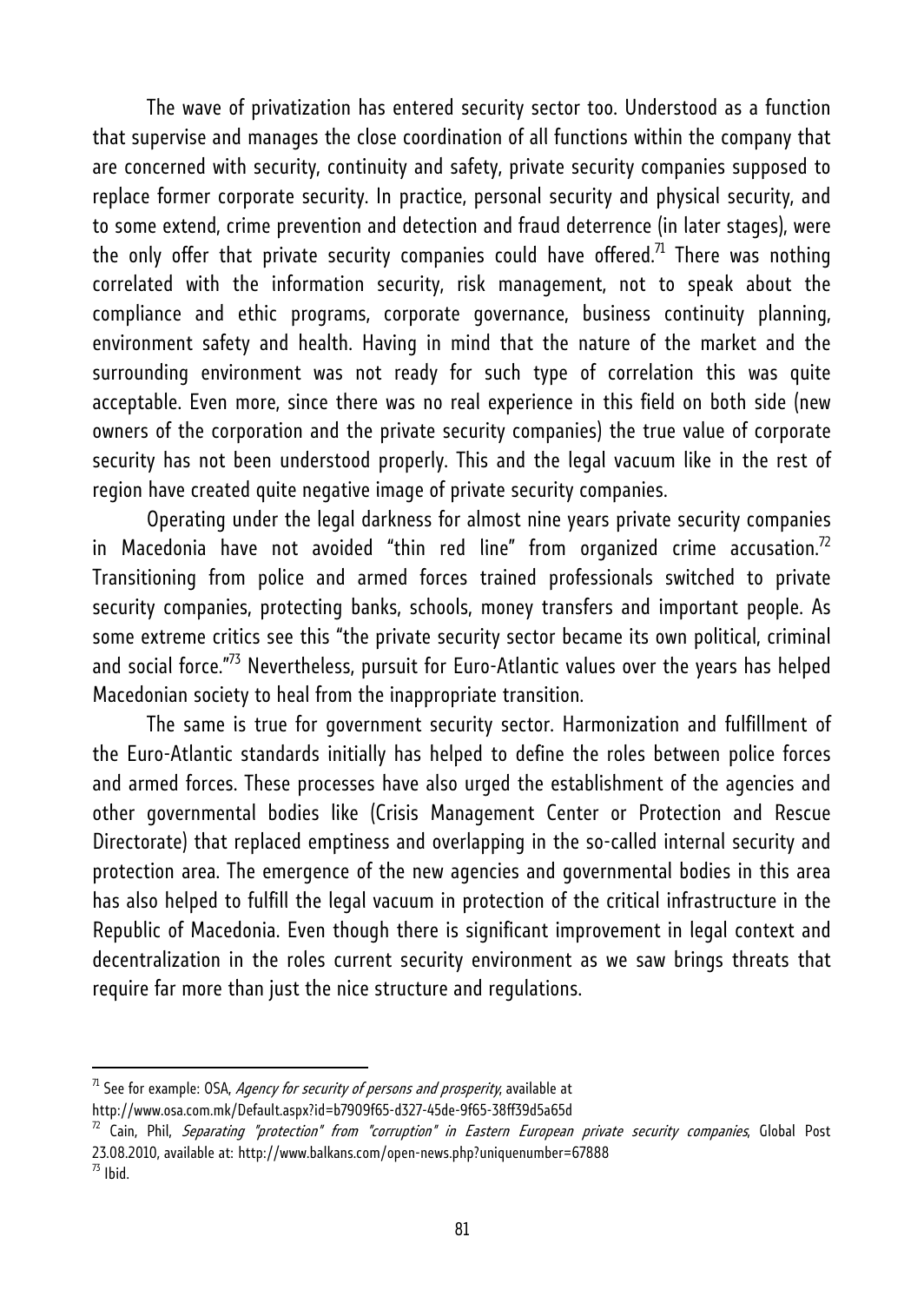Modern trends in new security environment require Macedonia more vigorously to consider new asymmetric, network-type and apocalyptic threats. Aside from negative effects of globalization in specific part of security context, active involvement in the military operations against these non-state actors both in Afghanistan and Iraq and Macedonia's geo-strategic position are two most significant factors for such requirements.

The importance of choosing adequate approach in corporate security and critical infrastructure protection (CIP) in current complex security environment requires comprehensive approach. This could be achieved only if we apply complex system analysis considering patterns that go beyond conventional understanding of the problem. In order to achieve this we should look in to existing legislation, organizational design (i.e. dedicated agencies and existing mechanism) and the strategy for conducting corporate security and protection of the critical infrastructure in the Republic of Macedonia.

## CORPORATE SECURITY'S LEGISLATION AND CRITICAL INFRASTRUCTURE PROTECTION IN THE REPUBLIC OF MACEDONIA

Nine years of legal vacuum in corporate security in the Republic of Macedonia disappear when the Macedonian Parliament past the law that entrenched the private sector in this field. The "Security of property and personnel Act" (also known as the "Act for Private security agencies") proclaimed the private security companies' actions as "public interest  $\arctan^{-7/4}$  However, this as we have discussed above did not solve all of the problems. Beside mentality and inexperience public also was not ready to accept this radical shift. Thus, regardless of costs and benefits of using private sector in the Republic of Macedonia by the law critical infrastructure is directly protected only by highly decentralized governmental institutions. Private security sector is only indirectly involved through providing physical security for the private commercial enterprises that own specific infrastructure.

There is no legal document in Macedonia that contains summarized list of dedicated critical infrastructure. Instead, the network of laws regarding the CIP gravitate over the, Ministry of Interior,<sup>75</sup> Ministry of Defense,<sup>76</sup> Ministry of Transport and Communication,<sup>77</sup>

 $74$  Security of property and personnel Act, following the Macedonian Constitution, in article 2 proclaims the private security agencies work as "*public interest*" (Службен весник на Р.М. бр. 80/99 од 17.12.1999 г.).<br><sup>75</sup> "Law on Iinternal Affairs" (The Official Gazette of R.M no.92/09).

 $76$  "Law of Defense" (The Official Gazette of R.M no.8/92), and "Law for changes and addition of Law of Defense" (The Official Gazette of R.M no.5/03, 06 and 08).

 $^7$  "Law of Security in railway traffic" ("The Official Gazette of RM", No. 40/07), "Law of transport of dangerous materials" ("The Official Gazette of RM", No. 92/07), "Law of Security in railway system" ("The Official Gazette of RM", No.48/10), The law of public transportation in ground traffic ("The Official Gazette of RM", No.114/09, No. 83/10, No. 140/10), The law of internal sailing ("The Official Gazette of RM", No. 55/07, No.26/09, No. 22/10), The law of electronic communications ("The Official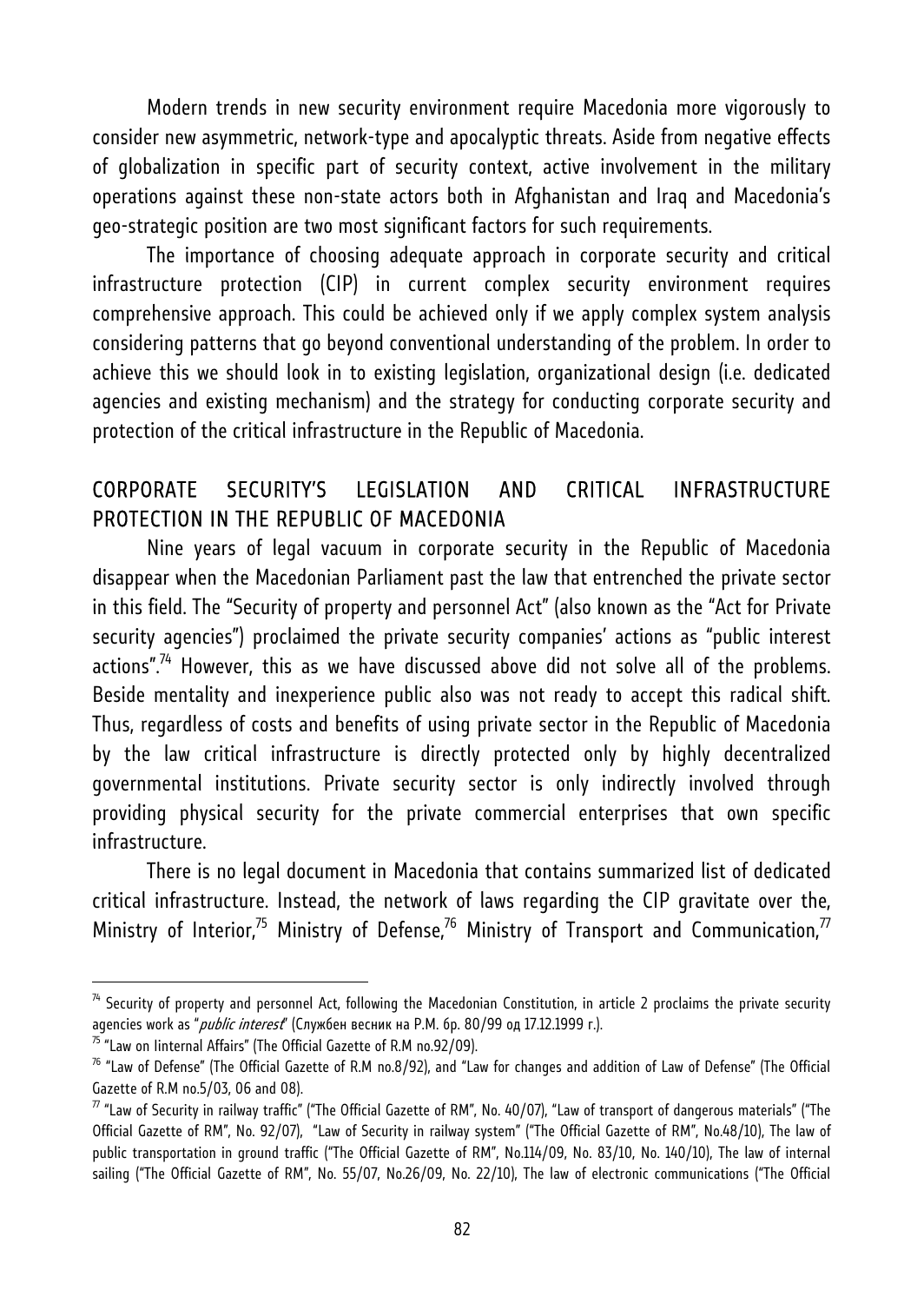Directorate for Security of Classified Information<sup>78</sup>, Crisis Management Center<sup>79</sup>, Directorate for and Protection Rescue.<sup>80</sup> Since there is no clear dedicated list of critical infrastructure further legal segmentation follows regarding the anticipated roles and service support for successful CIP. However, all of these documents include acts defining the responsibilities of the government authorities in case of emergencies as well as legislation dealing with issues (such as technical IT security for example). $81$ 

International legislation further facilitates legal background for CIP in Macedonia. This is understandable since cyber-security and environmental protection are on the security agenda in most of the international organizations to whom Macedonia is party.<sup>82</sup> One could observe this legislative in two directions. First, obligations incorporated from Macedonian's membership of these organizations (or willingness to join). In this context further legislative support comes from the fact that almost all critical infrastructures rely on energy and telecommunications for support. Second, most of the services that provide this support in Macedonia are owned or operated on a commercial basis (foreign private enterprises). Consequently, all bilateral and multilateral agreements in this regards have to be considered. Since these corporations in Macedonia run their security based on Macedonian private security agencies from legal point of view, one should also take into account the Act for security of property and personnel.

In sum, Macedonian legislation for CIP does not centralize responsibility only in one governmental authority. It consists of both, provisions that directly locate responsibility and the leading role of specific agency (we will also refer to this later), and provisions that imply responsibility (regarding the bilateral business agreements and corporate security). Speaking in terms of Penal code act CIP's regulations have also preventive role. Nevertheless, it could be argued that legal basis for CIP in Macedonia more or less, draws the organizational structure of governmental authorities involved in this process.

Gazette of RM", No.14/07, No.55/07, No.98/08, No.83/10 No.48/10), The law of air traffic, ("The Official Gazette of RM", No.24/07, No.103/08, No.67/10).

 $78$  "Law of classified information", ("The Official Gazette of RM", No.9/04).

<sup>&</sup>lt;sup>79</sup> "Law on Crisis Management" ("The Official Gazette of RM" No. 29/05).<br><sup>80</sup> "Law on Rescue and Protection" ("Official Gazette of RM", No. 36/04).

<sup>&</sup>lt;sup>81</sup> This include data protection, damage to data, fraudulent use of a compute, the handling of electronic signatures, etc. The law of classified information, ("The Official Gazette of RM", No.9/04)

 $82$  Many international organizations are dealing with this challenge and have taken steps to raise awareness, establish international partnerships, and agree on common rules and practices. European Union (EU), the Forum of Incident Response and Security Teams (FIRST), the G8 Group, NATO, the OECD, the United Nations (UN), and the World Bank Group. See for example: UN Resolution 57/239 of December 2002, where the UN General Assembly outlined elements for creating a global culture of cyber-security, inviting member states and all relevant international organizations to take account of them in their preparations for the summit. In December 2003, UN Resolution 58/199 further emphasized the promotion of a global culture of cyber-security and the protection of critical information infrastructures.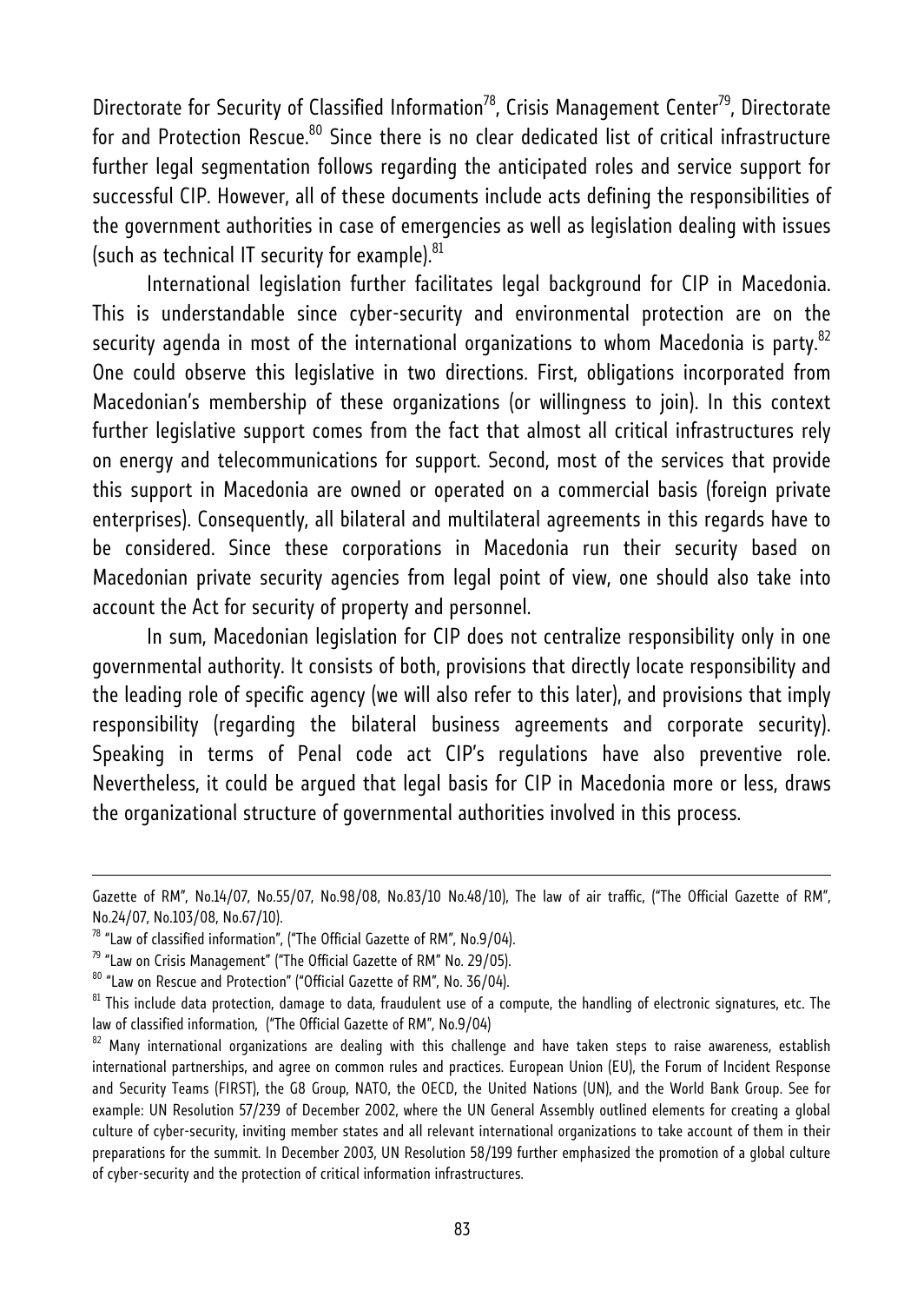## ORGANIZATIONAL DESIGN FOR CRITICAL INFRASTRUCTURE PROTECTION IN ТHE REPUBLIC OF MACEDONIA

Ministry of Interior (MOI), Ministry of Defense (MOD), Ministry of Transport and Communication (MOTC), Crisis Management Center (CMC), Directorate for Security of Classified Information<sup>83</sup> (DSCI) and Protection and Rescue Directorate (PRD) build the list of governmental authorities directly involved in Macedonian CIP. There is no single leading governmental authority in Macedonia in this process. Which government authority will lead the overall process in CIP process (i.e. control and coordination) is situation-dependable.

MOI covers most of the CIP in ordinary situation. Although it is not stipulated by the law,<sup>84</sup> virtually MOI is leading governmental authority for CIP in Macedonia during ordinarypeace time situation. Operating under the MOI, Directorate for Security and Counterintelligence covers not just most of the organized crime and terrorism issues, but also other issues regarding the CIP. As a result of the recent crime trend regarding the money transport issue, as additional implied task for MOI is to provide security for money transport even for the private corporation.<sup>85</sup> The two most important agencies that fully support the MOI's role in CIP in Macedonia are Protection and Rescue Directorate and Ministry of Transport and Communication.

Protection and Rescue Directorate has indirect but important deterrent role in CIP. PRD is leading body for protection and rescue in environmental disaster situation or other emergencies. These are situations that by the law could not be considered as a crisis, national emergencies or war situations. The Natural disaster threat assessment Act contains in-depth analysis of current risks that should be taken in to account for effective  $CIP<sup>86</sup>$  This document also contains the list of private enterprises and none-governmental organizations that have specific role in providing support for protection and rescue. All of them are coordinated by PRD. Since this institution takes the lead in specific situation during ordinary peace-time law-enforcement issues still resides as MOI competence. Therefore, according to the Methodology for assessment and planning for the protection and security PRD prepares specific plans that contain specific tasks and duties for each of the involved government institutions state authority, local authority and private enterprises. In most of this situation MOI's assistance is necessary.

Leading governmental institution for transport CIP is Ministry of Transport and Communications. In defining the transport critical infrastructure in Macedonia MOTC

<sup>&</sup>lt;sup>83</sup> See more: Славески С. и Шанев Р., "Пристапот до информациите: помеѓу транспарентноста и заштитата на националниот интерес", во *Современа македонска одбрана*, број 14, декември 2006.<br><sup>84</sup> Art. 5 from "Law on Iinternal Affairs" (The Official Gazette of R.M no.92/09).

<sup>&</sup>lt;sup>85</sup> Stargoski, D, 2010, 450.000 Euros stolen from vehicle of Stopanska Banka Bitola, A1, avaliable at: http://www.a1.com.mk/vesti/default.aspx?VestID=118410

<sup>&</sup>lt;sup>86</sup> Natural disaster threats assessment Act, (The Official Gazette of R.M no.117/07)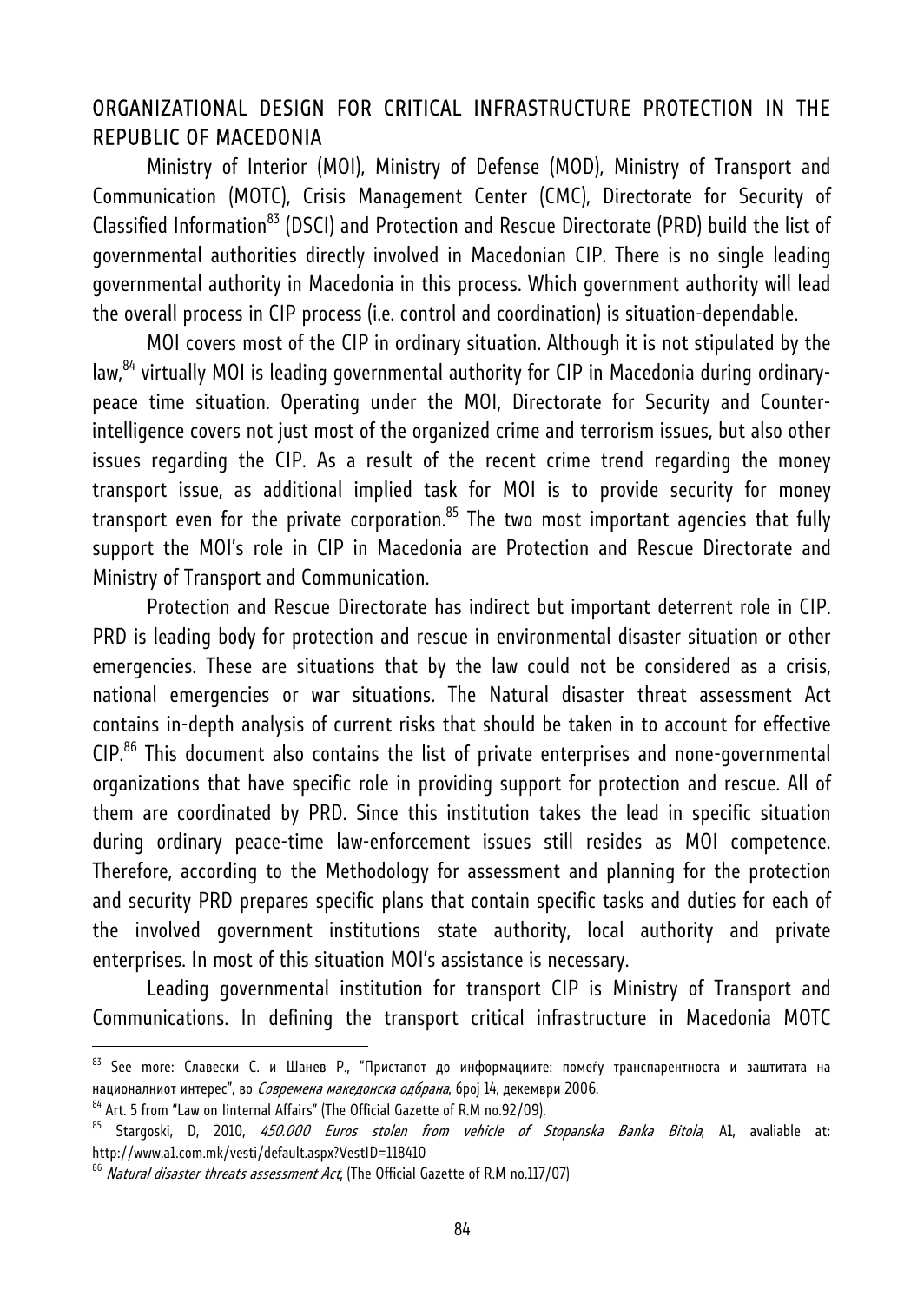follows NATO's definition.<sup>87</sup> Beside railway, and all ground transport infrastructure MOTC is leading governmental agency in air and water transport CIP too. MOTC approach in defining transport CIP goes beyond the transport infrastructure of goods and people. It also recognizes energy transport infrastructure (gas and gasoline) and telecommunication and internet infrastructure. MOTC practice this responsibility in coordinated support manner. MOI and MOD provide main assistance and enable MOTC successfully to coordinate transport CIP. However, information CIP and coordination for transport CIP with private sector is also highly involved in MOTC planning of transport CIP.

Protection of the information is crucial part of the overall CIP in Macedonia. Leading governmental agency for information protection (including critical information) is Directorate for Security of Classified Information.<sup>88</sup> MOI's Directorate for Security and Counter-intelligence is in close relation with the DSCI and provide crucial data and efforts<sup>89</sup> for successful information protection.<sup>90</sup> As specific part of the overall defense, Ministry of Defense and Intelligence Agency play pivotal role in information protection too. All of the military information protection is run by Military Service for Security and Intelligence. Inside the MOD Army of the Republic of Macedonia plan and conduct information operation (IO). DSCI also has close coordination with these MOD's bodies that support DSCI objectives. Macedonian Intelligence Agency is in close relation with MOI's Directorate for security and counter-intelligence and thus contributes to the overall information protection. Ministry of transport and communication also has significant role in information protection. MOTC manages telecommunication and internet provider sector and has crucial role for coordination with the private corporate that run telecommunications and internet. In the context of the industry information protection DSCI coordinate all of the activities within the industry sector. These activities are vigorously coordinated with private sector involved in industry sector in Macedonia.

If a crisis occurs, than by the law, situation rapidly changes.<sup>91</sup> During the crisis the Prime minister designate the leading person from the standing Steering committee accordingly.<sup>92</sup> Since 2009 Macedonia is 11th country that has established National Platform for Disaster Risk Reduction (NPDRR) under the Hyogo framework for action.<sup>93</sup> From security

<sup>&</sup>lt;sup>87</sup> NATO Parliamentary Assembly, (2007), *The Protection Of Critical Infrastructures*, 162 CDS 07 E rev. 1, Annul Session, available at: http://www.nato-pa.int/default.asp?SHORTCUT=1165

<sup>88</sup> Art. 4 from the Law of classified information, ("The Official Gazette of RM", No.9/04)

<sup>&</sup>lt;sup>89</sup> See more: Slaveski S., "Security of information - precondidation for membership of the Republic of Macedonia to NATO", in *Macedonia in NATO,* MoD, Skpoje, 2003, pp. 171-177.<br><sup>90</sup> Art. 50 from the Law of classified information, ("The Official Gazette of RM", No.9/04)<br><sup>91</sup> "Law on Crisis Management" ("The Official Gazette of RM" No. 29/05)

<sup>&</sup>lt;sup>92</sup> See Art.13 and Art. 14 from the"Law on Crisis Management" ("The Official Gazette of RM" No. 29/05)<br><sup>93</sup> United Nations, (2005) *International Strategy For Disaster Reduction (UN ISDR)*, Brought under Hyogo framework f action, available at http://www.unbrussels.org/agencies/unisdr.html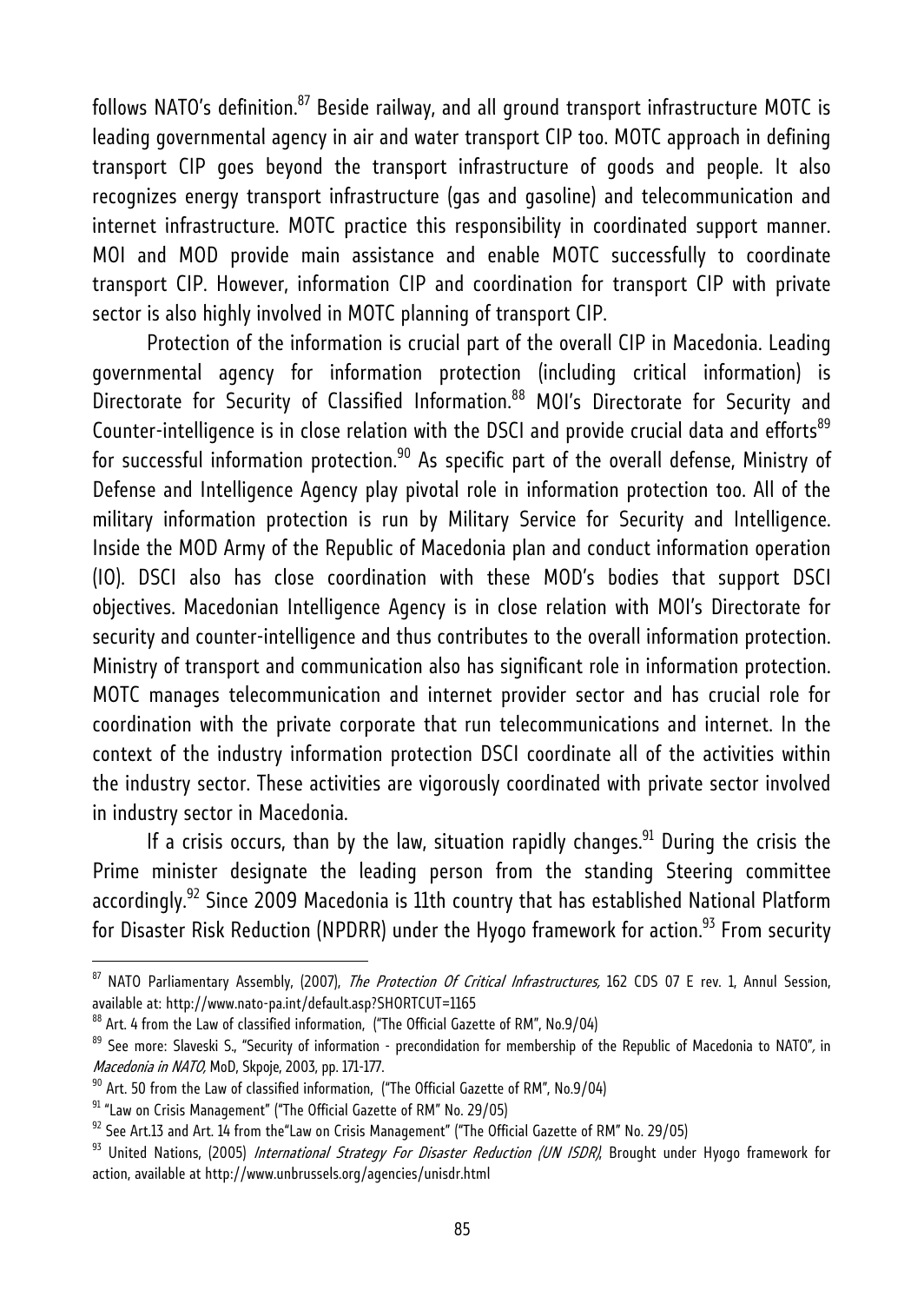point of view basis for NPDRR comes from National Conception for Defense and Security (2003) and National Security Strategy of The Republic of Macedonia (2008). As a nationally owned and led forum of all risk reduction stakeholders NPDRR provides coordination, analysis and proposals for actions' priority. It requires concentrated activity, through the coordination and active involvement processes of the competent authorities. NPDRR covers competent crisis management state institutions, scientific and academic institutions, NGOs, the Red Cross as well as the business community. Thus NPDRR is crucial in Macedonian CIP since it identify, assess and monitor disaster risks and enhance early warning coordination. Responsible for preparation planning and organizing all of the activities necessary for crisis is Crisis Management Center (CMC). It maintains close relationships with MOI, DSCI, PRD and MOTC.

During the national emergencies and war, Macedonian armed forces will take the lead. Armed forces are also responsible for providing protection for designated military and defense infrastructure even in peace time. However, Armed forces' role in CIP is also crucial during crisis or during the international military operations. During crisis Army of the Republic of Macedonia declares units that should support civil crisis management. International military operations have also brought relatively new role of the armed forces in the context of the CIP. This basically includes infrastructure that is used for conducting military operations abroad. $94$ 

From all of the above it will not be that difficult to conclude that the organizational structure for CIP in Macedonia is highly decentralized and cross-governmental agencies (institutions) based. This network of institutions is consists of the institutions of the legislative, executive, and judiciary powers, infrastructure facilities of energy supply companies, information and communication technologies, infrastructure facilities that ensure the provision of vital goods, transport and traffic infrastructures. Facts that current security threats posed by organized crime and international terrorism are also network oriented raises serious concerns in choosing the right strategy for CIP.

# DOES MACEDONIA HAVE THE RIGHT STRATEGY FOR CRITICAL INFRASTRUCTURE PROTECTION?

Facing the new security challenges numerous states have highlighted the importance of CIP in their respective national security strategies. According to Swiss' center for security studies CIP continues to be a significant issue for many countries around the world, with attention increasingly centered on information infrastructure protection (related primarily to cyber security), energy infrastructure protection, and the challenges related to public-

 $94$  Art. 199-202 from "The Law of service in the Army of Republic of Macedonia", ("The Official Gazette of RM" No. 36/10)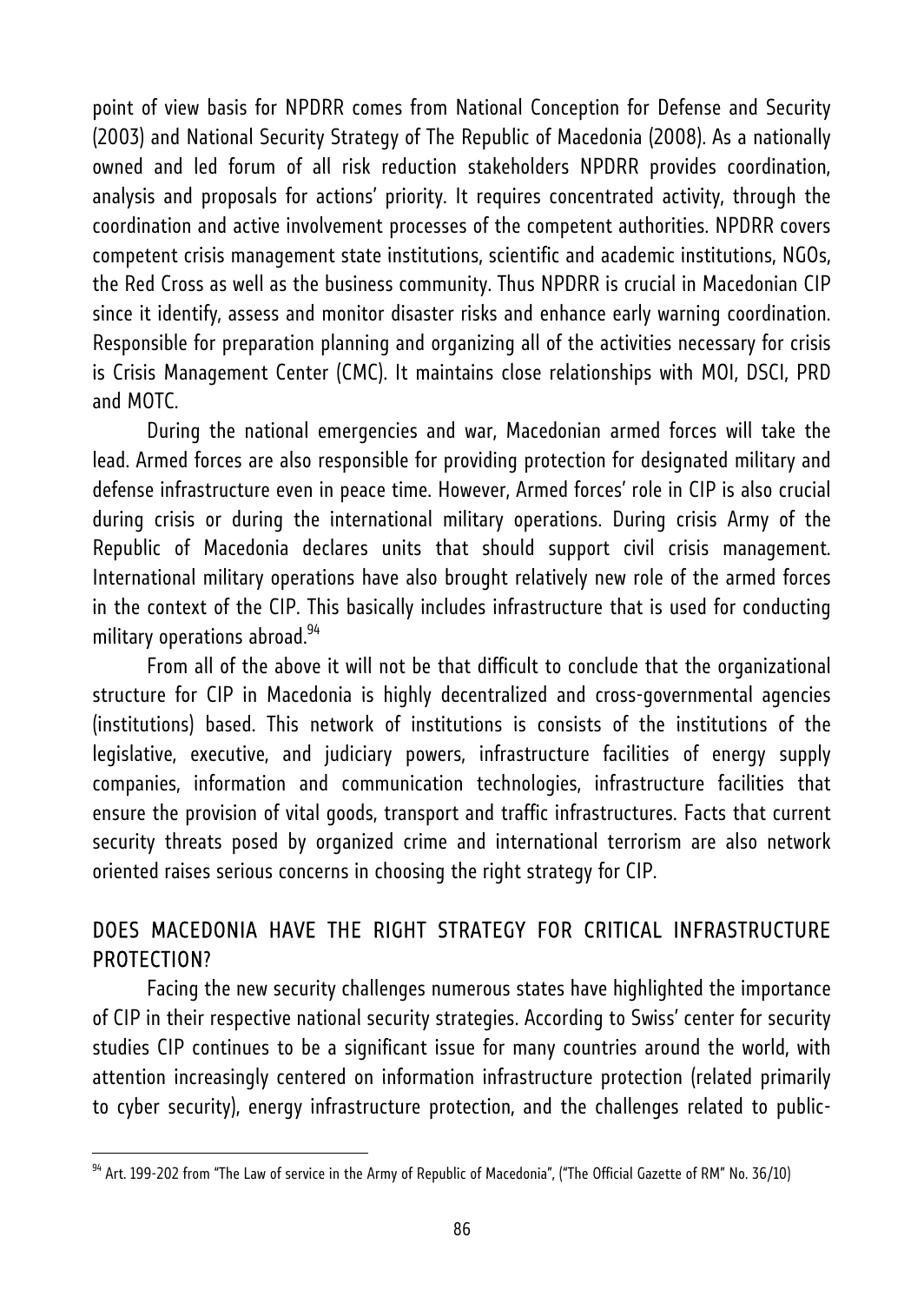private partnerships. $95$  Additionally, academic environment around the world more consistently have begun to provide scientifically inspired analyses on CIP. Nevertheless, recognizing the necessity for CIP is not enough. Successful CIP requires not just dedicated institution but also appropriate strategy that can enable this protection.

Republic of Macedonia does not have specific strategy for CIP. Although it is arguable whether or not one is needed, one thing is clear, that is that Macedonia needs operational design on the ground that will enable effective CIP. Most CIP strategies follow a similar methodology. A first phase aims to assess risk to the critical infrastructure. Protection measures are then designed in order to reduce this risk.<sup>96</sup> This NATO based approach is followed by most of the EU members. Since Macedonia is attempting to enter in to Euro-Atlantic integration this choice should be the right one. However, one should be very careful when accepting this for granted.

Following the conclusions about the evolution of the security environment from above, international terrorism and organized crime remain as two most serious threats to the critical infrastructures in Macedonia. $97$  In this context both security and academic community agree that modern terrorism and organized crime is network based. They pose unconventional treats by existing, operating and threatening from and to each pore of the society.

Since each society has its own specifics that reside in the culture, traditions, values and perceptions to specific issues this means that each society would have its own specifics in security manner too. Therefore, security defaults might be helpful in providing guidance or inspirations from lessons learned and best practices. Nonetheless it might be also quite dangerous to implement them directly without adjustment.<sup>98</sup>

<sup>&</sup>lt;sup>95</sup> As part of a larger mandate, the Swiss Federal Office for Civil Protection (FOCP) has tasked the Center for Security Studies (CSS) at ETH Zurich to compile "focal reports" (Fokusberichte) on critical infrastructure protection and on risk analysis to provide information on and to promote discussion about new trends and insights. See more in: Crisis and Risk Network (2009),

Critical Infrastructure Protection, Center for Security Studies (CSS), ETH Zürich<br><sup>96</sup> NATO Parliamentary Assembly, (2007), *The Protection Of Critical Infrastructures,* 162 CDS 07 E rev. 1, Annul Session, available at: http://www.nato-pa.int/default.asp?SHORTCUT=1165

 $97$  There is not direct threat from modern terrorism and organized crime to Macedonian critical infrastructure. However, modern terrorists' and organized crime's practice rise serious concerns due to two reasons. First is Macedonian geo-strategic position (Macedonia lay on the so called Balkan Route of Drugs). Second comes from Macedonian agility to follow and thus support Euro-Atlantic processes and attempts to export democracy around the world. This makes Macedonia target not just because we support something that provoke modern terrorists or limits organized crime (through acceptance of international standards in this direction), but also because Macedonia actively participate in military operations against this threats.<br><sup>98</sup> Even most the EU member states, shares the opinion that the protection of critical infrastruct

subsidiary principle, which means that the protection of the critical infrastructure is primarily the task of the member states. Activities of the EU are seen as complementary measures. More on this see in: E. M. Brunner, Suter M. (2009), International Critical Information Infrastructure Protection Handbook, Center for Security Studies, ETH Zurich, p.65-66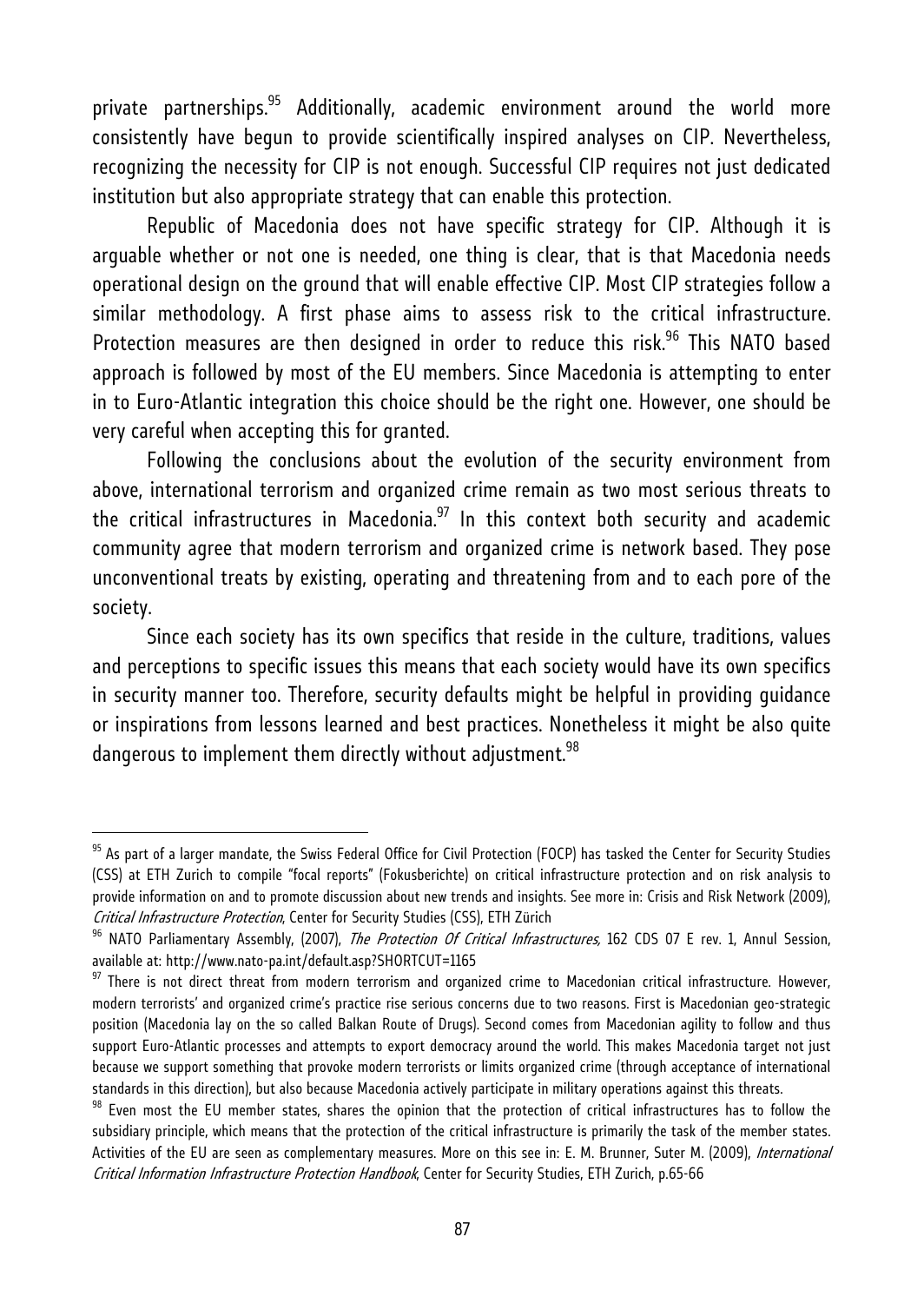As we saw Macedonia has quite good network of governmental authorities that can provide successful CIP. From legal point of view and in theory this network of institutions fits well in the current security environment and the Euro-Atlantic tendencies. We have also concluded that organizational structure for CIP in Macedonia is highly decentralized and cross-institution based. However, operations on the ground and practice do not always follow organizational design and theory.

The one thing Macedonia is missing in CIP is centralized planning and decentralized execution tested in practice. $99$  Up to now all of the above mentioned governmental institutions have been involved in decentralized, their own-based, exercises (even on international level). However, except in theory and in documents, in practice there has not been any progress in planning and organizing cross-institution based exercise (including all of the above mention governmental authorities, not to speak about the private enterprises).

Decentralization is fine. But if it is not coordinated appropriately it might produce dangerous outcome. No matter how old-fashion might sound for successful CIP in the context of modern terrorism and organized crime, Macedonia needs centralized decision making. Even though MOI could take the lead and virtually is the leading authority in ordinary time, for successful CIP according to ordinary culture, Macedonia needs precise guidance that will fulfill this vacuum.

Furthermore, from the analysis above it looks like private corporate security is neglected in the overall process of CIP. The modus operandi of modern terrorism and organized crime does not accept mistakes and improvisation. Complex system analysis of their strategies shows that they will use every possible way and every possible weakness in order to achieve their goal. They do not follow procedure and do not follow the usual.<sup>100</sup> Instead they suck up their own energy from everyday social and governmental weaknesses and at the same time attack on a lower resistance mode in the same environment they breathe. Therefore best way to organize effective CIP in the age of modern none-state and asymmetric threats must consider social readiness for deterrence and defense. This is why Macedonia needs to involve corporate security in CIP process.

<sup>99</sup> The importance of centralized planning in this regards was first noticed by Renate Mayntz and Fritz Scharpf. See more in: Mayntz, R., Scharpf, F. (1995). Steuerung und Selbstorganisation in staatsnahen Sektoren. In: idem (eds). Gesellschaftliche Selbstregulierung und politische Steuerung. Frankfurt/New York: Campus, pp. 9–38. Also see: Sørensen, E., Torfing J. (2007). T*heories of Democratic Network Governance*, Palgrave Macmillan: Hampshire and New York, p.175.<br><sup>100</sup> More on this se in: Karen J. Greenberg (2005). *Al Qaeda Now: understanding Today's terrorists,* Cambridge University Pr

p. 27-32.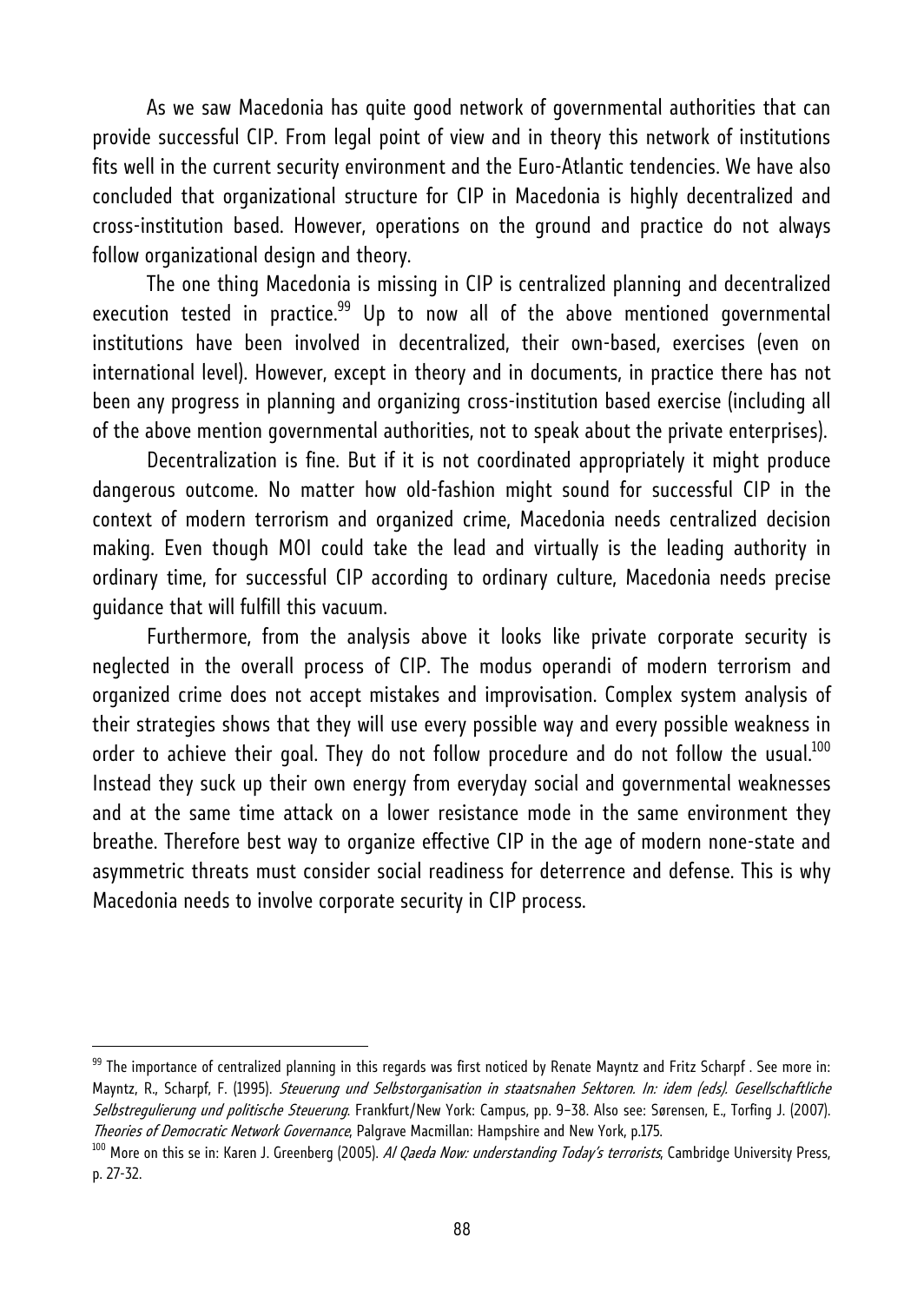#### WAY AHEAD

l

Regardless of notion that CIP is not an isolated policy area but fits in the broader framework of counter-terrorism and civil protection policies, Macedonia needs an overall cross-institutional analysis which will determine current critical infrastructure. Good starting point is to look in what NATO or most of the NATO's and EU's members consider as  $critical$  infrastructure.<sup>101</sup> This will be in compliance with the Macedonian political elite's efforts and will also expand harmonization process not just in the security, but in overall social areas.

Accepting the NATO based approach in CIP strategy Macedonia needs to reconsider relationships with private security corporate in the context of CIP. NATO accepts the presumption that no critical infrastructure can be 100% secured. This means that the efforts in CIP need to focus on early warning, prevention, perpetrators (terrorists or criminals) mistakes and reducing the consequences. All of this includes and considers corporate security.<sup>102</sup> Therefore, the designated corporate security should not be avoided in CIP planning, management and execution.

No matter how expensive it might be, Macedonia needs centralized approach in managing the planning process in CIP. In fact, Macedonia needs to fulfill the gap between theory and practice. This will also help to analyze and further improve existing legislative, organizational structure, mechanisms and methodology in CIP approach. Recent fatality of terrorist attacks and its aftermath consequences overrun the costs of preventive approach to protect critical infrastructure.

In order to be effective in this centralized planning process Macedonian government needs to coordinate, facilitate and stimulate all the authorities (especially private corporate) that directly or indirectly build security network in CIP. In terms of coordination recent practice shows that many governments in fact have established cross-sector advisory boards for  $\text{CIP}.^{103}$  Since centralized planning is not new in Macedonian security tradition existing platforms of this kind (like for crisis management) could serve as well designed

<sup>&</sup>lt;sup>101</sup> Like for example: European Program for the Protection of Critical Infrastructure (EPCIP) and the Critical Infrastructure Warning Information Network (EUCIWIN). EPCIP refers to the doctrine or specific programs created as a result of the European Commission's directive EU COM(2006) 786 more on this see in: Gustenau, Gustav, Concept of Homeland Security in EU: a Challenge for Austrian EU presidency, in Brimmer, Esther, Transforming Homeland Security Center for Transatlantic

Relations, Washington D.C.2006 p. 74.<br><sup>102</sup> We learned that with the process of privatization Macedonia introduced private sector in critical infrastructure. This as we saw, is true especially in energy sector (power plant) and communication and internet provider sector. All of these companies higher private security companies for physical security. This means that they will play crucial role in achievement of specific standards to necessary CIP criteria.

<sup>&</sup>lt;sup>103</sup> For example: The National Infrastructure Advisory Council in the United States; the Critical Infrastructure Advisory Council (CIAC) in Australia; or the Association of Italian Experts for Critical Infrastructures (AIIC).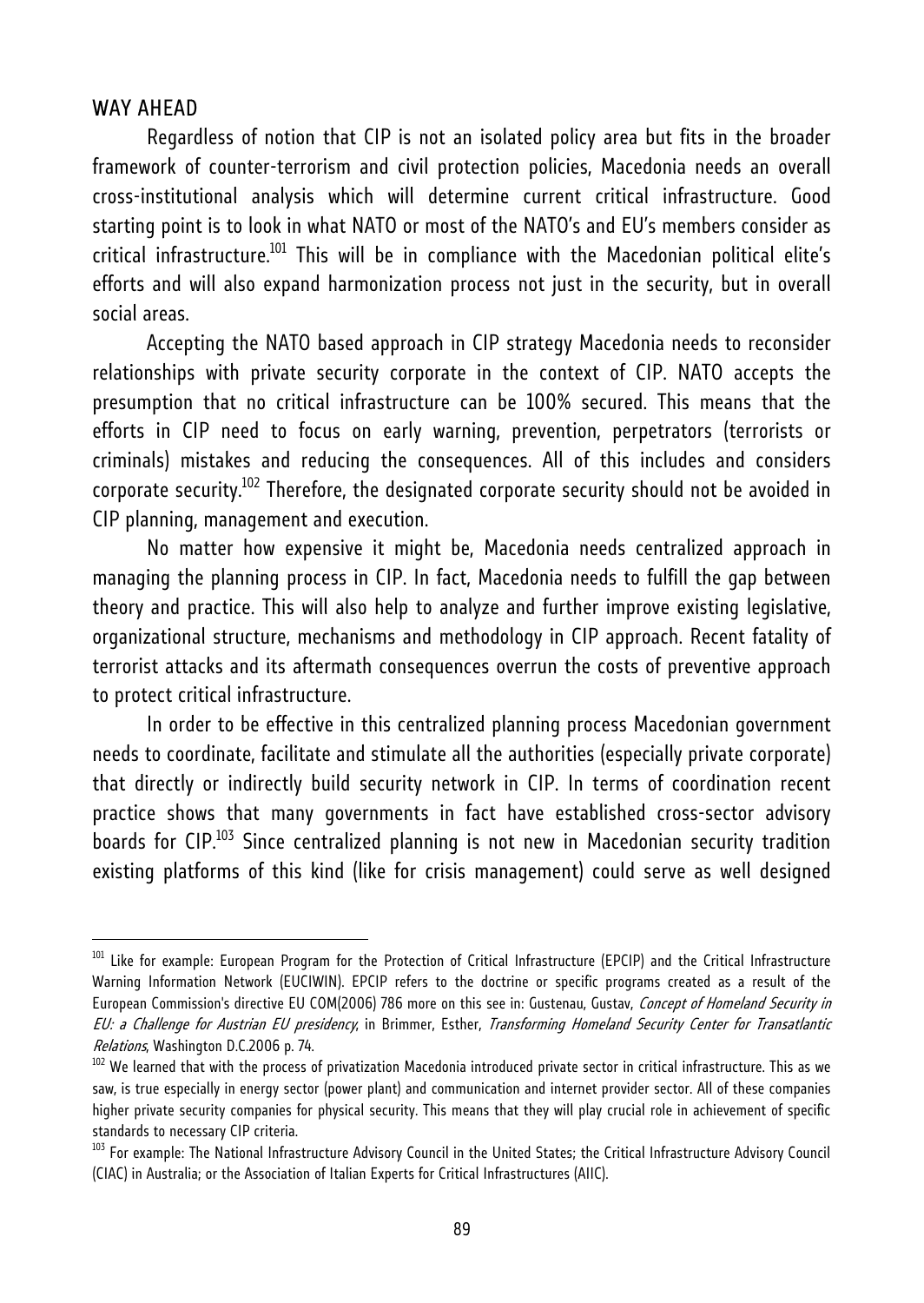base for  $\text{CIP.}^{104}$  The goal of facilitation should be support of the specific elements of the security network (especially private corporate) and enable them to work efficiently by creating a network-friendly environment. $105$  Stimulation of the network is crucial. Sometimes private companies will have specific concerns with participating in the CIP network.<sup>106</sup>

From all of the above it would not be hard to conclude that Macedonia is on a right way in CIP. Nevertheless, specific challenges should be address immediately before it is too late.

#### **CONCLUSION**

l

The global security has changed. New complex threats posed by modern terrorism and organized crime has urged many states to reconsider their national security strategies. These changes require states not only to concentrate on defense against immediate dangers or criminal prosecution after the fact, but to focus on preventive security measures as well. In this regards societies have become more complex and vulnerable. Consequently the spectrum of possible causes of interruption and crises has become broader and more diffuse.

In this regards numerous states and organizations have highlighted the role of critical infrastructure protection in their respective national security strategies. Introducing the Euro-Atlantic values and struggling with the last processes of transition Macedonia is persistently focus on critical infrastructure protection. Even though there is no list of designated critical infrastructure, Macedonian legislative and organizational structure analysis pointed that critical infrastructure protection is decentralized, government-run and network organized. Protection of institutions of the legislative, executive, and judiciary powers, infrastructure facilities of energy supply companies, information and

http://www.computerworld.com/action/article.do?command=viewArticleBasic&articleId=72962

 $104$  Former security was actually organized in similar manner. It was based on central planning and central execution. Central planning is crucial for private sector involvement in this process. Existing Steering committee for crisis management is good background to expand on. However, for steering the networks indirectly one must have a good knowledge about the structures and tasks of very different networks in CIP. The most difficult part probably consists of monitoring all the different networks.<br><sup>105</sup> Governments can promote the networks, advise them (e.g., by creating general frameworks

model agreements), and sometimes they even have to grant exemptions for networks from laws that impede private collaboration. An example for such a case is the exemption for Information Sharing and Analysis Centers (ISACs) from the Freedom of Information Act (FOIA) in the United States. See more at:

<sup>&</sup>lt;sup>106</sup> It would be legitimate for them to avoid this relations because they can easy be a target if are correlated with the government. However, Governments can provide the networks with financial incentives, with exclusive information, or with administrative support to make the networks more attractive and lower the costs of participation. For a discussion on incentives for private engagement in networks see: Gal-Or, E., Ghose, A. (2005)., The Economic Incentives for Sharing Security Information. In: Information System Research 16 (2), pp. 186–208.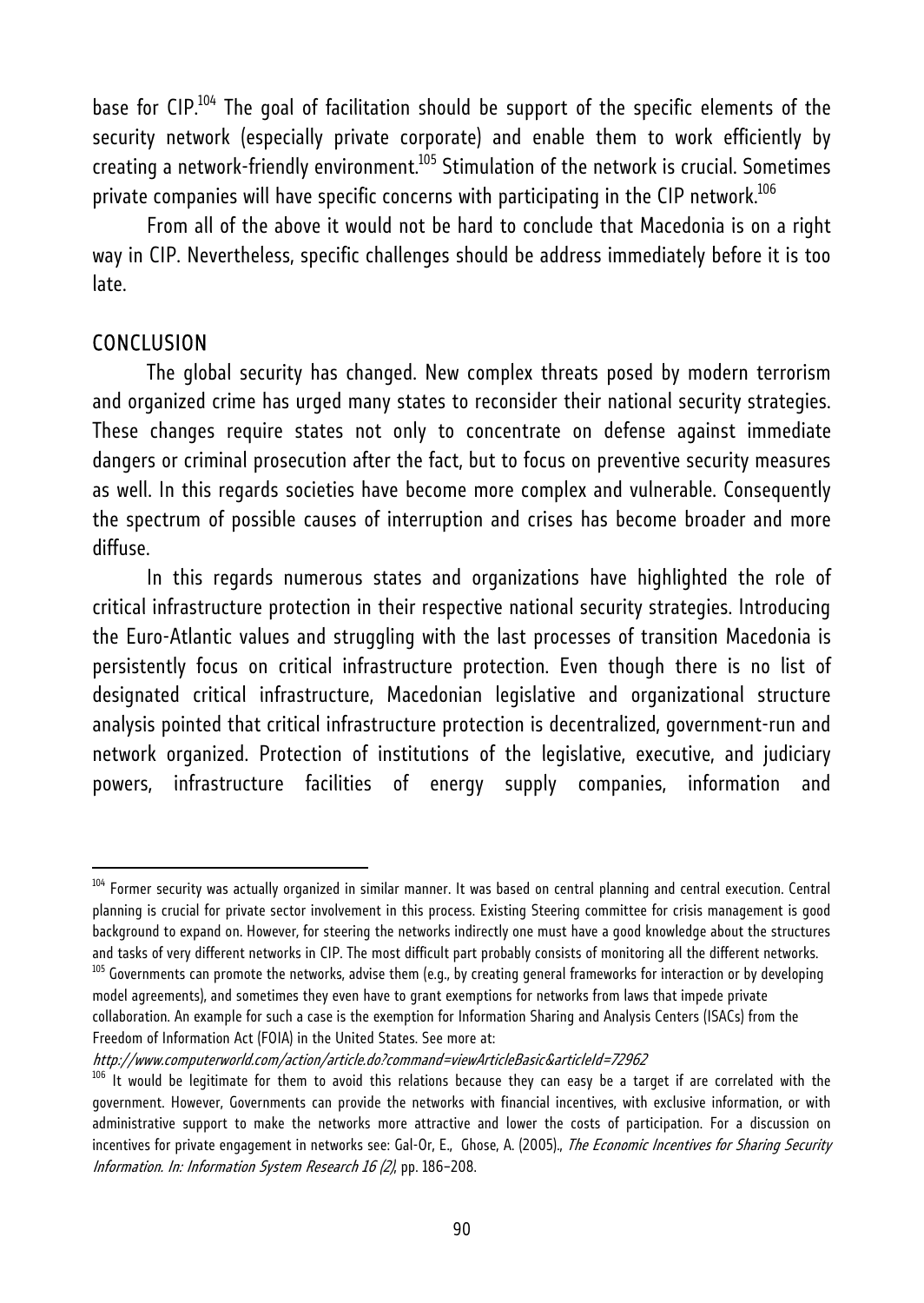communication technologies, infrastructure facilities that ensure the provision of vital goods, transport and traffic infrastructures build this network of critical infrastructures.

Macedonia does not have clearly defined leading governmental institution for critical infrastructure protection. However, experiences with the steering committee in crisis management sector promise that Macedonia could easily build effective centralize planning for decentralized critical infrastructure protection. Macedonian Euro-Atlantic aspiration will not just support this but will also complement in coordination, facilitation and stimulation of the private sector especially, the private corporate security in the context of critical infrastructure protection. Although Macedonia is on a right pat, challenges in critical infrastructure protection require Macedonian authorities' immediate consideration before it is too late and we face 2011 Moscow scenario.

## **REFERENCES**

- 1. Brimmer, Esther, (2006). Transforming Homeland Security Center for Transatlantic Relations, Washington D.C.,
- 2. Brunner, E. M., Suter, M. (2009), International Critical Information Infrastructure Protection Handbook, Center for Security Studies, ETH Zurich,
- 3. Crisis and Risk Network (2009), Critical Infrastructure Protection, Center for Security Studies (CSS), ETH Zürich,
- 4. Cain, Phil, (2010). Separating "protection" from "corruption" in Eastern European private security companies, Global Post 23.08.2010, http://www.balkans.com/open-news.php?uniquenumber=67888
- 5. Forst, B. (2009). *Terrorism, Crime and Public Policy*, Cambridge University Press,
- 6. Friedman, T. (2005). The World Is Flat: A Brief History of the Twenty-First Century, 7. Farrar, Straus and Giroux,
- 7. Gal-Or, E., Ghose, A. (2005). The Economic Incentives for Sharing Security Information. In: Information System Research 16 (2),
- 8. Goldman, Emily, (2001). New Threats, New Identities and New Ways of War: The Sources of Change in National Security Doctrine, Journal of Strategic Studies. Vol. 24,
- 9. Kepel, G., (2005). The Roots of Radical Islam., London: Saqi,
- 10. Karen, J. Greenberg, (2005). Al Qaeda Now: understanding Today's terrorists, Cambridge University Press,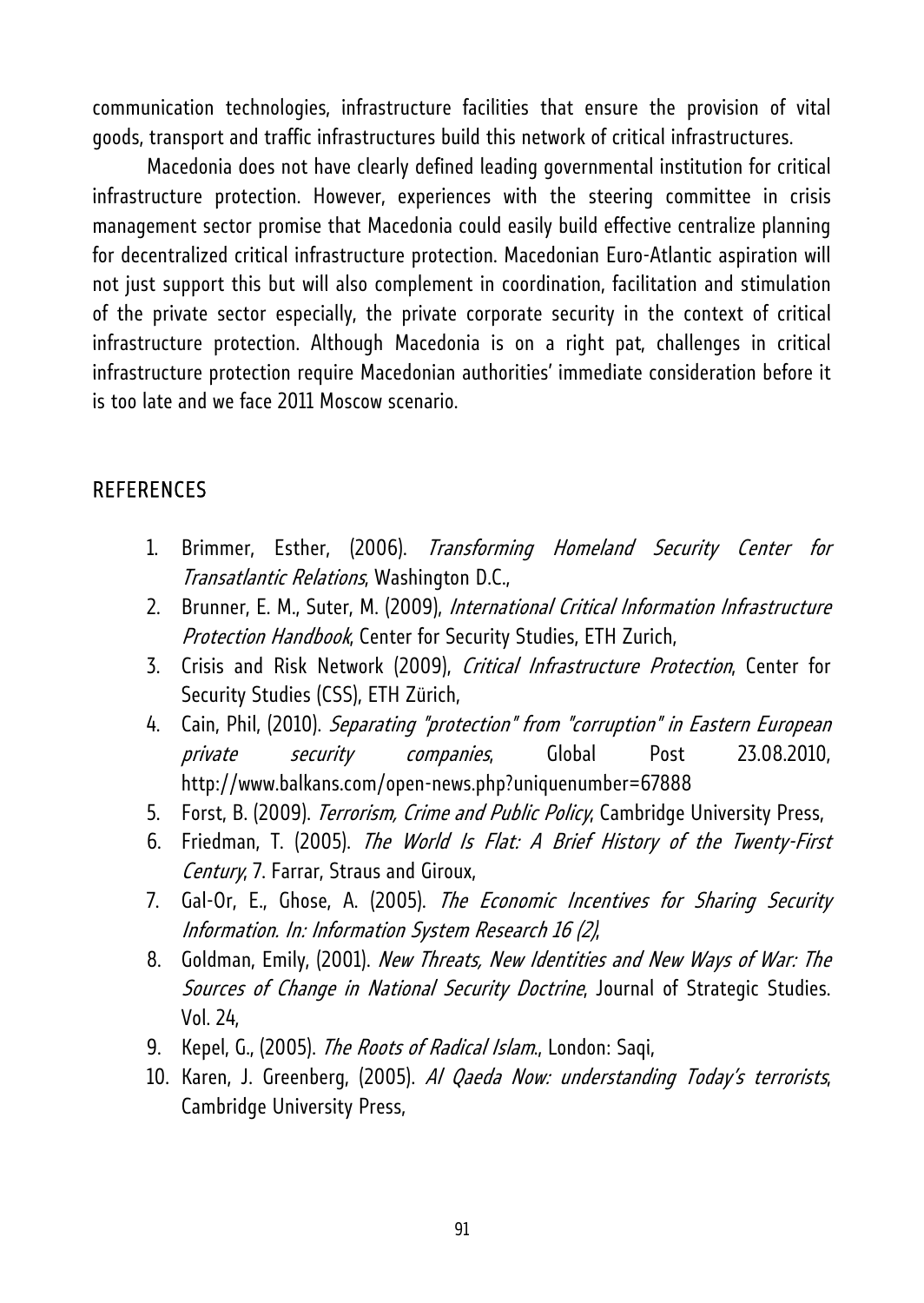- 11. Mayntz, R., Scharpf, F., (1995). Steuerung und Selbstorganisation in staatsnahen Sektoren. In: idem (eds). Gesellschaftliche Selbstregulierung und politische Steuerung. Frankfurt/New York,
- 12. NATO Parliamentary Assembly, (2007). The Protection Of Critical Infrastructures, 162 CDS 07 E rev. 1, Annul Session, http://www.natopa.int/default.asp?SHORTCUT=1165,
- 13. Phillips, J., (2004). Macedonia: Warlords the rebels in the Balkans, I.B.Tauris & Co Ltd,
- 14. Perito, M., (2004). Where Is The Lone Ranger When We Need Him, US Institute for Peace,
- 15. Sørensen, E., Torfing J. (2007). Theories of Democratic Network Governance, Palgrave Macmillan: Hampshire and New York,
- 16. Slaveski, S., (2003). "Security of information precondidation for membership of the Republic of Macedonia to NATO", in Macedonia in NATO, MoD, Skpoje,
- 17. Славески, С. и Шанев, Р. (2006). "Пристапот до информациите: помеѓу транспарентноста и заштитата на националниот интерес", во Современа македонска одбрана, број 14, Скопје,
- 18. Stargoski, D. (2010). 450.000 Euros stolen from vehicle of Stopanska Banka Bitola, A1, avaliable http://www.a1.com.mk/vesti/default.aspx?VestID=118410,
- 19. Summers, J., (2007). Peoples and international law: how nationalism and selfdetermination shape a contemporary law of nations, Martinus Nijhoff Publishers,
- 20. The Official Gazette of R.M (No.8/92, No.5/03, No.9/04, No. 36/04, No. 29/05, No.14/07, No.24/07, No. 55/07, No.92/07, No.117/07, No.98/08, No.103/08, No.26/09, No.92/09, No.114/09, No. 22/10, No. 36/10, No.48/10, No.67/10, No. 83/10, No. 140/10),
- 21. UN Resolution 57/239 of December 2002,
- 22. UN Resolution 58/199 of December 2003,
- 23. United Nations, (2005) International Strategy For Disaster Reduction (UN ISDR),
- 24. Wolf, M., (2004). Why Globalization Works, New Haven, CT: Yale University Press and
- 25. Wright, R., (2004). The Globalization of Morality, What Is Enlightenment? (August–October)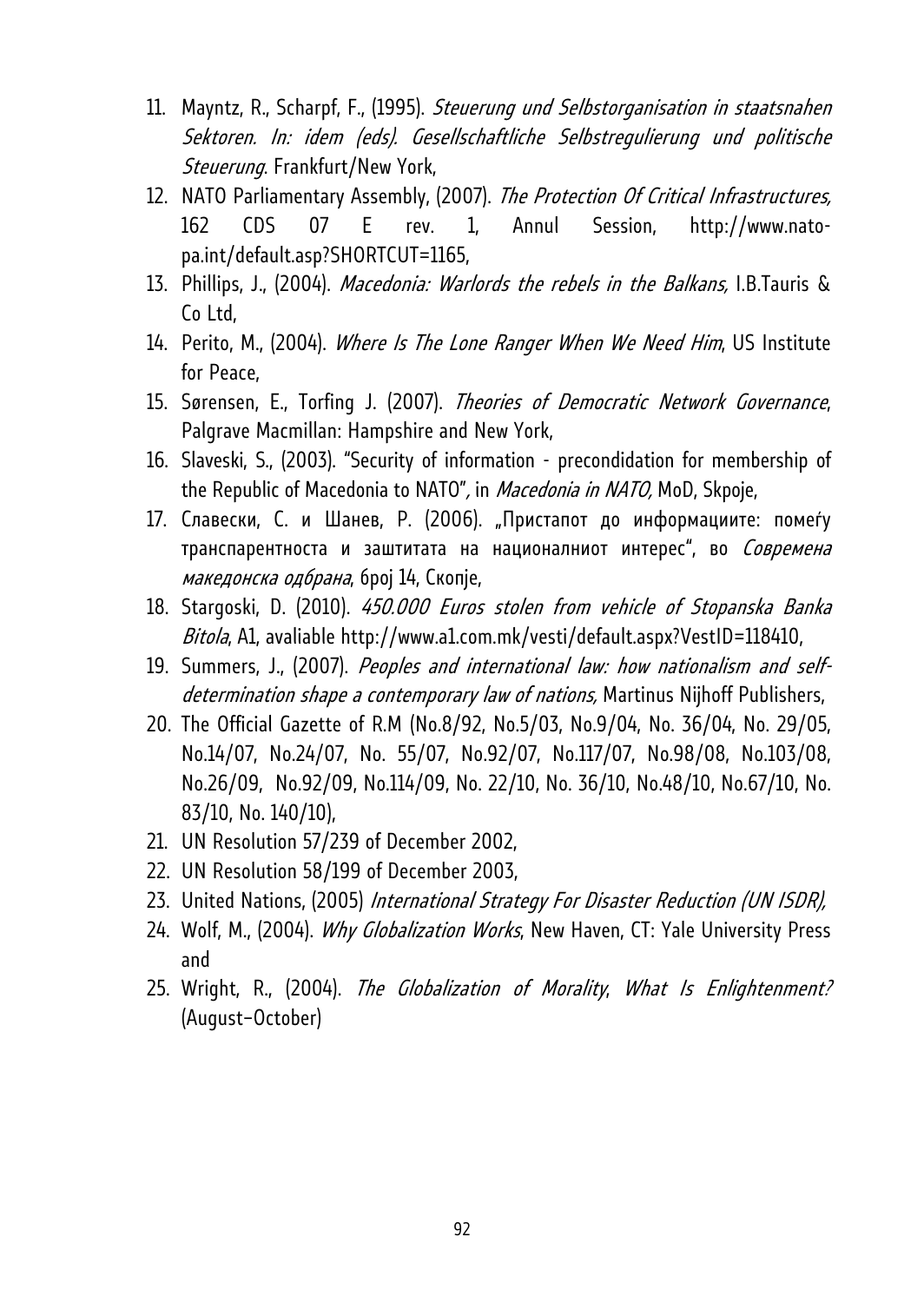# ОРГАНИЗИРАНИОТ КРИМИНАЛ КАКО БЕЗБЕДНОСНО-ПОЛИТИЧКИ И ДЕСТА-БИЛИЗИРАЧКИ ФАКТОР ЗА РАЗВОЈ НА ОПШТЕСТВАТА ВО ТРАНЗИЦИЈА (студија на случај-Република Македонија)

## Тања МИЛОШЕВСКА

### АПСТРАКТ

Овој труд го детерминира организираниот криминал како национална безбедносна закана за општествата во транзиција, ги открива факторите и спецификите за појава на организираниот криминал во Република Македонија, и ја анализира динамиката на организираниот криминал во Македонија. Основен генератор на организираниот криминал во државите со транзиција претставува стремежот на определени социјални групи и слоеви за зафаќање на доминантна економска и политичка позиција во новонастанатите општествени околности. Дејствувањето на структурите на организираниот криминал имаат негативни безбедносни импликации врз загрозувањето на националната безбедност на Република Македонија кои кулминираат во безбедносно-политички и дестабилизирачки фактор за развој на општествата во транзиција.

Клучни зборови: организиран криминал, транзиција, национална безбедност, закани, сива економија.

# ORGANIZED CRIME AS SECURITY-POLITICAL AND DESTABILIZING FACTOR OF DEVELOPMENT ON SOCIETIES IN TRANSITION (case study-Republic of Macedonia)

## **ABSTRACT**

These papers determines the organized crimes as a national security threat to societies in transition, reveals specific factors and the emergence of organized crime in Macedonia, and analyze the dynamics of organized crime in Macedonia. The main generator of organized crime in countries with transition represents the tendency of some social groups and layers to capture the dominant economic and political position in the emerging social circumstances. The activities of the structures of organized crime have negative security implications for national security threat to the Republic of Macedonia, which culminate in security, political and destabilizing factor for the development of societies in transition.

Keywords: organized crime, transition, national security, threats, "grey economy".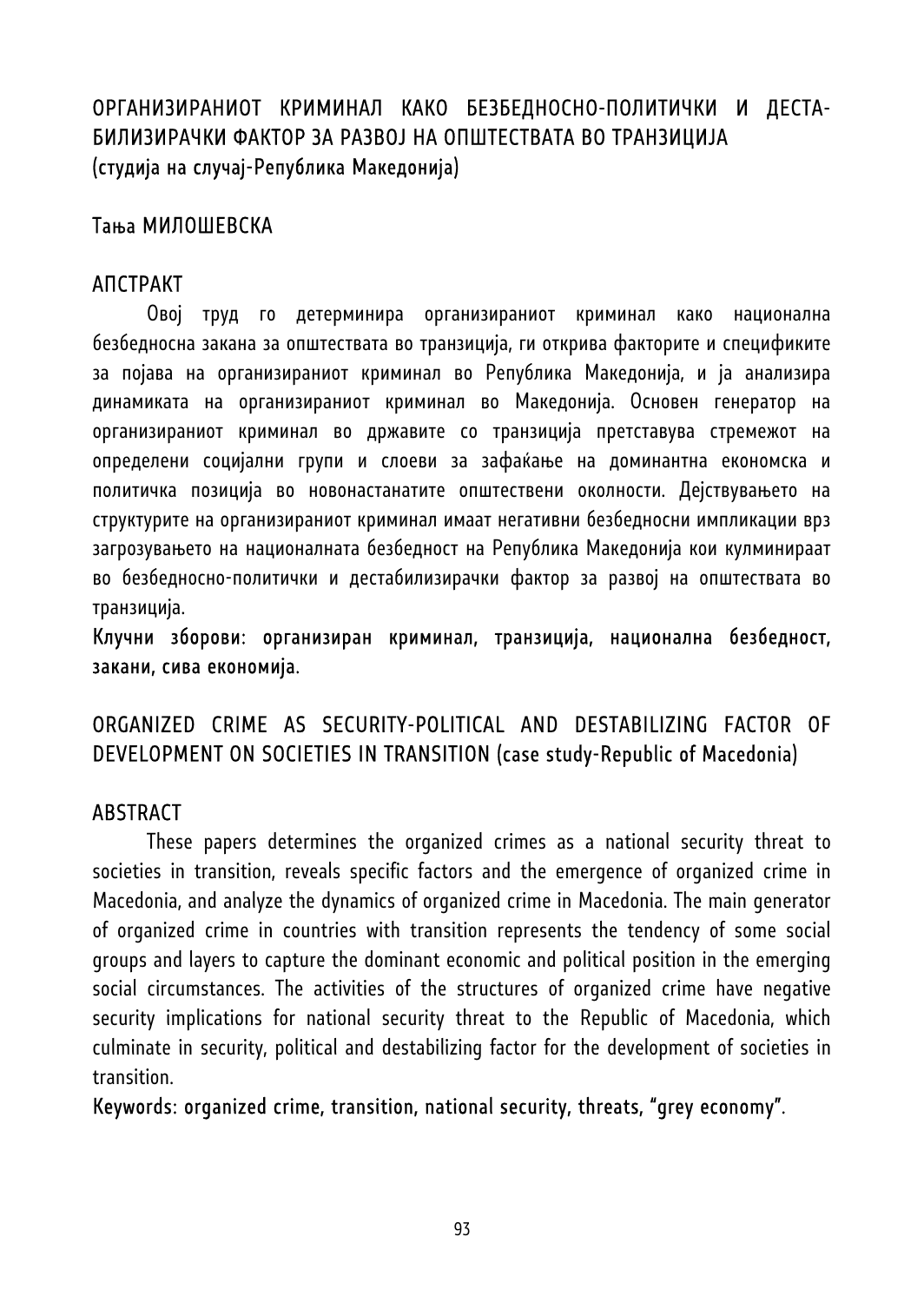#### ВОВЕД

l

Со исчезнувањето на идеолошките конфронтации и политичките и безбедносните преокупации од времето на Студената војна во извесна мерка е создаден вакуум, кои ги пополнуваат новите безбедносни и политички опасности и закани. Иако со снемувањето на двата идеолошки спротивставени блокови, донекаде е намалена можноста за појава на глобален судир, денес постојат низа актуелни или можни судири со низок интезитет кои ја потресуваат безбедноста во регионот. Промените кои во текот на претходните години се случија во регионот на Југоисточна Европа бараат тежиштето на безбедноста да се придвижи од поимите и концептите кои се исклучително од воена природа.

Новите ризици и закани (така наречени 'невоени безбедносни закани") од регионите со кои непосредно граничи Западна Европа, како што е Балканот, значајно ја засегнаа Европската безбедност. Тука конструктивно би било да се направи разлика помеѓу воената и невоената безбедност. Традиционално воената безбедност 'се однесува на воената одбрана на државата, и ги третира безбедносните прашања од аспект на воениот баланс како и воената стратегија и тактика".107 Од друга страна, невоената безбедност<sup>108</sup> се однесува на невоените конфликтни аспекти на безбедноста. Со други зборови, се фокусира на политичките, социјалните и економските прашања, како што е сиромаштијата и невработеноста, огромниот пораст на населението и загадувањето на околината, растечки национализам и социјални тензии, неконтролирана миграција и принудна преселба, пролиферација на наркотици, организиран криминал и мало и лесно оружје.

Југоисточна Европа претставува за Европа значаен геостратегиски и геополитички регион чија стабилност и безбедност директно влијае врз Европската политичка и безбедносна инфраструктура. Конфликтите и нестабилноста се уште се можни на Балканот и, како последица, безбедносната соработка во Европа моментално се бори да се справи со ризиците од невоената природа и недефинираните сценариски закани од 'надвор од доменот".

'Границата помеѓу внатрешната и надворешната безбедност се повеќе избледнува. Географската оддалеченост и геополитичките предности кои го карактеризирале и обликувале Балканот веќе не ја гарантираат безбедноста".109 Au contraire меѓународните криминални здруженија ја потпомагаат коалицијата помеѓу

 $^{107}$  Clive Archer, "Aspects of Soft Security", in Ojaneh Hanna (ed.), The Northern Dimension: Fuel for the EU?, Helsinki + UPI&IEP, program on the Northern Dimension of the CFSP, pp. 188-208.<br><sup>108</sup> Во 1996 Ниелс Хелвег Петерсен, познат по концептот во контекст на регионалната соработка во Европа ги спомена

таканаречените меки-невоени безбедносни закани, политичка и економска нестабилност, етнички конфликти, проблеми на малцинствата, гранични спорови, прилив на бегалци, трансгранични еколошки проблеми и организиран криминал.

 $^{109}$  Ognian Shentov, *"Shaping a Common Security Agenda for South East Europe",* труд презентиран на меѓународна конференција, Софија, септември 5-6, 2003.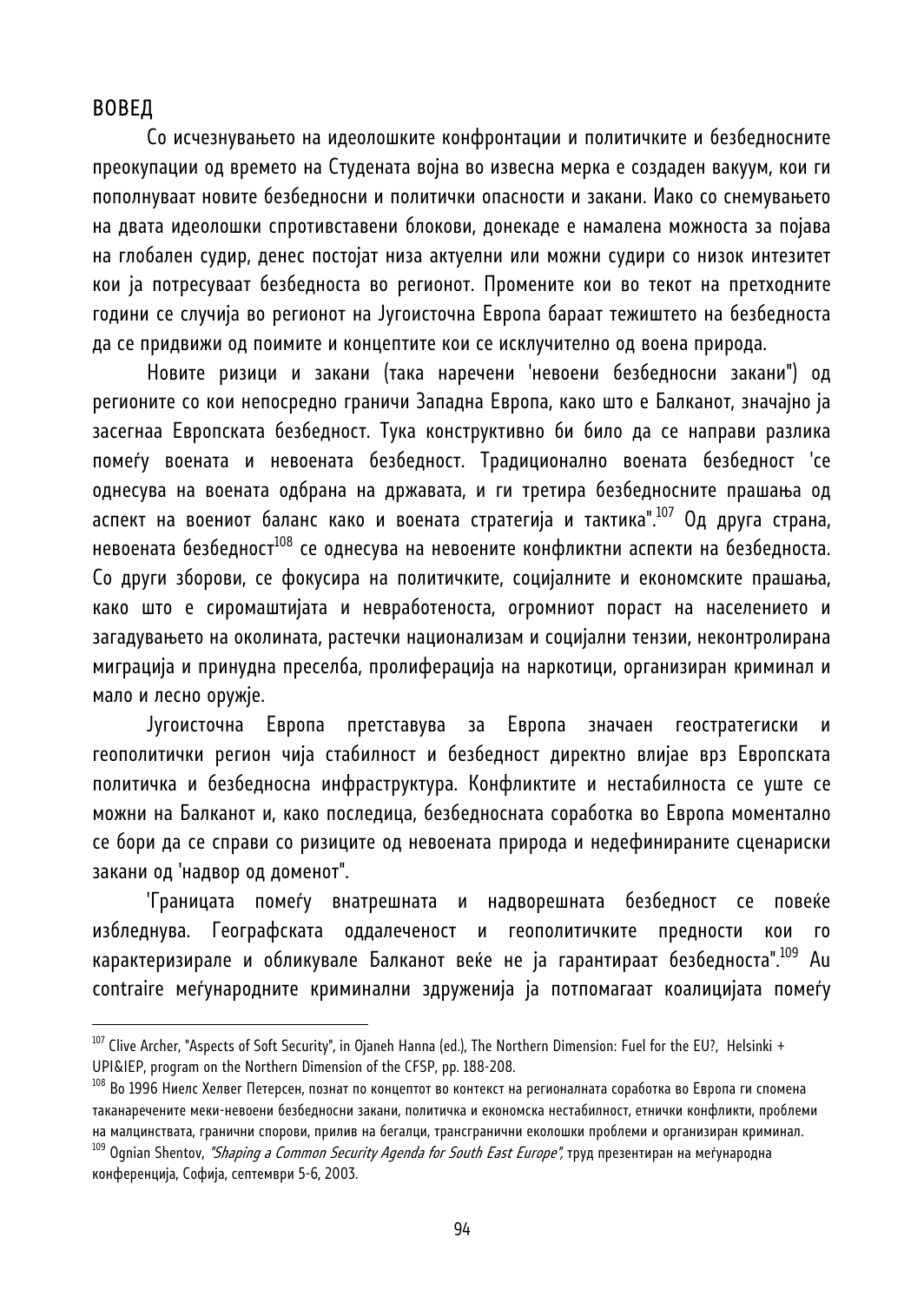криминалните политички и економски елити и како резултат на тоа организираниот криминал се заканува со надмоќност над средствата за спроведување на законот како и деловните трансакции и трговија а корупцијата се претвори во стратегиска закана како за веќе воспоставените така и за новоформираните демократии.

Природата на територијата во системот на модерната држава е и историски артефакт. Во случајот на криминалните закани, искушението е едноставно: дали достојно конституираните авторитети се принудени да ја отстапат de facto јурисдикцијата врз државната територија на тој начин што го отстапуваат регионот надвор од државната контрола-проблематика јасно поврзана со практикувањето на легитимниот авторитет.

Вебер ја согледал контролата на принудните техники како една од основните печати на современата држава: државата сама ја брани територијата, ги апси и казнува криминалците и ги разоружува оние кои претставуваат закана за нејзиниот монопол. 'Силните држави" ја вклучуваат оваа карактеристика, додека 'слабите" или 'квази" државите имаат во најдобар случај делумен удел во употребата на сила. Тука, мораме да погледнеме во ситуациите каде криминалните групи произведоа паралелна и/или конкурентна инфраструктура на принудувања, така што државата е вообичаено неспособна да ги спроведе сопствените закони во одредени региони, внатре во одредени социјални групи или во одредени проблематики. Се создава нова социјална, економска и политичка стратификација на групи и слоеви на моќ, кои таа моќ ја претвораат во политичка власт во услови речиси еднакви на тие на првобитната акумулација на капиталот и на ниски, почетни стандарди и норми на демократизација, ниска демократска свест и култура и неразвиено 'цивилно" општество.

## ОРГАНИЗИРАНИОТ КРИМИНАЛ-НАЦИОНАЛНА БЕЗБЕДНОСНА ЗАКАНА ЗА ОПШТЕСТВАТА ВО ТРАНЗИЦИЈА

Организираниот криминал се разгледува како национална безбедносна закана и во новите демократски држави како сериозен предизвик и закана за демократијата.

Организираниот криминал е многу комплексен феномен кој вклучува широк и разновиден спектар активности, како трговија со наркотични средства (една од доминантните криминални активности каде постои тесна поврзаност со државните органи, особено со оние кои издаваат дозволи со увоз на стоки, со царинските органи, поврзано со транспортните и шпедитерски организации, како и развиена трговска мрежа за пласирање и растурање на шверцуваните дроги); криумчарење со оружјеактивност која носи извонредно голема заработувачка, трговија со луѓе, перење на пари и незаконски трансфери на пари поврзани со терористички активности.

95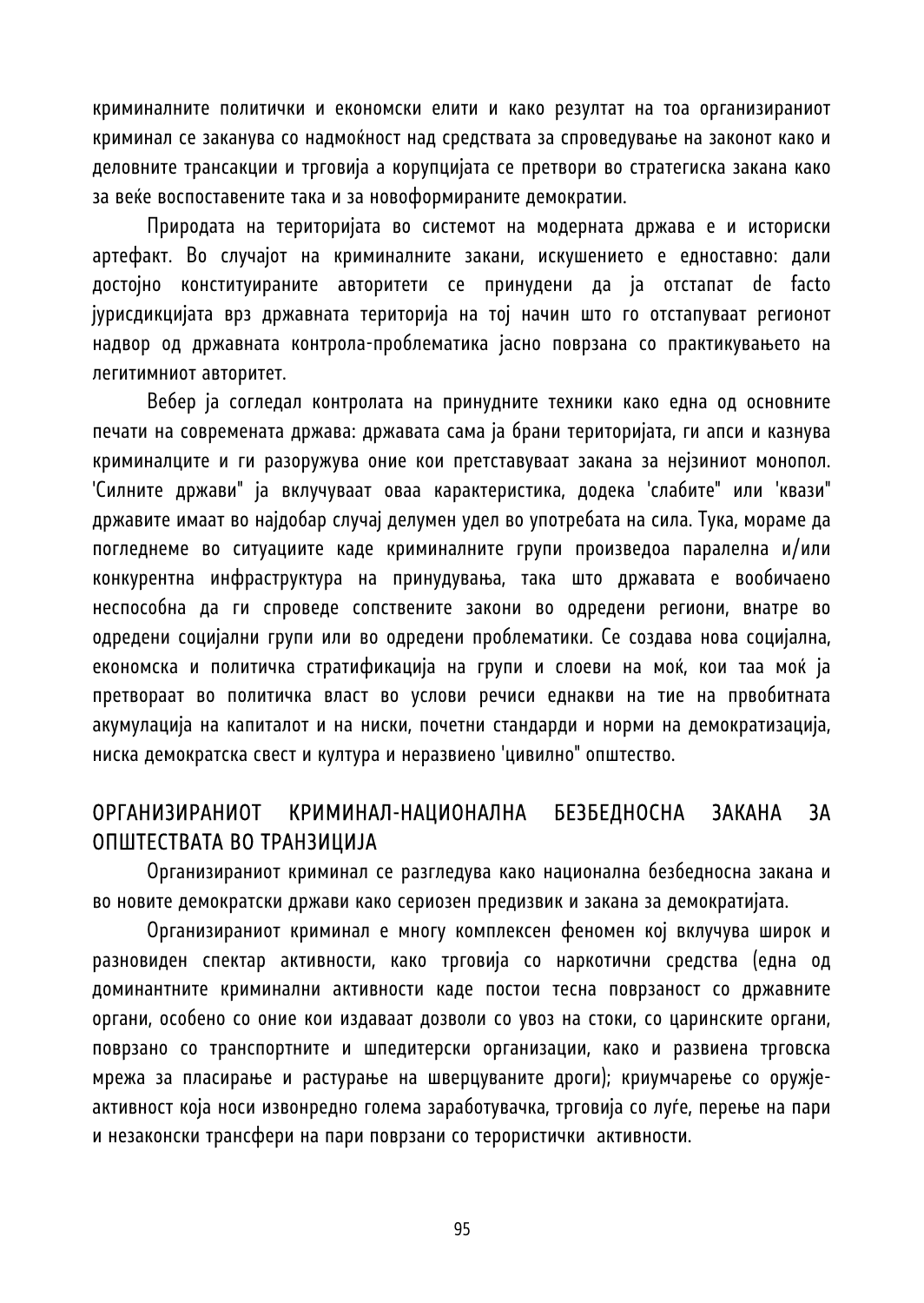Генерално гледано, организираниот криминал се смета за штетен на две нивоа: на индивидуално и државно/општествено.

На индивидуално ниво очигледно е дека криминалните дела се опасни до тој степен што поттикнуваат страдање на индивидуите преку нанесување на физичка повреда.110 На државно/општествено ниво, заканата на организираниот криминал е уште потешко да се локализира, како што е наведено во извештајот за трговијата со луѓе на Europol од 2003 со забелешка за 'тешкотијата во јасната идентификација на заканата која што трговијата со луѓе и ја носи на државата". Во литературата се истакнува заканата во потчинување на државниот авторитет и дестабилизација на општествената хиерархија. Предложена е типологија на три етапи во кои организираниот криминал и се заканува на нацијата во државата:

I. Предаторна-'граблива" етапа во која криминалните организации постепено ја намалуваат, поточно ја преминуваат легитимната пазарна структура;

II. *Паразитска етапа* во која ваквите групи ги инфилтрираат нивните бизниси, и на тој начин создаваат пазари во сенка и ги преземаат државните надлежности, и

III. Симбиотска етапа во која криминалните групи се потполно интегрирани во економските и политичките институции на државата, поседувајќи значајна политичка моќ.111

Друга група на држави кои се сметаат за пригодни домаќини на организираниот криминал се држави кои преживуваат значајна политичка и економска транзиција. Вакви слаби или 'пропаднати" држави се потенцијално подложни на постојан напад од организирани криминални групи при што горенаведениот опис на етапите одговара.<sup>112</sup>

 Иако е можен натпревар помеѓу групите за контрола врз одредени пазарни сегменти, не постои причина тие да се стремат кон промена на системот од кој што тие профитираат.

Кога или зошто, и дали криминалните мрежи вмешани во легалните економски и политички државни структури ќе претставуваат закана за општеството? Листата е долга:

• приватизација на јавниот сектор во интерес на приватни/лични придобивки,

• влада која претпочита тајност наместо јавно изјаснување, губиток на одговорност и соработка со јавноста,

• ускратување на правото на избор,

 $^{110}$  Massari Monica, Transnational Organized Crime between myth and reality: the social construction of a threat, in (Allum, Felia and Renate Siebert, Eds.), Organized Crime and the Challenge to Democracy, London: Routledge, 2003, pp. 55-69.<br><sup>111</sup> Lupsha Peter, Transnational Organised Crime versus the Nation-State, Transnational Organized

Crime, 2/1, 1996, pp. 21-48.

 $112$  Rees Wyn, "Transnational Organized Crime, Security, and the European Union", in (Allum, Felia and Renate Siebert, Eds.), Organized Crime and the Challenge to Democracy, London: Routledge, 2003, pp. 112-125.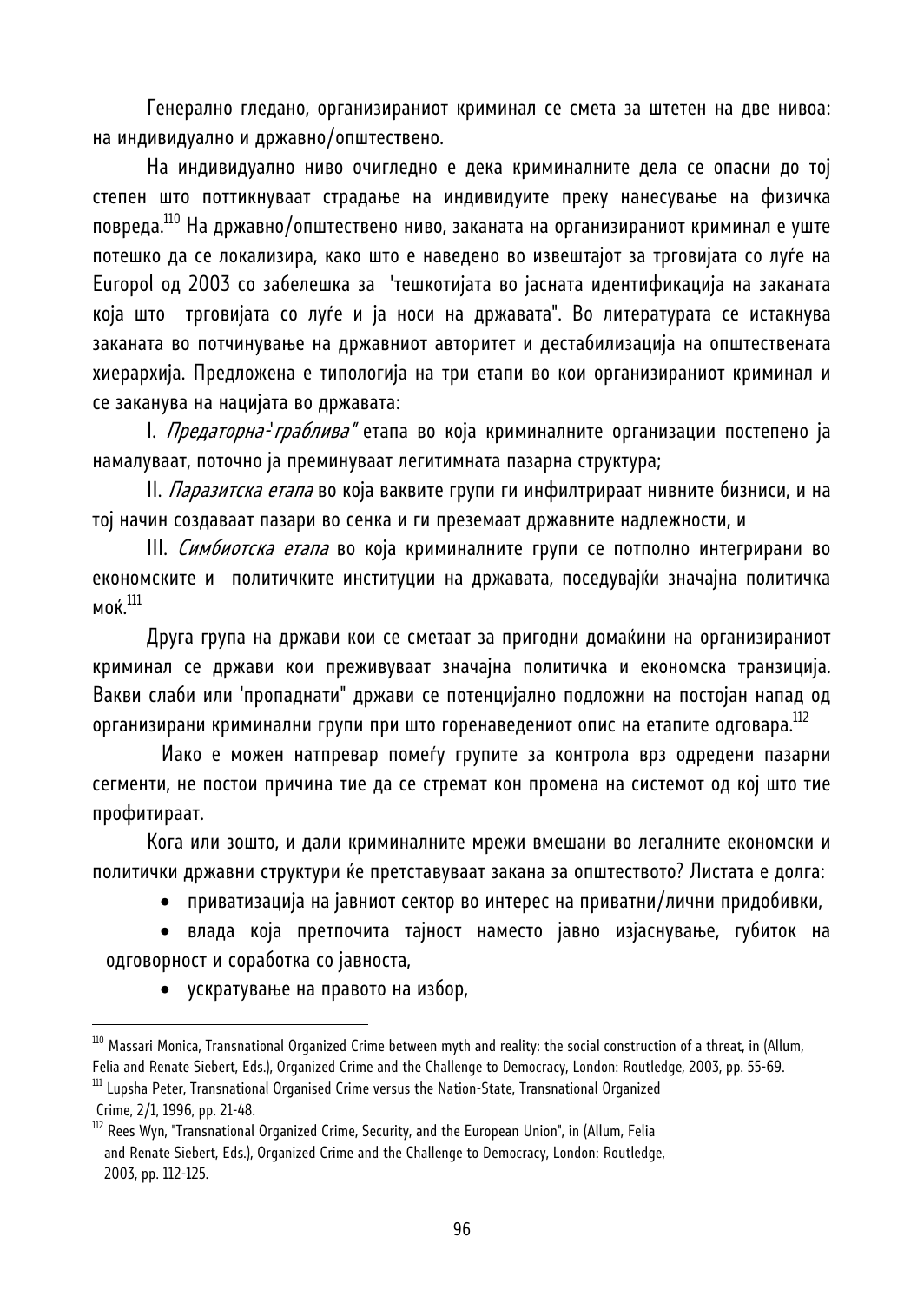• губење на доверба во политичарите и политичките процеси. $^{113}$ 

Покрај новата феноменологија на 'мрежен криминал", доаѓа и до промени во начинот на дејствување на криминалните здруженија (modus operandi), од кој зависи нивното опсервирање како структури спротивставени на општеството или структури што воспоставиле однос на симбиоза со општеството.<sup>114</sup>

Податокот дека е тешко да се обезбеди информација за организираниот криминал и облиците на организираниот криминал, ги забавува обидите да се концептуализира овој проблем.115 Сепак, организираниот криминал и понатаму останува нејасен концепт, кој се моделира во зависност од сфаќањата за тоа кој облик на криминал претставува најсериозна закана за општеството и подлежи на влијание на различни политички и институционални интереси. Тој се извршува во еден динамичен контекст, кој нуди и бара определена способност за прилагодување како на криминалците, така и на органите кои го спроведуваат законот. Организираниот криминал го моделира и обликува социјалниот, економскиот и политичкиот контекст во кој дејствува, каде постојат сложени односи помеѓу организираните криминални групи, државата и општеството, а кои имаат повеќе карактер на симбиоза и клиентелство, отколку конфронтирачки карактер. Стариот концепт на хиерархиски поставени и ригидни организирани криминални групи се промени и придвижи кон концептот на т.н. 'бирократски" организирани криминални групи со добро развиена структура па дури и лабави и флуидни мрежи, поради што задачата да се идентификува и анализира организираниот криминал станува уште потешка.

## ФАКТОРИ ЗА ПОЈАВА НА ОРГАНИЗИРАНИОТ КРИМИНАЛ ВО РЕПУБЛИКА МАКЕДОНИЈА

 Организираниот криминал претставува закана за непречено и целосно функционирање на демократијата за сите држави во светот, посебно изразено за земјите во развој и за сите посткомунистички земји во транзиција. Активностите на организираниот криминал можат да ја попречат и маргинализираат демократијата, да го парализираат функционирањето на легалните институции на власта, економски да ја исцрпат земјата, а со тоа да ја доведат во прашање независноста и суверенитетот на државата. Поголемите нарушувања и загрозувања на внатрешната безбедност на

 $^{113}$  Beetham David, Foreword, in (Allum, Felia and Renate Siebert, Eds.), Organized Crime and the Challenge to Democracy, London: Routledge, 2003, pp. x-xii.

<sup>&</sup>lt;sup>114</sup> European Union Organised Crime Situation Report, European Commission, Council of Europe, 2005, p. 52.

 $^{115}$  Оливер Бакрески, 'Нов меѓународен поредок", списание 'Одбрана", вол.XII, бр.91, 2003, стр.14.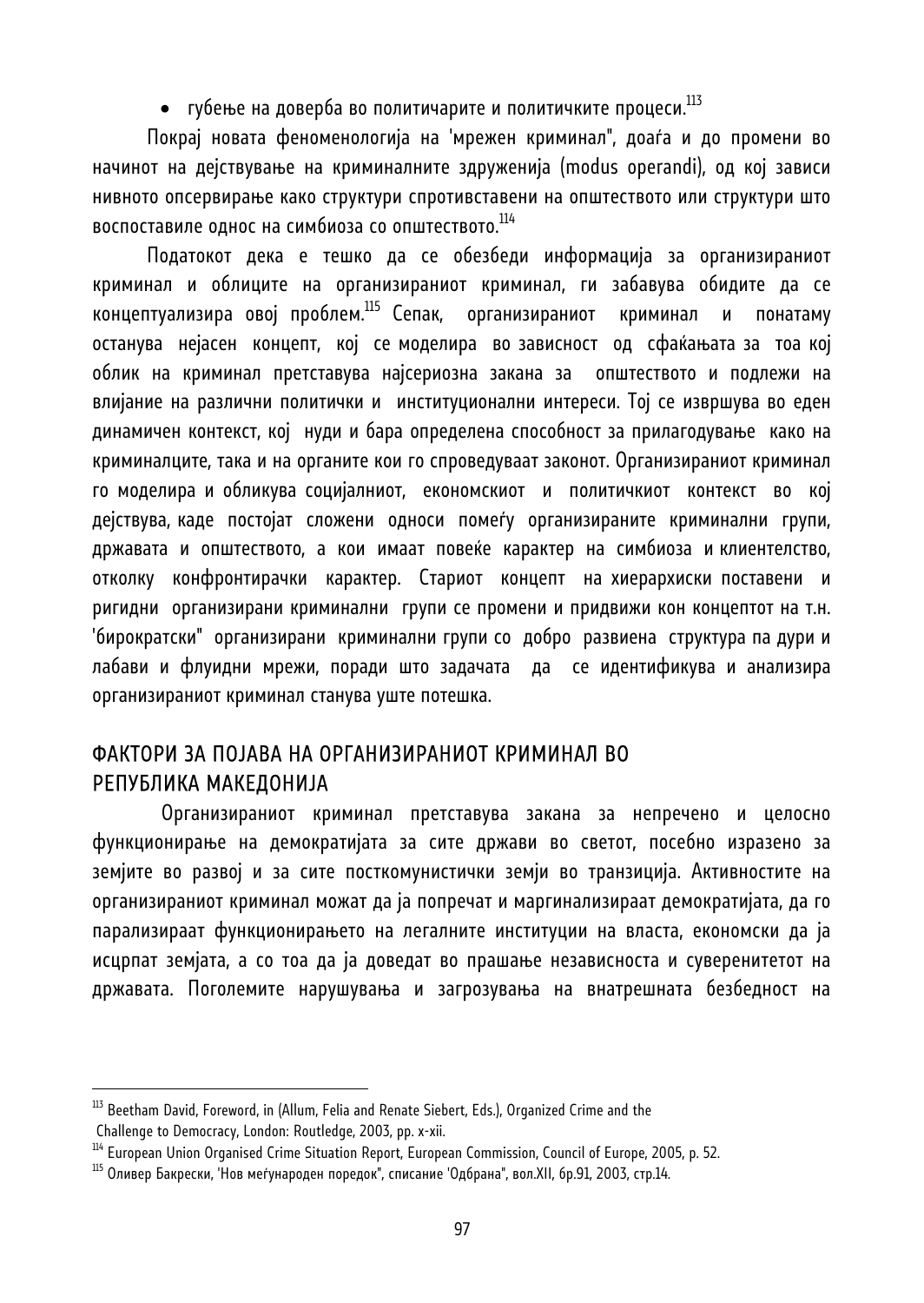државата во определени ситуации може да значи и губење на нејзината самостојност и сувереност.116

 Во последниве неколку години се појави зголемена интернационализација на активностите на организираниот криминал. Поврзаноста на организираниот криминал со бунтовите, етнонационалните конфликти и тероризмот се чини е многу пораширена отколку што беше пред неколку години. Поврзувањето произлегува од сé поагресивното и софистицирано финансирање или можеби промена на мотивациите на организираните криминални групи во мотивации кои се многу потесно поврзани со политички цели и стекнување со моќ отколку само со бизнис односно профит.

Нестабилноста и конфликтите го одбележаа регионот од почетокот на 1990 година. Распадот на СФРЈ и војните што се водеа доведоа до зголемување на организираната криминална активност во Југоисточна Европа. Потребата за финансирање на војната доведе до појавата на т.н 'воена економија", за добивање на свои фондови од илегални активности, посебно од трговијата со дрога и оружје. Мрежите и пазарите создадени во текот на војната останаа во функција и после завршувањето на војната, бидејќи се покажаа како многу профитабилни. По 1990 година, различни фактори влијаат врз зголемувањето на организираниот криминал како безбедносно-политички и дестабилизирачки фактор на општествата во транзиција.

Регионални специфики. Голем дел од продуктивните економски капацитети беа уништени за време на војната или беа целосно запоставени во текот на 1990-те, губејќи ги на тој начин меѓународните пазари на кои порано имаа пласман. Во текот на 'загубената деценија" големо внимание се посветуваше на трговијата со легални и нелегални производи, значително зголемувајќи ги трошоците на регионалната трговија. Зголемените удели во криумчарењето и трговијата го следеа истиот тренд, создавајќи плодна почва за организираниот криминал, кој се чини дека се претвори во клучен механизам за противзаконско прераспоредување на националното богатство во регионот.<sup>117</sup>

Christopher Hill (Кристофер Хил) поранешен амбасадор во Македонија (1996- 1999), ја опиша Македонија како 'пријатна мала земја во лошо соседство".<sup>118</sup>

 $^{\rm 116}$ Види пошироко: Митко Котовчевски, 'Организираниот криминал-најсериозна закана за националната безбедност на Република Македонија и за нејзините евроатлански интеграции":, во 'Република Македонија помеѓу самитот во Рига и

членството во НАТО", Министерство за одбрана на Република Македонија, 2007, стр.61.<br><sup>117</sup> Види Извештај на Центарот за истражување на демократијата Партнери во криминалот: Ризикот од симбиоза помеѓу безбедносниот сектор и организираниот криминал во Југоисточна Европа (2004) и извештаите на ICG: Србија: Вртење на тркалата (2005) и Салтото на Србија (2004).

<sup>&</sup>lt;sup>118</sup> Kitty McKinsey, "Yugoslavia: NATO, *US Pledge to Uphold Stability in Macedonia",* Radio Free Europe/Radio Liberty, April 19, 1999.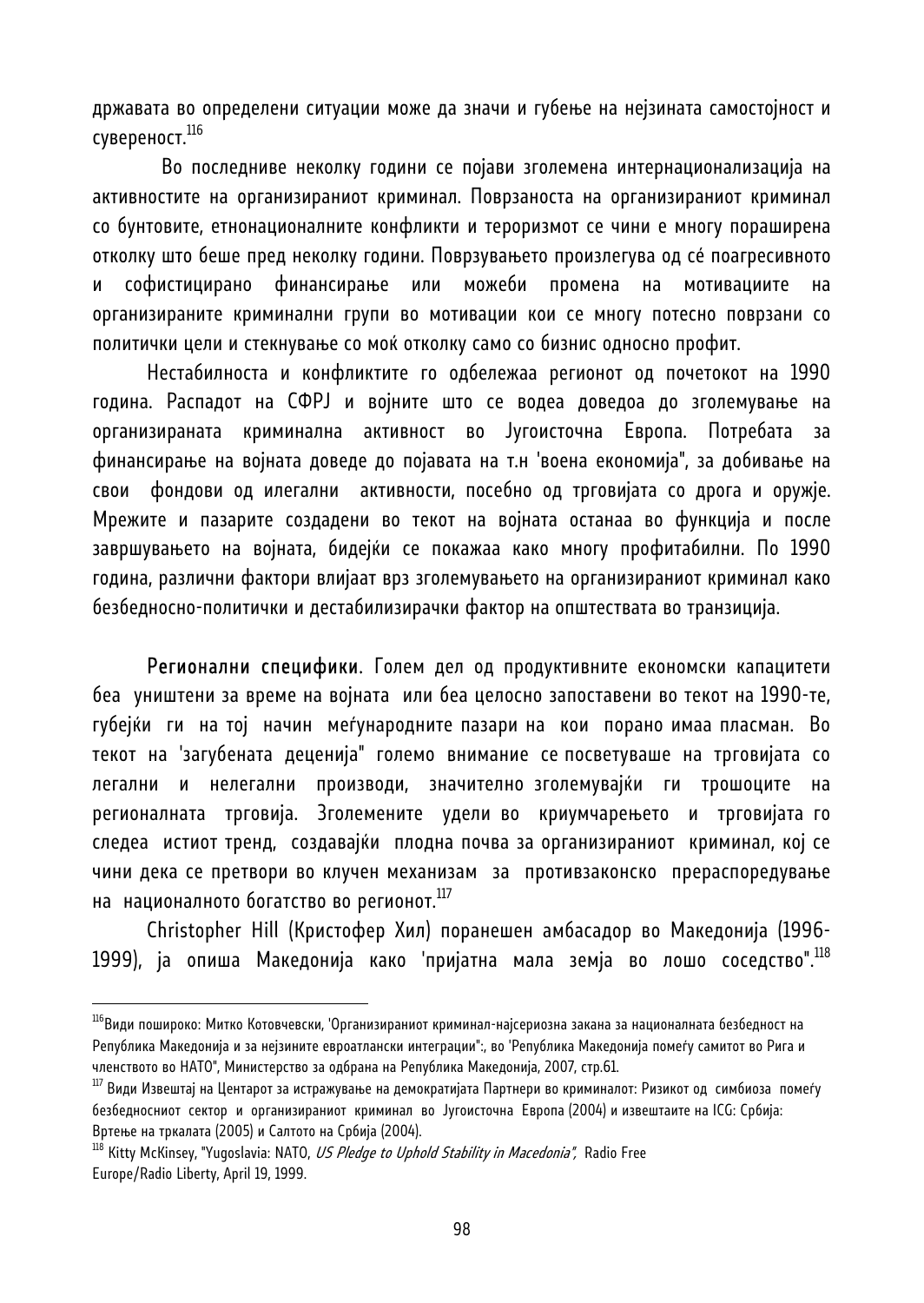Последиците од војните во Хрватска, Босна и Косово, како и колапсот на Албанија во 1997 година, значеше дека регионалното опкружување станува многу опасно за Македонија. Всушност, целиот регион може да се каже дека се затвори во 'корупциска криза", која е обележана со неочекуван прилив на илегални ресурси, организирани криминални групи и општа социјална дислокација предизвикана од војните, државниот колапс и економските санкции. $^{\rm 119}$ 

Анархијата во Албанија. Со отварањето на оваа херметичка затворена држава после падот на комунизмот, клептократската елита којашто тајно ги присвои средствата на државата буквално ја презеде власта. Сепак, нивното владеење беше со слаб здив, бидејќи крахот на шемата на пирамидалните штедилници во 1997 година ја втурна Албанија во хаосот на безвластието и војните меѓу ривалските кланови. Во овој период, полициските и воените арсенали беа масовно ограбувани.<sup>120</sup>

 Војната во Југославија. За време на постоењето на Југославија, 75% од хероинот чијашто дестинација беше Западна Европа, минуваше низ Србија, Хрватска и низ Словенија. Со борбите во Хрватска, а подоцна и во Босна, оваа маршрута стана непроодна. Алтернатива беше маршрутата Бугарија-Романија-Словачка-Чешка, но поради засилените напори за нејзино спречување во Средна Европа, таа беше премногу ризична. Како последица на тоа, 'цевководот" за дотур на дрога беше пренасочен преку територии населени со Албанци во граничните области на Македонија, Јужна Србија и на Косово.<sup>121</sup> Оваа гранична зона на нарко-трговијата е токму онаа преку која крстосуваа албанските паравојски за го прошират конфликтот во Јужна Србија и во Македонија. Така, се појавуваат силни, добро финансирани криминални структури водени од страна на партиите кои имаат интереси од исходот на некој конфликт. Ова може да вклучи, интерес во одоговлекувањето на некој конфликт или експлоатирањето на тензиите со цел да се зголеми профитот. Во услови каде што се водат скапи војни по секоја цена, трошоците не можат да бидат преку вистинска имплементација на националната економија, така што државите на територијата на поранешна Југославија го прифатија криминалот како извор на воспоставување и појава на партнерства во подземјето. Криминалното дејствување засновано првенствено на етнонационална основа, особено

 $^{\rm 119}$  Robert Hislope, "Corrupt Exchange in Divided Societies: The Invisible Politics of Stability in Macedonia", Department of Political Science, Union College, Paper prepared for the Southern Political Science Association 77th Annual Conference, January 5-7, 2006, p.31.

 $^{120}$  Се проценува дека во 1999 година 20.000 до 30.000 парчиња лесно оружје биле испратени од Албанија за Косово, преку Македонија. Duncan Perry, "Macedonia's Quest for Security and Stability", Current History, March 2000, pp. 129-136. <sup>121</sup> "Albanian Drug Barons Find Their Way Around the War", The Guardian, London, November 1, 1994; "Kosovo is Mafia's heroin gateway to West", The London Times, July 24, 1999.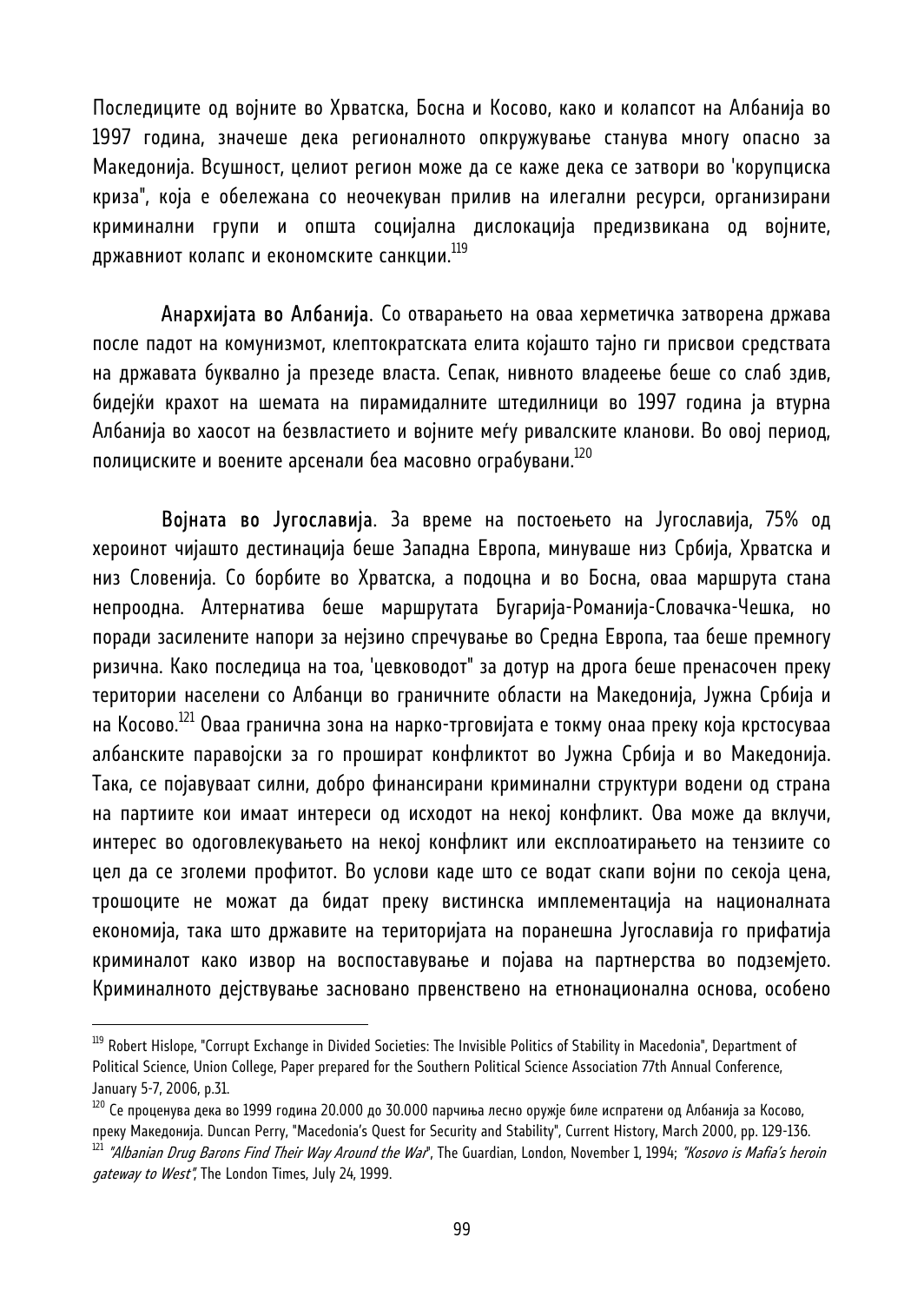дејствува во региони кадешто државните институции се ранливи, економските извори се ограничени и меѓуетничките тензии се високи.

Бизнисот со прекршување на санкциите. Наметнатите меѓународни санкции на Југославија во 1992 година придонесоа за појава на криумчарски активности. Селата населени со Албанци во пограничните области на Македонија, Косово и во Јужна Србија станаа зони на беззаконие каде што се шверцуваа најразлични стоки. Во 1993 година Југославија беше исклучена од членството во Интерпол, со што се намалија капацитетите на српската полиција за надзор и за спречување на криминалот. Впрочем, тимот на ЕУ<sup>122</sup> поставен да ја набљудува границата пресмета дека од Македонија кон Србија патуваа во просек 1.000 камиони неделно. Овие шверцерски операции немаше да бидат можни без македонските соучесници во рамките на државата. Токму во таа поврзаност се гледа симбиозата на албанскиот соц-криминалитет и корумпираноста на македонската држава. На организираните криминални групи им беше потребно одобрение од луѓе од власта за да можат да осигураат безбедно минување на своите стоки и испорака на услугите за својата клиентела.<sup>123</sup> Министерството за внатрешни работи признава дека меѓу оние кои се најподложни на корупција во државата се вработените во царинските служби, полицијата, здравството и во даночната служба.  $^{124}$ 

Истражувањата на феноменологијата и на етиологијата на организираниот криминал не може да се потпре ниту на официјални финансиски и други показатели, кои може да се земат како варијабли што може во вкрстени истражувања да се анализираат како важни индикатори за состојбите на организираниот криминал. Доволно е да се спомене само проблемот на 'сивата економија" во која цути организираниот криминал и која не се намалува (според различни процени на економистите покрива простор од 50% од еконономскиот живот). Појавните облици на сивата економија создаваат услови за афирмација на корупцијата, шверцот и измамите. Сивата економија станува системско прашање, но и прашање на системот. Последица е создавање на нова елита која својата егзистенција ја должи на сивата економија и корупцијата.125 Економската основа на организираниот криминал е засилена со два фактори-високата стапка на невработеност и огромниот удел на 'сивата економија". 'Сивата економија" генерира околу 40 и 50% од националниот приход на земјите од

 $122$  Мисија во Македонија за поддршка на санкциите-Mascam.

 $^{123}$  Претставниците на ОБСЕ тоа го формулирале на следниов начин: 'Ако работиш во царинската служба на граничните премини и заработуваш 450-500 германски марки како командир, а можеш да заработиш 1.000-2.000 германски марки од секој камион што ќе ја мине границата, тогаш тоа е вистинско искушение за секој што не ја сака својата професија".<br><sup>124</sup> United Nations Development Programme, "Early Warning Report", Report No.2, November 2000.<br><sup>125</sup> G

<sup>2005,</sup> стр. 570.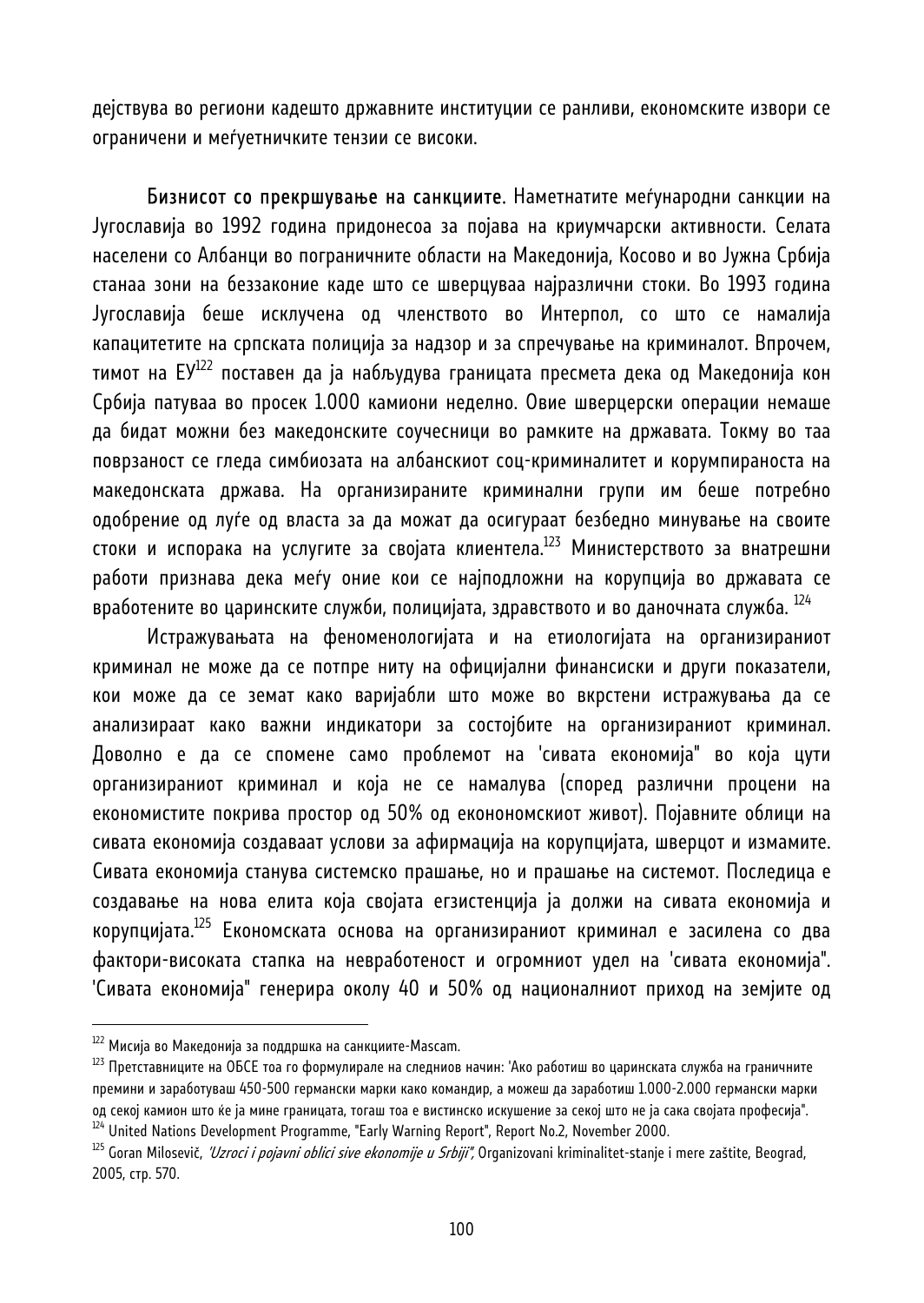Југоисточна Европа. Просечната невработеност во овој регион е 21%.126 Ова е огромен извор на луѓе за организираните криминални групи. Големата невработеност исто така, создава средина која е погодна за трговија со луѓе, која е една од најпрофитабилните илегални активности во Европа.

Ширењето на економскиот криминал придонесува за опстојување на црни и сиви сектори во националните економии во регионот. За многу земји овие сектори претставуваат 30 до 40 % од нивниот БНД. Според некои проценки, за земји како што е Турција, Албанија, Македонија, Србија и Црна Гора, овој процент е уште поголем.<sup>127</sup> Исто како и легалните пазари, црната и сивата економија се раководат според правилото на побарувачка и потрошувачка. Незаконската трговија кон Западна Европа го зголемува ризикот за безбедноста на целиот континент. $^{128}$ 

Цариниците се вмешани во криминални партнерства со бизнисмени, подземјето и нивните бизниси, комерцијални структури со матни активности, транспортери и поедини увозници. Ова се трајни партнерства преку кои цариниците се здобиваат со провизија за 'поединечни услуги" и постојани придобивки од операциите при увоз. Во некои случаи цариниците потпаѓаат под притисок на локалните и централните претставници на власта, владејачки групи и криминални организации. Главниот потенцијален безбедносен ризик произлегува од социо-економската несигурност и невработеност, високото ниво на корупција во политичките и економските системи, ниското ниво на доверба во полицијата и правниот систем, ограничен капацитет за ефективно примање меѓународна помош како и од организиран криминал, кој што е поврзан со недостаток во спроведувањето на законот, погранична контрола, и царината: шверц, трговија со дрога, трговија со луѓе и други активности. $^{129}$ 

Основата на правната држава ја сочинуваат индивидуалните слободи и права и заедничките функции на живот што се нужни за нивната заштита, остварување и развивање. Овие добра се повеќекратно загрозени со облиците на организиран криминал што предизвикуваат парализа на заштитните механизми. Од друга страна, организираниот криминал ги поткопува самите демократски основи на правната држава. Со својата прикриеност и континуирано дејствување, а особено со системот на заштита што им обезбедува фактички имунитет на извршителите, тој претставува директна закана за институциите на системот, промовирајќи свој сопствен, паралелен систем на

<sup>&</sup>lt;sup>126</sup> Ilie Petkan, *"Corruption, Contraband and Institutional Reform",* PARI daily, 3 February 2003.<br><sup>127</sup> Причини за оваа појава се неорганизираноста на различните служби задолжени за следење на финансиските движења, промените на имотните состојби на граѓаните итн.<br><sup>128</sup> Ilie Petkan, *"Corruption, Contraband and Institutional Reform"*, PARI daily, 3 February 2003.

<sup>&</sup>lt;sup>129</sup> Fotios Moustakis, "Soft Security Threats in the New Europe: The Case of the Balkan Region", European Security, Taylor & Francis, 2004. pp. 149-150.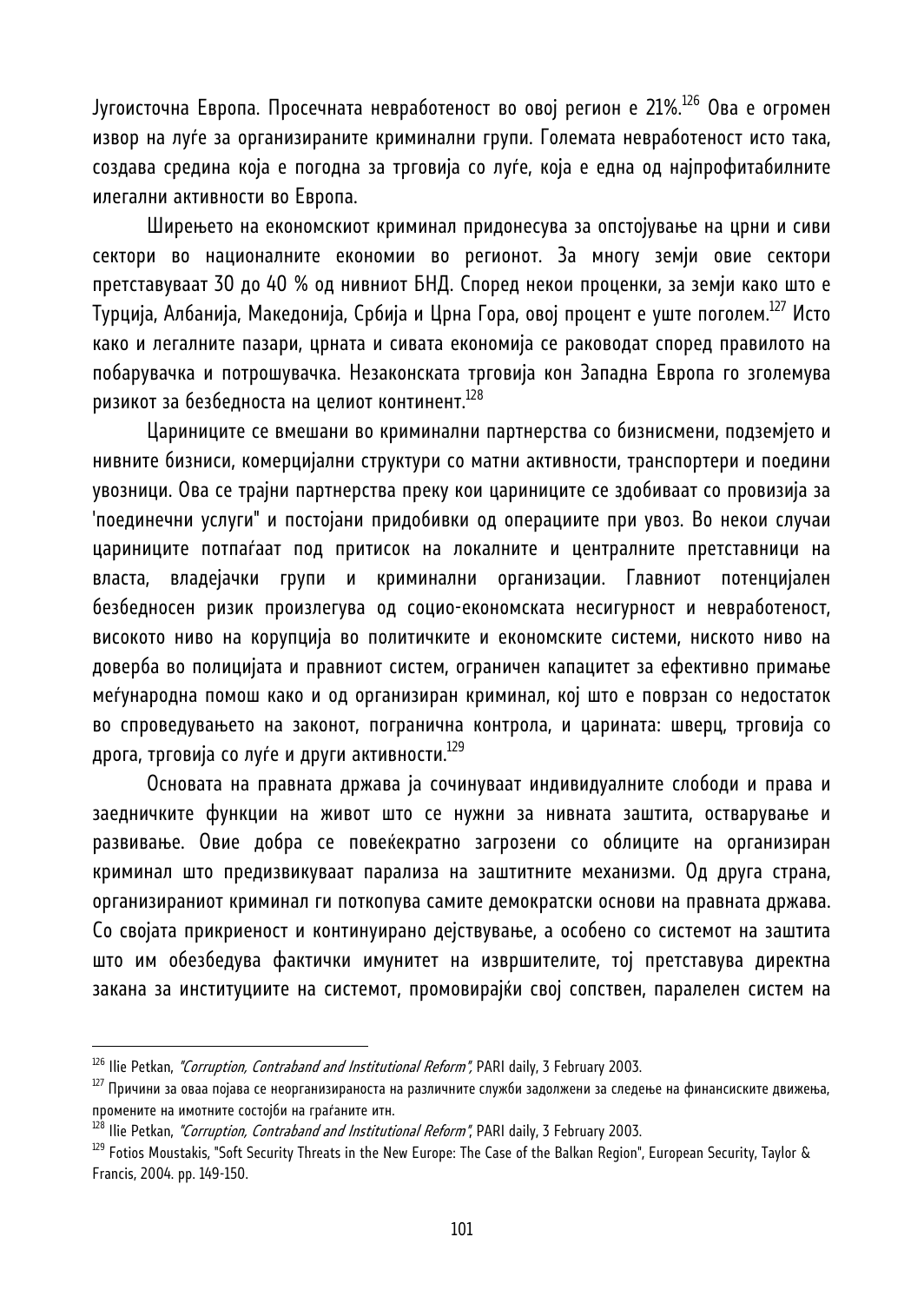односи, правила и контрола, недопирлив, особено за демократската контрола на јавноста.<sup>130</sup>

Поради способноста на организираните криминални групи да продираат во законското општество многу лесно и нивната подготвеност да ги игнорираат националните граници, тие претставуваат закана за националната безбедност. Заканата за националната безбедност е директно поврзана со ранливоста на секоја држава. Кога државата е сфатена како слаба, заканата е поголема.

#### ДИНАМИКА НА ОРГАНИЗИРАНИОТ КРИМИНАЛ ВО РЕПУБЛИКА МАКЕДОНИЈА

Внатрешно политичките прашања поврзани со суверенитетот на државата, економската рецесија, санкциите против Југославија и војната во соседните земји негативно влијаеа на Република Македонија. Како и во другите земји во регионот, овие фактори им овозможија на организираните криминалци да работат и да се здобиваат со противправна заработувачка. Може да се забележи дека во Македонија, институтот запленување на имотот, кога станува збор за корист остварена со кривично дело, не се применува.

 Главните економски криминални активности се измами во јавни набавки, предизвикување стечај, измами при приватизации и затајување на ДДВ. Во моментов не постојат детални проценки за штетата причинета од овој вид на криминал по јавните приходи која би можела да се изрази во стотици милиони евра. Измамите при јавните набавки често се вршат откако ќе биде избрана најповолната понуда преку менување на договорот при што се зголемува цената на првичната понуда. Забележани се и измами на банки при што се одобруваат грантови и кредити врз основа на фалсификувани документи. Фалсификувањето на званични и административни документи најчесто се користи за здобивање со имот на нелегален начин, добивање на дозволи за увоз на стоки под повластени услови и др. Затајувањето на ДДВ и фалсификувањето на легална стока се исто така посочени како проблем, при што фалсификувањето опаѓа, додека затајувањето се чини дека е во пораст. Во однос на пиратеријата и фалсификувањето на легални производи, властите имаат евидентирано производство, дистрибуција, продажба и изнајмување на порнографија, филмови и компјутерски производи. Неодамнешните акции против овој вид криминал резултираа со растурање на криминална група за производство на овој вид производи и запленување на опремата и снимениот материјал. Постојат исто така случаи на фалсификување на прехрамбени производи, безалкохолни и алкохолни пијалоци и

<sup>&</sup>lt;sup>130</sup> Владо Камбовски, 'Организиран криминал", 2-ри Август Штип, Скопје, 2005, стр 56.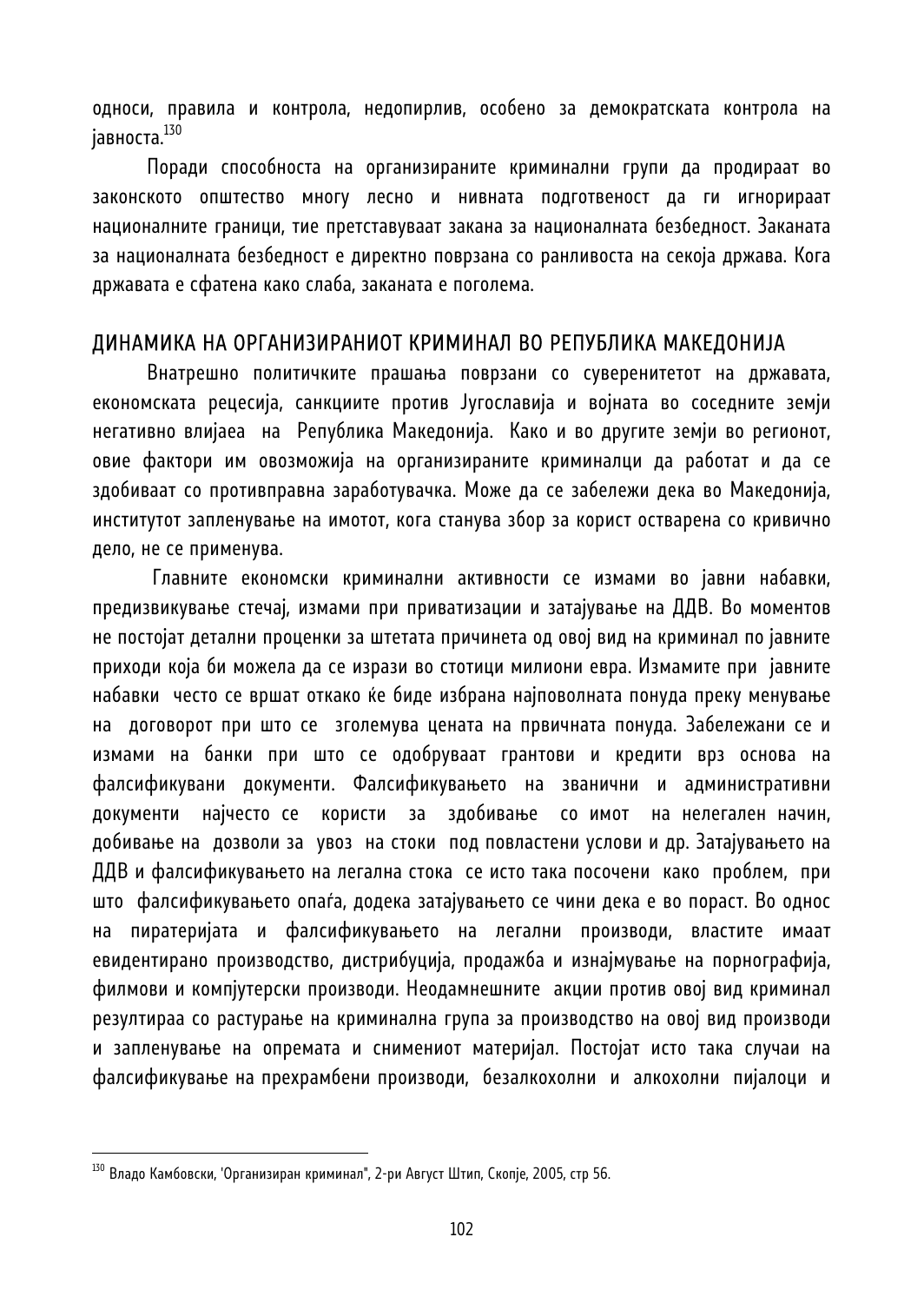други производи за потрошувачка наменети за домашниот пазар. Неодамнешните напори за спроведување на законот беа успешно усмерени кон овој вид на криминал.

 Покрај ефикасното прикривање на нелегалните активности, формирањето или користењето на таква структура-со основање ново трговско друштво, купување акции или преземање на некое постојно, што, патем, во Република Македонија масовно се практикуваше, а се практикува и денес поради слабата законска регулатива, е исклучително погодно за обезбедување на формална логистичка поддршка на нелегалните активности, овозможување на перење пари, лесна комуникација со државните структури, учество во јавни набавки и тендери, развивање на дополнителни економски и други активности и контрола на пазарот. Како посебно атрактивни се појавуваат секторите на производство и услуги што носат високи профити, како што е градежништвото, прометот со недвижности, осигурувањето, банките, транспортот, трговијата и преработката на нафта и на деривати, увозот-извозот, итн. Меѓу другото, оваа форма на дејствување овозможува остварување огромни профити со мултиплицирање на криминалните приноси вложени како основачки капитал во компаниите.131

 Лицата кои се задолжени за водење на стечајните постапки на поранешните државни претпријатија се инволвирани преку измами во приватизации и безправно присвојување на јавни средства во секторот за јавни комунални услуги каде постои вмешаност на раководниот кадар, политички врски и корупција. Сложеноста и чувствителноста на ваквите случаи ги отежнува истрагите и покренувањето на обвиненија, додека социјалните и економските последици за општеството придонесуваат кон тоа јавноста во Република Македонија да биде особено чувствителна на исходот и на резултатите кои се очекуваат од овие случаи.

Организираните криминални групи се разликуваат по нивното потекло, големина, област на специјалност и некој други параметри, создаваат многу флексибилни, комплексни меѓународни односи и се повеќе се чини дека ги мешаат активностите со мал ризик, со оние со голем ризик. Организираниот криминал во голема мера е невидлив и е многу често поврзан со легитимниот бизнис.<sup>132</sup>

Во Република Македонија дејствуваат организирани криминални групи и нивната структура е во најголем дел хиерархиска. Тие во најголем дел дејствуваат во транснационални размери и посебно во следниве Источно европски држави: Албанија, Бугарија, Босна и Херцеговина, Србија, Црна Гора, Унгарија, Романија, Молдавија, Словачка, Словенија, Турција, Русија и Украина. Покрај овие држави тие дејствуваат и во

<sup>&</sup>lt;sup>131</sup>Владо Камбовски, "Организиран криминал", 2-ри Август Штип, Скопје, 2005, стр.103.

<sup>&</sup>lt;sup>132</sup>CARPO Regional Project,"Update of the 2006 Situation Report on Organized and Economic Crime in South-eastern Europe", European Commission, Council of Europe, Strasbourg, June 2007, p.9.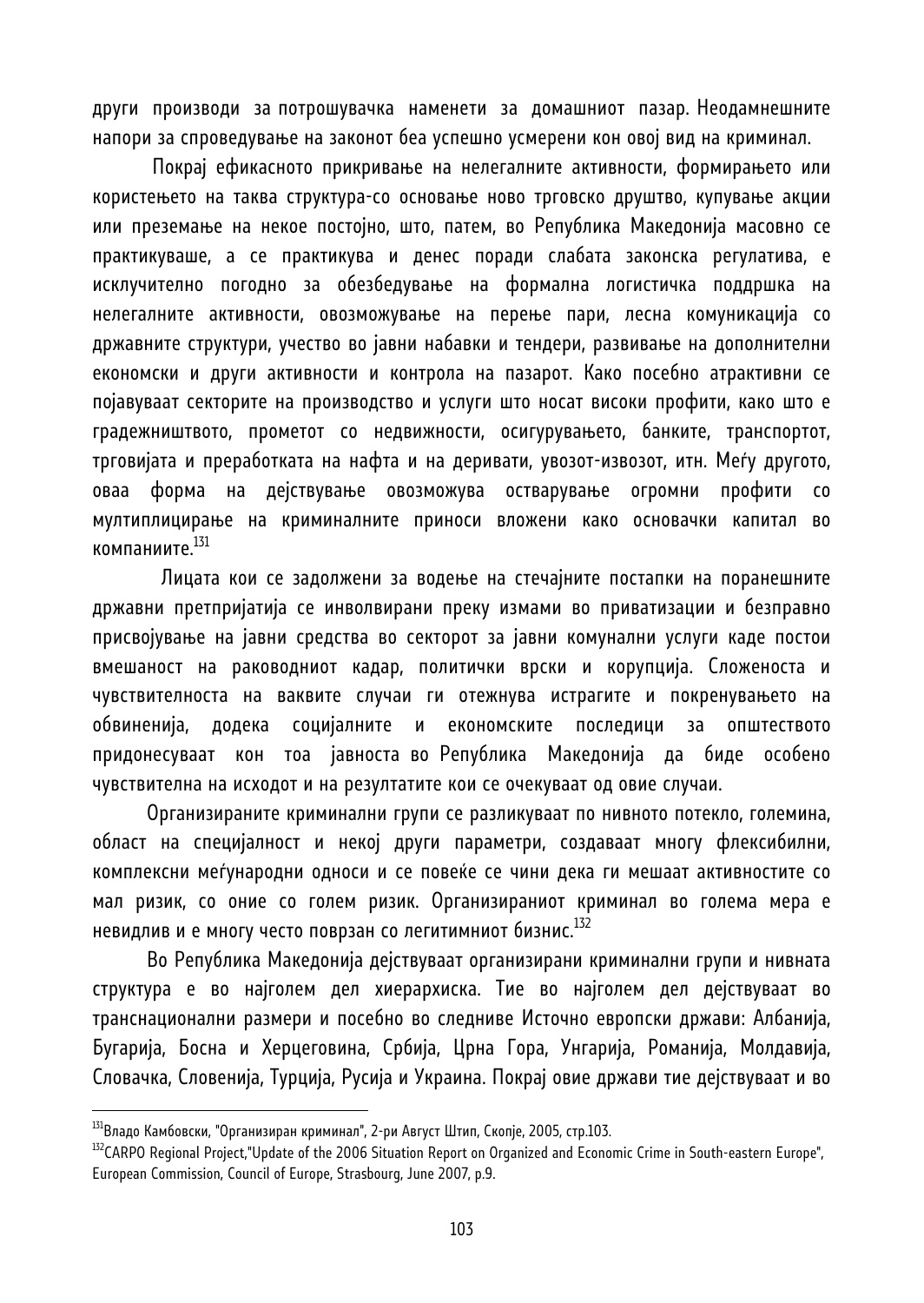Австрија, Германија, Грција и Италија. Посебно, организираните криминални групи од Македонија започнаа профитабилна соработка со албанските и српските криминални организации, особено со оние кои се вклучени во трговијата со хероин и синтетичка дрога. Албанците од Македонија и Косово имаат големо учество во пазарите на дрога во Австрија, Германија, Чешка, Унгарија, Полска, Белгија и речиси ексклузивно го снабдуваат швајцарскиот пазар.133

На Балканот, многу често, националистичка дури и патриотска реторика служи за да се прикрие криминалниот економски интерес. Атентатот врз српскиот премиер Ѓинѓиќ од страна на моќни криминални структури фрли светло на големината на овој проблем. Највлијателните организирани криминални групи се автохтони со многу силни врски во регионот, а во некои случаи и во земјите на ЕУ. Како и да е, ексклузивната етничка припадност станува се помалку значајна, па дури и албанските организирани криминални групи, основаа тесна врска со турските, македонските, српските и други организирани криминални групи.<sup>134</sup>

Организираните криминални групи во Македонија се вклучени во многубројна матрица на криминални активности, од трговија со дрога до кражба на автомобили. Заеднички modus operandi на овие организирани групи е корупцијата. Таа се развиваше од пасивна експлоатација до активна принуда и се здоби со капацитет не само да го успорува економскиот растеж туку и да го 'храни" организираниот криминал и по редослед да предизвикува политичка и општествена нестабилност.<sup>135</sup>

 Учесниците и основната структура на организираниот криминал може да се менува во зависност од криминалното дело што треба да се изврши. Мрежата што е неопходна во трговијата со кокаин, на пример, во голема мера се разликува од незаконската трговија со оружје. Во првиот случај, структурата на соработка меѓу одгледувачите, пренесувачите, посредниците, трговците на големо и уличните дистрибутери се неопходни за испорака на производите од точката на потекло до точката на потрошувачка-процес на координација кој се изведува потешко, заради потешкотиите во транспортот на производите во рамките на државната граница. Следствено, се внесува во 'игра" и сложената и единствена мрежа за остварување профит од продажбата на дрога, која вклучува специјалисти за перење пари, финансиски институции, вистински фирми и лажни компании, како и други соучесници. Спротивно на тоа, трговците на оружје ретко се вклучени во производството на стоката,

<sup>&</sup>lt;sup>133</sup> Muco, M, "Corruption and Public Governance in Southeastern European Transition countries: the case of Albania", revised January 2000, достапно на: http://wiiwsv.wsr.ac.at/wiiwpup/muco.pdf

 $^{134}$ CARPO Reqional Project,"Update of the 2006 Situation Report on Organized and Economic Crime in South-eastern Europe", European Commission, Council of Europe, Strasbourg, June 2007, p.9.<br><sup>135</sup> International Crisis Group (ICG), "Macedonia's Public Secret: How Corruption Drags the Country Down", Balkans Report

no.133, 14 August 2002, достапно на: http://www.southeasteurope.org.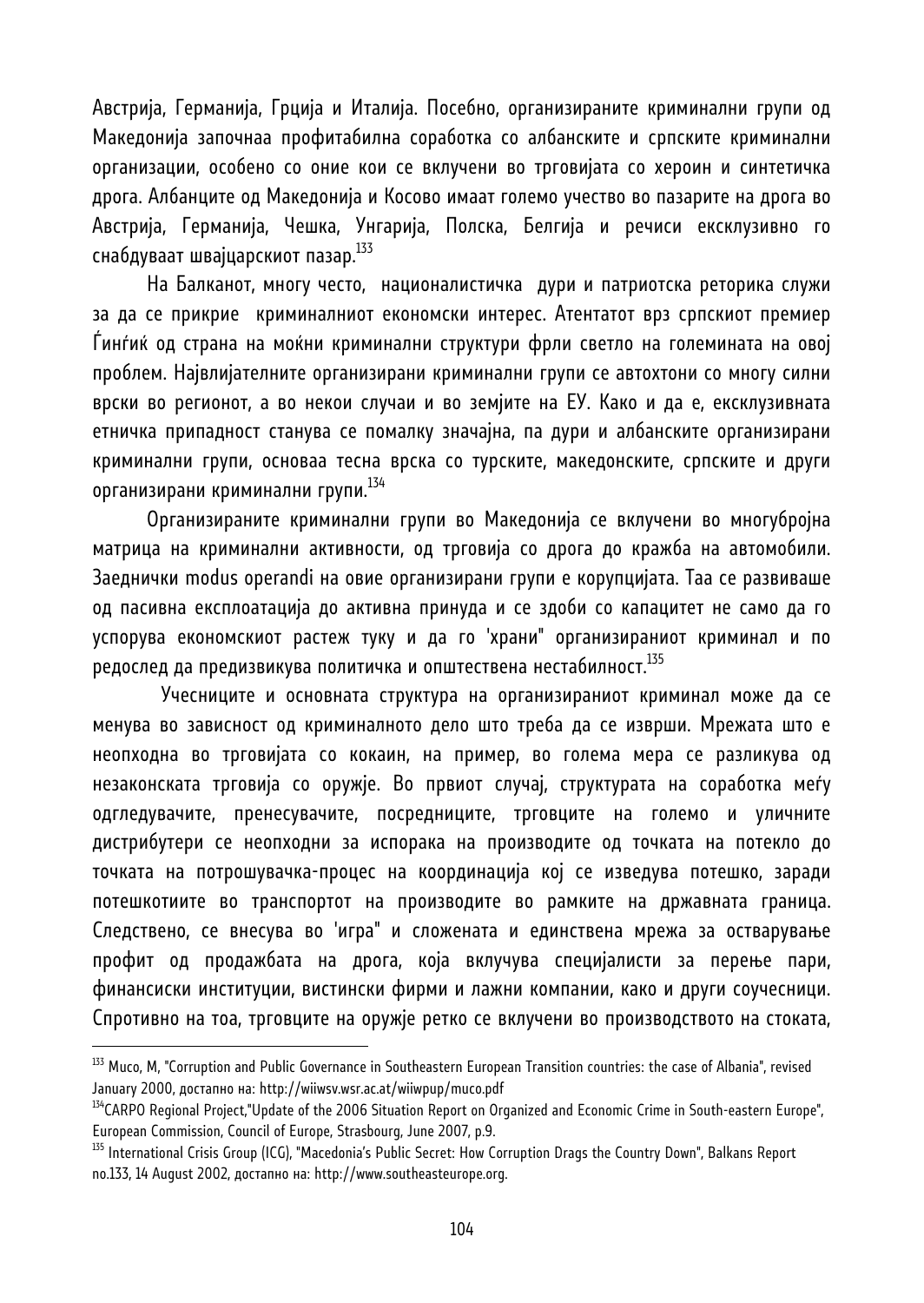и бидејќи нивната клиентела, најчесто, ја сочинуваат национални вооружени групи, проблемите со откривање се помали од оние со трговијата со дрога, и покрај големината на стоката. 136

 Криминалните организации по природа се насилни. Платените убиства се извршуваат за отстранување конкуренти и пречки во криминалниот бизнис, како и обвинители и судии. Криминалното насилство е фронтален напад на законот и создава повисоки нивоа на насилство во општеството. Примената на насилство или закана е начин на кој организираните криминални групи ја зачувуваат доминантната, монополска положба на пазарот на криминални услуги, а насилството е најчесто насочено кон конкурентните групи, кон сведоците или кон полицијата и другите служби чијашто функција е спречување на организираните криминални активности. Сепак, во последните неколку години е забележлива промената на тактиката на криминално дејствување со избегнување на отворена конфронтација и насилство, и примена на други методи, како што е корупцијата и злоупотребата на положбата и влијанието.

 'Користењето на влијание врз политичките и врз економските структури, јавната администрација, судството, полицијата и медиумите денес станува главно оружје во дејствувањето на криминалните групи и мрежи. Мошне често тоа прераснува во корупција, поточно во класичен однос на наплатување на противзаконските услуги од носителите на јавните функции, финансиски и други недозволени трансакции, остварување на функциите на откривање и гонење или пресудување или користење на услугите на медиумите. Но, сé поголемо значење добиваат формите на влијание врз политичките партии и власта преку финансирање на изборните кампањи и фаворизирањето што следува по изборната кампања".137

 За разлика од примената на насилство, овој метод е карактеристичен за 'симбиотичкиот" тип на организиран криминал, кој станува сé поприсутен: преку корупција и 'тргување со влијание" се остварува цврста испреплетеност на криминалните и легалните структури и нивните активности и доаѓа до проникнување на организираниот криминал во заштитните механизми на државата. Симбиозата, односно поврзаноста меѓу двата ентитети претставува заемна релација во која преживувањето и јакнењето на едниот е претпоставка за јакнење на другиот. Тоа значи дека криминалот се одржува и јакне со помош на државата, државата опстојува и ги остварува своите функции со помош на криминалот.<sup>138</sup>

<sup>&</sup>lt;sup>136</sup>Allan Castle, *"Transnational Organized Crime and International Security",* Institute of International Relations, The University of British Columbia, Working Paper No.19, November 1997, p.8.

<sup>&</sup>lt;sup>137</sup> Владо Камбовски, 'Организиран криминал",2-ри Август Штип, Скопје, 2005, стр102.<br><sup>138</sup> William Chambliss, "Organized Crime and 21 st Century", p 17.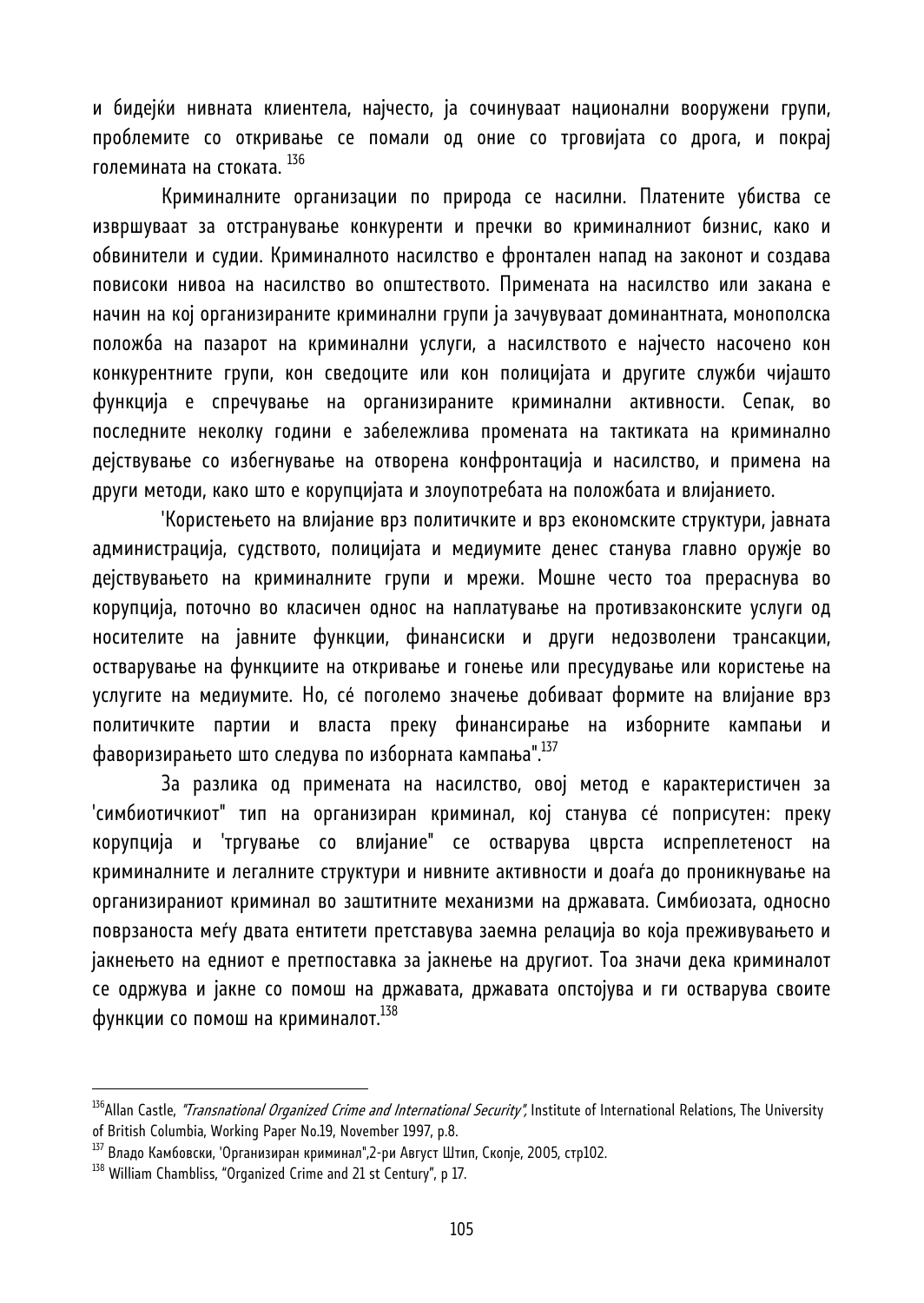Државите може да имаат голем број различни улоги, кога станува збор за криминалните активности: жртва, обвинител, пасивен сведок или активен соучесник. Улогата на државите во одредени области од криминалните активности е дел од тајните активности на тајните служби или како резултат на директно или имплицитно вклучување на владата во криминалните активности (на пр., олеснување на активностите на перење на пари, игнорирањето на меѓународните кругови на трговија со луѓе, одбивање учество во вонредни постапки или потпишување договори за екстрадирање, во случаи каде што се знае дека државата ги заштитува лицата што извршиле посериозни кривични дела).<sup>139</sup>

Многу организирани криминални групи се карактеризираат како 'флуидни", 'структуирани во ќелија", и 'мрежовидни".<sup>140</sup> Можниот модел со пофлуидни односи, послободни контакти и ad hoc дејства во рамките на и меѓу криминалните групи ја има предвид потребата од анонимност и тајност на криминалното однесување, затворените односи и импровизорноста, еднократните зделки и договори. $^{141}$ 

 Промената на основните карактеристики на организираниот криминал во последниве неколку години-од облик на дејствување јасно спротивставен на општеството во 'симбиотички" облик, од хиерархиски поставени криминални групи во дифузни 'криминални мрежи", од примена на насилство во користење на корупција и 'тргување со влијание", се рефлектира и врз новите техники на самозаштита на организираните криминални структури. Резултат на споменатите промени е и сé поголемото користење на комерцијални, трговски структури преку кои се остварува привид на легална активност и се воспоставуваат полесно врски со државните структури или воопшто со финансиските, со банкарските и со други институции и трговски друштва.

"Сепак, може да се каже дека организираниот криминал останува синоним за наднационална организираност и концентрација на огромна финансиска моќ".<sup>142</sup>

 Таквото сознание го потврди и нашето сопствено искуство со преструктуирањето на целиот економски систем во услови на непостоење на никакви заштитни или контролни механизми во перидот на трансформација на општествениот капитал, намерно пролонгиран за да се етаблира новата социјална структура заснована врз политичка моќ и влијание. Потребната казненоправна заштита што требаше и треба

<sup>&</sup>lt;sup>139</sup>Allan Castle, "Transnational Organized Crime and International Security", Institute of International Relations, The University of British Columbia, Working Paper No.19, November 1997, p.9.

<sup>&</sup>lt;sup>140</sup>CARPO Regional Project,"Update of the 2006 Situation Report on Organized and Economic Crime in South-eastern Europe", European Commission, Council of Europe, Strasbourg, June 2007, p.9.<br><sup>141</sup>Allan Castle, *"Transnational Organized Crime and International Security",* Institute of International Relations, The University

of British Columbia, Working Paper No.19, November 1997, p.8.

 $^{142}$ Оливер Бакрески, 'Нов меѓународен поредок", списание 'Одбрана", вол.XII, бр.91, 2003, стр.14.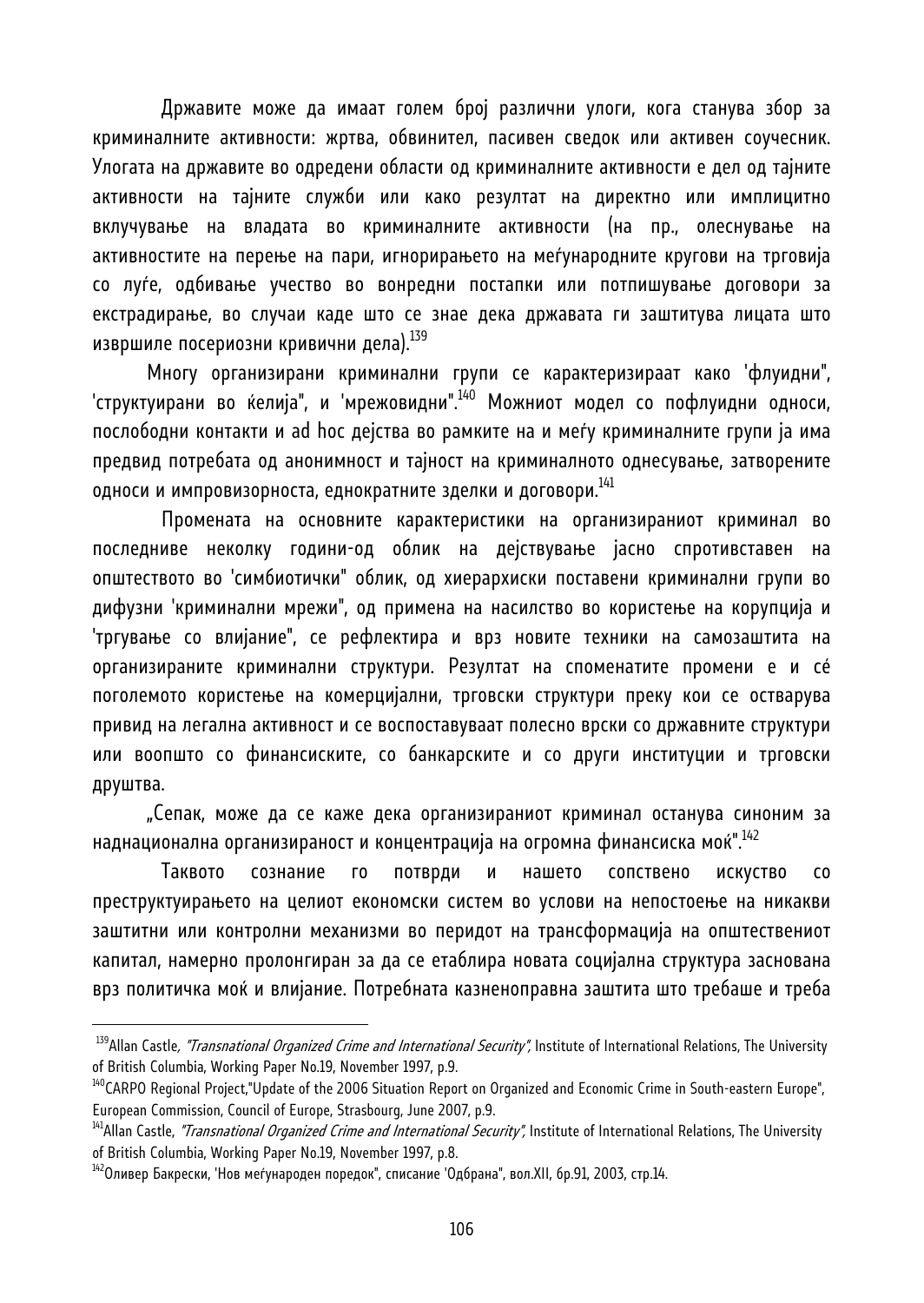да го следи процесот на транзиција изостана поради упорното ширење на убедувањетодека можните забрани или контрола би биле спротивни на духот на пазарната економија и нејзините законитости.

\* \* \*

Секоја економска и политичка криза создава поволни услови за развој на нови облици на криминал, појавување на постојните низ нови форми и за нивно прераснување во организиран, односно меѓународен организиран криминал. Посебно придонесува фактот што во таквите услови државата во правна смисла не функционира потполно, а во економски домен не е во можност да го контролира и насочува пазарот, што создава поволни услови за функционирање на организираниот криминал и на воспоставување врска со државните и други органи, поради негово понатамошно егзистирање и ефикасна сопствена заштита од активностите на надлежните државни органи и примена на репресивни мерки.

Организираниот криминал претставува нов облик на закана и предизвик на безбедноста. Поради тоа е потребно да се пронајде нова дефиниција на моделот на безбедноста и нови механизми на решавање на проблемите на безбедноста, со цел на овие предизвици биде соодветно одговорено.

#### ЛИТЕРАТУРА:

1. Archer, C.: "Aspects of Soft Security", in Ojaneh Hanna (ed.), The Northern Dimension: Fuel for the EU?, Helsinki + UPI&IEP, program on the Northern Dimension of the CFSP.

2. Бакрески, O.: 'Нов меѓународен поредок", списание 'Одбрана", вол.XII, бр.91, 2003.

3. Beetham, D.: in (Allum, Felia and Renate Siebert, Eds.), Organized Crime and the Challenge to Democracy, London: Routledge, 2003.

4. CARPO Regional Project, "Update of the 2006 Situation Report on Organized and Economic Crime in South-eastern Europe", European Commission, Council of Europe, Strasbourg, June 2007.

5. Castle, A.: "Transnational Organized Crime and International Security", Institute of International Relations, The University of British Columbia, Working Paper No.19, November 1997.

6. Chambliss, W.: "Organized Crime and 21st Century".Centre for Criminology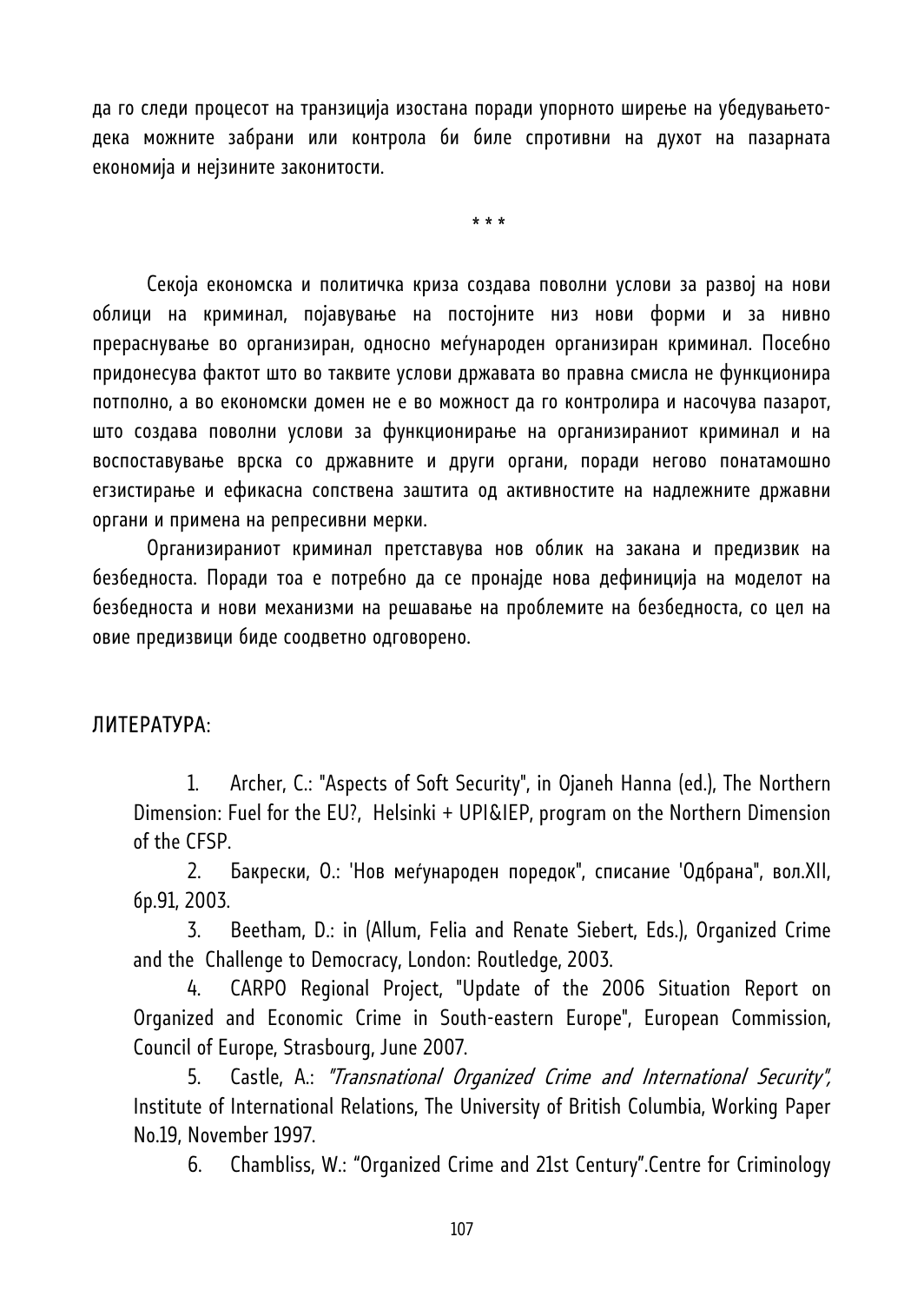Faculty of Social Sciences, The University of Hong Kong, 1999.

7. Duncan, P.: "Macedonia's Quest for Security and Stability", Current History, March 2000.

8. European Union Organised Crime Situation Report, European Commission, Council of Europe, 2005.

9. Hislope, R.: "Corrupt Exchange in Divided Societies: The Invisible Politics of Stability in Macedonia", Department of Political Science, Union College, Paper prepared for the Southern Political Science Association 77th Annual Conference, January 5-7, 2006.

10. International Crisis Group (ICG), "Macedonia's Public Secret: How Corruption Drags the Country Down", Balkans Report no.133, 14 August 2002, достапно на: http://www.southeasteurope.org.

11. Извештај на Центарот за истражување на демократијата Партнери во криминалот: Ризикот од симбиоза помеѓу безбедносниот сектор и организираниот криминал во Југоисточна Европа (2004) и извештаите на ICG: Србија: Вртење на тркалата (2005) и Салтото на Србија (2004).

12. Камбовски, В.: 'Организиран криминал", 2-ри Август Штип, Скопје, 2005.

13. Котовчевски, M.: 'Организираниот криминал-најсериозна закана за националната безбедност на Република Македонија и за нејзините евроатлански интеграции", во 'Република Македонија помеѓу самитот во Рига и членството во НАТО", Министерство за одбрана на Република Македонија, 2007.

14. Lupsha, P.: Transnational Organised Crime versus the Nation-State, Transnational Organized Crime, 2/1, 1996.

15. Massari, M.: Transnational Organized Crime between myth and reality: the social construction of a threat, in (Allum, Felia and Renate Siebert, Eds.), Organized Crime and the Challenge to Democracy, London: Routledge, 2003.

16. McKinsey, K.: "Yugoslavia: NATO, US Pledge to Uphold Stability in Macedonia", Radio Free Europe/Radio Liberty, April 19, 1999.

17. Milosevič, G.: 'Uzroci i pojavni oblici sive ekonomije u Srbiji", Organizovani kriminalitet-stanje i mere zaštite, Beograd, 2005.

18. Moustakis, F.: "Soft Security Threats in the New Europe: The Case of the Balkan Region", European Security, Taylor & Francis, 2004.

19. Muco, M,: "Corruption and Public Governance in Southeastern European Transition countries: the case of Albania", revised January 2000, достапно на: http://wiiwsv.wsr.ac.at/wiiwpup/muco.pdf

20. Petkan, I.: "Corruption, Contraband and Institutional Reform", PARI daily, 3 February 2003.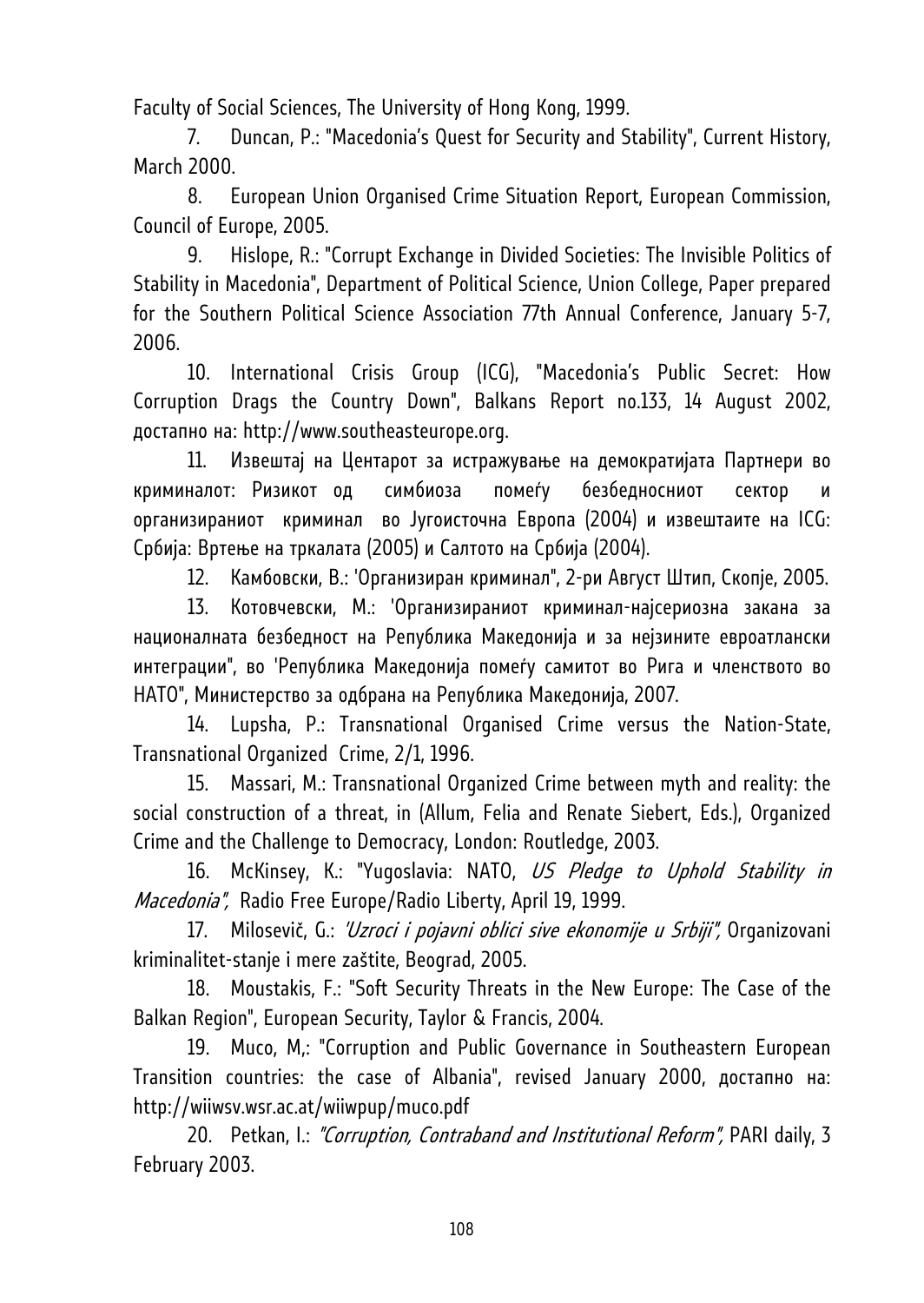21. Shentov, O.: "Shaping a Common Security Agenda for South East Europe", труд презентиран на меѓународна конференција, Софија, септември 5-6, 2003.

22. The Guardian. "Albanian Drug Barons Find Their Way Around the War", London, November 1, 1994.

23. The London Times, "Kosovo is Mafia's heroin gateway to West", July 24, 1999.

24. United Nations Development Programme, "Early Warning Report", Report No.2, November 2000.

25. Wyn, R.: "Transnational Organized Crime, Security, and the European Union", in (Allum, Feliaand Renate Siebert, Eds.), Organized Crime and the Challenge to Democracy, London: Routledge, 2003.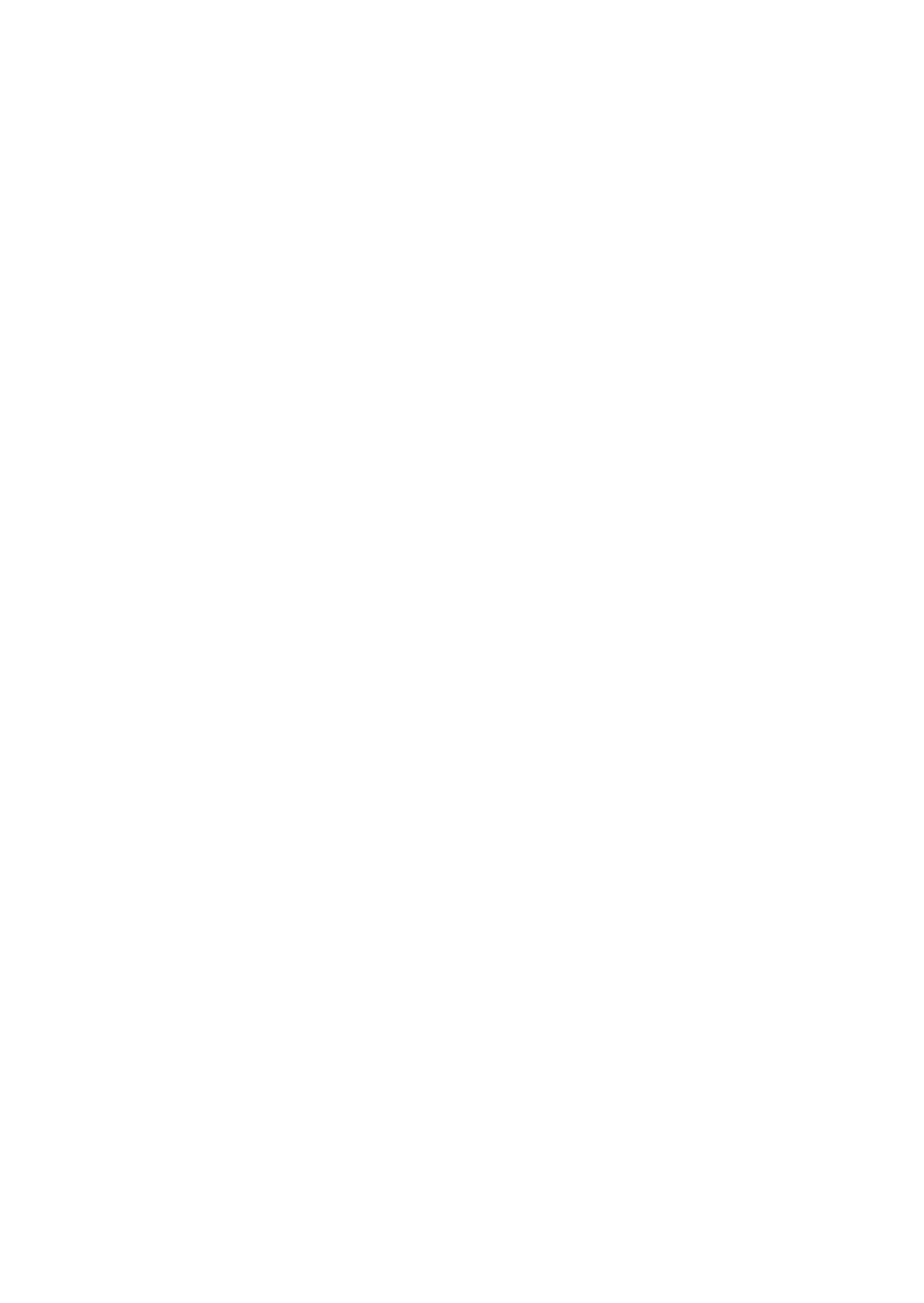## SECESSION AND SELF-DETERMINATION OF PEOPLE IN INTERNATIONAL LAW: The case of former Yugoslavia

### Frosina T. REMENSKI, PhD

Faculty of Security – Skopje ftremenski@fb.uklo.edu.mk

### АПСТРАКТ

Самоопределувањето е право на секој народ и нација во светот самостојно да одлучува за својата судбина. По принцип на самоопределување се подразбираат следниве права: право на отцепување и создавање независна национална држава, право на соединување со други народи, право на економско самоопределување, како и право на избор на општествено и политичко уредување. Повелбата на ООН правото на самоопределување го спомнува во членот 1 и 55, но без дефиниција за самиот поим. Поимот "народ" се` повеќе може да се примени на етно-културните групи во рамките на државата. Правото на самоопределување има внатрешни и надворешни аспекти. Надворешните аспекти се однесуваат на правото на народот да го одредат меѓународниот статус на територијата. Овој аспект го уживаат народите од несамоуправните територии, населението на суверени и независни држави, територијално сконцентрирана популација исклучени од јавниот и политичкиот живот и населението на конститутивна единица на етничка федерација во процес на распаѓање. Во сите останати случаи, признавањето на правото на народите на самоопределување нема влијание на територијалниот интегритет на суверената и независната држава. Интерните аспекти на правото на самоопределување го признава правото на сите граѓани слободно да го одредуваат својот политички статус и слободно постигнување на економскиот, општествениот и културниот развој. Сепаратизмот е залагање за состојбата на културните, етничките, племенските, верските или политичка автономиј на одредена група (расне, етничка), дури и барање за полно политичко отцепување и формирање на нова држава. Сепаратистичките барања зависи од различни економски, политички и социјални фактори. Процесот на дезинтеграција и распаѓањето на југословенската федерација започна на 25 јуни 1991 година. Трудот има за цел да ги даде меѓународноправните норми на правото на самоопределување и во тој контекст да даде краток преглед на процесот на дезинтеграција на поранешната југословенска федерација.

Клучни зборови: сецесија, право на самоопределување, дезинтеграција, СФРЈ;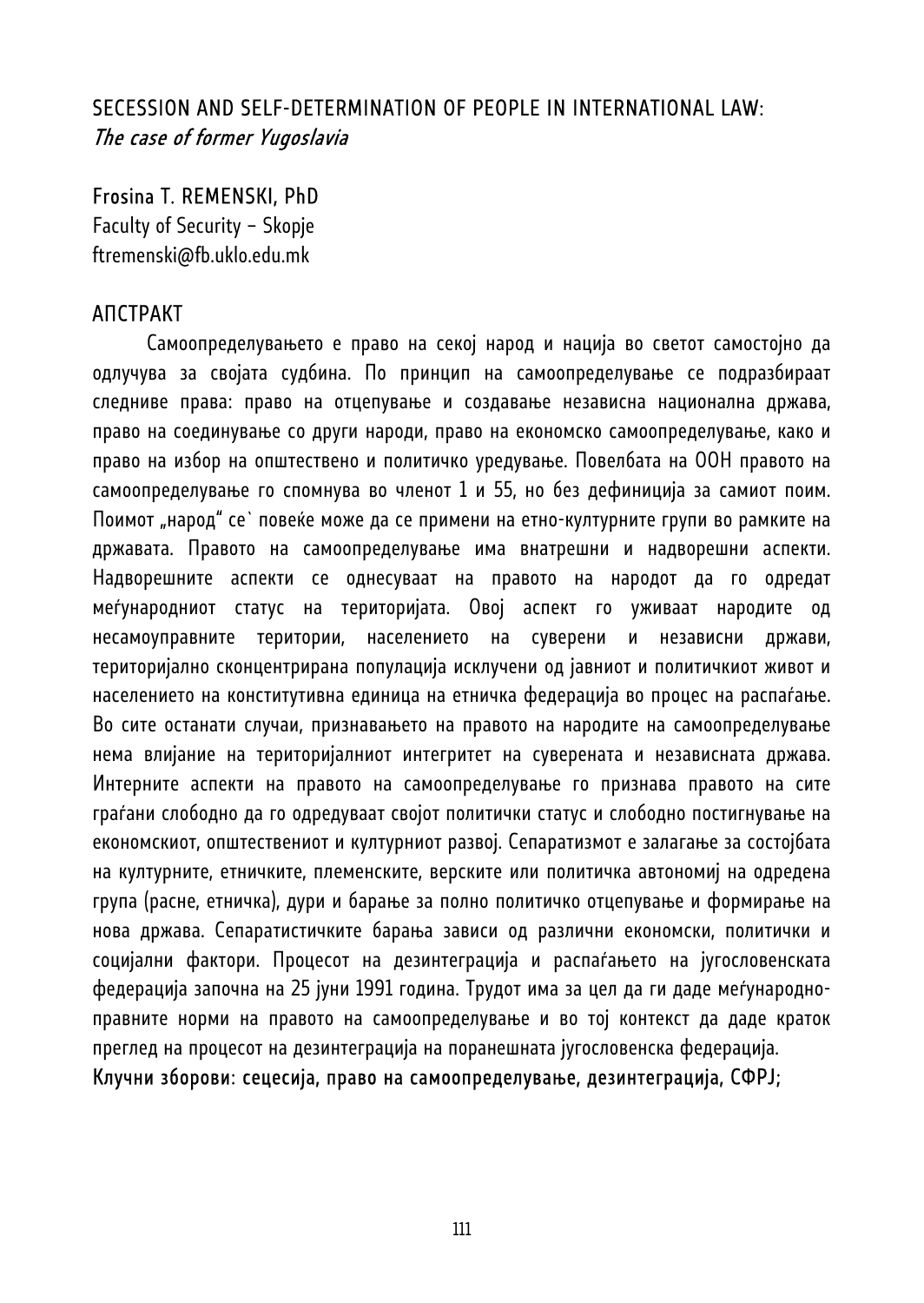International law recognizes a right of cultural security for national, ethnic, cultural, religious and linguistic minorities. The decentralization of power to local communities increases the possibilities that minority groups may participate effectively in decisionmaking processes, concerning, for example, language and education policy.<sup>143</sup> For a number of ethno-cultural groups, the desire for political self-government forms part of the collective identity of the group.<sup>144</sup> Members of the group consider that "the political and the national unit should be congruent<sup> $445$ </sup>, and that borders should be drawn, and institutions arranged, "to allow the group political freedom from domination by other groups<sup>"146</sup>. In other words, each "nation"should have its own State, if it so desires. $147$ 

Ethno-cultural groups demanding territorial self-government consider themselves, in the nomenclature of international law, "peoples"(or "nations") rather than "minorities" $148$ . Reference is made to the right of peoples to self-determination.<sup>149</sup> The rights of persons belonging to minorities and the rights of peoples are related, but distinct.<sup>150</sup> The rights of minorities do not include the right to self-government, either in the form of separation or secession (sovereign self-determination)<sup>151</sup>, or territorial autonomy within the State (lessthan-sovereign self-determination)<sup>152</sup>. This paper examines the right of peoples to selfdetermination, secession and disillusion – case of former Yugoslavia.

 Demands for separation, secession or territorial self-government by ethno-cultural groups rely on a "reinterpretation of the principle of the self-determination of nations".<sup>153</sup> Where politically feasible, and consistent with the allies' strategic interests, boundaries were drawn to coincide with ethno-cultural identity. Ethnically homogenous "Nation"States

<sup>&</sup>lt;sup>143</sup> Asbjørn Eide, 'Commentary to the Declaration on the Rights of Persons Belonging to National or Ethnic, Religious and Linguistic Minorities', UN Doc. E/CN.4/Sub.2/AC.5/ 2001/2, 2 April 2001, part. 46.

<sup>&</sup>lt;sup>144</sup> Larry Diamond and Marc Plattnerv (eds.), Nationalism, ethnic conflict and democracy (Baltimore: Johns Hopkins

University Press, 1994), p. 3, at pp. 11–12. Monty Marshall and Ted Robert Gurr, Peace and conflict 2003 (College Park, MD:

University of Maryland, Center for International Development and Conflict Management, 2003);<br><sup>145</sup> Ernest Gellner, Nations and nationalism (Oxford: Blackwell, 1983), p. 1.

<sup>&</sup>lt;sup>146</sup> Jacob Levi, The multiculturalism of fear (Oxford: Oxford University Press, 2000), p. 137.

<sup>147</sup> Thomas Franck, The empowered self: law and society in the age of individualism (Oxford: Oxford University Press, 2001), p. 23.

<sup>&</sup>lt;sup>148</sup> See David Copp, 'International law and morality in the theory of secession' (1998) 2 Journal of Ethics 219, 227.<br><sup>149</sup> Gerry Simpson, 'The diffusion of sovereignty' (1996) 32 Stamford Journal of International Law 255

<sup>&</sup>lt;sup>150</sup> Human Rights Committee, General Comment No. 23, 'Rights of minorities (Article 27)', adopted 8 April 1994, reprinted in 'Compilation of General Comments and General Recommendations adopted by human rights treaty bodies', UN Doc.

HRI/GEN/1/Rev.7, 12 May 2004;

<sup>&</sup>lt;sup>151</sup>Human Rights Committee, General Comment No. 23, 'Rights of minorities (Article 27)', part. 3.2: the enjoyment of the rights of persons belonging to minorities in Article 27 of the International Covenant on Civil and Political Rights 'does not prejudice the sovereignty and territorial integrity of a State party'.

<sup>&</sup>lt;sup>152</sup> No right of autonomy can be read into Article 27 of the International Covenant on Civil and Political Rights, adopted by GA<br>Res. 2200A (XXI), 16 December 1966, in force 23 March 1976;

<sup>&</sup>lt;sup>153</sup> Donald Horowitz, 'The cracked foundations of the right to secede' (2003) 14 Journal of Democracy 5, 5.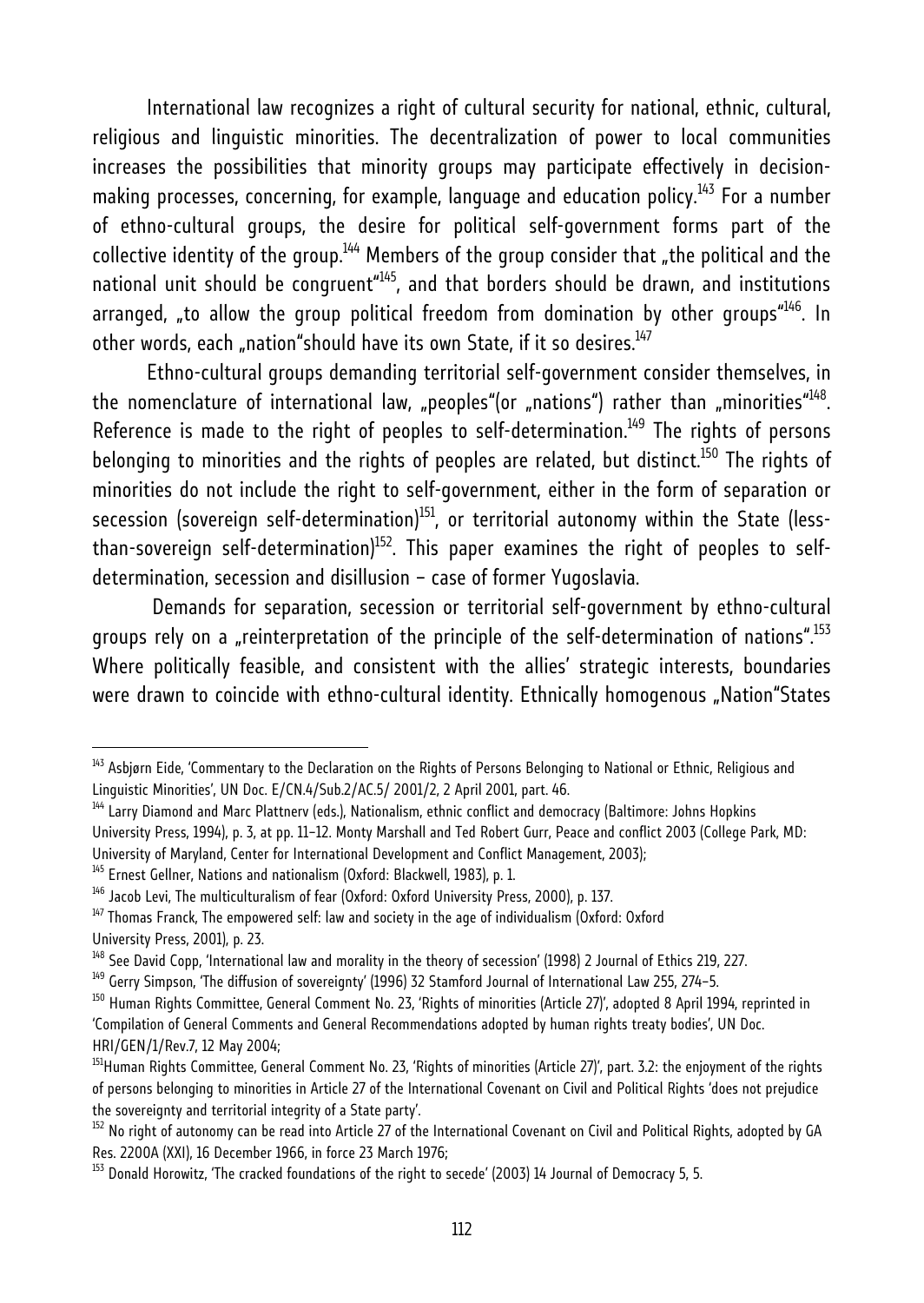were created following the collapse of the multi-national Hapsburg, Ottoman, Russian and German Empires: Romania as a State for Romanians, for example. The application of the national self-determination principle sought, on objective criteria, to identify "Nations"<sup>154</sup>, and to recognize their sovereign and independent existence.

No legal right of national self-determination was recognized in the Covenant of the League of Nations, or in general international law. According to its Charter, one of the purposes of the United Nations is to "develop friendly relations among nations based on respect for the principle of equal rights and self-determination of peoples".<sup>155</sup> The expression "equal rights and self-determination of peoples"is not defined. No right of peoples to self-determination is recognized in the Charter, although the principle underpins Chapters XI and XII of the Charter.

The contemporary position in international law on the right of peoples to selfdetermination is expressed in Article 1, common to the International Covenants: "All peoples have the right of self-determination. By virtue of that right they freely determine their political status and freely pursue their economic, social and cultural development. "<sup>156</sup> The term "people" is not defined in the International Covenants, although Article  $1(3)$ confirms that the term includes the peoples of trust and non-self-governing territories.<sup>157</sup> The Human Rights Committee has confirmed that the term "peoples"includes the populations of sovereign and independent States. With regard to Article 1(1), the Human Rights Committee has requested States parties to describe the constitutional and political processes which in practice allow the exercise of the right of peoples to selfdetermination,<sup>158</sup> and complained that "many (States parties) completely ignore Article 1, provide inadequate information in regard to it or confine themselves to a reference to election laws".<sup>159</sup> With the exception of indigenous peoples (below), the Human Rights Committee has not made a definitive determination that the term "peoples" may include groups within the State, although in its Concluding Observations on Yugoslavia, the Committee referred to "all the peoples" within the territory of the former Yugoslavia.<sup>160</sup> Additionally, the Committee on Economic, Social and Cultural Rights has referred to "the

<sup>&</sup>lt;sup>154</sup> Nathaniel Berman, 'Sovereignty in abeyance: self-determination and international law' (1988) 7 Wisconsin International Law Journal 51, 91;

<sup>&</sup>lt;sup>155</sup> Article 1(2) of the Charter of the United Nations, adopted 26 June 1945, in force 24 October 1945.<br><sup>156</sup> Article 1(1). common to the International Covenant on Economic, Social and Cultural Rights and the Internationa on Civil and Political Rights, adopted by GA Res. 2200A (XXI), 16 December 1966, in force 23 March 1976.<br><sup>157</sup> Article 1(3),Ibid;

<sup>&</sup>lt;sup>158</sup> Human Rights Committee, General Comment No. 12, 'Article 1 (right to self-determination)', adopted 13 March 1984, reprinted in 'Compilation of General Comments and General Recommendations', p. 134, part. 4.  $159$  Ibid., part. 3.

<sup>&</sup>lt;sup>160</sup> Human Rights Committee, Concluding Observations on Yugoslavia, UN Doc. CCPR/C/ 79/Add.16, 28 December 1992, part. 1.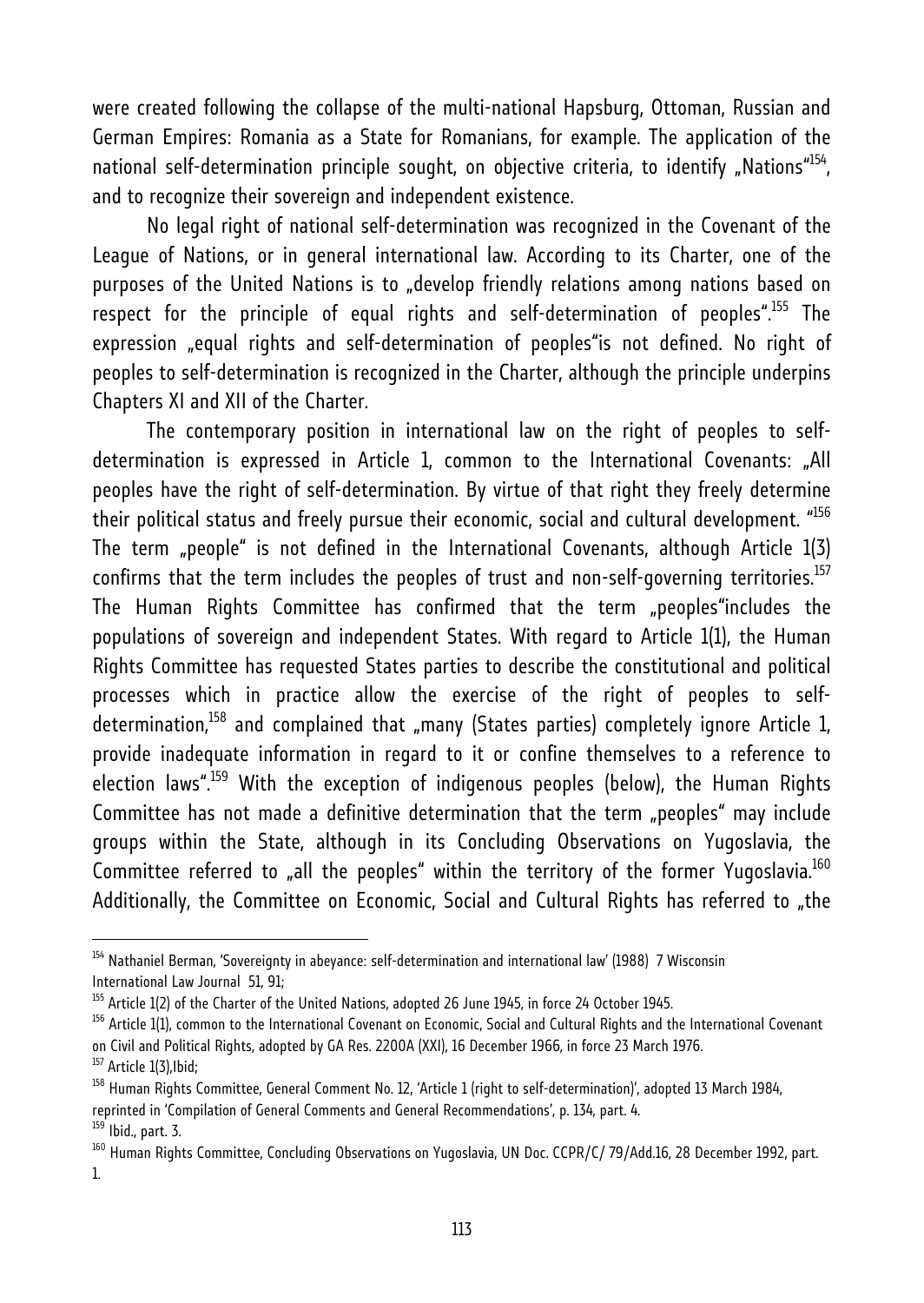culture of individuals, minorities, peoples and communities", and "the affected peoples of that State".<sup>161</sup> The consequences of recognizing a group within the State as a "people", with a right to self-determination, are not clear. It might, for example, require the reconfiguration of constitutional structures to accommodate the "multi-nation"character of the State.

 The General Framework Agreement for Peace in Bosnia-Herzegovina (Dayton Peace Agreement) refers to the "Bosnians", Croats, and Serbs, as constituent peoples (along with others)".162 Representatives of the Bosnian, Croat and Serb communities share political power. The 1991 Constitution of the Former Yugoslav Republic of Macedonia identified the Macedonians as the only constituent nation of the Macedonian State. This led to tensions with the ethnic-Albanian minority, who demanded designation as a "constituent people".<sup>163</sup> The "Framework Agreement"which resolved the crisis considers only that the "multiethnic character of Macedonia's society must be preserved and reflected in public life".164

Alternately, the recognition of a right of self-determination for peoples within the State might provide a legal basis for secession.<sup>165</sup> Finally, the recognition of a right of selfdetermination may require the introduction of territorial autonomy. Given that "national identity", as opposed to other forms of ethno-cultural identity, includes a collective desire for self-government, any constitutional arrangement should establish self-government regimes for each constituent "people" or "nation". Failure to do so might provide a legitimate basis for secession.<sup>166</sup>

International law distinguishes between acts of separation and acts of secession. Separation is a process whereby a new sovereign and independent political unit is created with the consent of the existing State.<sup>167</sup> Secession refers to the situation where a new State is established and recognized without the consent of the "parent "State.<sup>168</sup> The international legal status of a State remains unaffected by the separation or secession of part of its territory. State practice indicates that there are few legal limitations on the

<sup>&</sup>lt;sup>161</sup> Committee on Economic, Social and Cultural Rights, General Comment No. 8, 'The relationship between economic sanctions and respect for economic, social and cultural rights', reprinted in 'Compilation of General Comments and General Recommendations', p. 51, part. 7.

<sup>&</sup>lt;sup>162</sup> General Framework Agreement for Peace in Bosnia-Herzegovina, 35 ILM (1996) 89.

<sup>&</sup>lt;sup>163</sup> Farimah Daftary, 'Conflict resolution in FYR Macedonia: power-sharing or "civic approach", (2001) 12 Helsinki Monitor 291, 300.

<sup>&</sup>lt;sup>164</sup> Framework Agreement (Macedonia), 13 August 2001;

<sup>&</sup>lt;sup>165</sup> Donald Horowitz, ...;

<sup>&</sup>lt;sup>166</sup> Robert Howse and Karen Knop, 'Federalism, secession, and the limits of ethnic accommodation: a Canadian perspective' (1993) 1 New Europe Law Review 269, 312.

<sup>167</sup> Crawford, The creation of states in international law, p. 214.

<sup>&</sup>lt;sup>168</sup> James Crawford, 'State practice and international law in relation to secession' (1998) 69 British Year Book of International Law 85, 85–6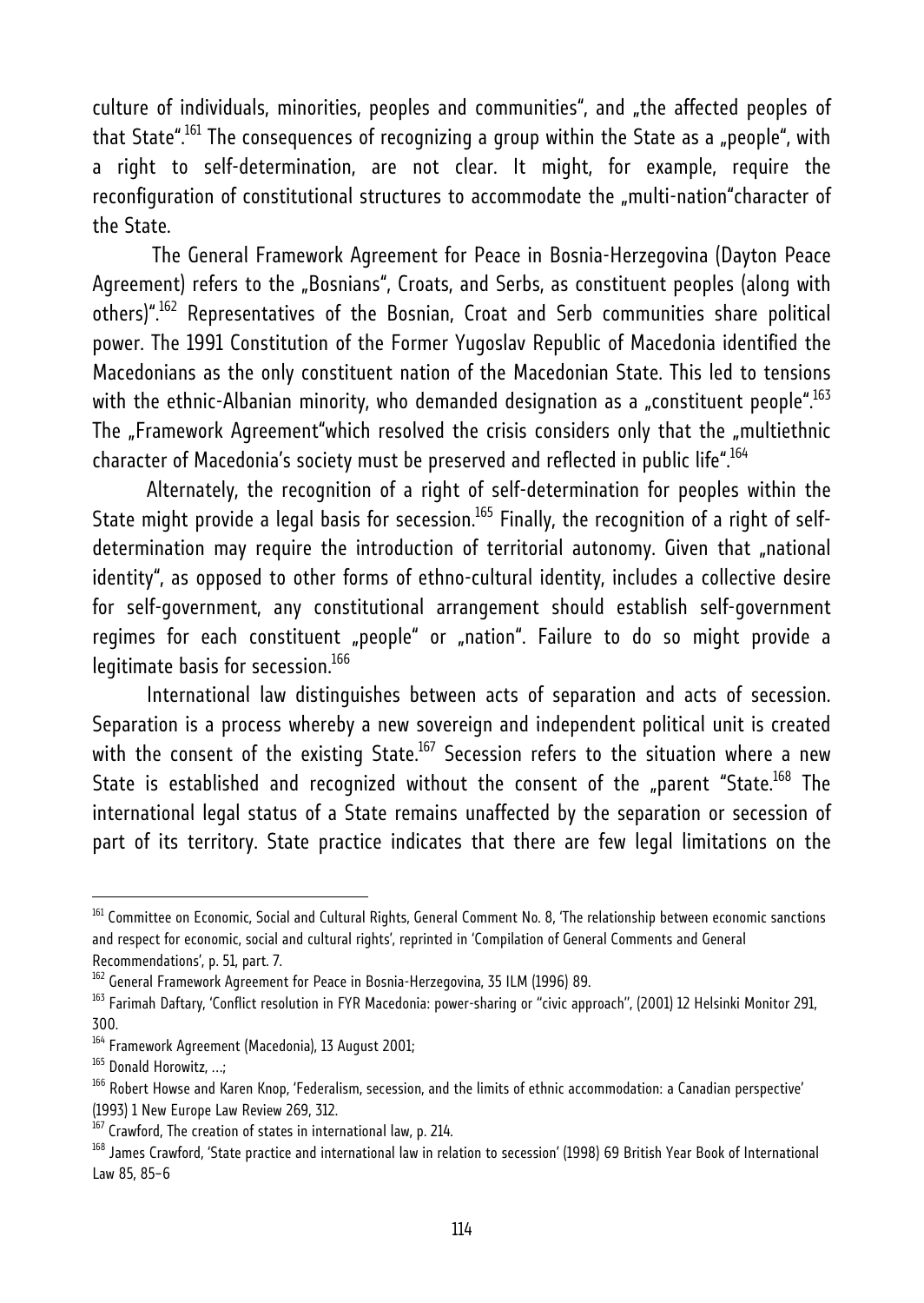ability of States to create new States through the grant of territory, although there must be evidence that the establishment of a new sovereign and independent State reflects the political will of the relevant population.

Few State constitutions recognize a right of separation for part of the State.<sup>169</sup> The permanence of State borders is one of the fundamental givens of political life.<sup>170</sup> A procedure for separation is established, requiring a two-thirds majority of the members of the Legislative Council of the Nation, Nationality or People concerned, and the support of a majority of voters in a referendum on the question of secession. $^{171}$ 

Democratic theory has failed to delimit, with any clarity, the circumstances in which a right of separation or secession should be recognized by democratic governments.<sup>172</sup> According to the "illegal taking"model, secession is permitted where the territory has been unjustly incorporated into the State. The "pact"model recognizes a unilateral right of secession for the constituent territories and/or peoples of ethnic federations. A right of secession exists for those territories and/or peoples which were party to the original agreement by which the State was constituted, when the terms of the constituting pact are breached. According to the "misconduct"model, where a State fails to recognize and protect the "universal equal rights of individuals", a right of secession exists for the members of a group who do not enjoy equal rights. Secession is a remedy of last resort, available to the "collection of individuals whose rights have been systematically violated by the state, and the territory to be carved out is the land inhabited by the affected group".<sup>173</sup> The "plebiscitary"model argues that a right of secession should be recognized where a majority of a territorially concentrated group expresses a desire to establish a sovereign and independent State, through referendums or elections. The "plebiscitary"model draws on the contractual model of democracy, and may in principle be applied to a single individual. Any group of citizens that withdraws its consent to the legitimate authority of the State enjoys, on that basis alone, a right of secession. The "national self-determination"model of secession argues that the right applies only to "nations": each "nation"should have its own State, if it so desires. Related to the national self-determination model is the "failure of recognition"model of secession. According to this model, a multi-nation State should be

<sup>&</sup>lt;sup>169</sup> Vicki Jackson, 'Comparative constitutional federalism and transnational iudicial discourse' (2004) 2 International Journal of Constitutional Law, p. 91;

 $^{170}$  Michael Hechter, Containing nationalism (Oxford: Oxford University Press, 2000), p. 78. See also Ruth Lapidoth, Autonomy: flexible solutions to ethnic conflicts (Washington, DC: United States Institute of Peace Press, 1996), p. 202.<br><sup>171</sup> Article 60 of the Constitutional Charter of Serbia and Montenegro;

 $172$  Diane Orentlicher, 'Separation anxiety: international responses to ethno-separatist claims' (1998) 23 Yale Journal of International Law 1, 46.

<sup>&</sup>lt;sup>173</sup> Allen Buchanan, 'Democracy and secession', in Margaret Moore (ed.), National self-determination and secession (Oxford: Oxford University Press, 1998), p. 14, at p. 25.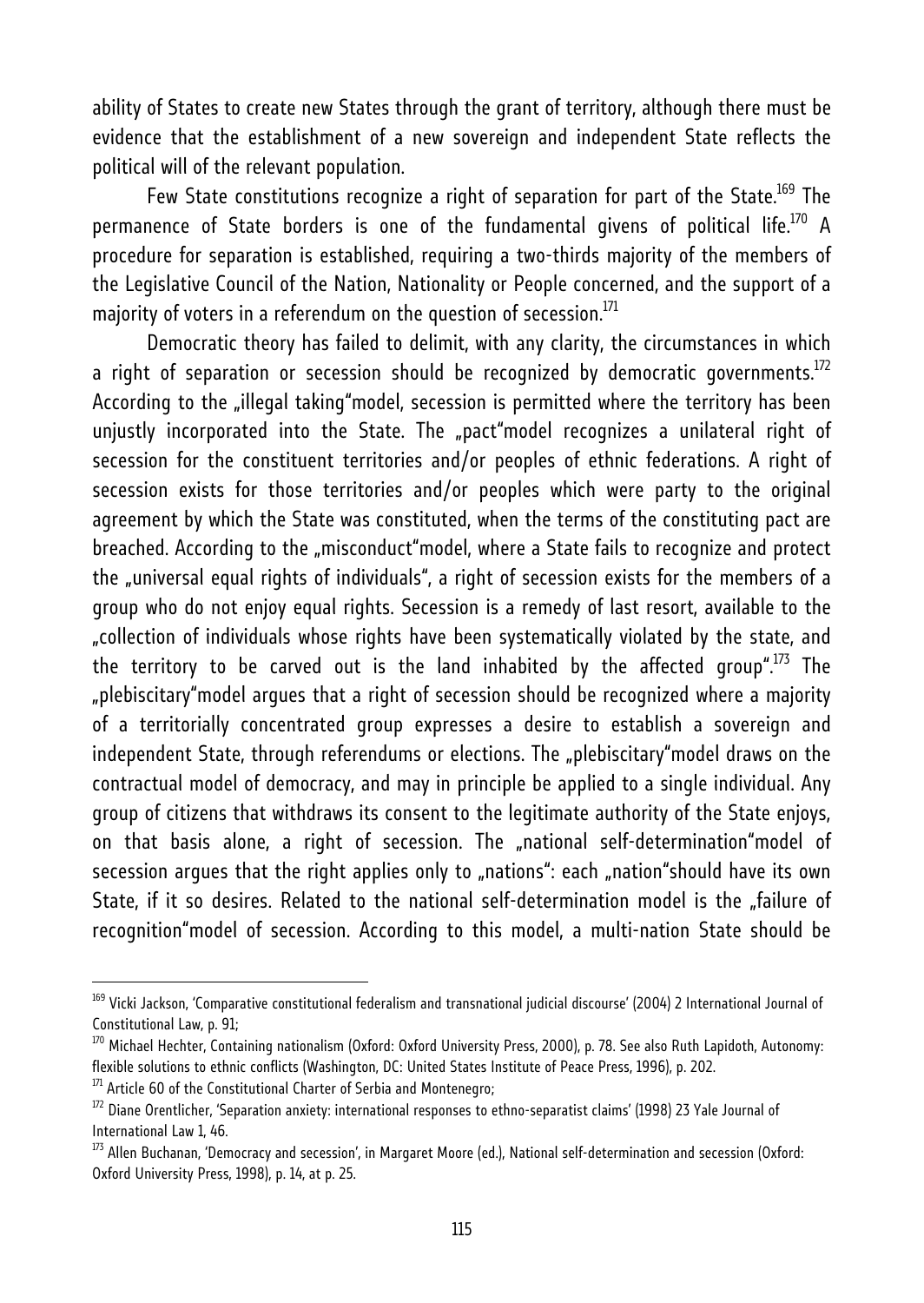(re)configured so that its multi-national character is both recognized and accommodated.<sup>174</sup> The State should introduce "meaningful constitutional arrangements that recognize the distinct national identity of the secessionist group".<sup>175</sup> Given that the group has expressed, as part of its identity, a collective desire for self-qovernment, $176$  the constitutional arrangement must establish a self-government regime for the people demanding the right to self-determination.<sup>177</sup>

The "failure of recognition"model considers that a failure to accord rights of selfgovernment justifies, as a remedy of last resort, a right of secession. When politicians and political philosophers talk about a "right of secession", they are concerned to establish a moral right, from which legal consequences should flow. A moral right of secession may create an obligation on the State to grant independence, or for the international community to recognize the secessionist entity as sovereign and independent, irrespective of the attitude of the existing sovereign authorities. This is not the position under international law. For a new State to be established, it must possess the relevant criteria of statehood: (a) a permanent population; (b) a defined territory; (c) government; and (d) a capacity to enter into relations with other States.<sup>178</sup> These criteria are based on the principle of "effectiveness among territorial units".<sup>179</sup> The secessionist territory must demonstrate that it has effective and independent political control. This is a necessary, but not a sufficient criterion for the establishment of a new sovereign and independent State. Without the consent of the existing State, the international community will not recognize secessionist territories as sovereign and independent States. There are a large number of secessionist territories that have not been recognized as sovereign and independent States. <sup>180</sup> There is

 $^{174}$  Alain Gagnon and James Tully (eds.), Multinational democracies (Cambridge: Cambridge University Press, 2001), p. 1, at p. 3. 175 Patten, 'Democratic secession from a multinational state', 563.

<sup>176</sup> Ibid., 567.

 $177$  Ibid., 564-5.

 $^{178}$  Article 1 of the Montevideo Convention on the Rights and Duties of States, adopted 26 December 1933: reprinted (1934) 28 (Supplement) American Journal of International Law 75.

<sup>&</sup>lt;sup>179</sup>According to Brad Roth, they collapse into one: 'such population and territory as are found under the effective control of an independent government': Brad Roth, Governmental illegitimacy in international law (Oxford: Oxford University Press, 2000), p. 130.

<sup>&</sup>lt;sup>i80</sup> Examples of secessionist territories that have not been recognized include Tibet (China), Katanga (Congo), Biafra (Nigeria), Kashmir (India), East Punjab (India), the Karen and Shan States (Burma), Turkish Federated State of Cyprus (Cyprus), Tamil Elam (Sri Lanka), South Sudan (Sudan - Sudan – independent state as of June 2011), Somaliland (Somalia), Bougainville (Papua New Guinea), Kurdistan (Iraq/Turkey), Republika Srpska (Bosnia and Herzegovina), Chechnya (Russian Federation), Kosovo (Serbia), Abkhazia (Russian Federation), South Ossetia (Russian Federation - if one uses same approach, and considers Kosovo to be part of Serbia – which it at least technically is not – then it is necessary to view Abkhazia and S. Ossetia as part of Georgia, where from they were taken violently by Russian troops, still deployed there; Nagorno-Karabakh (Azerbaijan - de facto under Armenian administration/occupation) and Democratic Republic of Yemen (Yemen - both countries reunited, and they are currently one country, internationally recognized): Crawford, 'State practice and international law in relation to unilateral secession', Expert Opinion, ibid., part. 50.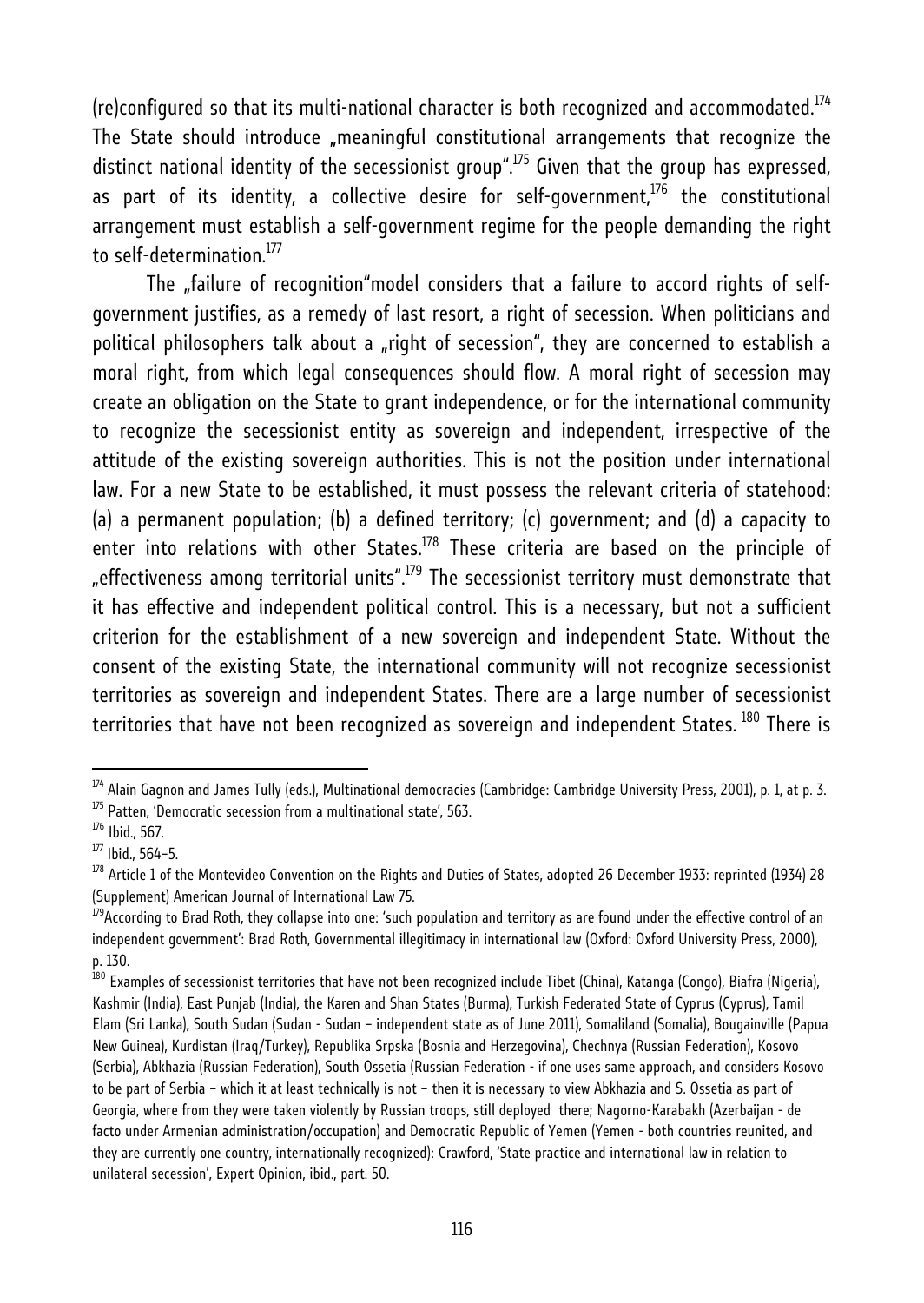no general right of secession in international law. The principle of sovereign equality of States includes the recognition that the territorial integrity of the State is "inviolable".<sup>181</sup> Any measure aimed at the disruption of the territorial integrity of a State "is incompatible with the purposes and principles of the Charter".<sup>182</sup> States must refrain from any act aimed at the "disruption of the national unity and territorial integrity of any other State".<sup>183</sup> This position applies in respect of support for secessionist movements, and the premature recognition of the secessionist unit.<sup>184</sup>

International law recognizes the possibility of establishing new sovereign and independent States through an act of separation, but not secession. The distinction between the two lies in the attitude of the "parent t"State. No right of secession is recognized for any "group", notwithstanding the possibility that ethno-cultural groups may be recognized as peoples. This position applies equally to "territories" in which the members of an ethno-cultural group constitute the majority, including the constituent units of an ethnic federation:<sup>185</sup> a federal State in which the constituent units approximate to the distribution of national, ethnic, cultural, religious or linguistic groupings, and which reflect the ethno-cultural identity of the majority group in the constituent entity. International law does not recognize any right of secession for the territories or peoples that were party to the original agreement (or subsequent agreements) by which the State was constituted.

In cases of dissolution, there is no State from which the separatist entity can seek consent for its separation. In the process of dissolution, the existing State ceases to exist. It

<sup>&</sup>lt;sup>181</sup> GA Res. 2625 (XXV), adopted 24 October 1970, 'Declaration on Principles of International Law Concerning Friendly Relations and Co-operation among States in Accordance with the Charter of the United Nations'.<br><sup>182</sup> Ibid.

<sup>183</sup> Ibid.

<sup>&</sup>lt;sup>184</sup> A state is a political community, within whatever territorial boundaries, that existing states collectively decide 'ought to be self-governing': Roth, Governmental illegitimacy in international law, p. 131. Cf. Conference on Yugoslavia Arbitration Commission: Opinions on Questions Arising from the Dissolution of Yugoslavia, 31 ILM (1992) 1488, Opinion No. 8, part. 2: 'while recognition of a state by other states has only declarative value, such recognition, along with membership of international organizations, bears witness to these states' conviction that the political entity so recognized is a reality and confers on it certain rights and obligations under international law.'

<sup>&</sup>lt;sup>185</sup> A number of ethnic federations have proved to be politically unstable, including Nigeria, Pakistan, India, Malaysia, Canada and Belgium - Belgium – "politically unstable" is too strong judgment to be implemented to these countries, where ethnic tensions occur from time to time, but all of them are currently far from lack of stability or secession of certain parts – probably with the exception of Nigeria, where confrontation of Moslems and Christians are growing esp. in the North Similar degree of ethnic minorities 'claims for more rights up to secession occur periodically in many unitary states – Romania, Bulgaria, Italy (North-South), Spain, Slovakia, to list only European ones, as well as Great Britain and Germany, which are quasi federative. It is necessary to approach such claims carefully, and to look in more details whether these are produced by certain radical elites, like in the cases with Basques in Spain, Kurds in Turkey, and IRA fighters in N. Ireland, while majority of the population seems more or less satisfied with the status quo. The States of the former Soviet Empire comprised six unitary States and three ethnic federations. The six are now five, following the reunification of Germany. The three ethnic federations are now twenty-three, following the dissolution of the Union of the Soviet Socialist Republics (USSR), the Socialist Federal Republic of Yugoslavia and Czechoslovakia.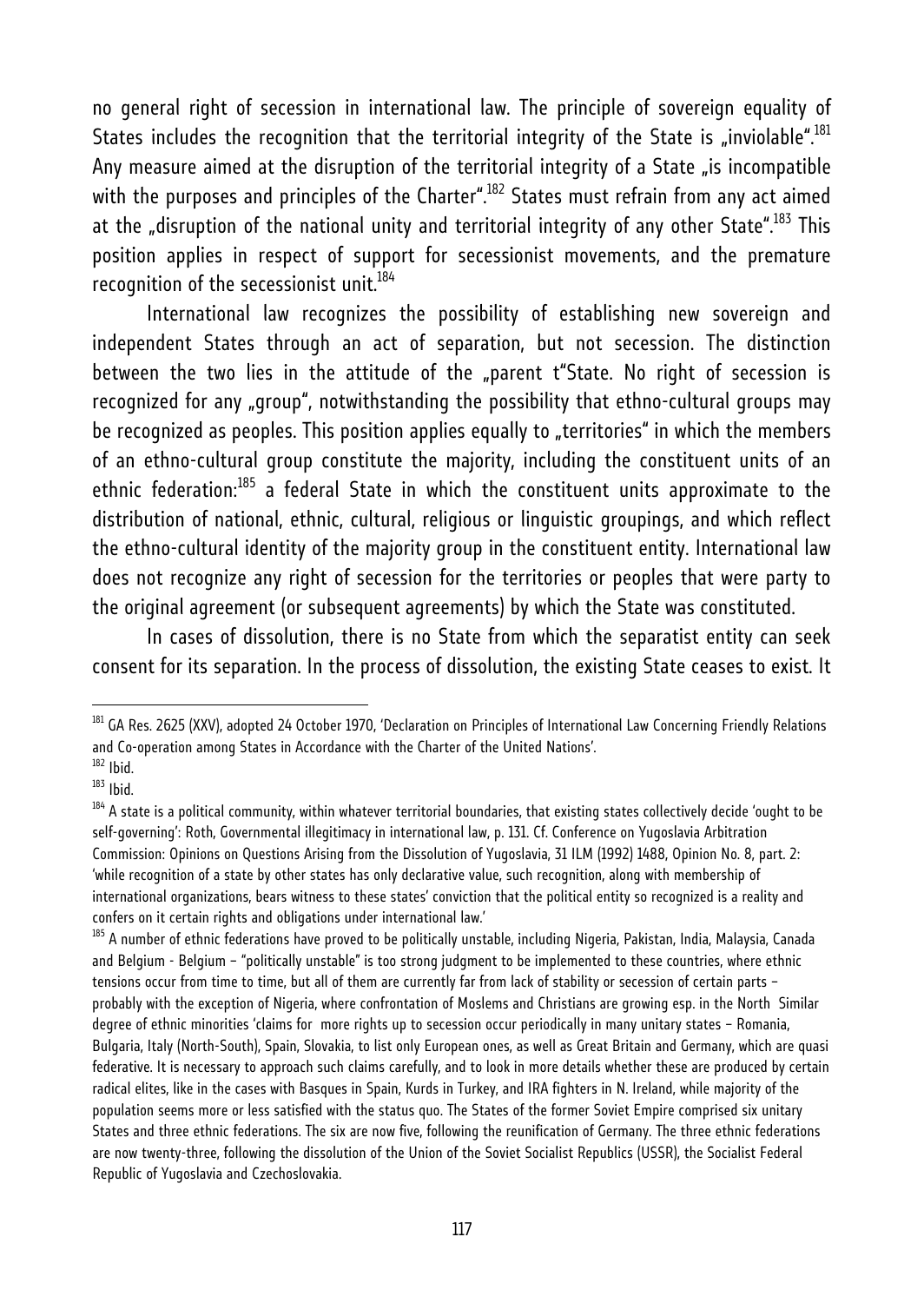is replaced by new sovereign and independent entities.<sup>186</sup> There is no Continuer State. The act of dissolution may be voluntary or involuntary. In the case of ethnic federations, the dissolution of the "parent" State will see the emergence of territories which approximate to the distribution of ethno-cultural groupings as sovereign and independent "Nation" States. Where the constituent entities and peoples are able to provoke the dissolution of the State, $187$  they enjoy a de facto right of secession.

The "Nation" States of Croatia, Slovenia, and the Former Yugoslav Republic of Macedonia, as well as the "multi-Nation" States of Bosnia and Herzegovina and Serbia and Montenegro,<sup>188</sup> emerged from the dissolution of the Socialist Federal Republic of Yugoslavia,<sup>189</sup> which was provoked by the secessionist efforts of Croatia and Slovenia, who declared their independence on 25 June 1991. All of the States were successor States.<sup>190</sup> The international community did not recognize Serbia and Montenegro as the successor to the Socialist Federal Republic of Yugoslavia.<sup>191</sup>

On 27 August 1991, the European Community established a Peace Conference on Yugoslavia, including an Arbitration Commission, comprising five Presidents from among the various Constitutional Courts of the EC States. The Arbitration Commission was known as the Badinter Commission after its president. $192$  In its Opinion No. 1, adopted on 29 November 1991, the Arbitration Commission opined that, in accordance with the principles

 $^{186}$  The dissolution of a State 'means that it no longer has legal personality': Conference on Yugoslavia Arbitration Commission: Opinions on Questions Arising from the Dissolution of Yugoslavia, 31 ILM (1992) 1488, Opinion No. 8, part. 2.

 $^{187}$  This may occur, as in the Socialist Federal Republic of Yugoslavia, in the form of peripheral dissolution, where units beyond the centre seek to separate, or in the form of dissolution from the centre, where the core federal unit seeks to separate from the sovereign polity: Daniele Conversi, 'Central secession: towards a new analytical concept? The case of former Yugoslavia' (2000) 26 Journal of Ethnic and Migration Studies.

<sup>&</sup>lt;sup>188</sup> In April 1992, Serbia and Montenegro (separate republics in the Socialist Federal Republic of Yugoslavia) joined together to form the Federal Republic of Yugoslavia. On 4 February 2003, the State changed its name to 'Serbia and Montenegro'and later Montenegro emerged as sovereign state.

<sup>&</sup>lt;sup>189</sup> Marc Weller, 'The international response to the dissolution of the Socialist Federal Republic of Yugoslavia' (1992) 86 American Journal of International Law 569, 569. Also Biserko, Sonja (ed.). *Yugoslavia: Collapse, War Crimes*. Belgrade: Centre for Anti-War Action, 1993.

<sup>&</sup>lt;sup>190</sup> Conference on Yugoslavia Arbitration Commission: Opinions on Questions Arising from the Dissolution of Yugoslavia, 31 ILM (1992) 1488, Opinion No. 9, part. 1

<sup>&</sup>lt;sup>191</sup>SC Res. 777 (1992), part. 1; and GA Res. 47/1, adopted 22 September 1992,'Recommendation of the Security Council of 19 September 1992', part. 1. See also GA Res. 55/12, adopted 1 November 2000, 'Admission of the Federal Republic of Yugoslavia to membership in the United Nations'.

<sup>&</sup>lt;sup>192</sup> Alain Pellet, 'The Opinions of the Badinter Arbitration Committee: a second breath for the self-determination of peoples' (1992) 3 European Journal of International Law 178. Also Cohen, Lenard. J. Broken Bonds. The Disintegration of Yugoslavia. Boulder: Westview, 1993;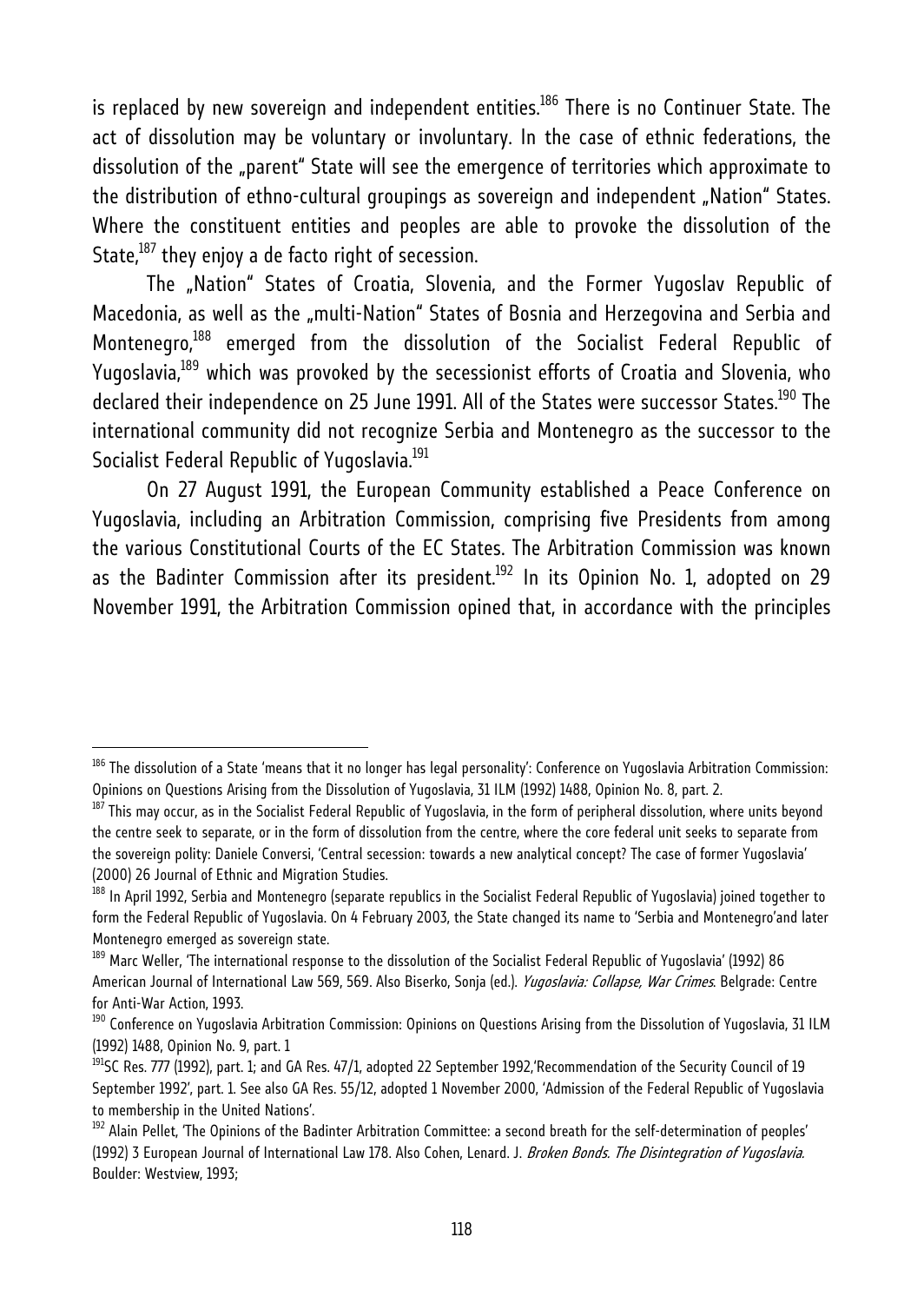of public international law, "the existence or disappearance of the state is a question of fact; that the effects of recognition by other states are purely declaratory".<sup>193</sup>

According to the Commission, in the case of a "federal-type state, which embraces communities that possess a degree of autonomy and, moreover, participate in the exercise of political power within the framework of institutions common to the Federation, the existence of the state implies that the federal organs represent the components of the Federation and wield effective power".<sup>194</sup>

The Arbitration Commission noted that, although the Socialist Federal Republic of Yugoslavia had "until now retained its international personality", a number of the constituent republics had expressed their desire for independence: Slovenia, Croatia and Macedonia in referendums, and Bosnia and Herzegovina in a parliamentary resolution.<sup>195</sup> Moreover, the "composition and workings of the essential organs of the Federation . . . no longer (met) the criteria of participation and representatives inherent in a federal state",<sup>196</sup> and the recourse to force in the different parts of the federation had demonstrated the federation's impotency.<sup>197</sup> Consequently, the Socialist Federal Republic of Yugoslavia was "in the process of dissolution", and it was "up to those Republics that so wish, to work together to form a new association endowed with the democratic institutions of their choice".<sup>198</sup>

In Opinion No. 8, the Arbitration Commission dealt with the question as to whether the dissolution could be regarded as complete. The Commission noted a number of facts that had occurred in the intervening period since the adoption of Opinion No. 1: a referendum held in Bosnia and Herzegovina had supported independence; Serbia and Montenegro had constituted themselves as a new State; most of the new States formed from the former Yugoslav republics had recognized each other's independence, thus demonstrating that the authority of the federal State no longer held sway on the territory of the newly constituted States; the common federal bodies on which all the Yugoslav republics were represented no longer existed; the former national territory and population of the Socialist Federal Republic of Yugoslavia were entirely under the sovereign authority of the new States; Bosnia-Herzegovina, Croatia and Slovenia had been admitted to membership of the United Nations; United Nations bodies referred to the "former Socialist Federal Republic of Yugoslavia"; and the UN had not accepted the Federal Republic of

<sup>&</sup>lt;sup>193</sup> Conference on Yugoslavia Arbitration Commission: Opinions on Questions Arising from the Dissolution of Yugoslavia, 31 ILM (1992) 1488, Opinion No. 1, part. 1(a). The following definition of a State is provided: 'a community which consists of a territory and a population subject to an organized political authority; that such a state is characterized by sovereignty': ibid., part. 1(b).<br><sup>194</sup> Ibid., part. 1(d).

<sup>&</sup>lt;sup>195</sup> Opinion No. 1, para. 2(a).

 $196$  Ibid., para. 2(b).

 $197$  Ibid., para. 2(c). Also Opinion No. 8, part. 1.

<sup>&</sup>lt;sup>198</sup> Opinion No.1, para. 3.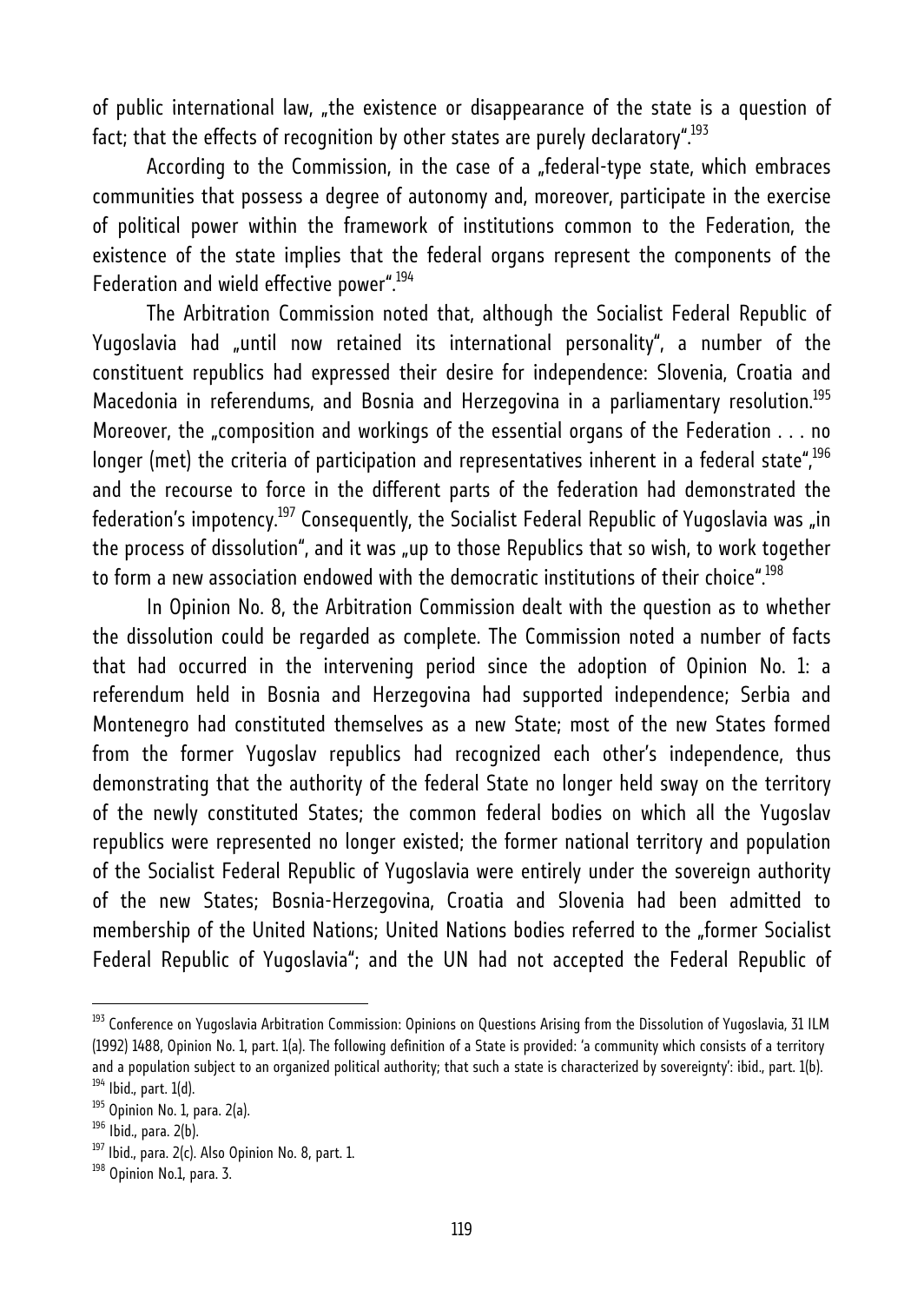Yugoslavia (Serbia and Montenegro) as the continuer State of the Socialist Federal Republic of Yugoslavia.<sup>199</sup> The Arbitration Commission concluded "that the process of dissolution of the SFRY  $\ldots$  is now complete and that the SFRY no longer exists".<sup>200</sup> Opinion No. 1 of the Arbitration Commission recognized a right of self-determination for the "peoples" of the constituent republics of the Socialist Federal Republic of Yugoslavia: it was "up to those republics that so wish, to work together to form a new association endowed with the democratic institutions of their choice".<sup>201</sup> The peoples of the republics could emerge as new sovereign and independent States unilaterally or in association with other Republics. On 16 December 1991, the EC requested "any Republic of the Socialist Federal Republic of Yugoslavia' to state whether 'they wish(Ed) to be recognized as independent states".<sup>202</sup> The invitation was extended only to the federal units. It was not extended to sub-federal units (Kosovo), or regions dominated by a particular ethno-cultural group (those regions of Croatia and Bosnia and Herzegovina with majority Serbian populations). The internal administrative borders both defined the "people"to whom the right of self-determination was applied, and subsequently formed the international borders between the new sovereign and independent States. In its decision to limit the scope of application of the right of selfdetermination to the peoples of the republics, the Commission relied on the legal principle of *uti possidetis*: in the absence of agreement to the contrary, "the former boundaries become frontiers protected by international law . . . The principle applies all the more readily to the Republic since the . . . Constitution of the SFRY stipulated that the Republics' territories and boundaries could not be altered without their consent."<sup>203</sup> The Arbitration Commission recommended the recognition of Croatia,  $204$  Slovenia $205$  and Macedonia.  $206$  The Commission did not initially recommend the recognition of Bosnia and Herzegovina.<sup>207</sup> No referendum on the question of independence had been held in Bosnia and Herzegovina, although the Presidency and the Government, excluding the Serbian members, supported independence. The Commission determined that the "will of the peoples of Bosnia-

<sup>&</sup>lt;sup>199</sup> Opinion No. 8, para. 3.

 $^{200}$  Ibid., part. 4. Article 2(1)(e) of the Vienna Convention on Succession of States in respect of Treaties, adopted 22 August 1978, in force 6 November 1996, reprinted (1978) 72 American Journal of International Law 971.

 $201$  Opinion No. 1, part. 3.

<sup>&</sup>lt;sup>202</sup> Declaration on Yugoslavia (Extraordinary EPC Ministerial Meeting, Brussels, 16 December 1991), reprinted (1993) 4 European Journal of International Law 73. Denitch, Bogdan. *Ethnic Nationalism: The Tragic Death of Yugoslavia*. Minneapolis: University of Minnesota Press, 1994.

<sup>&</sup>lt;sup>203</sup> Opinion No. 3, part. 2.<br><sup>204</sup> Opinion No. 5. The recommendation was accompanied by certain conditions concerning minorities. The Commission based its recommendations on the EC's 'Guidelines on the Recognition of the New States in Eastern Europe and in the Soviet Union',

<sup>31</sup> ILM (1992) 1486. See also Musgrave, Self-determination and minorities, p. 112.<br><sup>205</sup> Opinion No. 7.

 $\frac{206}{207}$  Opinion No. 6.<br> $\frac{207}{207}$  Opinion No. 4.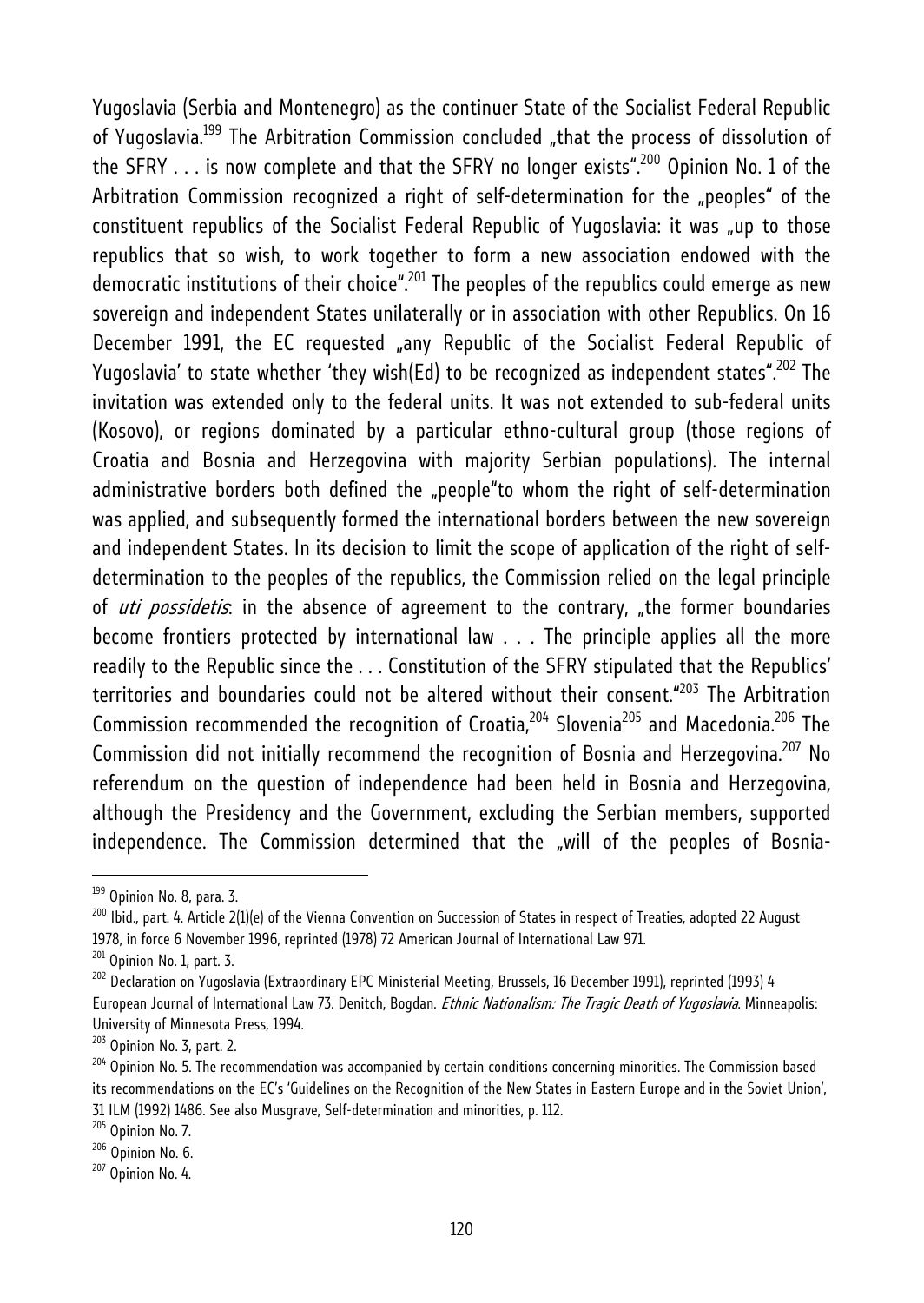Herzegovina to constitute (Bosnia and Herzegovina) as a sovereign and independent state cannot be said to have been fully established". The meaning of "peoples" in this context is not clear, given the Arbitration Commission's decision in Opinion No. 2 (below). The Arbitration Commission determined that the assessment "could be reviewed if appropriate guarantees were provided by the Republic applying for recognition, possibly by means of a referendum of all the citizens of (Bosnia and Herzegovina) without distinction, carried out under international supervision".<sup>208</sup>

In the Socialist Federal Republic of Yugoslavia, the right of self-determination was not applied to "individuals sharing common and distinctive ethnic, linguistic and cultural characteristics", but to "those inhabiting a region whose territorial limits had previously been defined by an autonomous government and administration".<sup>209</sup> Opinion No. 2 of the Arbitration Commission concerned the question as to whether "the Serbian population in Croatia and Bosnia-Herzegovina, as one of the constituent peoples of Yugoslavia, (had) the right to self-determination". The Arbitration Commission responded in the negative, concluding that the "Serbian population in Bosnia-Herzegovina and Croatia is entitled to all the rights concerned to minorities and ethnic groups under international law".<sup>210</sup> Thus, the Serbian population in Bosnia and Herzegovina, which had favored the creation of a "Common Yugoslav (i.e. Serbian) State", or the establishment of a "Serbian Republic of Bosnia-Herzegovina",<sup>211</sup> did not enjoy the right to determine the international status of the territory where they formed the majority. The "people"to whom the right of external selfdetermination was applied was defined by reference to a political territory, and not national, ethnic, cultural, religious or linguistic identity. Opinion No. 2 refers additionally to the human right of peoples to self-determination, which recognizes that "every individual may choose to belong to whatever ethnic, religious or language community he or she wishes". In the view of the Arbitration Commission, "one possible consequence of this principle might be for the members of the Serbian population in Bosnia-Herzegovina and Croatia to be recognized under agreements between the Republics as having the nationality of their choice, with all the rights and obligations which that entails with respect to the states concerned".212 The Commission concluded that the Republics must afford the members of minority groups "all the human rights and fundamental freedoms recognized in international law, including, where appropriate, the right to choose their nationality". The

<sup>&</sup>lt;sup>208</sup> Ibid., para. 4<br><sup>209</sup> Weller, 'The international response to the dissolution of the Socialist Federal Republic of Yugoslavia', 606.<br><sup>210</sup> Opinion No. 2, para. 4(i).

 $211$  Opinion No. 4, para. 3.

 $^{212}$  Opinion No. 2, para. 3. See Karen Knop, Diversity and self-determination in international law (Cambridge: Cambridge University Press, 2002), p. 186.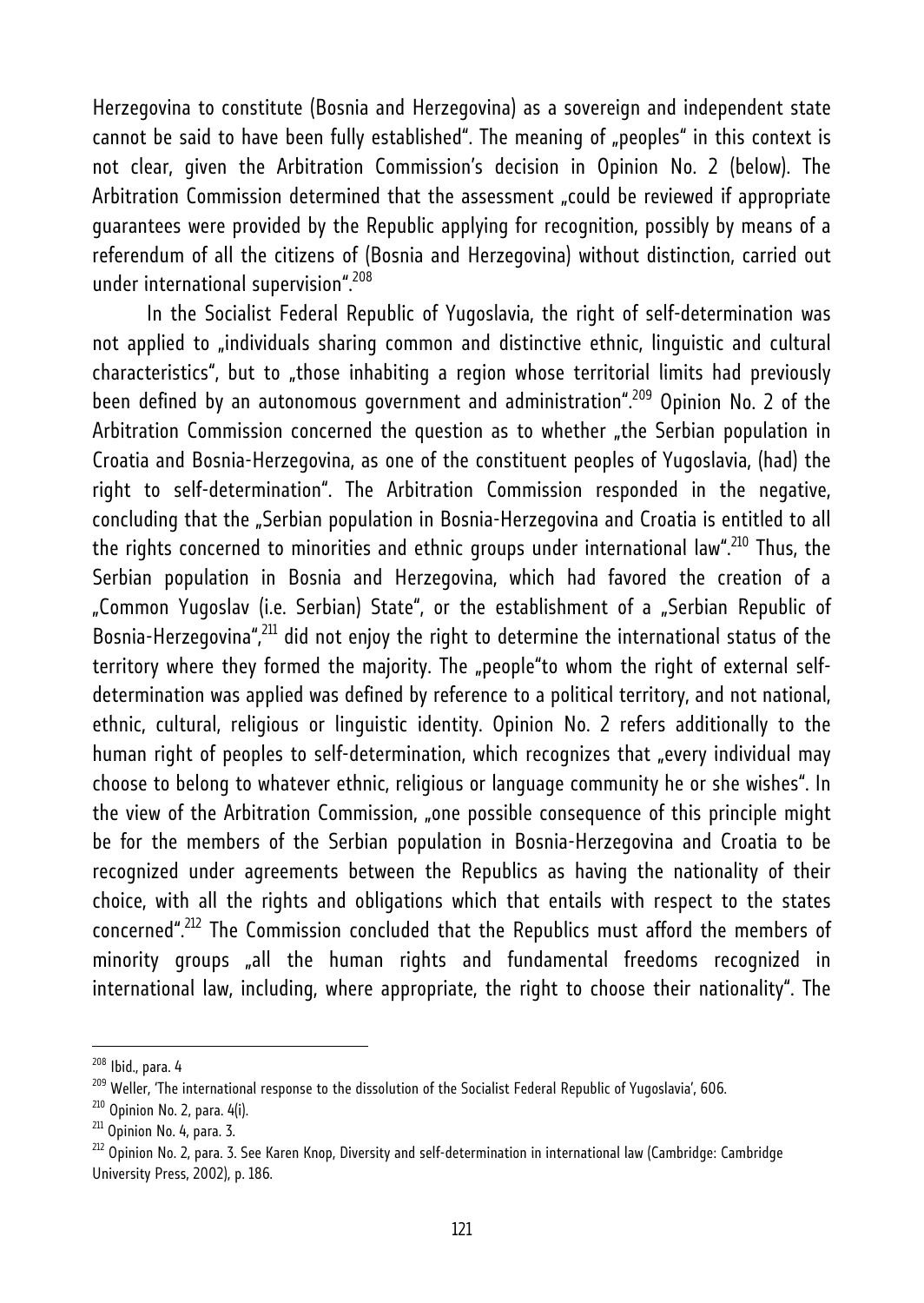determination is not consistent with the contemporary right of peoples to selfdetermination that has emerged in international law.

### **CONCLUSION**

There is no objective distinction that can be made between groups recognized as minorities, national minorities, indigenous peoples and peoples. What distinguishes these groups is the nature of their political demands: simply put, minorities and national minorities demand cultural security; peoples demand recognition of their right to selfdetermination, or self-government. In the era of the United Nations, in contrast with the earlier inter-war period, the application of the principle of self-determination of peoples recognizes the right of the majority of the territory to confirm or deny the legitimacy of the authority of the governing power. The right of peoples to self-determination has been recognized for the peoples of trust and no self-governing territories, the peoples of sovereign and independent States, peoples excluded from public life, and the peoples of the units of a federal State in the process of dissolution. Increasingly, it is recognized that the term "peoples"may be applied to ethno-cultural groups within the State. The right of selfdetermination has both an external and an internal aspect. The external aspect concerns the right of the people to determine the international status of the territory. This aspect is enjoyed by the populations of trust and non-self-governing territories, the populations of sovereign and independent States, territorially concentrated populations excluded from public/political life, and the populations of the constituent units of an ethnic federation in the process of dissolution.

In all other cases, the recognition of the right of peoples to self-determination has no impact on the territorial integrity of sovereign and independent States. The internal aspect of the right of self-determination recognizes the right of all peoples to "freely determine their political status and freely pursue their economic, social and cultural development". The internal aspect is enjoyed by the populations of sovereign and independent States, and by indigenous peoples and peoples recognized as such by the State. The internal aspect of the right of peoples to self-determination is concerned with territorial self-government. As Judge Rosalyn Higgins notes, in her Separate Opinion in Legal Consequences of the Construction of a Wall in the Occupied Palestinian Territory, "Peoples'' necessarily exercise their right to self-determination within their own territory". The definition of the term "peoples"in international law must include the requirement that the group demands political self-government in respect of a particular territory. Citizens who belong to groups recognized as indigenous peoples or peoples enjoy the rights of political participation both as citizens of the State and as members of their respective groups (indigenous peoples or peoples – and potentially both). The State must ensure the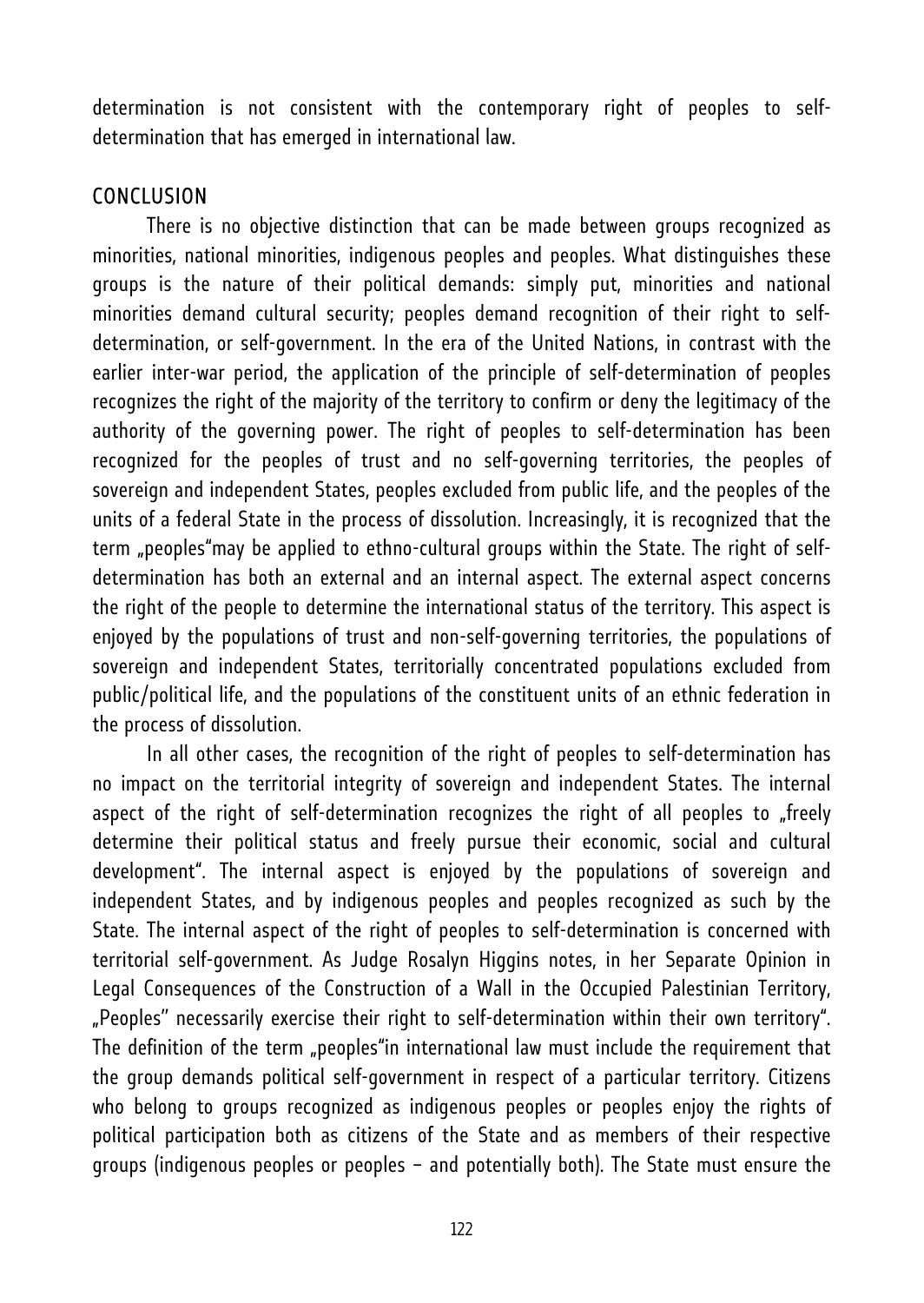effective participation of all citizens in nationwide (and as appropriate regional and local) decision-making processes, and introduce (or maintain) territorial self-government for groups recognized as peoples.

A desire for self-government is not a sufficient criterion for recognizing a group as a "people". Modern justifications for territorial self-government, that is, autonomy, concern the idea of cultural identity and integrity. Territorial self-government allows a national, ethnic, cultural, religious or linguistic group to "engage in their own competing nationbuilding, so as to protect and diffuse their societal culture through their traditional territory". The definitions of the term "people "must include both a collective expression of a desire to be self-governing, and a distinctive ethno-cultural identity. Beyond this, no criteria for defining the term "people" can be discerned: peoples have the right to selfdetermination, and those ethno-cultural groups having the right to territorial selfgovernment are to be recognized as peoples. The important fact is to recognize the value and role of territorial self-qovernment (for "peoples") as a tool for resolving cultural conflict.

# **BIBLIOGRAPHY**

- 1. Asbjørn Eide, 'Commentary to the Declaration on the Rights of Persons Belonging to National or Ethnic, Religious and Linguistic Minorities', UN Doc. E/CN.4/Sub.2/AC.5/ 2001/2, 2 April 2001;
- 2. Larry Diamond and Marc Plattnerv (eds.), Nationalism, ethnic conflict and democracy, Baltimore: Johns Hopkins University Press, 1994;
- 3. Ernest Gellner, Nations and nationalism (Oxford: Blackwell, 1983);
- 4. Jacob Levi, The multiculturalism of fear (Oxford: Oxford University Press, 2000);
- 5. Thomas Franck, The empowered self: law and society in the age of individualism (Oxford: Oxford University Press, 2001);
- 6. Human Rights Committee, General Comment No. 23, 'Rights of minorities (Article 27)', adopted 8 April 1994, reprinted in 'Compilation of General Comments and General Recommendations adopted by human rights treaty bodies', UN Doc. HRI/GEN/1/Rev.7, 12 May 2004;
- 7. Human Rights Committee, General Comment No. 23, 'Rights of minorities (Article 27)', part. 3.2: the enjoyment of the rights of persons belonging to minorities in Article 27 of the International Covenant on Civil and Political Rights 'does not prejudice the sovereignty and territorial integrity of a State party';
- 8. Donald Horowitz, 'The cracked foundations of the right to secede' (2003) 14 Journal of Democracy 5;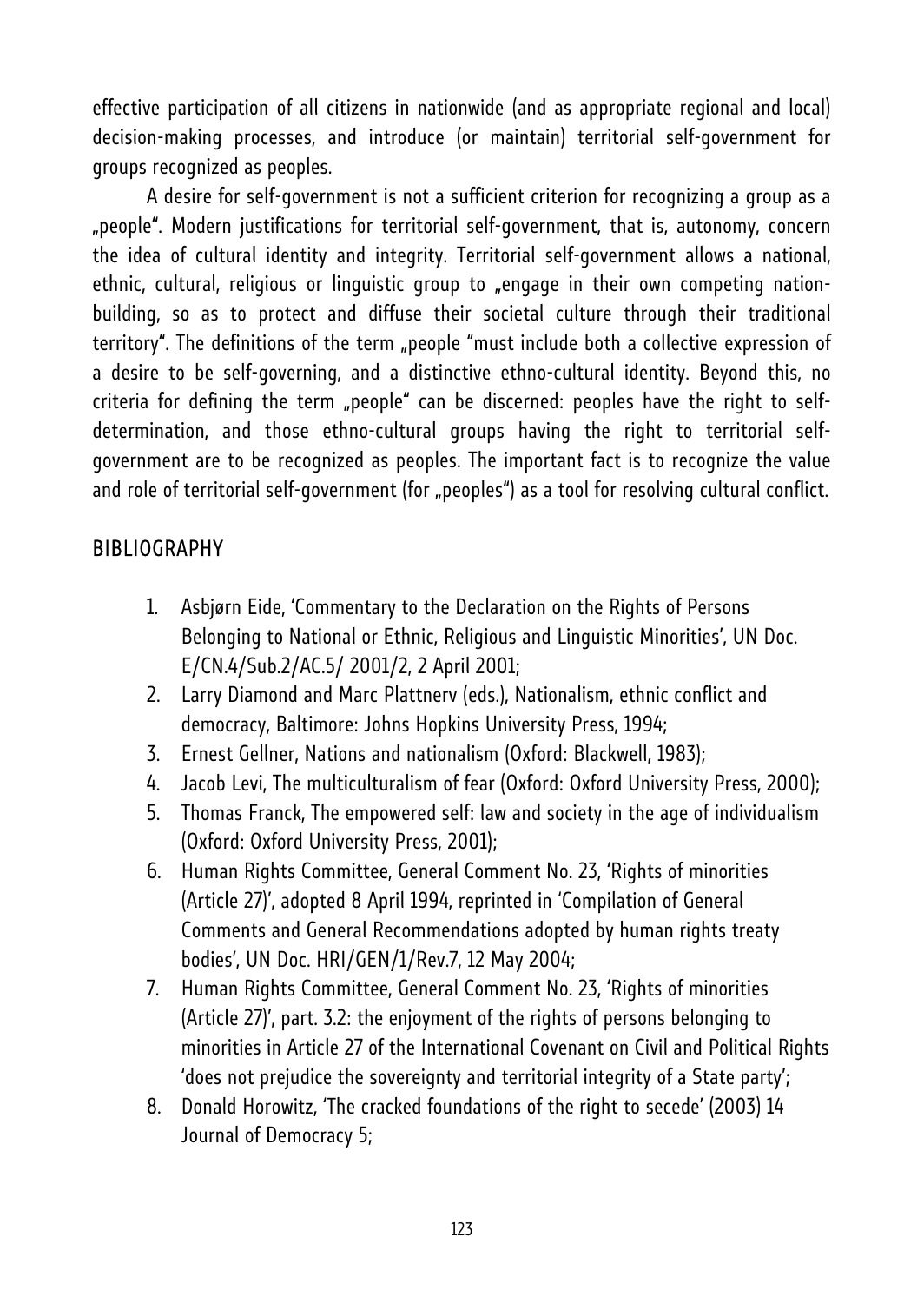- 9. Nathaniel Berman, 'Sovereignty in abeyance: self-determination and international law' (1988) 7 Wisconsin International Law Journa;
- 10. Human Rights Committee, Concluding Observations on Yugoslavia, UN Doc. CCPR/C/ 79/Add.16, 28 December 1992;
- 11. Committee on Economic, Social and Cultural Rights, General Comment No. 8, 'The relationship between economic sanctions and respect for economic, social and cultural rights', reprinted in 'Compilation of General Comments and General Recommendations';
- 12. General Framework Agreement for Peace in Bosnia-Herzegovina, 35 ILM (1996);
- 13. Framework Agreement (Macedonia), 13 August 2001;
- 14. Robert Howse and Karen Knop, 'Federalism, secession, and the limits of ethnic accommodation: a Canadian perspective' (1993) 1 New Europe Law Review;
- 15. James Crawford, 'State practice and international law in relation to secession' (1998) 69 British Year Book of International Law;
- 16. Vicki Jackson, 'Comparative constitutional federalism and transnational judicial discourse' (2004) 2 International Journal of Constitutional Law;
- 17. Ruth Lapidoth, Autonomy: flexible solutions to ethnic conflicts (Washington, DC: United States Institute of Peace Press, 1996);
- 18. Diane Orentlicher, 'Separation anxiety: international responses to ethnoseparatist claims' (1998) 23 Yale Journal of International Law;
- 19. Margaret Moore (ed.), National self-determination and secession (Oxford: Oxford University Press, 1998);
- 20. Alain Gagnon and James Tully (eds.), Multinational democracies (Cambridge: Cambridge University Press, 2001);
- 21. Brad Roth, Governmental illegitimacy in international law (Oxford: Oxford University Press, 2000);
- 22. GA Res. 2625 (XXV), adopted 24 October 1970, 'Declaration on Principles of International Law Concerning Friendly Relations and Co-operation among States in Accordance with the Charter of the United Nations';
- 23. Conference on Yugoslavia Arbitration Commission: Opinions on Questions Arising from the Dissolution of Yugoslavia, 31 ILM (1992) 1488, Opinion No. 8;
- 24. Marc Weller, 'The international response to the dissolution of the Socialist Federal Republic of Yugoslavia' (1992) 86 American Journal of International Law;
- 25. Conference on Yugoslavia Arbitration Commission: Opinions on Questions Arising from the Dissolution of Yugoslavia, 31 ILM (1992) 1488, Opinion No. 9;
- 26. SC Res. 777 (1992), part. 1; and GA Res. 47/1, adopted 22 September 1992,'Recommendation of the Security Council of 19 September 1992;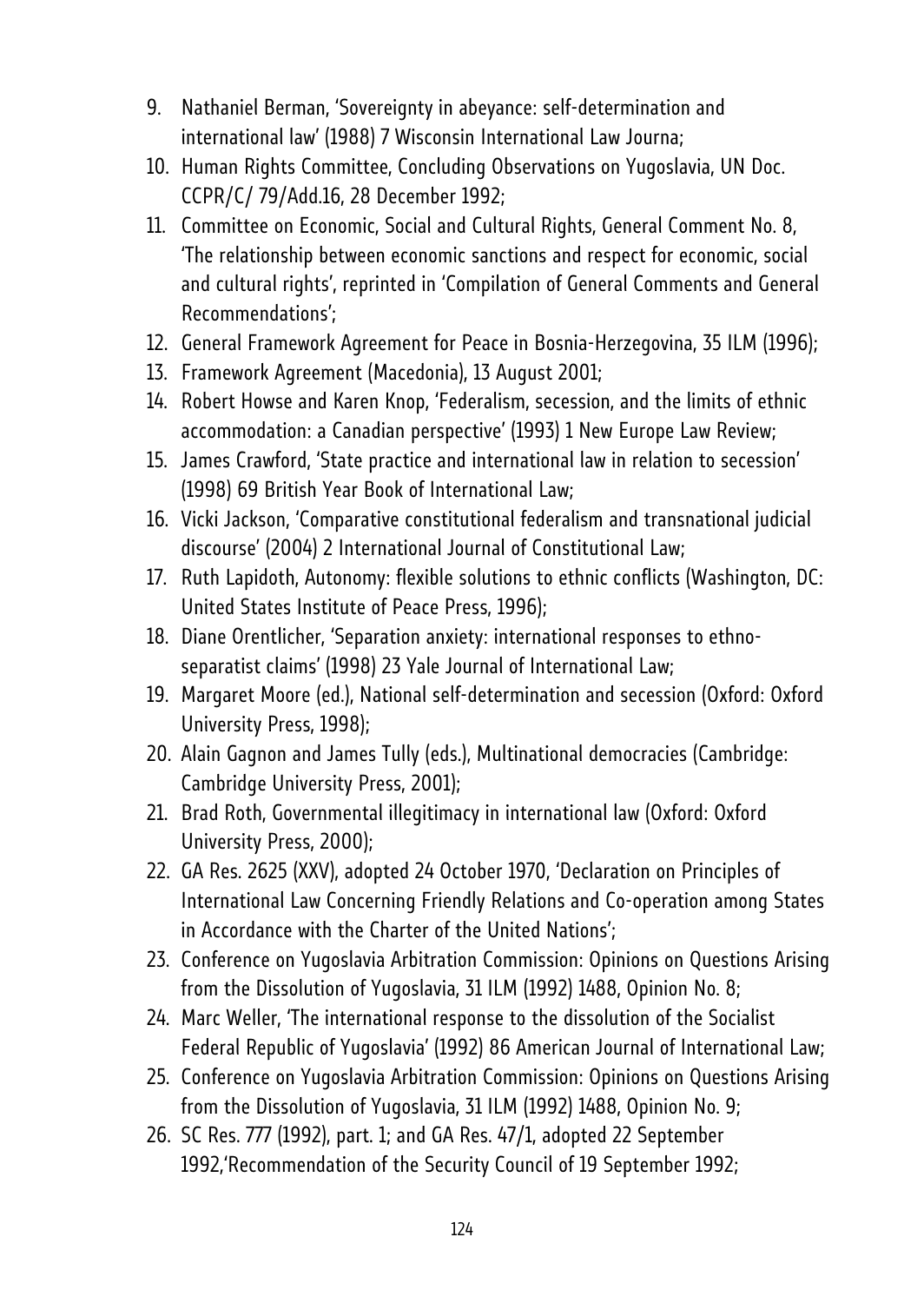- 27. GA Res. 55/12, adopted 1 November 2000, 'Admission of the Federal Republic of Yugoslavia to membership in the United Nations';
- 28. Conference on Yugoslavia Arbitration Commission: Opinions on Questions Arising from the Dissolution of Yugoslavia, 31 ILM (1992) 1488, Opinion No. 1;
- 29. Vienna Convention on Succession of States in respect of Treaties, adopted 22 August 1978, in force 6 November 1996, reprinted (1978) 72 American Journal of International Law;
- 30. Denitch, Bogdan. Ethnic Nationalism: The Tragic Death of Yugoslavia. Minneapolis: University of Minnesota Press, 1994;
- 31. Karen Knop, Diversity and self-determination in international law (Cambridge: Cambridge University Press, 2002;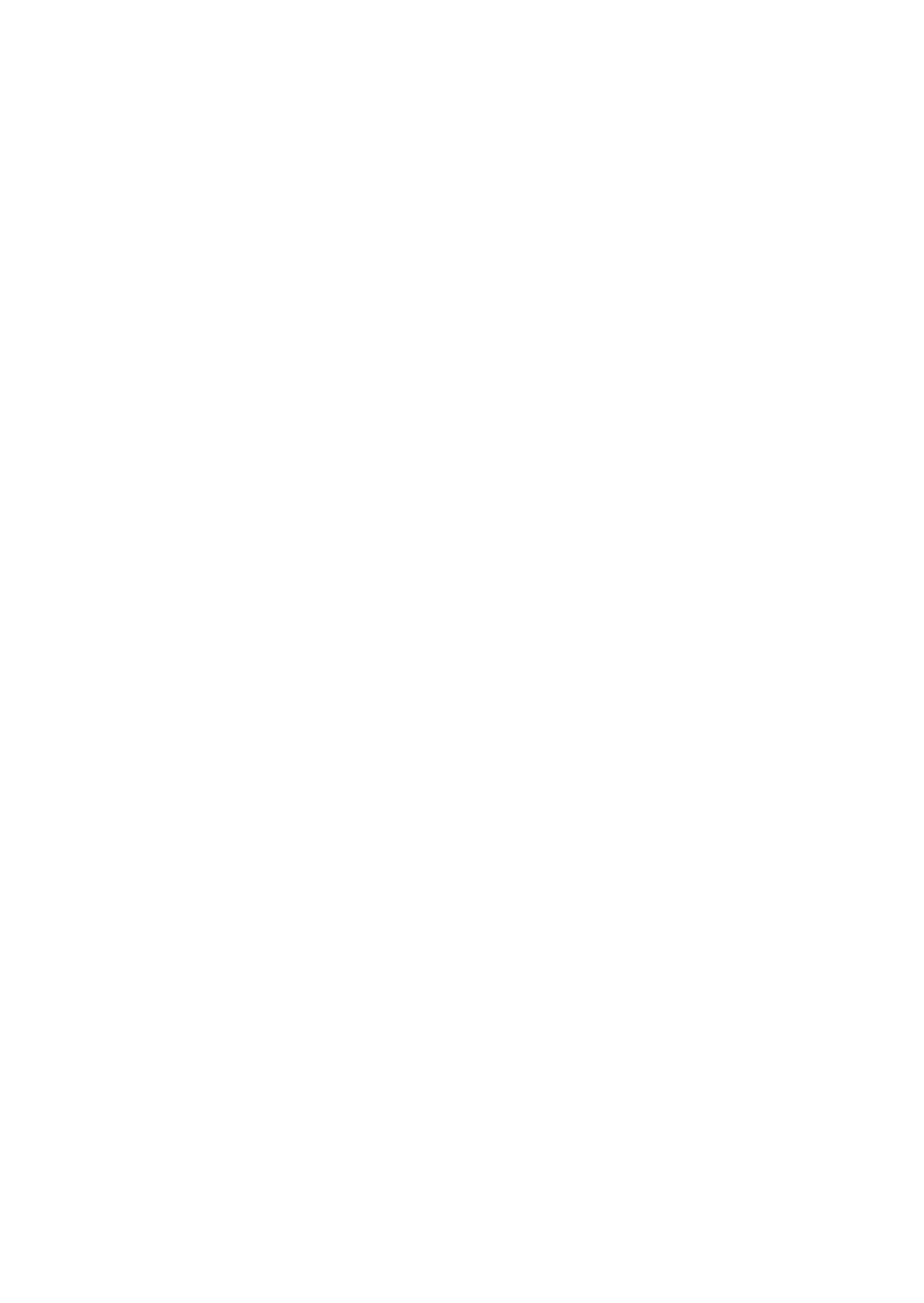# КОНЦЕПЦИИ НА СУВЕРЕНИТЕТ. ДИСКУРС, МЕТАТЕОРИЈА И ПРАКСА

# Игор ЈОВАНОСКИ Универзитет на Југоисточна Европа Тетово

### АБСТРАКТ

Последниве 20 години сведоци сме на буквална "експлозија" на академскиот интерес кон концептот на суверенитет во политичката, правната и меѓународната теорија. Благодарение на променливата онтологија на меѓународниот поредок после 1991 година одржливоста на идејата за "апсолутен авторитет" внатре, но и надвор, е постојана топ тема во академските и политичките кругови. Забележително, она што денес го доживуваме како "дискурс за суверенитетот" има многу да каже за теоретското разбирање но и за практичната поставеност на политиката воопшто. Од една страна, дискурсот ја рефлектира но и ја обликува историската текстура на политиката и ги подвлекува тековните трендови во политичката организација. Од друга страна, тој ја антиципра нејзината форма во годините што следат. Есенцијалноста на истата е несомнена и, како што оваа статија се обидува да прикаже, од нејзиното разбирање и интерпретација ќе зависи и разбирањето на природата на меѓународните односи во годините што следат.

## **ABSTRACT**

In the past 20 years or more there has been an unprecedented interest in the issue of sovereignty in political, international relations (IR) and legal theory in general. Thanks to the 'linguistic and sociological turns' in social sciences as well as the changeable ontology of the post 1991 world order, this important concept has come under thorough academic scrutiny and reassessment. Notably, what we currently experience as the 'sovereignty discourse' has much to say about the theoretical understanding and practical condition of politics. On the one hand, it reflects their past academic and political texture and also underlines current trends in political organisation. On the other, it also anticipates its shape in the years to come. Understanding this, as this essay tries to show, is essential for understanding the nature as well as the future of international relations.

## Keywords: Sovereignty, discourse, metatheory, international relations, international order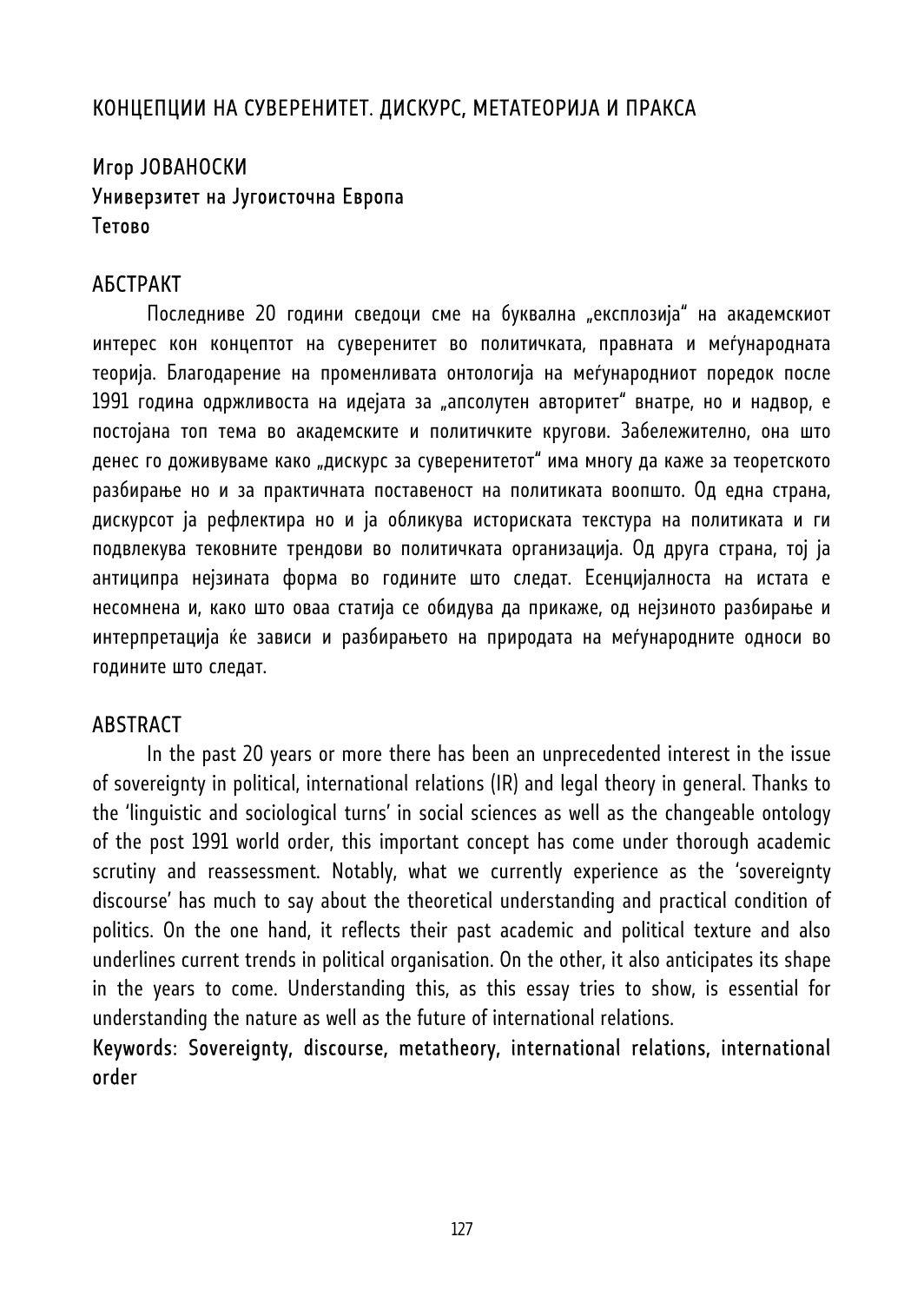Суверенитет како формативен принцип на државата и меѓународниот поредок е еден од најдебатираните концепти на политичката, меѓународната и правната теорија.<sup>213</sup> Идејата дека во рамките на една политичка заедница постои финален и апсолутен авторитет и дека друг финален и апсолутен суверенитет не постои над неа и на друго место, ќе изврши фундаментално влијание врз сите модерни форми на организирано, политичко владеење (Хинсли, 1966). Суверенитетот ги конституира државите како актери на меѓународната сцена, има генеративно влијание врз процесите на владеење како домашно така и меѓународно, и постулира нормативни цели кон кои овие процеси треба рационално да се стремат. Како таков, суверенитетот е централен но и исто така и оспоруван аспект на државата и меѓународните односи. Долго време анализиран само како статичен, а-социјален и а-историски правен принцип без практична агентност, рационалистичкиот концепт на суверенитет, во последниве 20 години е подложен на сериозна академска критика од критичките, социолошки теории на општествената реалност. Последниве ја "одмрзнуваат" неговата историска и општествена онтологија, и посочуваат кон неговата интер-субјективност но и практична страна и агентност во секојдневното функционирање на државите. Како резултат, суверенитетот денес е дебатиран на концептуално - филозофско ниво но исто така и на емпириско практично. 1) Дали истиот е аналитички дадена правна категорија и принципиелна монолитна институција во светската политика како што до скоро се сметаше; емпириска регуларност која рефлектира интер-субјективно разбирање и променливи историски практики или пак е дискурзивно одржлив нормативен принцип кој поврзува форми на јавен авторитет во рамките на територијално ограничени ентитети? 2) Во практична смисла на зборот, се поставува прашањето дали суверенитетот е сеуште апсолутна и унитарна категорија или пак е "разводнет" под напливот на глобализацијата, универзализмот и новите регионализми од типот на Европската Унија, и консеквентно, дали и како истиот важен за меѓународниот поредок и процесите на глобално владеење во 21-от век.

 $^{213}$  Кон дебатата за суверенитетот во политичката, правната и меѓународната теорија види меѓу другото: Bartelson, Jens. 1995. A Genealogy of Sovereignty. Cambridge: Cambridge University Press. Biersteker, Thomas and Weber, Cynthia. 1995. State Sovereignty as Social Construct. Cambridge Studies in International Relations. Hinsley, F.H. 1986. Sovereignty. Cambridge. Cambridge University Press. Jackson, Robert, ed., 1999. Sovereignty at the Millennium.Oxford: Blackwell Publishers. Krasner, Stephen D. 1999. Sovereignty: Organized Hypocrisy. Princeton: Princeton University Press. Spruyt, Hendrik. 1994. The sovereign state and its competitors: an analysis of systems change. Princeton: Princeton University Press. Thomson, Janice E. 1995. State Sovereignty in IR: Bridging the Gap between Theory and Empirical Research. International Studies Quarterly 39. Walker, Niel. eds. 2006. Sovereignty in Transition.Oxford: Hart Publishing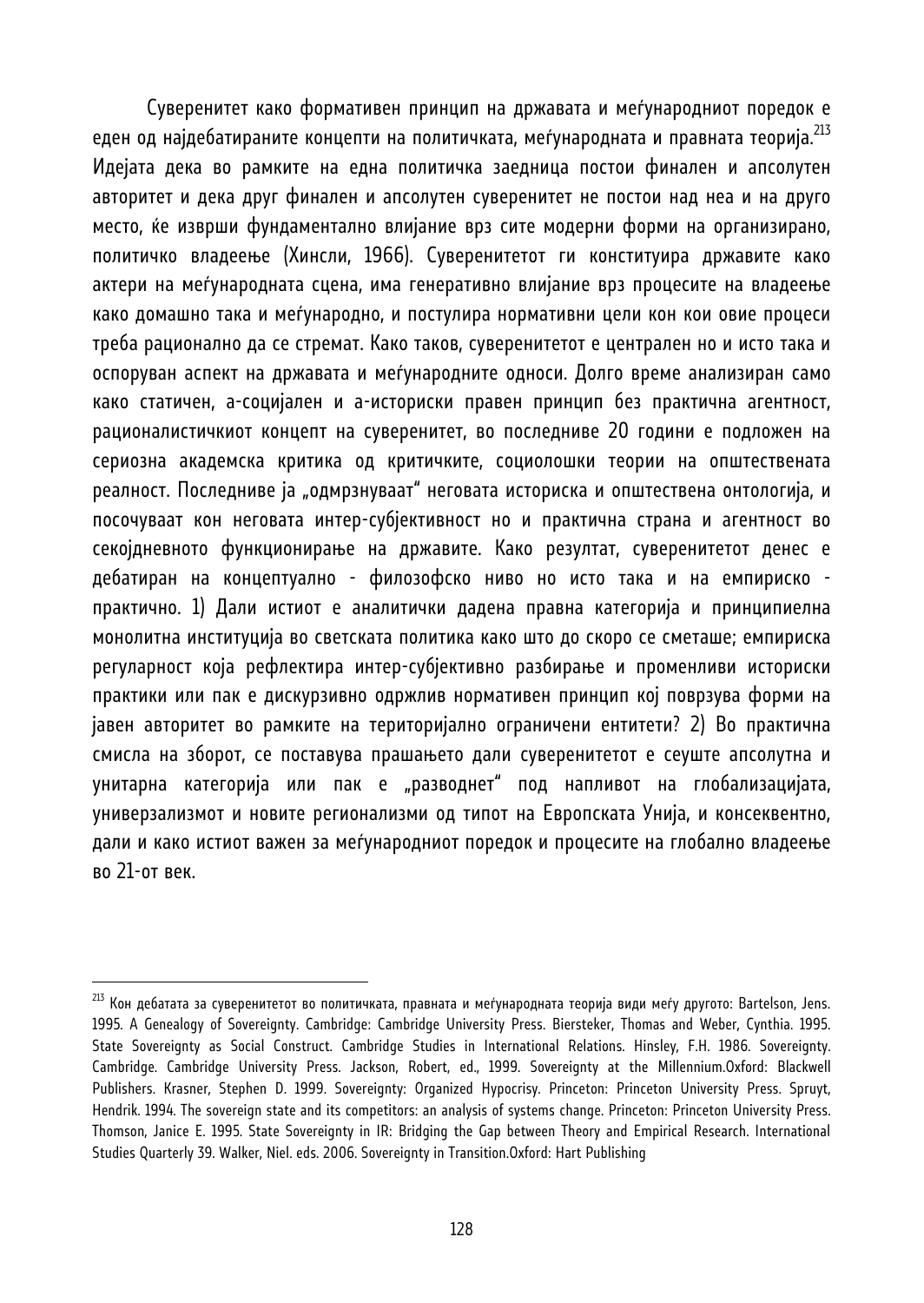Овие прашања бараат ургентна анализа и одговор и овој есеј, влечејќи од најдобрите пристапи кон суверенитетот во рамките на теоријата на меѓународните односи, претставува теоретски обид кон расветлувањето на горенаведените аспекти. Првиот дел се осврнува на концептот на суверенитетот преку леќите на таканаречените mainstream рационалистички теории, т.е. реализмот и либерализмот и критичката, социолошка теорија на конструктивизмот. Мета-теоретската анализа, следствено, следејќи ги нивните пристапи видени низ призмата на онтологијата (т.е. природата) и епистемологијата на суверенитет (односно начините за спознание на истиот) ги ефектуира слабостите и предностите и на двете доминантни школи во меѓународната теорија. Следејќи го конструктивизмот, вториот дел ја претставува историската и општествено-политичка конструкција на суверенитетот која финализира во две идеални типологии, т.е. класичниот и пост-националниот суверенитет. Финално, третиот дел, на кратко рефлектира врз променливата природа на суверенитет во современото меѓународно милје и "употребливоста" и ефектите на истиот во дихотомијата на современата национална/пост-национална констелација (Хабермас 2001)

# РАЦИОНАЛИСТИЧКАТА ТЕОРИЈА НА МЕЃУНАРОДНИТЕ ОДНОСИ И КОНЦЕПТОТ НА СУВЕРЕНИТЕТ

Како што наведува Кокс (1986) "теоријата е секогаш за некого и за некоја цел. Сите теории имаат перспектива." Кога говориме за "рационалистички теории" во рамките на теоријата на меѓународните односи најчесто посочуваме кон таканаречените mainstream теории, следствено, реализмот и либерализмот. Таканаречени 'problem solving' теории, истите го анализираат светот навидум "таков каков што е", вклучувајќи ги доминантните општествени релации на моќ и институциите во кои тие се организирани како дадена рамка за акција (ибид.) Тргнувајќи од нивната фиксност, нивна цел е да овозможат непречено функционирање на овие односи справувајќи се ефективно со конкретните извори на неволји (ибид.). Како такви, овие теории се анти или а-историски и анти или а-социјални.<sup>214</sup> Рационалистички кај нив е епистемолошката информираност во теоријата на "рационален избор" која актерите во меѓународните односи, пред се државите, ги гледа како унитарни и рационални единици во постојана потрага по (пред се) материјална моќ како основен интерес и средство за преживување во меѓународната анархија. Онтолошки, рационалистичките теории се материјалистички и "државно-центрични" теории; дистрибуцијата и балансот на моќта како и материјалните капацитети на државите (воена моќ, економски и природни ресурси,

 $^{214}$  Како резултат, овие теории се и конзервативни бидејќи земајќи го светот како фиксен ги перпетуираат дадените социо-политички односи служејќи им на партикуларните национални, секциски или класни интереси кои се комотни во дадениот поредок. Види: Кокс 1986.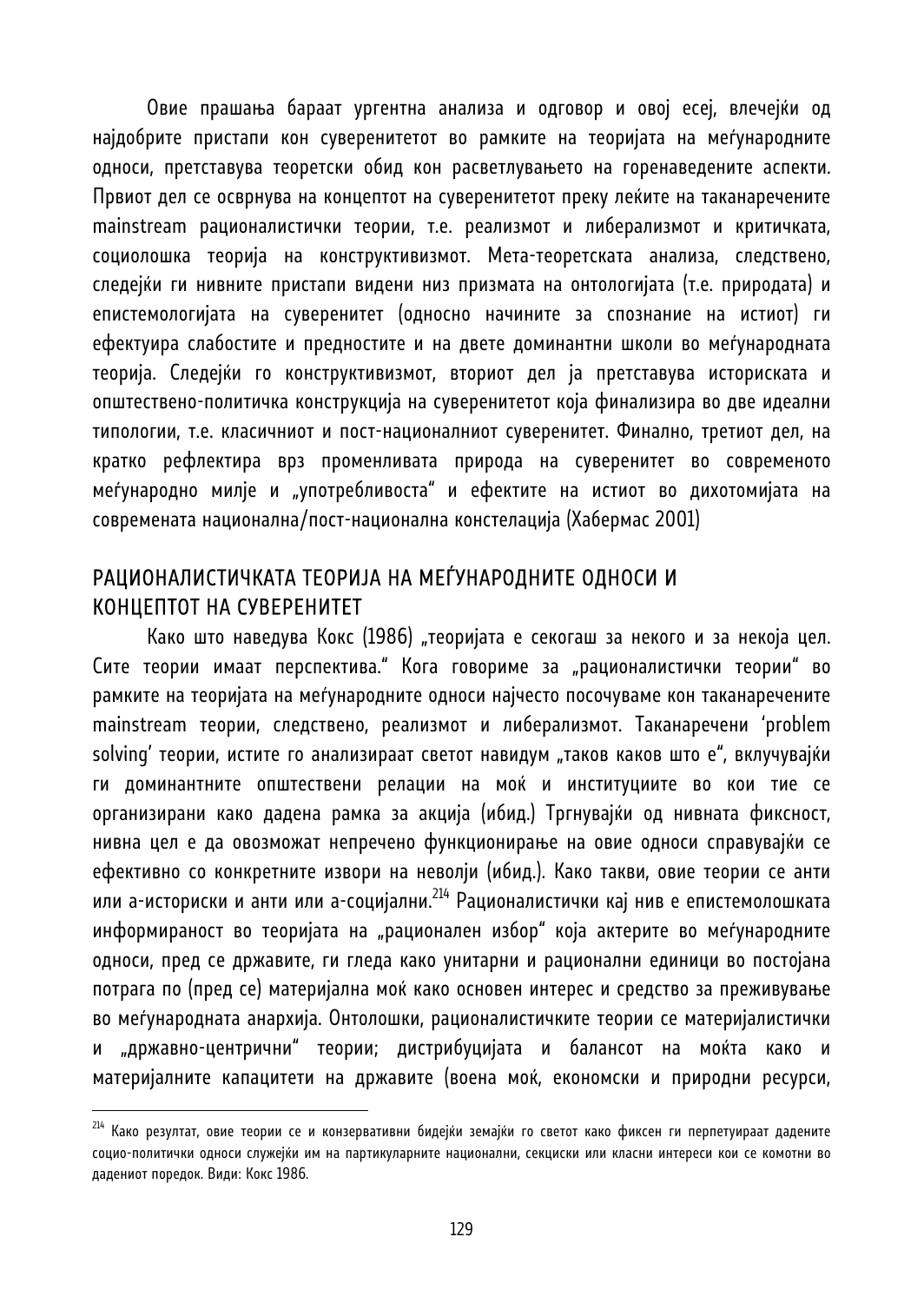население и територија) се основни алатки при пресметката на трошоците и добивката во меѓународната арена. Во овој контекст, егоистичниот утилитаризам од кој се храни последново е sine qua non на рационализмот во меѓународната теорија.<sup>215</sup>

Разликата пак помеѓу реализмот и либерализмот, последниов во неговата неолиберална интитуционалистичка верзија, е следнава. Првиот ги гледа државите како примарни и фундаментални актери во анархичната меѓународната политика придавајќи им второстепено значење на сите останати материјални и идејни-институционални фактори. Либерализмот пак, ги прифаќа сите овие претпоставки, ставајќи акцент, како и да е, на институционализацијата на светската политика, каде покрај државите, институциите на субнационално, национално и транснационално ниво играат и тоа како важна улога во меѓународните односи.

Во овој материјалистички контекст, суверенитет е дадена категорија која нема што многу да понуди при обидот да се сфатат егоистичните импулси на државите. Во анархичниот свет на реализмот доминантно разбирање на онтологијата на суверенитетот е она за статичен, правен принцип кој што сите држави, големи и мали, го поседуваат. Суверенитетот за реалистите само ги делинеизира правните основи на меѓународниот поредок и подразбира "појава на централизирана моќ која практикува авторитет со право да донесува и аплицира закони во рамките на одредена територија" (Моргентау 1967). Суверенитетот а апсолутен, неделив и непренослив. Ништо помалку, ништо повеќе од тоа. И нео-реализмот продолжува во иста насока. За Кенет Волц (1978) "да се рече дека една држава е суверена, значи дека истата одлучува за себеси како да се справува со своите внатрешни и надворешни проблеми". Со други зборови "државите се суверени бидејќи не постои конкурентен владејачки авторитет во рамките на меѓународните односи" (Бирстекер и Вебер 1995). Суверенитетот, во рамките на ова теоретско милје, им дава само агентност на државите, но самиот тој не е агентен во нивното конкретно однесување и меѓу-државни односи. Истиве, се продукт, на други, како што веќе наведов, претежно структурни, материјални фактори.

За нео-либералите, суверенитет како принцип но исто така и институција има малку проширено значење. За Кохеин (1988) суверенитетот како институција на светската политика подразбира дека "државата не е субјект на друга држава и има целосна и ексклузивна моќ во рамките на своето законодавство". Значи суверенитетот е релативно прецизен правен концепт, правно а не фактичко прашање (ибид.) Според Краснер (1980) суверенитетот е сет на институционализирани претставки за авторитет,

<sup>&</sup>lt;sup>215</sup> Рационализмот во МО се разликува од филозофскиот рационализам. Првиот е теорија за максимизација на добивката во различни општествени контексти додека вториот говори за употребата на разумот и свесноста при анализата на општествените 'законитости.'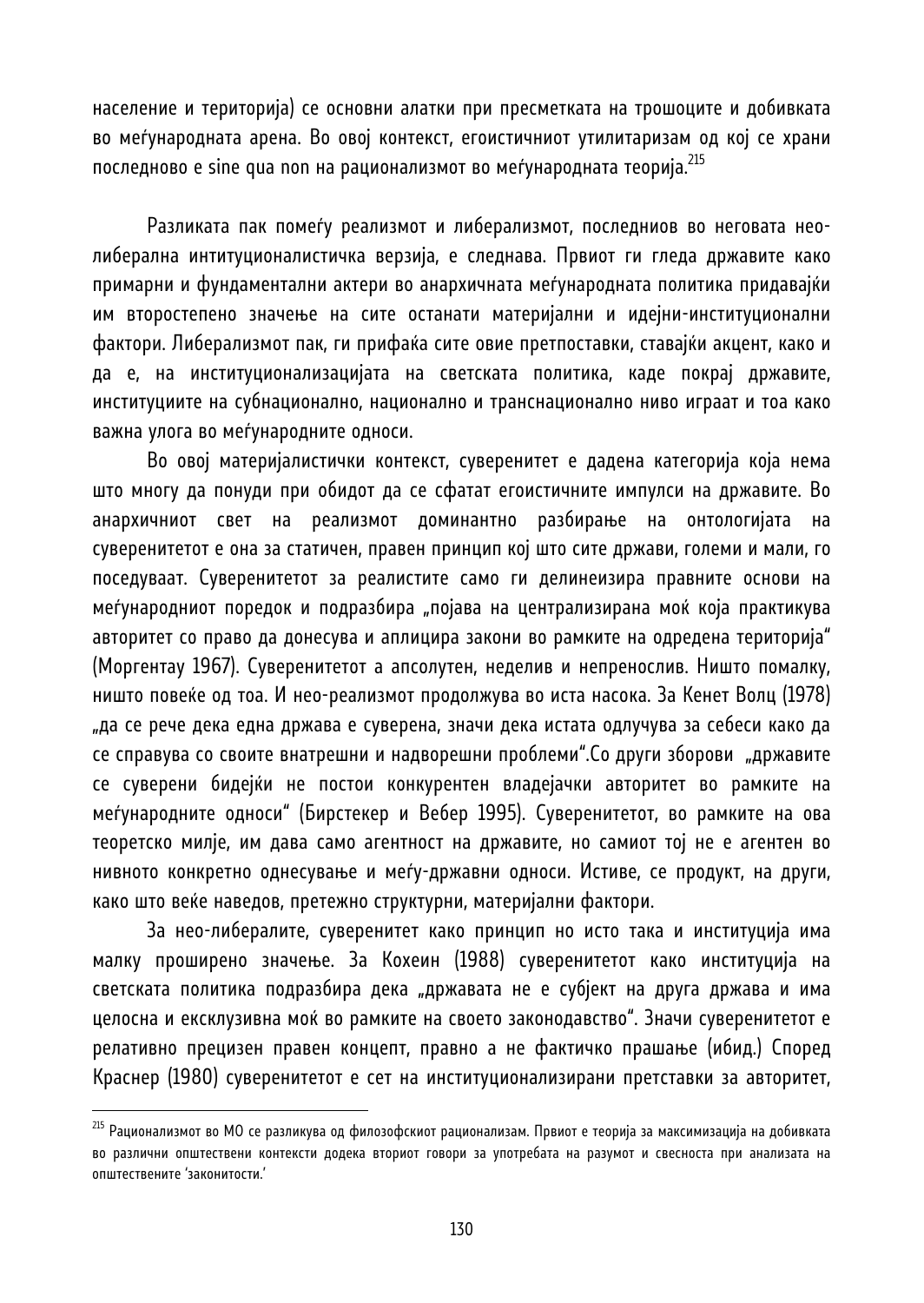со внатрешна и надворешна димензија. Како и да е, спротивно на претпоставката за негова а-историчност и статичност, суверенитетот тука е барем третиран како варијабла која се операционализира не само преку прашањето за авторитет туку исто така и преку концептот на контрола. Во овој контекст, неуспехот на државата да ги контролира транс-националните текови на капитал и идеи на пример, зборува за менливоста и ерозијата на суверенитетот во меѓународните односи (Томсон 1995). Дополнително, примерот со Европската Унија каде трансферот на суверенитетот од национално на суб и супра-национално ниво, само ги легитимизира ставовите на нео-либералите за менливата природа на суверенитетот и меѓународните односи.

Сума сумарум, рационалистичките теории на меѓународните односи го третираат суверенитетот во рамките на своите филозовски и теоретски асумпции. Истиот за нив е даден факт на меѓународната реалност чија димензија всушност ја детерминира истата. Реалистите, во овој контекст, се фокусираат на неговата правна поставеност која ги прави државите она што се. Независни единици со внатрешен авторитет и надворешна автономија во постојана потрага по безбедност и моќ. И толку. За либералите пак, суверенитетот е институција со која државите го контролираат протокот на актери и активности во рамкте на своите граници (ибид.). Дополнително, суверенитетот се третира како предмет на ценкање помеѓу државите при стапувањето или кохабитацијата во различни режими како ЕУ на пример. Во секој случај, за двете теории улогата на суверенитетот е само инструментална; таа постои за да им овозможи агентност на државите и да ги ограничи во одредени контекстуални сутуации.

# КОНСТРУКТИВИЗМОТ, МЕЃУНАРОДНИТЕ ОДНОСИ И КОНЦЕПТОТ НА СУВЕРЕНИТЕТ

Критичките теории, за разлика од рационалистичките, стојат настрана од доминантниот светски поредок и се прашуваат како истиот се материјализира (Кокс 1986). Спротивно на "problem solving" теориите, овие не ги земаат институциите и општествените релации на моќ за дадени туку ги проблематизираат занимавајќи се со нивното потекло и со тоа како и дали истиве се во процес на промена. Како такви, критичките теории се историски и нормативни бидејќи не се грижат само за сегашноста туку и со тоа како истата настанува и се менува (ибид.)

 За конструктивизмот, како критичка теорија на меѓународните односи, последниве не се редуцираат на дадени и фиксна материјални категории туку истите се во постојана општествена конструкција. Според Александар Вендт (1999) конструктивизмот се содржи во два основни принципа.

1. Дека структурите на човечките асоцијации се примарно детерминирани од споделени идеи а не од материјални сили, и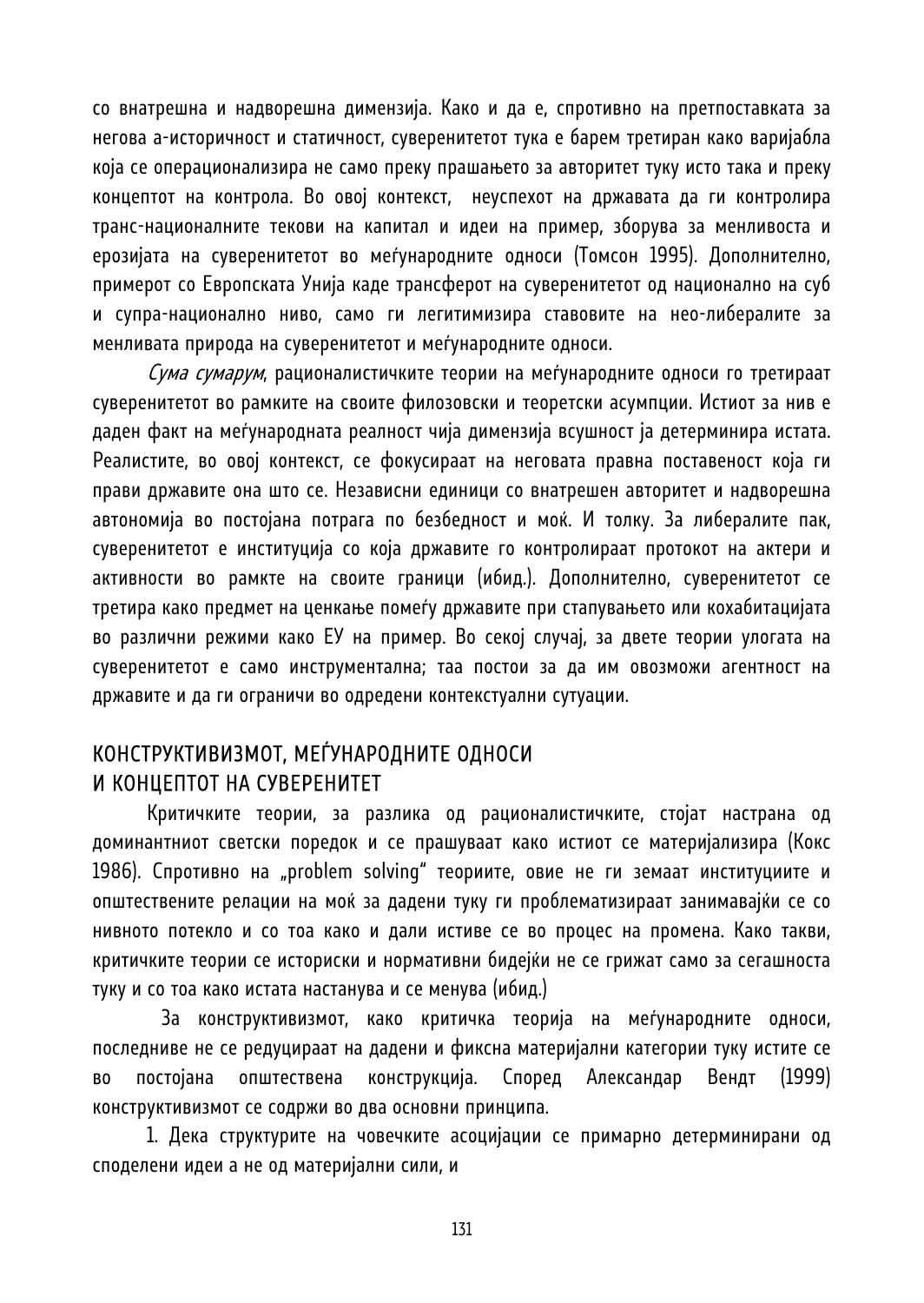2. Идентитетите и интересите на намерните актери се конструирани од овие споделени идеи а не дадени од природата. Значи онтолошки, идејните фактори (идеи, норми, институции) им претходат на материјалните конструкции и борбата за истите, и им даваат значење и смисла. Таа доаѓа од интер-субјективноста на идеите како основа на концептите, и материјализацијата на истите, како движечки сили на меѓународните односи. Последново ја дефинира и епистемолошката позиција на конструктивистите. За нив, светот е дистрибуција на идеи. За да се спознаат меѓународните односи треба да се сознае нивната идејно-нормативна конституираност.

 Во оваа теоретска рамка, суверенитетот добива далеку покомплексно значење но и особена практична важност. Најпрво, кога се работи за онтологијата, истиот не е само статична правна категорија замрзната во просторот и времето. Напротив, суверенитетот е историски и општествен нормативен концепт кој константно се конструира и реконструира преку интеракциите на поединците, државите и меѓународната структура. Како *норма*, неговата цел е легитимација но исто така и ограничување на формите на јавен авторитет во рамките на една политичка заедница. Кога нормата се институционализара тогаш зборуваме за суверенитетот како институција. Онтолошки, истиот е фондиран на неговите интер-субјективни квалитети, што подразбира постојана дискурзивна реитерацијана на *идејата* за врховен јавен авторитет, и нејзино практично објектифицирање, линкувајќи заедно, како резултат, територијални и културни ентитети. Значи суверенитетот е *дискурс* но и *пракса*. Процесите на негово признавање, неговата апликација врз одредена територија и население, како и авторитетот односно правото непречено да се владее се само компоненти на постојаната конструкција на овој концепт. Истите, како што Ешли (1984) покажува, го прават суверенитетот "практична категорија чии емпириски содржини не се фиксирани туку еволуираат на начин кој го рефлектира консензусот помеѓу државниците. За него, суверенитетот е историска варијабла и продукт на државната практики. На кратко, државата како агент и суверенитетот како институција, дискурс и пракса се взаемно конститутивни и константно трансформирани и променливи (Краснер 1999).

 Како заклучок, конструктивизмот ја одмрзнува богата историја и комплексна природата на суверенитетот, и ја отвара вратата за вистинска теоретска и емпириска анализа. За разлика од неговото редуцирање на правен принцип или пак прашање на контрола, оваа констелација ја открива важноста и рамификацијата на суверенитетот во процесите на владеење која е многустрана и многузначна. Она што е важно да се напомене, а што рационалистичката теорија го занемарува, е дека нивното поимање (интер-субјективност) како и секојдневната апликација се основни во конституирањето

132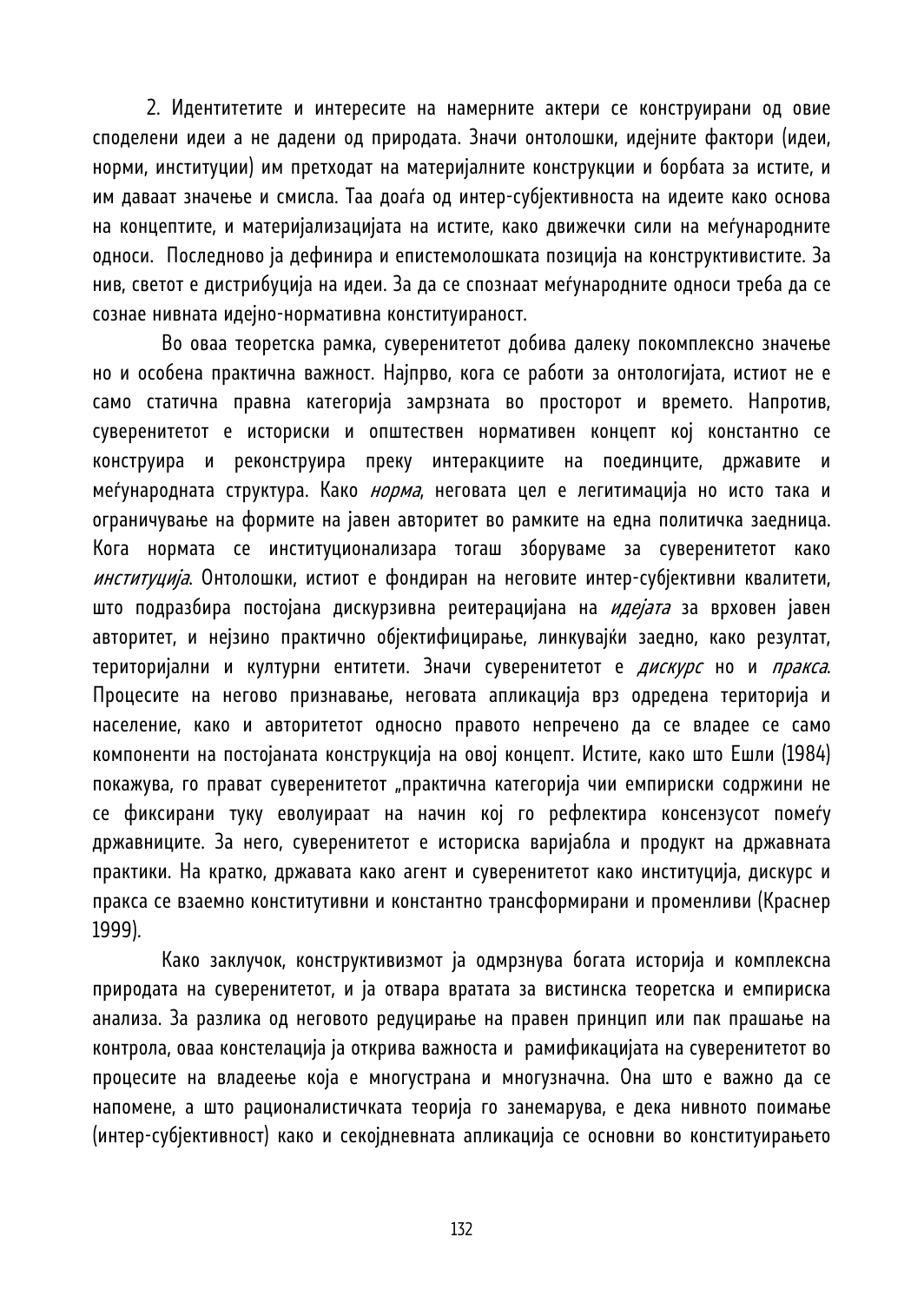на идентитетот на државата и следствено на нејзините интереси и акција (Бирстекер и Вебер 1995).

## ИСТОРИСКИ КОНЦЕПЦИИ НА СУВЕРЕНИТЕТ. ДИСКУРС И КОНТЕКСТ

Тргнувајќи од овие критички претпоставки можеме поадекватно да одговориме на прашањата за состојбата на суверенитетот денес. "Олабавувањето" на фиксноста на рационалистичките концепти не само што не ослободува од редукционизмот инхерентен во нивната филозофија туку и ни овозможува поадекватно и поцелисходно разбирање на нивната комплексна содржина, производ, но и произведувач на, исто толку комплексната општествена реалност. Од една страна, историчноста на суверенитетот фрла светло врз процесите на неговата идејна и материјална условеност. Истата, од друга страна, како што наведува Гиденс (1987), вмрежена во процесите на *структурализација,* ни ја доловува и индивидуална но и структурната условеност на конструкцијата на идејата за врховен авторитет во рамките на една територијална и културна заедница.<sup>216</sup>

 Следејќи ги овие теоретски постулати ние го откриваме историскиот развој на суверенитетот и неговата општествена условеност во целост. Во врска со неговата еволуција, две идеални разбирања т.е. значења можат да се сумираат во соодветниот дискурс. Модерна или традиционална т.е. *класична концепција* за суверенитетот, и, пост или доцно-модерна т.е. современа *пост-национална концепција* за суверенитетот.<sup>217</sup> Првата, генерално кажано предоминира од времето на Бодин до средината на дваесеттиот век и коинцидира со раѓањето и развојот на модерната држава во Европа како автономна, само-одржлива единица со врховен суверенитет внатре и независна надворешна политика надвор (Хелд, 1995, 2003). Втората, го означува слабеењето на традиционалниот државен суверенитет со развојот и инсталирањето на пост-воените интер-транс национални политичко-економски институции и режими за човекови права, раѓањето на Европската конструкција, пост-колонијализмот, меѓузависносто, глобализацијата и надоаѓањето на "вмреженото општество" (Хабермас 1996, 2001, Кастелс 1996).

 $^{216}$  Структурализмот претставува социолошка теорија на општествената акција која во конституирањето на истата еднаква

важност им дава како на индивидуалните агенти така и на структурниот контекст. Види: Гиденс 1987<br><sup>217</sup> Употребата на овие *'етикети' и разликата помеѓу класични и п*ост-национални концепции за суверенитет е инспирирано најмногу од Хабермасовата пост-национална констелација како спротивставена на класичната односно модерната констелација. Забележително, останатите автори во дискурсот на суверенитетот користат различни дистинкции.. Хелд (2003) на пример, разликува помеѓу *класични и либерално-меѓународни* режими на суверенитет; Џексон (1991) зборува за класични и нови игри на суверенитет; дистинкцијата на Капорасо (2002) е помеѓу Вествалијски и *пост-вествалијски* поредоци на суверенитет додека Соренсен (2000) гледа *Вествалијски* и *пост-модерни* игри на сувернитетот. Како што се забележува, сите тие атачираат различни идејни или институцинализирани атрибути на суверенитетот (режими, игри, поредоци).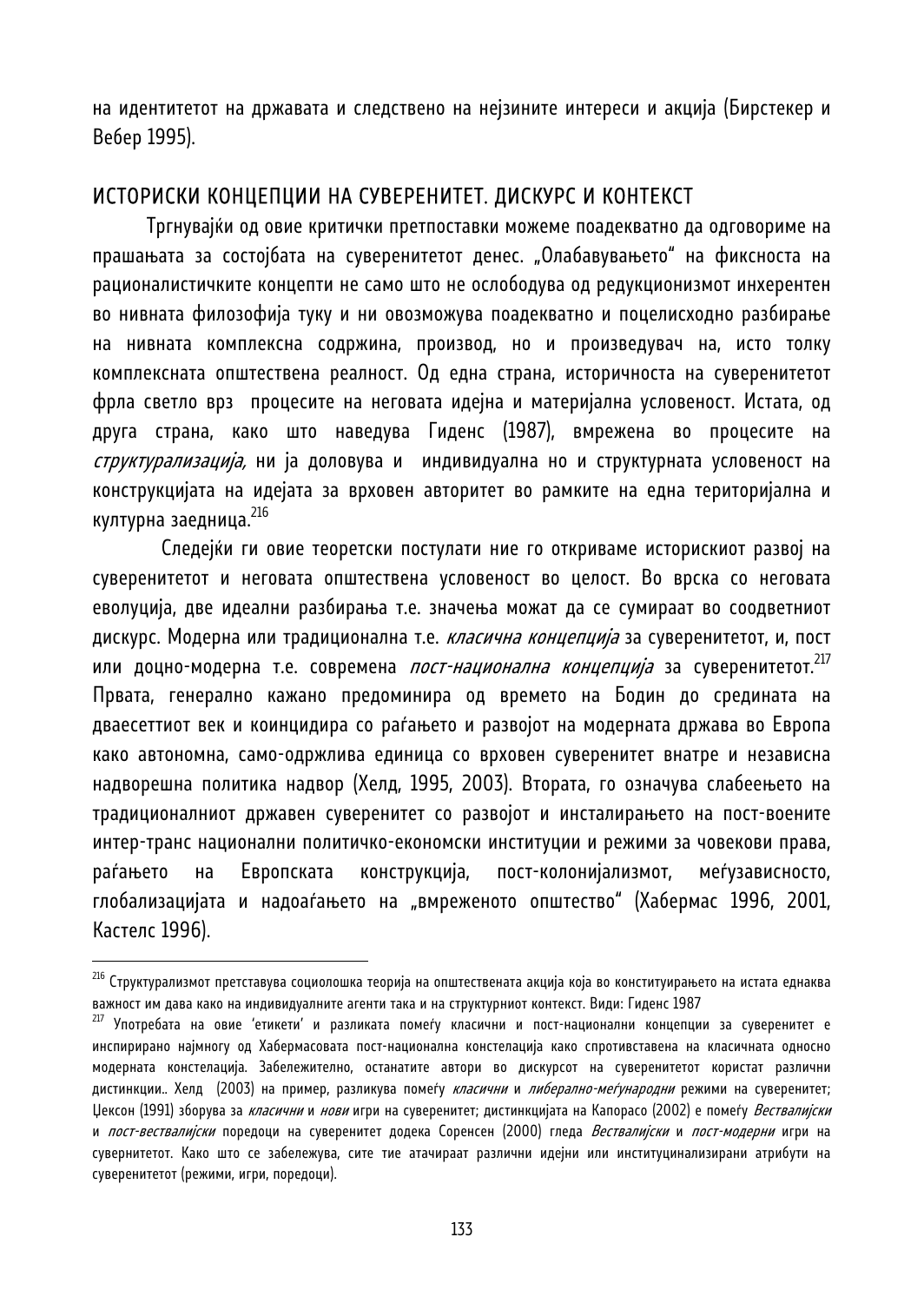Замислени како идеални типови двете концепции откриваат плуралитет од критериуми кои дефинираат практични прашања од типот "што е суверенитетот" и "каде се лоцира", кој е опсегот на неговиот авторитет и која е неговата целисходност конечно. Првите два критериума се од конститутивна и регулативна природа. Тие предизвикуваат различност на дистинкции помеѓу државен и народен суверенитет и нивните апсолутни и лимитирани, унитарни или здружени, антиподни димензии (Бесон 2005, Вокер 2003). Нивните политички ефекти се следствени – тие ја конституираат државата (и нацијата) како актер во меѓународните односи, и ги потцртуваат специфичните тврдења за авторитет од нејзина страна (Томсон 1994, стр.13-18). Последниот критериум, од друга страна, ги открива нормативните цели за воспоставување на јавен авторитет од тој тип. Со други зборови, како и секоја друга општествена конструкција идеите за суверенитетот беа со инхерентна општествена цел и претпоставуваа соодветни општествени објективи. Оттука, воспоставувањето на јавен авторитет кој иницијално ќе ја подржува безбедноста, владеењето на правото и заштитата на приватната сопственост, за подоцна да ги вклучи и индивидуалните човекови права и општествената благосостојба ќе ја означи нормативната есенцијалност на суверенитетот. Во рамките на овој дизајн тој ќе биде аплициран на државата а подоцна и на наддржавни форми, и во овој дизајн неговата практична апликација ќе биде перпетуално реконструирана.

#### КЛАСИЧНИТЕ КОНЦЕПЦИИ ЗА СУВЕРЕНИТЕТ

Класичниот дискурс за суверенитет, како и политичката пракса на истиот, се трасира назад во пред-модерната односно доцното средновековие и инципиентно се поврзува со појавата и растот на апсолутната држава. Неговата појава е производ на структурната нестабилност на Европа во тој период, како и на идеите на интелектуалците од типот на Бодин, Хобс, а потоа и Џон Лок и Русо, како да се надмине тоа. Оваа концепција ќе биде епитомизирана преку идејата за монархиски па државен суверенитет на која подоцна ќе и биде додадена размислата, односно концептот, за народен суверенитет. Првиот ја означува врската помеѓу суверениот авторитет и дефиниран сет на ексклузивни политички институции. Истиот ја потенцира централизацијата на политичката моќ поврзана со апсолутизмот и експанзијата на ефективна контрола врз областите кои номинално веќе му припаѓаа на авторитетот на монархот или владетелот. Овие промени, според Хелд (1995) посочуваат кон "супстанцијалниот пораст на јавниот авторитет "одозгора" и цврсто го поставуваат владетелот на нивниот врв". Последниов, ја олицетворува идејата на државата како правен и политички организам. Остварувањето пак, и практичната апликација на

134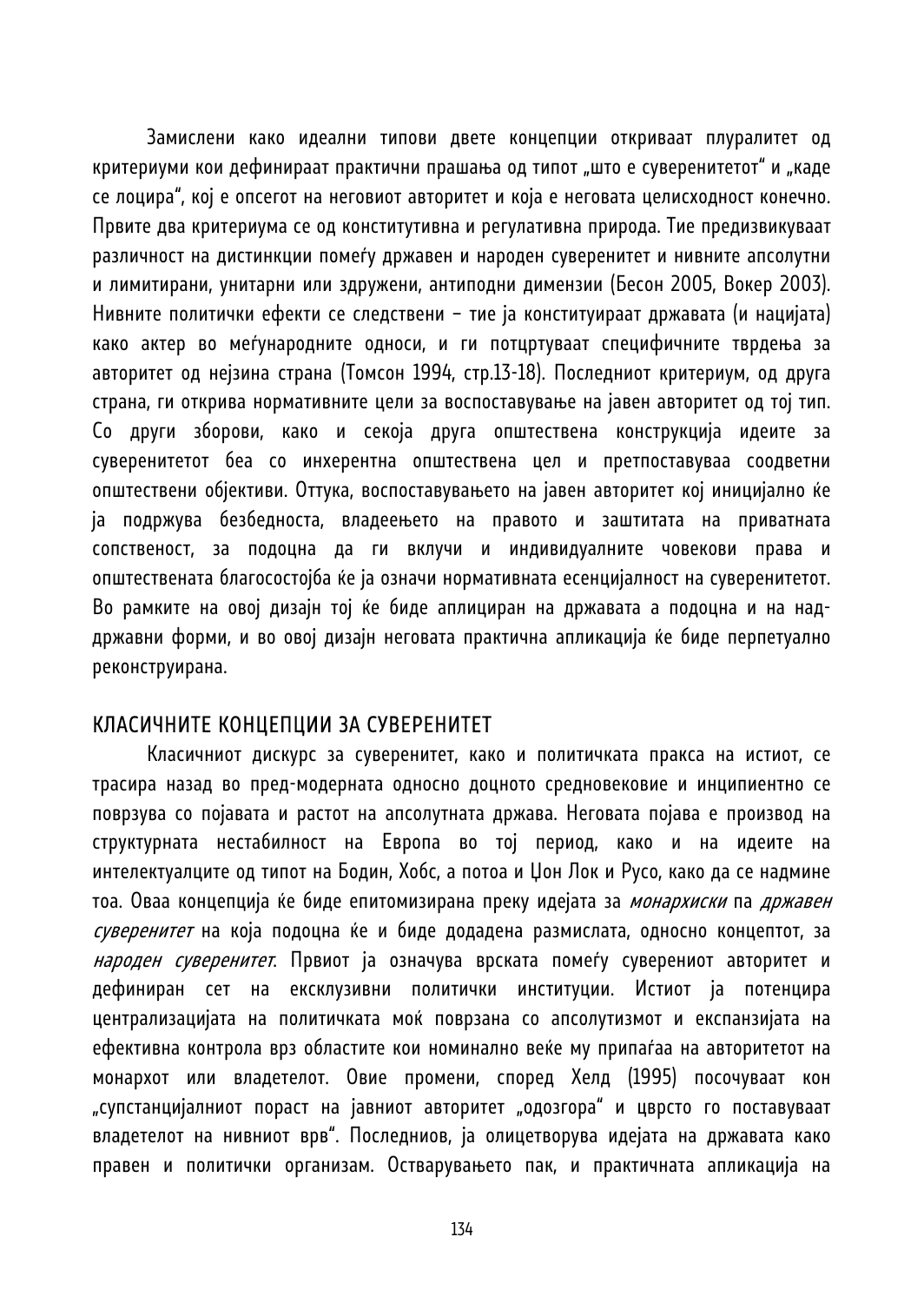неговата власт, извршувана преку неговата дворска администрација, ќе и претходи на државата и нејзиниот извршен апарат. Во оваа смисла, зборуваме за државен суверенитетот на владетелот или монархот како предвесник на појавата на модерната па потоа и на државата-нација.

 Неограничената и арбитрарна употреба на апсолутниот суверенитет ќе им даде раст на идеите за народен суверенитет кои го истакнуваат линкот помеѓу суверениот авторитет и дефинирана популација (Баркин и Кронин 1994). Поврзувани најчесто со размислувањата на Лок и Русо, тие ќе го предизвикаат аргументот на Хобс за унитарен државен (монархиски) суверенитет на левијатанот со идејата за народна власт и уставни ограничувања на истата. Оттука, ќе се стипулира дека "врховната моќ е неделиво право на луѓето" и дека истото произлегува само од нив и може да биде остварувана само со нивна доверба. Ова исто ќе ја акомодира идејата за народен авторитет со барањата за уставна и ограничена власт која, од друга страна, ќе го индицира растот на современата либерална нација држава. Како што забележува Хабермас (1996) во фузијата на овие концепти, односно државата како и нацијата како тоталитет на индивидуи ќе се роди и ќе се легитимизира модерната нација-држава.

 Институционализацијата на овие идеи, почнувајќи од мирот во Вестфалија од 1648 па до средината на минатиот век ќе го означи класичниот период на суверенитетот и таканаречениот Вествалијски меѓународен поредок. Во идеална смисла тој ќе се базира на следниве 3 принципи. Апсолутен и врховен авторитет, ефективна контрола и заштита на основните човекови вредности. Неговите конститутивни принципи, т.е. државата и народот (нацијата подоцна) како единствени, унитарни и апсолутни носители на јавниот авторитет ќе бидат исто така и правно потврдени што ќе доведе до нивна политичка и уставна независниот. Регулативно тоа ќе подразбира ефикасна контрола внатре како што наведов но и надворешна автономија. Нормативно тоа ќе значи провизија на еден систем на вредности како безбедноста, потоа слободата, еднаквоста и на крај благосостојбата.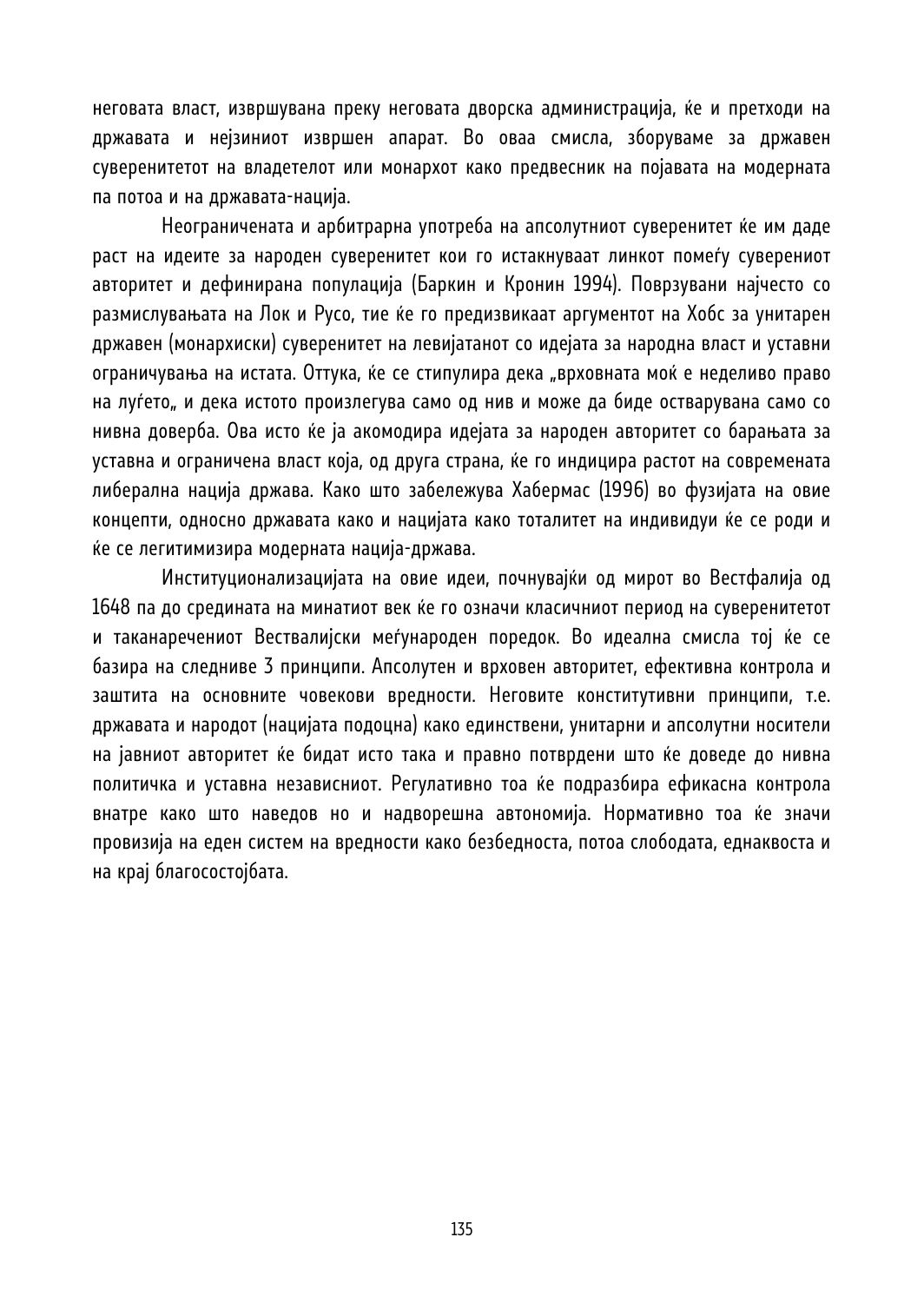Основните принципи на класичниот суверенитет се сумаризирани во табелата 1 подолу (Адаптација од Џексон 1991, Соренсен 1999, 2001, Хелд 1983, 1995, 2003)

|                        | Класични концепции за суверенитет                                                                                      |
|------------------------|------------------------------------------------------------------------------------------------------------------------|
| Конститутивни принципи | Суверенитетот лежи во монархот, државата<br>или нацијата, Суверенитетот е апсолутен;<br>унитарен, неделив, непренослив |
| Регулативни принципи   | Ексклузивна и централизирана<br>контрола,<br>територијалност, автономни внатрешни<br>И<br>надворешни политики          |
| Нормативни принципи    | Безбедност, поредок, слобода, благосостојба                                                                            |

Табела 1. Класични концепции за суверенитет

## ПОСТ-НАЦИОНАЛНИ КОНЦЕПЦИИ ЗА СУВЕРЕНИТЕТ.

Како што класичните идеи за суверенитетот беа нераскинливо врзани со појавата и развојот на апсолутистичката и подоцна либералната национална држава така и еволуцијата на пост-националната држава оди паралелно со пост-национални концепции за суверенитет. Означувајќи повеќе процес отколку завршена работа, комплексноста на предизвици со кои модерната држава и суверенитетот се соочуваат од неодамна посочува кон голем број на алтернативни гледишта за нивното современо значење и позитивна пракса. Почетокот на овие процеси, како што наведов погоре, најчесто се лоцира во институционализиацијата на меѓународната политика почнувајќи од 1945 година па наваму а своја кулминацијата истите ја доживуваат со глобализацијата, транс-национализацијата и појавата на вмрежаното општество. Овие структурни околности, како и идеите на познати интелектуалци од пост-модерната или доцната модерна, ќе придонесат за појавата на пост-националната констелација каде значењата на суверенитетот и државата добиваат сосем друг тек.

Пред да продолжиме со ова, најпрво, краток приказ кон значењето на терминот пост-национализам. Во неколку збора, "тој е сугестија за одреден број на трансформации во практицирањето и на правото и на политиката" (Чалмерс 2000) Конкретно во случајот на државата, "пост-националната состојба претставува ситуација каде перформансот на правото и политиката не е повеќе конфигуриран или ограничен од територијалните структури на националната држава" (ибид.). Или како што Јурген Хабермас (1999) тоа препознатливо го дефинира: "пост-националното реферира кон трансформација на една историска констелација карактеризирана со фактот дека

136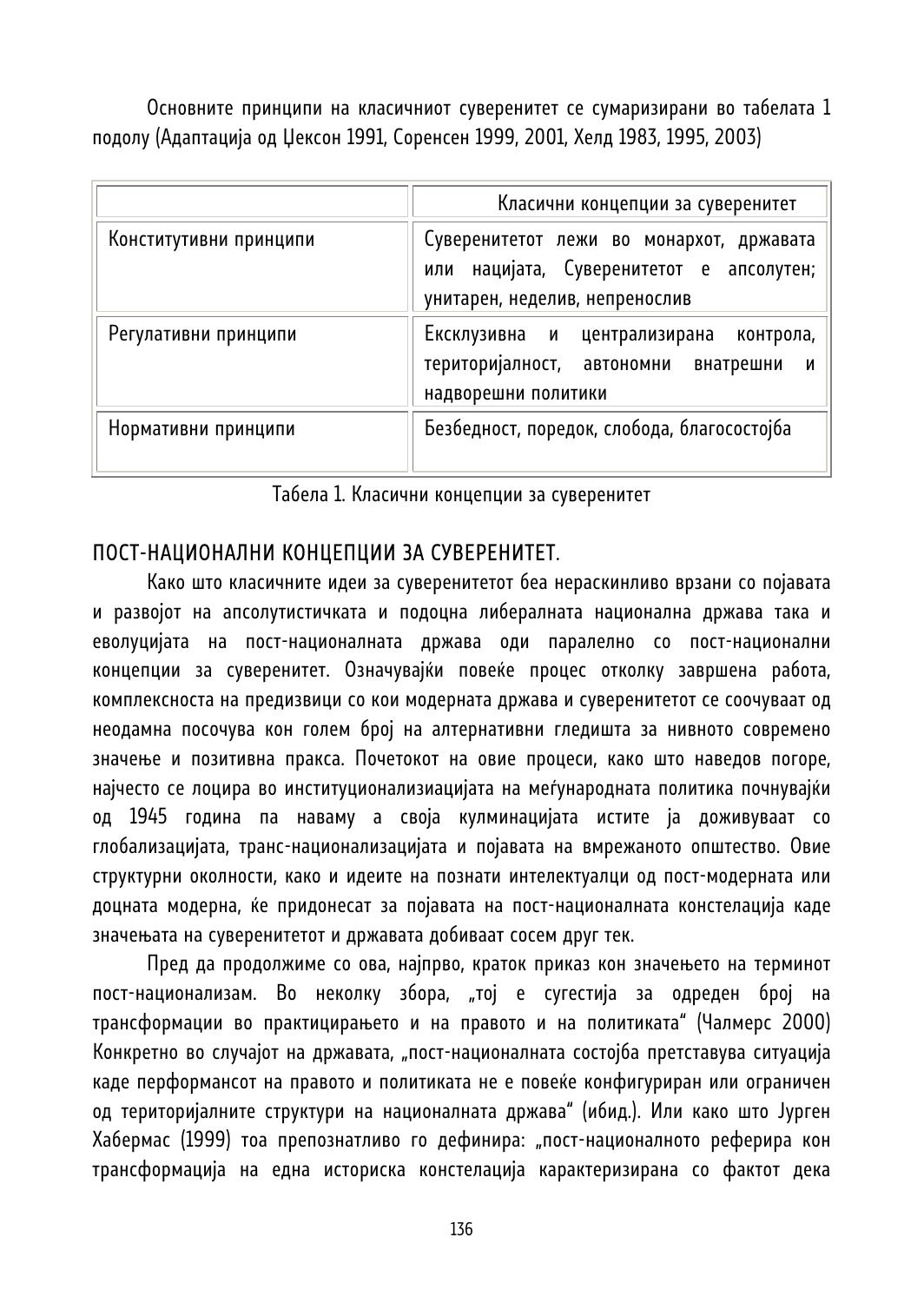државата, општеството и економијата беа коегзистентни во рамките на исти национални граници".<sup>218</sup> Цурн (1999) додава кон оваа димензија конфронтирајќи ја со "националната констелација". Таа, според него, претставуваше конверзија на ресурси, признавање и реализација на целите на владеењето во една политичка организација – националната држава. Истата е изгледно во процес на трансформација во "пост-национална констелација". Тоа ќе каже дека "националната држава не е единствениот извор на авторитет и на нормативноста која го придружува" (ибид.) Забележително, постнационализмот во врска со суверенитетот не го означува само слабеењето на линкот држава-суверенитет туку, исто така, во пост-националната трансформација на вториот се случуваат и трансформациите на првиот. Термините како *делив* (Волас 1999), *здружен* (Меккормик 1995, 1999) или *асоциран* суверенитет (Катзенштајн 1997) ја означуваат оваа ситуација. Во главно, тие сите посочуваат кон ре-конфигурацијата на јавните авторитети и несовпаѓањето како резултат помеѓу нив и нивниот општествен дофат. Во ефект, што се однесува до конститутивните принципи на суверенитетот, истиот означува преместување на неговиот локус од државата (и нацијата) над и под националните, државни линии. Во врска со регулативните принципи, постнационализмот го ослабува опфатот на државниот авторитет, контрола и автономија при што суб и супра државни актери се исто така овластени да владеат. Што се однесува до нормативната димензија, пост-националниот суверенитет содржи квалитативно проширен сет на вредности инкорпорирани од државата како цели кои треба да се достигнат и да се заштитат. Кон класичните цели како безбедноста, слободатa и поредокот се додаваат и демократијата, заштитата на човековите права и владеењето на правото како есенцијални вредности кои треба и мора да се почитуваат. Институционализацијата на пост-националниот суверенитет почнувајќи 1945 па наваму, ќе го означи "почетокот на крајот" на класичниот период на суверенитетот и ќе го најави таканеречениот пост-Вествалијски меѓународен поредок. Неговата конститутивна димензија, како што тврди Белами (2003) не изчезнува, туку се менува. Конкретно, државите се откажуваат од својот неограничен авторитет најмногу со признавањето на "правниот суверенитет остваруван од страна на различни домашни и меѓународни судови, врховниот авторитет во одредени области на различни меѓународни организации што самите држави ги имаат креирано, и преку генералната потреба да се

<sup>&</sup>lt;sup>218</sup> Пост-национализмот понекогаш се гледа како синоним на пост-модернизмот. Дури и именувањето на Хабермасовата пост-национална констелација наликува на Лиотаровата пост-модерна состојба. Сепак постои јасна дистинкција помеѓу нив. Додека дебатата за претходната посочува кон бројни промени центрирани околу модерната, национална држава, последната се состои од поширок (филозофски) дискурс "кој што ги проблематизира идеалите, принципите, и вредностите кои лежат во срцето на модерниот ум и културните, општествените и технолошките промени со кои се соочува човештвото во неговата 'транзиција' од модерната кон пост-модерната епоха." Во наједноставна смисла, 'постнационализмот' може да биде елемент, но не и еднаков феномен на 'пост-модернизмот.' Види: Гренц 1996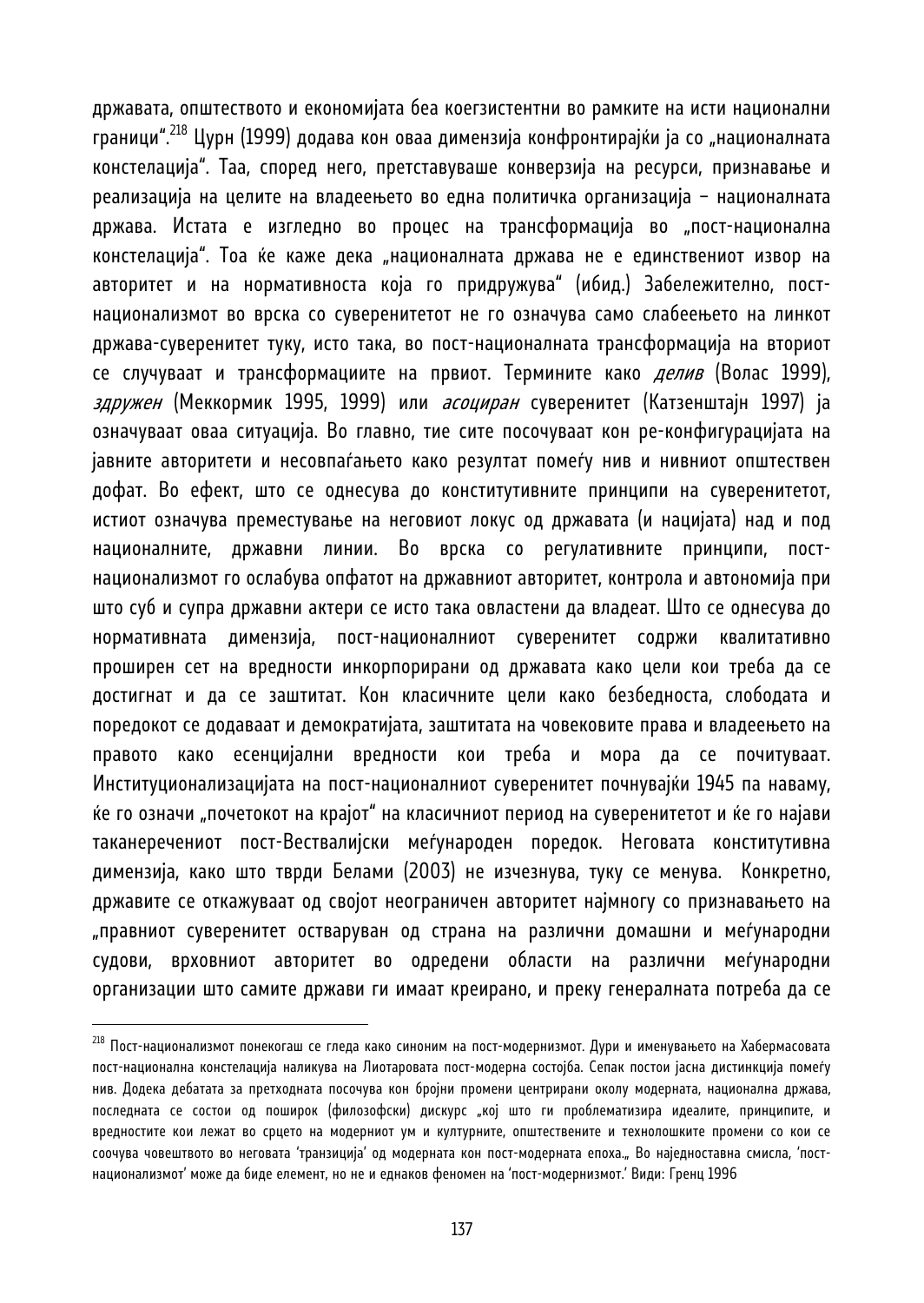преговара со други држави, тела, региони, и дури и со обичните граѓани". Ова не доведува до изменето разбирање и пракса на суверенитетот. Во оваа смисла истиот е "до определен степен здружен и делив со други држави, и делумно поделен, при што правото за финална одлука преоѓа врз тела како СТО, ОН или Европскиот суд за човекови права". Забележително, овој тип на здружување и делење на суверенитетот и осоебено интензивен во ЕУ но до одреден степен постои во скоро сите држави (ибид.; Волас 1999)

Основните принципи на пост-националнот суверенитет се сумаризирани во табелата 2 подолу. (Адаптација од Соренсен 1999, 2001; Хелд 1983, 1995, 2003; Белами 2003; Вокер, 2003)

|                        | Пост-национални концепции за суверенитет                                                                                                                                                                                                                                                                |
|------------------------|---------------------------------------------------------------------------------------------------------------------------------------------------------------------------------------------------------------------------------------------------------------------------------------------------------|
| Конститутивни принципи | • суверенитетот е ограничен - може да биде<br>• фрагментиран е и делегиран;<br>• суверенитетот е делив – може да биде поделен<br>помеѓу суверени/суб/супра национални актери;<br>• суверенитетот е парцијален и може да<br>ce<br>трансферира на институции под и над линијата на<br>државниот авторитет |
| Регулативни принципи   | Поделба и трансфер на државните компетенции,<br>дифузија на моќта кон регионално, државно и супра-<br>национално ниво, мултилевел владеење                                                                                                                                                              |
| Нормативни принципи    | Демократија, заштита на<br>човековите<br>права,<br>индивидуални слободи, легитимитет, благосостојба,<br>соработка                                                                                                                                                                                       |

Табела 2. Пост-национални концепции за суверенитет

# КОН ПРИРОДАТА НА СУВЕРЕНИТЕТОТ ДЕНЕС

На почетокот на овој есеј тврдев дека концептот на суверенитетот е постојана топ тема во академските и политичките кругови. Менливата природа на општествената реалност денес и развојот на општествените науки доведе до висок интерес и реконцептуализација на некои носечки идеи на политичката организација. Од практичен аспект, современата динамика на меѓународните односи и процесите на владеење ги предизвикува рационалистичките концепти и ги прави претесни за нејзино адекватно разбирање. Од теоретски аспект, нивното класично поимање, како во теоријата така во политичката пракса се соочува со серизни предизвици и од теоретска и емпириска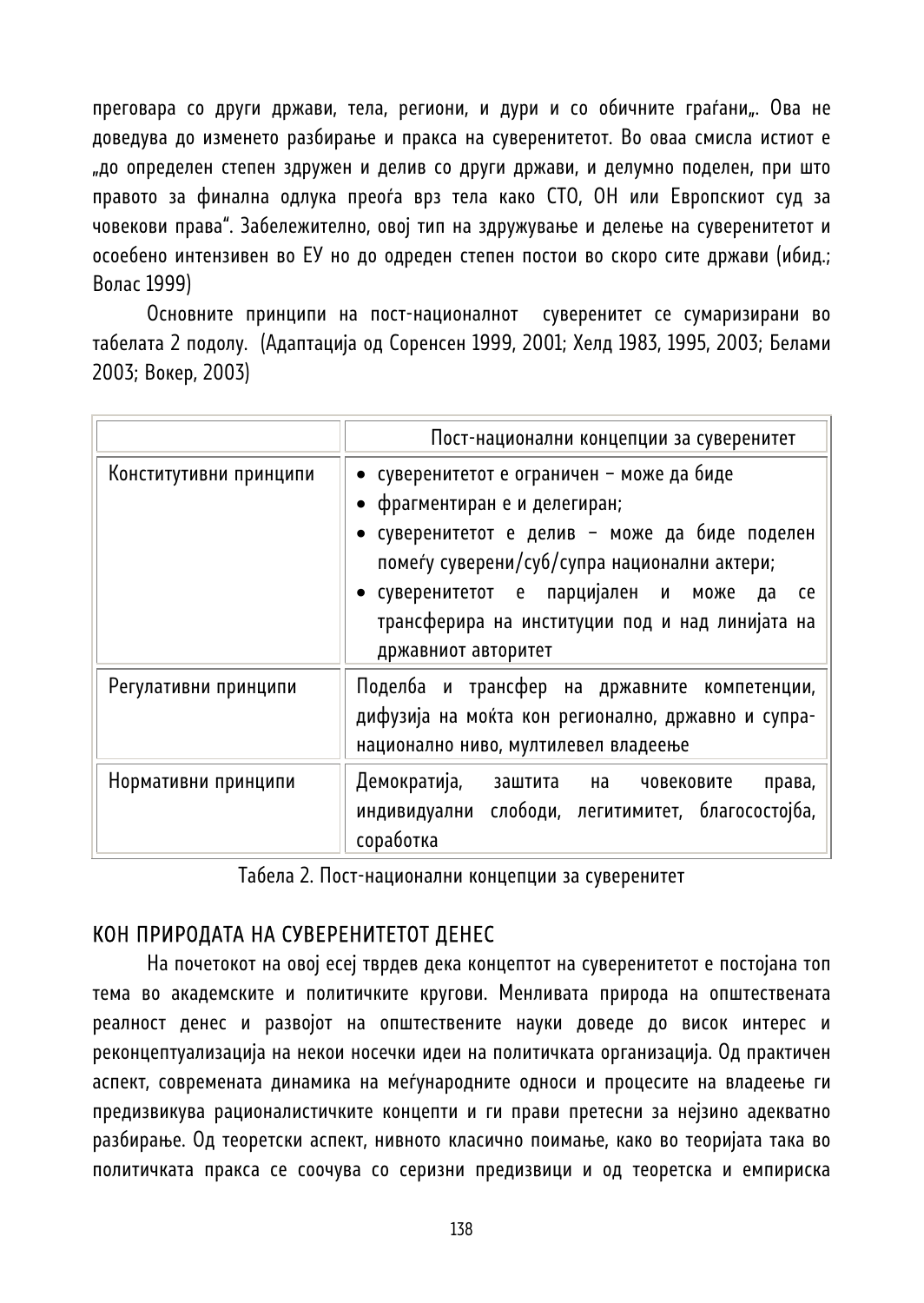природа. Што се однесува до суверенитетот, досегашниот пристап кон неговото разбирање, базиран на теоријата за рационален избор и позитивистичката филозофија е предизвикан од социолошките, интерпретативистички теории на меѓународните односи. Последниве ја одмрзнаа неговата историска и општествена природа што придонесе за далеку подобро разбирање и на развојот, и на улогата на истиот во пракса. Суверенитетот, чија што аисторичност беше земена како претпоставка на рационалистичката теорија, сега веќе се проучува во неговата вистинска светлина, при што процесите на негова конструкција се нераскинлив дел од историјата, културата и идентитетот на државните и националните актери. Истиве ја отвораат вратата за уште потемелни истражувања за практичната улога на суверенитетот не само на интернационално туку и на национално ниво.

На крај, тоа не доведува до прашањето за природата и за важноста на овој концепт денес. Се менува ли тој, дали знаеме ли ние за него повеќе од порано, или пак, во рамките на она што се нарекува пост-модерно живеење, постои наспоредно постоење и на старото и новото? (Џепароски, 2000). Дали, во овој контекст, класично-постнационалната дихотомија, која од теориски причини беше претставена како идеална типологија, ни овозможува не само подобро историско и теориско разбирање на овој концепт, туку и ни остава и можност за негова поадекватна емпириска операционализација? Јас се осудувам да тврдам дека да, ни овозможува. Така, една попродлабочена анализа, која не го негира наспоредното постоење и поимање на стариот и новиот суверенитет оди во прилог на моите тврдење. Суверенитетот, како што впрочем тврди и Соренсен (1999), и во двете онтологии, е во исто време менлива но и kонтинуирана категорија на меѓународната теорија и реалност. Неговата улога, и во двете форми на разбирање, ќе ги детерминира меѓународните односи и во раниот дваесет и први век.

### БИБЛИОГРАФИЈА:

- 1. Bartelson, Jens. 1995. A Genealogy of Sovereignty. Cambridge: Cambridge University Press
- 2. Bellamy, Richard. 2003. Sovereignty, Post-Sovereignty and Pre-Sovereignty: Three Models of the State, Democracy and Rights within the EU. In Walker, Neil (ed.) Sovereignty in Transition. Hart Publishing, Oxford.
- 3. Barkin/Cronin. 1994. Changing Norms and the rules of sovereignty in IR. International Organization 48. No.1. pp.107-130
- 4. Besson, Samantha. 2004. Sovereignty in conflict. European Integration Online Papers (EIOP) Vol. 8 2004, No. 15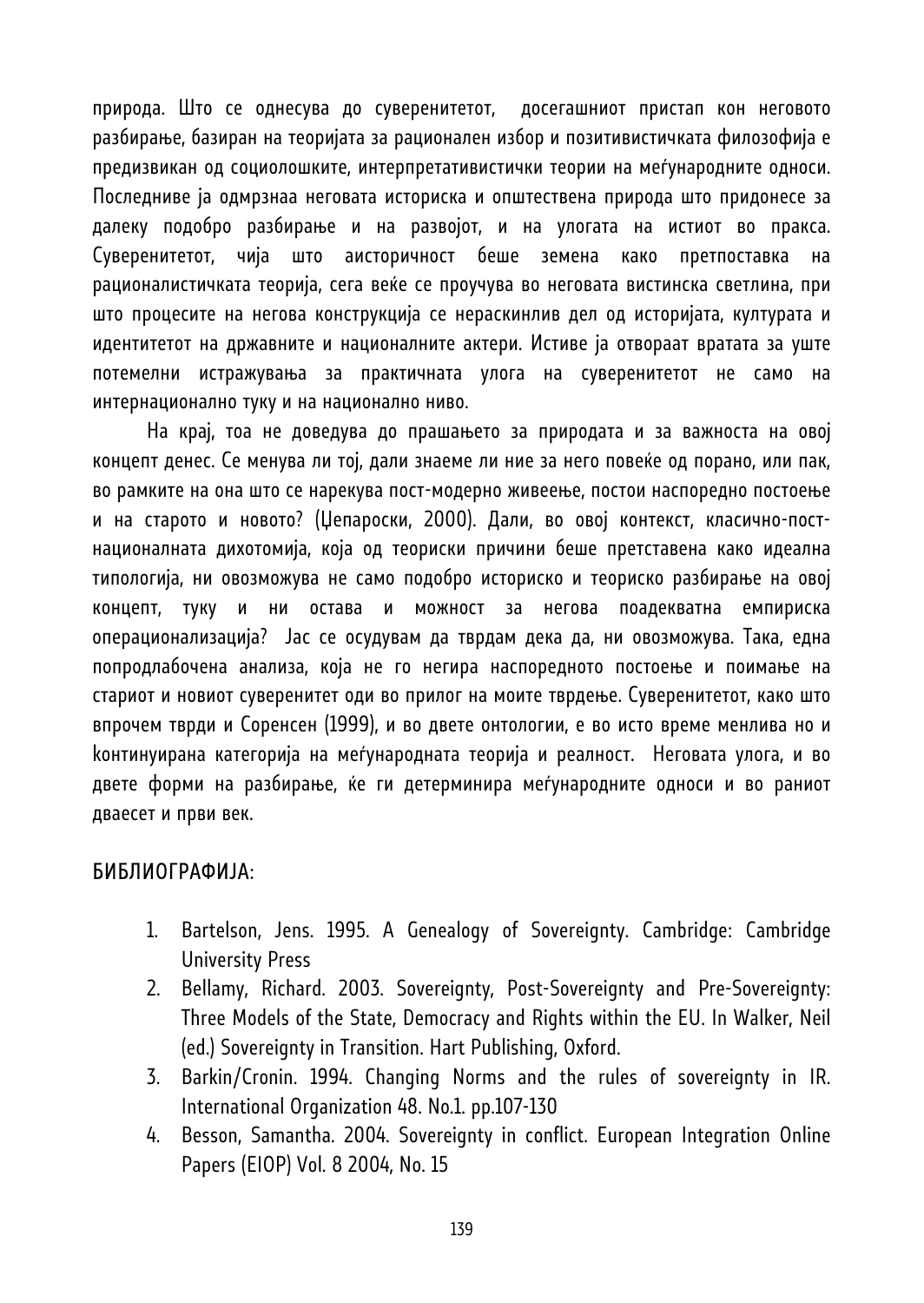- 5. Biersteker, Thomas and Weber, Cynthia. 1995. State Sovereignty as Social Construct. Cambridge Studies in International Relations
- 6. Giddens, Anthony. 1985. The nation state and violence. Berkeley. University of California Press.
- 7. Grenz, Stanley J. 1996. A primer on Postmodernism. William B. Eerdmans Publishing Company. Cambridge UK
- 8. Habermas, Jürgen. 2001. The Postnational Constellation. The MIT press, Cambridge, Massachusetts.
- 9. Held, David. 1995. Democracy and the Global Order: From the Modern State to Cosmopolitan Governance. Stanford University Press. Stanford, California.
- 10. Hinsley, F.H. 1986. Sovereignty. Cambridge. Cambridge University Press
- 11. Jackson, Robert, ed., 1999. Sovereignty at the Millennium.Oxford: Blackwell Publishers
- 12. Jackson, Robert. 2007. Sovereignty and its Presuppositions: Before 9/11 and After. POLITICAL STUDIES: 2007 VOL 55, 297–317
- 13. Katzenstein, Peter J. 1997. United Germany in an Integrating Europe. Center for German and European Studies, University of California at Berkeley
- 14. Keohane, Robert O. 1995. Hobbes's Dilemma and Institutional Change in World Politics: Sovereignty in International Society. In: Holm, Hans-Henriks, Sørensen, George. (eds.). Whose World Order?: Uneven Globalization and the End of the Cold War. Westview Press
- 15. Kox, Robert W. 1986. Social forces, States and World Orders: Beyond International Relations Theory. Millenium: Journal of International Studies Vol.10, No.2.
- 16. Krasner, Stephen D. 1999. Sovereignty: Organized Hypocrisy. Princeton: Princeton University Press.
- 17. MacCormick, Niel. 1995. The Maastricht-Urteil: Sovereignty Now? European Law Journal. 1 259-66
- 18. MacCormick, Niel. 1999. Questioning Sovereignty: Law, State and Nation in the European Commonwealth. Oxford. Oxford University Press
- 19. Morgenthau, Hans J. 1967. Politics among nations. New York. Alfred A. Knopf.
- 20. Sørensen, George. 1999. Sovereignty: Change and Continuity in a Fundamental Institution. In: Robert. Jackson (ed.), Sovereignty at the Millennium (Oxford: Blackwell Publishers)
- 21. Sørensen, George. 2001. Changes in Statehood. The Transformation of International Relations. Palgrave, New York.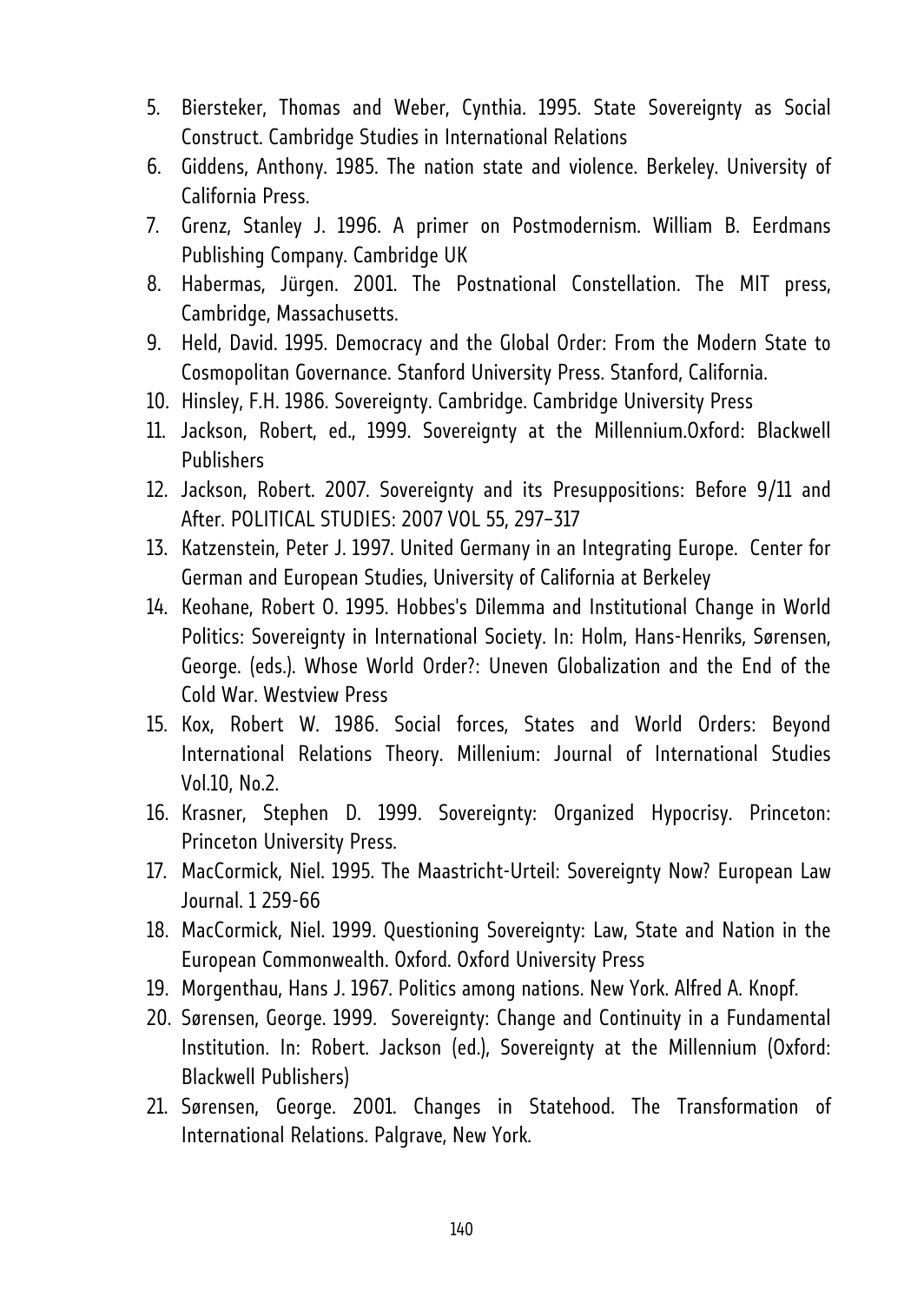- 22. Spruyt, Hendrik. 1994. The sovereign state and its competitors: an analysis of systems change. Princeton: Princeton University Press
- 23. Thomson, Janice E. 1995. State Sovereignty in IR: Bridging the Gap between Theory and Empirical Research. International Studies Quarterly 39
- 24. Thomson, Janice E. 1994. Mercenaries, Pirates and Sovereigns. State building and extraterritorial Violence in Early Modern Europe. Princeton University Press. Princeton, New Jersey.
- 25. Walker, Niel. eds. 2006. Sovereignty in Transition.Oxford: Hart Publishing
- 26. Wallace, William. 1999. The Sharing of Sovereignty: the European Paradox. In Jackson, Robert (ed.) Sovereignty at the Millennium. Blackwell Publishers
- 27. Waltz, Kenneth N. 1979. Theory of International Politics. McGraw Hill. New York
- 28. Wendt, Alexander. 1999. Social theory of international politics. Cambridge: Cambridge University Press.
- 29. Zürn, Michael. 1999. The State in the Post-national Constellation Societal denationalisation and Multi-level Governance. Arena Working Papers WP 99/35.
- 30. Џепароски, Иван. 2000. Отаде системот. Култура. Библиотека идеи. Скопје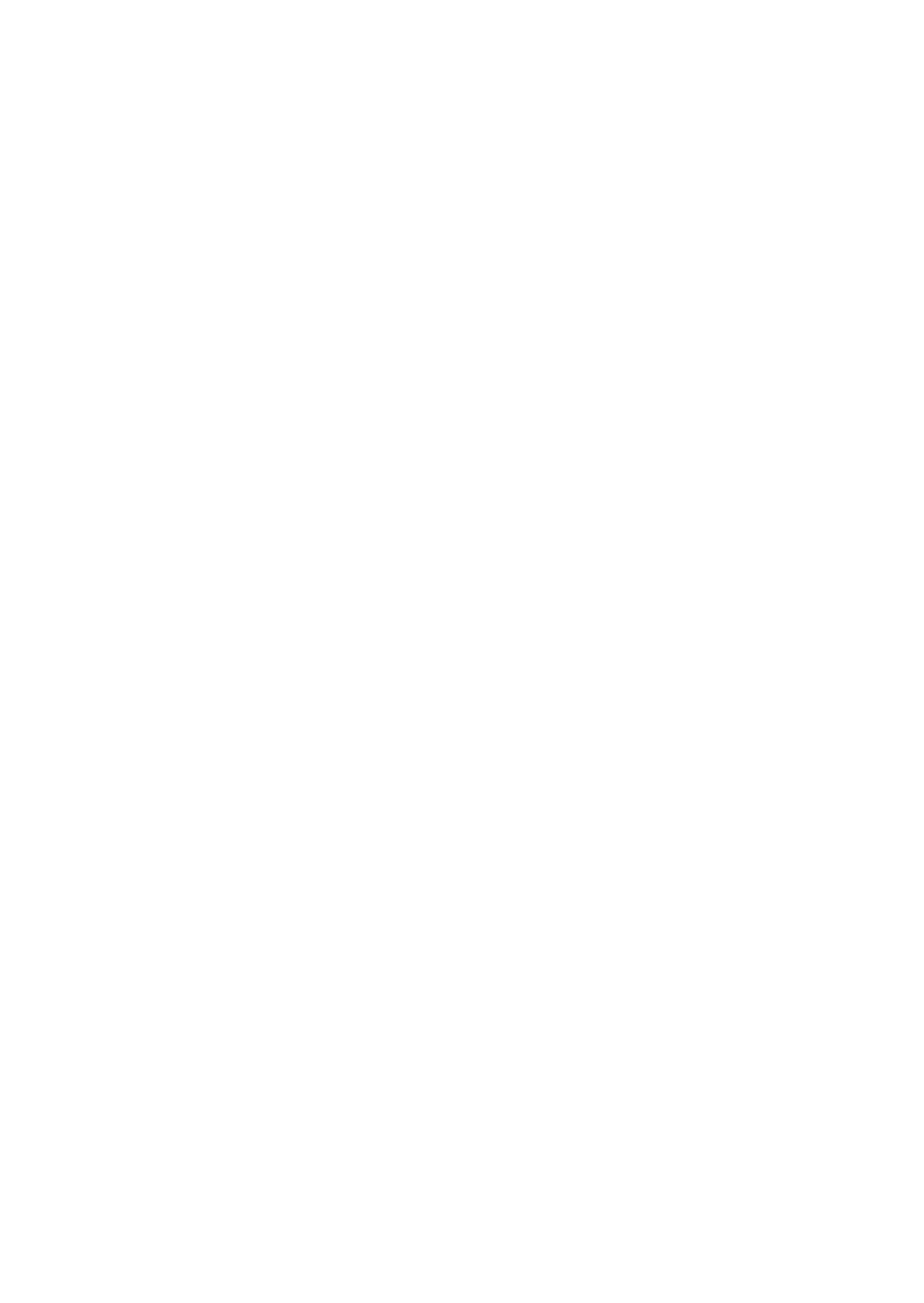# "ЈАСМИН РЕВОЛУЦИЈА" – ПРВАТА АВТЕНТИЧНА РЕВОЛУЦИЈА ВО АРАПСКИОТ СВЕТ - ТУНИС м-р Игор ЃОРЕСКИ

#### ABSTRACT

In the past period we have seen a lot of story about Tunisia's revolution, but few people understand what exactly happened in this country. It is the High North country on the African continent with a population which exceeding 10.5 million inhabitants and a GDP of 9,400\$ per capita in 2010<sup>219</sup>. In Tunisia there are 13% unemployment, below the poverty live about 3,8% of the population (2005)<sup>220</sup>, GDP growth in 2010 was about 3%.<sup>221</sup> This country was one of the most open economies in the region and in the past decade saw strong economic growth, which slowed down because of shocks in the euro area, since the EU was a major economic partner of this country. The growth of the economy was not sufficient to reduce unemployment in the country in recent years. According to research at The Economist in 2010, Tunisia is classified as an authoritarian state and the so-called Democracy index of 2.79 and ended on  $92<sup>nd</sup>$  place from 167 countries.<sup>222</sup> Since its declaration of independence from France 55 years ago, Tunisia had only two presidents who ruled autocratically and until 2011 demonstrations against the regime were very rare. The Government are strove to maintain peace in the country by all available means, and every opposition thought was cat down from her root. Because of Tunisia was a state where with decades people aren't opposed to the government and appeared to rule a general lethargy, without any collective consciousness and hope that the situation can be improved. Until early 2011 the authoritarian regime and the Western Allies and the United States believed that the people of this country can raise its voice and dignified life for greater freedom. At the end of 2010 began demonstrations against authoritarian regime, and organization of protest in Tunisia, first was performed by means of mass communication - mobile phones and Internet social networks (Facebook, My Space, and Twitter). Here, we can ask about dilemma of what is the impact of the Internet, social networks and mobile phones to organize riots and demonstrations? Are we entitled to say that Tunisia is the first Internet

<sup>&</sup>lt;sup>219</sup> Central Intelligence Agency, The World Factbook: Tunisia, https://www.cia.gov/library/publications/the-worldfactbook/geos/ts.html , (пристапено на 24.12.2012).<br><sup>220</sup> Исто

 $^{221}$  US Department of State, Begraund information: Tunisia, 22.09.2011, http://www.state.gov/r/pa/ei/bgn/5439.htm (пристапено на 24.12.2012).

 $^{222}$ Houda Mziudet, Tunisia live.net, 29 December 2011, "Tunisia Tops Arab World in Economist's 2011 Democracy Index," http://www.tunisia-live.net/2011/12/29/tunisia-tops-arab-world-in-economists-2011-democracy-index/, (пристапено е на 24.01.2012).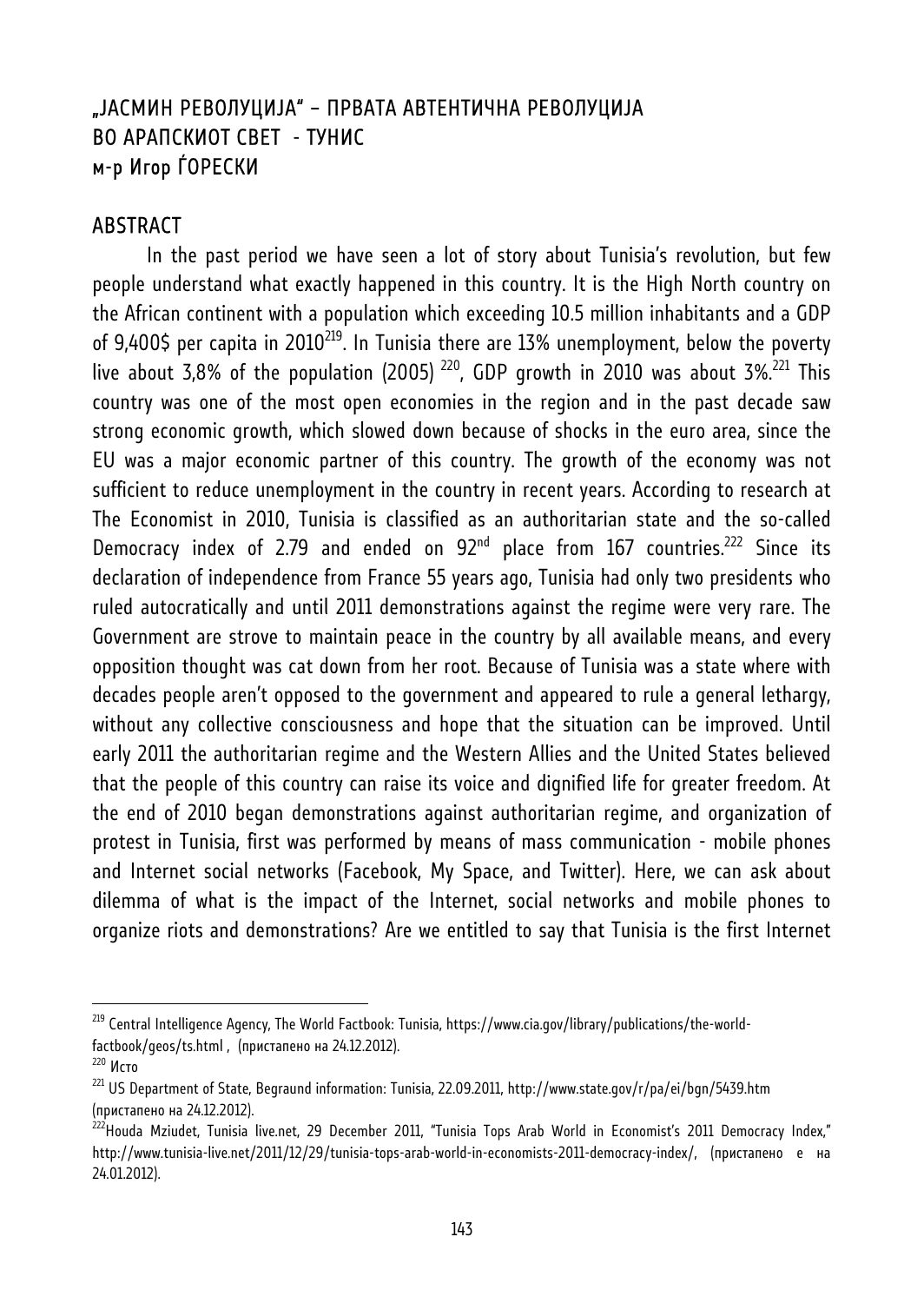revolution happened in the world? However the genesis of the reasons that led to riots gates regime Zine El Abidine Ben Ali are deep in the past of this country.

Key words: revolution, security, democracy, protests, internet.

## АПСТРАКТ

Во изминатиов период бевме сведоци на многубројни приказни за револуцијата во Тунис, но на малкумина им е јасно што всушност се случи во оваа земја. Тоа е најсеверната држава на африканскиот континент со население над 10.5 милиони жители и БДП од 9 400 долари по жител во 2010<sup>223</sup>. Во Тунис има 13% невработеност, под границата на сиромаштијата живеат околу 3,8% од граѓаните (2005)<sup>224</sup>, растот на БДП во 2010 беше околу 3%.<sup>225</sup> Оваа земја имаше една од најотворените економии во регионот и во изминатата деценија забележа силен економски раст, кој се забави поради потресите во еврозоната, бидејќи ЕУ беше главен економски партнер на оваа земја. Растот на економијата во изминатите години сепак не беше доволен за да се намали невработеноста во земјата. Според истражувањата на The Economist 2010 Тунис е класифицирана како авторитарна држава и на т.н. индекс на демократија била оценета со коефициент 2.79 и завршила на 92 место од 167 држави.<sup>226</sup> Од прогласувањето на независност од Франција пред 55 години Тунис имал само двајца претседатели кои владееле авторитарно и до почетокот на 2011 година демонстрациите против режимот беа многу ретка појава. Власта со сите расположливи средства се трудеше да го одржува мирот во земјата и секоја опозициона мисла беше од корен сосекувана. Поради тоа Тунис беше држава во која со децении народот не се противеше на власта и изгледаше дека владее некоја општа летаргија, без ни малку колективна свест и надеж дека ситуацијата може да се подобри. Се до почетокот на 2011 година авторитарниот режим и западните сојузници и САД не веруваа дека народот од оваа земја може да го крене својот глас за подостоинствен живот и за поголема слобода. Кон крајот на 2010 година почнаа бран на демонстрации против авторитарниот режим, организирањето на протестите во Тунис за прв пат се одвиваше преку средствата за масовна комуникација мобилната телефонија и социјалните мрежи на интернет (Facebook, Mz Space, Twitter) Тука со право се наметнува дилемата за тоа какво е влијанието на интернетот,

 $^{223}$  Central Intelligence Agency, The World Factbook: Tunisia " https://www.cia.gov/library/publications/the-worldfactbook/geos/ts.html , (пристапено на 24.12.2012).

<sup>224</sup> Исто

<sup>225</sup> US Department of State, Begraund information: Tunisia, 22.09.2011, http://www.state.gov/r/pa/ei/bgn/5439.htm (пристапено на 24.12.2012).

<sup>&</sup>lt;sup>226</sup> "Houda Mziudet, Tunisia live.net, 29 December 2011, "Tunisia Tops Arab World in Economist's 2011 Democracy Index," http://www.tunisia-live.net/2011/12/29/tunisia-tops-arab-world-in-economists-2011-democracy-index/, (пристапено е на 24.01.2012).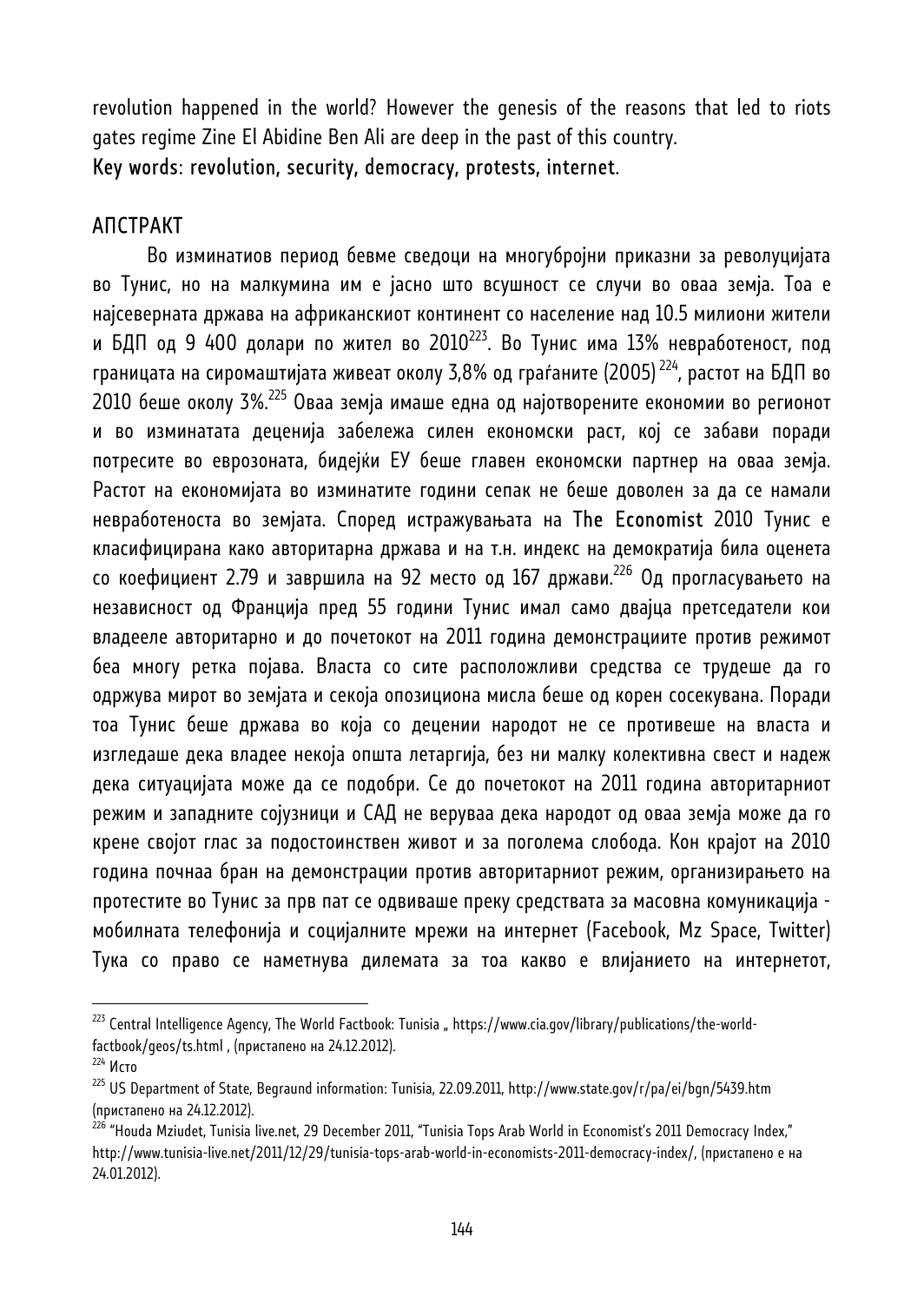социјалните мрежи и мобилните телефони во организирањето на побуни и демонстрации? Дали можеме со право да кажеме дека во Тунис се случи првата интернет револуција во светот? Сепак генезата на причините кои доведоа до немирите портив режимот на Zine El Abidine Ben Ali се наоѓаат длабоко во минатото на оваа земја. Клучни зборови: револуција, безбедност, демократија, протести, интернет.

## ИСТОРИСКИТЕ КОРЕНИ ЗА "ЈАСМИН РЕВОЛУЦИЈАТА"

Имено во годините по Втората светска војна Тунис се дистанцира од потенцијалната фундаменталистичка исламска доминација и социјалистичките револуции. За својата независност од Франција се избори во текот на педесеттите години на ХХ век и на власт во 1956 година дојде првиот претседател Habib Bourguiba кој во текот на своето владеење често пати беше споредуван со турскиот водач Мустафа Кемал Ататурк. Bourguiba во Тунис ги воведе прозападните реформи исто како што направи Ататурк во Турција и ја раздвои религијата од државата<sup>227</sup>, а исто како Ататурк (во Турција), Bourguiba исламистите ги гледаше како закана за туниската држава.<sup>228</sup> Во 1987 година на власт под малку сомнителни околности доаѓа Zine El Abidine Ben Ali кој власта во Тунис ја превзема без поголеми проблеми под изговор дека на земјата и се заканува опасност од исламизација.

По доаѓањето на власт Бен Али пред тунискиот народ пропагираше дека не е заинтересиран да остане на власт до крајот на својот живот и како свој квалитет пред тунискиот народ ја претстави борбата против исламизацијата на земјата и тероризмот. Ваквата политика на Бен Али наиде на полна поддршка на САД и Европа кои цврсто го поддржуваа во изминатиов период.229

Ако се анализираат подобро фактите кои се поврзани со доаѓањето на власт на Бен Али во Тунис ќе се забележи дека неговото доаѓање на власт не е случајно и има добро осмислена позадина и е поврзано со тајните служби на Италија и Алжир. Овие служби гледале во Бен Али идеална личност која ќе биде способна да ја преземи власта и да направи баланс помеѓу соседните земји. Во остварувањето на оваа цел Бен Али добил помош од Италијанската тајна служба SISMI (*Servizio per le Informazioni e la Sicurezza Militare*) која подготвила одличен терен за негов влез во претседателската

 $^{227}$  Clement Henry Moore "Tunisia since independence: the dynamics of one-party government", (Berkeley and Los Angeles California, University of California Press),8-50.

<sup>&</sup>lt;sup>228</sup> MICHAEL KOPLOW, Foreign Policy, 14 January 2011, "Why Tunisia's Revolution Is Islamist-Free",

http://www.foreignpolicy.com/articles/2011/01/14/why\_tunisias\_revolution\_is\_islamist\_free, (пристапено на 25 јануари 2011 година).

<sup>&</sup>lt;sup>229</sup> Promises and Challenges: "The Tunisian Revolution of 2010-2011", The Report of March 2011 Delegation of Attorneys to Tunisia from National Lawyers Guild (US) and Mazlumder (Turky), June 2011.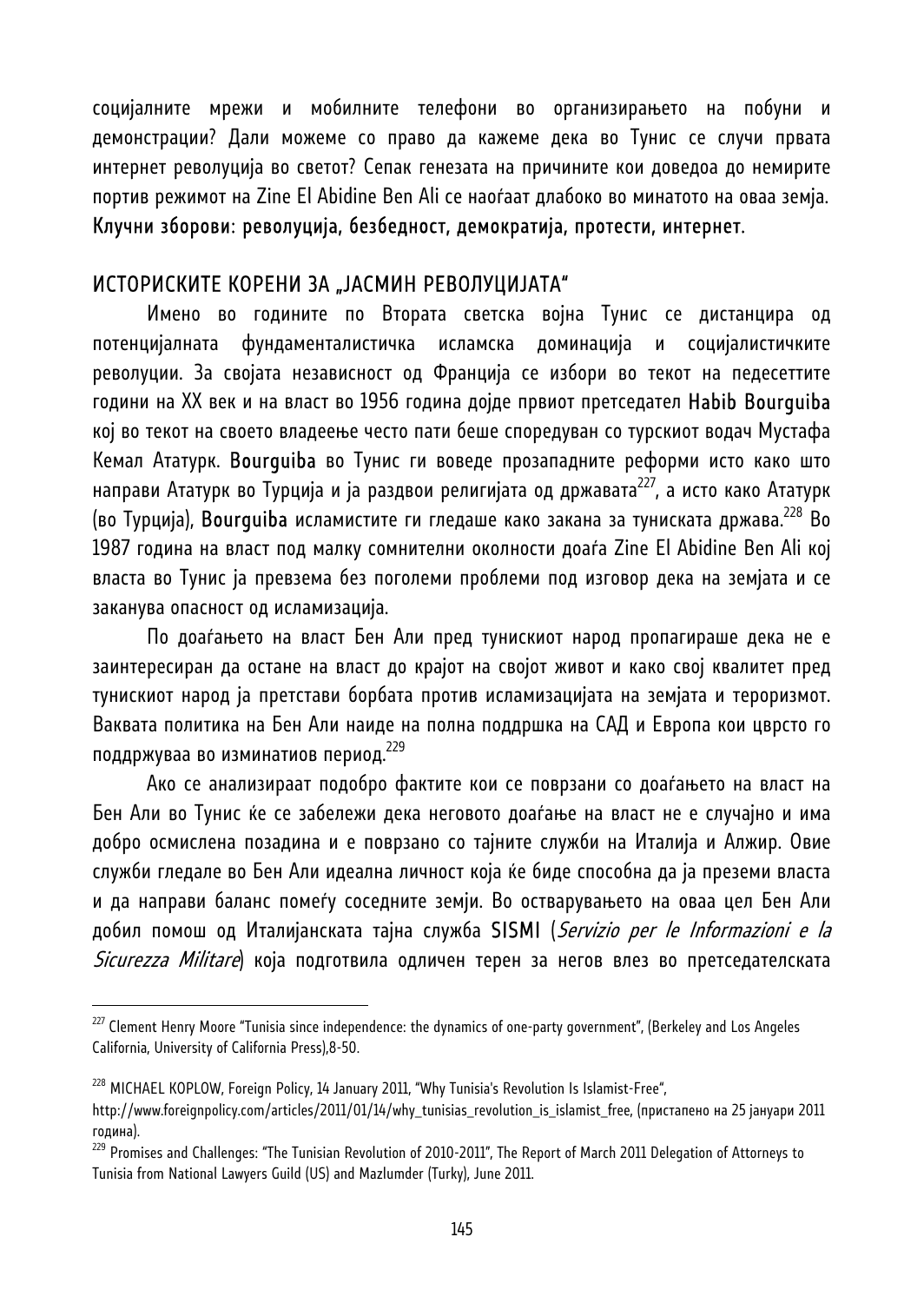палата. Алжир имал императив да создаде клима која не би ескалирала во судир помеѓу двете соседни држави затоа што Тунис и Алжир во тоа време, а и ден денес имаат некои нерешени гранични спорови. Така Бен Али со помош на овие служби по брза постапка станува министер за внатрешни работи, па премиер и на крај претседател на Тунис.<sup>230</sup>

Во насока на потврда на овие тврдења за вмешаност на тајните служби оди и изјавата на поранешниот шеф на тајната служба на Италија SISMI Fulvio Martini, кој во 1999 година во италијанскиот парламент јавно изјавил дека "во периодот помеѓу 1985 и 1987 година организирале успешен политички преврат (coup d'état) во Тунис, сменувајќи го актуелниот претседател Habib Bourguibu и поставувајќи го Бен Али за претседател на државата"<sup>231</sup>. На италијанските служби, но и на некои од соседните арапски држави не им се допаднало како Habib премногу жестоко се бори против растот на исламскиот фундаментализам во државата, а како "поголем грев" му се смета тоа што лично наредил и ликвидација на поедини лидери на исламистите.<sup>232</sup> Она што ја прави симптоматична оваа ситуација во која се вмешани тајните служби е тоа дека ниту една странска сила не поставува демократски лидери во некоја друга држава доколку тоа не е во согласност со нивните интереси. Ова сценарио во потполност е применето и во Тунис со поставувањето на Бен Али за негов претседател. На крајот во овие ситуации исходот е исти и се добива полу диктатура чија цел е да ги застапува интересите на своите спонзори. Полу диктатурата подразбира тенденција на легитимно избраната власт да ја узурпира власта и да доминира со законодавната и судската власт по хоризонтална линија, а по вертикална линија да доминира со локалната власт, со невладините организации. Во исто време потајно ги прислушува телефонските разговори на граѓаните, ги отвара писмата, ја чита електронската пошта (е-маил) на граѓаните, додека водачите на опозицијата се апсат или прогонуваат, новинарите се плашат да зборуваат, а под контрола се ставаат и медиумите.

Но како и да е во првите десетина години од владеењето на Бен Али работите во Тунис се одвиваа добро и народот беше задоволен од економскиот напредок на земјата, од почитувањето на човековите права и правата на жените. Меѓутоа како годините на владеење одминуваа, Бен Али почна да прави многу лоши чекори во економијата и

<sup>&</sup>lt;sup>230</sup> Christopher Alexander, "Tunisia: stability and reform in the modern Maghreb", (New York, 270 Madison Avenue, Routledge, 2010).

<sup>&</sup>lt;sup>231</sup> Sokari Ekine, Firoye Manji, "African Awakening: The Emergining Revolution", (an imprint by Fahamu Cape Town, Dakar, Nairobi and Oxford, Pambazuka Press, 2012), 47

http://books.google.me/books?id=JKiQoO1bgWoC&pg=PA47&lpg=PA47&dq=SISMI+Fulvio+Martini+statement+about+tunisia &source=bl&ots=roAELjoG-4&sig=EdV8e-e5abo5z8gaz7d6Pkd\_lFo&hl=sr-

ME&sa=X&ei=bGEgT7T1K4TTsgbQm7DHDA&ved=0CD0Q6AEwBQ#v=onepage&q=SISMI%20Fulvio%20Martini%20statement %20about%20tunisia&f=false

<sup>&</sup>lt;sup>232</sup> Christopher Alexander, "Tunisia: stability and reform in the modern Maghreb", (New York, 270 Madison Avenue, Routledge, 2010).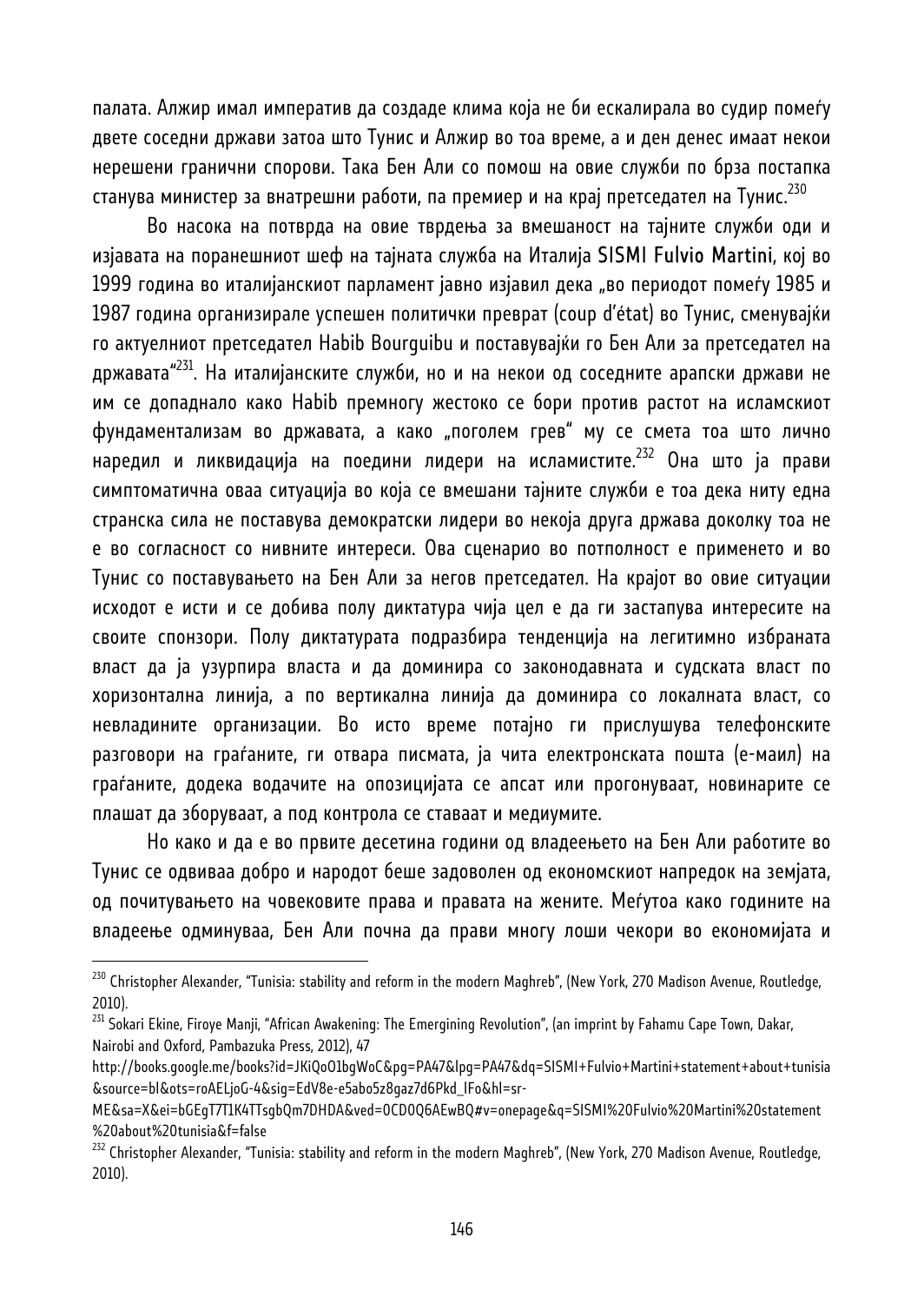политиката кои во последната деценија го окарактеризираа како лош политичар. Во последната декада тој со Тунис владееше со помош на безбедносните служби и спремноста на граѓаните да му дадат време да ги спроведе на дело своите ветување. Во основа тој не знаеше како да ги брани своите ставови, одлуки и акции и поради тоа беше лесна мета на опозицијата и медиумите во изминатиот период.<sup>233</sup>

Исто така претседателот Бен Али во изминатиот период ја запостави внатрешната безбедност на земјата, го наруши угледот кај армијата, ја "запостави економијата, не отвораше нови работни места за образованата младина и со тоа допринесе за губење на легитимитетот"<sup>234</sup> кај својот народ. Праксата докажа дека секој политички систем кој ќе го изгуби легитимитетот кај својот народ е осуден на пропаст. На водачите на безбедносните и воените служби во Тунис добро им беше познато дека нивниот легитимитет кај народот е непотполн (нецелосен) без разлика што да направат или ветат. Поради тоа бевме сведоци на фактот дека во критичниот момент во Тунис армијата "седеше со скрстени раце" и се соживуваше со народот и не презеде ништо за да го заштити режимот на Бен Али и покрај неговите наредби. Губењето на легитимитетот кај народот по се изгледа на Бен Али не му беше добро познато каков ефект може да има по неговото владеење. Легитимитетот е централно прашање поврзано со опстанокот на секој режим и тоа е она на што го тера секој режим да инсистира на легитимитетот кај народот било тоа да е автократски или демократски. Доколку режимот го изгуби легитимитетот кај народот тогаш тој нема континуитет во пристапот и ја нема во континуитет довербата на народот и никогаш не може да успее да се одржи на власт. Народот беше свесен што се случува во земјата, но се плашеше гласно да го кажи своето мислење затоа што тоа значеше смрт не само за тој што ќе проговореше јавно туку и смрт за неговата фамилија.

Причините за револуцијата се многубројни, но сепак можат да се издвојат неколку главни причини кои го поттикнаа бранот на незадоволство против авторитарните режими во арапскиот свет. Имено во сите овие земји главна причина е недостатокот на слобода, основните човекови права и слободи долго време им се скратувани, а авторитарните режими не можеа да се оправдаат ниту со повикување на исламот. На чело на арапските држави седат лица кои се долги години на власт, корумпирани и антидемократски настроени.<sup>235</sup> Целиот свет сведочи за историските настани односно револуциите кои се случија во Тунис, Египет, Јемен и во другите арапски земји.

<sup>&</sup>lt;sup>233</sup> Alexis Arieff, "Political Transition in Tunisia", 16 December, 2011, www.fas.org/sgp/crs/row/RS21666.pdf

<sup>&</sup>lt;sup>234</sup> Lahcen Achy, Carnegie Middle East Center, 10 October 2011, "Tunisia's Economic Reforms Offer a Blue Print for Stability", http://carnegie-mec.org/publications/?fa=45705 (пристапено на 26.01.2012).<br><sup>235</sup> Dragan Stojanovic, Akter Online, 24.01.2011, "Arapska revolucija u pokušaju", http://www.akter.co.rs/politikaprint/3315-

arapska-revolucija-u-pokuaju.html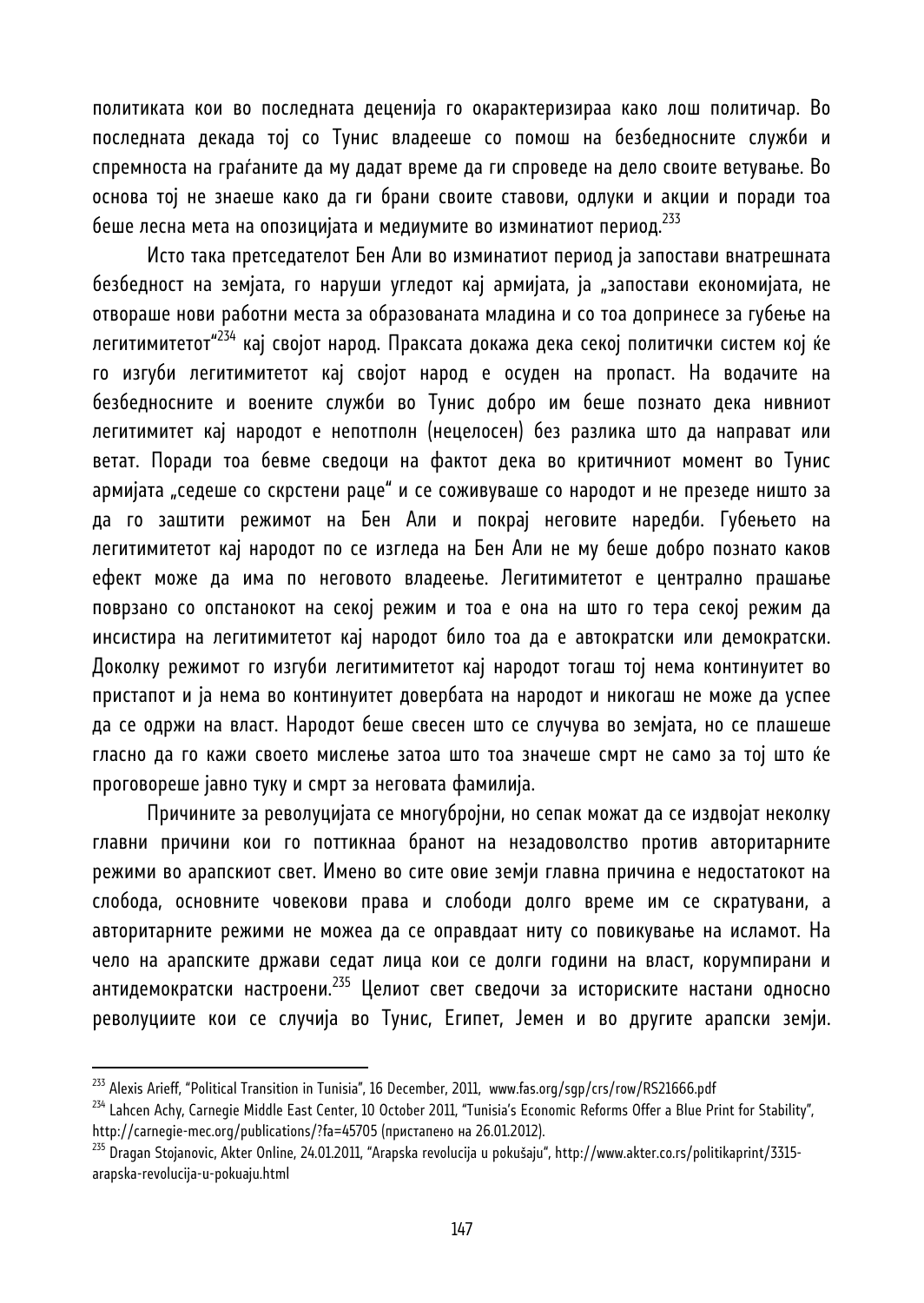Арапскиот народ се разбуди и се крена против своите диктатори кои со нив владееја повеќе децении.

Меѓутоа како главни причини кои беа моторна сила да се случи револуцијата во Тунис можеме да ги посочиме следните:

Демографија. Во Тунис за живеат нешто повеѓе од 10,5 милиони жители со стапка на прираст од 17,4 на 1000 жители во 2011 година. Покрај тоа, просечната возраст во земјата е 30 години и оваа структура, иако, по дефиниција е најобразована социјално е најзагрозена. 236

Невработеноста, особено кај младите се движи 30.7%, а чувството на безнадежност во вакви услови е силен мотив за незадоволство на образованата младина. $^{237}$ 

Кризата со храна и галопирачкиот пораст на цената на храна директно зависат од темпото на растот на населението. Тоа предизвикува пропорционално намалување на животните ресурси за чие обновување во земја со нерегулирана економија како Тунис е сериозен проблем.

Автократскиот режим во Тунис со силна поддршка од западните земји брутално ја елиминира политичката опозиција, особено либералната со што ги искорени и сите почетни процеси на креирање на средната класа граѓани, без кој демократизацијата е невозможна. Во согласност со интересите на режимот постепено се менуваат внатрешните закони (особено укинувањето на ограничувањата на повторно кандидирање за шеф на државата), со што изборите станаа формални и фарса.

Корупцијата и незаконското богатење станаа начин на живот и функционирање во Тунис, а тоа допринесе да се зголеми јазот помеѓу богатите и сиромашните. Бесот на јавноста најмногу ја предизвика небрежноста и лакомоста на најблиските роднини на Бен Али кои ја контролираа скоро целата економија на Тунис.

Безбедносните структури беа силно финансиски поддржани, одржувани, развивани и образовани во Америка, Велика Британија и Франција. Тоа допринесе тие да станат основна гаранција за режимот. Политичките права се претворија во фарса, а политиката на земјата е диригирана првенствено од интересите на овие сили и геополитичките интереси кои тој систем го одржувуваа.

Полу диктатура со уловени права што подразбира дека Тунижаните во потполност не ги уживаа општите, основните и неотуѓивите човекови права кои се карактеристика на развиените демократии иако тие Уставно беа загарантирани.

<sup>&</sup>lt;sup>236</sup> Central Intelligence Agency, The World Factbook: Tunisia " https://www.cia.gov/library/publications/the-world-

factbook/geos/ts.html , (пристапено на 24.12.2012).

<sup>237</sup> Исто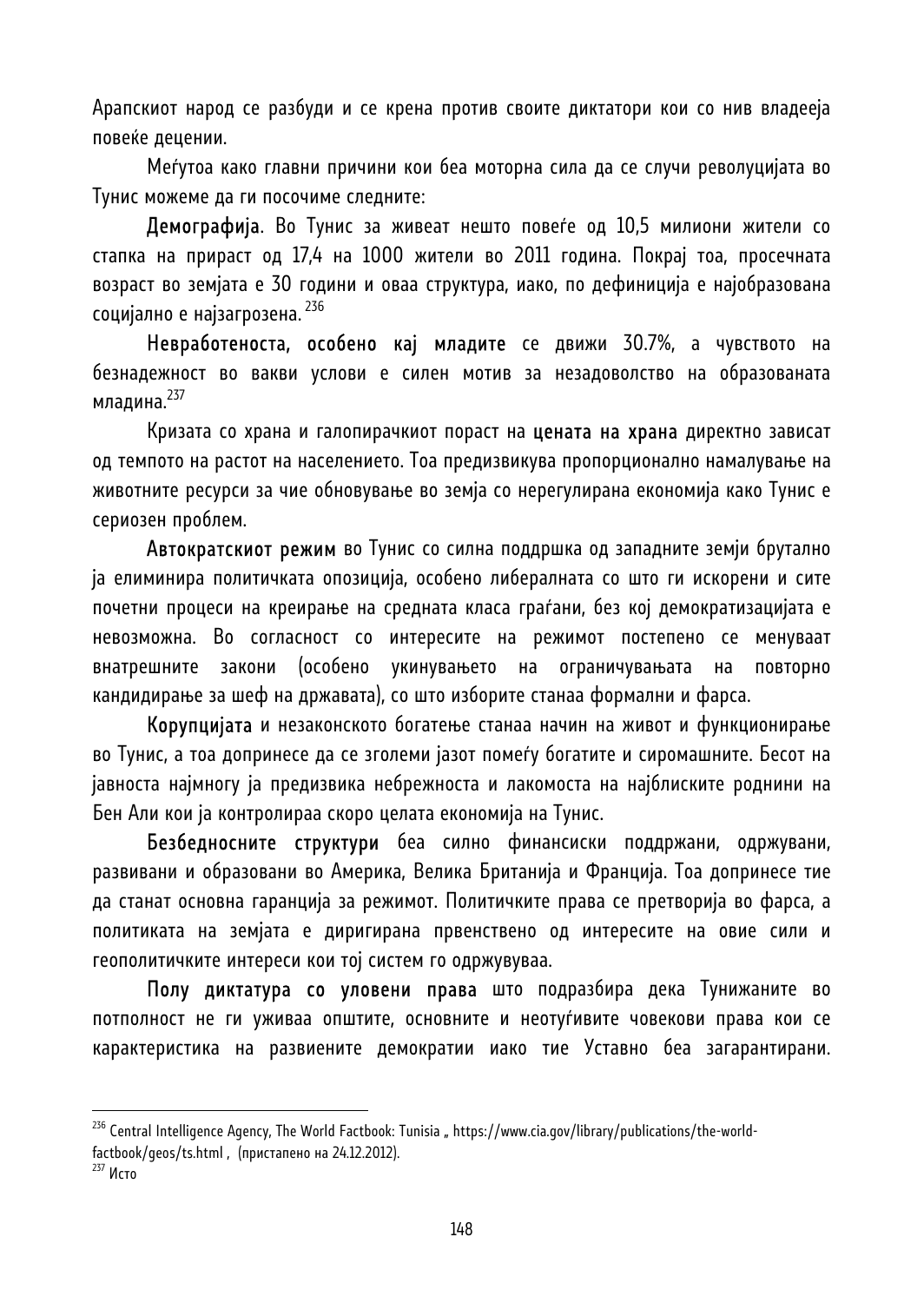Користејќи ја позицијата на моќ Бен Али успеа да стави се под контрола во земјата – интелектуалците, новинарите, писателите, интернетот, медиумите.

Сето ова не упатува на заклучок дека корените на "Јасмин револуцијата" се наоѓаат длабоко во минатото, но за да се крени народот на нозе и да излези на улица беше потребно нешто да ја иницира револуцијата. Таа иницијална каписла за почеток на "Јасмин револуцијата" беше самозапалувањето на младиот Mohammed Buazizis во декември 2010 година.

#### КАКО ЗАПОЧНА "ЈАСМИН РЕВОЛУЦИЈАТА"

Имено немирите во Тунис започна на 17 декември 2010 година кога при рутинска контрола полицијата на младиот Mohammed Buazizis му го одзела овошјето и зеленчукот кој го продавал без дозвола.<sup>238</sup> Како и многу други млади тунижани, Mohammed Buazizis имал факултетска диплома, но не и работа која може да му обезбеди достоинствен живот. Тој заработувал дневно 7 долари од продажба на зеленчук и овошје и со тоа обезбедувал егзистенција за себе и за својата фамилија.<sup>239</sup> Во знак на протест поради невработеноста, корупцијата и сличните проблеми кои беа главна карактеристика на автократскиот режим 26 годишниот Buazizis се полил со бензин и се самозапалил пред зградата на локалната самоуправа во градот Sid Bouzid. Buazizis починал во болница неколку дена подоцна. Самозапалувањето во исламот се смета за еден од најголемите гревови кои што човек може да ги направи. Овој гест на Buazizis покрена бран на демонстрации против сиромаштијата, невработеноста и корумпираната влада.<sup>240</sup> "Со самозапаувањето тој стана симбол на борбата на народот против тиранијата<sup>"241</sup>, а револуцијата беше наречена "Јасмин револуција" според автентичното чвеќе кое вегетира само во оваа земја.

Немирите по туниските градови започнаа веднаш по смртта на младиот Мухамед. На почетокот демонстрантите од режимот бараа да им се овозможи вработување и подобри животни услови, а потоа и заминување на автократскиот режим на Бен Али. Илјадници демонстранти минуваа низ улиците на главниот град Тунис извикувајќи "Надвор Бен Али" и "Бен Али убиец" барајќи автократскиот шеф на државата Зине ал-

<sup>&</sup>lt;sup>238</sup> Sergej Županić, Vecernji.hr, 23.01.2011, "Je li revolucija u Tunisu počela pukom zabunom?",

http://www.vecernji.hr/vijesti/je-li-revolucija-tunisu-pocela-pukom-zabunom-clanak-243189 (пристапено на 23.01.2011 година).

<sup>&</sup>lt;sup>239</sup> Rania Abouzeid, Time Magazine World, 21 January 2011, "Bouazizi: The Man Who Set Himself and Tunisia on Fire",

http://www.time.com/time/magazine/article/0,9171,2044723,00.html, ( пристапено е на 24.01.2012).

<sup>&</sup>lt;sup>240</sup> David Bratslavsky, Examiner, 16 January 2011, "What's happening in Tunisia?", http://www.examiner.com/foreign-policy-incincinnati/what-s-happening-tunisia (пристапено на 28 јануари 2011 година)

<sup>&</sup>lt;sup>241</sup> Феђа Димовић, Политика Online, 21.01.2011, "Мирис јасмина иза гвоздене завесе", http://www.politika.rs/pogledi/Fedja-Dimovic/Miris-jasmina-iza-gvozdene-zavese.sr.html,присапено на 24.01.2012).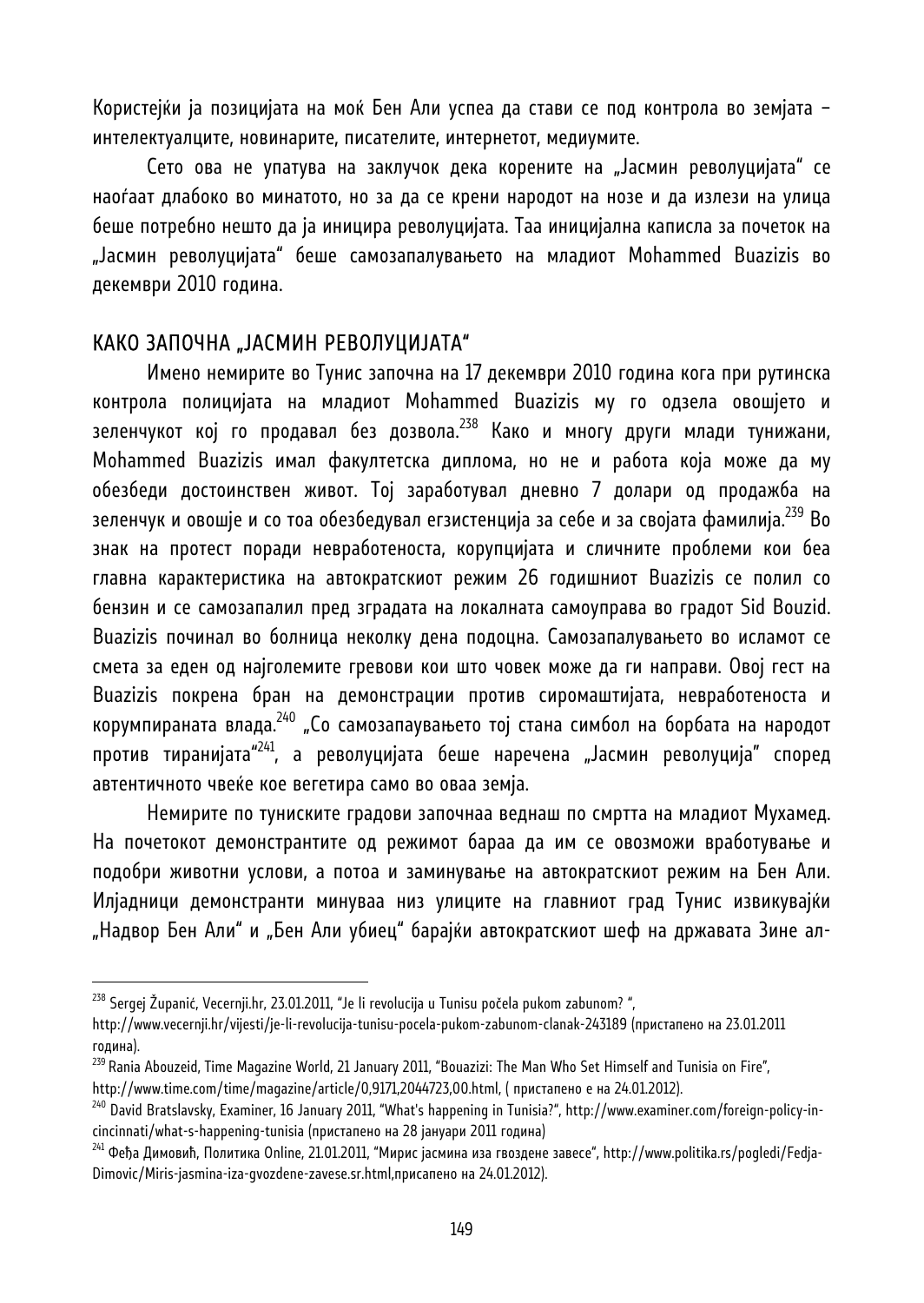Абидине Бен Али, кој веќе 23 години е на власт, да поднесе оставка незадоволни од неговото владеење и ветувањето дека функцијата ќе ја напушти по истекувањето на мандатот во 2014 година.<sup>242</sup> На почетокот Бен Али се обиде преку полицијата да ги задуши немирите и да ги заплаши луѓето со убивање и прикривање на правите информации зошто младиот Мухамед се самозапали пред зградата на локалната самоуправа во Sid Bouzid. Но тие мерки имаа контра ефект и немирите не беа сопрени туку напротив тие ескалираа и се раширија во сите поголеми туниски градови и со тек на времето како што не беа исполнувани барањата тие стануваа се понасилни и порадикални. На немирите во Тунис не останаа имуни ниту главните туниски опозцисики партии кои им дадоа поддршка на демонстрантите и беа цврсто убедени дека претседателот ја загубил контролата над улиците и му бил потребен масакр за да ја смири ситуацијата во земјата<sup>243</sup>. Во поддршка на демонстрантите опозиционите лидери во Париз објавија декларација во која го повикуваат претседателот на Тунис Бен Али да се повлече од власта и да биде формирана преодна влада кое ќе овозможи одржување слободни демократски и фер избори.244

Она што ја изненади Европа и САД е тоа дека никој не предвиде дека работите во Тунис ќе се одвиваат толку бргу, дека ќе отидат толку далеку и дека толку драстично ќе се драматизираат како на филмска лента. Ниту на опозицијата, ниту на владејачката гарнитура, ниту на стручњаците ниту на разузнавачките служби, дури и на самите тунижани не им беше потполно јасно што ќе се случи во наредниот период. Тунис под власта на Бен Али беше земја каде борбата против тероризмот и екстремниот ислам беа алиби за гонење на слободата, узурпација на власта и грабеж на народот.<sup>245</sup>

Тука се наметнува дилемата зошто е симнат еден од најмоќните лидери во арапскиот свет за само неколку дена и покрај неговите способности и искуство во управувањето со земјата опкружен со челичен безбедносен апарат? Добро познато е дека Бен Али беше еден од главните сојузници на САД и ЕУ (посебно на Франција) во регионот на Северна Африка. Тој на Запад беше пофалуван поради својот секуларизам и наклонетоста кон либералниот капитализам. Администрацијата на САД сметаше дека афричките лидери, како Бен Али, се важно оружје во борбата против се поголемото

http://www.time.mk/read/fbae81d82f/ad507e47aa/index.html

 $242$  Peter Wolker and agencies, Guardian, 14 January 2011, "Tunisian president declares states of emergency and sacks government", http://www.guardian.co.uk/world/2011/jan/14/tunisian-president-dismisses-governmentviolence?INTCMP=ILCNETTXT3487, (пристапено на 25.01.2012).<br><sup>243</sup> Rania Abouzeid, Time Magazine World, 21 January 2011, "Bouazizi: The Man Who Set Himself and Tunisia on Fire",

http://www.time.com/time/magazine/article/0,9171,2044723,00.html, ( пристапено е на 24.01.2012).

 $^{244}$  Сител, "Најмалку 20 лица загинаа во судири меѓу демонстрантите и полицијата во Тунис",

<sup>&</sup>lt;sup>245</sup> Mira Popović, Печат, 21.01.2011, TUNIS Diplomatska greška ili opreznost", http://www.pecat.co.rs/2011/01/tunisdiplomatska-greska-ili-opreznost/ (пристапено на 21.јануар 2011).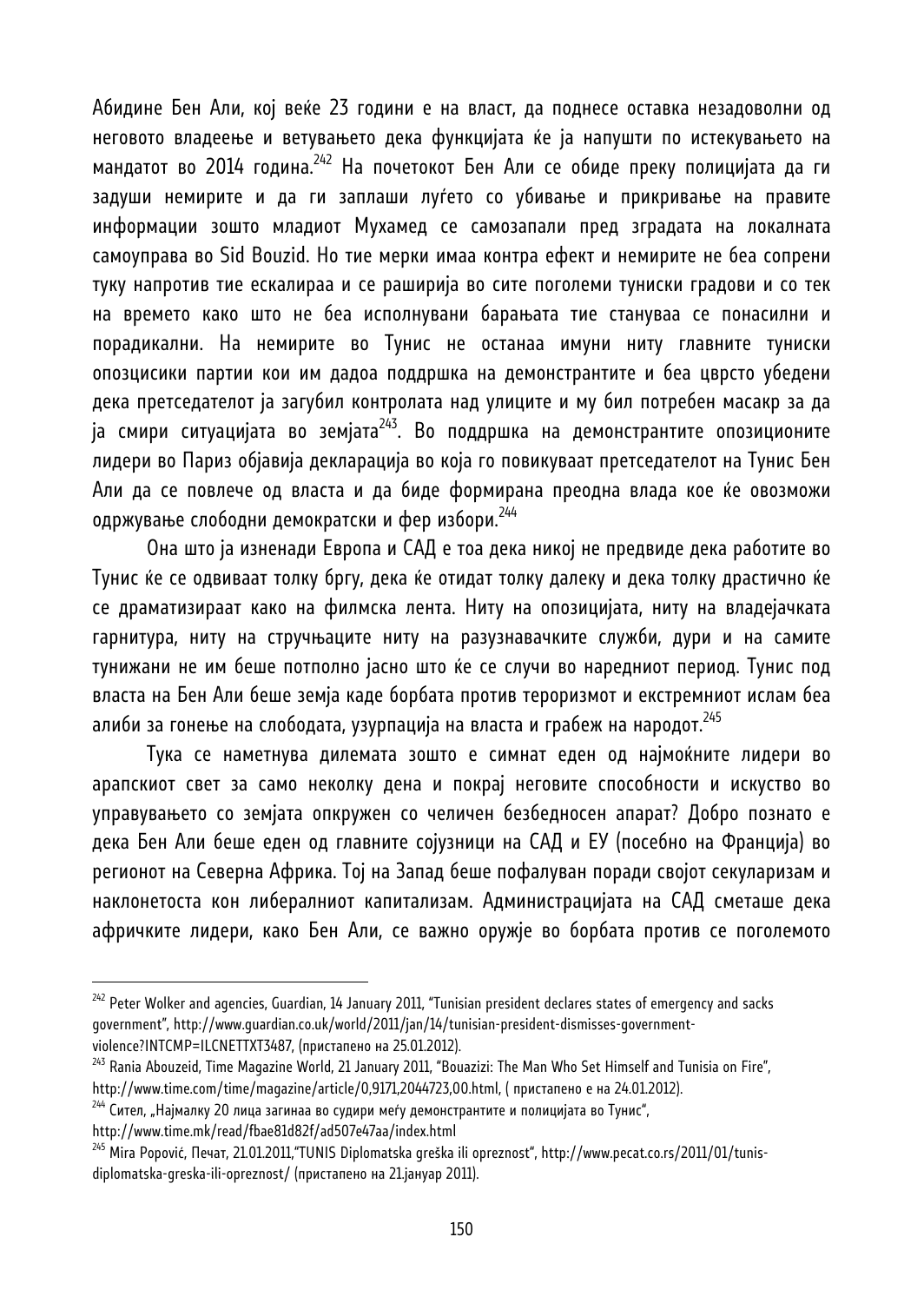растење на исламскиот фундаментализам и сегогаш беа подготвени да замижат пред нивните злосторства.<sup>246</sup>

Меѓуота лицемерието на Запад и САД во однос на револуцијата во Тунис одеше од крајност во крајност. Тука се наметнува прашањето дали владетелите на светот ќе дозволат еден африкански народ самостојно да одлучува за својата судбина?

На почетокот американскиот државен секретар Хилари Клинтон побара од Владата во Тунис да најде мирно решение за прекин на социјалните немири, кои ја потресуваат земјата, но изрично нагласи дека САД "немаат право да завземаат страна"<sup>247</sup> што во превод значи дека нема да ги поддржат демократските промени во Тунис. Подоцна насилствата во Тунис во кои загинаа стотици демонстранти ги натераа Соединетите Американски Држави да изразат подршка кон правото на глас на тунискиот електорат, а Барак Обама ја поздрави храброста и достоинството на тунискиот народ и заедно со Клинтон повикаа на трајно демократско решение за Тунис и одржување на слободни и демократски избори во земјата.<sup>248</sup>.

Во сета оваа ситуација најконтроверзна и најлицемерна беше позицијата на Париз во однос на случувањата во нивниот поранешен муслиманско - арапски протекторат Тунис. На почетокот француската влада одбиваше да ги коментира немирите во Тунис, но задоцни и со осудата против употребата на сила и насилството врз демонстрантите и со поддршката на тунискиот народ и неговите барања за демократија и подобар живот. Немирите беснееја во Тунис скоро еден месец, а француската влада се надеваше дека ситуацијата во оваа арапска земја која е "бедем во одбраната од исламскиот интегризам"<sup>249</sup> полека ќе се смират сами од себе. Претседателот Саркози јавно се огласи дури кога демонстрантите го симнаа Бен Али од власт со порака дека "Франција ја поддржува волјата на тунискиот народ за демократија"250 и повика на прекин на насилствата и одржување на слободни и демократски избори во најкраток временски рок. Париз соопшти дека ја сфатил пораката за уставна транзиција во Тунис и во знак на поддршка на тунискиот народ Франција не му дозволи прибежиште на Бен Али и тој замина во Саудиска Арабија.

<sup>&</sup>lt;sup>246</sup> Promises and Challenges: "The Tunisian Revolution of 2010-2011", The Report of March 2011 Delegation of Attorneys to Tunisia from National Lawyers Guild (US) and Mazlumder (Turky), June 2011.

<sup>247</sup> Mona Eltahawy, The Washington Post, 15 January 2011, "Tunisia's Jasmine Revolution" http://www.washingtonpost.com/wpdyn/content/article/2011/01/14/AR2011011405084.html?sid=ST2011011603474, (пристапено на 18 јануари 2011 година)<br><sup>248</sup> The Washington Post, "Tunisia's revolution should be a wake-up call to Mideast autocrats", 15 January 2

<sup>&</sup>quot;http://www.washingtonpost.com/wp-dyn/content/article/2011/01/15/AR2011011503141.html", (пристапено на 28 јануари 2011 година).

<sup>&</sup>lt;sup>249</sup> Mira Popović, Печат, 21.01.2011,"TUNIS Diplomatska greška ili opreznost", http://www.pecat.co.rs/2011/01/tunisdiplomatska-greska-ili-opreznost/ (пристапено на 21.јануар 2011).<br><sup>250</sup> Исто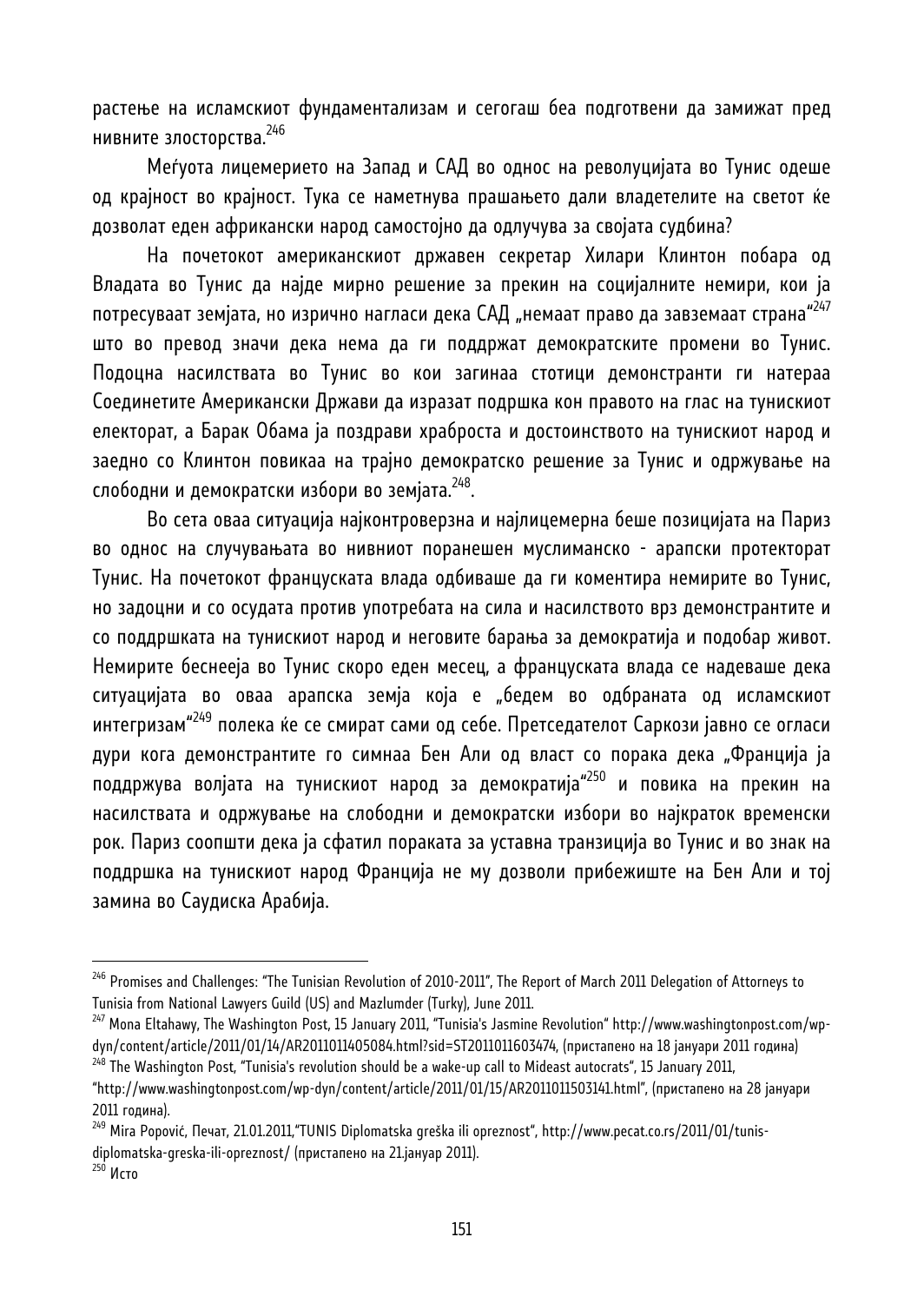Одговорот на ваквите обвинувања и барања на демонстрантите на Зин ал Абидин бен Али беше дека насилните протести се дело на мали екстремистички групи<sup>251</sup>, кои сакаат да ја дестабилизираат земјата и тие можат длабоко да им наштетат на интересите на земјата, бидејќи ги одвраќаат инвеститорите и туристите, кои обезбедуваат голем дел од приходите на националната економија.<sup>252</sup> "Ниту една демократска држава нема да дозволи да се прибегне до насилство затоа што насилството е црвената линија преку кое власта не може да остане имуна и нема да дозволи неколкумина екстремисти да користат забрането оружје како Молотови коктели врз луѓето и државната и приватната сопственост,"253 изјави Бен Али во своја одбрана.

Соочувајќи се со фактот дека нема да може да ги сузбие лесно демонстрациите, а со цел да ја смири тешката состојбата во земјата, Бен Али првично најави демоктратизација на земјата, распуштање на владата, спречување на полицијата да отвора оган врз демонстрантите, како и намалување на цените на основните прехранбени производи.254 Но тие не допринесоа за смирување на масата народ кои демонстрираа по улиците низ повеќе туниски градови, туку напротив допринесе за нивно ескалирање.

## УЛОГАТА НА ИНТЕРНЕТОТ И МОБИЛНИТЕ ТЕЛЕФОНИ ВО "ЈАСМИН РЕВОЛУЦИЈАТА"

Голем број на аналитичари и познавачи на ситуацијата во Северна Африка и Блискиот Исток се соочија со еден ноторен факт кој изврши силно влијание врз развојот на настаните во Тунис. Тоа беше масовното користење на интернетот и мобилната телефонија од страна на организаторите на протестите. Познато е дека интернетот и мобилната телефонија сами од себе никого не можат да ослободат, но сега гледаме што може и не може да направат луѓето со интернетот и мобилната телефонија од Северна Африка до Персискиот залив и Европа.

Оваа тема долго време ја истражувал белорускиот аналитичар Evgeny Morozov и своите наоди ги објавил во книгата "Интернет измама: темната страна на интернетот", која е објавена пред да се случат немирите во Тунис. Тој во својата книга заклучува дека во глобала интернетот не го кочи вообичаеното функционирање на политичките елити.

<sup>&</sup>lt;sup>251</sup> Kristen Chick, The Cristiance science monitor, 12January 2011, "http://www.csmonitor.com/World/Middle-

East/2011/0112/Tunisia-protests-serve-warning-to-autocratic-Middle-Eastern-regimes/(page)/2, (пристапено на 25.01.2012).<br><sup>252</sup> Tunisia: Speech by President Ben Ali, 27.December 2012, http://www.al-

bab.com/arab/docs/tunisia/ben\_ali\_speech\_27122010.htm, (пристапено на 26.01.2012).

<sup>&</sup>lt;sup>253</sup>"Во немирите во Тунис убиени 14 лица", Сител, 10.01.2011, http://www.sitel.com.mk/dnevnik/svet/vo-nemirite-vo-tunisubieni-14-civili (пристапено на 25.01.2012).

<sup>&</sup>lt;sup>254</sup>Maha Ben Abdeladhim, France 24, 24.01.2011, "Tunisian Revolution finds time for a bit of much – needed Facebook humor", http://www.france24.com/en/20110123-tunisia-revolution-jokes-facebook-humour-ben-ali, (pristapeno na 26.01.2012).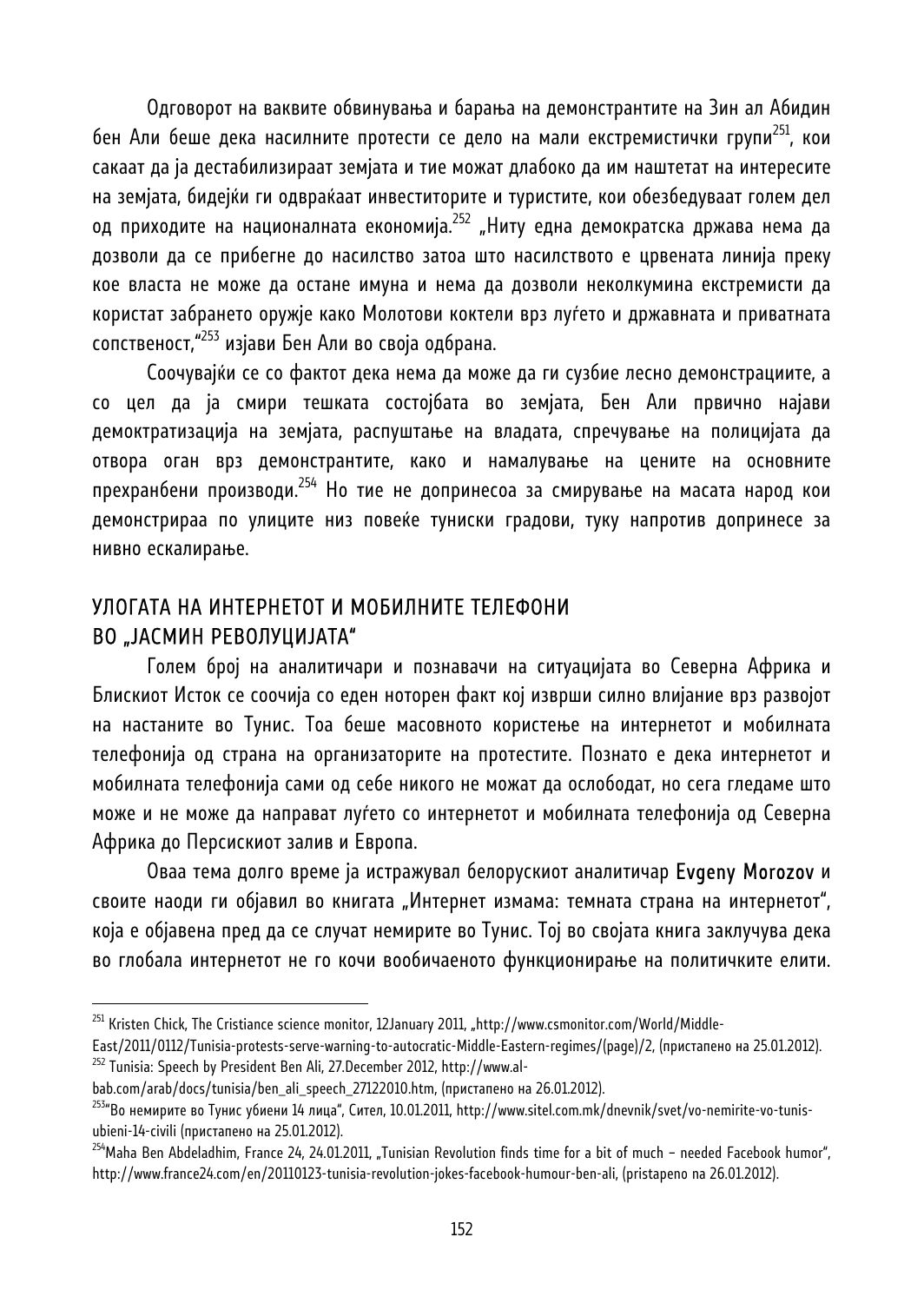Политиката и понатаму останува клучниот фактор кој одлучува дали некој режим ќе биде сменет или не. 255

Меѓутоа во случајот со Тунис и подоцна со другите северно африкански и блиско источни земји, интернетот имаше доста важна улога во ширењето на информациите и ширењето на протестите. Се претпоставува дека 18% од тунижаните имале профили на Facebook или на Twitter кои службите на Бен Али не успеале на време да ги блокираат.256 Она во што можеме да бидеме потполно сигурни е тоа дека помеѓу високо образуваната младина која излезе на протести во Тунис употребата на интернетот и мобилните телефони е многу поголема од 18%. Пред да биде симнат од власт режимот на Бен Али тргна со хакерски напади против противниците на режимот кои што користеле gmail и facebook профили прибирајќи ги нивните лозинки и е-mail, а во одредени ситуации биле и апсени овие "интернет противници".<sup>257</sup> Балгодарение на интернетот и брзата размена на информации обичните луѓе во светот полека стануваат свесни дека се заложници на мал број на моќници кои владеат со нив.<sup>258</sup> Ова зборува дека луѓето во време на глобализација и интернет не сакаат да живеат според закони со кои се ограничуваат слободата и човековите права.

Информационите и комуникациските технологии одиграа важна улога и овозможија револуцијата во Тунис да успее, но тие не ја предизвикаа таа револуција туку само ја поддржаа и помогнаа.<sup>259</sup> Следејќи го примерот на младите тунижани бенефитот на овие технологии ги искористија и другите противници на автократските режими во МАГРЕБ и на Блискиот Исток за да ги симнат од власт долгогодишните автократи и да внесат промени во своите земји. Меѓутоа скептиците сметаат дека Запад и САД повеќе ги интересира овие земји да бидат стабилни и мирни отколку да се демократизираат, а задачата на овие арапски моќници е да ги држат своите народи под контрола т.е. да го сакаат Запад и да го мразат Иран. Меѓутоа со љубовта спрема западните земји доаѓа и љубовта кон човековите права и слободи и многу е тешко да се држат во спрега луѓето кои знаат дека може да се живее подобро. Тука дури ни верата

<sup>&</sup>lt;sup>255</sup>Evgeny Morozov, "The Net Delusion: The Dark Side of Internet Freedom", (New York, Public Affairs,

<sup>2010).</sup>http://books.google.me/books?id=D6itlLerfRIC&pg=PR7&source=gbs\_selected\_pages&cad=3#v=onepage&q&f=false <sup>256</sup>Tangled Web, Radio Free Europe, free library, 15 January 2011, "Tunisia: Can We Please Stop Talking About "Twitter Revolution", http://www.rferl.org/content/tunisia\_can\_we\_please\_stop\_talking\_about\_twitter\_revolutions/2277052.html,

<sup>(</sup>пристапено на 25.01.2012).

<sup>&</sup>lt;sup>257</sup> Timothy Garton Ash, The Guardian: 21 January 2011, "Twitter i WikiLeaks pomogli revoluciju u Tunisu", http://www.slobodnaevropa.org/content/twitter\_wikileaks\_tunis\_revolucija/2282242.html (пристапено на 22 јануари 2011 година).

<sup>&</sup>lt;sup>258</sup> Evgeny Morozov, "The Net Delusion: The Dark Side of Internet Freedom", (New York, Public Affairs,

<sup>2010).</sup>http://books.google.me/books?id=D6itlLerfRIC&pg=PR7&source=gbs\_selected\_pages&cad=3#v=onepage&q&f=false <sup>259</sup> Danny O'Brien, Committee to protect journalists, 25 January 2011, "Will Tunisia's 'Internet revolution' endure?"

http://www.cpj.org/internet/2011/01/will-tunisias-internet-revolution-endure.php, (пристапено на 16 февруари 2011 година).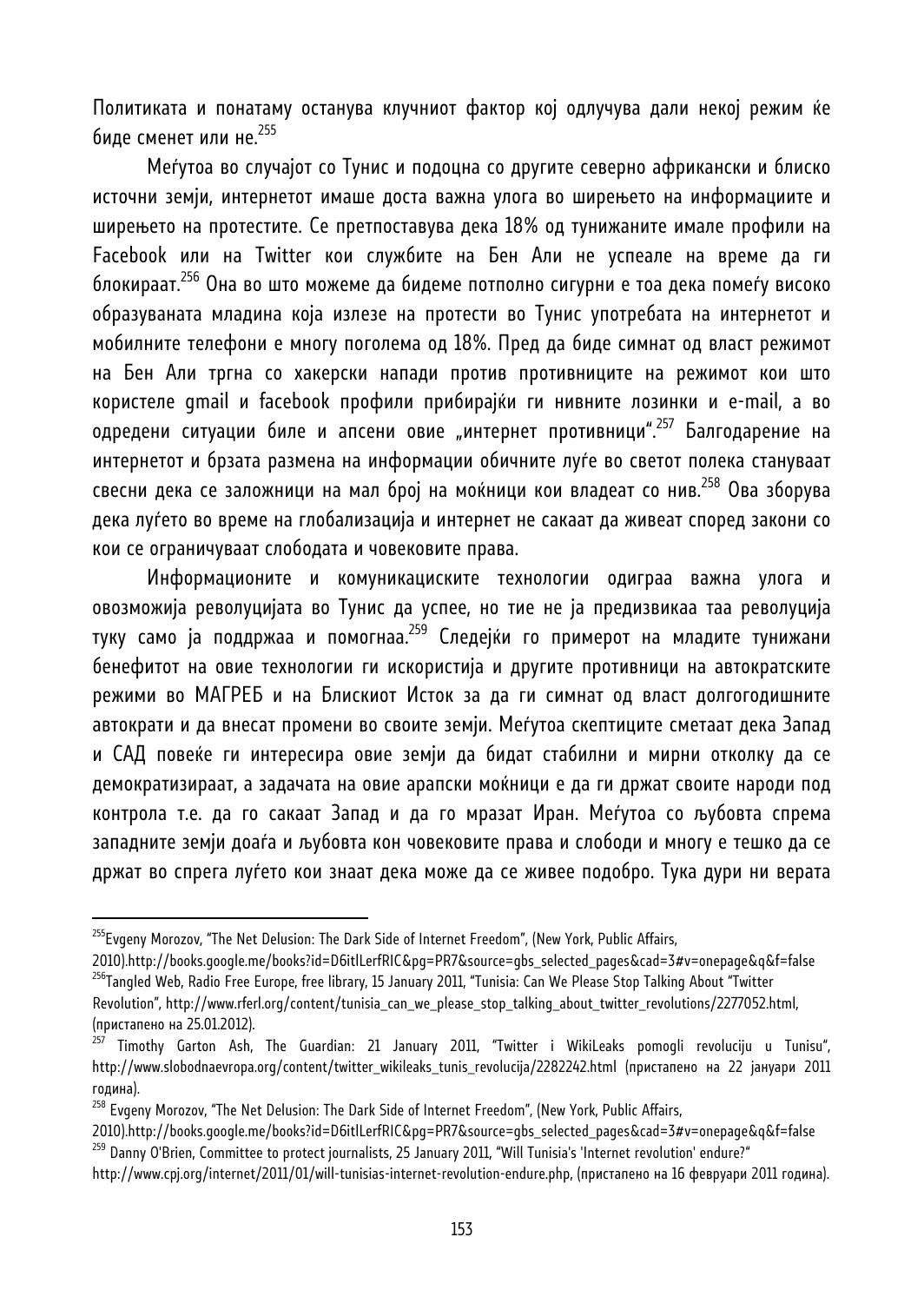не може да помогне. Во ситуацијата со Тунис едно е јасно, а тоа е дека земјата нема да може да се демократизира без поддршка од Запад, затоа што по смената на Бен Али може да дојде друг Бен Али и така народот да се врти во круг. Политиката на Запад во одредени случаи во суштина е многу лицемерна, затоа што од една страна се праќаат добро познатите пораки за слободата и правата на луѓето како најголема вредност на човекот, а од друга страна се поддржуваат системите кои се спротивност на тие вредности.

Протокот на информации преку WikiLeaks, кое според зборовите на Хилари Клинтон е "закана по меѓународната заедница", овозможи тунижаните да дознаат што мисли САД за корупцијата на Бен Али, но и тоа дека САД приватно не го поддржуваат режимот на Бен Али.<sup>260</sup> Извештаите на WikiLeaks недвосмислено покажуваат дека на амбасадорот на САД во Тунис добро му било познато дека режимот на Бен Али е автократски и до срж корумпиран, дека медиумите се во потполност цензурирани, дека новинарите и опозиционерите исчезнуваат преку ноќ и дека мнозинството од народот живее во потполна беда и сиромаштија. И покрај сите овие докази, големите борци за слобода, демократија и човекови права не го дигнаа својот глас поради неправдата над тунискиот народ. 261

#### АВТЕНТИЧНОСТА НА "ЈАСМИН РЕВОЛУЦИЈАТА"

l

Историјата е полна со славите на арапските револуции, но во суштина тоа не биле никогаш народни револуции туку сите тие биле државни удари или принудна промена на власта. Големата арапска револуција од 1916 година била само идеја и не стана револуција во вистинска смисла на зборот. Египетската револуција на слободните офицери од 1952 година беше воен пуч кој потоа се пренесе врз десетина арапски земји каде се изведоа државни удари, а истите беа наречени народни востанија се до последните настани во Тунис. Единствена права револуција беше онаа на ајатолахот Хомеини од 1979 година, но Иран не е арапска земја за да се спореди со Тунис, Египет, Сирија. Револуцијата во Тунис е посебна приказна сама за себе затоа што се работи за автентично, национално и спонтано движење кое имаше многу мала помош од Запад и САД. Во Тунис народот на улица не го изнесе никој политичар ниту некоја идеологија туку хроничниот недостаток на основните животни услови, невработеноста, високите

<sup>&</sup>lt;sup>260</sup> Timothy Garton Ash, The Guardian: 21 January 2011, "Twitter i WikiLeaks pomogli revoluciju u Tunisu",

http://www.slobodnaevropa.org/content/twitter\_wikileaks\_tunis\_revolucija/2282242.html (пристапено на 22 јануари 2011 година).

<sup>&</sup>lt;sup>261</sup> Christopher Alexander, Foreign Policy, 03 January 2011, "Tunisia's Protest wave: where it comes from and what it means", http://mideast.foreignpolicy.com/posts/2011/01/02/tunisia\_s\_protest\_wave\_where\_it\_comes\_from\_and\_what\_it\_means\_for\_ ben\_ali, (пристапено на 27.01.2012).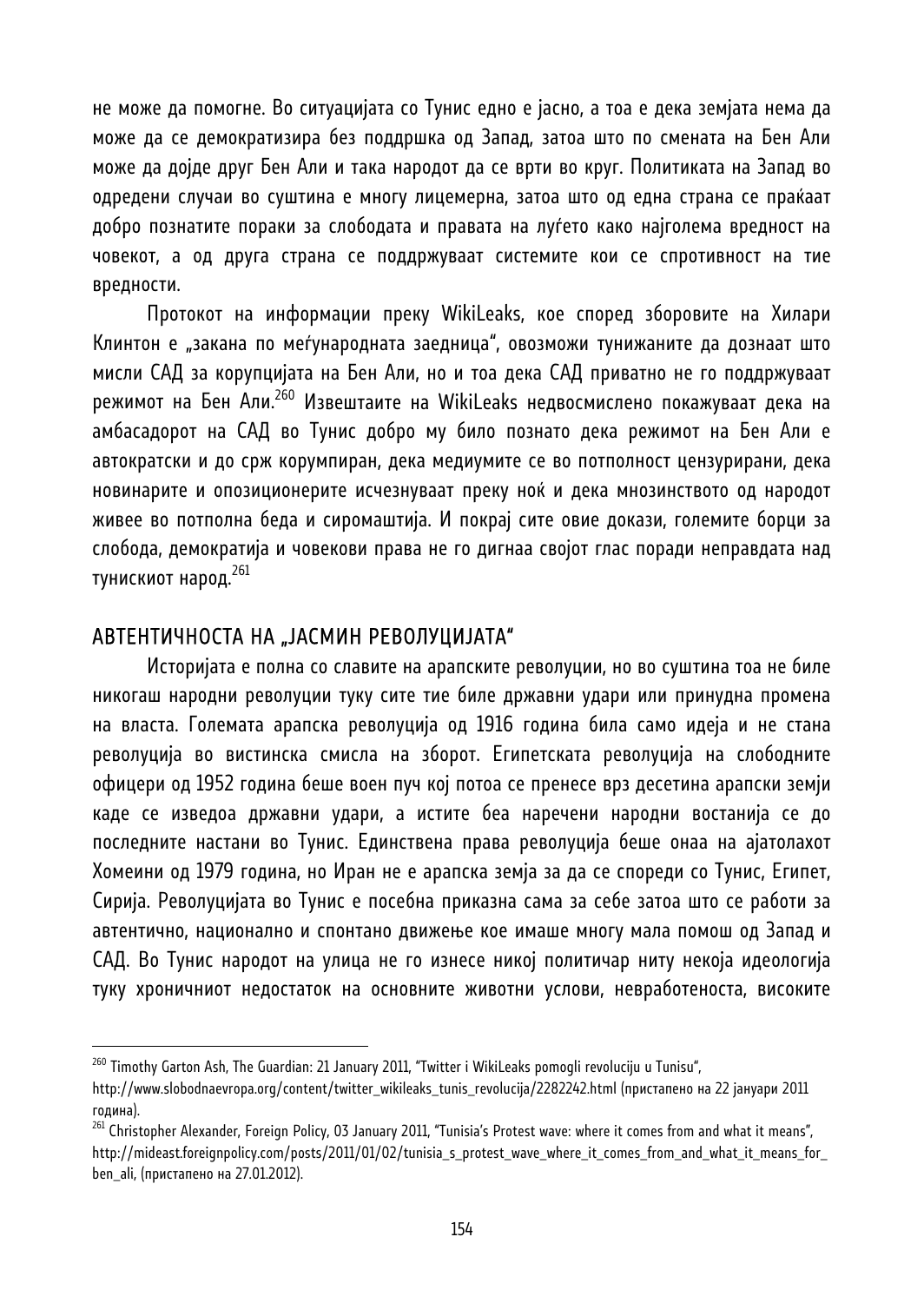цени на храната и широко распространетата корупција. Во основа во Тунис се случи општонародна побуна која директно беше управувана од народот.

За тоа дека се работи за автентична револуција ни зборуваат и неколку факти. Имено, по напуштањето на земјата од страна на Бен Али во Тунис на брза рака се формира влада составена во најголем број од неговите приврзаници, а ваквата постапка уште повеќе ги интензивира демонстрациите, а тоа предизвика во поддршка на демонстрантите да им се приклучи и полицијата што на самата револуција и дава дополнителна тежина. Друг аргумент е тоа што спонтаната туниска револуција првин изби на улиците на Sid Bouzid, а не во касарна како што е традиција во арапските револуции и за време на своето траење од скоро еден месец успеа да го сруши еден од најмоќните арапски режими. Со тоа Тунис стана првата арапска земја каде е срушен автократскиот режим.

#### ЗАКЛУЧОК

l

Тунис е земја која беше исклучена од листата на кандидати за немири затоа што беше под челичните канџи на безбедносните служби на Бен Али, а нејзината структура на управување беше наследна. Колапсот на ваквата структура загрижи многу воени и автократски режими кои на власт се дојдени преку државен удар, а ги загрижи и Запад и САД кои со тоа ги губат своите сојузници во борбата против тероризмот. Структурата на системот на управување во Тунис беше заснована на спречување на државен удар, како и на спречување на побуни против него, но "јасмин револуцијата" докажа дека ваквиот систем е подложен на уништување кога народот ќе го дигне својот глас. На тунижаните им претстојат тешки времиња затоа што привремената влада не е склона кон реформи. На демократските сили потребно им е време да се формираат, а потребна им е и помош и солидарност од ЕУ која долго време го поддржуваше Бен Али и играше на погрешна карта. Запад сега се надева дека ситуацијата во Тунис ќе се стабилизира многу брзо и не планира директно да се меша во внатрешните работи на Тунис.

Народот кој долги години беше лажен и нема повеќе стрпливост е со очекување дека ќе му се подобрат условите за живот. Доколку Тунис се трансформира во реална демократија тогаш соседните земји ќе бараат исти права од своите режими.262 Преку нередите низ улиците на туниските градови во основа ние ја гледавме кулминацијата на широката опресија која е составена од невработеност, високи цени на храната,

<sup>&</sup>lt;sup>262</sup> MICHAEL KOPLOW, Foreign Policy, 14 January 2011, "Why Tunisia's Revolution Is Islamist-Free",

http://www.foreignpolicy.com/articles/2011/01/14/why\_tunisias\_revolution\_is\_islamist\_free, (пристапено на 25 јануари 2011 година).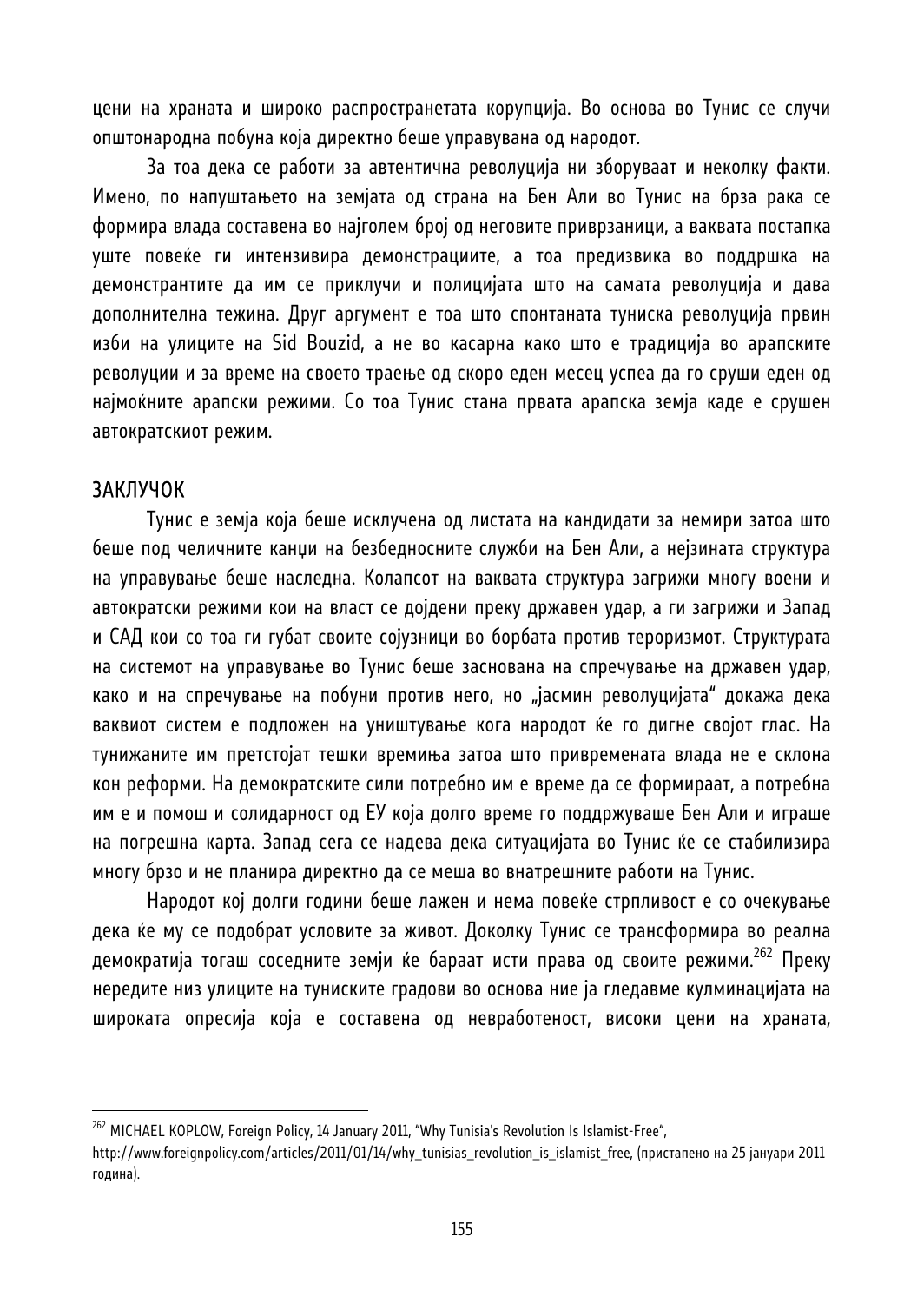корупција, недостаток на слобода на говорот и тешките животни услови.263 Жителите на арапскиот свет сфатија дека цврстите структури на моќ од Мароко до Саудиска Арабија и меѓу земјите од Персискиот залив не се дадени еднаш за секогаш и истите можат да се срушат многу брзо.<sup>264</sup>

Новата влада на Тунис ги призна сите забранети политички партии и ги ослободи сите политички затвореници. Меѓутоа тоа може да биде меч со две острици со оглед на тоа дека сега им е отворена вратата за доаѓање на власт на исламистите. Политичките аналитичари предупредуваат дека исламистите се омилени кај сиромашното население, но сепак е тешко со сигурност да се предвиди колкава е таа поддршка поради годините репресија над исламистите под режимот на Бен Али. Од друга страна тоа може да доведе до отворен судир помеѓу конзервативните и либералните сили внатре во движењето против симнатиот претседател Бен Али.<sup>265</sup>

Тунижаните по ништо не се разликуваат од другите народи на Африка или Европа. Она што се случи во Тунис може да се случи во секоја држава во која ќе се појават заедно сиромаштијата, невработеноста, политичката корупција, репресија и фанатизам. Овие елементи се експлозивна смеса за секој систем. Настаните во Тунис (подоцна и во другите автократски режими) ги натераа автократските системи кои ги поддржува запад да се запрашаат дали работите ќе останат status quo цело време или е време да се внесат промени.<sup>266</sup> Тунижаните здружено со сопствени сили успеаја да го протераат автократот и неговите соработници. Сега власта останува во рацете на народот кој може да се соочи со еден сосема нов систем на вредности кој е поразличен од досегашниот и се уште невиден во нивната историја. Револуцијата која се случи во Тунис не влијае само на арапско – муслиманските земји туку има влијание и врз новиот распоред на силите целиот свет.

<sup>&</sup>lt;sup>263</sup> The Economist, 15 January 2011, "Watching and waiting",

http://www.economist.com/blogs/newsbook/2011/01/tunisias\_revolution , (пристапено на 03.февруари 2011 година).<br><sup>264</sup>Deutsche Welle, Izbor iz štampe ,17.01.2011, "Nova era posle revolucije u Tunisu", http://www.dw-

world.de/dw/article/0,,6407247,00.html (пристапено на 17.01.2011 година.)

<sup>&</sup>lt;sup>265</sup> MICHAEL KOPLOW, Foreign Policy, 14 January 2011, "Why Tunisia's Revolution Is Islamist-Free",

http://www.foreignpolicy.com/articles/2011/01/14/why\_tunisias\_revolution\_is\_islamist\_free, (пристапено на 25 јануари 2011 година).

<sup>266</sup> Deutsche Welle, Izbor iz štampe,17.01.2011, "Nova era posle revolucije u Tunisu", http://www.dwworld.de/dw/article/0,,6407247,00.html (пристапено на 17.01.2011 година.)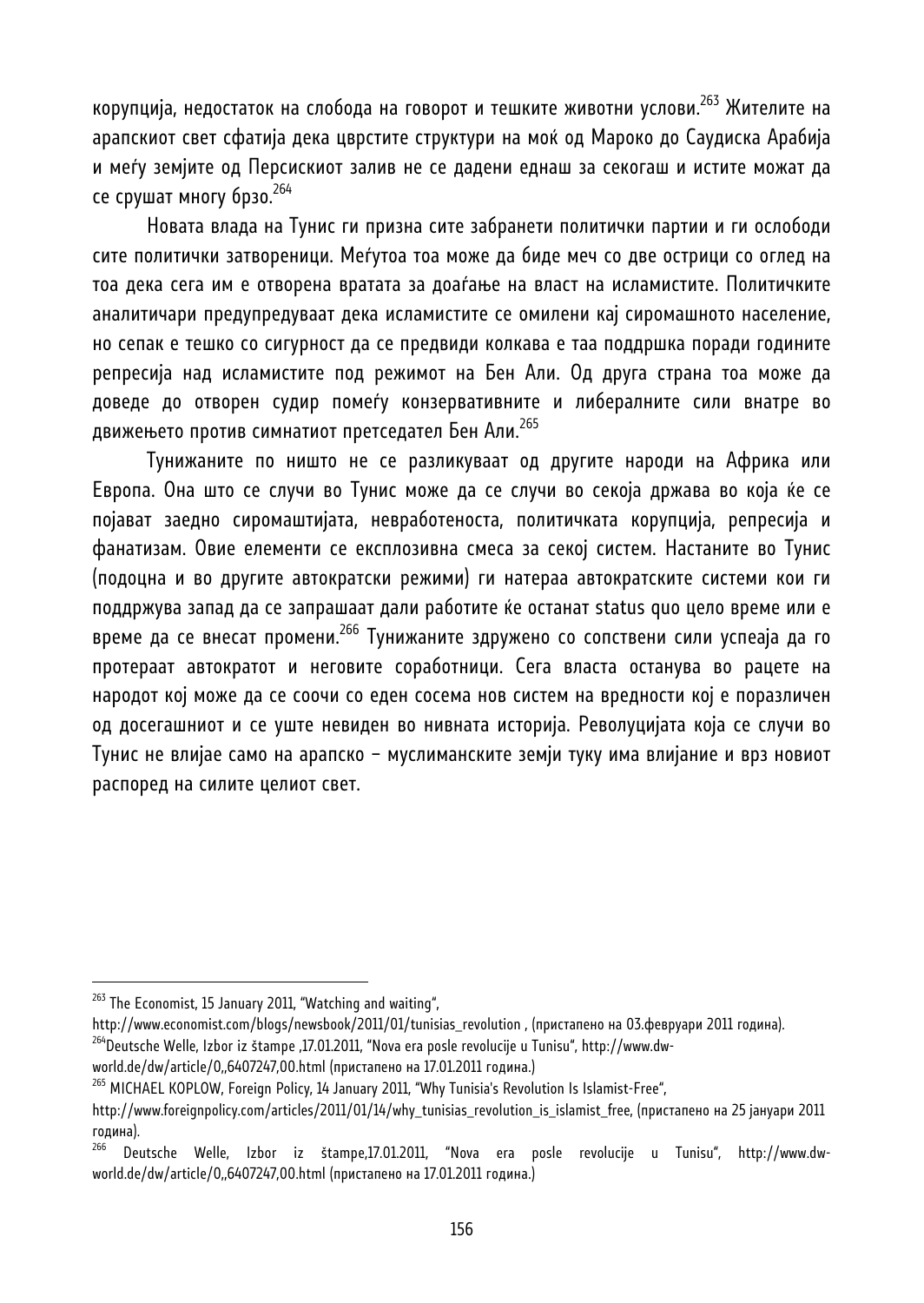# КОРИСТЕНА ЛИТЕРАТУРА

- 1. Alexis Arieff, "Political Transition in Tunisia", 16 December, 2011, www.fas.org/sgp/crs/row/RS21666.pdf
- 2. Central Intelligence Agency, The World Factbook: Tunisia, https://www.cia.gov/library/publications/the-world-factbook/geos/ts.html
- 3. Clement Henry Moore "Tunisia since independence: the dynamics of one-party government", (Berkeley and Los Angeles California, University of California Press),8-50.
- 4. Christopher Alexander, "Tunisia: stability and reform in the modern Maghreb", (New York, 270 Madison Avenue, Routledge, 2010).
- 5. Christopher Alexander, Foreign Policy, 03 January 2011, "Tunisia's Protest wave: where it comes from and what it means", http://mideast.foreignpolicy.com/posts/2011/01/02/tunisia\_s\_protest\_wave\_wh ere\_it\_comes\_from\_and\_what\_it\_means\_for\_ben\_ali
- 6. David Bratslavsky, Examiner, 16 January 2011, "What's happening in Tunisia?", http://www.examiner.com/foreign-policy-in-cincinnati/what-s-happening-tunisia
- 7. Danny O'Brien, Committee to protect journalists, 25 January 2011, "Will Tunisia's 'Internet revolution' endure?" http://www.cpj.org/internet/2011/01/will-tunisiasinternet-revolution-endure.php
- 8. Deutsche Welle, Izbor iz štampe ,17.01.2011, "Nova era posle revolucije u Tunisu", http://www.dw-world.de/dw/article/0,,6407247,00.html
- 9. Dragan Stojanovic, Akter Online, 24.01.2011, "Arapska revolucija u pokušaju", http://www.akter.co.rs/politikaprint/3315-arapska-revolucija-u-pokuaju.html
- 10. Evgeny Morozov, "The Net Delusion: The Dark Side of Internet Freedom", (New York, Public Affairs, 2010).http://books.google.me/books?id=D6itlLerfRIC&pg=PR7&source=gbs\_sele cted\_pages&cad=3#v=onepage&q&f=false
- 11. Феђа Димовић, Политика Online, 21.01.2011, "Мирис јасмина иза гвоздене завесе", http://www.politika.rs/pogledi/Fedja-Dimovic/Miris-jasmina-izagvozdene- zavese.sr.html
- 12. Houda Mziudet, Tunisia live.net, 29 December 2011, "Tunisia Tops Arab World in Economist's 2011 Democracy Index," http://www.tunisialive.net/2011/12/29/tunisia-tops-arab-world-in-economists-2011-democracyindex/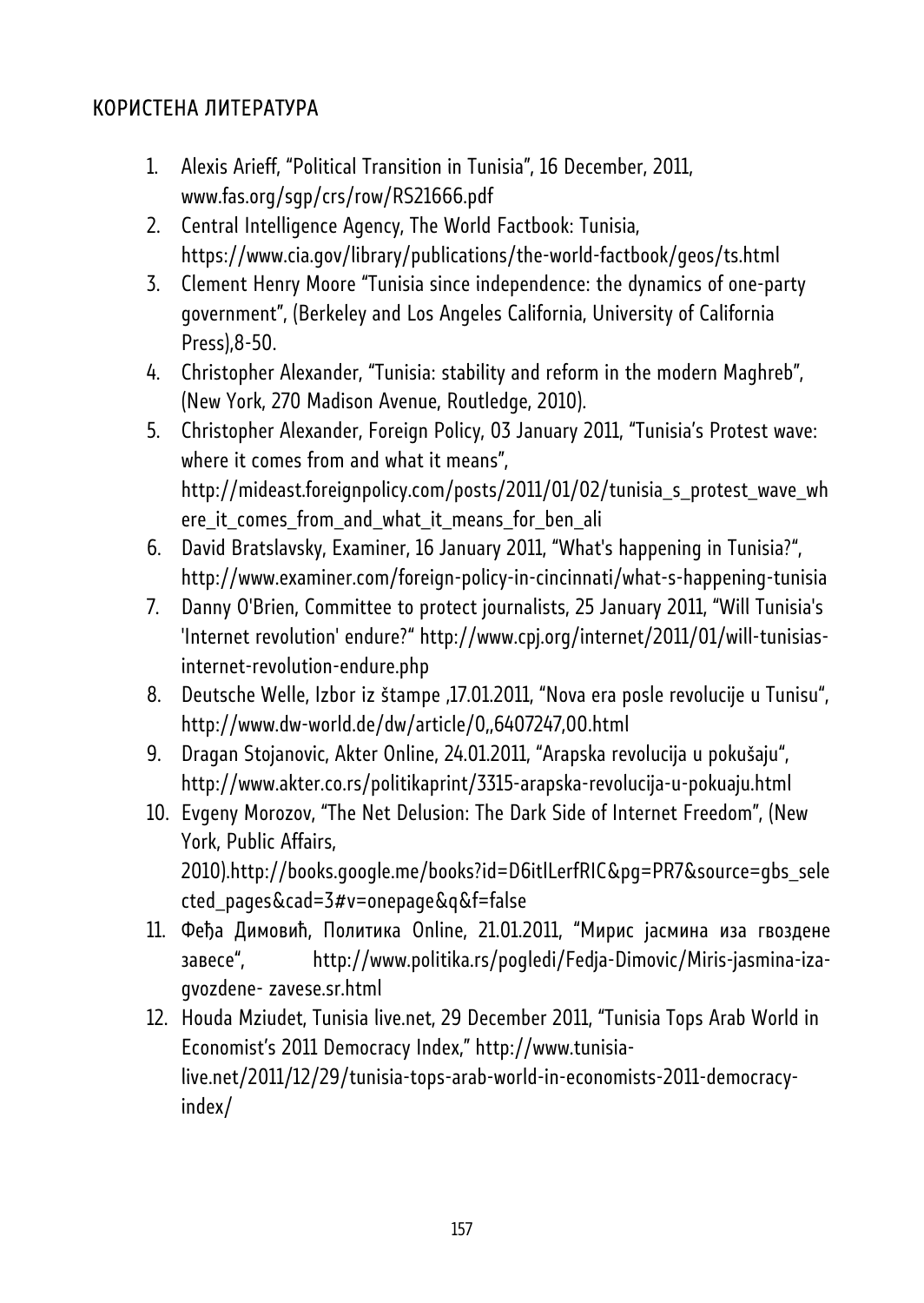- 13. Kristen Chick, The Cristiance science monitor, 12January 2011, "http://www.csmonitor.com/World/Middle-East/2011/0112/Tunisia-protestsserve-warning-to-autocratic-Middle-Eastern-regimes/(page)/2
- 14. Lahcen Achy, Carnegie Middle East Center, 10 October 2011, "Tunisia's Economic Reforms Offer a Blue Print for Stability", http://carnegiemec.org/publications/?fa=45705
- 15. MICHAEL KOPLOW, Foreign Policy, 14 January 2011, "Why Tunisia's Revolution Is Islamist-Free", http://www.foreignpolicy.com/articles/2011/01/14/why\_tunisias\_revolution\_is\_i slamist\_free
- 16. Mona Eltahawy, The Washington Post, 15 January 2011, "Tunisia's Jasmine Revolution" http://www.washingtonpost.com/wpdyn/content/article/2011/01/14/AR2011011405084.html?sid=ST2011011603474
- 17. Maha Ben Abdeladhim, France 24, 24.01.2011, "Tunisian Revolution finds time for a bit of much – needed Facebook humor", http://www.france24.com/en/20110123-tunisia-revolution-jokes-facebookhumour-ben-ali,
- 18. Mira Popović, Печат, 21.01.2011,"TUNIS Diplomatska greška ili opreznost", http://www.pecat.co.rs/2011/01/tunis-diplomatska-greska-ili-opreznost/
- 19. Sokari Ekine, Firoye Manji, "African Awakening: The Emergining Revolution", (an imprint by Fahamu Cape Town, Dakar, Nairobi and Oxford, Pambazuka Press, 2012), 47

http://books.google.me/books?id=JKiQoO1bgWoC&pg=PA47&lpg=PA47&dq=SIS MI+Fulvio+Martini+statement+about+tunisia&source=bl&ots=roAELjoG-4&sig=EdV8e-e5abo5z8gaz7d6Pkd\_lFo&hl=sr-

ME&sa=X&ei=bGEgT7T1K4TTsgbQm7DHDA&ved=0CD0Q6AEwBQ#v=onepage&q =SISMI%20Fulvio%20Martini%20statement%20about%20tunisia&f=false

- 20. Sergej Županić, Vecernji.hr, 23.01.2011, "Je li revolucija u Tunisu počela pukom zabunom? ", http://www.vecernji.hr/vijesti/je-li-revolucija-tunisu-pocela-pukomzabunom-clanak-243189
- 21. Сител, "Најмалку 20 лица загинаа во судири меѓу демонстрантите и полицијата во Тунис", http://www.time.mk/read/fbae81d82f/ad507e47aa/index.html
- 22. Promises and Challenges: "The Tunisian Revolution of 2010-2011", The Report of March 2011 Delegation of Attorneys to Tunisia from National Lawyers Guild (US) and Mazlumder (Turky), June 2011.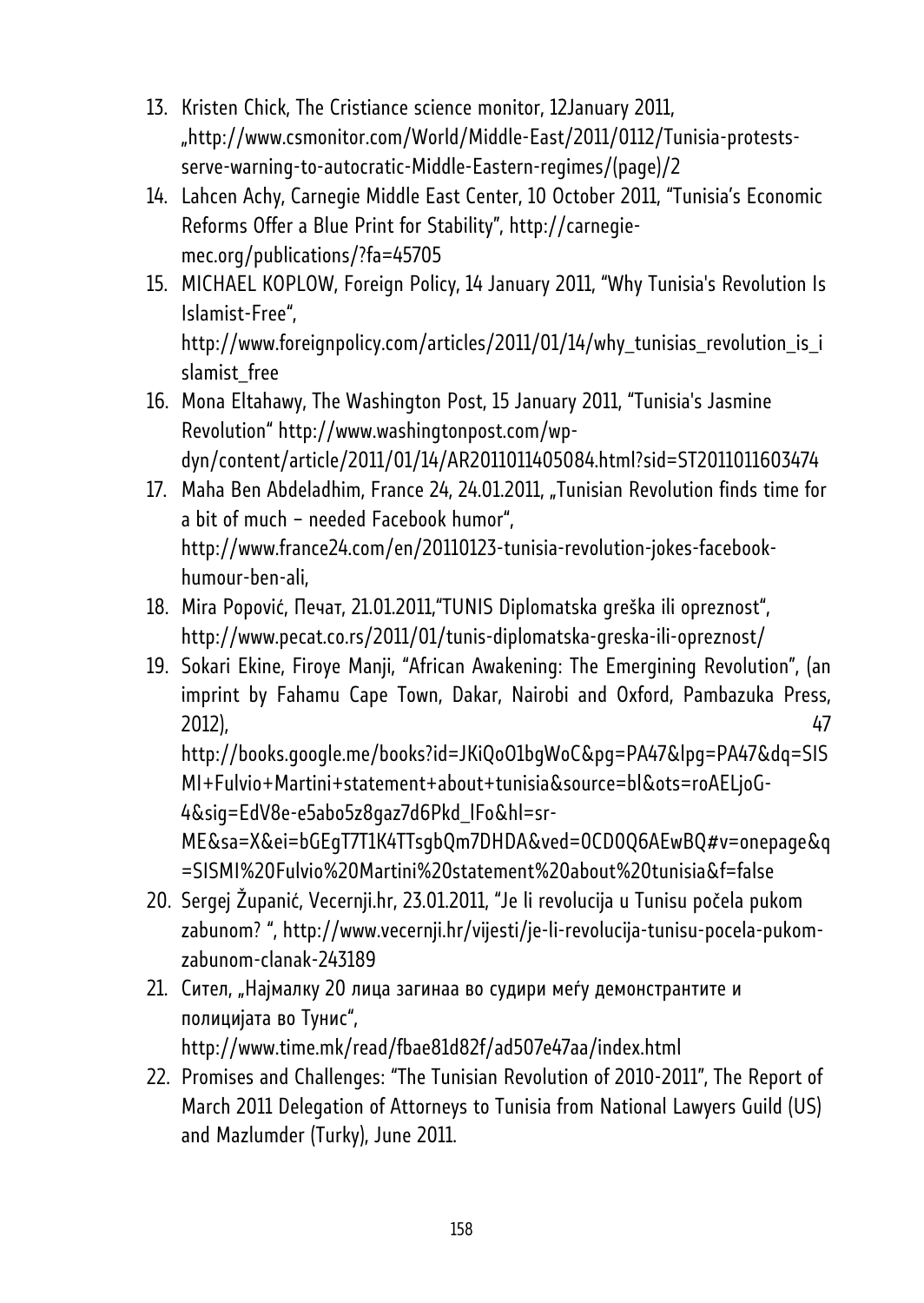- 23. Peter Wolker and agencies, Guardian, 14 January 2011, "Tunisian president declares states of emergency and sacks government", http://www.guardian.co.uk/world/2011/jan/14/tunisian-president-dismissesgovernment-violence?INTCMP=ILCNETTXT3487
- 24. Rania Abouzeid, Time Magazine World, 21 January 2011, "Bouazizi: The Man Who Set Himself and Tunisia on Fire", http://www.time.com/time/magazine/article/0,9171,2044723,00.html
- 25. The Washington Post, "Tunisia's revolution should be a wake-up call to Mideast autocrats", 15 January 2011, "http://www.washingtonpost.com/wpdyn/content/article/2011/01/15/AR2011011503141.html"
- 26. Tunisia: Speech by President Ben Ali, 27.December 2012, http://www.albab.com/arab/docs/tunisia/ben\_ali\_speech\_27122010.htm
- 27. "Во немирите во Тунис убиени 14 лица", Сител, 10.01.2011, http://www.sitel.com.mk/dnevnik/svet/vo-nemirite-vo-tunis-ubieni-14-civili
- 28. Tangled Web, Radio Free Europe, free library, 15 January 2011, "Tunisia: Can We Please Stop Talking About "Twitter Revolution", http://www.rferl.org/content/tunisia\_can\_we\_please\_stop\_talking\_about\_twitte r\_revolutions/2277052.html
- 29. Timothy Garton Ash, The Guardian: 21 January 2011, "Twitter i WikiLeaks pomogli revolucijuTunisu",http://www.slobodnaevropa.org/content/twitter\_wikileaks\_tuni s\_revolucija/2282242.html
- 30. The Economist, 15 January 2011, "Watching and waiting", http://www.economist.com/blogs/newsbook/2011/01/tunisias\_revolution
- 31. US Department of State, Begraund information: Tunisia, 22.09.2011, http://www.state.gov/r/pa/ei/bgn/5439.htm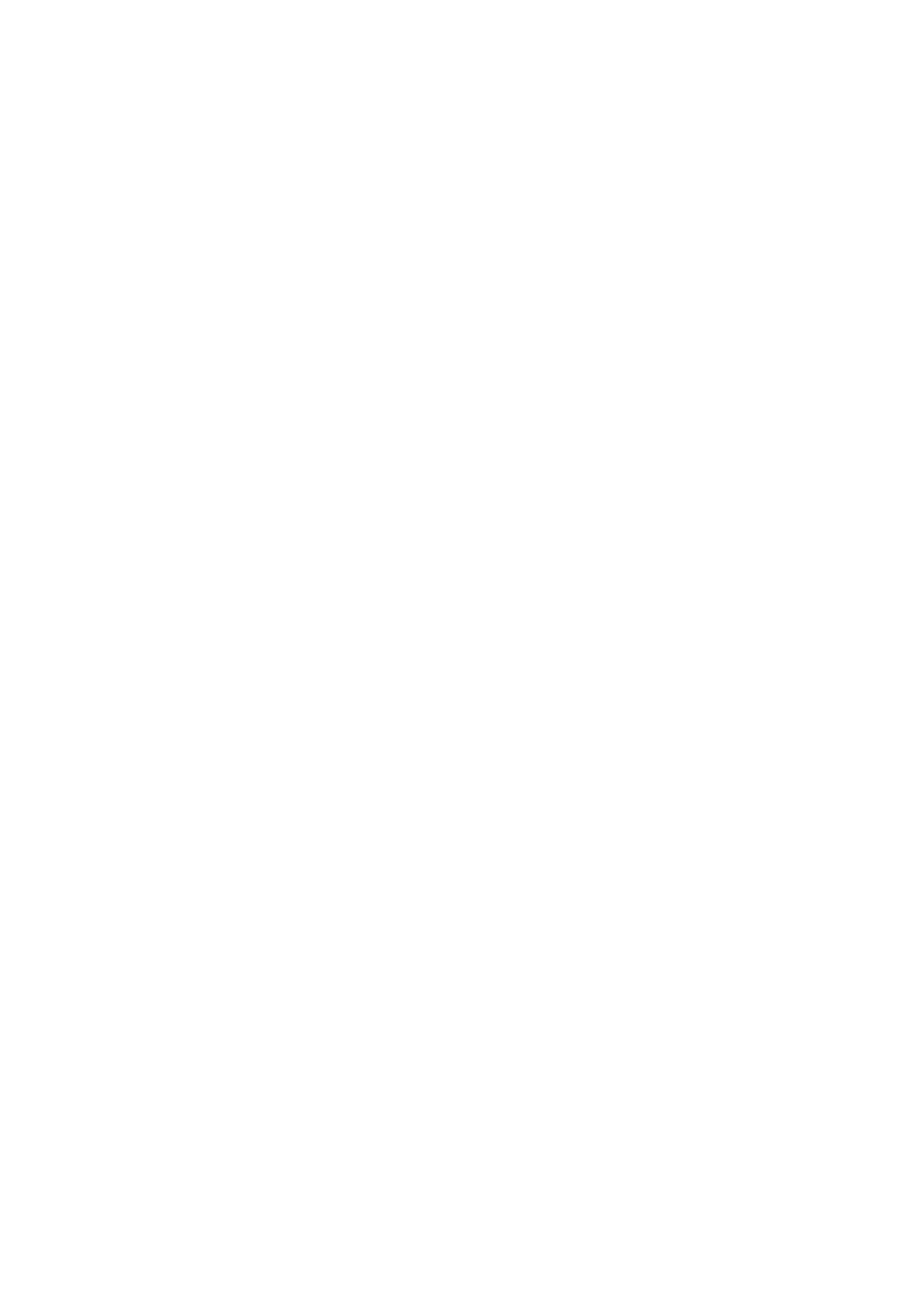# МЕТОДИ ЗА СУЗБИВАЊЕ НА МОДЕРНИОТ ТЕРОРИЗАМ м-р Ненад ТАНЕСКИ

## АПСТРАКТ

Во последните години војната против тероризмот ги отвори најголемите фронтови против криминалните организации и нивното финансирање, преку затварање и замрзнување на средствата како на индивидуалци така и на правни лица кои се главните приматели или донатори на терористичките организации. Решавањето на овој проблем е многу тешка задача, а како суштински е спречување на протокот на пари во рацете на терористите.

Треба ли да се преговара со терористи? Дали отворените преговори со терористите им даваат легитимитет на нивните криминални активности и ги поттикнуваат на понатамошно лошо однесување? За сочувувањето на мирот и безбедноста, долг кон самите себе, а и кон сите останати потребно е секогаш кога е можно да се работи на тешкиот процес на преговарањето.

Последна можност на власта за справување со терористите, (доколку постои интерес за сериозен пристап за сузбивање на оваа закана), секогаш треба да биде придобивање на другата страна на преговарачка маса, како алтернатива на досегашните методи, убивање и принудување на покорност.

## Клучни зборови: финансирање на тероризам, терористички организации, преговарање со терористи, Ал Каеда

#### **ABSTRACT**

In recent years the war on terrorism has opened major fronts against criminal organizations and their financing through closing and freezing of assets as individuals and organizations who are the main recipients and donors of terrorist organizations. Solving this problem is a very difficult task, and its essential is to prevent the flow of money into the hands of terrorists.

Should we negotiate with terrorists? Are open negotiations with the terrorists give legitimacy to their criminal activities and encourage further bad behavior? For the preservation of peace and security, debt to ourselves and to everyone else, is necessary, wherever possible to work on the difficult process of negotiation.

Last opportunity for government to deal with terrorists (if there is interest in a serious approach to combat this threat) should always be getting the other side of the table as an alternative to current methods of killing and forced obedience.

# Keywords: financing of terrorism, terrorist organizations, negotiating with terrorists, Al Qaeda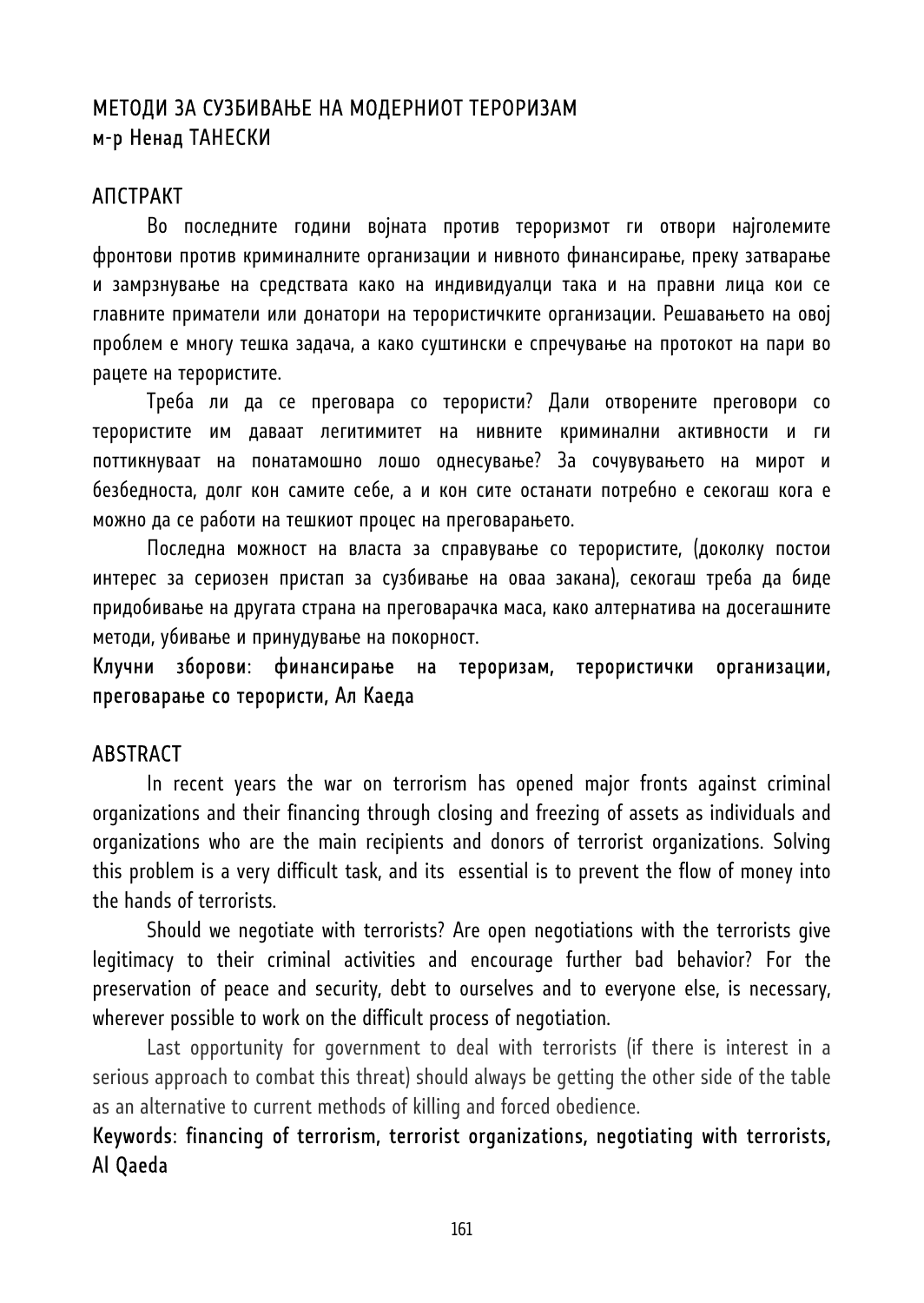## ФИНАНСИСКИТЕ ТРАНСАКЦИИ ЛИНК ДО ТЕРОРИСТИТЕ

Синхронизираните самоубиствени напади од 11 Септември, во преден план го ставија сузбивањето на мрежната логистичка и финансиска поддршка на операциите на меѓународните терористички организации. Предизвикот во справувањето со нив е тоа што сите тие се добро синхронизирани, софистицирани и често пати затскриени позади превезот на легитимноста (како на пример делувањето под камуфлажа во добротворни цели). Денес е мошне актуелен и феноменот "Осама Бин Ладен", каде што определени милионери целосно застануваат зад организирањето, раководењето и финансирањето првенствено на екстремните исламистички терористички организации.<sup>267</sup>

Истражувачката вредност во следењето на трагата на финансирањето е одамна позната. Поранешниот директор на ФБИ, Луис Фрич, во 1999 година, сведочеше пред Конгресот дека недостатокот на финансиски средства кај терористичката група, спречил нападот врз Светскиот трговски центар во 1993 година, да биде со катастрофални размери. Откако беше затворен, во 1995 година, Рамзи Јусеф, осудениот организатор на нападите, призна дека терористите биле спречени да купат доволно материјал за да создадат бомба со саканата големина бидејќи немале пристап до готовински средства. Всушност, оваа операција била избрзана и спроведена порано од планираното, бидејќи ќелијата едноставно снемала пари.<sup>268</sup>

Самоубиствените напади на Ал Каеда не само што ја повлекоа полезноста од следењето на трагата на финасирањето, туку укажаа и на критичната потреба од преемптивно лишување на терористите од средствата кои им се потребни за спроведување на нападите. 269

Првите финансиски траги од нападите на 11 Септември, укажаа на директна поврзаност меѓу киднаперите на четирите авиони, осомничените ко-заговорници и ги насочија иследниците до ќелиите во Германија и низ Европа, како и во Персискиот залив. Финансиските траги укажаа на клучните оперативци на Ал Каеда како Рамзи Бин ал - Шиб во Германија и Мустафа Ахмед ал Хаснави во Обединетите Арапски Емирати. Финансиската анализа даде дел од првичните докази кои укажуваа на тоа дека синхронизираните напади беа на Ал Каеда. Електронските трансфери меѓу лидерот на германската келија Зацариас Моусаоуи и Бин ал Шиб одиграа клучна улога која резултираше со осудување на Моусаоуи за неговото учество во нападите.

<sup>&</sup>lt;sup>267</sup> Котовчевски Митко, *"Национална безбедност на Република Македонија"*,Д.2, Скопје, 2000, стр. 74<br><sup>268</sup> "Statement for the Record of Louis J. Freeh, Director Federal Bureau of Investigation, on President's Fiscal Year 2000 Budget," February 4, 1999.

<sup>&</sup>lt;sup>269</sup> "Statement for the Record Dennis M. Lormel, Chief, Financial Crimes Section Federal Bureau of Investigation," February 12, 2002.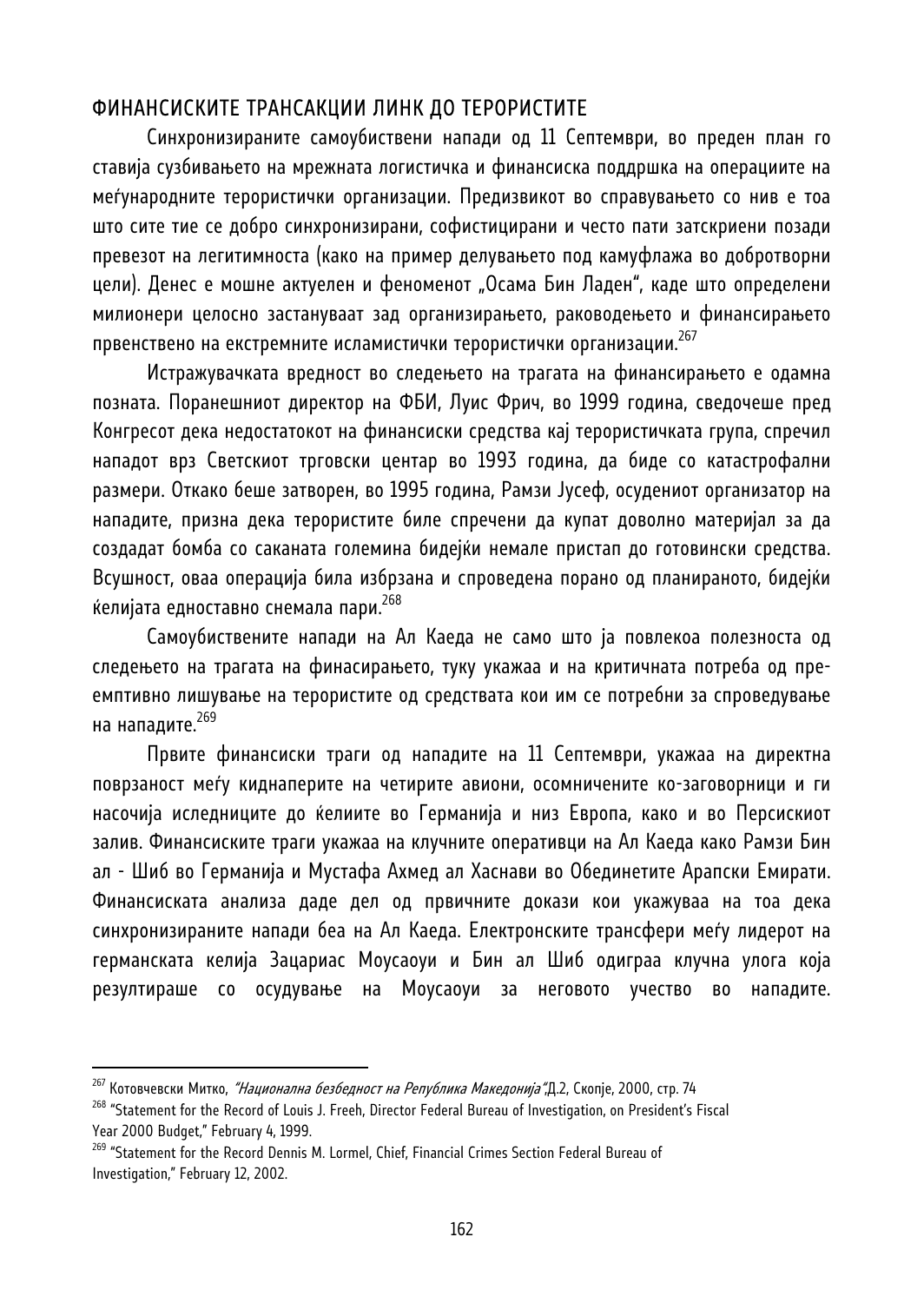Финанасиската истрага исто така утврди поврзаност меѓу Моусаоуи и членовите на ќелијата на Ал Каеда на терористите на Јамакх ал Исламиах, затворени во Малезија.

### ПРЕКИН НА ФИНАНСИРАЊЕТО НА ТЕРОРИСТИТЕ

Јасно е дека следењето на трагата на парите претставува клучен и ефективен инструмент не само за реагирањето на терористичките напади, туку и за преемптивните напори за спречување на идни напади. По 11 Септември, САД и нивните сојузници спроведоа операција за спречување на финансирање помеѓу терористичките групи. Во комбинација со мерките за спроведување на правото и разузнавачките операции, со цел да се намалат териториите на кои делуваат терористите, со прекинот на финансирање тие се лишени од безбеден превоз, комуникација, набавка на опрема и спроведување на напади. Влијанието од замрзнувањето на средствата на терористите може да биде значително доколку вистинските сметки, компании или организации се затворат. Спречениот пристап на терористите до нивните средства за подигнување, перење и трансфер на средства ги усложнува нивните напори во спроведувањето на активностите.<sup>270</sup>

И сепак, кога станува збор за рушење на терористичките финансирања, едвај сме ја допреле површината. Средината во која терористите подигнуват, перат и вршат трансфер на средства и натаму е лесно достапна, а напорите на меѓународната заедница да ја намалат оваа средина и натаму се недоволно координирани. Прекинот на финасирањето на терористите бара сеопфатен приод за да може успешно да се прекине терористичката финансиска активност. Мора да биде таргетиран целиот спектар на групи, индивидуи, бизниси, официјални и неофицијални банкарски системи, криминални претпријатија и паравански хуманитарни организации кои го финансираат тероризмот.

Силите за финансиско делување за перење на пари (ФАТФ) всушност ја создадоа основата за формирање на меѓународни стандарди за борба против финансирање на терористите. ФАТФ како меѓувладино тело управувано од САД и Шпанија, со цел разработка и промовирање на национални и меѓународни политики за справување со перењето на пари, издаде список со 8 препораки<sup>271</sup> за спречување на терористичкото финансирање како појдовна точка за владите и како извештај кој нуди насоки за финансиските институции за "изнаоѓање на техниките и механизмите кои се применуваат во финансирањето на тероризмот".272 Во граѓанските општества напорите

<sup>&</sup>lt;sup>270</sup> Hezbollah - ICT lecture (*Similar Fundraising Tactics to Al Qaeda*) Dr. Matthew Levitt, Director of Terrorism Studies ,The Washington Institute for Near East Policy,May 25, 2005.

<sup>&</sup>lt;sup>271</sup> "Special Recommendations on Terrorist Financing," Financial Action Task Force on Money Laundering (FATF), October 31, 2001.

 $^{272}$  "Guidance for Financial Institutions in Detecting Terrorist Financing," Financial Action Task Force on Money Laundering (FATF), April 24, 2002.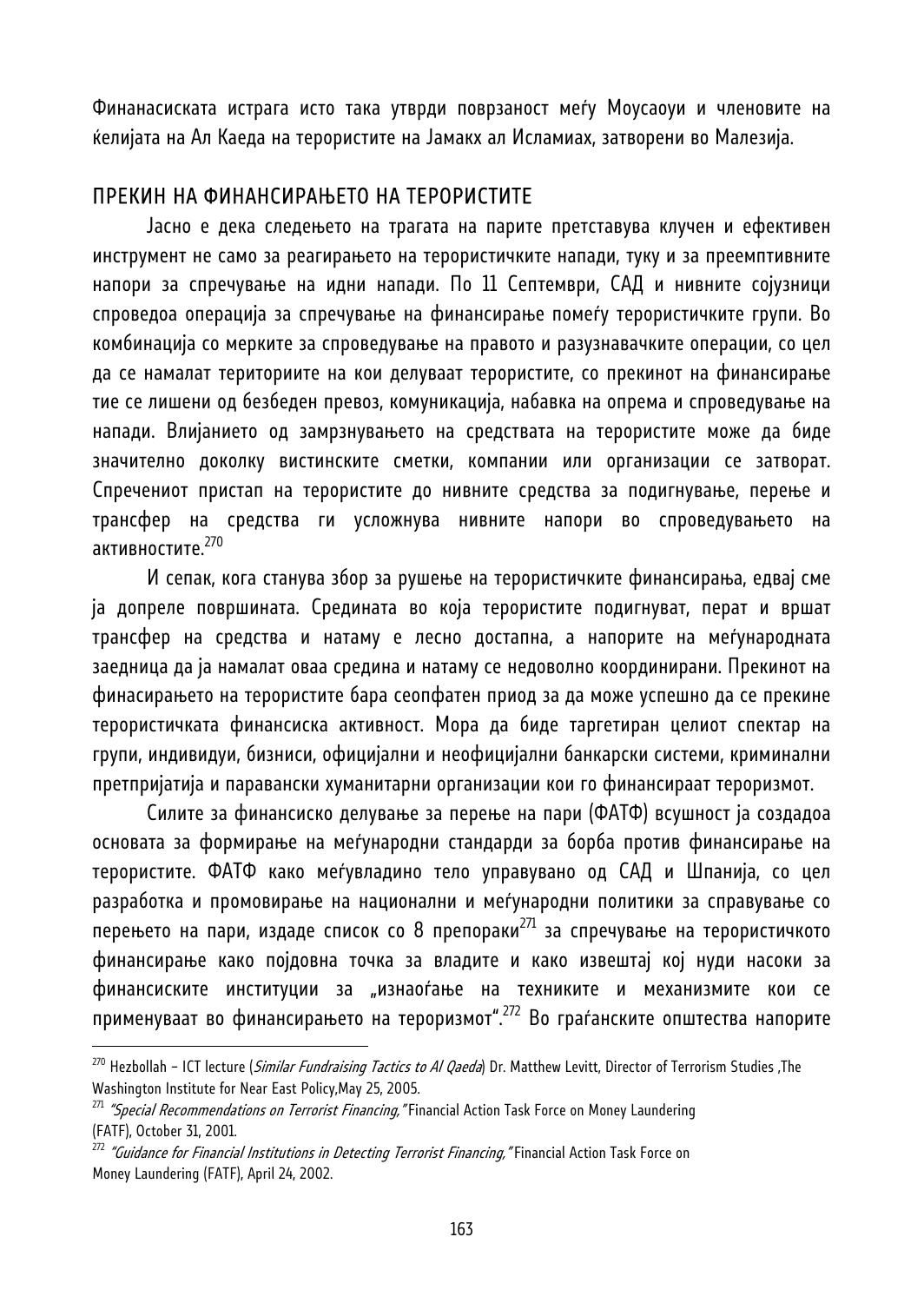за борба против тероризмот се најефективни - особено во однос на финансирањето на терористите - кога јавниот и приватниот сектор работат заедно.

Клучна лекција научена од нападите на 11 Септември е дека напорите зa борба против тероризмот треба да биде подеднакво насочени кон логистичките ќелии, како и кон самите оперативни ќелии. 19 - те киднапери беа финансирани и поддржувани од десетици индивидуи, организации и соработници кои ја даваа нужната логистичка поддршка. Долгорочното логистичко планирање исто така доведе до бомбашките напади на УСС Кол (USS Cole) и амбасадите во Источна Африка. Според тоа, индивидуи, групи или држави кои обезбедуваат средства, патни документи, обуки или друга поддршка за терористичките активности, не се помалку битни за терористичка мрежа од оперативците кои детонираат бомби, го повлекуваат чкрапалото или рушат авион. Ќелиите на Хамас, Хезболах и други групи се оние кои се вклучени во финансирање на терористите. 11 Септември беше делумно резултат на оваа во основа погрешна разлика меѓу "добри" и "лоши" терористи. Меѓу терористите кои се непосредно поврзани со заговорот, постои загрижувачки број на индивидуалци во земјите, кои иако претходно им биле познати на властите за нивната поддршка или заштита на исламските терористи, (и во некои случаи беа предмет на набљудување), не беа од приоритетна важност која требаше да ја имаат, бидејќи тие едвај беа "поддржувачи на терористите", а не "терористички оперативци". Слично на ова, мала важност беше дадена на напорите за елиминирање на оперативната средина одобрена од државите кои им дозволуваат на терористите да ги чуваат своите средства на нивна терориторија, во голем степен, со објаснувањето дека овие држави, сами по себе, не ги планирале и извршиле директно терористичките напади.273

И покрај импресивната збирка на изјави од светските лидери, (на пример, "не постојат добри и лоши терористи" и "ако сте терорист, терорист сте")<sup>274</sup> оваа реторика не беше проследена со целосно артикулирана политика или постојана акција против логистичката оперативната и финансиската мрежа на терористичките групи и државните спонзори надвор од доменот на Ал Каеда. Врските меѓу меѓународните терористички групи (вклучувајќи ги Ал Каеда, Хамас, Хезболах) и нивните врски со државните спонзори на теророзмот како Иран и Сирија, се најсилни во доменот на финансирањето на тероризмот. Да се игнорираат овие врски значи да се изгуби надеж за било каков вистински прогрес во спречување на приливот на средства до

<sup>&</sup>lt;sup>273</sup> Levitt A. Matthew, UNTANGLING THE TERROR WEB, The Washington Institute for Near East Policy, October 22, 2003. стр.9

 $^{274}$  "President Shares Thanksgiving Meal with Troops," text of President George W. Bush's remarks to troops and families, Fort Campbell, Kentucky, November 21, 2001,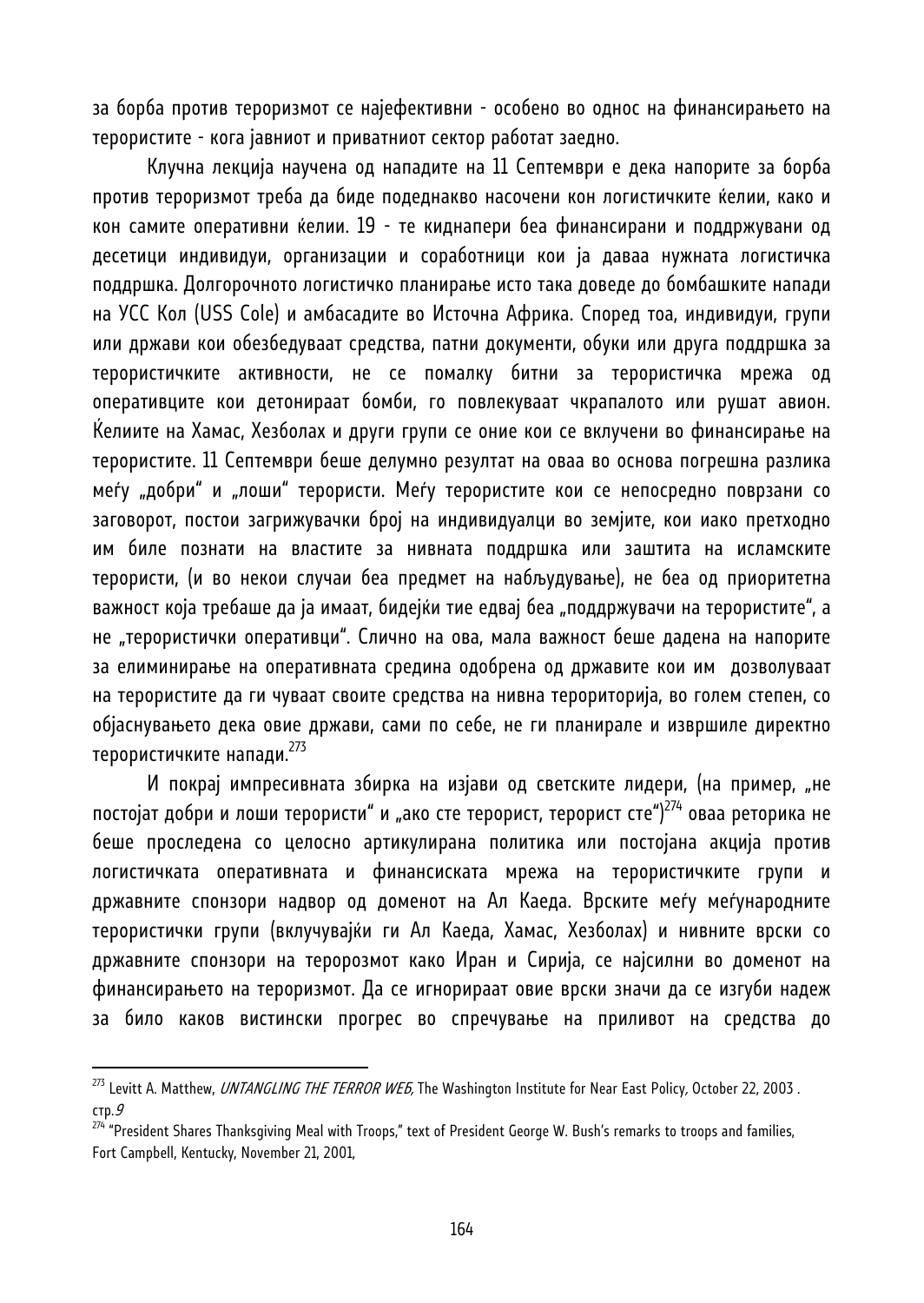терористичките групи. Војната против тероризмот мора да има стратешки фокус на целата матрица на меѓународниот тероризам, со сите делови и членови. Следната фаза од војната против тероризмот и финансирањето, бара особено поголема меѓународна соработка и пофокусирано внимание на мрежата на логистичка и оперативна интеракција меѓу овие различни терористички групи и држави спонзори.

### ПРЕГОВАРАЊЕ СО ТЕРОРИСТИ: АРГУМЕНТИ ЗА И ПРОТИВ

Аргументот против преговорите со терористи е едноставен: Демократиите не смеат никогаш да се предадат пред насилството, а терористите не смеат никогаш да бидат наградени за тоа што го применуваат. Преговорите им даваат легитимитет на терористите и на нивните методи и ги загрозуваат актерите кои ги оствариле политичките промени со мирољубиви средства. Преговорите можат да ги дестабилизираат преговарачките владини политички системи, да ги разнишаат меѓународните напори за искоренување на тероризмот и да воспостават опасен преседан.

Сепак, во пракса, демократските власти често преговараат со терористите. Британската влада воспостави таен канал за комуникација со Ирската републиканска армија дури и откако во 1991 година ИРА изврши жесток напад на Даунинг Стрит 10, со кој за малку не беше елиминиран целиот британски кабинет. Во 1988 година шпанската влада седна на маса за преговори со сепаратистичката група Basque Homeland and Freedom – Баскиска татковина и слобода, позната уште и по нејзиниот баскиски акроним - ЕТА, само шест месеци откако во бомбашки напад врз еден супермаркет групата уби 21 цивили.275 Дури и владата на Израел во 1993 година тајно преговараше за спогодбите од Осло, иако Палестинската ослободителна армија ја продолжуваше својата терористичка кампања и одбиваше да го признае израелското право на постоење.<sup>276</sup>

 Кога се работи за преговори со терористи, постои некомпатибилност меѓу она што владите го пропагираат и она што всушност го спроведуваат. Но, ригидноста на позицијата "без преговори" спречи било какво систематско истражување на начините на кои најдобро може да се спроведат такви преговори. Како може демократска влада да преговара со терористи без да го загрози интегритетот на својот политички систем? Кои терористи се предмет на преговори? Кога треба преговорите да се отворат?

 Клучната цел на секоја влада која планира преговори со терористите не е само крај на насилството, туку и начин на кој ќе минимизира ризикот да воведе опасни преседани и да го дестабилизира својот политички систем. Имајќи ја предвид оваа

<sup>&</sup>lt;sup>275</sup> ETA timeline, "*History of the Basque separatist organization*",ET March 11, 2004.<br><sup>276</sup> Declaration of Principles On Interim Self-Government Arrangements, Done at Washington, D.C September 13, 1993.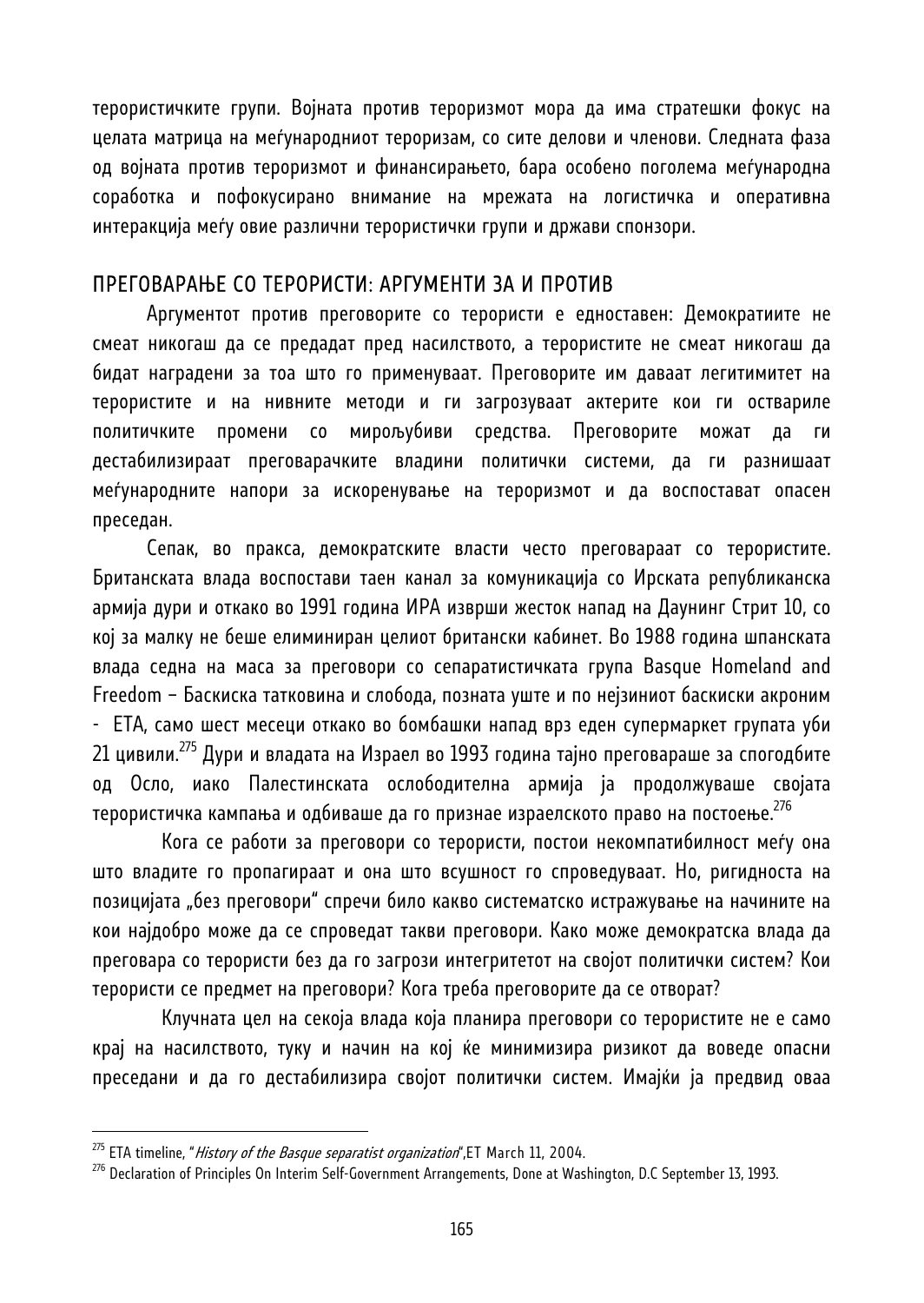двојна цел, потребно е да се остварат многубројни пред услови за да успеат преговорите. Да се претпостави дека преговорите се соодветни во сите случаи, би претставувал не повеќе валидна теорија од онаа која претпоставува дека тие никогаш не се.277

Првото и најочигледно прашање за било која влада која размислува за преговори е дали терористите со кои се соочува можат да бидат добри преговарачки партнери. Утврдената идеологија и целите на терористите треба да бидат одлучувачки фактор во определувањето на тоа дали тие би биле расположени да одат на компромис. Тоа ќе го потврдиме доколку направиме дистинкција меѓу нихилистичките терористи кои имаат "апсолутни" или дури "апокалиптични" цели (честопати инспирирани од религијата) и за кои насилството прераснало во перверзна форма на сопствена реализација и потрадиционални терористи за кои се смета дека се "инструментални" или "политички" во своите аспирации и оттука го поседуваат потенцијалот да прераснат во конструктивни соговорници.<sup>278</sup>

За пример ќе ги земеме ИРА и ЕТА, кои се чини дека се порационални отколку, на пример, Ал Каеда. Причина е тоа што нивните цели - национализмот и сепаратизмот – имаат долга историја во западната политичка мисла. Терористите од левистичките крила на фракцијата на Црвената Армија во Западна Германија од 1970-те и 1980-те, или италијанските Црвени Бригади, се сметаат за политички бидејќи Марксизмот беше концепт, кој им беше познат на нивните цели. Целта на Ал Каеда насочена кон повторно создавање на Исламска империја не е поапсолутистичка од наметнувањето на националност на популација или претворањето на Западна Германија во република на марксистички работници. Но, разликата се состои во тоа што идеологијата на Ал Каеда не стана дел од идеологиите на XXI век.

Втората разлика е во брзината на посегнувањето по насилството. Многу терористички групи не започнале да делуваат како насилни, тие прибегнале кон насилство кога нивните политички амбиции биле исфрустрирани или кога почнале да го гледаат насилството како инструмент за остварување на нивната цел. За овие движења полезноста на насилството некогаш се намалува и ги наведува да заклучат дека нивните цели би можеле полесно да се остварат преку ненасилничка агитација. Никој од редовите на ИРА никогаш не ги напушти абсолутистичките амбиции на организацијата за обединета Ирска, но во определен момент кон крајот на 1980-те лидерите на групата

<sup>&</sup>lt;sup>277</sup> Gutkovsky Vladimir, "Negotiatin With Iran Without Preconditions", стр. 10.<br><sup>278</sup> Szakdolgozat, Hauser Judit, 2007. стр. 4 . достапно на http://elib.kkf.hu/edip/D\_13286.pdf . датум на пристапување 20.12.2009 година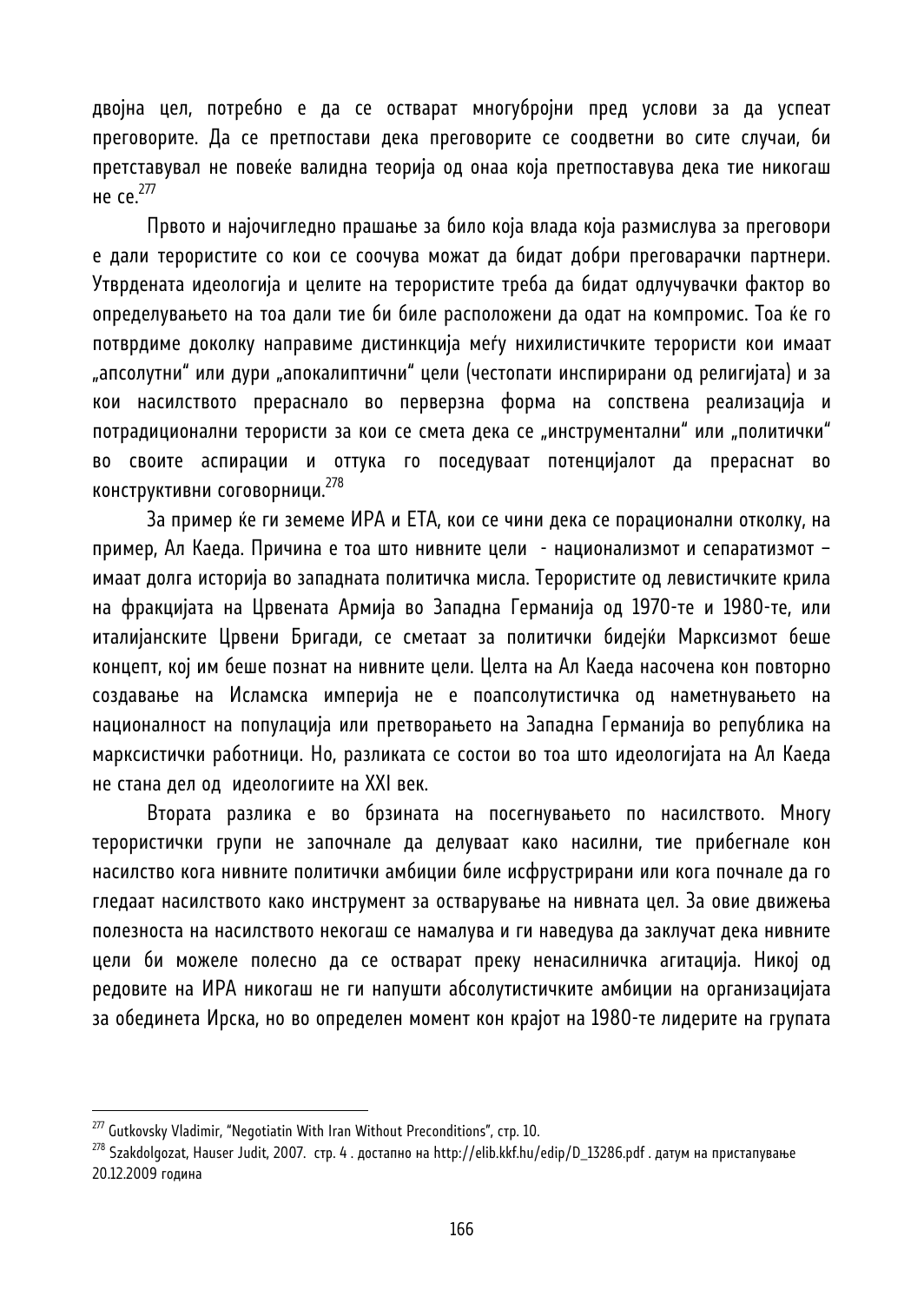сфатија дека нивната воена кампања повеќе не ја продвижуваа таа цел и тие почнаа да бараат алетрантивни начини.<sup>279</sup>

Можеби некои религиозно инспирирани групи – особено онаа како што е јапонската организација Аум Шинрикјо – се помалку рационални во споредба со ИРА. Но, многуликовите идентитети на многу други, честопати погрешно се сведуваат на нивната религиозна компонента. Иако и Хамас и Хезболах пропагираат радикални политички идеологии, голем дел од својата моќ тие црпат од нивното тврдење дека претставуваат особена етничка група. Тие не само што имаат поддржувачи во реалниот свет кои мораат да ги задоволат, туку демонстрираат исто така дека можат да ја моделираат нивната примена на сила против Израел, според повеќе или помалку рационални политички проценки.

Друг фактор во однос на прашањето дали треба да се преговара со терористичка група треба да биде нејзиниот степен на внатрешна кохезија. Иако терориститe се склони кон тоа да се прикажуваат како прецизно структурирана организација, условите под кои тие делуваат – особено тајноста, го сведуваат на степен на невозможно обидот да одржат совршен команден ланец. Дури и во релативно хиерархиски организации како ЕТА, власта е често пати децентрализирана и раководството делува на степен малку повисок од координативно тело. Во терористичките мрежи како Ал Каеда, раководството тешко дека игра било каква оперативна улога со што едвај обезбедува идеолошка инспирација и морални санкции за своите придружни мрежи. Како резултат на тоа, властите мора да размислуваат не само околу тоа дали терористичкото лидерство ќе ги прифати условите за спогодба, туку и дали тоа може да воспостави контрола. Иако Воениот совет на ИРА, телото на групата за донесување на одлуки, секогаш во свои раце имало значителна формална моќ, некои единици на ИРА, особено во руралните делови на Северна Ирска, со скептицизам гледаа на мирољубивите иницијативи на Гери Адамс, долгогодишен лидер на политичкото крило на ИРА и ги игнорираа директивите на советот кои бараа операциите да се намалат пред изборите кон крајот на 1980-те и на почетокот на 1990-те. Доколку раководството на ИРА настојуваше на својата власт, организацијата можеби ќе се распаднеше. Наместо тоа, раководството ги убеди скептиците да го поддржат планот на Адамс без субтилни закани и залажувања, истапувајќи со аргуметот дека оставањето на оружјето е измама да се "разобличат Британците" – според зборовите на истражувачкиот новинар, Ед Молони.<sup>280</sup>

<sup>&</sup>lt;sup>279</sup> Weinberg. Leonard, *Democratic Responses to Terrorism* , New York, 2008. crp. 93<br><sup>280</sup> Weinberg. Leonard, *Democratic Responses to Terrorism* , New York, 2008. crp. 94.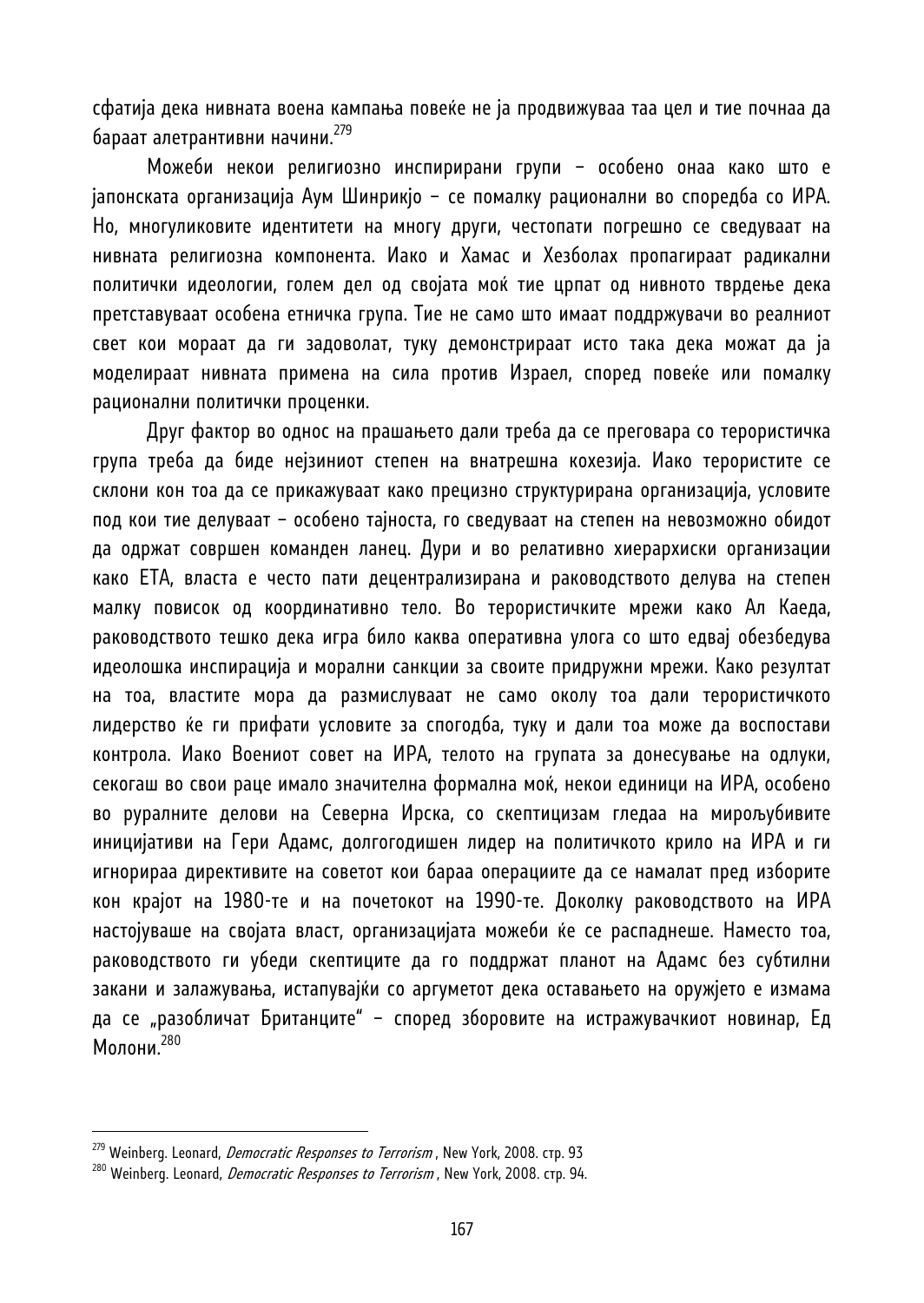Претставниците на ИРА не успеаа да ги остварат своите заложби бидејќи нивните лидери, иако силно приврзани кон мировниот процес - се покажаа неспособни да извршат големо влијание врз нивните приврзаници. Властите во одранбената Асоцијација на Олстер, чадор - организација за лојалистички паравоени групи, остана со своите локални комитети. До времето на Северно ирскиот мировен процес, Асоцијацијата еволуираше до одреден степен, но сепак информацијата и понатаму се пренесуваше од долу нагоре наместо од горе надолу. Кога беше постигната Спогодбата од Белфаст која ја создаде Северно-ирското собрание и ги обврза сите страни на мирољубиви и демократски средства, во 1998 година прекин на огнот беше одржан за кусо време. Но, политичкиот процес беше забавен и локалните команданти наскоро почнаа да ги игнорираат своите лидери и го обновија насилството.<sup>281</sup>

Дополнително потешкотии се создадени кога терористите се поддржани од страна на државата, случај кога тие може да имаат малку власт за да ги остварат своите заложби без согласноста на нивните поддржувачи. Во вакви ситуации преговарачката влада може да одлучи дека преговорите со терористите се бесполезни и да се одлучи за преговори со државата која поддржува. Сепак, пред да ја донесе одлуката треба темелно да ги процени односите меѓу терористичката група и нејзиниот државен поддржувач. Како што истакнува Луиус Ричардсон, политиколог од Харвард, постојат значителни разлики меѓу на пример ПЛО, која внимателно ја сочува својата внатрешна автономија и покрај прифатената помош од страна на многу држави и Народниот фронт за ослободување на Палестина, Генералната команда, пропалестинска организација, која е нешто повеќе од заменик на Сирија. И покрај сите нејзини слабости, ПЛО е политички актер со кој преговорите би можеле да имаат смисла, додека Народниот фронт за ослободување на Палестина има премногу слаба власт за да биде кредибилен соговорник.

 Дали преговорите со определена терористичка група се препорачливи е исто така прашање на избирање на соодветно време. За да успеат преговорите, терористичката група треба да се најде во стратешки поволен момент. Професорот по право од Харвард, Алан Дерсовиц и други аналитичари, сметаат дека преговорите се секогаш лоша идеја. За нив треба да се размислува единствено кога терористите се непосредно пред предавање - кога терористите може и да бидат исто така поразени. Во реалниот свет, сепак, работите ретко се така јасни. Терористите се навикнати на постојана значителна лична жртва и кога се соочуваат со закана, некои од нив можат да одлучат понатаму да го зголемат насилството, ризикувајќи со идејата дека имаат малку да загубат со уште еден последен обид. Колку и да изгледа парадоксално, понекогаш

<sup>&</sup>lt;sup>281</sup> Agreement reached in the multi-party negotiations, Belfast on Friday, April 10 1998.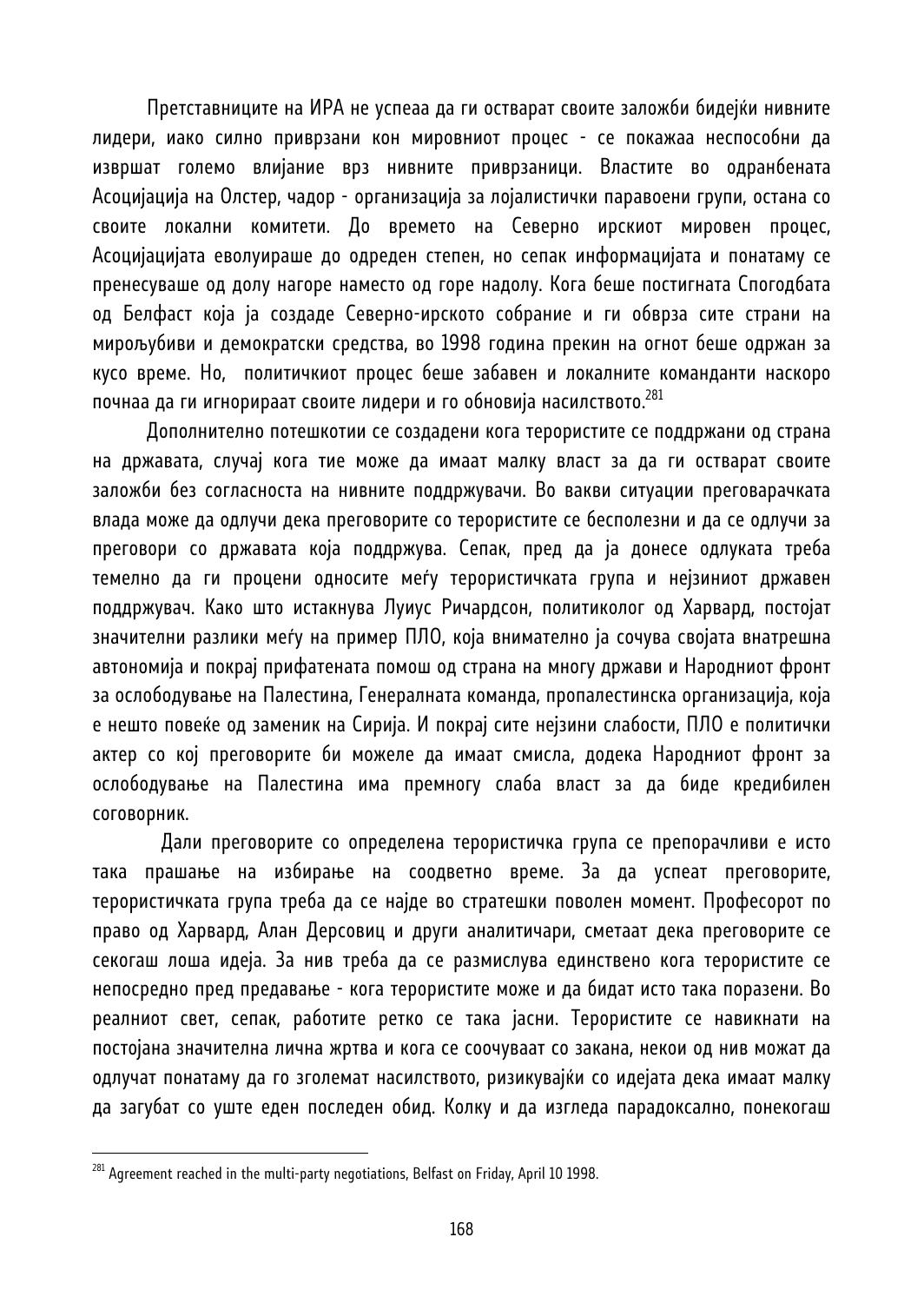можеби е подобро да се започнат разговори со терористи, отколку да се прават напори да се поразат.

Владите кои се стремат кон прогрес, можеби ќе избрзаат во услови на било кој знак кој би укажувал на стратешки поволен момент. Овој импулс би можел да биде добронамерен, но може да се покаже контрапродуктивен. Таков пример е колумбискиот мировен процес во крајот на 1990-те - пример за тоа како неиздржливоста може да биде контрапродуктивна.282 Во 1998 година владата на Богота се согласи да создаде демилитаризирана зона во која Револуционерните вооружени сили на Колумбија (познати како FARC) би можеле да делуваат без влијание од страна на безбедносните сили. Создавањето на зоната беше дозволено уште пред ФАРЦ да се согласи седне на преговарачката маса, а уште помалку да ја прекине својата воена кампања. Приврзаниците на тврдата позиција во рамките на ФАРЦ продолжија со нападите, гледајќи во зоната златна можност за формализирање на квази - владината власт која тие ја имаа веќе воспоставено во некои делови на земјата. Преговорите се покажаа како фарса, а во 2002 година владата конечно одлучи да го прекине експериментот, наложувајќи й на војската да ја окупира повторно територијата. Оттука, пред да го зграпчи она што се чини дека е добра можност, владата треба прво внимателно да процени дали критичната маса во рамките на организацијата ја става под знак прашање полезноста од насилството.

Имено поради овие причини владата треба да отпочне формални преговори, само откако терористичката група ќе прогласи постојан прекин на насилството. Настојувањето на тоа ги поттикнува политички ориентираните членови во организацијата да постигнат внатрешен консензус. Објавувањето на прекинот на насилството исто така им помага на властите да го видат значењето на преговорите. Во контекст на одржување на стабилноста на политичкиот систем на владите, постојаниот прекин на насилството претставува обврска пред јавноста, за која терористите се одговорни и можат да бидат казнети.

Дури и кога станува збор за терористичка група која е подготвена на преговори, не постои гаранција дека преговорите ќе успеат. Која треба да биде позицијата на владата, во тој случај? За експертот по тероризам, како што е професор Пол Вилкинсон, од Универзитетот Св. Андреј, ризикот од тоа да се настапи од слаба позиција и да се разниша политичкиот систем на владата за време на преговорите е голем до тој степен што владите не смеат да дозволат отстапки.283

<sup>&</sup>lt;sup>282</sup> Arnson J. Cynthia, "The Peace Process in Colombia with the *Autodefensas Unidas de Colombia*-AUC",Washington, D.C. December 2004.

<sup>283</sup> Canadian Security Intelligence Service, достапно на http://www.csis-scrs.gc.ca/pblctns/cmmntr/cm53-eng.asp. датум на пристапување 20.12.2009 година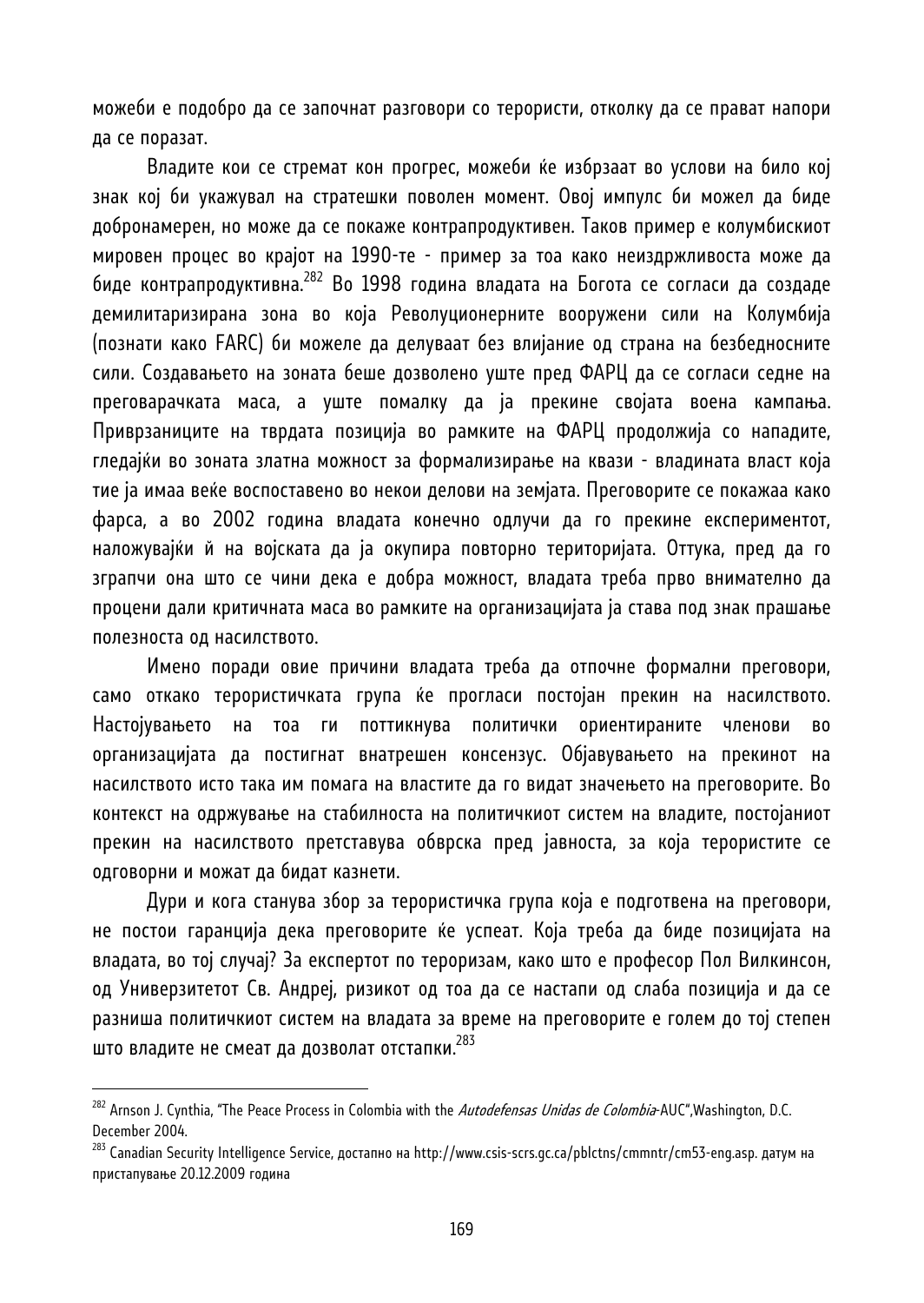Моти Кристал, преговарач од Камп Дејвид за израелските власти, смета дека успешна тактика би можела да биде обидот владата да ги промени условите на преговорите од политички барања на терористите во лична судбина. Ова можеби нема да се покаже успешно доколку терористите не се поразени, но може да направи битна разлика. Владите може да ги поделат преговорите во две категории и да бараат два вида на отстапки. Првите би се однесувале на терористичките барања, а вторите на личната судбина (верба). Двата случаја би се одвивале паралелно и додека вторите би се одвивале директно меѓу преговарачите и терористите, првите би биле дел од поширок процес, кој би ги ставил терористите во демократски мандат, преку избори за уставно собрание или слична институција. <sup>284</sup>

Разликата меѓу овие два типа е клучна. Терористите кои ги бараат примарните отстапки, се стремат кон промени во политичките спогодби според кои функционира државата. И ниту една демократија нема да дозволи мала група на некогаш насилни заговорници да наметнуваат уставни промени, дури и по откажувањето од насилството. Од друга страна терористите ќе имаат мал поттик да влезат во преговори, доколку не почувствуваат дека постојат барем мали шанси за уставни промени. Единствен начин да се разреши оваа тензија е да се дозволат политички отстапки, единствено, во контекст на поширока спогодба, која би ги вклучила сите најголеми страни во која терористите учествуваат на основа на демократски мандат, така што отстапките би станале продолжение на политичка волја.<sup>285</sup>

Дополнителна предност од обединување на широк, повеќепартиски процес е изложувањето на терористите на демократски практики. Терористите ќе треба да ги приложат своите политички програми на проценка на јавноста на избори и по отпочнувањето на преговорите, да влезат во интеракција со грижите на нивните опоненти, да градат коалиција и да постигнуваат компромиси. Случајот со ИРА покажува дека ова може да претставува непроменливо средство за олеснување на преминот од насилство кон конвенционална политика. Како што покажуваат неодамнешните истражувања, континуираниот дијалог на ИРА со политичките партии помогна во олеснувањето на позициите на групата во однос на две клучни прашања: во среднина на преговорите, се смета дека Адамс дури изјавил дека конфликтот во Северна Ирска бара покомплексен одговор од наметнување на националноста на едните над другите.

<sup>&</sup>lt;sup>284</sup> *Israeli-Palestinian Negotiating Partners,* Steering Committee, достапно на http://www.ipnp.org/committee.html датум на пристапување 21.12.2009 година

<sup>&</sup>lt;sup>285</sup> Guardian, достапно на http://www.guardian.co.uk/commentisfree/2007/mar/13/mandymaynotbewrongbutbla1. датум на пристапување 20.12.2009 година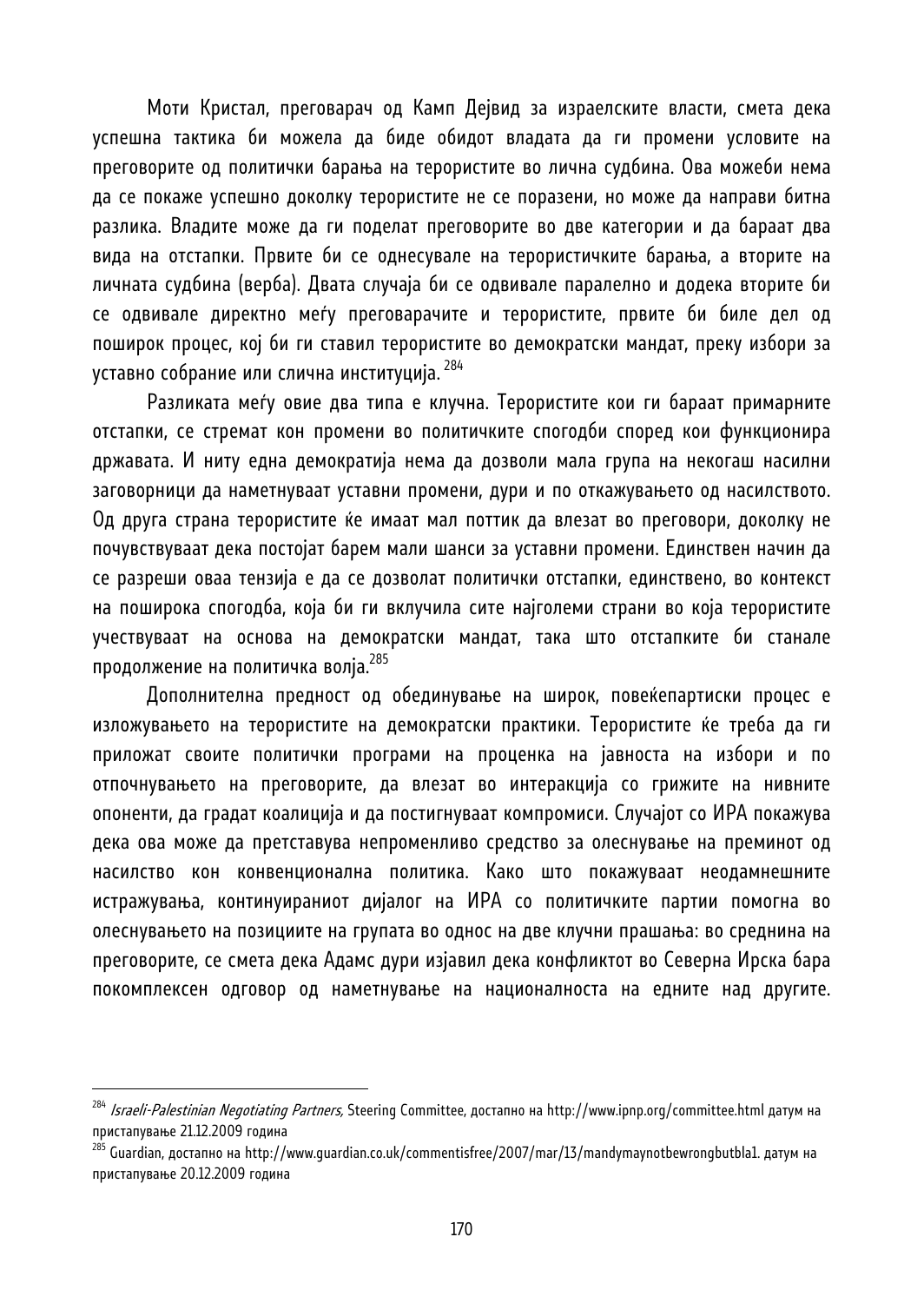Дијалогот исто така го поттикна движењето да ги пренасочи ресурсите од вооружената борба кон градење на својот електорален потенцијал.286

Владите несомнено ќе се соочат со огромни потешкотии во градењето на инклузивен преговарачки процес. Терористите нема да бидат расположени да станат само дел од политичките актери во преговорите. Владата можеби ќе треба да вклучи некои од опозиционите партии, кои би можеле да паднат во искушение да ја искористат ситуацијата за сопствена добивка. Проблемот да се вклучат овие партии често пати е голема пречка. Во Шпанија на пример социјалистичката влада го запре отпочнувањето на преговорите со ЕТА. Иако ЕТА го испочитува прекинот на огнот кој го објави во март, 2006 година, опозиционата конзервативна партија, жестоко се спротивстави на преговорите сè додека ЕТА не биде целосно демобилизирана. Владата беше ставена во скоро невозможна ситуација. Се чинеше дека нема друг избор освен да се надева дека чувството за историска шанса, на крајот ќе ја натера опозицијата да се присоедини во процесот. $^{287}$ 

За разлика од овој вид, целта на вториот вид преговори е релативно поотворена: Да се обезбеди демобилизација на терористичката група. Но овие дискусии најчесто се претвораат во најлош кошмар за преговарачот. Ова најчесто се случува со прашања поврзани со персоналот, кои често пати водат кон спогодби налик на амнестирање за терористите и затворениците во бегство. Без оглед на тоа колку условено е нивното ослободување, да се пуштат на слобода осудени убијци веројатно ќе биде неконзистентно со заложбите на владата дека никогаш нема да потклекне пред барањата на терористите и ваква спогодба тешко ќе се наметне во јавноста. Сепак, обезбедувањето на вакви спогодби е во интерес на владата. Тие ги јакнат позициите на политички ориентираните членови во групата и ги отстрануваат изговорите на дисидентите теористите за да им дадат шанса на преговорите од првиот вид. Имено поради оваа причина владите настојуваат на отстапки во оваа област, за да може да се обезбеди прогрес во другите. На крајот, јавноста може да биде убедена во потребата од секундарни отстапки единствено доколку има силна потреба за затворање и доколку стравува дека ќе биде загубена историска можност ако не се постигне спогодба. Оттука, владината способност да управува со очекувањата на јавноста како и конкурентските интереси на терористите и владината опозиција, определуваат дали преговорите ќе успеат.

\* \* \*

<sup>&</sup>lt;sup>286</sup> Neumann R Peter., *The bullet and the ballot box: The case of the IRA*, Centre for Defence Studies, King's College, London Volume 28, December 2005 , стр. 941 - 975<br><sup>287</sup> Neumann R. Peter, 'Negotiating with Terrorists', *Foreign Affairs*, Vol. 86, No. 1,January‐February 2007.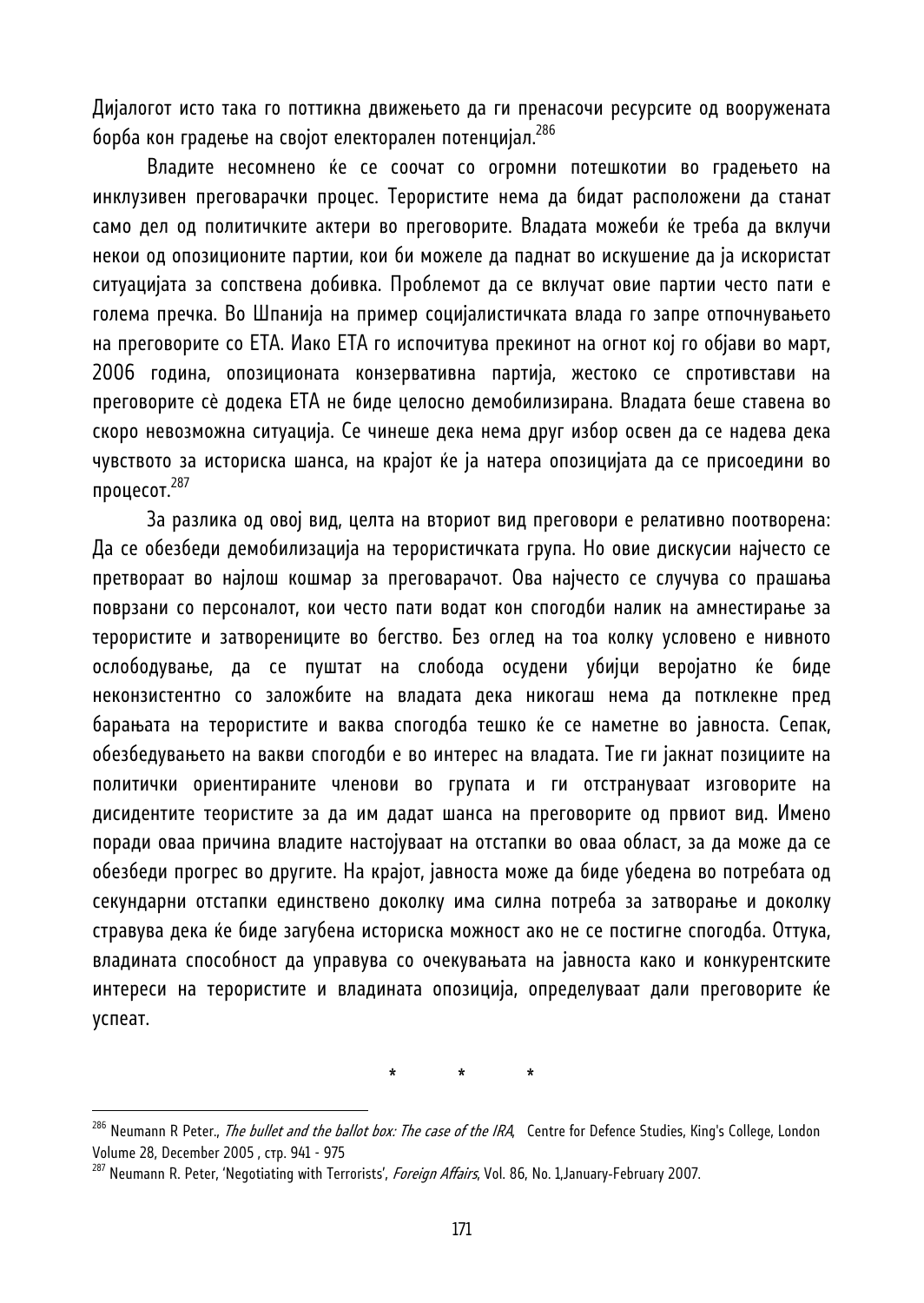Во однос на методите за сузбивање на модерниот тероризам може да се констатира дека еден од најуспешните и најупотребуваните методи е прекин на финансирањето на терористичките организации. Аномалијата на овој метод е што терористичките организации успеваат да се преориентираат кон други финансиски институции. Според тоа може да се констатира дека напорите на меѓународната заедница во сузбивањето на финансирањето на тероризмот се недоволно координирани. Други методи во сузбивањето на тероризмот се забрана на одредени инкриминирани личности за влез во западните држави, распишување на потерници и награди за одредени најозлогласени терористички лидери, контрола на производство на суплементи за оружје за масовно уништување и други.

Дилемата останува околу методот – преговарање со терористи. Во однос на ова прашање одредени теоретичари ќе кажат апсурдно е да се зборува за преговарање со терористи во демократски држави. Но од друга страна искуството покажало дека преговарањето со терористи е некогаш потребно (на пример со ЕТА и ИРА). Во однос на преговарањето со терористи сепак треба да се внимава на три прашања:

1. Со кој терористи може да се преговара (важно е дали организацијата била ненасилна па преминале во насилна, како и кој е степенот на внатрешна кохезија, односно кој е релевантниот лик за преговори)

2. Кога да се преговара (во однос на ова прашање општиот заклучок е дека со терористите може да се преговара единствено кога се очекува тие да бидат поразени)

3. Како да се преговара (односно дали тема на преговорите ќе бидат нивните барања, што доколку се, единствено треба да се преговара за мотивирање на терористите да ги користат демократските механизми или станува збор за преговори за демилитаризација кога тема на преговорите е единствено амнестија)

На крајот и понатаму останува отворено прашањето дали преговарање со терористи кои се спремни да се откажат од насилство може да биде добра стратегија. Засега е јасно дека ваква стратегија е неприменлива со Хамас, Хезболах или Ал Каеда. Сепак, условите во секоја ситуација во голем степен се многу различни. Но без разлика на географската и идеолошката позадина, ниту едни преговори не можат да започнат без силни индикации дека терористите се подготвени да се откажат од насилството. ЕТА чија желба да се откаже од насилството се чини силна и постојана, најверојатно ќе го следи примерот на ИРА. Но, се чини дека Хамас и Хезболах имаат уште доста труд пред себе. По освоената победа на изборите во Палестина во 2006 година, Хамас има силен поттик да и даде шанса на политиката. Некогаш елементите од раководството не делуваат подготвено и за тоа. Доколку сакаат добивки од огромните политички можности кои ги имаат, членовите на Хaмас треба да делуваат во насока на создавање на силен внатрешен консензус за отпочнување на преговoри со Израел.

172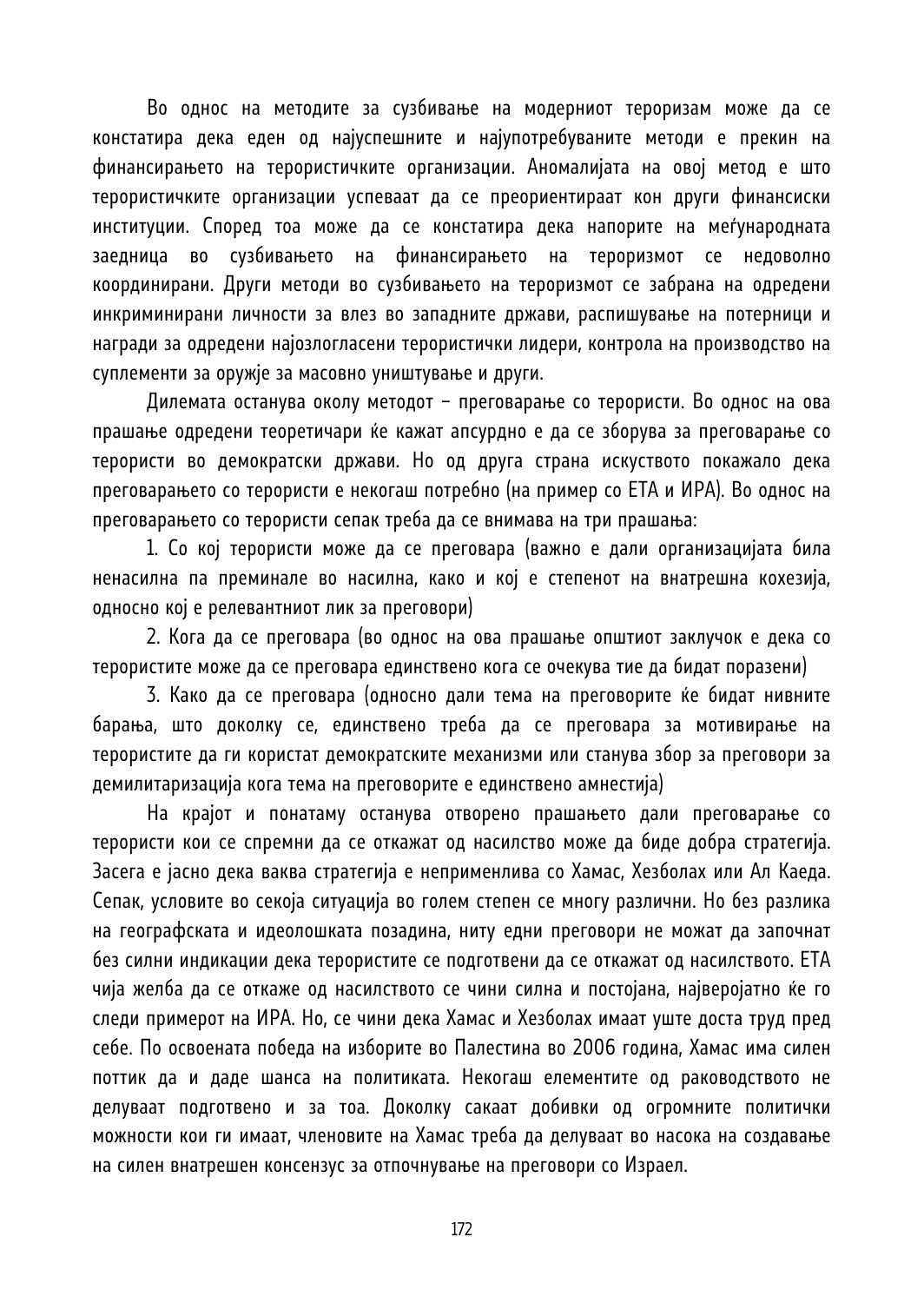Одделно, но сепак поврзано прашање е дали владите можат да направат нешто за создавање на услови во кои преговорите со терористите би можеле да успеат. Демократските влади треба да го одржат ветувањето и да им дадат политичка шанса на терористите во политичкиот процес, но само доколку терористите се согласат да играат според демократските правила. Тие треба да ги поддржат политички ориентираните терористи и да се оградат од дела кои би можеле да ги зајакнат позициите на жестоките сили. Уште поважно, тие треба да останат строго против примената на сила за политички цели. Преговорите некогаш можат да бидат излезна стратегија за терористите кои се предомислуваат околу своите кампањи. Но владите треба да се свесни дека целосната приврзаност кон демократските принципи е цена која терористите мора да ја платат.

# КОРИСТЕНА ЛИТЕРАТУРА

- 1. Neumann R. Peter, 'Negotiating with Terrorists', *Foreign Affairs*, Vol. 86, No. 1, January‐February 2007.
- 2. College of international and security stydies, PASS, "Effective Strategies for Combating Modern Terrorism". Book 2 of 2. #3585-E. page
- 3. Deliso Christopher, "The Coming Balkan Caliphate", London, 2007.
- 4. *Israeli-Palestinian Negotiating Partners*, Steering Committee.
- 5. Котовчевски Митко, "Национална безбедност на Република Македонија",Д.2, Скопје, 2000.
- 6. Котовчевски Митко, Македонија воена алка на светот, Скопје, Македонска цивилизација, 1999.
- 7. Douglas Frantz and James Risen, "A Secret Iran-Arafat Connection is Seen Fueling the Mideast Fire," The New York Times, March 24, 2002.
- 8. David Kaplan, "Run and Gun: Al Qaeda Arrests and Intelligence Hauls Bring New Energy to the War on Terrorism," U.S. News and World Report, September 30, 2002.
- 9. "Statement for the Record of Louis J. Freeh, Director Federal Bureau of Investigation, on President's Fiscal Year 2000 Budget," February 4, 1999.
- 10. "Statement for the Record Dennis M. Lormel, Chief, Financial Crimes Section Federal Bureau of Investigation," February 12, 2002.
- 11. Council of the European Union, "Fight Against Terrorism, Updated List," May 3, 2002.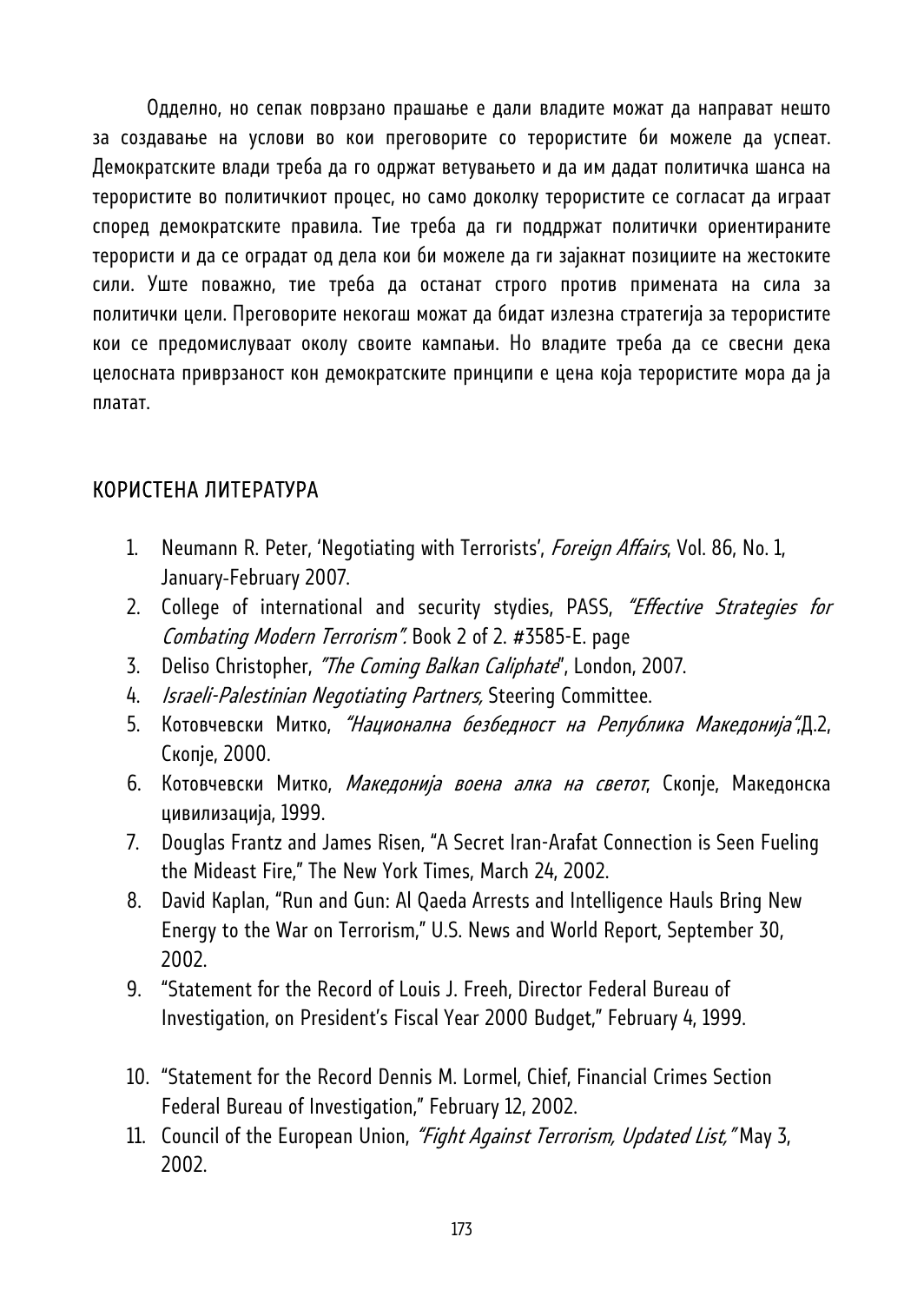- 12. Philip Shishkin, "EU Labels Dissidents in Iran As Terrorists, Pleasing Tehran," Wall Street Journal, May 3, 2002.
- 13. Alden Edward and Mann Michael, "Brussels Moves To Block Assets of 11 Terrorist Organizations", Financial Times, May 3, 2002.
- 14. Kohlman F. Evan, The role of Islamic Charities in International terrorist recruitment and financing, *Danish Institute for International Studies*, DIIS Working Paper No. 2006/7.
- 15. Hezbollah ICT lecture (Similar Fundraising Tactics to Al Qaeda) Dr. Matthew Levitt, Director of Terrorism Studies ,The Washington Institute for Near East Policy,May 25, 2005.
- 16. "The Network of Terrorist Financing", Matthew Levitt, August 6, 2002.
- 17. "Special Recommendations on Terrorist Financing, "Financial Action Task Force on Money Laundering(FATF), October 31, 2001.
- 18. "Guidance for Financial Institutions in Detecting Terrorist Financing," Financial Action Task Force on Money Laundering (FATF), April 24, 2002.